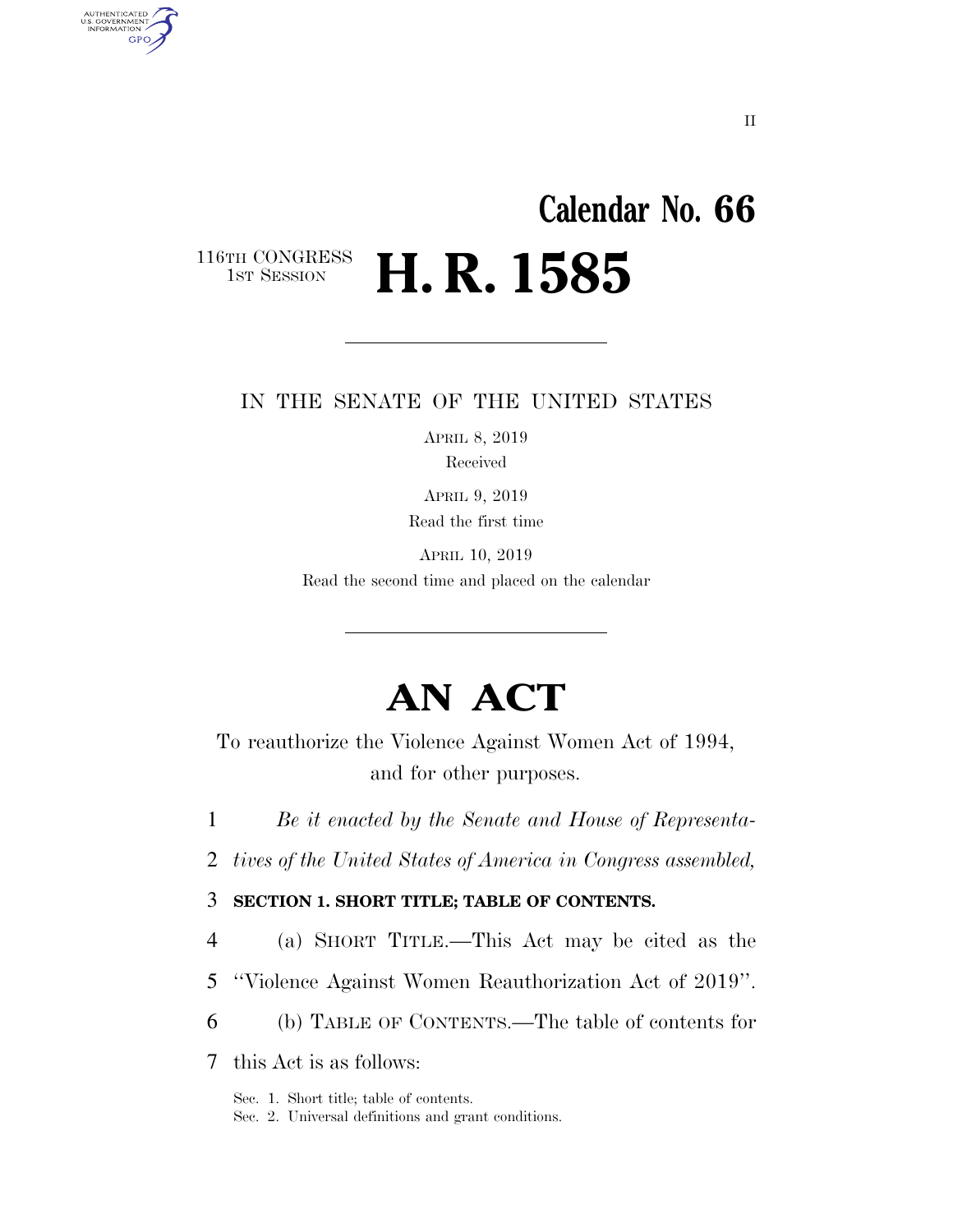- Sec. 3. Reporting on female genital mutilation, female genital cutting, or female circumcision.
- Sec. 4. Agency and Department Coordination.

#### TITLE I—ENHANCING LEGAL TOOLS TO COMBAT DOMESTIC VIOLENCE, DATING VIOLENCE, SEXUAL ASSAULT, AND STALKING

- Sec. 101. Stop grants.
- Sec. 102. Grants to improve the criminal justice response.
- Sec. 103. Legal assistance for victims.
- Sec. 104. Grants to support families in the justice system.
- Sec. 105. Outreach and services to underserved populations grants.
- Sec. 106. Criminal provisions.
- Sec. 107. Rape survivor child custody.
- Sec. 108. Enhancing culturally specific services for victims of domestic violence, dating violence, sexual assault, and stalking.
- Sec. 109. Grants for lethality assessment programs.

#### TITLE II—IMPROVING SERVICES FOR VICTIMS

- Sec. 201. Sexual assault services program.
- Sec. 202. Sexual Assault Services Program.
- Sec. 203. Rural domestic violence, dating violence, sexual assault, stalking, and child abuse enforcement assistance program.
- Sec. 204. Training and services to end violence against people with disabilities.
- Sec. 205. Training and services to end abuse in later life.
- Sec. 206. Demonstration program on trauma-informed training for law enforcement.

#### TITLE III—SERVICES, PROTECTION, AND JUSTICE FOR YOUNG VICTIMS

- Sec. 301. Rape prevention and education grant.
- Sec. 302. Creating hope through outreach, options, services, and education (CHOOSE) for children and youth.
- Sec. 303. Grants to combat violent crimes on campuses.
- Sec. 304. Combat online predators.

#### TITLE IV—VIOLENCE REDUCTION PRACTICES

- Sec. 401. Study conducted by the Centers for Disease Control and Prevention.
- Sec. 402. Saving Money and Reducing Tragedies (SMART) through Prevention grants.

#### TITLE V—STRENGTHENING THE HEALTHCARE SYSTEMS RESPONSE

Sec. 501. Grants to strengthen the healthcare systems response to domestic violence, dating violence, sexual assault, and stalking.

#### TITLE VI—SAFE HOMES FOR VICTIMS

- Sec. 601. Housing protections for victims of domestic violence, dating violence, sexual assault, and stalking.
- Sec. 602. Ensuring compliance and implementation; prohibiting retaliation against victims.
- Sec. 603. Protecting the right to report crime from one's home.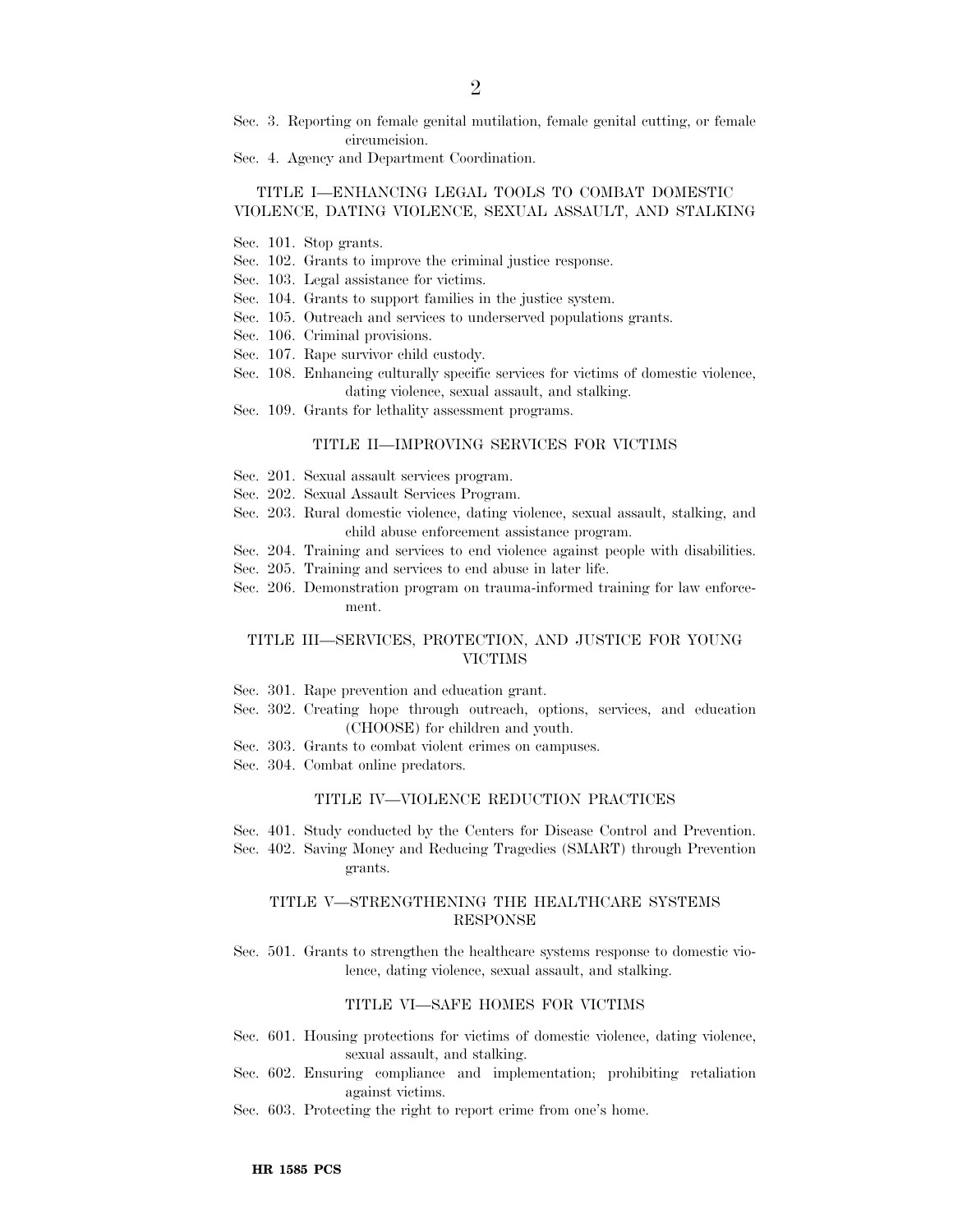- Sec. 604. Transitional housing assistance grants for victims of domestic violence, dating violence, sexual assault, or stalking.
- Sec. 605. Addressing the housing needs of victims of domestic violence, dating violence, sexual assault, and stalking.
- Sec. 606. United States Housing Act of 1937 amendments.

#### TITLE VII—ECONOMIC SECURITY FOR VICTIMS

- Sec. 701. Findings.
- Sec. 702. National Resource Center on workplace responses to assist victims of domestic and sexual violence.
- Sec. 703. Entitlement to unemployment compensation for victims of sexual and other harassment and survivors of domestic violence, sexual assault, or stalking.
- Sec. 704. Study and reports on barriers to survivors' economic security access.
- Sec. 705. GAO Study.
- Sec. 706. Education and information programs for survivors.
- Sec. 707. Severability.

#### TITLE VIII—HOMICIDE REDUCTION INITIATIVES

- Sec. 801. Prohibiting persons convicted of misdemeanor crimes against dating partners and persons subject to protection orders.
- Sec. 802. Prohibiting stalkers and individuals subject to court order from possessing a firearm.

#### TITLE IX—SAFETY FOR INDIAN WOMEN

- Sec. 901. Findings and purposes.
- Sec. 902. Authorizing funding for the tribal access program.
- Sec. 903. Tribal jurisdiction over crimes of domestic violence, dating violence, obstruction of justice, sexual violence, sex trafficking, stalking, and assault of a law enforcement officer or corrections officer.
- Sec. 904. Annual reporting requirements.
- Sec. 905. Report on the response of law enforcement agencies to reports of missing or murdered Indians.

#### TITLE X—OFFICE ON VIOLENCE AGAINST WOMEN

- Sec. 1001. Establishment of Office on Violence Against Women.
- Sec. 1002. Report of the Attorney General on the effects of the shutdown.

#### TITLE XI—IMPROVING CONDITIONS FOR WOMEN IN FEDERAL **CUSTODY**

- Sec. 1101. Improving the treatment of primary caretaker parents and other individuals in federal prisons.
- Sec. 1102. Public health and safety of women.
- Sec. 1103. Research and report on women in federal incarceration.
- Sec. 1104. Reentry planning and services for incarcerated women.

#### TITLE XII—LAW ENFORCEMENT TOOLS TO ENHANCE PUBLIC **SAFETY**

- Sec. 1201. Notification to law enforcement agencies of prohibited purchase or attempted purchase of a firearm.
- Sec. 1202. Reporting of background check denials to state, local, and tribal authorities.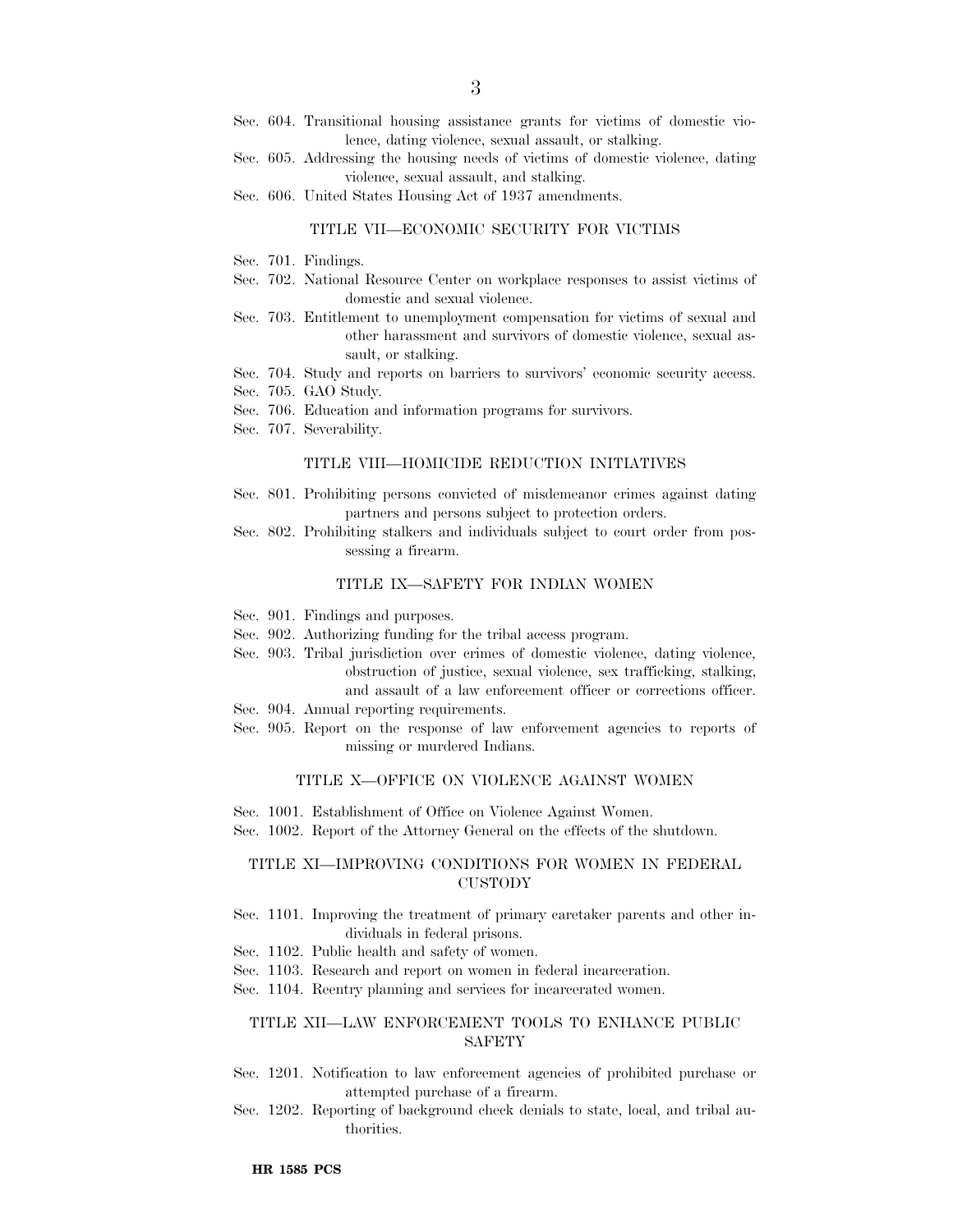Sec. 1203. Special assistant U.S. attorneys and cross-deputized attorneys.

#### TITLE XIII—CLOSING THE LAW ENFORCEMENT CONSENT LOOPHOLE

- Sec. 1301. Short title.
- Sec. 1302. Prohibition on engaging in sexual acts while acting under color of law.
- Sec. 1303. Incentives for States.
- Sec. 1304. Reports to Congress.
- Sec. 1305. Definition.

#### TITLE XIV—OTHER MATTERS

- Sec. 1401. National stalker and domestic violence reduction.
- Sec. 1402. Federal victim assistants reauthorization.
- Sec. 1403. Child abuse training programs for judicial personnel and practitioners reauthorization.
- Sec. 1404. Sex offender management.
- Sec. 1405. Court-appointed special advocate program.
- Sec. 1406. Rape kit backlog.
- Sec. 1407. Sexual assault forensic exam program grants.
- Sec. 1408. Review on link between substance use and victims of domestic violence dating violence, sexual assault, or stalking.
- Sec. 1409. Interagency working group to study Federal efforts to collect data on sexual violence.
- Sec. 1410. National Domestic Violence Hotline.
- Sec. 1411. Rule of construction regarding compliance with immigration laws.

#### TITLE XV—CYBERCRIME ENFORCEMENT

- Sec. 1501. Local law enforcement grants for enforcement of cybercrimes.
- Sec. 1502. National Resource Center Grant.
- Sec. 1503. National strategy, classification, and reporting on cybercrime.

### 1 **SEC. 2. UNIVERSAL DEFINITIONS AND GRANT CONDITIONS.**

2 Section 40002 of the Violence Against Women Act

### 3 of 1994 (34 U.S.C. 12291) is amended—

- 4 (1) in subsection (a)— 5 (A) by striking ''In this title'' and insert-6 ing ''In this title, including for the purpose of 7 grants authorized under this Act''; 8 (B) by redesignating paragraphs (34)
- 9 through (45) as paragraphs (42) through (53);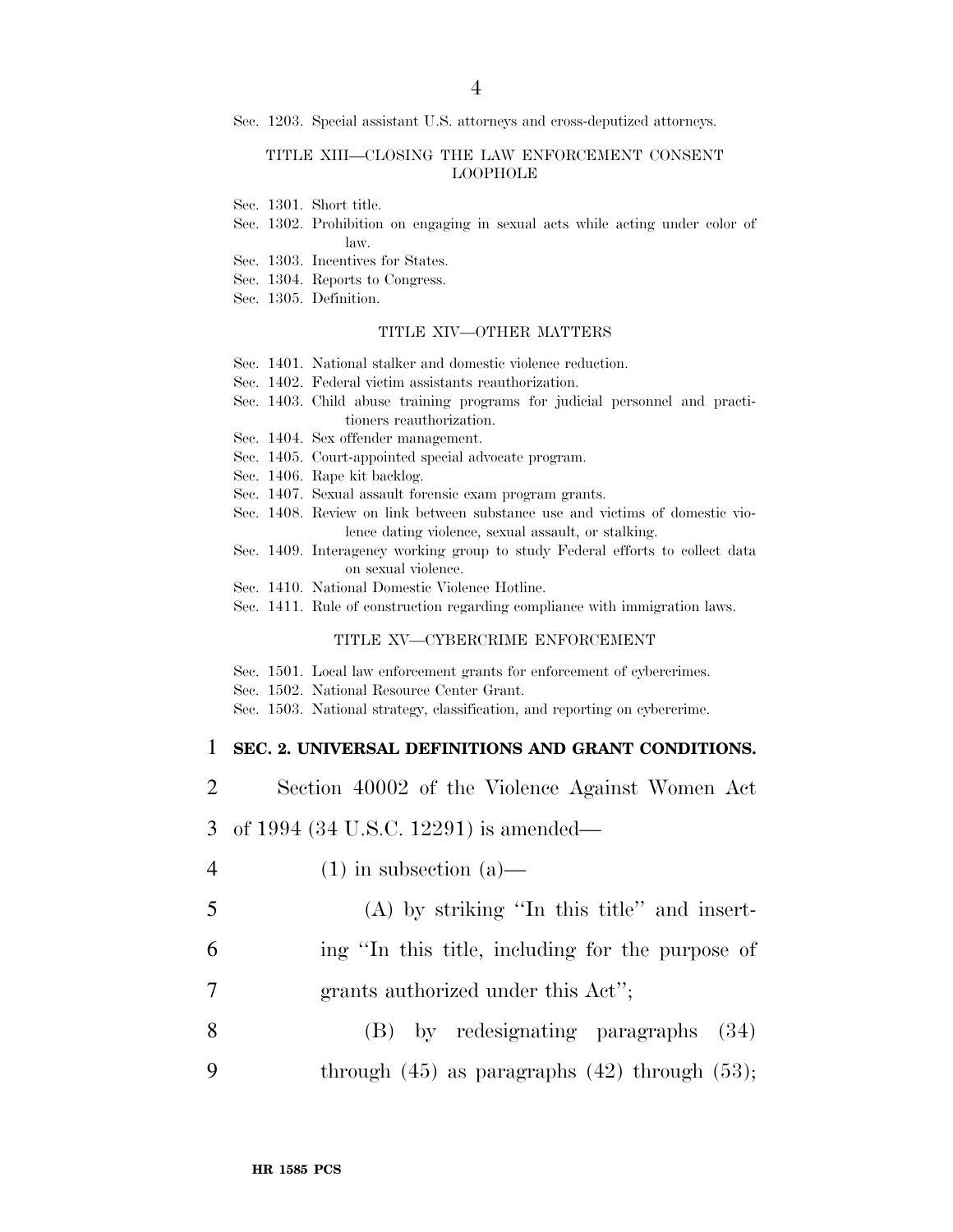(C) by inserting after paragraph (33) the following:

 ''(39) INTERNET ENABLED DEVICE.—The term 'internet enabled device' means devices that have a connection the Internet, send and receive informa- tion and data, and maybe accessed via mobile device technology, video technology, or computer tech- nology, away from the location where the device is installed, and may include home automation sys-tems, door locks, and thermostats.

11 ''(40) TECHNOLOGICAL ABUSE.—The term 'technological abuse' means behavior intended to harm, threaten, intimidate, control, stalk, harass, impersonate, or monitor, except as otherwise per- mitted by law, another person, that occurs using the Internet, internet enabled devices, social networking sites, computers, mobile devices, cellular telephones, apps, location tracking devices, instant messages, text messages, or other forms of technology. Techno-logical abuse may include—

21  $\langle (A)$  unwanted, repeated telephone calls, text messages, instant messages, or social media posts;

24  $\text{``(B)}$  non-consensual accessing e-mail ac-counts, texts or instant messaging accounts, so-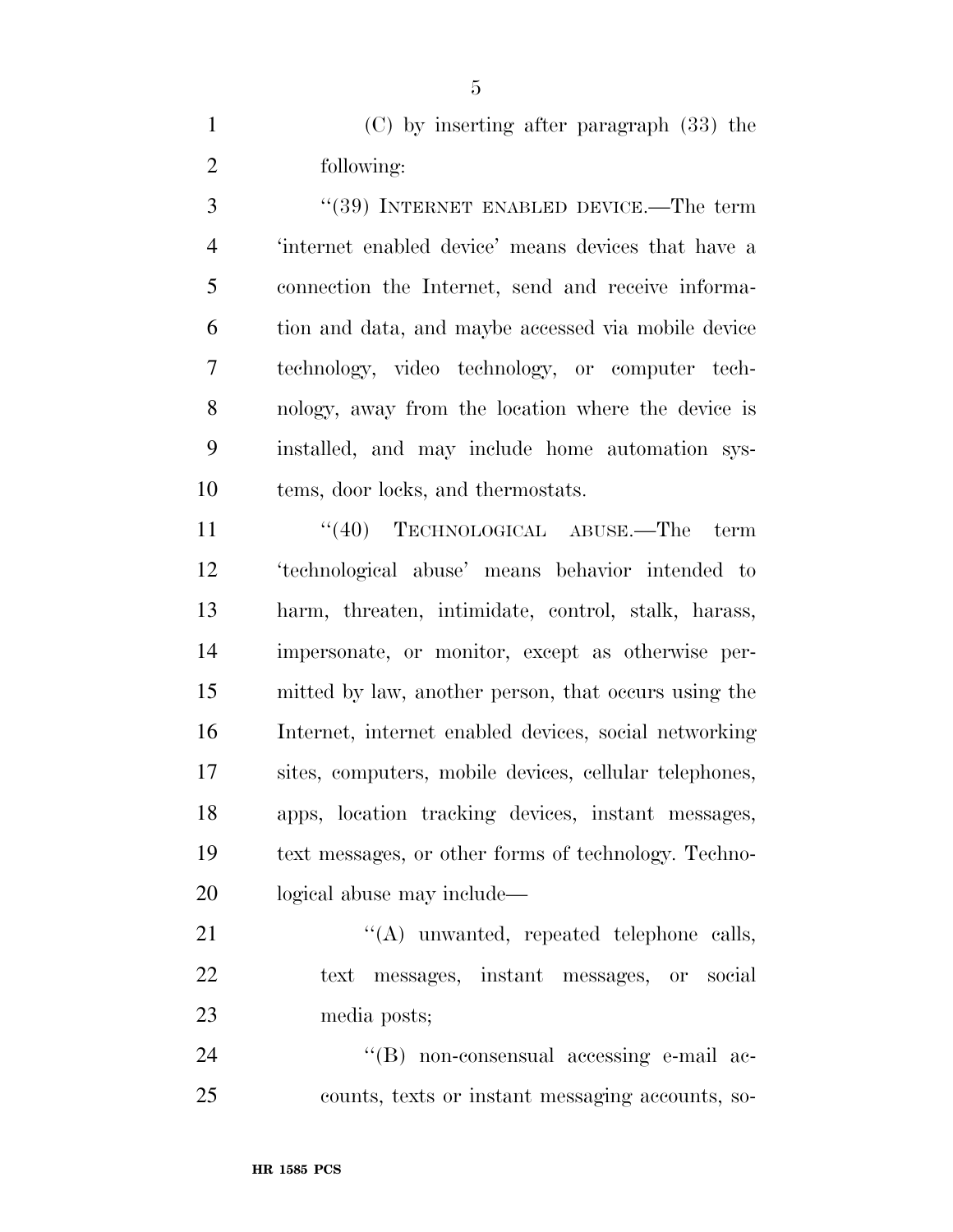| $\mathbf{1}$   | cial networking accounts, or cellular telephone         |
|----------------|---------------------------------------------------------|
| $\overline{2}$ | logs;                                                   |
| 3              | " $(C)$ controlling or restricting a person's           |
| $\overline{4}$ | ability to access technology with the intent to         |
| 5              | isolate them from support and social connec-            |
| 6              | tion;                                                   |
| $\overline{7}$ | "(D) using tracking devices or location                 |
| 8              | tracking software for the purpose of monitoring         |
| 9              | or stalking another person's location;                  |
| 10             | $\lq\lq(E)$ impersonating a person (including           |
| 11             | through the use of spoofing technology in photo         |
| 12             | or video or the creation of accounts under a            |
| 13             | false name) with the intent to deceive or cause         |
| 14             | harm; or                                                |
| 15             | "(F) sharing or urging or compelling the                |
| 16             | sharing of another person's private information,        |
| 17             | photographs, or videos without their consent.           |
| 18             | $``(41)$ FEMALE<br>GENITAL MUTILATION.—The              |
| 19             | terms 'female genital mutilation', 'female genital      |
| 20             | cutting', 'FGM/C', or 'female circumcision' mean the    |
| 21             | intentional removal or infibulation (or both) of either |
| 22             | the whole or part of the external female genitalia for  |
| 23             | non-medical reasons. External female genitalia in-      |
| 24             | cludes the pubis, labia minora, labia majora, clitoris, |
| 25             | and urethral and vaginal openings.";                    |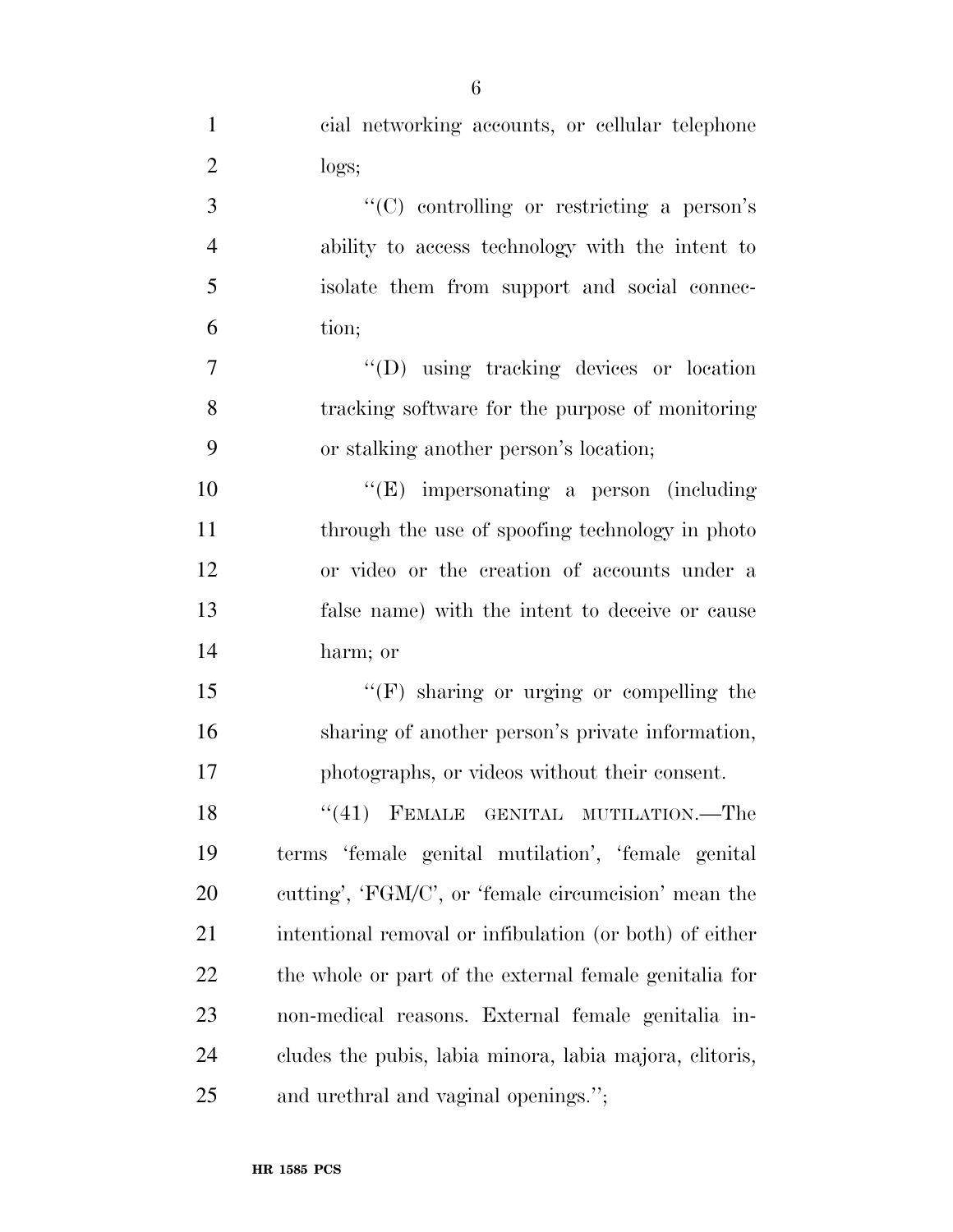| $\mathbf{1}$   | (D) in paragraph $(19)(B)$ , by striking                |
|----------------|---------------------------------------------------------|
| $\overline{2}$ | "and probation" and inserting "probation, and           |
| 3              | vacatur or expungement";                                |
| $\overline{4}$ | $(E)$ by redesignating paragraphs $(13)$                |
| 5              | through $(33)$ as paragraphs $(18)$ through $(38)$ ;    |
| 6              | $(F)$ by striking paragraphs $(11)$ and $(12)$          |
| 7              | and inserting the following:                            |
| 8              | "(13) DIGITAL SERVICES.—The term 'digital               |
| 9              | services' means services, resources, information, sup-  |
| 10             | port or referrals provided through electronic commu-    |
| 11             | nications platforms and media, whether via mobile       |
| 12             | device technology, video technology, or computer        |
| 13             | technology, including utilizing the internet, as well   |
| 14             | as any other emerging communications technologies       |
| 15             | that are appropriate for the purposes of providing      |
| 16             | services, resources, information, support, or referrals |
| 17             | for the benefit of victims of domestic violence, dating |
| 18             | violence, sexual assault, or stalking.                  |
| 19             | "(14) ECONOMIC ABUSE.—The term 'economic                |
| 20             | abuse', in the context of domestic violence, dating vi- |
| 21             | olange and abuse in later life means behavior that      |

 olence, and abuse in later life, means behavior that is coercive, deceptive, or unreasonably controls or re- strains a person's ability to acquire, use, or maintain economic resources to which they are entitled, in-cluding using coercion, fraud, or manipulation to—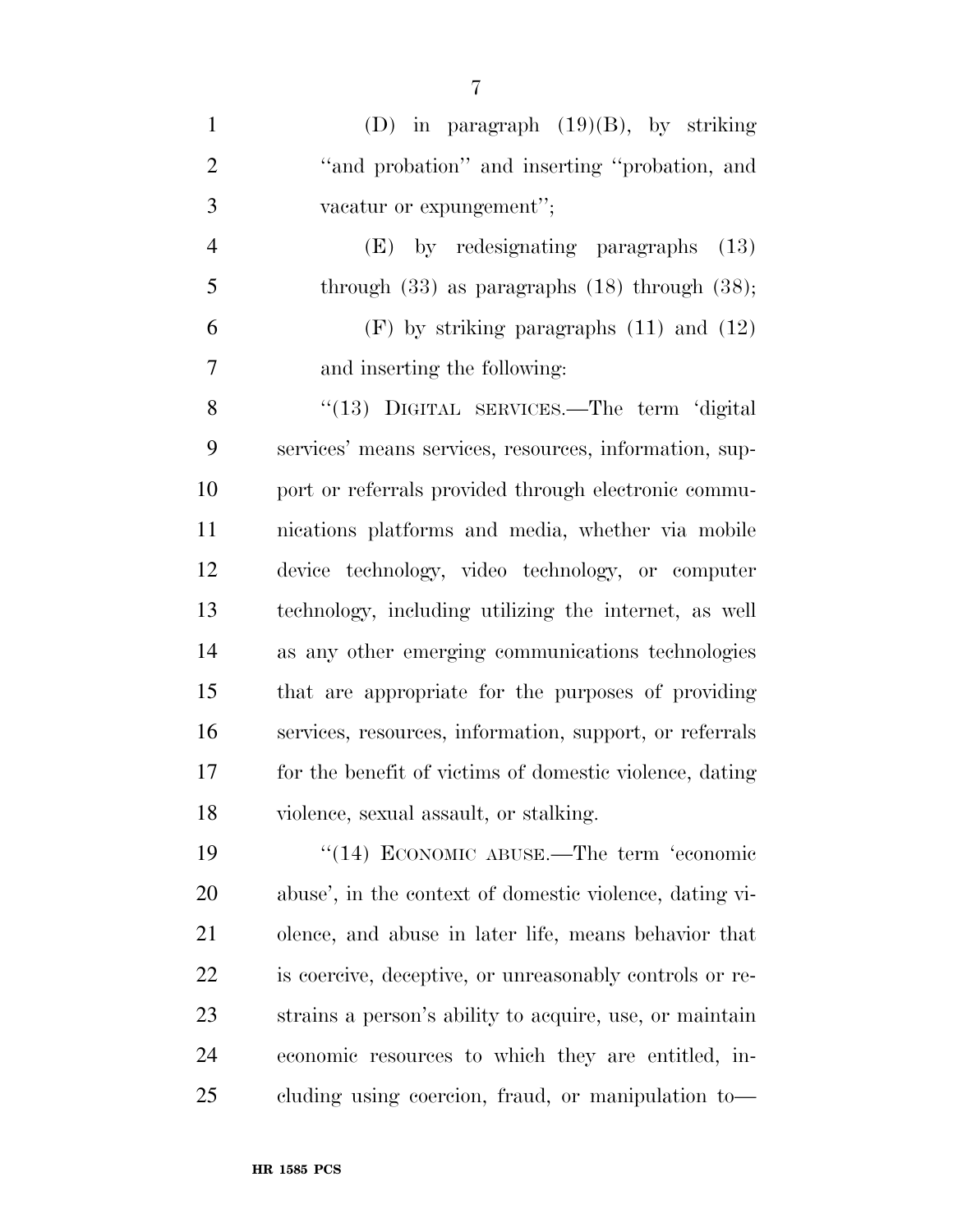| $\mathbf{1}$   | "(A) restrict a person's access to money,            |
|----------------|------------------------------------------------------|
| $\overline{2}$ | assets, credit, or financial information;            |
| 3              | "(B) unfairly use a person's personal eco-           |
| $\overline{4}$ | nomic resources, including money, assets, and        |
| 5              | eredit, for one's own advantage; or                  |
| 6              | "(C) exert undue influence over a person's           |
| 7              | financial and economic behavior or decisions,        |
| 8              | including forcing default on joint or other fi-      |
| 9              | nancial obligations, exploiting powers of attor-     |
| 10             | ney, guardianship, or conservatorship, or failing    |
| 11             | or neglecting to act in the best interests of a      |
| 12             | person to whom one has a fiduciary duty.             |
| 13             | " $(15)$ ELDER ABUSE.—The term 'elder abuse'         |
| 14             | has the meaning given that term in section 2 of the  |
| 15             | Elder Abuse Prevention and Prosecution Act. The      |
| 16             | terms 'abuse,' 'elder,' and 'exploitation' have the  |
| 17             | meanings given those terms in section 2011 of the    |
| 18             | Social Security Act (42 U.S.C. 1397j).               |
| 19             | "(16) FORCED MARRIAGE.—The term 'forced              |
| 20             | marriage' means a marriage to which one or both      |
| 21             | parties do not or cannot consent, and in which one   |
| 22             | or more elements of force, fraud, or coercion is     |
| 23             | present. Forced marriage can be both a cause and     |
| 24             | a consequence of domestic violence, dating violence, |
| 25             | sexual assault or stalking.                          |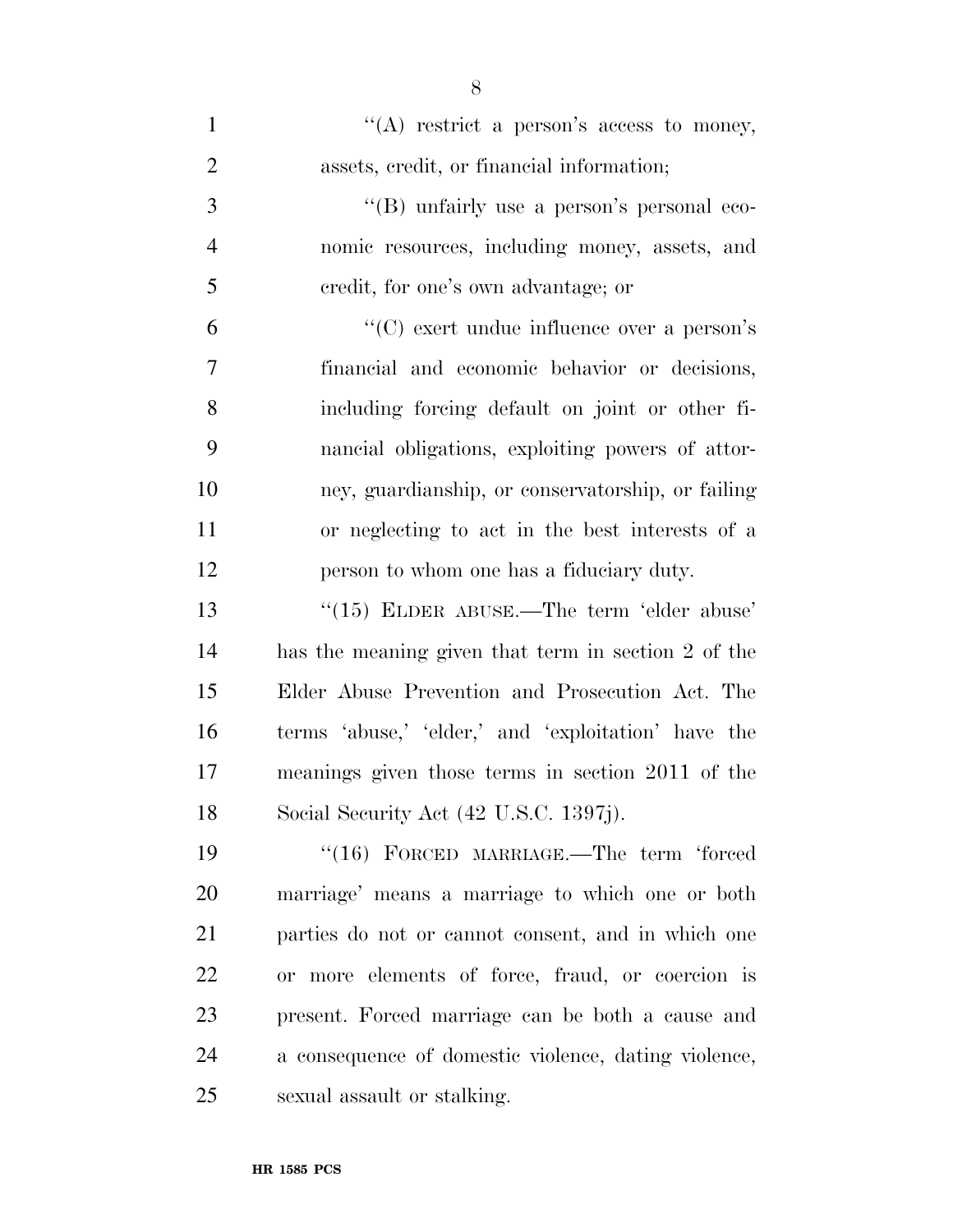| $\mathbf{1}$   | $\cdot$ (17) HOMELESS.—The term 'homeless' has         |
|----------------|--------------------------------------------------------|
| $\overline{2}$ | the meaning given such term in section $41403(6)$ .";  |
| 3              | (G) by redesignating paragraphs (9) and                |
| $\overline{4}$ | $(10)$ as paragraphs $(11)$ and $(12)$ , respectively; |
| 5              | $(H)$ by amending paragraph $(8)$ to read as           |
| 6              | follows:                                               |
| 7              | "(10) DOMESTIC VIOLENCE.—The term 'domes-              |
| 8              | tic violence' means a pattern of behavior involving    |
| 9              | the use or attempted use of physical, sexual, verbal,  |
| 10             | emotional, economic, or technological abuse or any     |
| 11             | other coercive behavior committed, enabled, or solic-  |
| 12             | ited to gain or maintain power and control over a      |
| 13             | victim, by a person who-                               |
| 14             | $\lq\lq$ is a current or former spouse or dat-         |
| 15             | ing partner of the victim, or other person simi-       |
| 16             | larly situated to a spouse of the victim under         |
| 17             | the family or domestic violence laws of the ju-        |
| 18             | risdiction;                                            |
| 19             | $\lq\lq (B)$ is cohabitating with or<br>has            |
| 20             | cohabitated with the victim as a spouse or dat-        |
| 21             | ing partner, or other person similarly situated        |
| 22             | to a spouse of the victim under the family or          |
| 23             | domestic violence laws of the jurisdiction;            |
| 24             | "(C) shares a child in common with the                 |
| 25             | victim;                                                |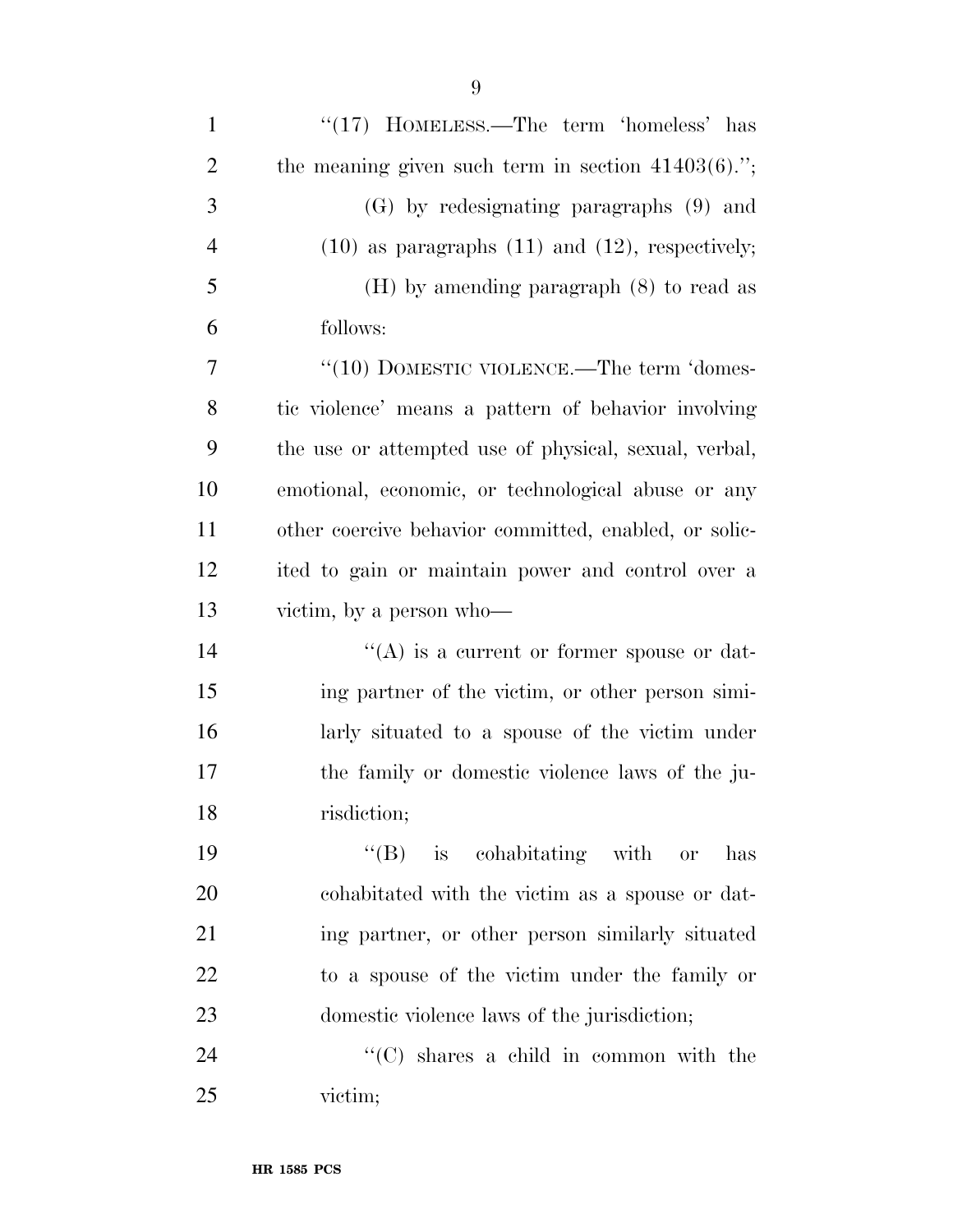| $\mathbf{1}$   | $\lq\lq$ (D) is an adult family member of, or paid  |
|----------------|-----------------------------------------------------|
| $\overline{2}$ | or nonpaid caregiver for, a victim aged 50 or       |
| 3              | older or an adult victim with disabilities; or      |
| $\overline{4}$ | " $(E)$ commits acts against a youth or adult       |
| 5              | victim who is protected from those acts under       |
| 6              | the family or domestic violence laws of the ju-     |
| $\overline{7}$ | risdiction.";                                       |
| 8              | $(I)$ by redesignating paragraphs $(6)$ and         |
| 9              | $(7)$ as paragraphs $(8)$ and $(9)$ , respectively; |
| 10             | $(J)$ by amending paragraph $(5)$ to read as        |
| 11             | follows:                                            |
| 12             | "(7) COURT-BASED AND COURT-RELATED PER-             |
| 13             | SONNEL.—The terms 'court-based personnel' and       |
| 14             | 'court-related personnel' mean persons working in   |
| 15             | the court, whether paid or volunteer, including—    |
| 16             | "(A) clerks, special masters, domestic rela-        |
| 17             | tions officers, administrators, mediators, cus-     |
| 18             | tody evaluators, guardians ad litem, lawyers,       |
| 19             | negotiators, probation, parole, interpreters, vic-  |
| 20             | tim assistants, victim advocates, and judicial,     |
| 21             | administrative, or any other professionals or       |
| 22             | personnel similarly involved in the legal process;  |
| 23             | $\lq\lq$ court security personnel;                  |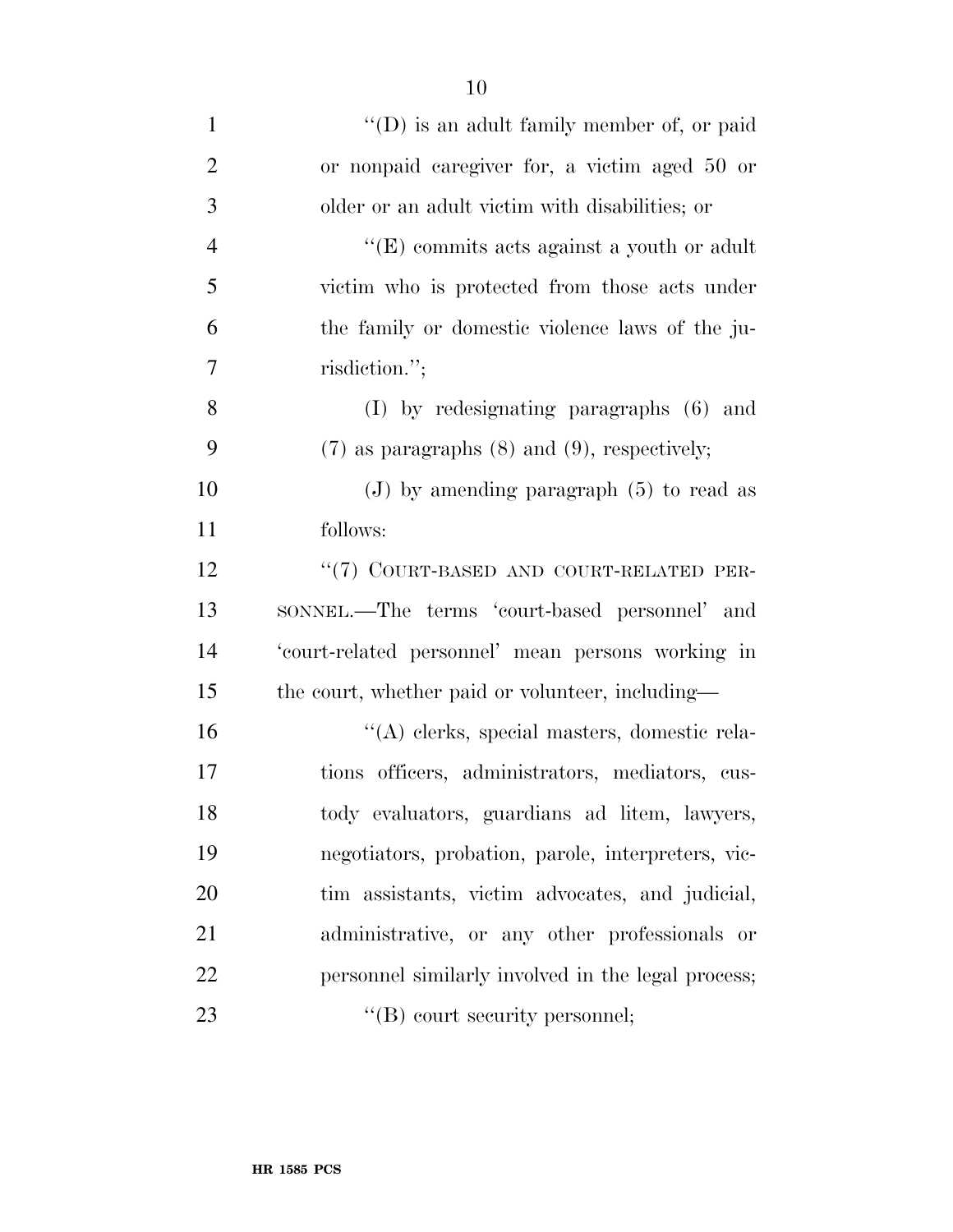| $\mathbf{1}$   | "(C) personnel working in related, supple-                      |
|----------------|-----------------------------------------------------------------|
| $\overline{2}$ | mentary offices or programs (such as child sup-                 |
| 3              | port enforcement); and                                          |
| $\overline{4}$ | $\lq\lq$ (D) any other court-based or community-                |
| 5              | based personnel having responsibilities or au-                  |
| 6              | thority to address domestic violence, dating vio-               |
| $\overline{7}$ | lence, sexual assault, or stalking in the court                 |
| 8              | system.";                                                       |
| 9              | (K) by redesignating paragraphs<br>(2)                          |
| 10             | through $(4)$ as paragraphs $(4)$ through $(6)$ re-             |
| 11             | spectively;                                                     |
| 12             | $(L)$ by inserting after paragraph $(1)$ the                    |
| 13             | following:                                                      |
| 14             | "(3) ALTERNATIVE JUSTICE RESPONSE.—The                          |
| 15             | term 'alternative justice response' means a process,            |
| 16             | whether court-ordered or community-based, that—                 |
| 17             | "(A) involves, on a voluntary basis, and to                     |
| 18             | the extent possible, those who have committed                   |
| 19             | a specific offense and those who have been                      |
| 20             | harmed as a result of the offense;                              |
| 21             | $\lq$ <sup>"</sup> (B) has the goal of collectively seeking ac- |
| 22             | countability from the accused, and developing a                 |
| 23             | process whereby the accused will take responsi-                 |
| 24             | bility for his or her actions, and a plan for pro-              |
| 25             | viding relief to those harmed, through allocu-                  |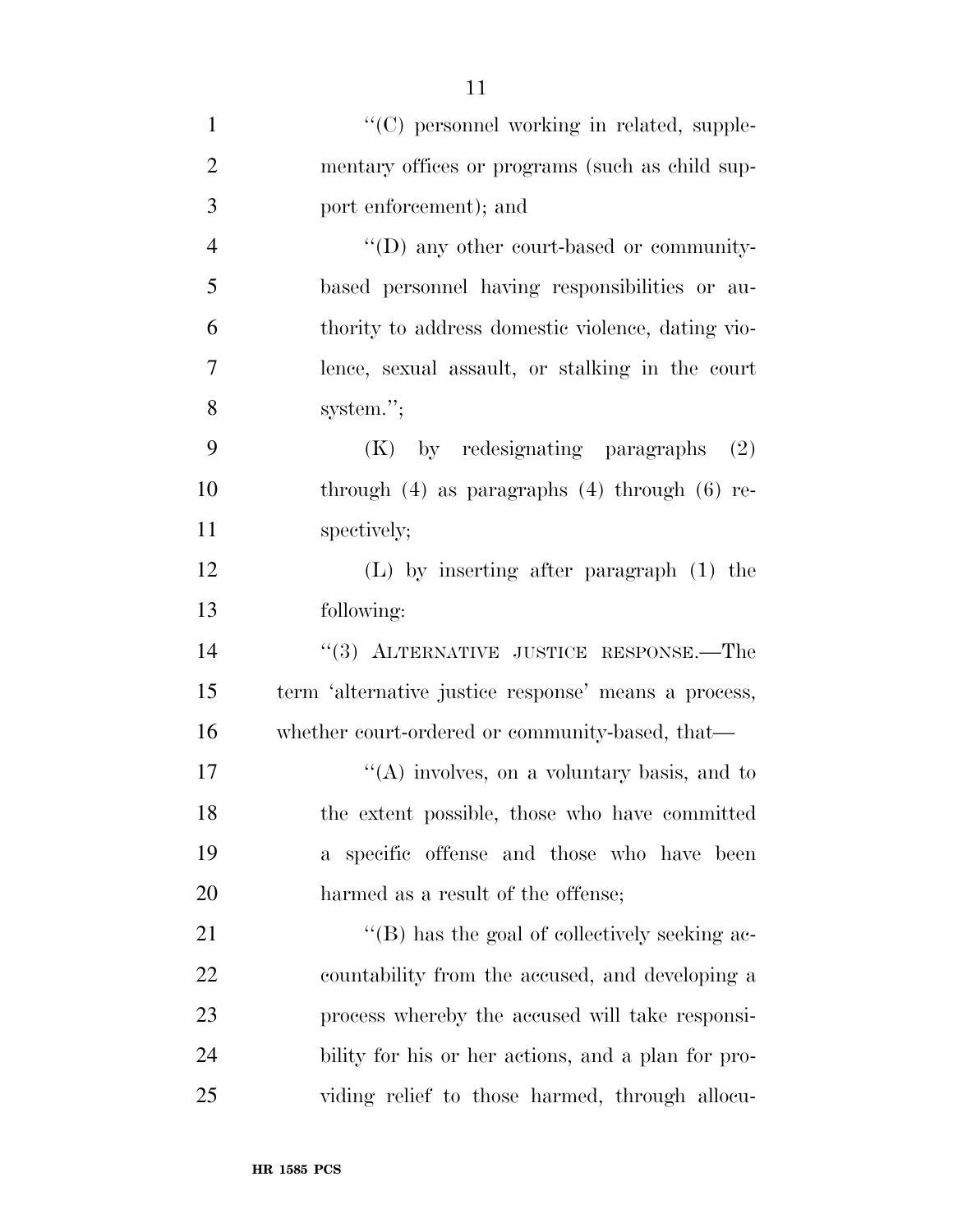| $\mathbf{1}$   | tion, restitution, community service, or other         |
|----------------|--------------------------------------------------------|
| $\overline{2}$ | processes upon which the victim, the accused,          |
| 3              | the community, and the court (if court-ordered)        |
| $\overline{4}$ | can agree;                                             |
| 5              | $\lq\lq$ (C) is conducted in a framework that pro-     |
| 6              | tects victim safety and supports victim auton-         |
| 7              | omy; and                                               |
| 8              | "(D) provides that information disclosed               |
| 9              | during such process may not be used for any            |
| 10             | other law enforcement purpose, including im-           |
| 11             | peachment or prosecution, without the express          |
| 12             | permission of all participants.";                      |
| 13             | $(M)$ by redesignating paragraph $(1)$ as              |
| 14             | paragraph $(2)$ ; and                                  |
| 15             | $(N)$ by inserting before paragraph $(2)$ (as          |
| 16             | redesignated in subparagraph (M) of this para-         |
| 17             | graph) the following:                                  |
| 18             | "(1) ABUSE IN LATER LIFE.—The term 'abuse              |
| 19             | in later life' means neglect, abandonment, domestic    |
| 20             | violence, dating violence, sexual assault, or stalking |
| 21             | of an adult over the age of 50 by any person, or eco-  |
| 22             | nomic abuse of that adult by a person in an ongoing,   |
| 23             | relationship of trust with the victim. Self-neglect is |
| 24             | not included in this definition.";                     |
| 25             | $(2)$ in subsection $(b)$ —                            |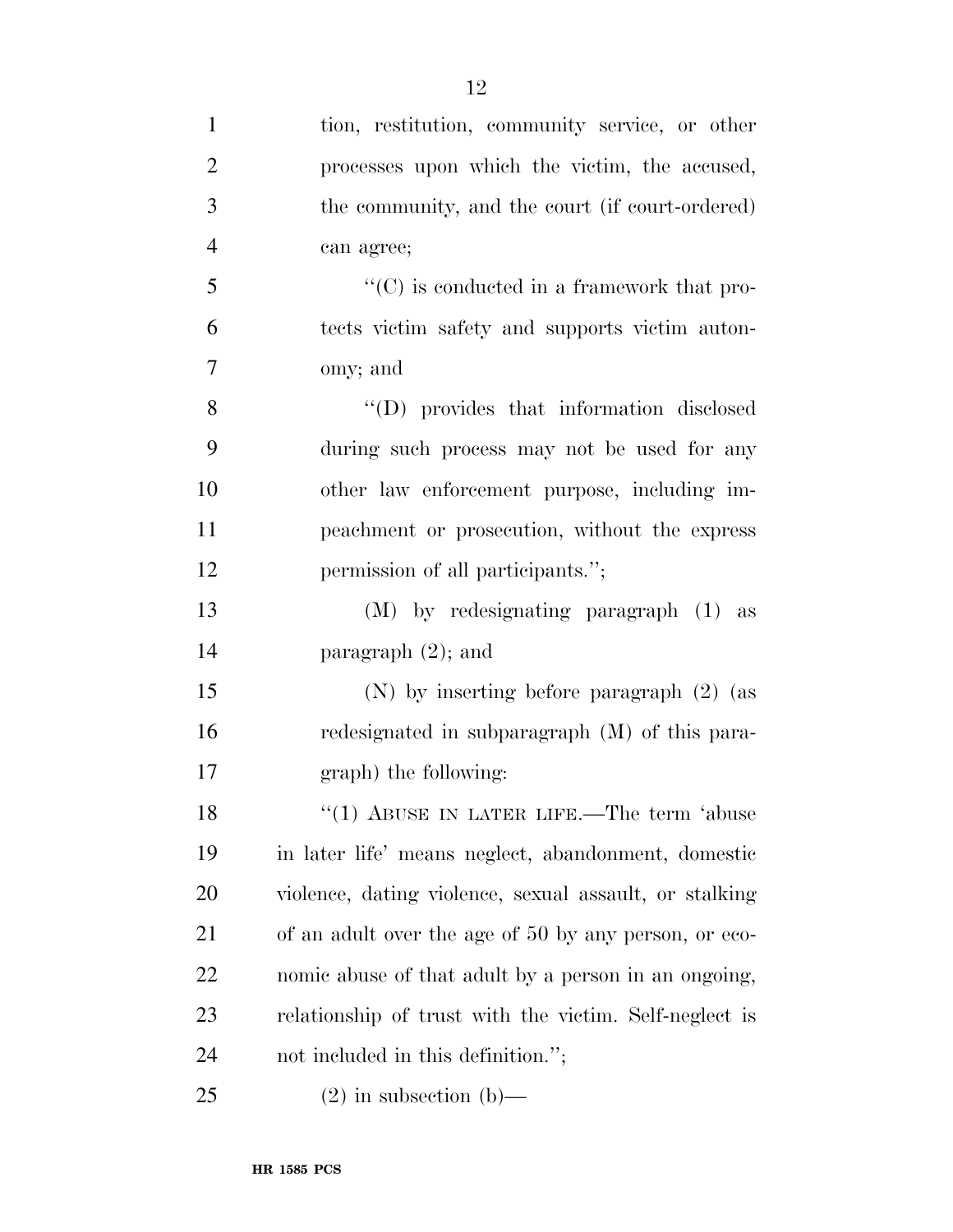| $\mathbf{1}$   | (A) in paragraph $(2)$ —                           |
|----------------|----------------------------------------------------|
| $\overline{2}$ | (i) by redesignating subparagraphs                 |
| 3              | $(F)$ and $(G)$ as subparagraphs $(H)$ and $(I)$ ; |
| $\overline{4}$ | (ii) by inserting after subparagraph               |
| 5              | $(E)$ the following:                               |
| 6              | "(G) DEATH OF THE PARTY WHOSE PRI-                 |
| 7              | VACY HAD BEEN PROTECTED.—In the event of           |
| 8              | the death of any victim whose confidentiality      |
| 9              | and privacy is required to be protected under      |
| 10             | this subsection, such requirement shall continue   |
| 11             | to apply, and the right to authorize release of    |
| 12             | any confidential or protected information be       |
| 13             | vested in the next of kin, except that consent     |
| 14             | for release of the deceased victim's information   |
| 15             | may not be given by a person who had per-          |
| 16             | petrated abuse against the deceased victim.";      |
| 17             | (iii) by redesignating subparagraphs               |
| 18             | (D) through $(E)$ as subparagraphs $(E)$           |
| 19             | through $(F)$ ; and                                |
| 20             | (iv) by inserting after subparagraph               |
| 21             | $(C)$ the following:                               |
| 22             | "(D) USE OF TECHNOLOGY.—Grantees                   |
| 23             | and subgrantees may use telephone, internet,       |
| 24             | and other technologies to protect the privacy,     |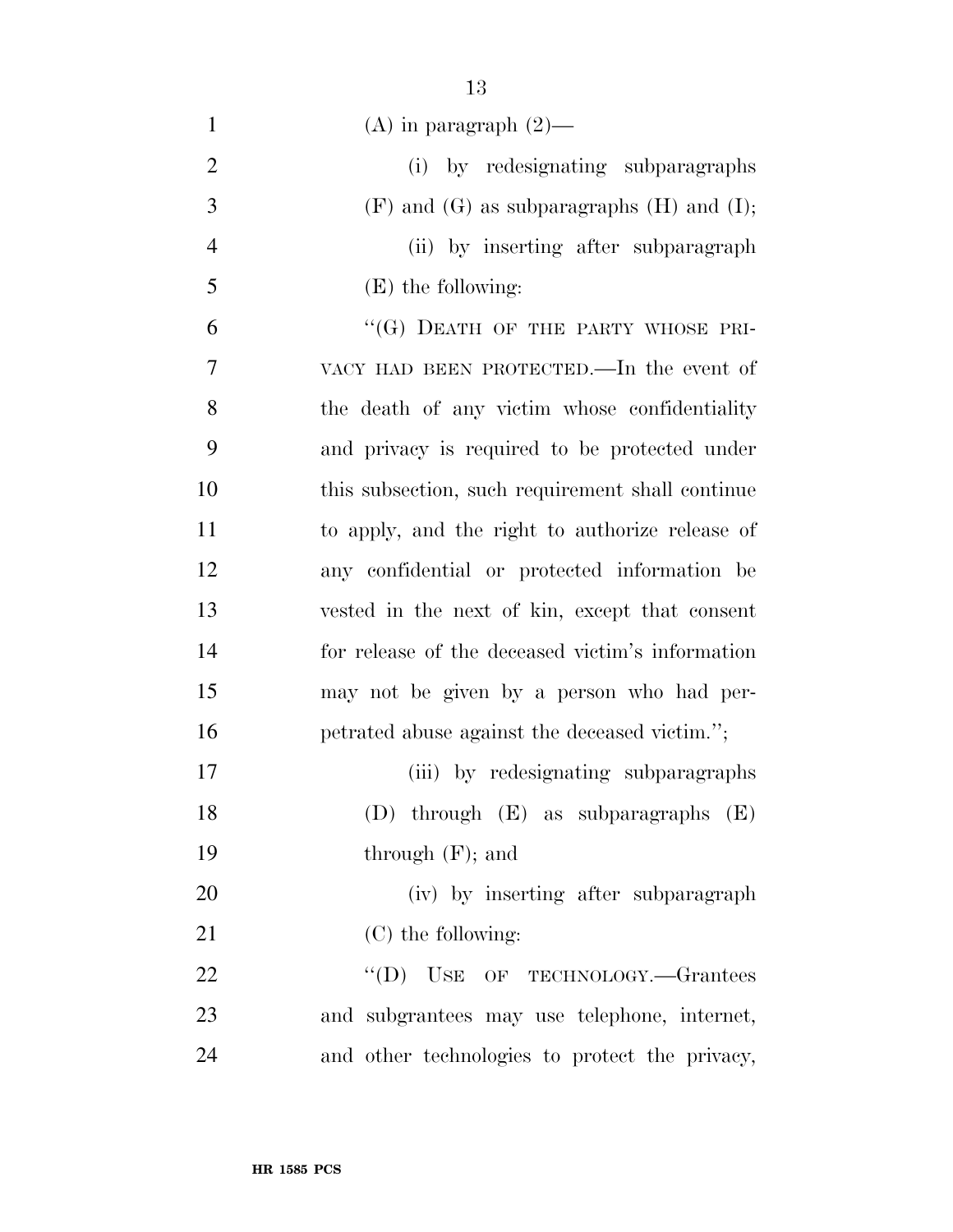location and help-seeking activities of victims using services. Such technologies may include— ''(i) software, apps or hardware that block caller ID or conceal IP addresses, in- cluding instances in which victims use dig- ital services; or  $\frac{1}{10}$  technologies or protocols that in- hibit or prevent a perpetrator's attempts to use technology or social media to threaten, harass or harm the victim, the victim's family, friends, neighbors or co-workers, or 12 the program providing services to them."; (B) in paragraph (3), by inserting after ''designed to reduce or eliminate domestic vio- lence, dating violence, sexual assault, and stalk- ing'' the following: ''provided that the confiden- tiality and privacy requirements of this title are maintained, and that personally identifying in- formation about adult, youth, and child victims of domestic violence, dating violence, sexual as- sault and stalking is not requested or included in any such collaboration or information-shar-ing'';

 (C) in paragraph (6), by adding at the end the following: ''However, such disbursing agen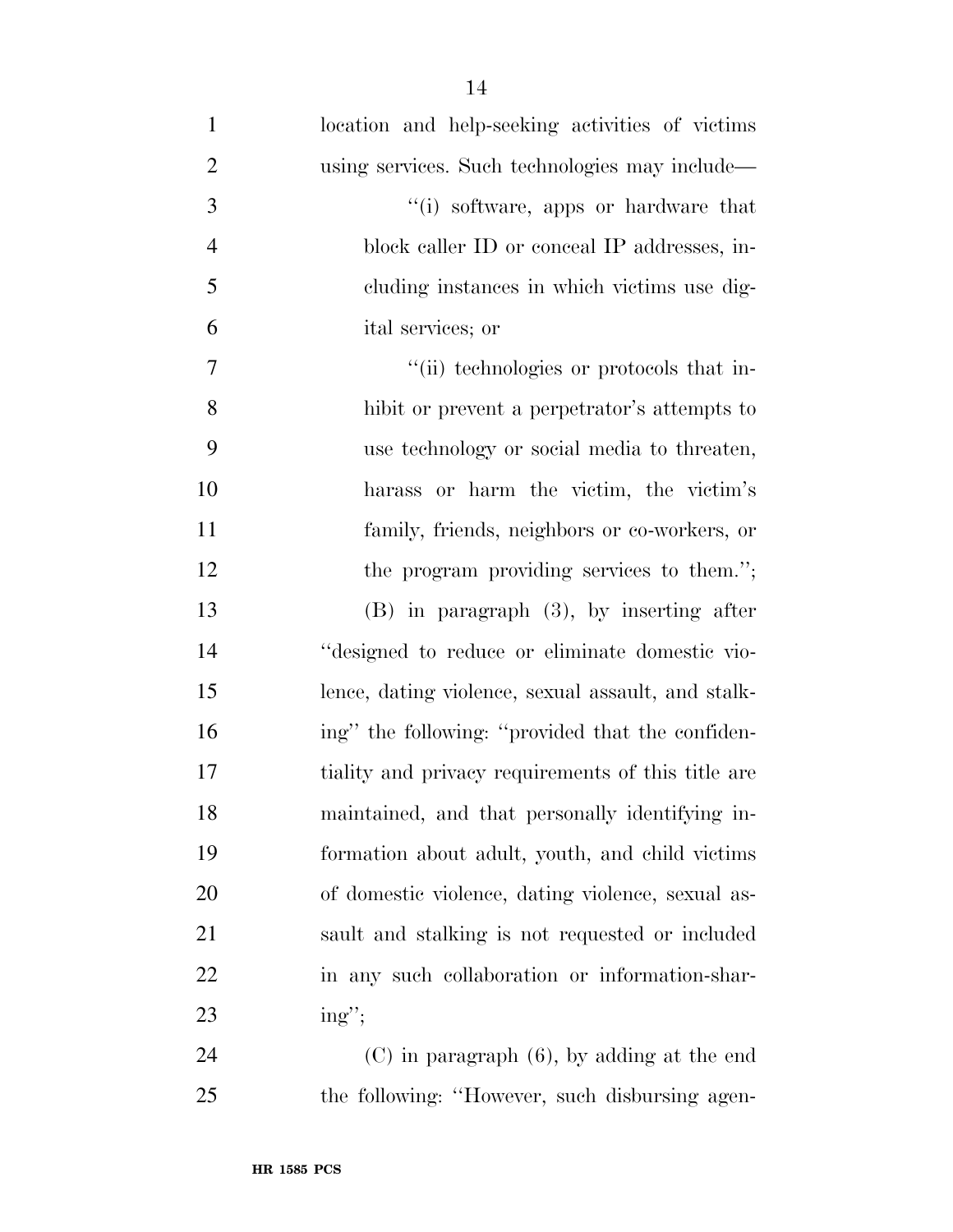| $\mathbf{1}$   | cies must ensure that the confidentiality and    |
|----------------|--------------------------------------------------|
| $\mathfrak{2}$ | privacy requirements of this title are main-     |
| 3              | tained in making such reports, and that person-  |
| $\overline{4}$ | ally identifying information about adult, youth  |
| 5              | and child victims of domestic violence, dating   |
| 6              | violence, sexual assault and stalking is not re- |
| 7              | quested or included in any such reports.";       |
| 8              | (D) in paragraph $(11)$ , by adding at the       |
| 9              | end the following: "The Office on Violence       |
| 10             | Against Women shall make all technical assist-   |
| 11             | ance available as broadly as possible to any ap- |
| 12             | propriate grantees, subgrantees, potential       |
| 13             | grantees, or other entities without regard to    |
| 14             | whether the entity has received funding from     |
| 15             | the Office on Violence Against Women for a       |
| 16             | particular program or project.";                 |
| 17             | $(E)$ in paragraph $(13)$ —                      |
| 18             | (i) in subparagraph $(A)$ , by inserting         |
| 19             | after "the Violence Against Women Reau-          |

 after ''the Violence Against Women Reau- thorization Act of 2013'' the following: 21 "'(Public Law 113–4; 127 Stat. 54)"; and 22 (ii) in subparagraph (C), by striking ''section 3789d of title 42, United States Code'' and inserting ''section 809 of title I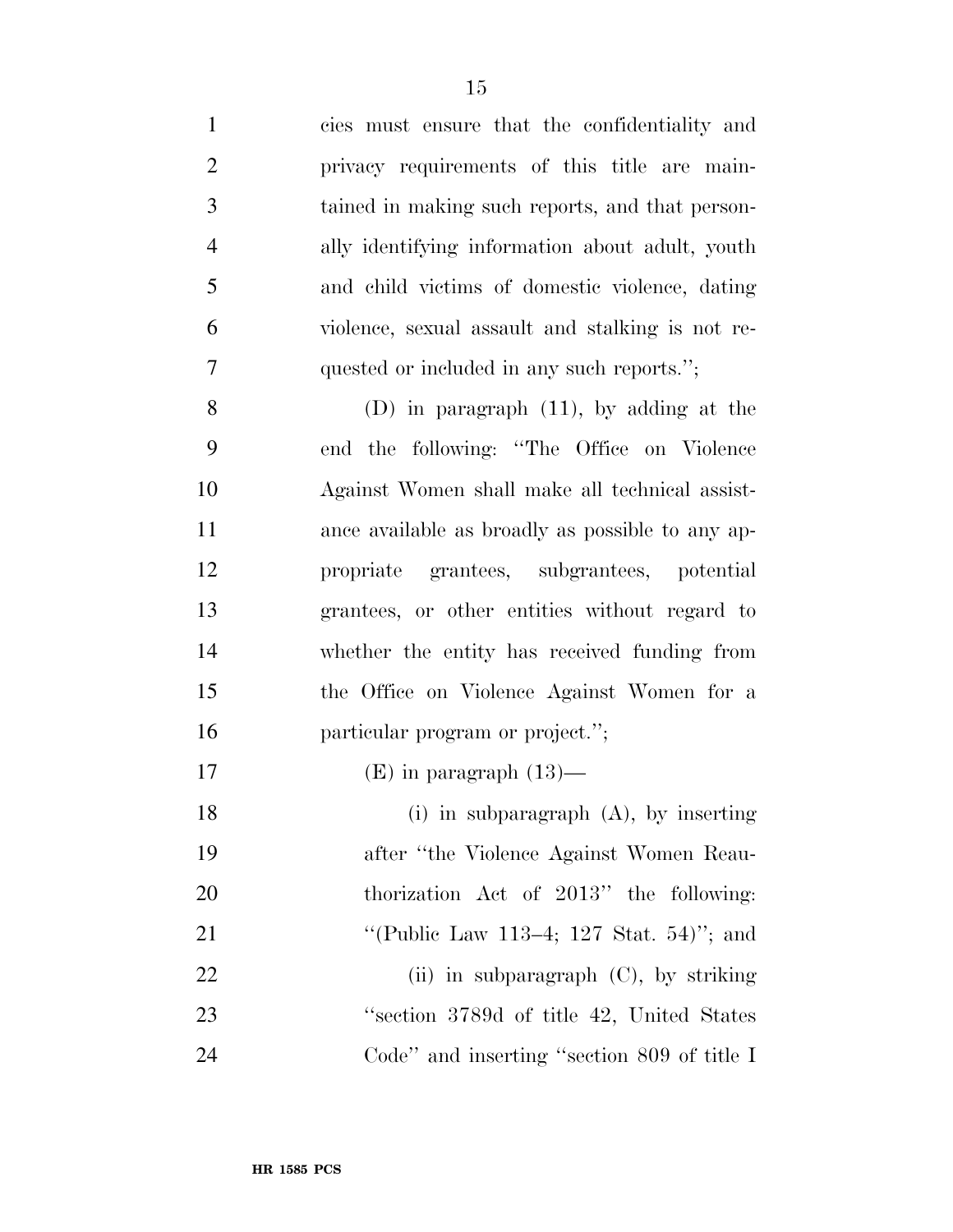| $\mathbf{1}$   | of the Omnibus Crime Control and Safe             |
|----------------|---------------------------------------------------|
| $\overline{2}$ | Streets Act of 1968 (34 U.S.C. 10228)";           |
| 3              | $(F)$ in paragraph $(14)$ , by inserting after    |
| $\overline{4}$ | "are also victims of" the following: "forced"     |
| 5              | marriage, or"; and                                |
| 6              | $(G)$ in paragraph $(16)$ —                       |
| $\overline{7}$ | (i) in subparagraph $(C)(i)$ , by striking        |
| 8              | "\$20,000 in Department funds, unless the         |
| 9              | Deputy Attorney General" and inserting            |
| 10             | "\$100,000 in Department funds, unless            |
| 11             | the Director or Principal Deputy Director         |
| 12             | of the Office on Violence Against Women,          |
| 13             | the Deputy Attorney General,"; and                |
| 14             | (ii) by adding at the end the fol-                |
| 15             | lowing:                                           |
| 16             | "(E) INELIGIBILITY.—If the Attorney               |
| 17             | General finds that a recipient of grant funds     |
| 18             | under this Act has fraudulently misused such      |
| 19             | grant funds, after reasonable notice and oppor-   |
| <b>20</b>      | tunity for a hearing, such recipient shall not be |
| 21             | eligible to receive grant funds under this Act    |
| <u>22</u>      | for up to 5 years. A misuse of grant funds or     |
| 23             | an error that does not rise to the level of fraud |
| 24             | is not grounds for ineligibility."; and           |
| 25             | (3) by adding at the end the following:           |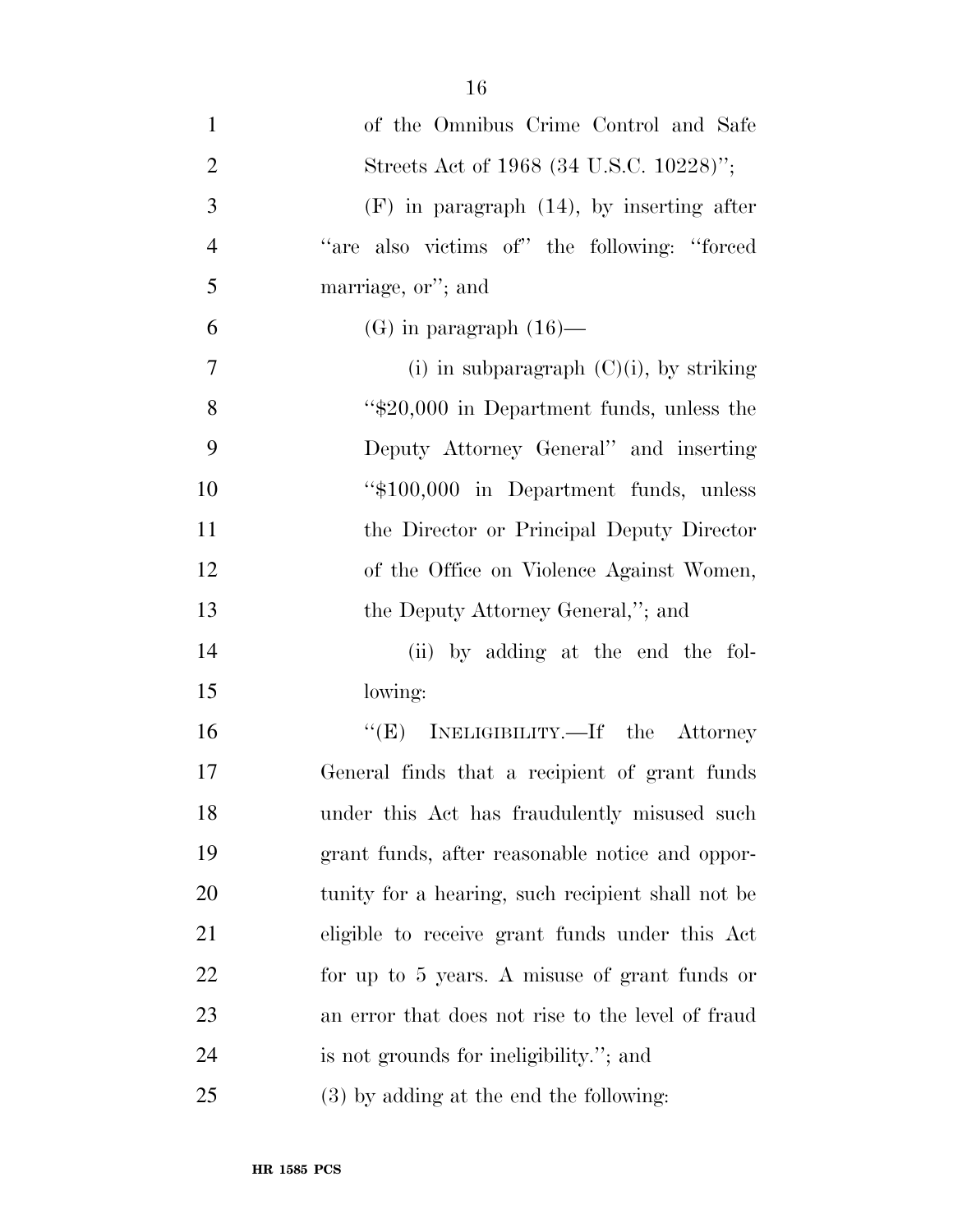1 "(c) RULE OF CONSTRUCTION.—For purposes of this Act, nothing may be construed to preclude the term 'do- mestic violence' from including economic abuse each place the term 'domestic violence' occurs unless doing so would trigger an extension of effective date under section 703(f)(1)(B) of the Violence Against Women Reauthoriza-tion Act of 2019.''.

# **SEC. 3. REPORTING ON FEMALE GENITAL MUTILATION, FE- MALE GENITAL CUTTING, OR FEMALE CIR-CUMCISION.**

 (a) IN GENERAL.—The Director of the Federal Bu- reau of Investigation shall, pursuant to section 534 of title 28, United States Code, classify the offense of female gen- ital mutilation, female genital cutting, or female circumci- sion as a part II crime in the Uniform Crime Reports. (b) DEFINITION.—In this section, the terms ''female genital mutilation'', ''female genital cutting'', ''FGM/C'', or ''female circumcision'' mean the intentional removal or infibulation (or both) of either the whole or part of the external female genitalia for non-medical reasons. Exter- nal female genitalia includes the pubis, labia minora, labia majora, clitoris, and urethral and vaginal openings.

### **SEC. 4. AGENCY AND DEPARTMENT COORDINATION.**

 The heads of Executive Departments responsible for carrying out this Act are authorized to coordinate and col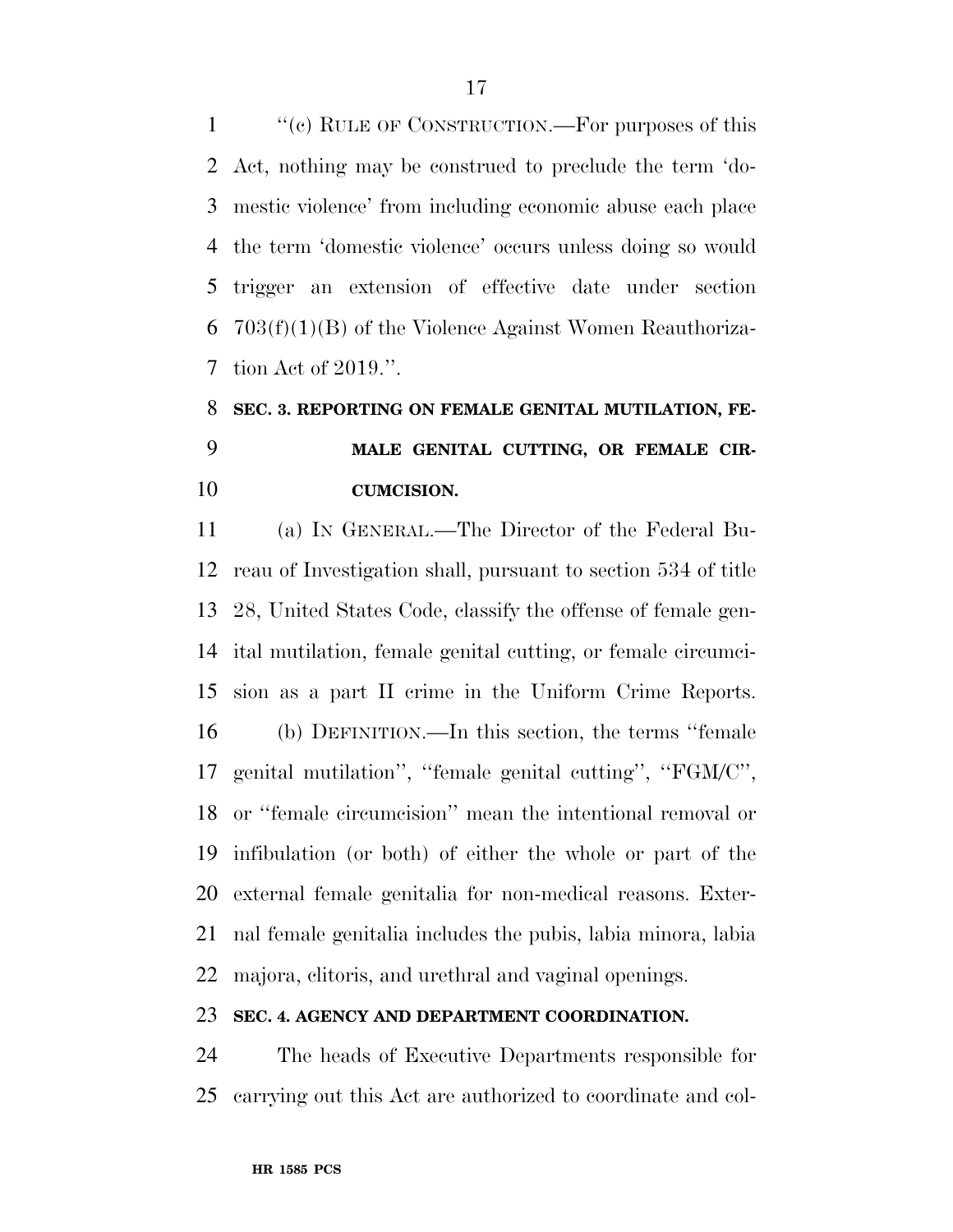laborate on the prevention of domestic violence, dating vio- lence, sexual assault, and stalking, including sharing best practices and efficient use of resources and technology for victims and those seeking assistance from the Govern-ment.

# **TITLE I—ENHANCING LEGAL TOOLS TO COMBAT DOMES- TIC VIOLENCE, DATING VIO- LENCE, SEXUAL ASSAULT, AND STALKING**

**SEC. 101. STOP GRANTS.** 

 (a) IN GENERAL.—Part T of title I of the Omnibus Crime Control and Safe Streets Act of 1968 (34 U.S.C. 10441 et seq.) is amended—

15 (1) in section  $2001(b)$ —

 (A) in paragraph (3), by inserting before the semicolon at the end the following: ''includ- ing implementation of the non-discrimination requirements in section 40002(b)(13) of the Vi-20 olence Against Women Act of 1994";

21 (B) in paragraph  $(9)$ —

 (i) by striking ''older and disabled women'' and inserting ''people 50 years of age or over and people with disabilities''; and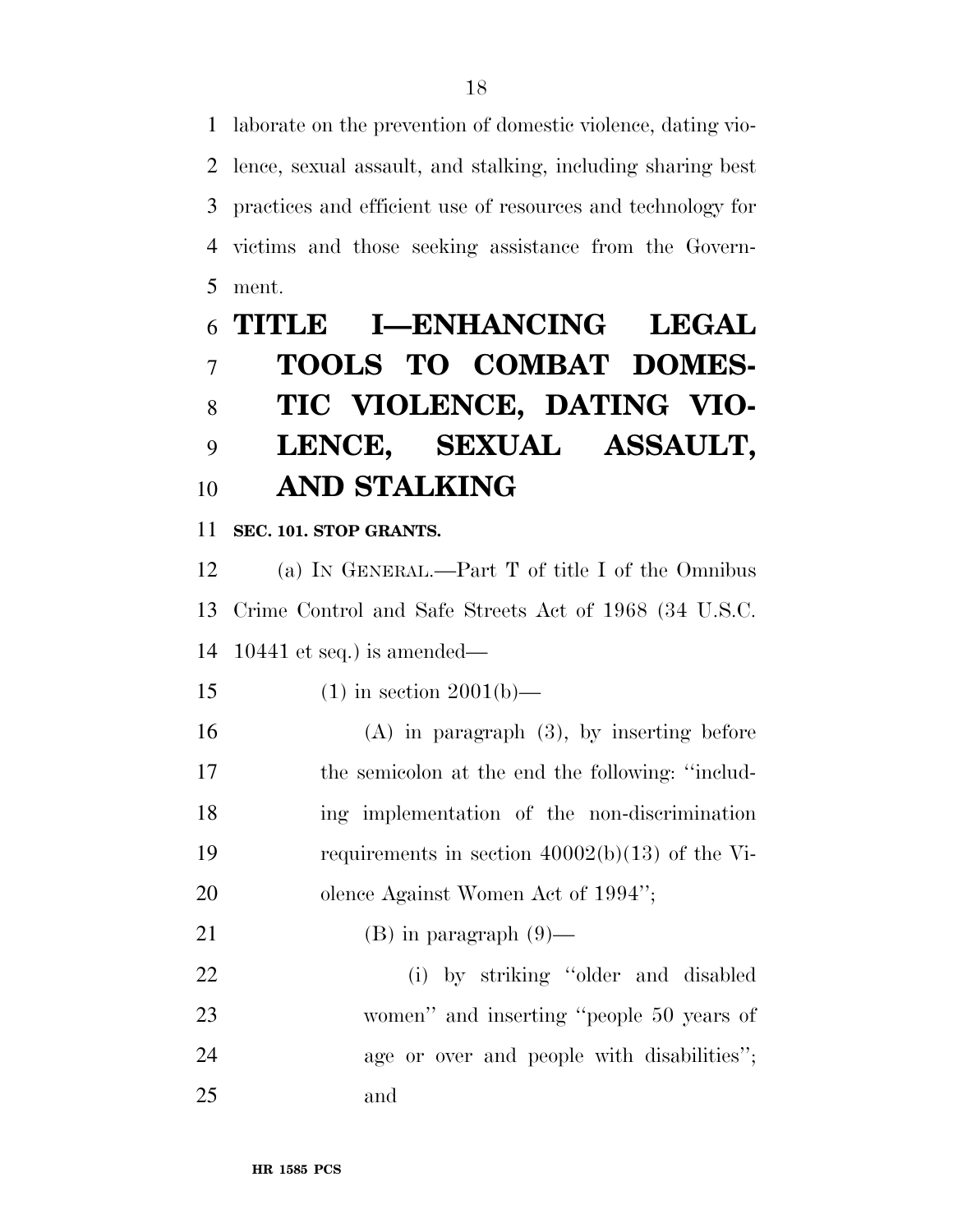| $\mathbf{1}$   | (ii) by striking "older and disabled in-               |
|----------------|--------------------------------------------------------|
| $\overline{2}$ | dividuals" and inserting "people";                     |
| 3              | $(C)$ in paragraph $(19)$ , by striking "and"          |
| $\overline{4}$ | at the end;                                            |
| 5              | (D) in paragraph $(20)$ , by striking the pe-          |
| 6              | riod at the end and inserting a semicolon; and         |
| 7              | $(E)$ by inserting after paragraph $(20)$ , the        |
| 8              | following:                                             |
| 9              | $\lq(21)$ developing and implementing laws, poli-      |
| 10             | cies, procedures, or training to ensure the lawful re- |
| 11             | covery and storage of any dangerous weapon by the      |
| 12             | appropriate law enforcement agency from an adju-       |
| 13             | dicated perpetrator of any offense of domestic vio-    |
| 14             | lence, dating violence, sexual assault, or stalking,   |
| 15             | and the return of such weapon when appropriate,        |
| 16             | where any Federal, State, tribal, or local court       |
| 17             | $has-$                                                 |
| 18             | $\lq\lq$ (A)(i) issued protective or other restrain-   |
| 19             | ing orders against such a perpetrator; or              |
| 20             | "(ii) found such a perpetrator to be guilty            |
| 21             | of misdemeanor or felony crimes of domestic vi-        |
| 22             | olence, dating violence, sexual assault, or stalk-     |
| 23             | ing; and                                               |
| 24             | $\lq\lq (B)$ ordered the perpetrator to relinquish     |
| 25             | dangerous weapons that the perpetrator pos-            |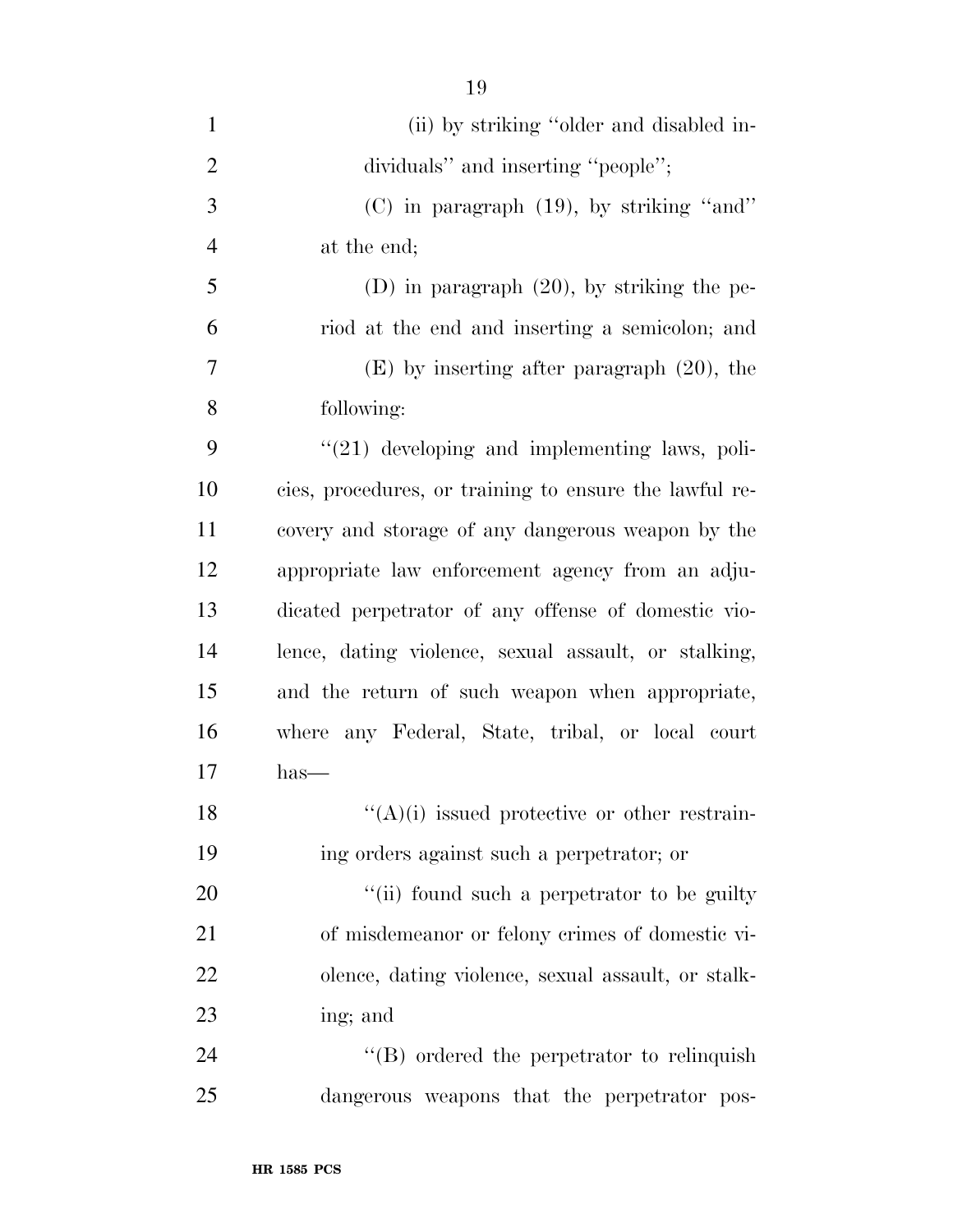| $\mathbf{1}$   | sesses or has used in the commission of at least        |
|----------------|---------------------------------------------------------|
| $\overline{2}$ | one of the aforementioned crimes;                       |
| 3              | Policies, procedures, protocols, laws, regulations, or  |
| $\overline{4}$ | training under this section shall include the safest    |
| 5              | means of recovery of, and best practices for storage    |
| 6              | of, relinquished and recovered dangerous weapons        |
| 7              | and their return, when applicable, at such time as      |
| 8              | the individual is no longer prohibited from pos-        |
| 9              | sessing such weapons under Federal, State, or Trib-     |
| 10             | al law, or posted local ordinances;                     |
| 11             | "(22) developing, enlarging, or strengthening           |
| 12             | culturally specific victim services programs to pro-    |
| 13             | vide culturally specific victim services regarding, re- |
| 14             | sponses to, and prevention of female genital mutila-    |
| 15             | tion, female genital cutting, or female circumcision;   |
| 16             | $"(23)$ providing victim advocates in State or          |
| 17             | local law enforcement agencies, prosecutors' offices,   |
| 18             | and courts and providing supportive services and ad-    |
| 19             | vocacy to urban American Indian and Alaska Native       |
| 20             | victims of domestic violence, dating violence, sexual   |
| 21             | assault, and stalking.";                                |
| 22             | $(2)$ in section 2007—                                  |
| 23             | $(A)$ in subsection $(d)$ —                             |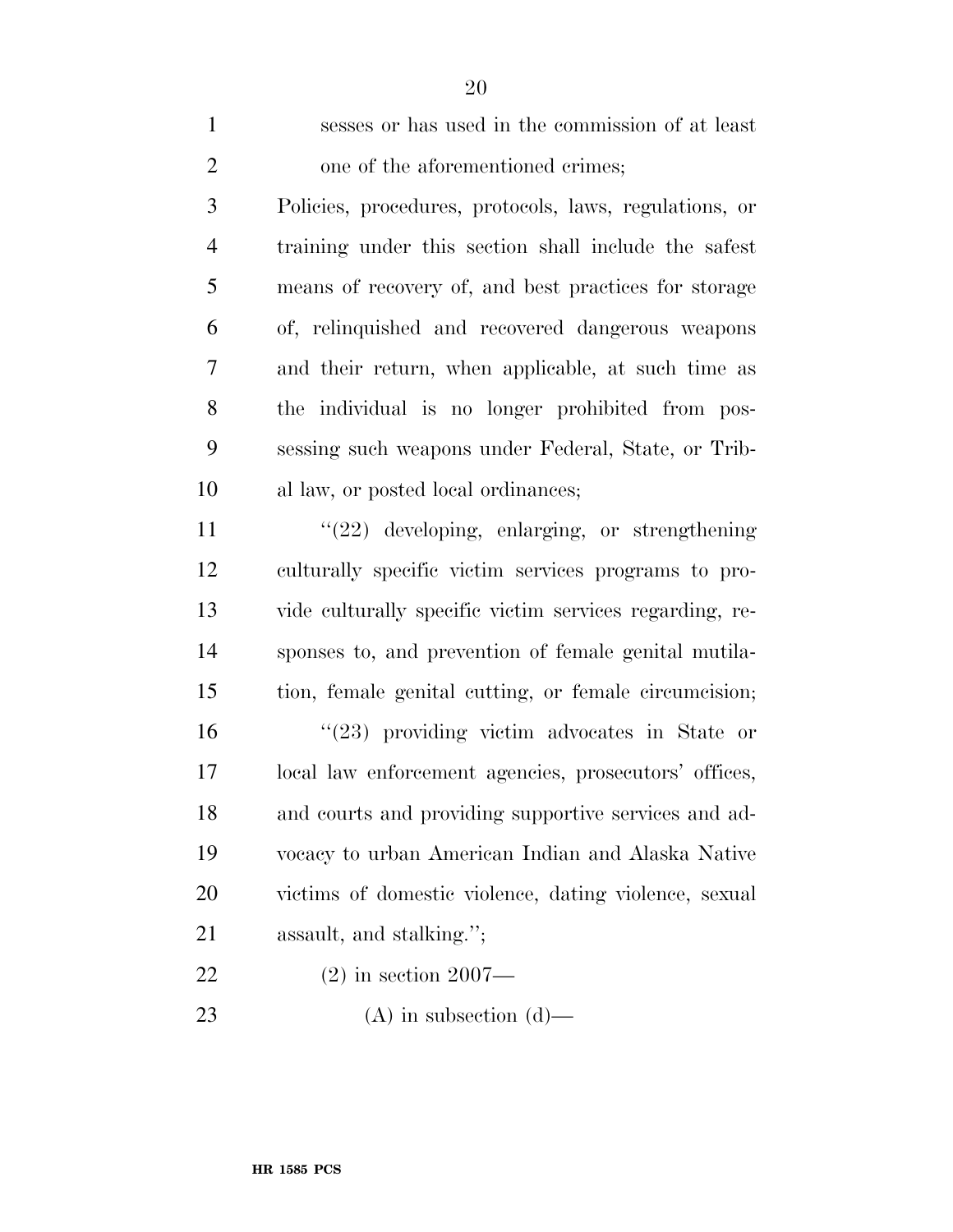| $\mathbf{1}$   | $(i)$ by redesignating paragraphs $(5)$                              |
|----------------|----------------------------------------------------------------------|
| $\overline{2}$ | and $(6)$ as paragraphs $(7)$ and $(8)$ , respec-                    |
| 3              | tively; and                                                          |
| $\overline{4}$ | (ii) by inserting after paragraph (4)                                |
| 5              | the following:                                                       |
| 6              | $\lq(5)$ proof of compliance with the requirements                   |
| 7              | regarding protocols to strongly discourage compel-                   |
| 8              | ling victim testimony, described in section 2017;                    |
| 9              | $\cdot\cdot\cdot(6)$ proof of compliance with the requirements       |
| 10             | regarding civil rights under section $40002(b)(13)$ of               |
| 11             | the Violent Crime Control and Law Enforcement                        |
| 12             | Act of $1994;$ ";                                                    |
| 13             | $(B)$ in subsection $(i)$ —                                          |
| 14             | $(i)$ in paragraph $(1)$ , by inserting be-                          |
| 15             | fore the semicolon at the end the following:                         |
| 16             | "and the requirements under<br>section                               |
| 17             | $40002(b)$ of the Violent Crime Control and                          |
| 18             | Law Enforcement Act of 1994 (34 U.S.C.                               |
| 19             | $12291(b)$ "; and                                                    |
| 20             | (ii) in paragraph $(2)(C)(iv)$ , by insert-                          |
| 21             | ing after "ethnicity," the following: "sexual                        |
| 22             | orientation, gender identity,"; and                                  |
| 23             | (C) by adding at the end the following:                              |
| 24             | ``(k)<br><b>REVIEWS</b><br>COMPLIANCE<br>${\rm FOR}$<br>WITH<br>NON- |
| 25             | DISCRIMINATION REQUIREMENTS.-                                        |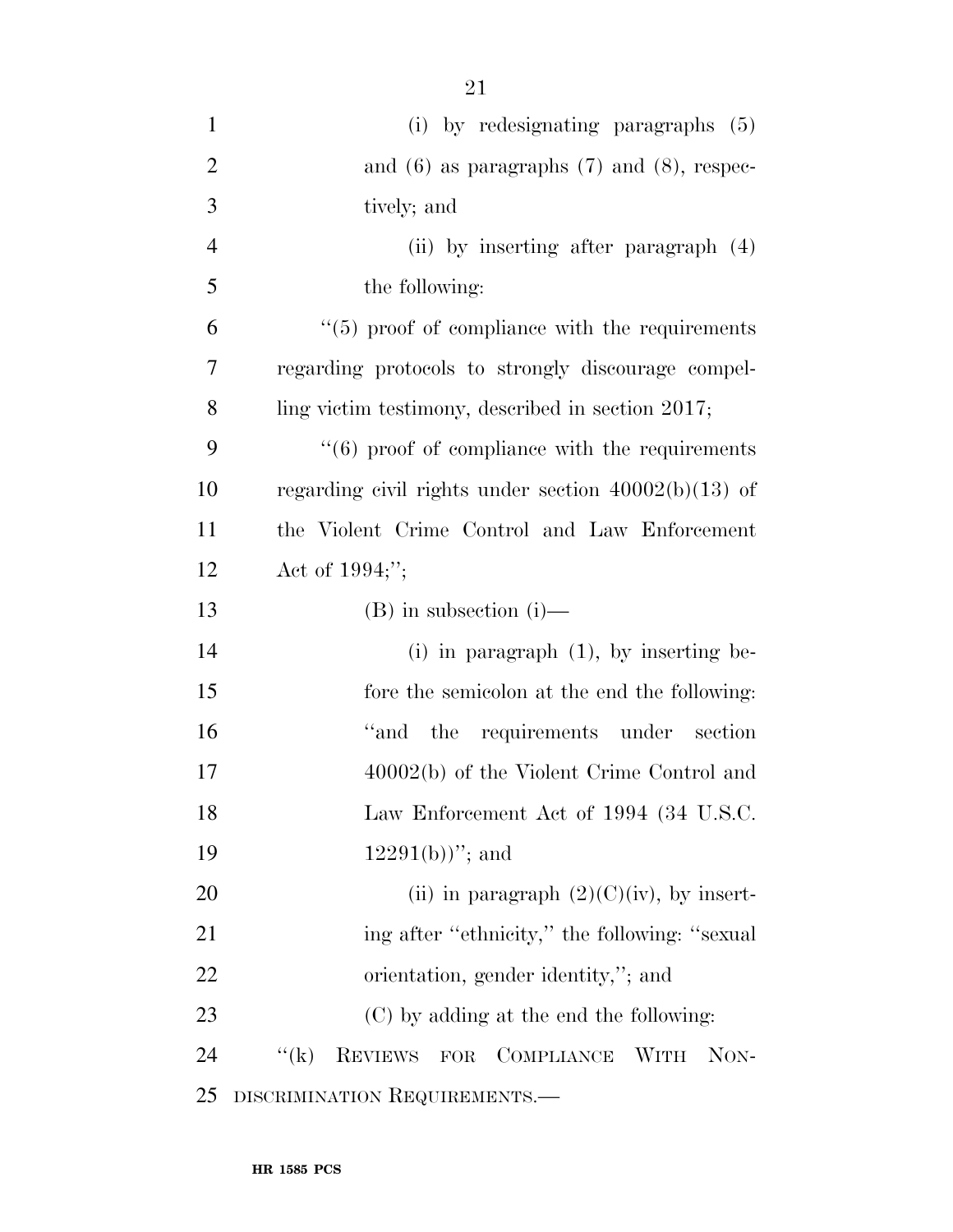$\frac{1}{1}$  In GENERAL.—If allegations of discrimina-2 tion in violation of section  $40002(b)(13)(A)$  of the Violence Against Women Act of 1994 (34 U.S.C.  $4 \qquad 12291(b)(13)(A)$  by a potential grantee under this part have been made to the Attorney General, the Attorney General shall, prior to awarding a grant under this part to such potential grantee, conduct a review of the compliance of the potential grantee with such section.

 ''(2) ESTABLISHMENT OF RULE.—Not later than 1 year after the date of enactment of the Vio- lence Against Women Reauthorization Act of 2019, the Attorney General shall by rule establish proce-dures for such a review.

 ''(3) ANNUAL REPORT.—Beginning on the date 16 that is 1 year after the date of enactment of the Vio- lence Against Women Reauthorization Act of 2019, 18 the Attorney General shall report to the Committees on the Judiciary of the Senate and of the House of Representatives regarding compliance with section 40002(b)(13)(A) of the Violence Against Women Act of 1994 (34 U.S.C. 12291(b)(13)(A)) by recipients of grants under this part.''; and

(3) by adding at the end the following: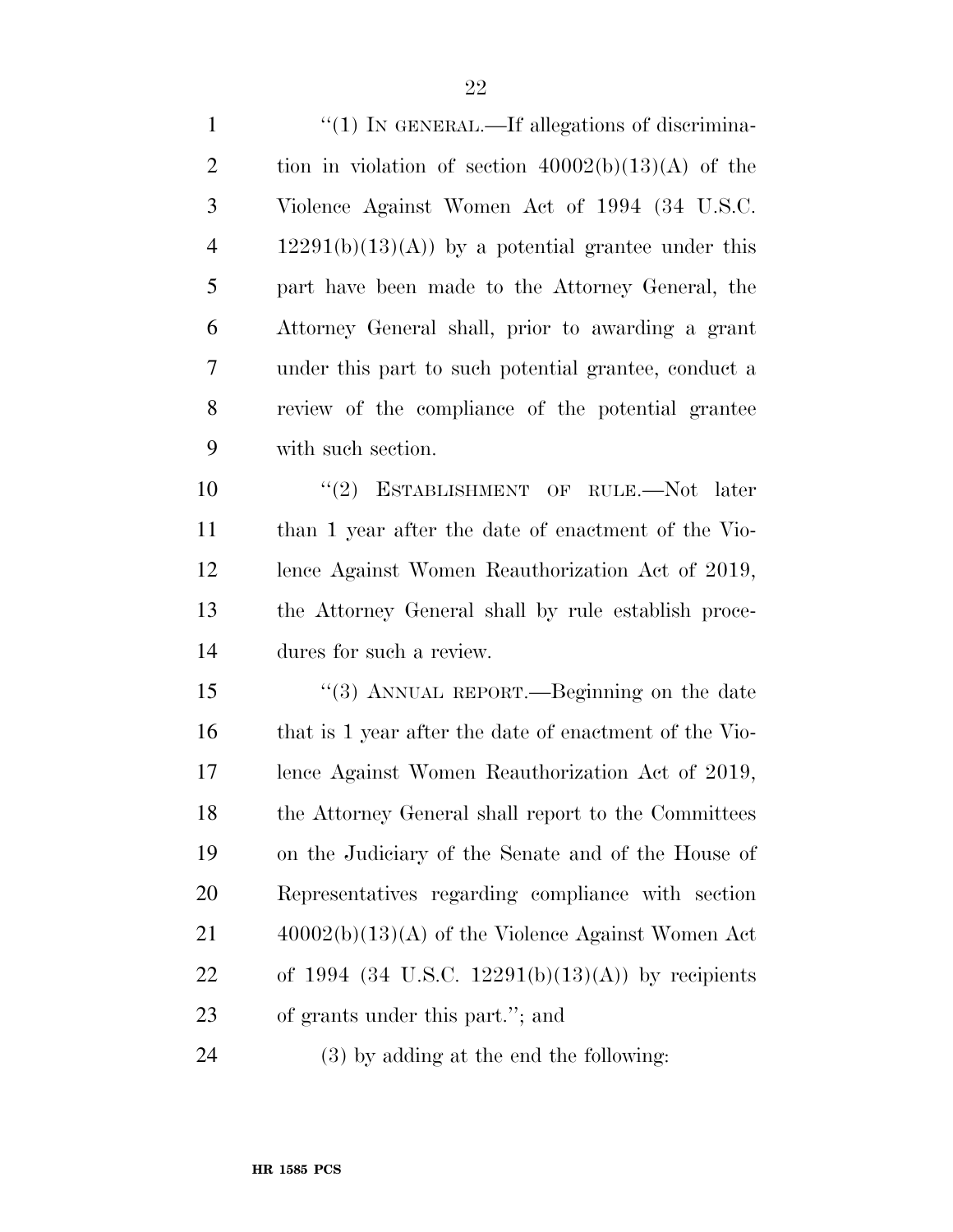# **''SEC. 2017. GRANT ELIGIBILITY REGARDING COMPELLING VICTIM TESTIMONY.**

 ''In order to be eligible for a grant under this part, a State, Indian tribal government, territorial government, or unit of local government shall certify that, not later than 3 years after the date of enactment of this section, their laws, policies, or practices will include a detailed pro- tocol to discourage the use of bench warrants, material witness warrants, perjury charges, or other means of com- pelling victim-witness testimony in the investigation, pros- ecution, trial, or sentencing of a crime related to the do- mestic violence, sexual assault, dating violence or stalking of the victim.''.

 (b) AUTHORIZATION OF APPROPRIATIONS.—Section 1001(a)(18) of the Omnibus Crime Control and Safe Streets Act of 1968 (34 U.S.C. 10261(a)(18)) is amended by striking ''2014 through 2018'' and inserting ''2020 through 2024''.

# **SEC. 102. GRANTS TO IMPROVE THE CRIMINAL JUSTICE RE-SPONSE.**

 (a) HEADING.—Part U of title I of the Omnibus Crime Control and Safe Streets Act of 1968 (34 U.S.C. 10461 et seq.) is amended in the heading, by striking ''**GRANTS TO ENCOURAGE ARREST POLICIES**'' and in- serting ''**GRANTS TO IMPROVE THE CRIMINAL JUS-TICE RESPONSE**''.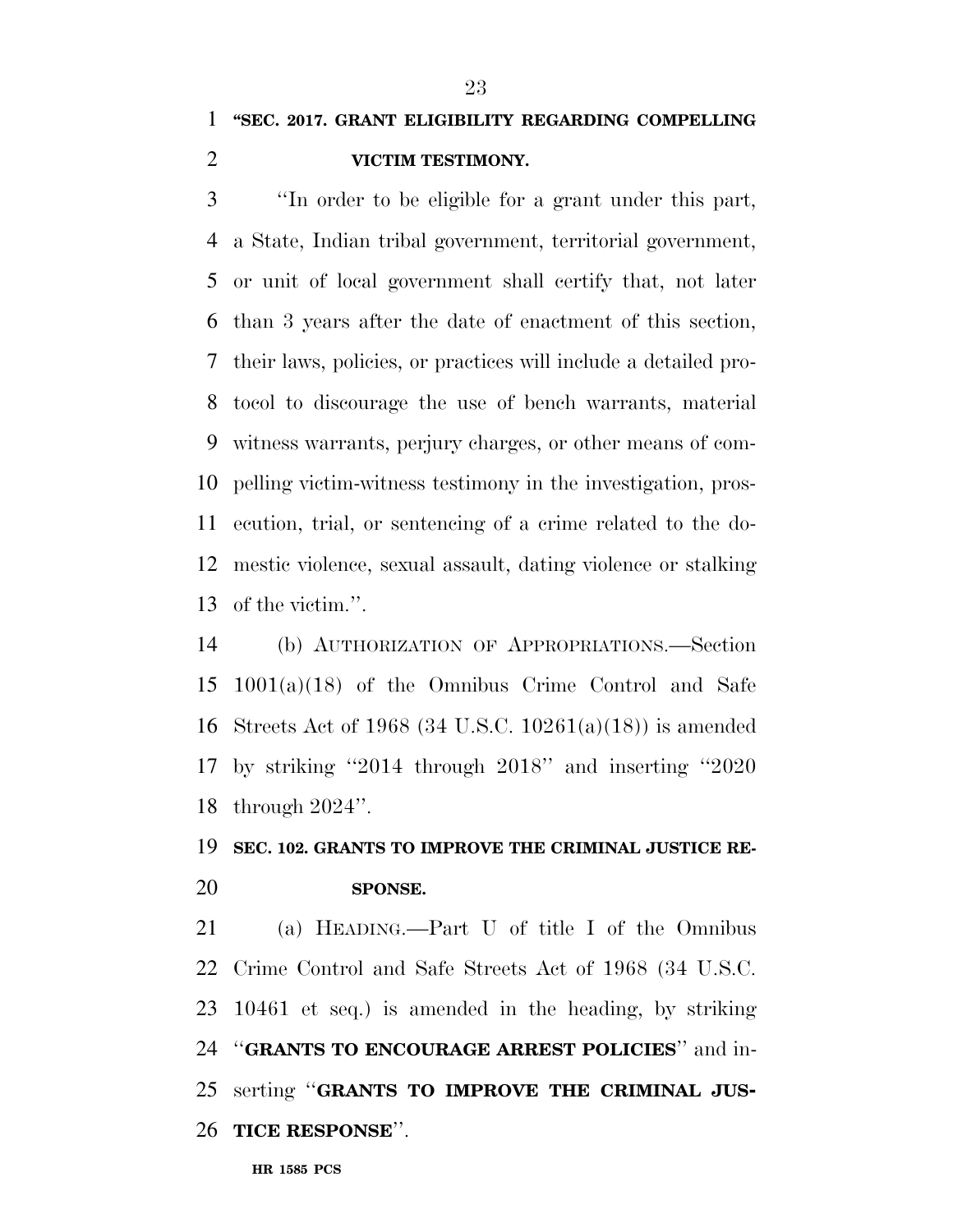(b) GRANTS.—Section 2101 of the Omnibus Crime Control and Safe Streets Act of 1968 (34 U.S.C. 10461) is amended—

 (1) by striking subsection (a) and inserting the following:

 ''(a) GENERAL PROGRAM PURPOSE.—The purpose of this part is to assist States, State and local courts (includ- ing juvenile courts), Indian tribal governments, tribal courts, and units of local government to develop and strengthen effective law enforcement and prosecution strategies to combat violent crimes against women, and to develop and strengthen victim services in cases involv-ing violent crimes against women.'';

14  $(2)$  in subsection (b)—

 (A) in paragraph (1), by striking ''proarrest'' and inserting ''offender account-17 ability and homicide reduction";

18 (B) in paragraph  $(8)$ —

 (i) by striking ''older individuals (as defined in section 102 of the Older Ameri- cans Act of 1965 (42 U.S.C. 3002))'' and 22 inserting "people 50 years of age or over"; and

 (ii) by striking ''individuals with dis-abilities (as defined in section 3(2) of the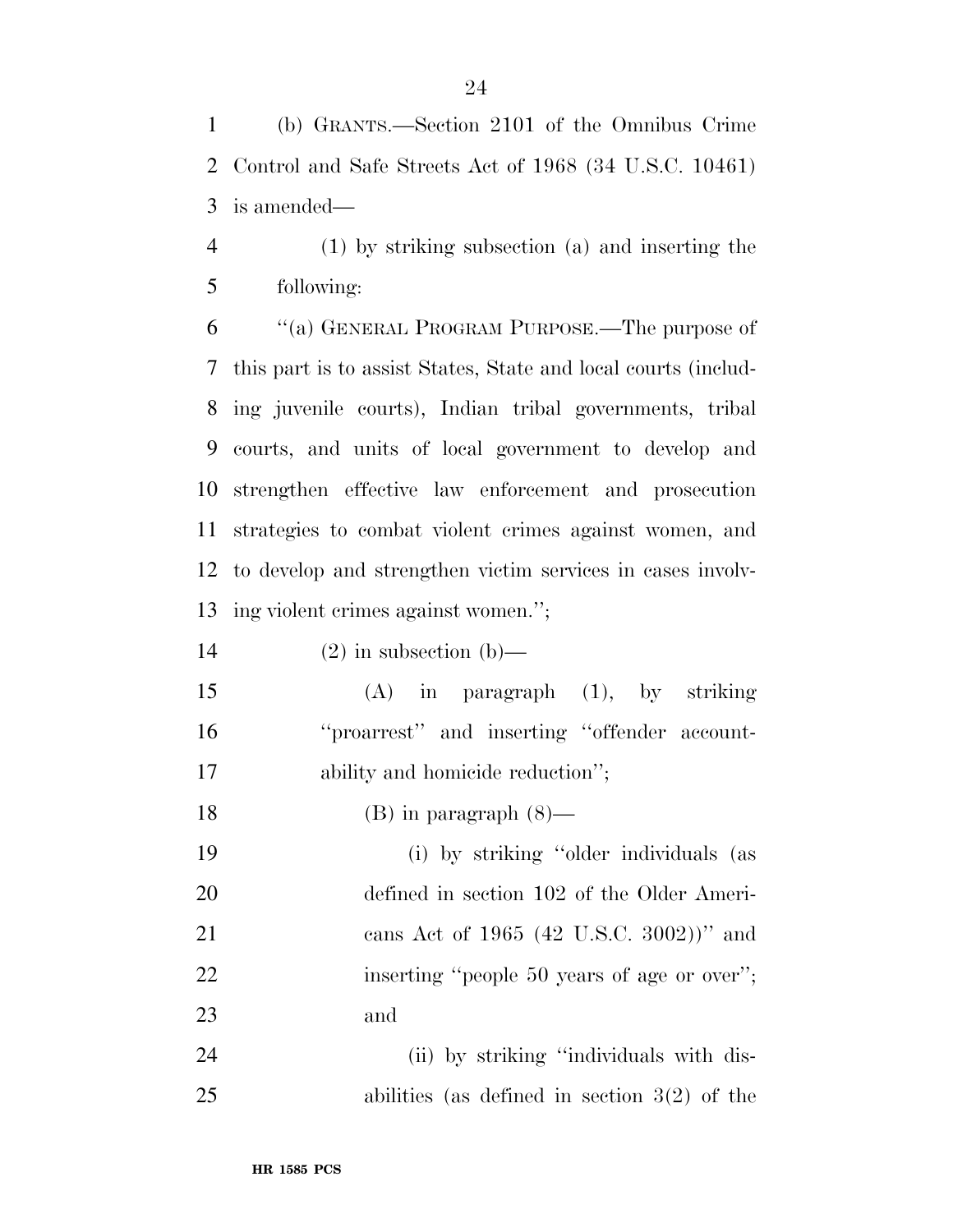| $\mathbf{1}$   | Americans with Disabilities Act of 1990                  |
|----------------|----------------------------------------------------------|
| $\overline{2}$ | $(42 \text{ U.S.C. } 12102(2)))$ " and inserting         |
| 3              | "people with disabilities (as defined in the             |
| $\overline{4}$ | Americans with Disabilities Act of 1990                  |
| 5              | $(42 \text{ U.S.C. } 12102))$ ";                         |
| 6              | $(C)$ in paragraph $(19)$ , by inserting before          |
| 7              | the period at the end the following ", including         |
| 8              | victims among underserved populations (as de-            |
| 9              | fined in section $40002(a)(46)$ of the Violence          |
| 10             | Against Women Act of 1994)"; and                         |
| 11             | (D) by adding at the end the following:                  |
| 12             | $\cdot\cdot(23)$ To develop and implement an alternative |
| 13             | justice response (as such term is defined in section     |
| 14             | $40002(a)$ of the Violence Against Women Act of          |
| 15             | 1994).                                                   |
| 16             | "(24) To develop and implement policies, proce-          |
| 17             | dures, protocols, laws, regulations, or training to en-  |
| 18             | sure the lawful recovery and storage of any dan-         |
| 19             | gerous weapon by the appropriate law enforcement         |
| 20             | agency from an adjudicated perpetrator of any of-        |
| 21             | fense of domestic violence, dating violence, sexual as-  |
| 22             | sault, or stalking, and the return of such weapon        |
| 23             | when appropriate, where any Federal, State, tribal,      |
| 24             | or local court has—                                      |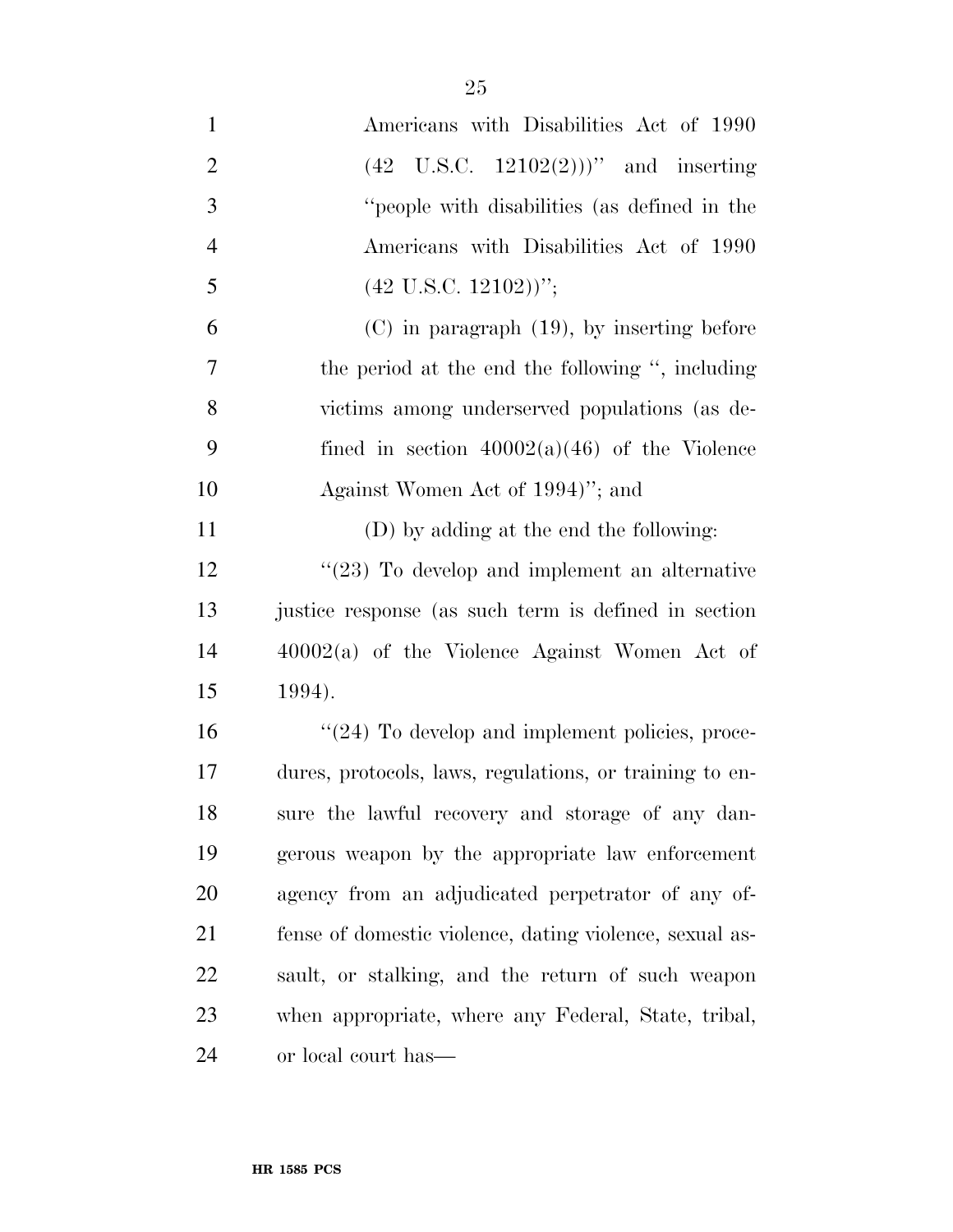| $\mathbf{1}$   | $\lq\lq(A)(i)$ issued protective or other restrain-    |
|----------------|--------------------------------------------------------|
| $\overline{2}$ | ing orders against such a perpetrator; or              |
| 3              | "(ii) found such a perpetrator to be guilty            |
| $\overline{4}$ | of misdemeanor or felony crimes of domestic vi-        |
| 5              | olence, dating violence, sexual assault, or stalk-     |
| 6              | ing; and                                               |
| 7              | $\lq\lq (B)$ ordered the perpetrator to relinquish     |
| 8              | dangerous weapons that the perpetrator pos-            |
| 9              | sesses or has used in the commission of at least       |
| 10             | one of the aforementioned crimes.                      |
| 11             | Policies, procedures, protocols, laws, regulations, or |
| 12             | training under this section shall include the safest   |
| 13             | means of recovery of and best practices for storage    |
| 14             | of relinquished and recovered dangerous weapons        |
| 15             | and their return, when applicable, at such time as     |
| 16             | the persons are no longer prohibited from possessing   |
| 17             | such weapons under Federal, State, Tribal or munic-    |
| 18             | ipal law."; and                                        |
| 19             | $(3)$ in subsection $(e)(1)$ —                         |
| 20             | $(A)$ in subparagraph $(A)$ —                          |
| 21             | (i) in clause (i), by striking "encour-                |
| 22             | age or mandate arrests of domestic vio-                |
| 23             | lence offenders" and inserting "encourage              |
| 24             | arrests of offenders"; and                             |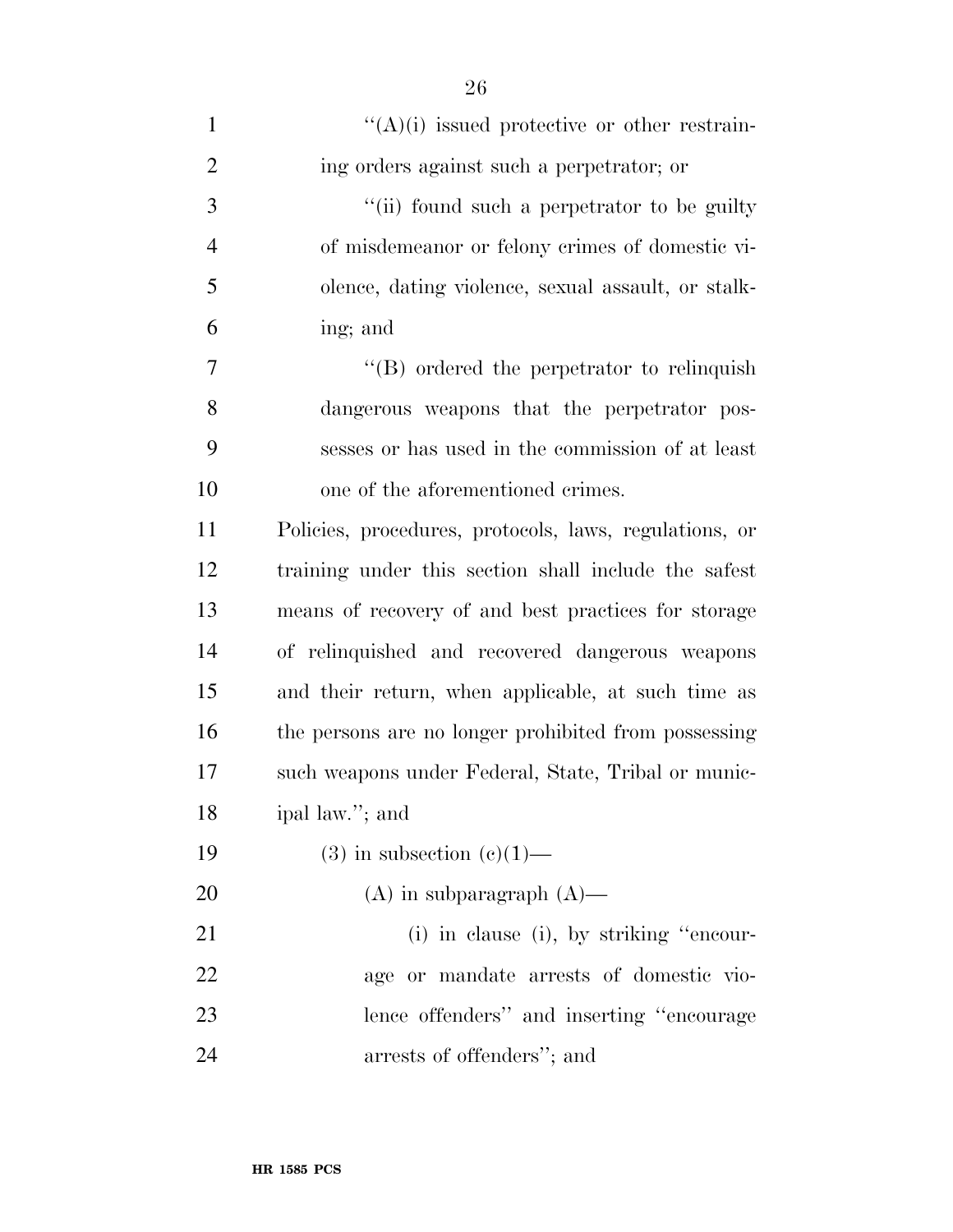1 (ii) in clause (ii), by striking "encour- age or mandate arrest of domestic violence offenders'' and inserting ''encourage arrest of offenders''; and (B) by inserting after subparagraph (E) the following: 7 ''(F) certify that, not later than 3 years after the date of the enactment of this subpara- graph, their laws, policies, or practices will in- clude a detailed protocol to strongly discourage the use of bench warrants, material witness warrants, perjury charges, or other means of compelling victim-witness testimony in the in- vestigation, prosecution, trial, or sentencing of a crime related to the domestic violence, sexual assault, dating violence or stalking of the vic- tim; and''. (c) AUTHORIZATION OF APPROPRIATIONS.—Section

 1001(a)(19) of the Omnibus Crime Control and Safe Streets Act of 1968 (34 U.S.C. 10261(a)(19)) is amended by striking ''2014 through 2018'' and inserting ''2020 through 2024''.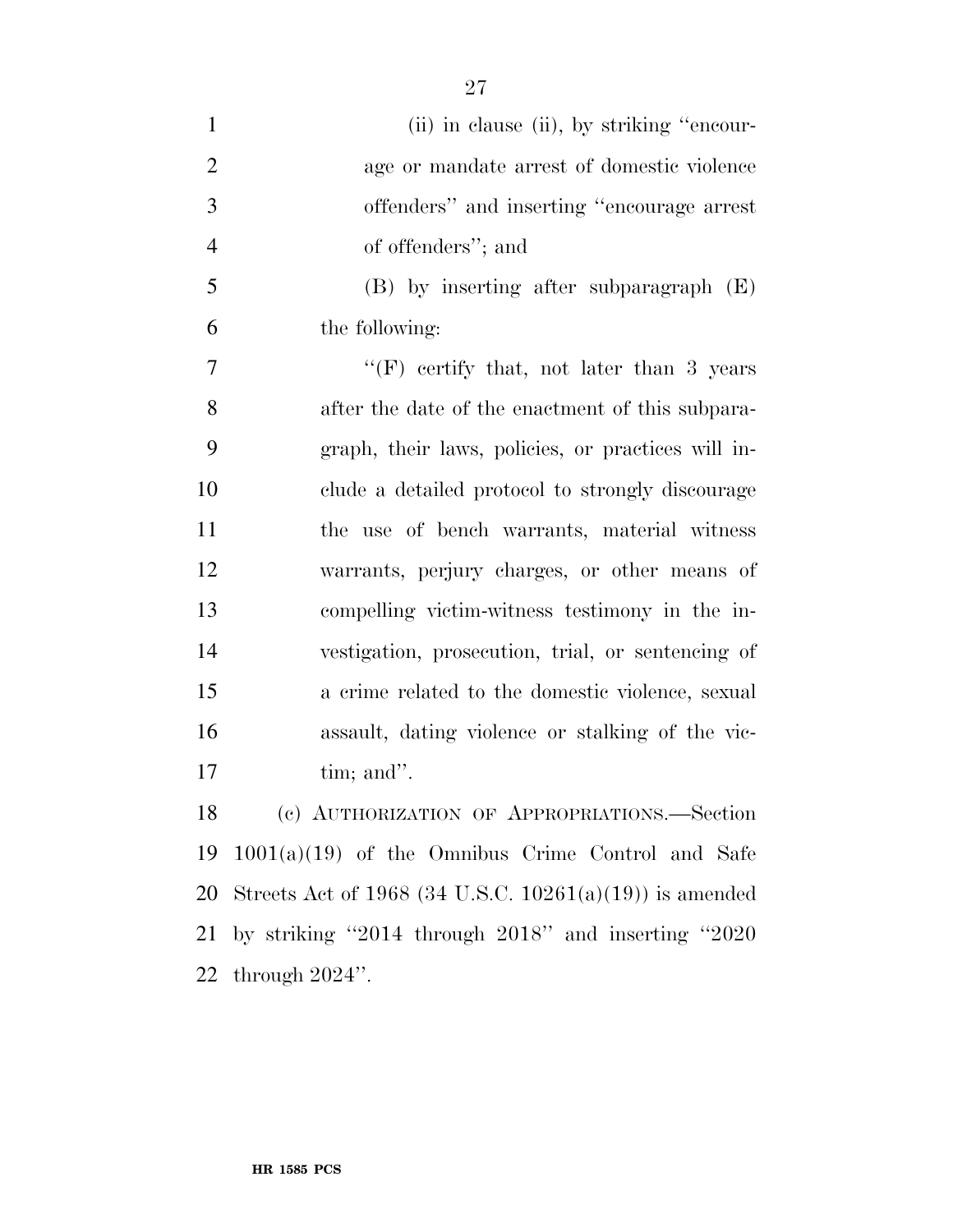| 1              | SEC. 103. LEGAL ASSISTANCE FOR VICTIMS.                  |
|----------------|----------------------------------------------------------|
| $\overline{2}$ | (a) IN GENERAL.—Section 1201 of division B of the        |
| 3              | Victims of Trafficking and Violence Protection Act of    |
| 4              | 2000 (34 U.S.C. 20121) is amended—                       |
| 5              | $(1)$ in subsection $(a)$ , by inserting after "no cost" |
| 6              | to the victims." the following: "When legal assist-      |
| 7              | ance to a dependent is necessary for the safety of a     |
| 8              | victim, such assistance may be provided.";               |
| 9              | $(2)$ in subsection $(e)$ —                              |
| 10             | $(A)$ in paragraph $(1)$ , by inserting after            |
| 11             | "stalking, and sexual assault" the following: ",         |
| 12             | or for dependents when necessary for the safety          |
| 13             | of a victim";                                            |
| 14             | $(B)$ in paragraph $(2)$ , by inserting after            |
| 15             | "stalking, and sexual assault" the following: ",         |
| 16             | or for dependents when necessary for the safety          |
| 17             | of a victim,"; and                                       |
| 18             | $(C)$ in paragraph $(3)$ , by inserting after            |
| 19             | "sexual assault, or stalking" the following: ", or       |
| 20             | for dependents when necessary for the safety of          |
| 21             | a victim,"; and                                          |
| 22             | (3) in subsection (f)(1), by striking "2014              |
| 23             | through $2018$ " and inserting "2020 through $2024$ ".   |
| 24             | (b) GAO REPORT.—Not later than 1 year after the          |
| 25             | date of enactment of this Act, the Comptroller General   |
| 26             | of the United States shall submit to Congress a report   |
|                | <b>HR 1585 PCS</b>                                       |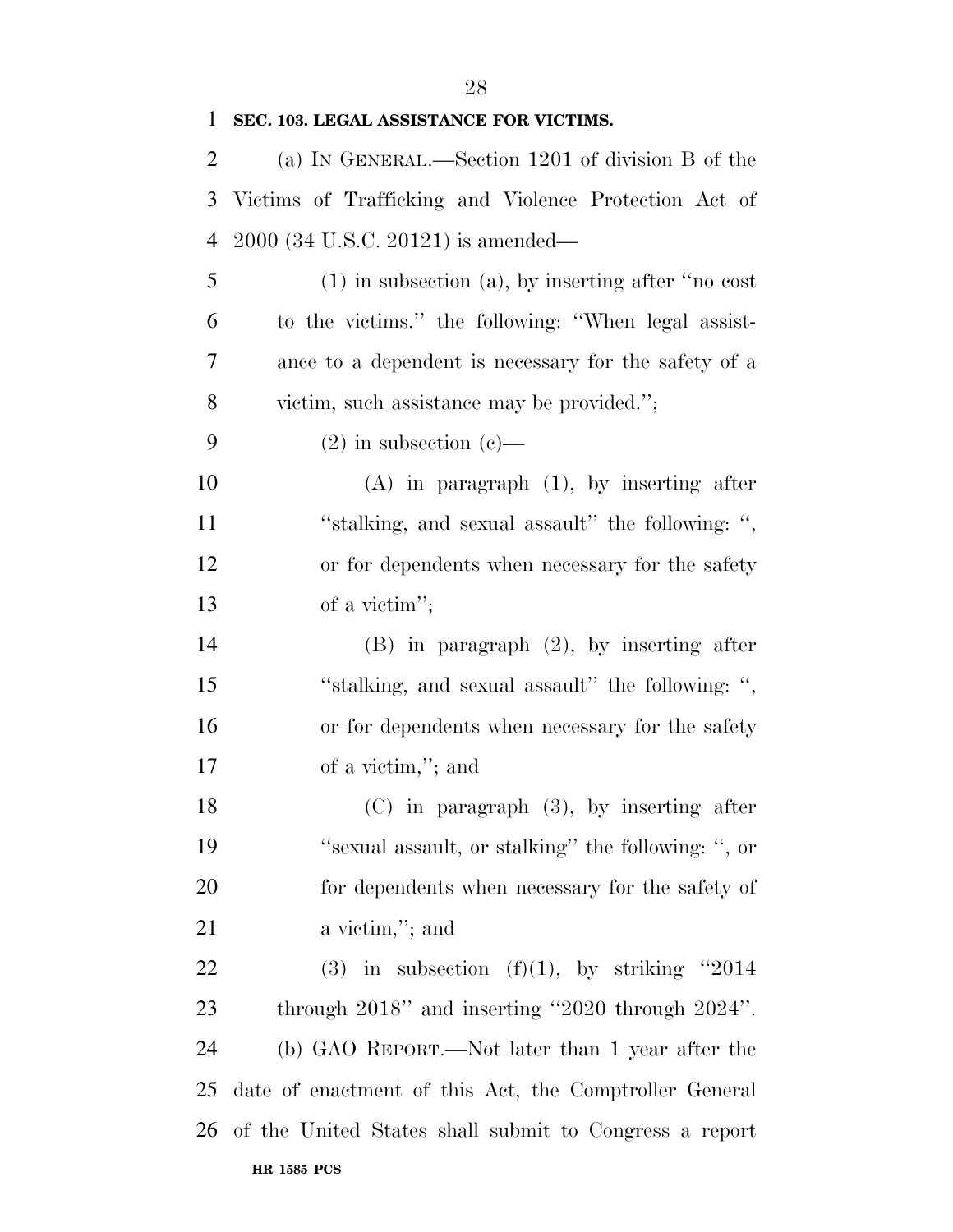on the return on investment for legal assistance grants awarded pursuant to section 1201 of division B of the Vic- tims of Trafficking and Violence Protection Act of 2000 (34 U.S.C. 20121), including an accounting of the amount saved, if any, on housing, medical, or employment social welfare programs.

## **SEC. 104. GRANTS TO SUPPORT FAMILIES IN THE JUSTICE SYSTEM.**

 Section 1301 of division B of the Victims of Traf- ficking and Violence Protection Act of 2000 (34 U.S.C. 12464) is amended—

12 (1) in subsection (b)— (A) in paragraph (7), by striking ''and'' at the end; 15 (B) in paragraph  $(8)$ — 16 (i) by striking "to improve" and in-17 serting "improve"; and (ii) by striking the period at the end 19 and inserting "; and"; and (C) by inserting after paragraph (8) the

following:

22 ''(9) develop and implement an alternative jus- tice response (as such term is defined in section 40002(a) of the Violence Against Women Act of 1994).''; and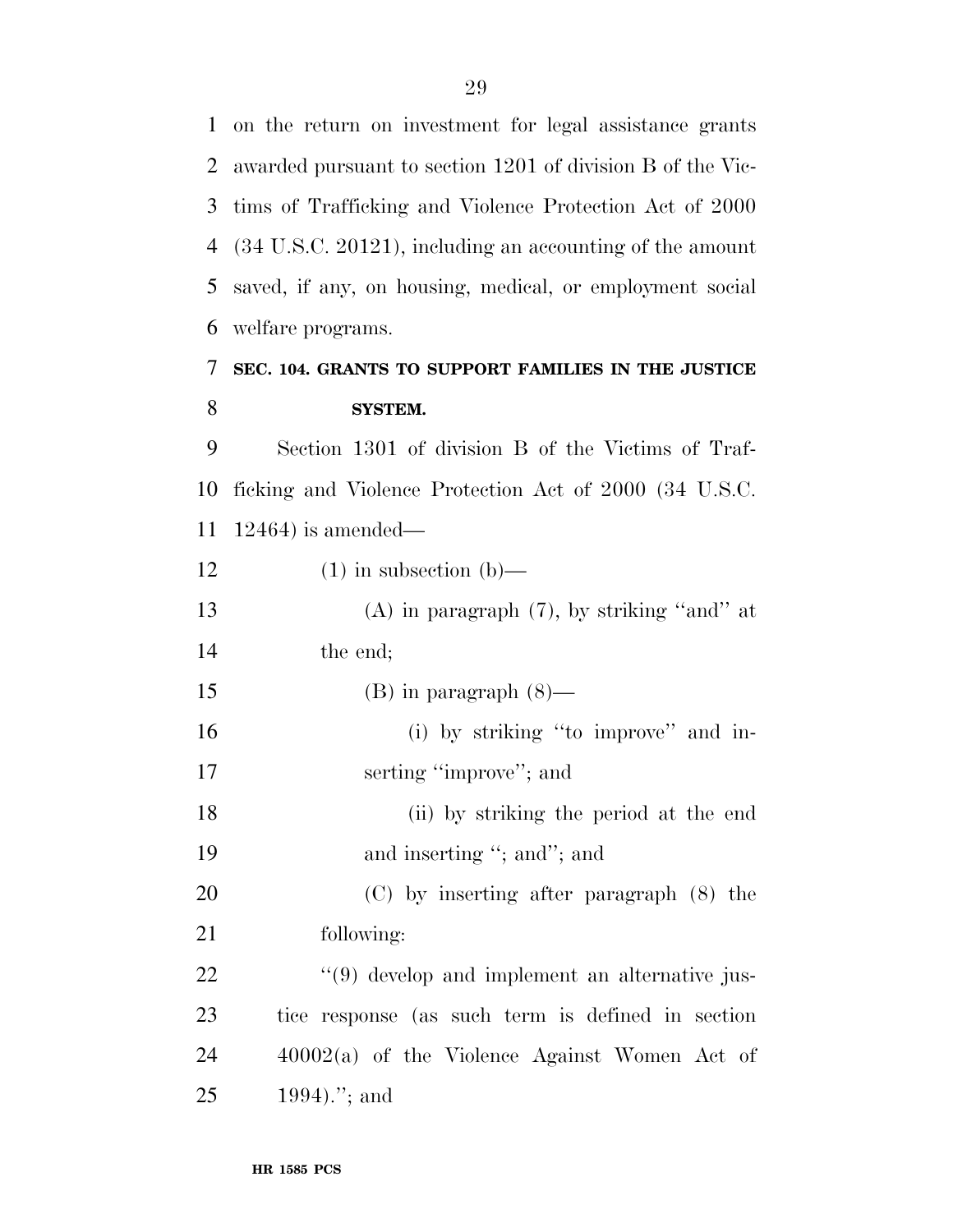| $\mathbf{1}$   | $(2)$ in subsection (e), by striking "2014 through    |
|----------------|-------------------------------------------------------|
| $\overline{2}$ | $2018"$ and inserting "2020 through $2024"$ .         |
| 3              | SEC. 105. OUTREACH AND SERVICES TO UNDERSERVED        |
| $\overline{4}$ | POPULATIONS GRANTS.                                   |
| 5              | Section 120 of the Violence Against Women and De-     |
| 6              | partment of Justice Reauthorization Act of 2005 (34   |
| 7              | U.S.C. 20123) is amended—                             |
| 8              | $(1)$ in subsection $(d)$ —                           |
| 9              | (A) in paragraph $(4)$ , by striking "or" at          |
| 10             | the end;                                              |
| 11             | $(B)$ in paragraph $(5)$ , by striking the pe-        |
| 12             | riod at the end and inserting "; or"; and             |
| 13             | (C) by adding at the end the following:               |
| 14             | "(6) developing, enlarging, or strengthening          |
| 15             | culturally specific programs and projects to provide  |
| 16             | culturally specific services regarding, responses to, |
| 17             | and prevention of female genital mutilation, female   |
| 18             | genital cutting, or female circumcision."; and        |
| 19             | $(2)$ in subsection $(g)$ , by striking "2014 through |
| 20             | $2018"$ and inserting "2020 through $2024"$ .         |
| 21             | SEC. 106. CRIMINAL PROVISIONS.                        |
| 22             | Section 2265 of title 18, United States Code, is      |
| 23             | amended—                                              |
| 24             | $(1)$ in subsection $(d)(3)$ —                        |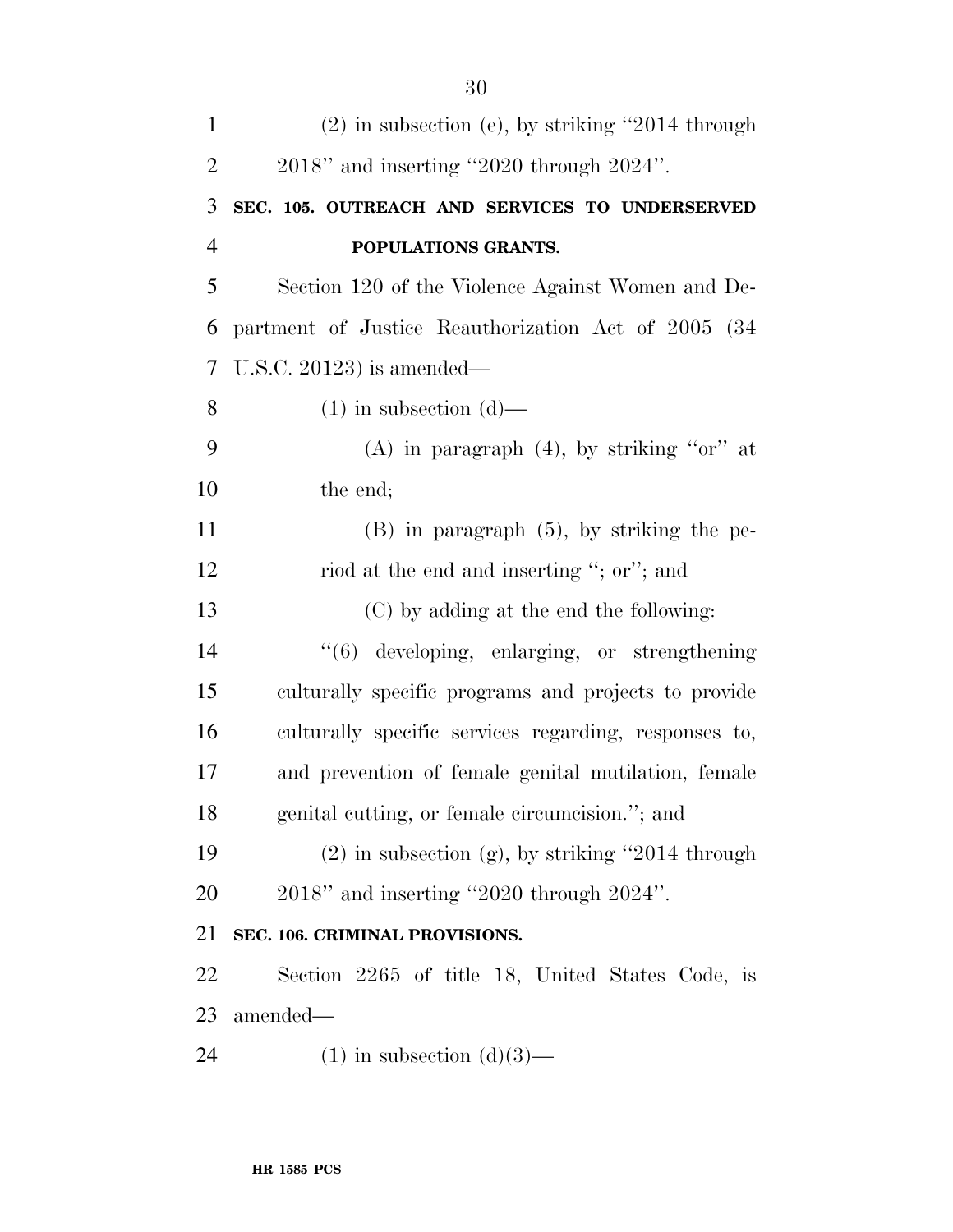| $\mathbf{1}$   | $(A)$ by striking "restraining order or in-            |
|----------------|--------------------------------------------------------|
| $\overline{2}$ | junction,"; and                                        |
| 3              | (B) by adding at the end the following:                |
| $\overline{4}$ | "The prohibition under this paragraph applies"         |
| 5              | to all protection orders for the protection of a       |
| 6              | person residing within a State, territorial, or        |
| 7              | tribal jurisdiction, whether or not the protection     |
| 8              | order was issued by that State, territory, or          |
| 9              | Tribe."; and                                           |
| 10             | $(2)$ in subsection (e), by adding at the end the      |
| 11             | following: "This applies to all Alaska tribes without  |
| 12             | respect to 'Indian country' or the population of the   |
| 13             | Native village associated with the Tribe.".            |
| 14             | SEC. 107. RAPE SURVIVOR CHILD CUSTODY.                 |
| 15             | Section 409 of the Justice for Victims of Trafficking  |
| 16             | Act of $2015$ (34 U.S.C. 21308) is amended by striking |
|                | 17 "2015 through 2019" and inserting "2020 through     |
|                | $18\ 2024"$ .                                          |
| 19             | SEC. 108. ENHANCING CULTURALLY SPECIFIC SERVICES       |
| 20             | FOR VICTIMS OF DOMESTIC VIOLENCE, DAT-                 |
| 21             | ING VIOLENCE, SEXUAL ASSAULT, AND                      |
| 22             | STALKING.                                              |
| 23             | Section $121(a)$ of the Violence Against Women and     |

Department of Justice Reauthorization Act of 2005 (34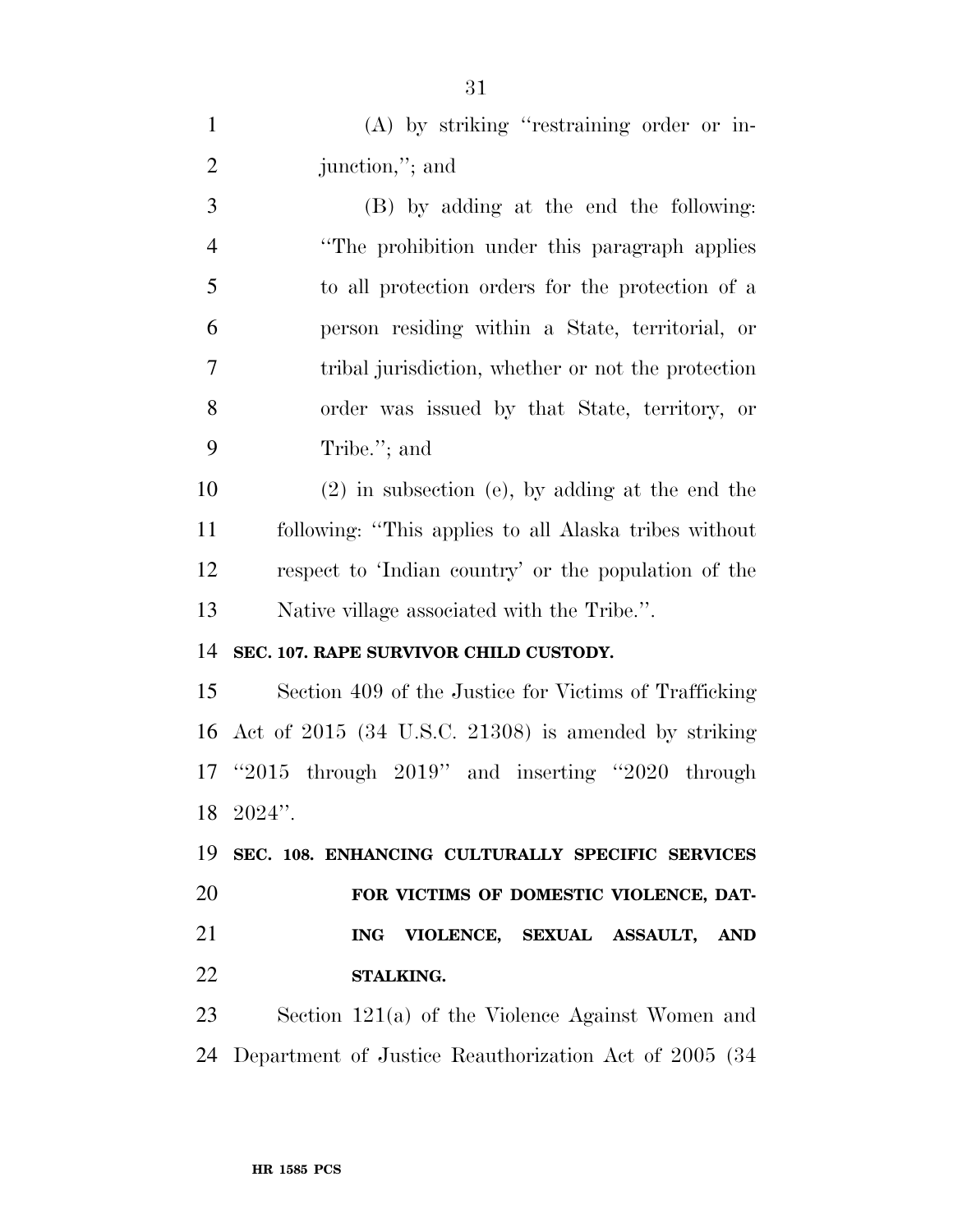U.S.C. 20124(a)) is amended by adding at the end the following:

3 "(3) ADDITIONAL AUTHORIZATION OF APPRO- PRIATIONS.—In addition to the amounts made avail- able under paragraph (1), there are authorized to be appropriated to carry out this section \$2,000,000 for each of fiscal years 2020 through 2024.''.

# **SEC. 109. GRANTS FOR LETHALITY ASSESSMENT PRO-GRAMS.**

 (a) IN GENERAL.—The Attorney General may make grants to States, units of local government, Indian tribes, domestic violence victim service providers, and State or Tribal Domestic Violence Coalitions for technical assist- ance and training in the operation or establishment of a lethality assessment program.

 (b) DEFINITION.—In this section, the term ''lethality assessment program'' means a program that—

 (1) rapidly connects a victim of domestic vio- lence to local community-based victim service pro-viders;

 (2) helps first responders and others in the jus-22 tice system, including courts, law enforcement agen- cies, and prosecutors of tribal government and units of local government, identify and respond to possibly lethal circumstances; and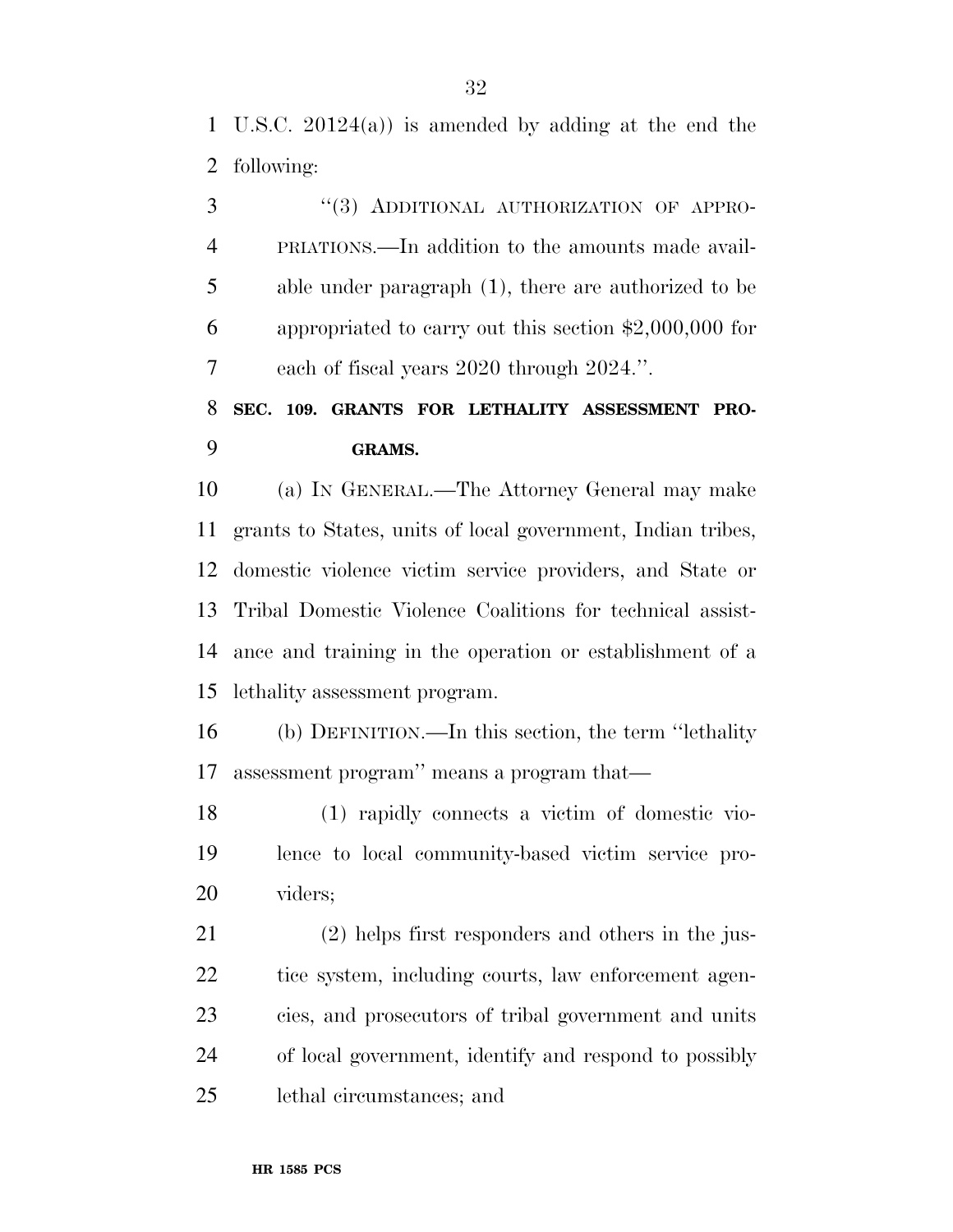(3) identifies victims of domestic violence who are at high risk of being seriously injured or killed by an intimate partner.

 (c) QUALIFICATIONS.—To be eligible for a grant under this section, an applicant shall demonstrate experi- ence in developing, implementing, evaluating, and dissemi-nating a lethality assessment program.

8 (d) AUTHORIZATION OF APPROPRIATIONS.—There are authorized to be appropriated \$5,000,000 to carry out this section for each of fiscal years 2020 through 2024.

 (e) DEFINITIONS.—Terms used in this section have the meanings given such terms in section 40002 of the Violence Against Women Act of 1994.

# **TITLE II—IMPROVING SERVICES FOR VICTIMS**

## **SEC. 201. SEXUAL ASSAULT SERVICES PROGRAM.**

 Section 41601 of the Violent Crime Control and Law Enforcement Act of 1994 (34 U.S.C. 12511) is amend-ed—

20 (1) in subsection (b)(4), by striking  $"0.25$  per-cent'' and inserting ''0.5 percent''; and

22 (2) in subsection  $(f)(1)$ , by striking "2014" through 2018'' and inserting ''2020 through 2024''.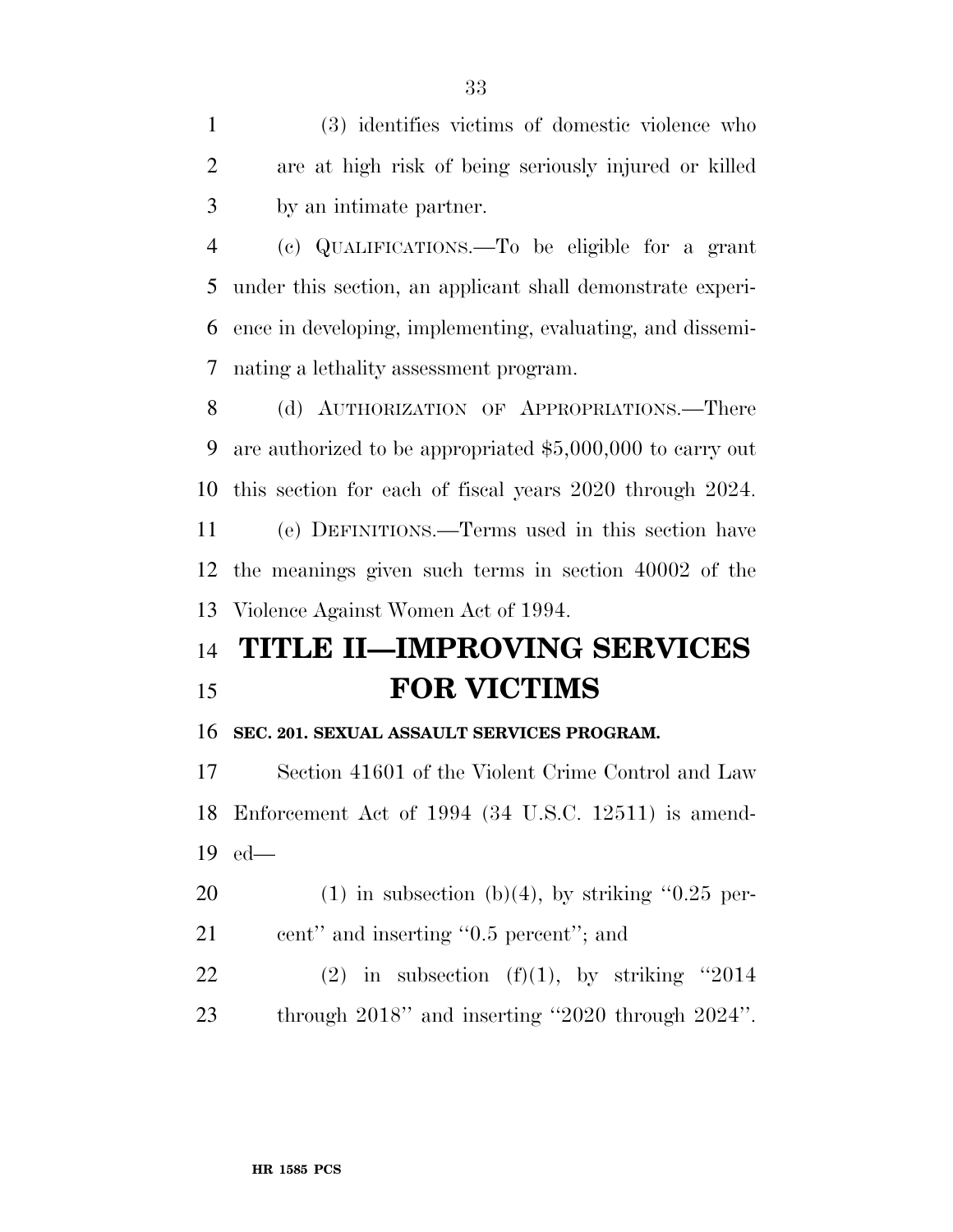### **SEC. 202. SEXUAL ASSAULT SERVICES PROGRAM.**

 Section 41601(f)(1) of the Violent Crime Control and Law Enforcement Act of 1994 (34 U.S.C. 12511(f)(1)) is amended by striking ''\$40,000,000 to remain available until expended for each of fiscal years 2014 through 2018'' and inserting ''\$60,000,000 to remain available until expended for each of fiscal years 2020 through 2024''.

**SEC. 203. RURAL DOMESTIC VIOLENCE, DATING VIOLENCE,** 

 **SEXUAL ASSAULT, STALKING, AND CHILD ABUSE ENFORCEMENT ASSISTANCE PRO-GRAM.** 

 Section 40295 of the Violent Crime Control and Law Enforcement Act of 1994 (34 U.S.C. 12341) is amend-ed—

16 (1) in subsection (a)(3), by striking "women" and inserting ''adults, youth,''; and

18 (2) in subsection (e)(1), by striking  $"2014$  through 2018'' and inserting ''2020 through 2024''. **SEC. 204. TRAINING AND SERVICES TO END VIOLENCE AGAINST PEOPLE WITH DISABILITIES.** 

 Section 1402 of division B of the Victims of Traf- ficking and Violence Protection Act of 2000 (34 U.S.C. 20122) is amended—

 (1) in the heading, by striking ''**WOMEN**'' and inserting ''**PEOPLE**'';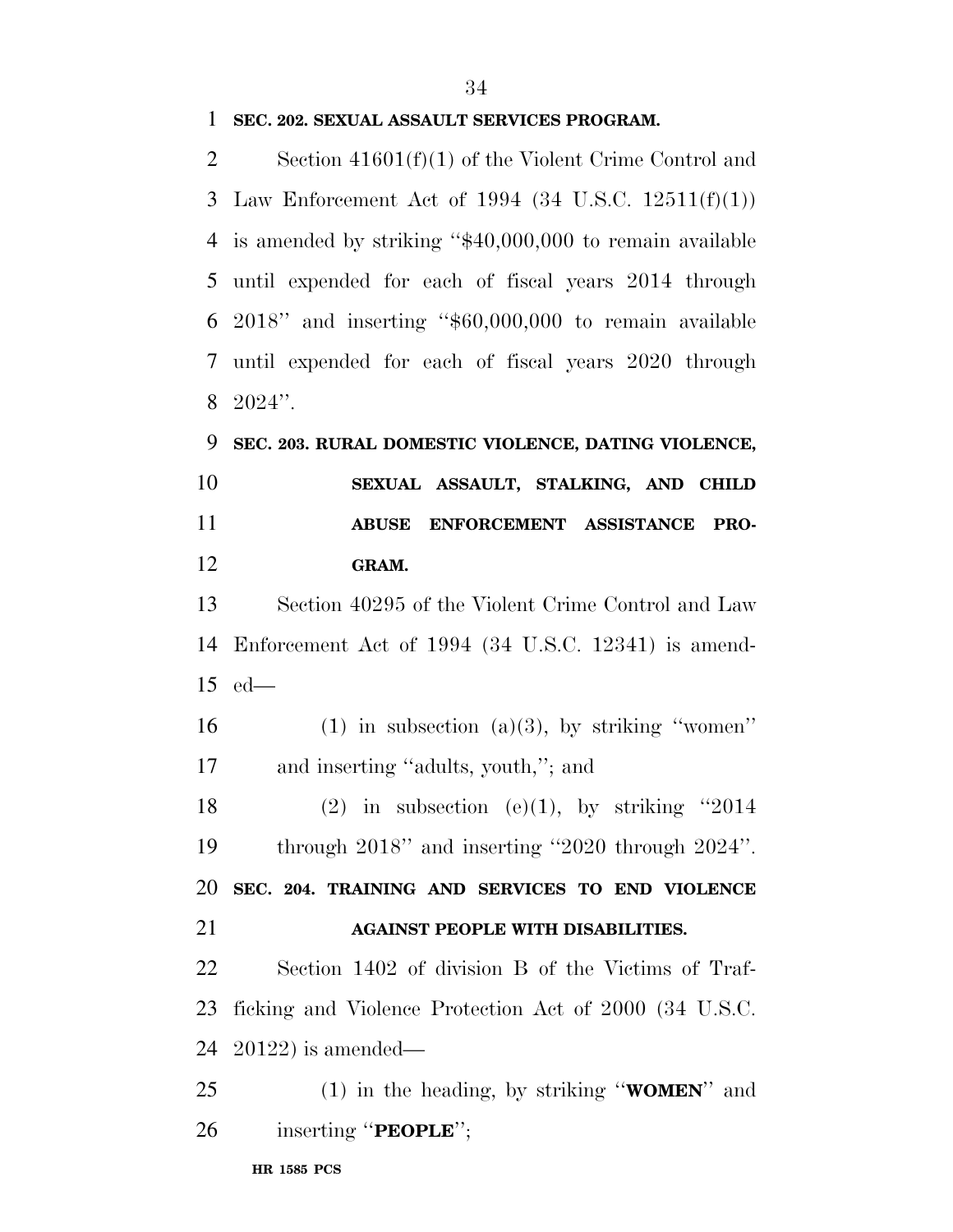| $\mathbf{1}$   | $(2)$ in subsection $(a)$ , by striking "individuals"   |
|----------------|---------------------------------------------------------|
| $\overline{2}$ | each place it appears and inserting "people";           |
| 3              | $(3)$ in subsection $(b)$ —                             |
| $\overline{4}$ | (A) by striking "disabled individuals" each             |
| 5              | place it appears and inserting "people with dis-        |
| 6              | abilities";                                             |
| 7              | $(B)$ in paragraph $(3)$ , by inserting after           |
| 8              | "law enforcement" the following: "and other             |
| 9              | first responders"; and                                  |
| 10             | $(C)$ in paragraph $(8)$ , by striking "pro-            |
| 11             | viding advocacy and intervention services with-         |
| 12             | in" and inserting "to enhance the capacity of";         |
| 13             | $(4)$ in subsection $(c)$ , by striking "disabled indi- |
| 14             | viduals" and inserting "people with disabilities"; and  |
| 15             | $(5)$ in subsection (e), by striking "2014 through      |
| 16             | $2018"$ and inserting "2020 through $2024"$ .           |
| 17             | SEC. 205. TRAINING AND SERVICES TO END ABUSE IN         |
| 18             | <b>LATER LIFE.</b>                                      |
| 19             | Section 40801 of the Violent Crime Control and Law      |
| 20             | Enforcement Act of 1994 (34 U.S.C. 12421)—              |
| 21             | $(1)$ in the heading, by striking "ENHANCED             |
| 22             | <b>TRAINING</b> " and inserting " <b>TRAINING</b> ";    |
| 23             | (2) by striking subsection "(a) DEFINITIONS.—           |
| 24             | In this section—" and all that follows through para-    |
| 25             | graph (1) of subsection (b) and inserting the fol-      |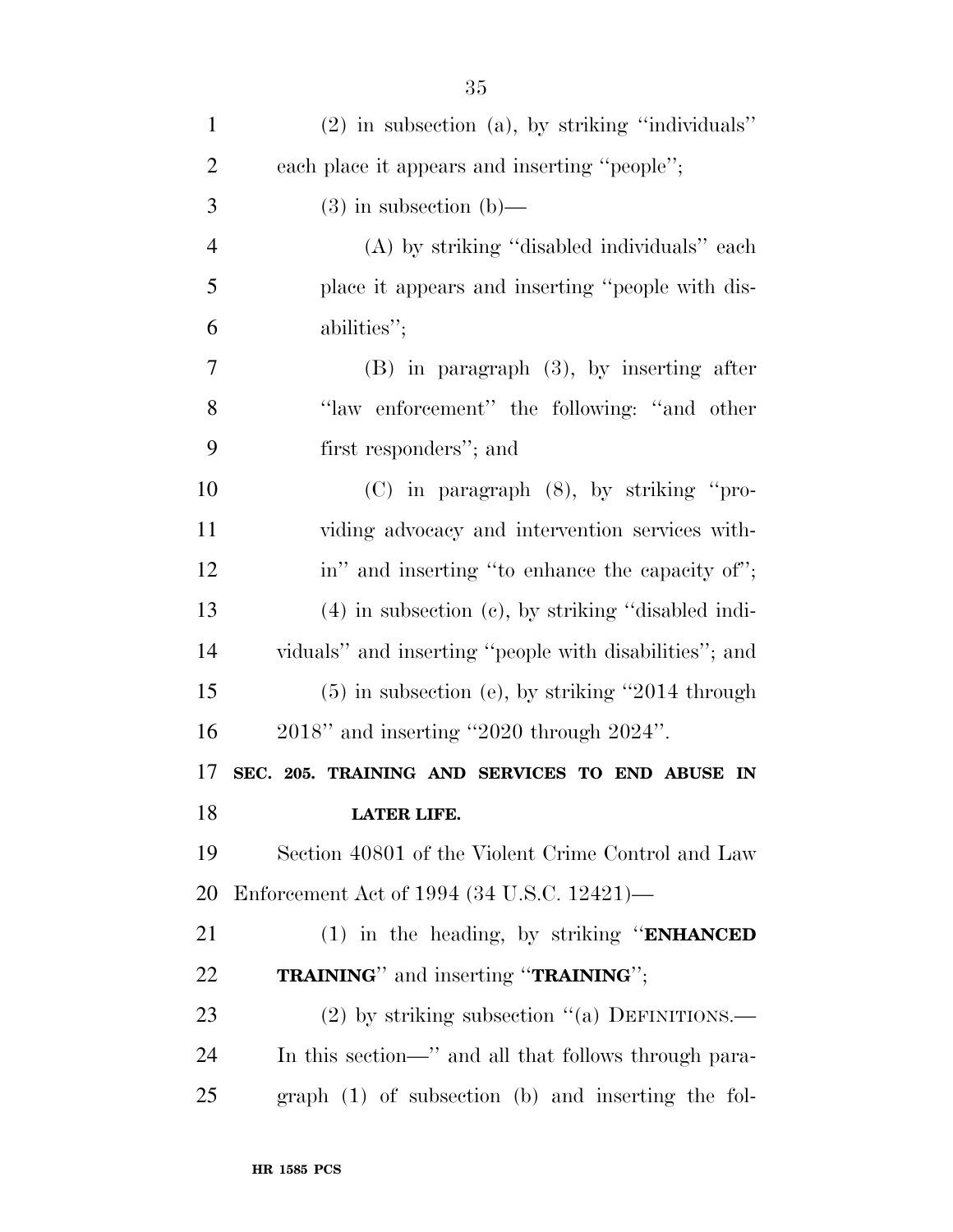| $\mathbf{1}$   | lowing: "The Attorney General shall make grants to          |
|----------------|-------------------------------------------------------------|
| $\overline{2}$ | eligible entities in accordance with the following:";       |
| 3              | $(3)$ by redesignating paragraphs $(2)$ through             |
| $\overline{4}$ | $(5)$ of subsection (b) as paragraphs $(1)$ through $(4)$ ; |
| 5              | $(4)$ in paragraph $(1)$ (as redesignated by para-          |
| 6              | $graph(3)$ of this subsection)—                             |
| 7              | $(A)$ by striking ", including domestic vio-                |
| 8              | lence, dating violence, sexual assault, stalking,           |
| 9              | exploitation, and neglect" each place it appears;           |
| 10             | $(B)$ in subparagraph $(A)$ —                               |
| 11             | (i) in clause (i), by inserting after                       |
| 12             | "elder abuse" the following: "and abuse in                  |
| 13             | later life";                                                |
| 14             | (ii) in clauses (ii) and (iii), by insert-                  |
| 15             | ing after "victims of" the following: "elder                |
| 16             | abuse and"; and                                             |
| 17             | (iii) in clause (iv), by striking "advo-                    |
| 18             | cates, victim service providers, and courts                 |
| 19             | to better serve victims of abuse in later                   |
| 20             | life" and inserting "leaders, victim advo-                  |
| 21             | cates, victim service providers, courts, and                |
| 22             | first responders to better serve older vic-                 |
| 23             | $\text{times}$ ";                                           |
| 24             | $(C)$ in subparagraph $(B)$ —                               |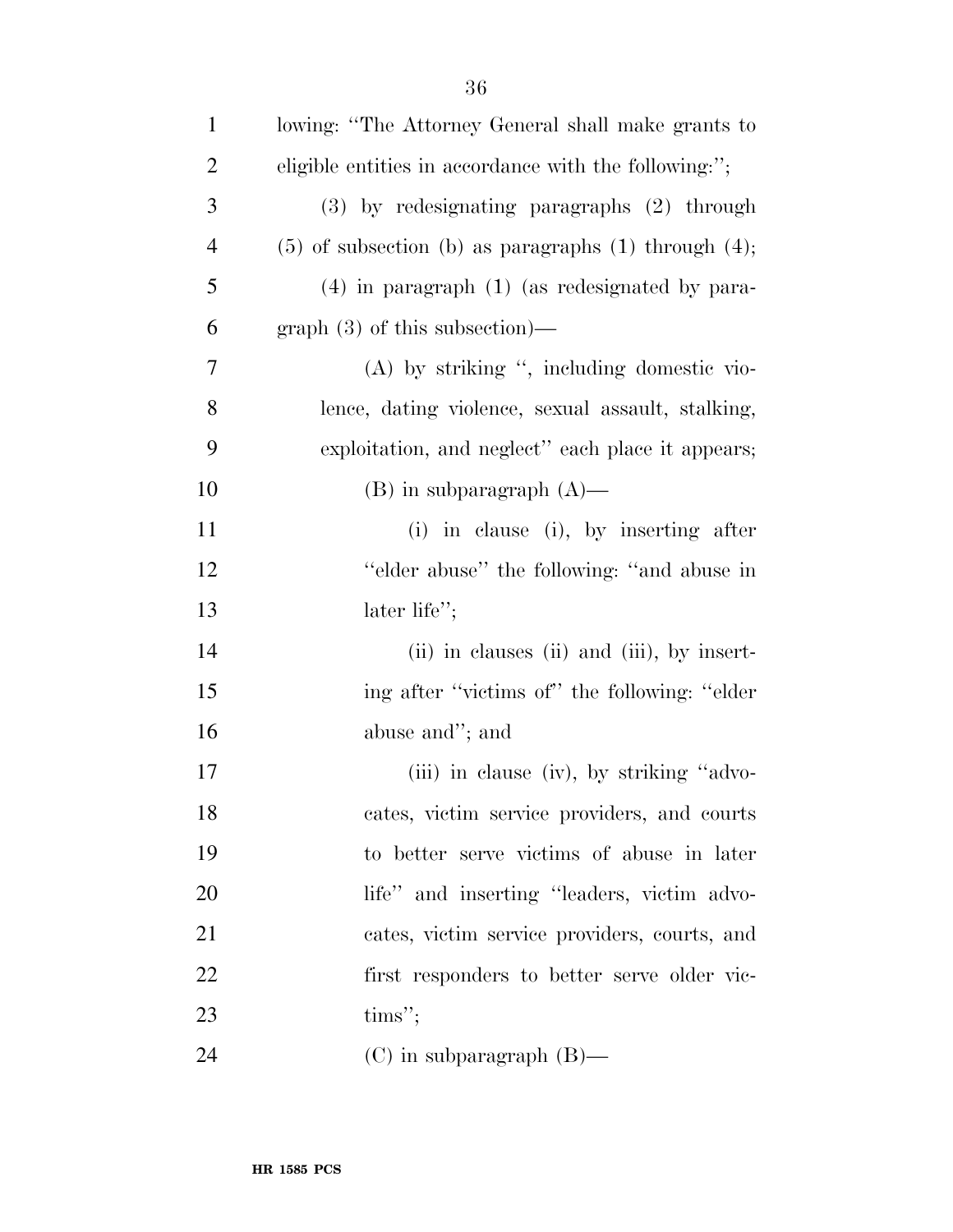| $\mathbf{1}$   | (i) in clause (i), by striking "or other           |
|----------------|----------------------------------------------------|
| $\overline{2}$ | community-based organizations in recog-            |
| 3              | nizing and addressing instances of abuse in        |
| $\overline{4}$ | later life" and inserting "community-based         |
| 5              | organizations, or other professionals who          |
| 6              | may identify or respond to abuse in later          |
| 7              | life"; and                                         |
| 8              | (ii) in clause (ii), by inserting after            |
| 9              | "victims of" the following: "elder abuse"          |
| 10             | and"; and                                          |
| 11             | (D) in subparagraph $(D)$ , by striking "sub-      |
| 12             | paragraph (B)(ii)" and inserting "paragraph        |
| 13             | $(2)(B)$ ";                                        |
| 14             | $(5)$ in paragraph $(2)$ (as redesignated by para- |
| 15             | $graph(3)$ —                                       |
| 16             | $(A)$ in subparagraph $(A)$ , by striking "over    |
| 17             | 50 years of age" and inserting "50 years of age    |
| 18             | or over"; and                                      |
| 19             | $(B)$ in subparagraph $(B)$ , by striking "in      |
| 20             | later life" and inserting "50 years of age or      |
| 21             | over"; and                                         |
| 22             | $(6)$ in paragraph $(4)$ (as redesignated by para- |
| 23             | graph $(3)$ ), by striking "2014 through 2018" and |
| 24             | inserting "2020 through 2024".                     |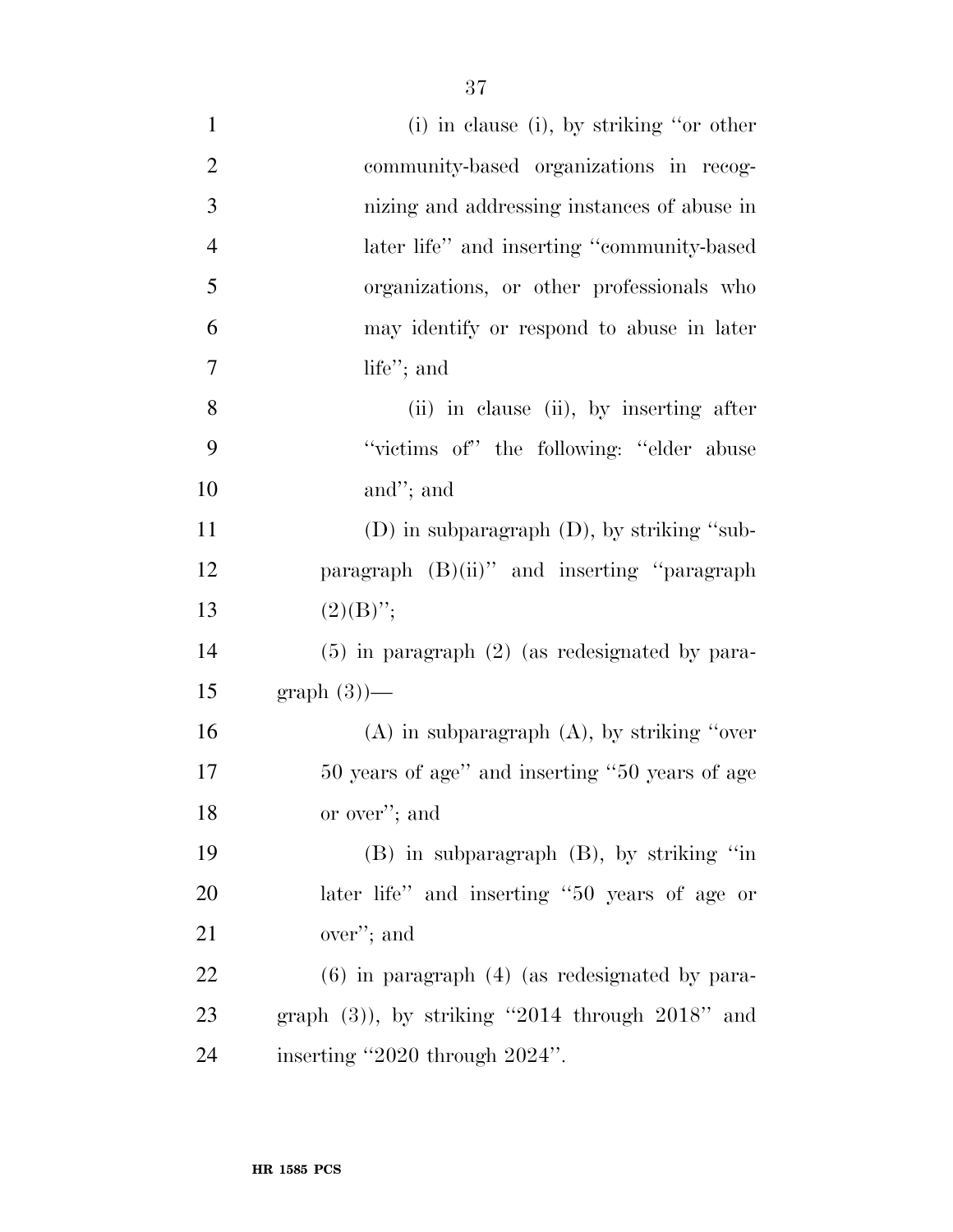| 1              | SEC. 206. DEMONSTRATION PROGRAM ON TRAUMA-IN-           |
|----------------|---------------------------------------------------------|
| $\overline{2}$ | FORMED TRAINING FOR LAW ENFORCEMENT.                    |
| 3              | Title IV of the Violent Crime Control and Law En-       |
| 4              | forcement Act of 1994 (34 U.S.C. 10101 note) is amended |
| 5              | by adding at the end the following:                     |
| 6              | "Subtitle Q—Trauma-informed                             |
| 7              | <b>Training for Law Enforcement</b>                     |
| 8              | "SEC. 41701. DEMONSTRATION PROGRAM ON TRAUMA-IN-        |
| 9              | FORMED TRAINING FOR LAW ENFORCEMENT.                    |
| 10             | "(a) DEFINITIONS.—In this section—                      |
| 11             | $\lq(1)$ the term 'Attorney General' means the At-      |
| 12             | torney General, acting through the Director of the      |
| 13             | Office on Violence Against Women;                       |
| 14             | $\lq(2)$ the term 'covered individual' means an in-     |
| 15             | dividual who interfaces with victims of domestic vio-   |
| 16             | lence, dating violence, sexual assault, and stalking,   |
| 17             | including—                                              |
| 18             | $\lq\lq$ (A) an individual working for or on behalf     |
| 19             | of an eligible entity;                                  |
| 20             | "(B) a school or university administrator;              |
| 21             | and                                                     |
| 22             | "(C) an emergency services or medical em-               |
| 23             | ployee;                                                 |
| 24             | $(3)$ the term 'demonstration site', with respect       |
| 25             | to an eligible entity that receives a grant under this  |
| 26             | section, means—                                         |
|                |                                                         |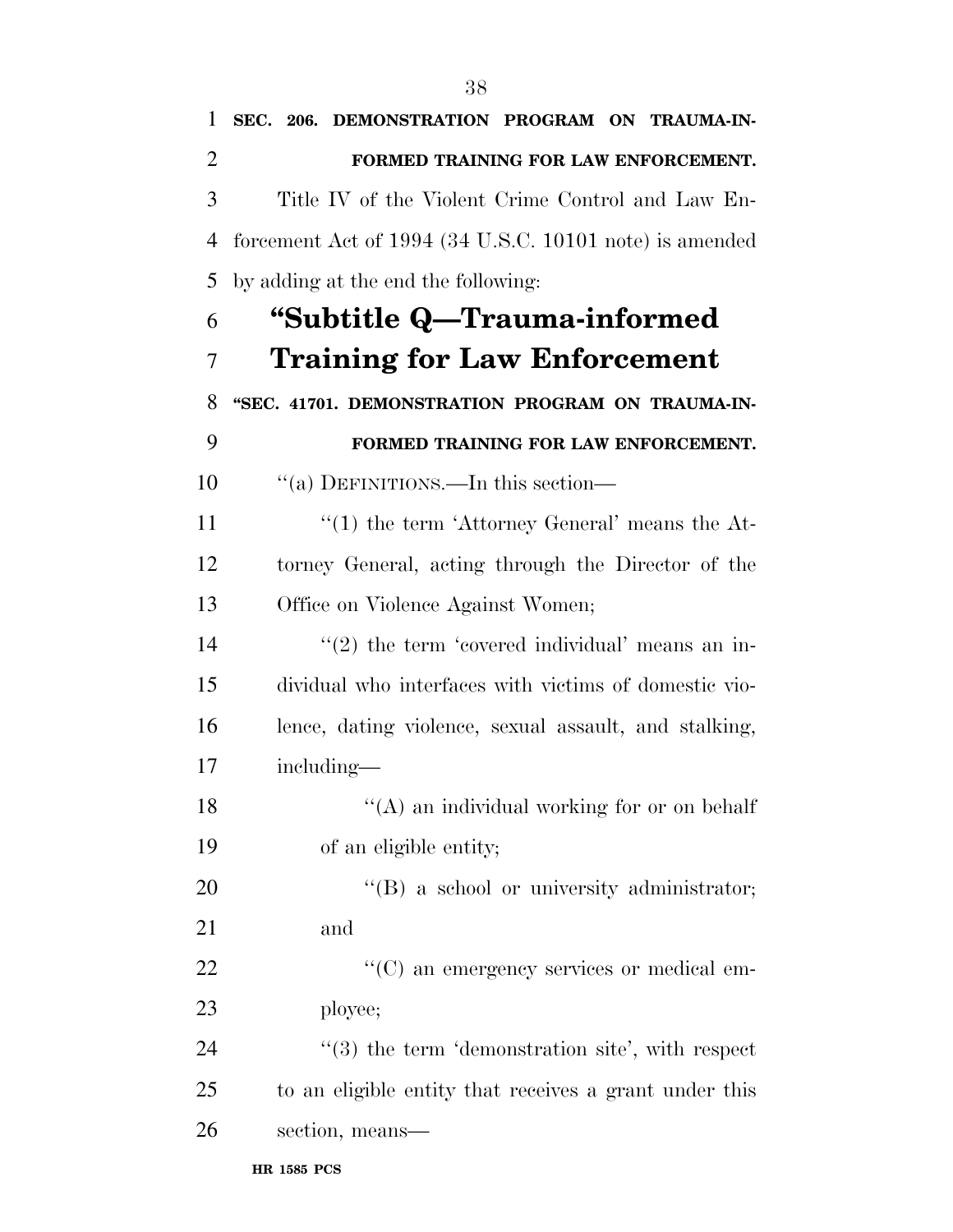| $\mathbf{1}$   | $\lq\lq$ if the eligible entity is a law enforce-     |
|----------------|-------------------------------------------------------|
| $\overline{2}$ | ment agency described in paragraph $(4)(A)$ , the     |
| 3              | area over which the eligible entity has jurisdic-     |
| $\overline{4}$ | tion; and                                             |
| 5              | $\lq\lq (B)$ if the eligible entity is an organiza-   |
| 6              | tion or agency described in paragraph $(4)(B)$ ,      |
| 7              | the area over which a law enforcement agency          |
| 8              | described in paragraph $(4)(A)$ that is working       |
| 9              | in collaboration with the eligible entity has ju-     |
| 10             | risdiction; and                                       |
| 11             | $\lq(4)$ the term 'eligible entity' means—            |
| 12             | "(A) a State, local, territorial, or Tribal           |
| 13             | law enforcement agency; or                            |
| 14             | "(B) a national, regional, or local victim            |
| 15             | services organization or agency working in col-       |
| 16             | laboration with a law enforcement agency de-          |
| 17             | scribed in subparagraph $(A)$ .                       |
| 18             | "(b) GRANTS AUTHORIZED.                               |
| 19             | "(1) IN GENERAL.—The Attorney General shall           |
| 20             | award grants on a competitive basis to eligible enti- |
| 21             | ties to carry out the demonstration program under     |
| 22             | section by implementing evidence-based<br>this<br>or  |
| 23             | promising policies and practices to incorporate trau- |
| 24             | ma-informed techniques designed to-                   |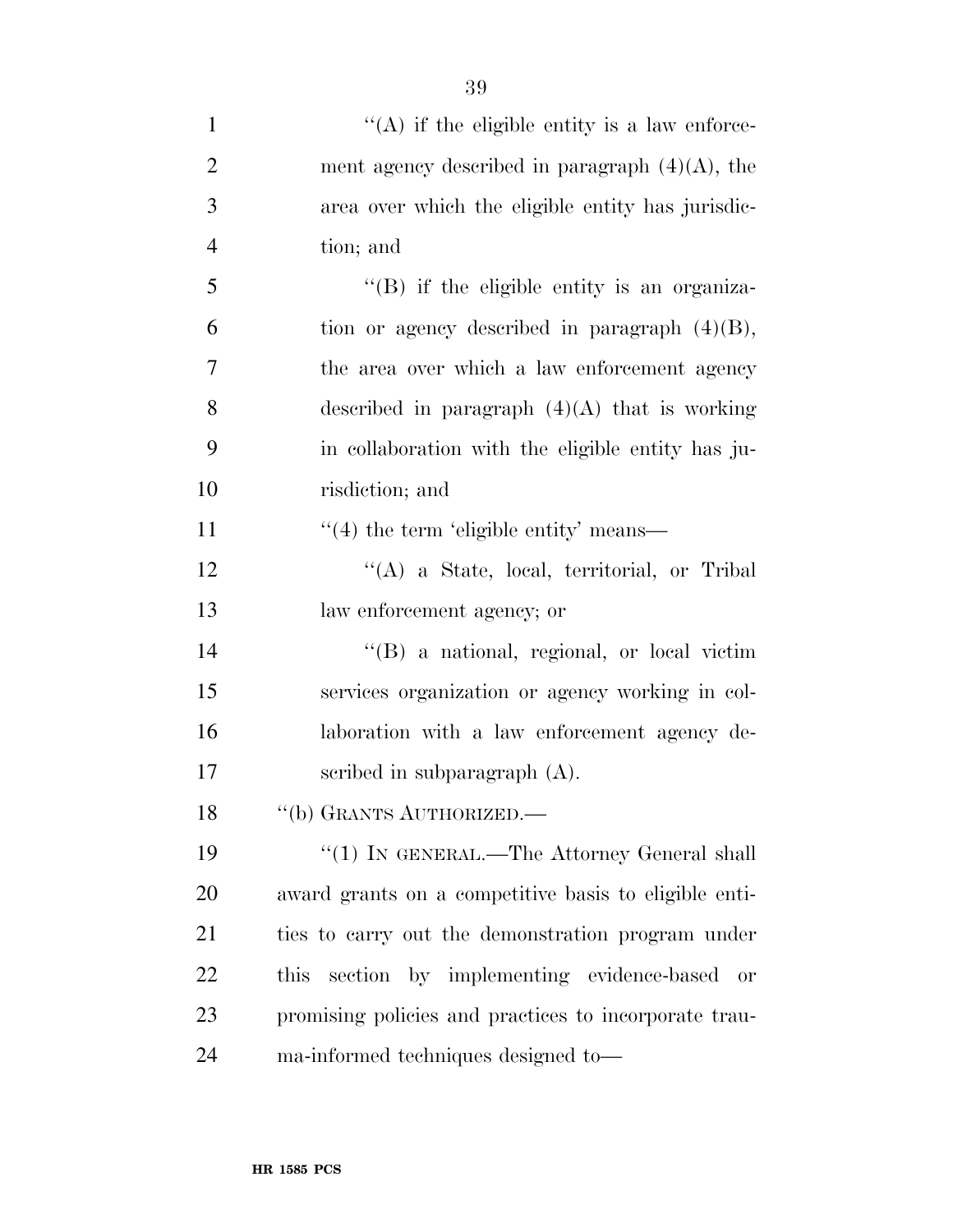| $\mathbf{1}$   | $\lq\lq$ prevent re-traumatization of the vic-         |
|----------------|--------------------------------------------------------|
| $\overline{2}$ | tim;                                                   |
| 3              | "(B) ensure that covered individuals use               |
| $\overline{4}$ | evidence-based practices to respond to and in-         |
| 5              | vestigate cases of domestic violence, dating vio-      |
| 6              | lence, sexual assault, and stalking;                   |
| 7              | "(C) improve communication between vic-                |
| 8              | tims and law enforcement officers in an effort         |
| 9              | to increase the likelihood of the successful in-       |
| 10             | vestigation and prosecution of the reported            |
| 11             | crime in a manner that protects the victim to          |
| 12             | the greatest extent possible;                          |
| 13             | "(D) increase collaboration among stake-               |
| 14             | holders who are part of the coordinated commu-         |
| 15             | nity response to domestic violence, dating vio-        |
| 16             | lence, sexual assault, and stalking; and               |
| 17             | $\lq\lq(E)$ evaluate the effectiveness of<br>the       |
| 18             | training process and content by measuring-             |
| 19             | "(i) investigative and prosecutorial                   |
| 20             | practices and outcomes; and                            |
| 21             | "(ii) the well-being of victims and                    |
| 22             | their satisfaction with the criminal justice           |
| 23             | process.                                               |
| 24             | "(2) TERM.—The Attorney General shall make             |
| 25             | grants under this section for each of the first 2 fis- |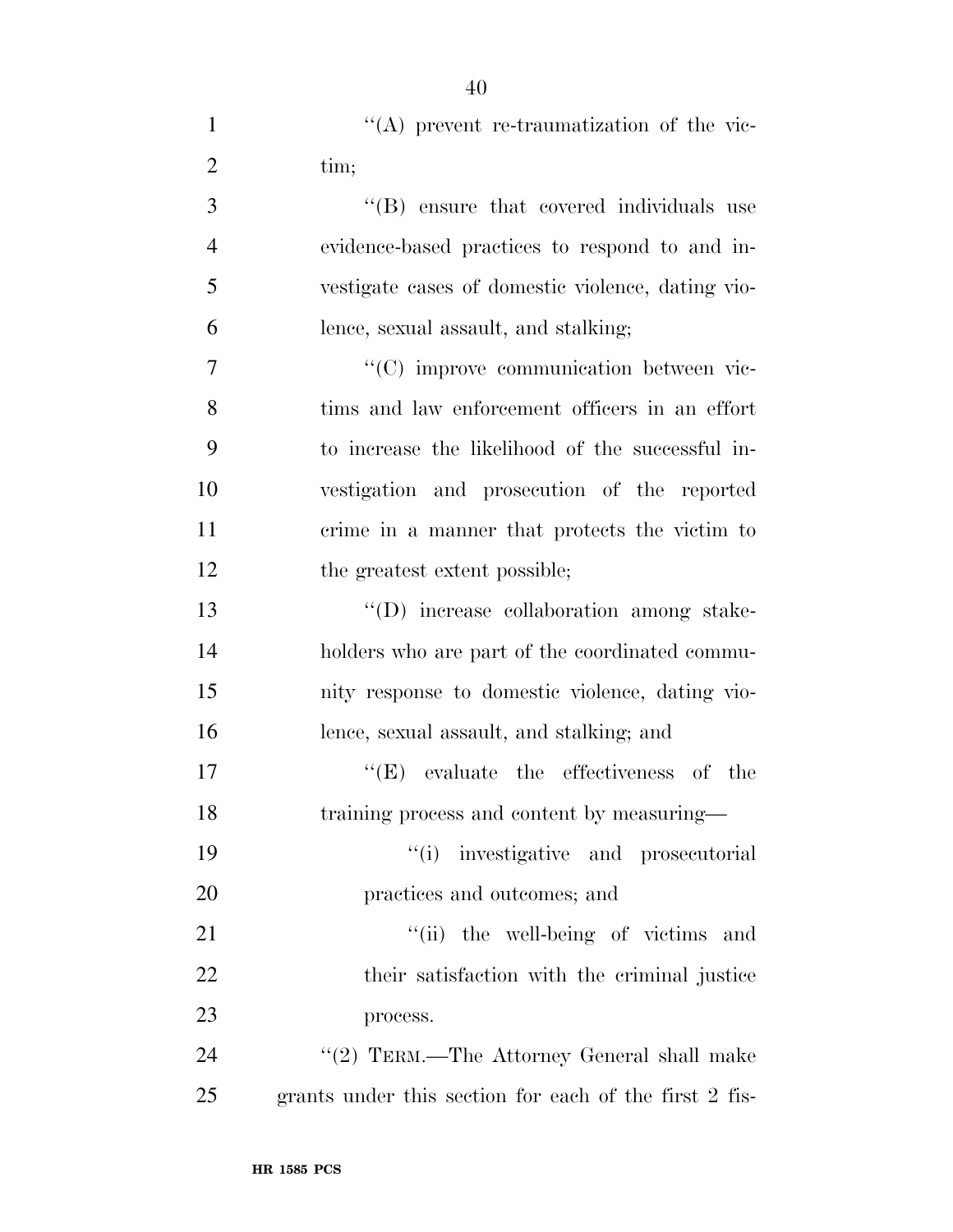| $\mathbf{1}$   | cal years beginning after the date of enactment of      |
|----------------|---------------------------------------------------------|
| $\overline{2}$ | this Act.                                               |
| 3              | "(3) AWARD BASIS.—The Attorney General                  |
| $\overline{4}$ | shall award grants under this section to multiple eli-  |
| 5              | gible entities for use in a variety of settings and     |
| 6              | communities, including—                                 |
| $\overline{7}$ | "(A) urban, suburban, Tribal, remote, and               |
| 8              | rural areas;                                            |
| 9              | $\lq\lq$ (B) college campuses; or                       |
| 10             | "(C) traditionally underserved commu-                   |
| 11             | nities.                                                 |
| 12             | "(c) USE OF FUNDS.—An eligible entity that receives     |
| 13             | a grant under this section shall use the grant to-      |
| 14             | $\lq(1)$ train covered individuals within the dem-      |
| 15             | onstration site of the eligible entity to use evidence- |
| 16             | based, trauma-informed techniques and knowledge of      |
| 17             | crime victims' rights throughout an investigation       |
| 18             | into domestic violence, dating violence, sexual as-     |
| 19             | sault, or stalking, including by—                       |
| 20             | "(A) conducting victim interviews in a                  |
| 21             | manner that—                                            |
| 22             | "(i) elicits valuable information about                 |
| 23             | the domestic violence, dating violence, sex-            |
| 24             | ual assault, or stalking; and                           |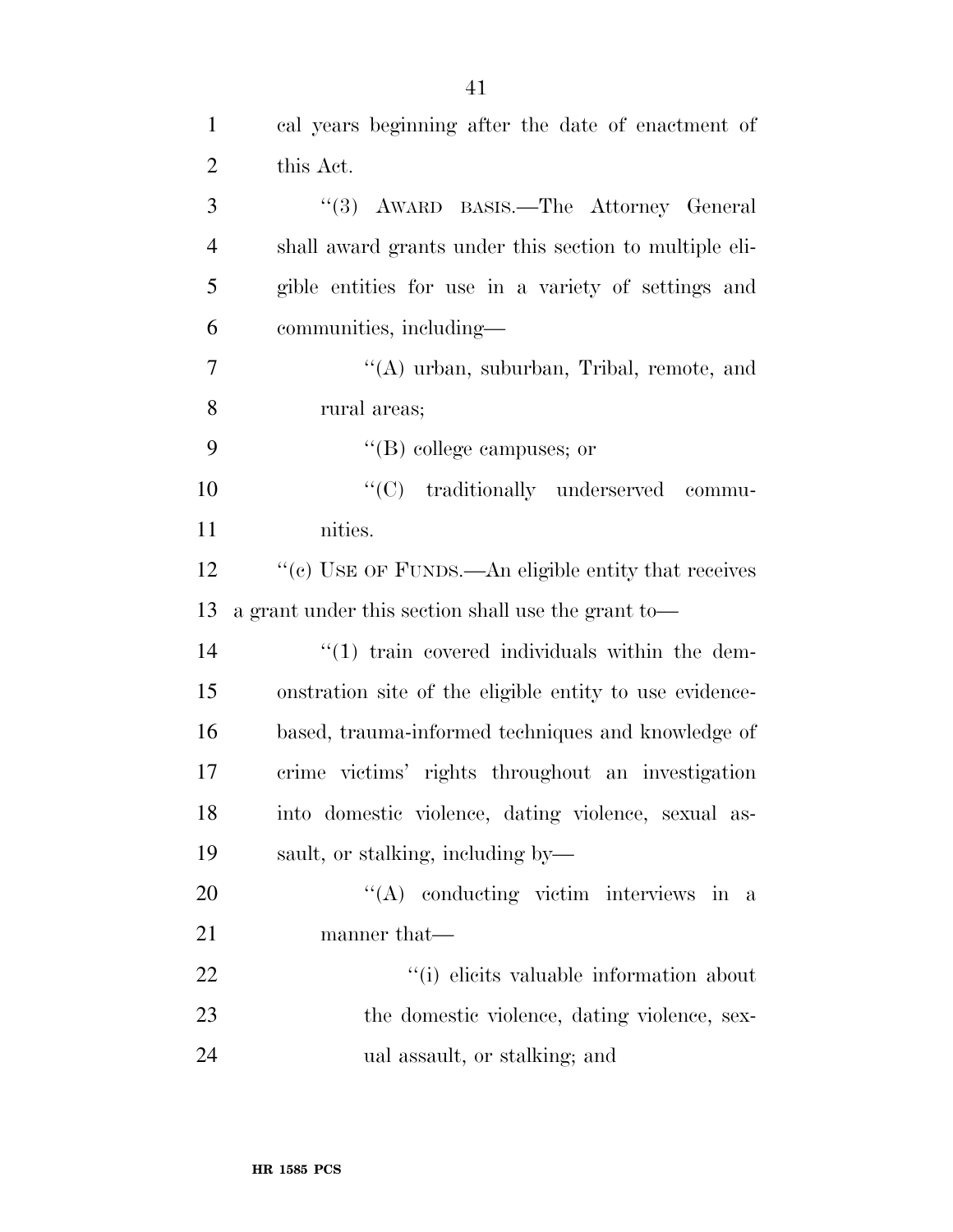| $\mathbf{1}$   | "(ii) avoids re-traumatization of the             |
|----------------|---------------------------------------------------|
| $\overline{2}$ | victim;                                           |
| 3              | $\lq\lq$ conducting field investigations that     |
| $\overline{4}$ | mirror best and promising practices available at  |
| 5              | the time of the investigation;                    |
| 6              | "(C) customizing investigative approaches         |
| 7              | to ensure a culturally and linguistically appro-  |
| 8              | priate approach to the community being served;    |
| 9              | $\lq\lq$ (D) becoming proficient in understanding |
| 10             | and responding to complex cases, including        |
| 11             | cases of domestic violence, dating violence, sex- |
| 12             | ual assault, or stalking—                         |
| 13             | "(i) facilitated by alcohol or drugs;             |
| 14             | "(ii) involving strangulation;                    |
| 15             | "(iii) committed by a non-stranger;               |
| 16             | "(iv) committed by an individual of               |
| 17             | the same sex as the victim;                       |
| 18             | $f'(v)$ involving a victim with a dis-            |
| 19             | ability;                                          |
| 20             | $\lq\lq$ (vi) involving a male victim; or         |
| 21             | "(vii) involving a lesbian, gay, bisex-           |
| 22             | ual, or transgender (commonly referred to         |
| 23             | as 'LGBT') victim;                                |
| 24             | "(E) developing collaborative relationships       |
| 25             | between—                                          |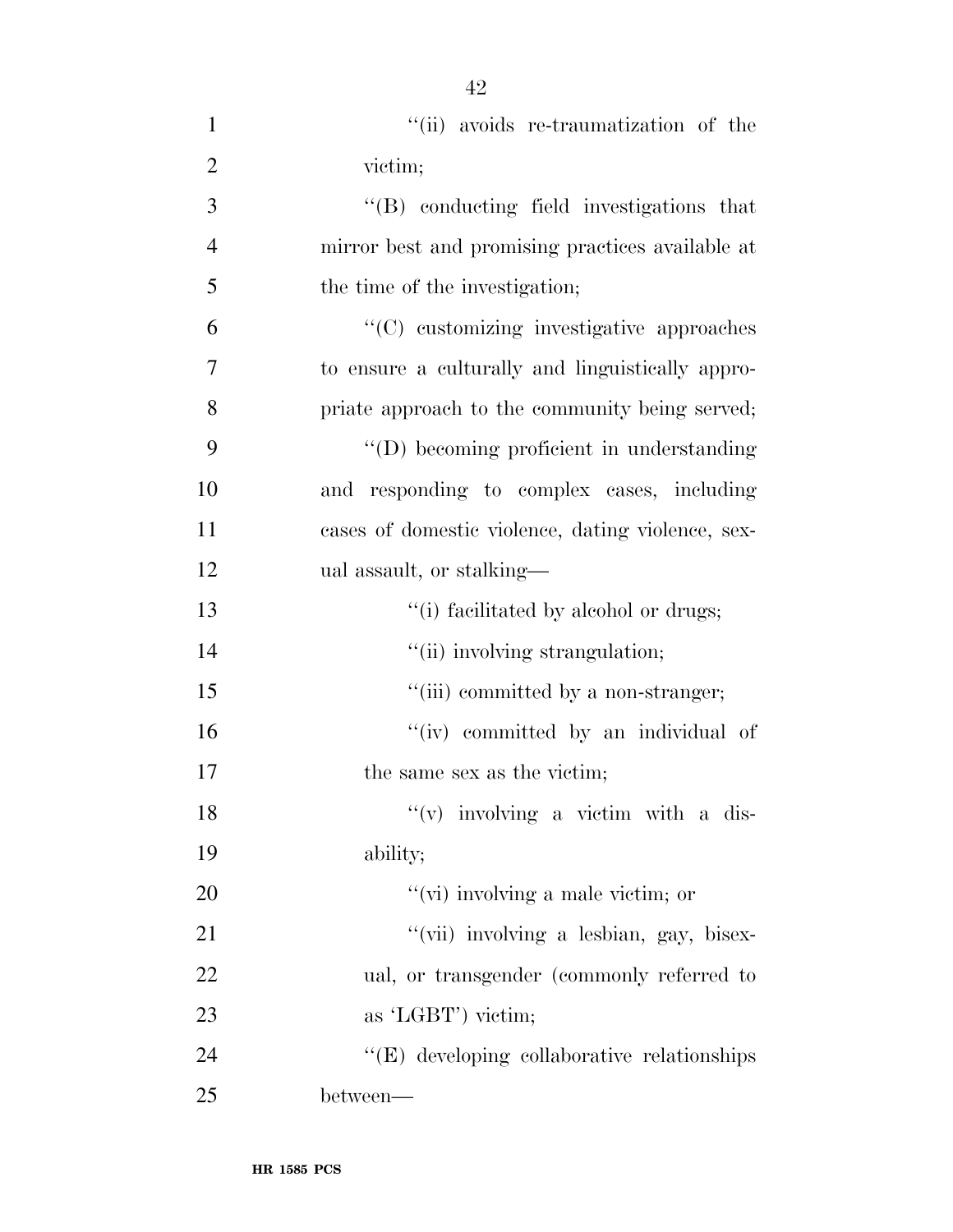| $\mathbf{1}$   | "(i) law enforcement officers and                      |
|----------------|--------------------------------------------------------|
| $\overline{2}$ | other members of the response team; and                |
| 3              | "(ii) the community being served; and                  |
| $\overline{4}$ | $\lq\lq(F)$ developing an understanding of how         |
| 5              | to define, identify, and correctly classify a re-      |
| 6              | port of domestic violence, dating violence, sex-       |
| 7              | ual assault, or stalking; and                          |
| 8              | $\lq(2)$ promote the efforts of the eligible entity to |
| 9              | improve the response of covered individuals to do-     |
| 10             | mestic violence, dating violence, sexual assault, and  |
| 11             | stalking through various communication channels,       |
| 12             | such as the website of the eligible entity, social     |
| 13             | media, print materials, and community meetings, in     |
| 14             | order to ensure that all covered individuals within    |
|                |                                                        |

 the demonstration site of the eligible entity are aware of those efforts and included in trainings, to the extent practicable.

 ''(d) DEMONSTRATION PROGRAM TRAININGS ON TRAUMA-INFORMED APPROACHES.—

20  $(1)$  IDENTIFICATION OF EXISTING TRAININGS.—

22 "(A) IN GENERAL.—The Attorney General shall identify trainings for law enforcement offi-cers, in existence as of the date on which the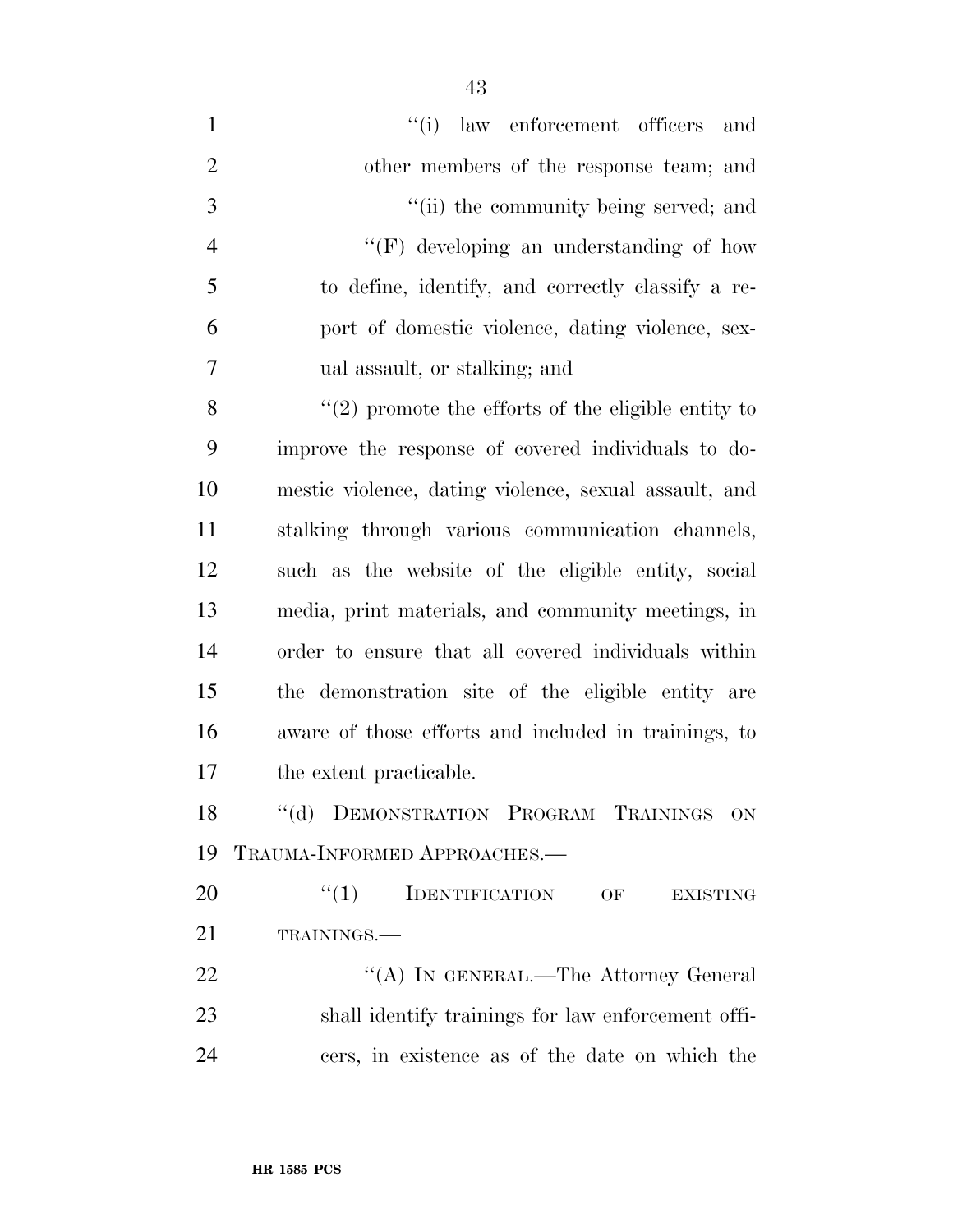| $\mathbf{1}$   | Attorney General begins to solicit applications         |
|----------------|---------------------------------------------------------|
| $\overline{2}$ | for grants under this section, that—                    |
| 3              | "(i) employ a trauma-informed ap-                       |
| $\overline{4}$ | proach to domestic violence, dating vio-                |
| 5              | lence, sexual assault, and stalking; and                |
| 6              | "(ii) focus on the fundamentals of—                     |
| $\overline{7}$ | $\lq\lq$ trauma responses; and                          |
| 8              | "(II) the impact of trauma on                           |
| 9              | victims of domestic violence, dating vi-                |
| 10             | olence, sexual assault, and stalking.                   |
| 11             | "(B) SELECTION.—An eligible entity that                 |
| 12             | receives a grant under this section shall select        |
| 13             | one or more of the approaches employed by a             |
| 14             | training identified under subparagraph (A) to           |
| 15             | test within the demonstration site of the eligible      |
| 16             | entity.                                                 |
| 17             | "(2) CONSULTATION.—In carrying out para-                |
| 18             | graph (1), the Attorney General shall consult with      |
| 19             | the Director of the Office for Victims of Crime in      |
| 20             | order to seek input from and cultivate consensus        |
| 21             | among outside practitioners and other stakeholders      |
| 22             | through facilitated discussions and focus groups on     |
| 23             | best practices in the field of trauma-informed care     |
| 24             | for victims of domestic violence, dating violence, sex- |
| 25             | ual assault, and stalking.                              |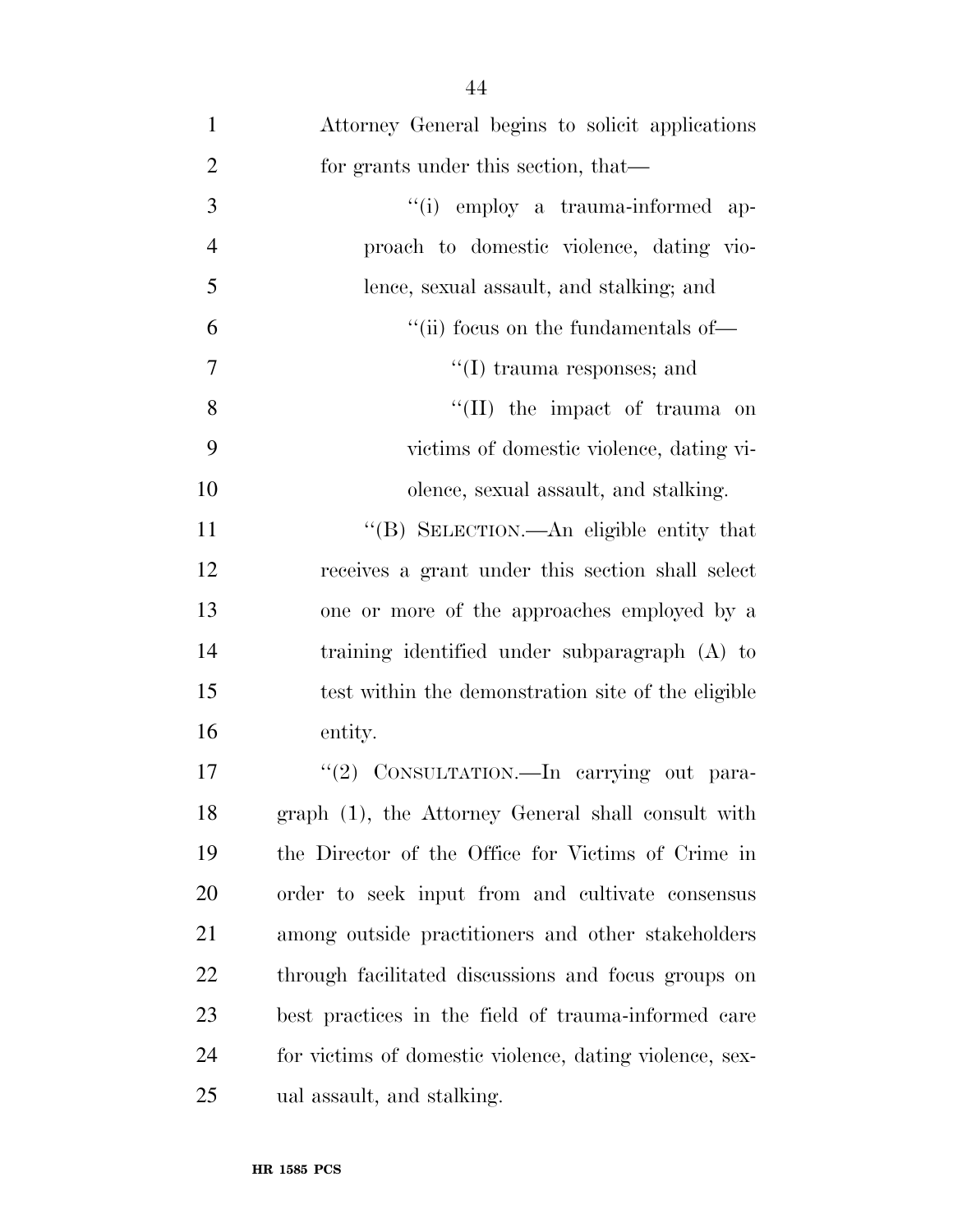| $\mathbf{1}$ | "(e) EVALUATION.—The Attorney General, in con-              |
|--------------|-------------------------------------------------------------|
| 2            | sultation with the Director of the National Institute of    |
| 3            | Justice, shall require each eligible entity that receives a |
| 4            | grant under this section to identify a research partner,    |
| 5            | preferably a local research partner, to-                    |
| 6            | $"(1)$ design a system for generating and col-              |
| 7            | lecting the appropriate data to facilitate an inde-         |
| 8            | pendent process or impact evaluation of the use of          |
| 9            | the grant funds;                                            |
| 10           | "(2) periodically conduct an evaluation de-                 |
| 11           | scribed in paragraph $(1)$ ; and                            |
| 12           | "(3) periodically make publicly available, during           |
| 13           | the grant period—                                           |
| 14           | "(A) preliminary results of the evaluations                 |
| 15           | conducted under paragraph $(2)$ ; and                       |
| 16           | $\lq\lq (B)$ recommendations for improving the              |
| 17           | use of the grant funds.                                     |
| 18           | "(f) AUTHORIZATION OF APPROPRIATIONS.—The At-               |
| 19           | torney General shall carry out this section using amounts   |
| 20           | otherwise available to the Attorney General.                |
| 21           | "(g) RULE OF CONSTRUCTION.—Nothing in this sec-             |
| 22           | tion shall be construed to interfere with the due process   |
| 23           | rights of any individual.".                                 |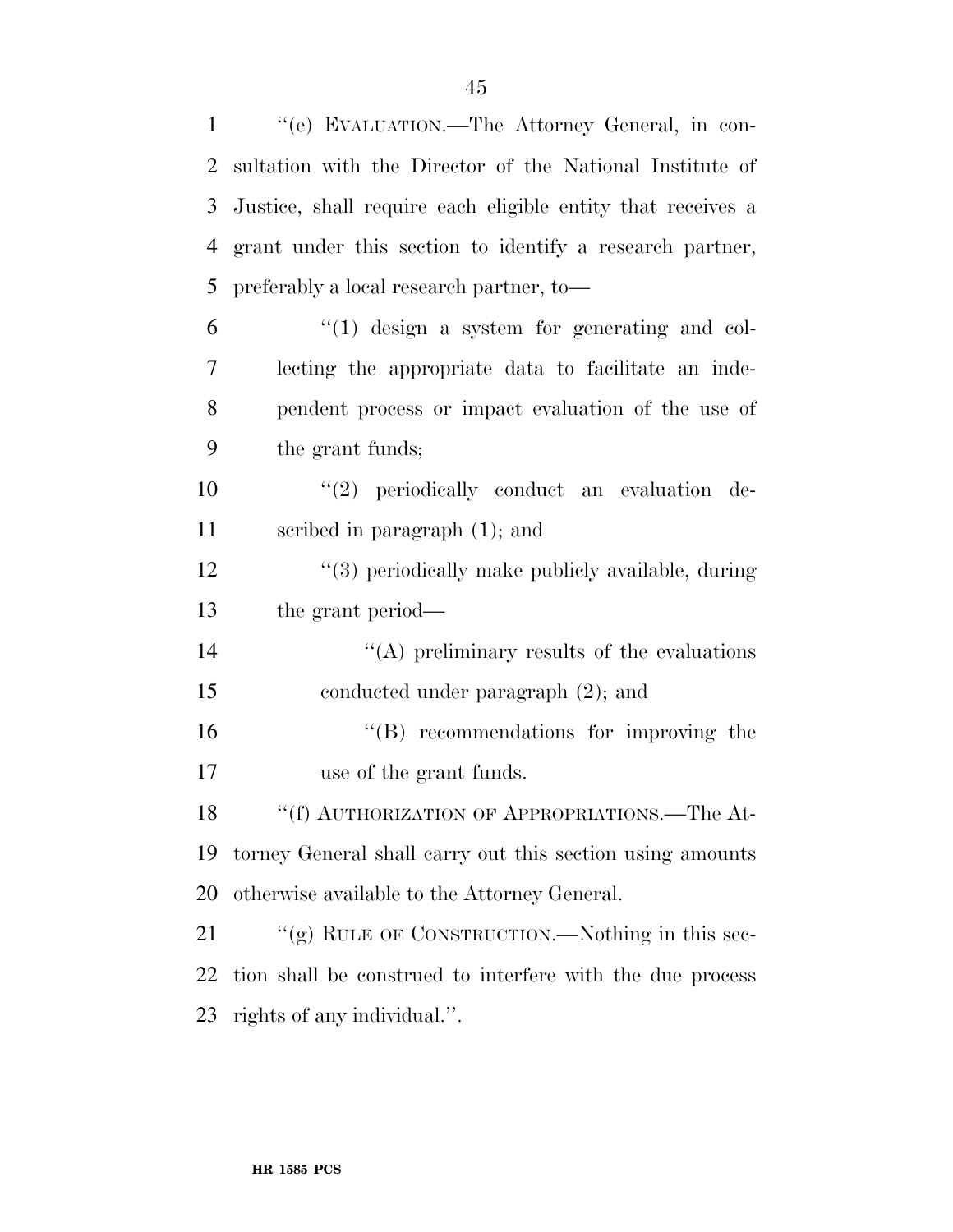# **TITLE III—SERVICES, PROTEC- TION, AND JUSTICE FOR YOUNG VICTIMS**

## **SEC. 301. RAPE PREVENTION AND EDUCATION GRANT.**

 Section 393A of the Public Health Service Act (42 U.S.C. 280b–1b) is amended—

7 (1) in subsection (a)

 (A) in paragraph (2), by inserting before the semicolon at the end the following ''or dig- ital services (as such term is defined in section 40002(a) of the Violence Against Women Act of 12 1994)''; and

 (B) in paragraph (7), by striking ''sexual assault'' and inserting ''sexual violence, sexual 15 assault, and sexual harassment'';

 (2) in subsection (b), by striking ''Indian trib-al'' and inserting ''Indian Tribal'';

18 (3) in subsection  $(c)$ —

 (A) in paragraph (1), by striking ''\$50,000,000 for each of fiscal years 2014 through 2018'' and inserting ''\$150,000,000 for each of fiscal years 2020 through 2024''; and

 (B) in paragraph (3), by adding at the end the following: ''Not less than 80 percent of the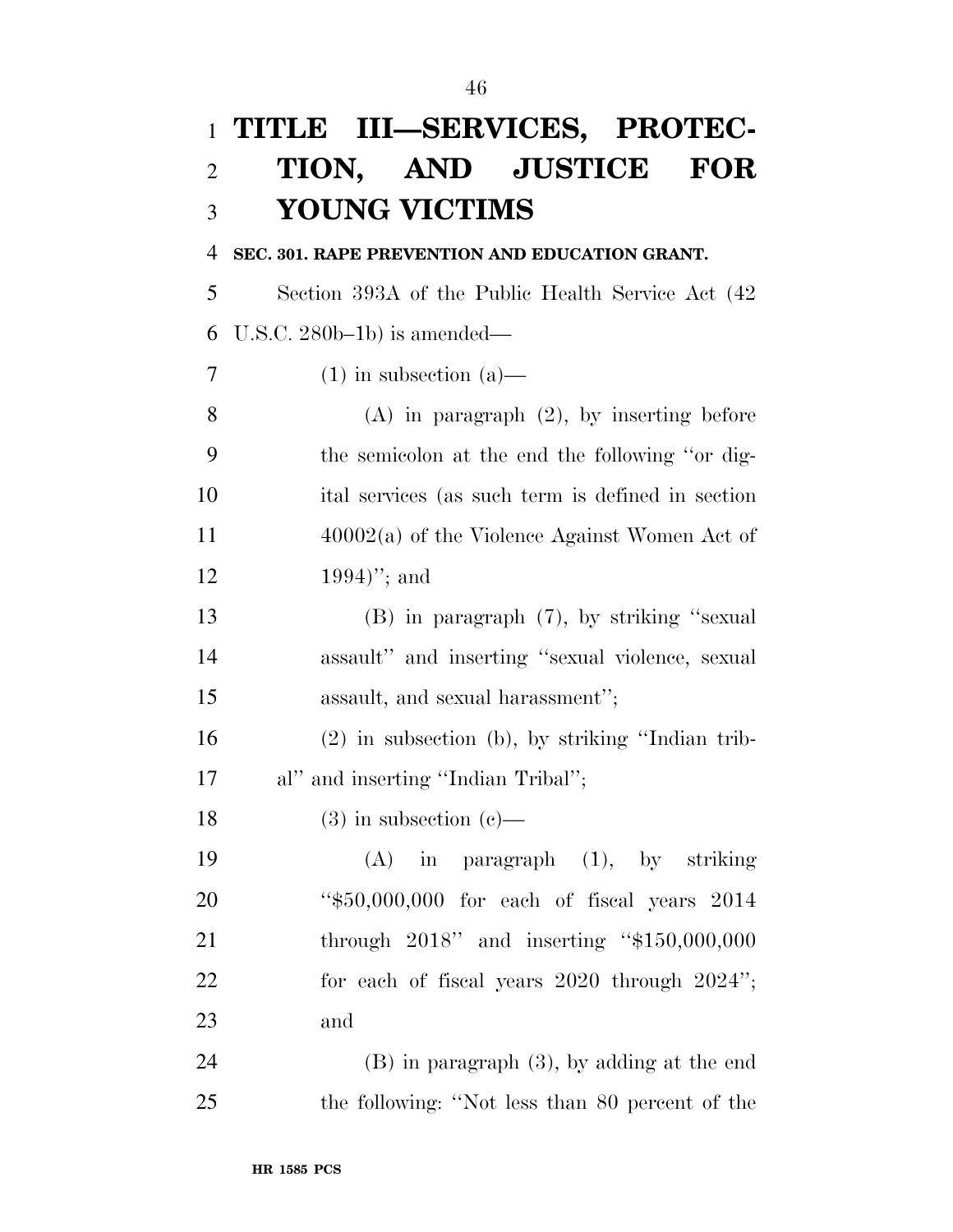| $\mathbf{1}$   | total amount made available under this sub-                |
|----------------|------------------------------------------------------------|
| $\overline{2}$ | section in each fiscal year shall be awarded in            |
| $\mathfrak{Z}$ | accordance with this paragraph."; and                      |
| $\overline{4}$ | (4) by adding at the end the following:                    |
| 5              | "(e) REPORT.—Not later than 1 year after the date          |
| 6              | of the enactment of the Violence Against Women Reau-       |
| 7              | thorization Act of 2019, the Secretary, acting through the |
| 8              | Director of the Centers for Disease Control and Preven-    |
| 9              | tion, shall submit to Congress, the Committee on Appro-    |
| 10             | priations and the Committee on Energy and Commerce         |
| 11             | of the House of Representatives, and the Committee on      |
| 12             | Appropriations and the Committee on Health, Education,     |
| 13             | Labor, and Pensions of the Senate a report on the activi-  |
| 14             | ties funded by grants awarded under this section and best  |
| 15             | practices relating to rape prevention and education.".     |
| 16             | SEC. 302. CREATING HOPE THROUGH OUTREACH, OPTIONS,         |
| 17             | SERVICES, AND EDUCATION (CHOOSE) FOR                       |
| 18             | <b>CHILDREN AND YOUTH.</b>                                 |
| 19             | Section 41201 of the Violent Crime Control and Law         |
| 20             | Enforcement Act of $1994$ (34 U.S.C. 12451) is amend-      |
| 21             | $ed$ —                                                     |
| 22             | $(1)$ in subsection $(a)$ —                                |
| 23             | (A) by striking "stalking, or sex traf-                    |
| 24             | ficking" and inserting "or stalking"; and                  |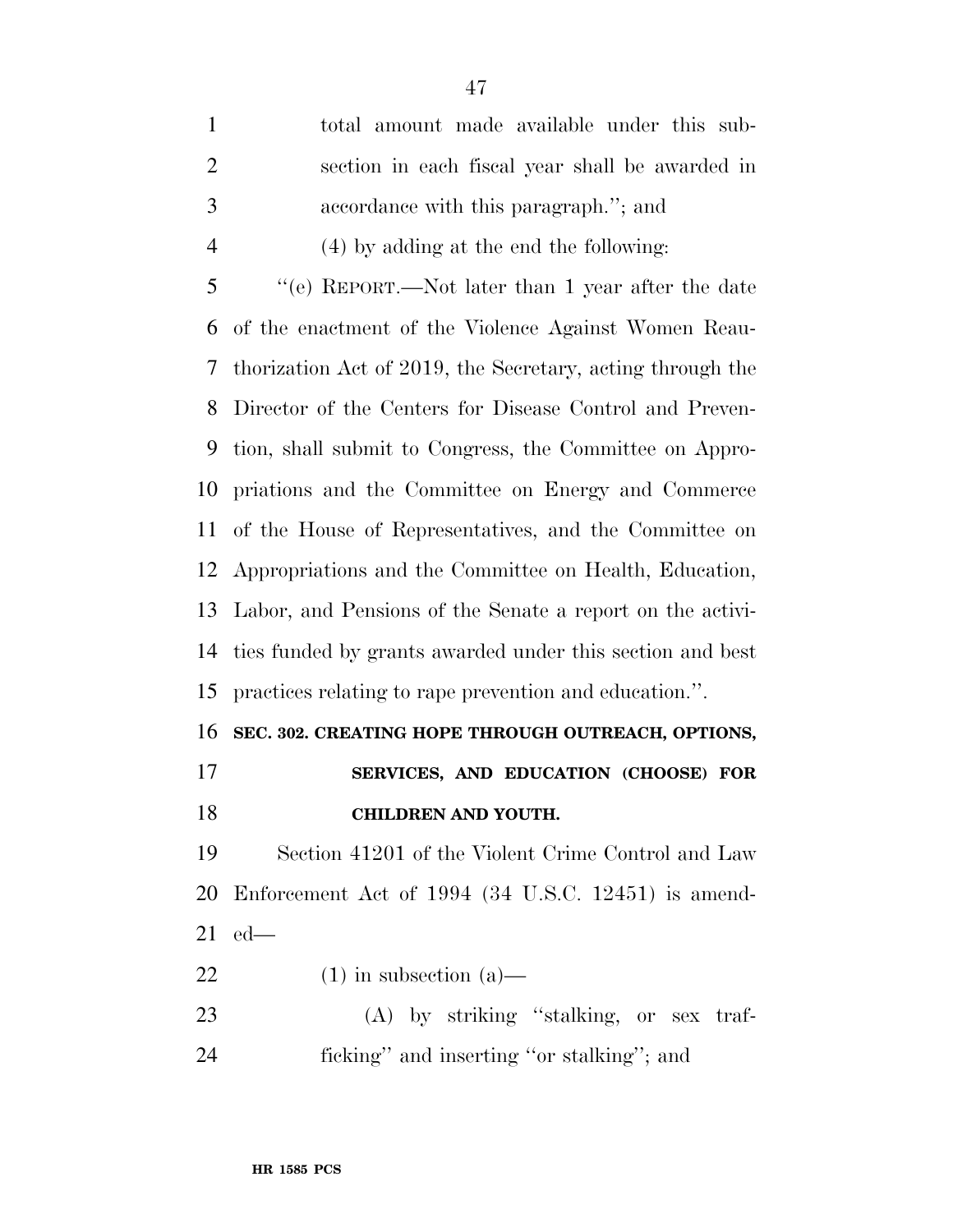| $\mathbf{1}$   | (B) by adding at the end the following:        |
|----------------|------------------------------------------------|
| $\overline{2}$ | "Grants awarded under this section may be      |
| 3              | used to address sex trafficking or bullying as |
| $\overline{4}$ | part of a comprehensive program focused pri-   |
| 5              | marily on domestic violence, dating violence,  |
| 6              | sexual assault, or stalking.";                 |
| 7              | $(2)$ in subsection $(b)$ —                    |
| 8              | $(A)$ in paragraph $(1)$ —                     |
| 9              | (i) in the matter preceding subpara-           |
| 10             | graph (A), by striking "target youth who       |
| 11             | are victims of domestic violence, dating vi-   |
| 12             | olence, sexual assault, stalking, and sex      |
| 13             | trafficking" and inserting "target youth,      |
| 14             | including youth in underserved populations     |
| 15             | who are victims of domestic violence, dat-     |
| 16             | ing violence, sexual assault, stalking, and    |
| 17             | sex trafficking";                              |
| 18             | (ii) in subparagraph (B), by striking          |
| 19             | "or" at the end;                               |
| 20             | (iii) in subparagraph $(C)$ , by striking      |
| 21             | the period at the end and inserting a semi-    |
| 22             | colon; and                                     |
| 23             | (iv) by inserting after subparagraph           |
| 24             | $(C)$ the following:                           |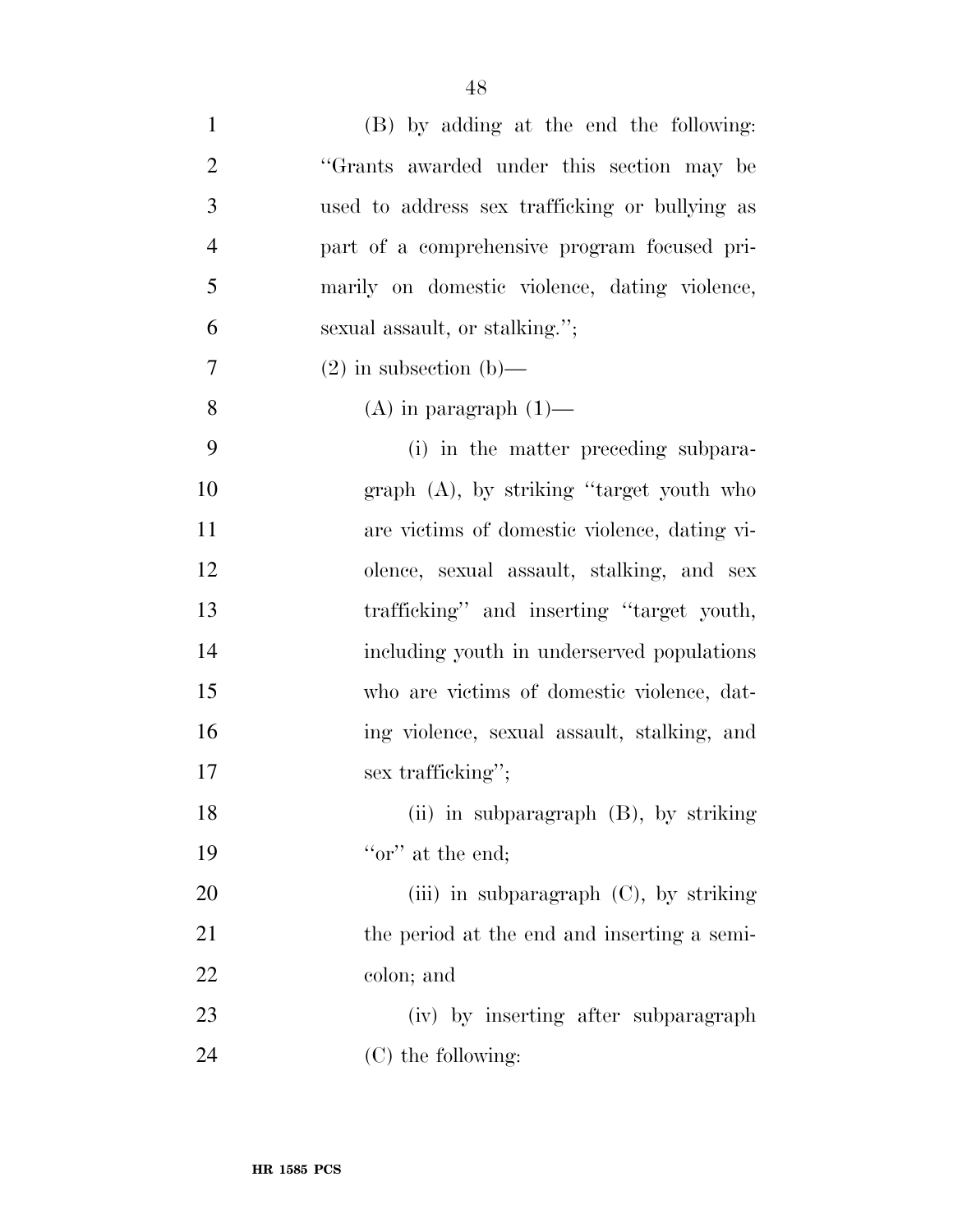| $\mathbf{1}$   | "(D) clarify State or local mandatory re-          |
|----------------|----------------------------------------------------|
| $\overline{2}$ | porting policies and practices regarding peer-to-  |
| $\mathfrak{Z}$ | peer dating violence, sexual assault, stalking,    |
| $\overline{4}$ | and sex trafficking; or                            |
| 5              | "(E) develop, enlarge, or strengthen cul-          |
| 6              | turally specific programs and projects to pro-     |
| 7              | vide culturally specific services regarding, re-   |
| 8              | sponses to, and prevention of female genital       |
| 9              | mutilation, female genital cutting, or female cir- |
| 10             | cumcision."; and                                   |
| 11             | $(B)$ in paragraph $(2)$ —                         |
| 12             | (i) in subparagraph $(A)$ , by striking            |
| 13             | "stalking, or sex trafficking" and inserting       |
| 14             | "stalking, sex trafficking, or female genital      |
| 15             | mutilation, female genital cutting, or fe-         |
| 16             | male circumcision";                                |
| 17             | (ii) in subparagraph $(C)$ , by inserting          |
| 18             | "confidential" before "support services";          |
| 19             | and                                                |
| 20             | (iii) in subparagraph $(E)$ , by inserting         |
| 21             | after "programming for youth" the fol-             |
| 22             | lowing: ", including youth in underserved          |
| 23             | populations,";                                     |
| 24             | $(3)$ in subsection $(e)$ —                        |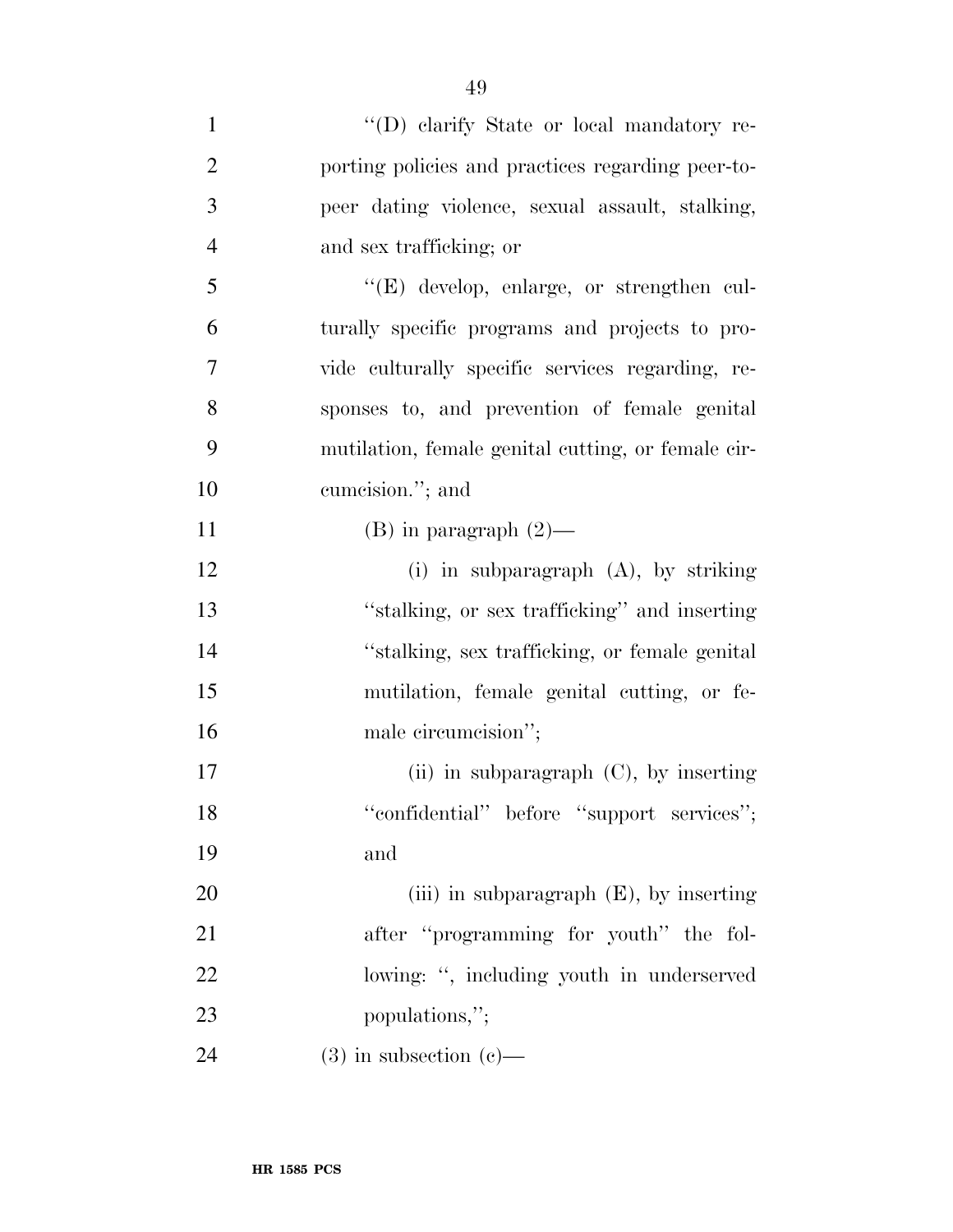| $\mathbf{1}$   | $(A)$ in paragraph $(1)$ , by striking "stalk-          |
|----------------|---------------------------------------------------------|
| $\overline{2}$ | ing, or sex trafficking" and inserting "or stalk-       |
| 3              | ing"; and                                               |
| $\overline{4}$ | (B) in paragraph $(2)(A)$ , by striking                 |
| 5              | "paragraph (1)" and inserting "subparagraph"            |
| 6              | (A) or (B) of paragraph $(1)$ ";                        |
| 7              | $(4)$ in subsection $(d)(3)$ , by striking "stalking,   |
| 8              | and sex trafficking" and inserting "and stalking, in-   |
| 9              | cluding training on working with youth in under-        |
| 10             | served populations (and, where intervention or pro-     |
| 11             | gramming will include a focus on female genital mu-     |
| 12             | tilation, female genital cutting, or female circumci-   |
| 13             | sion, or on sex trafficking, sufficient training on     |
| 14             | those topics)"; and                                     |
| 15             | $(5)$ in subsection (f), by striking "\$15,000,000      |
| 16             | for each of fiscal years 2014 through 2018" and in-     |
| 17             | serting " $$25,000,000$ for each of fiscal years $2020$ |
| 18             | through $2024$ ".                                       |
| 19             | SEC. 303. GRANTS TO COMBAT VIOLENT CRIMES ON CAM-       |
| 20             | PUSES.                                                  |
| 21             | (a) IN GENERAL.—Section 304 of the Violence             |
| 22             | Against Women and Department of Justice Reauthoriza-    |
| 23             | tion Act of $2005$ (34 U.S.C. 20125) is amended—        |
|                |                                                         |

24 (1) in subsection (b)—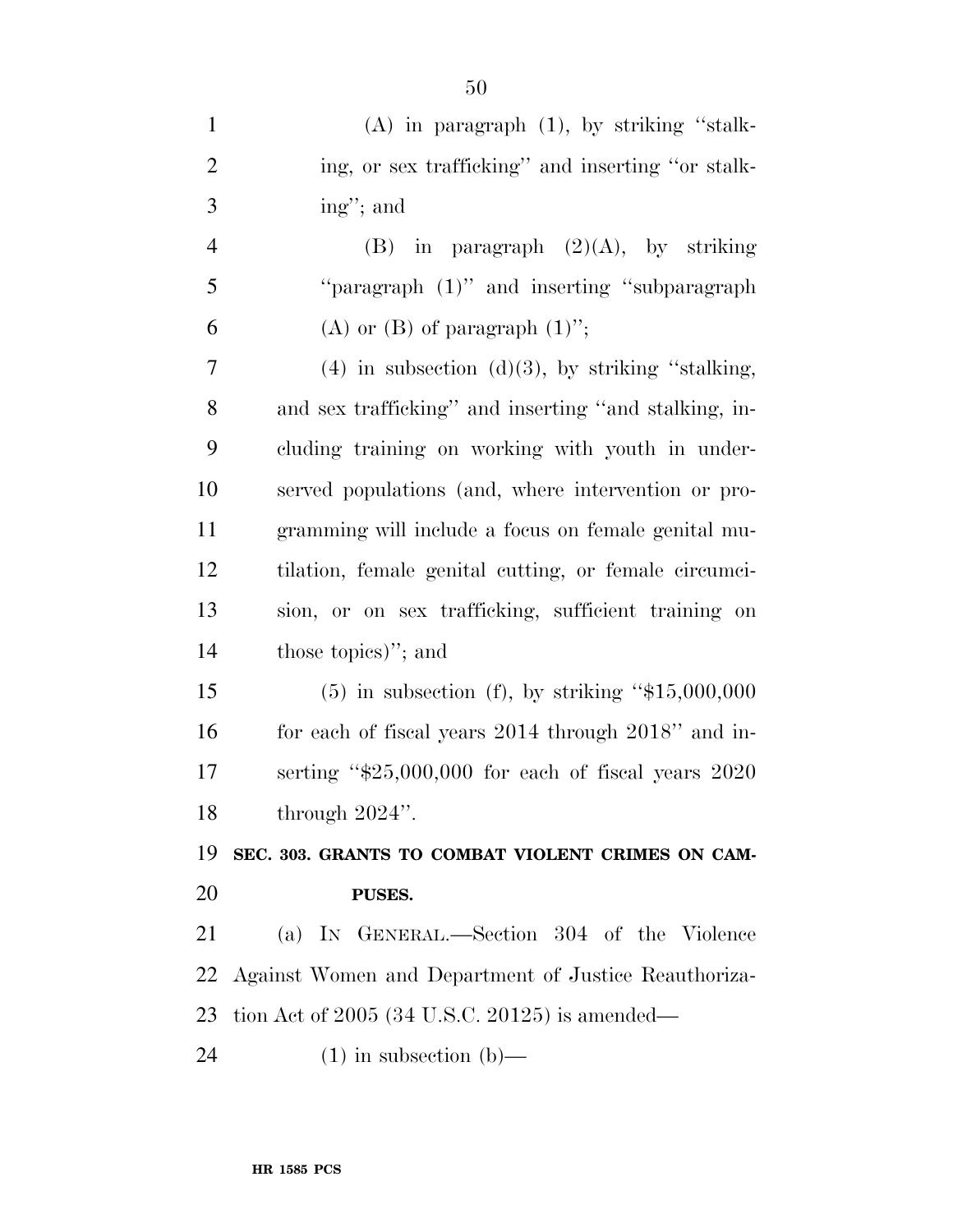(A) by amending paragraph (2) to read as follows:

 ''(2) To develop, strengthen, and implement campus policies, protocols, and services that more ef- fectively identify and respond to the crimes of do- mestic violence, dating violence, sexual assault and stalking, including the use of technology to commit these crimes, and to train campus administrators, campus security personnel, and all participants in the resolution process, including the Title IX coordi- nator's office and student conduct office on campus disciplinary or judicial boards on such policies, pro-tocols, and services.'';

 (B) by amending paragraph (3) to read as follows:

 ''(3) To provide prevention and education pro- gramming about domestic violence, dating violence, sexual assault, and stalking, including technological abuse and reproductive and sexual coercion, that is age-appropriate, culturally relevant, ongoing, deliv- ered in multiple venues on campus, accessible, pro- motes respectful nonviolent behavior as a social norm, and engages men and boys. Such program-ming should be developed in partnership or collabo-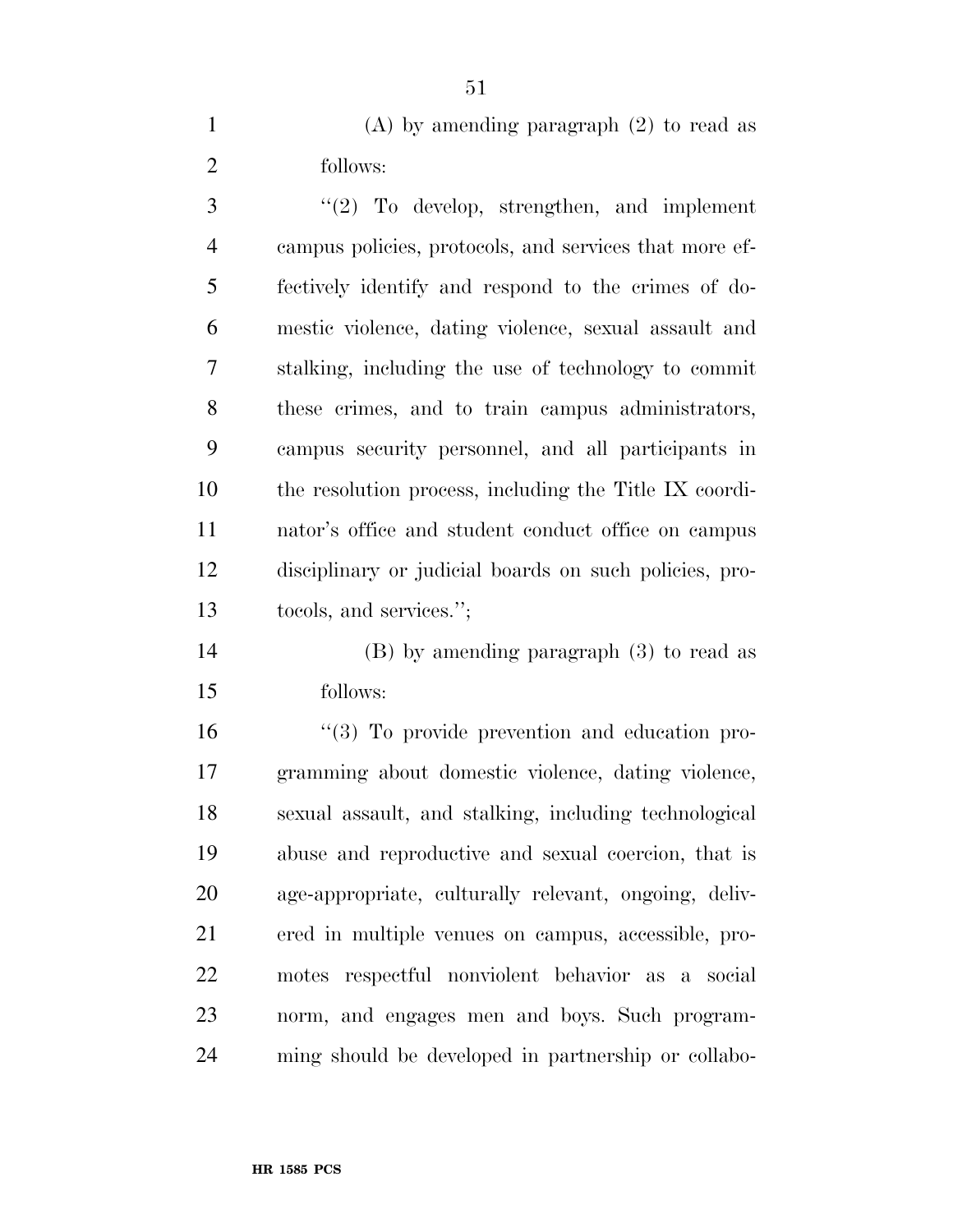| $\mathbf{1}$   | ratively with experts in intimate partner and sexual  |
|----------------|-------------------------------------------------------|
| $\overline{2}$ | violence prevention and intervention.";               |
| 3              | $(C)$ in paragraph $(4)$ , by inserting after         |
| $\overline{4}$ | "improve delivery of" the following: "primary"        |
| 5              | prevention training and";                             |
| 6              | (D) in paragraph $(9)$ , by striking "and             |
| 7              | provide" and inserting ", provide, and dissemi-       |
| 8              | $nate$ ";                                             |
| 9              | $(E)$ in paragraph $(10)$ , by inserting after        |
| 10             | "or adapt" the following "and disseminate";           |
| 11             | and                                                   |
| 12             | $(F)$ by inserting after paragraph $(10)$ the         |
| 13             | following:                                            |
| 14             | $\lq(11)$ To train campus health centers and ap-      |
| 15             | propriate campus faculty, such as academic advisors   |
| 16             | or professionals who deal with students on a daily    |
| 17             | basis, on how to recognize and respond to domestic    |
| 18             | violence, dating violence, sexual assault, and stalk- |
| 19             | ing, including training health providers on how to    |
| 20             | provide universal education to all members of the     |
| 21             | campus community on the impacts of violence on        |
| 22             | health and unhealthy relationships and how pro-       |
| 23             | viders can support ongoing outreach efforts.          |
| 24             | " $(12)$ To train campus personnel in how to use      |
| 25             | a victim-centered, trauma-informed interview tech-    |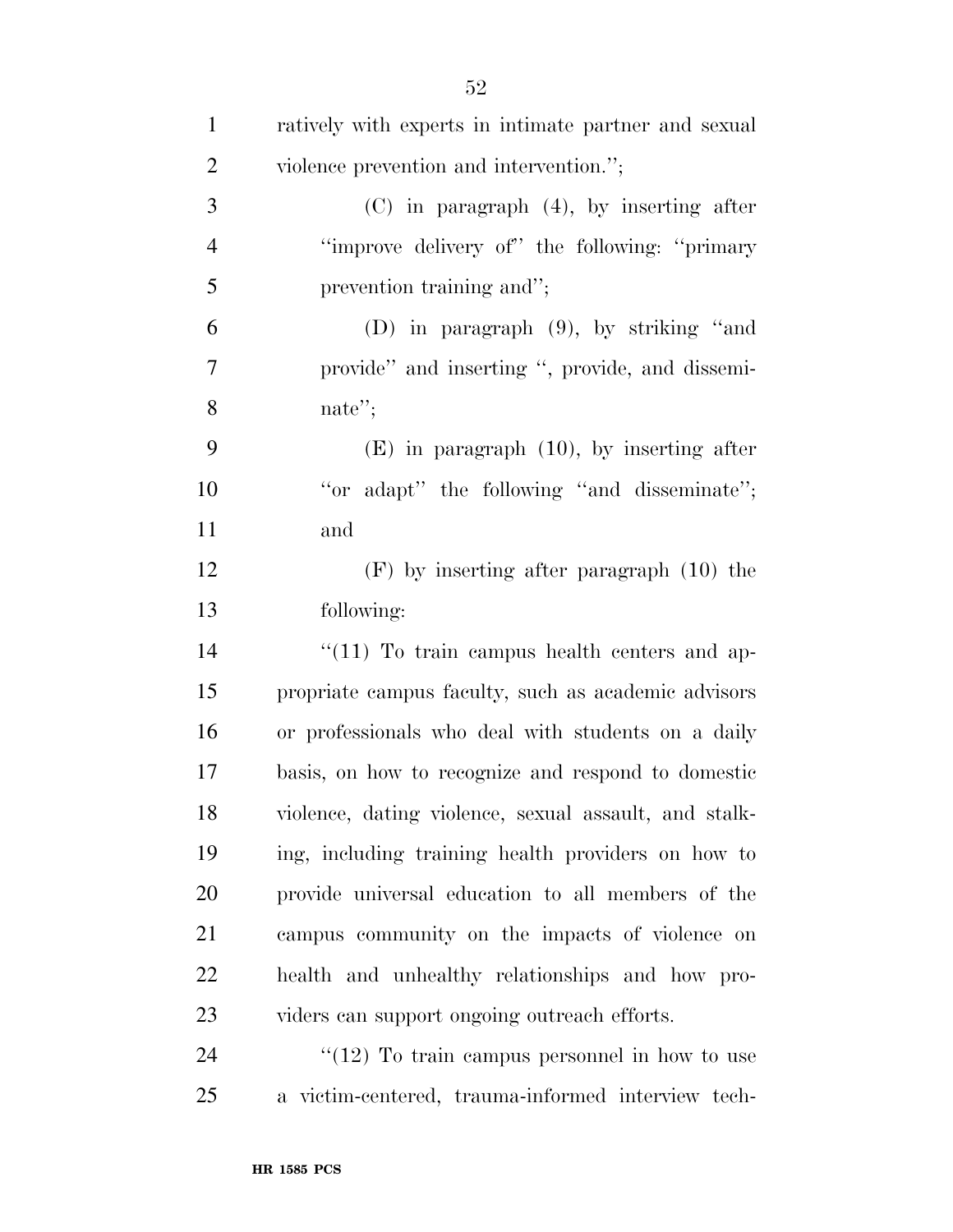| $\mathbf{1}$   | nique, which means asking questions of a student or    |
|----------------|--------------------------------------------------------|
| $\overline{2}$ | a campus employee who is reported to be a victim       |
| 3              | of sexual harassment, sexual assault, domestic vio-    |
| $\overline{4}$ | lence, dating violence, or stalking, in a manner that  |
| 5              | is focused on the experience of the reported victim,   |
| 6              | that does not judge or blame the reported victim for   |
| 7              | the alleged crime, and that is informed by evidence-   |
| 8              | based research on the neurobiology of trauma. To       |
| 9              | the extent practicable, campus personnel shall allow   |
| 10             | the reported victim to participate in a recorded       |
| 11             | interview and to receive a copy of the recorded inter- |
| 12             | view.                                                  |
| 13             | $\cdot$ (13) To develop and implement an alternative   |
| 14             | justice response (as such term is defined in section   |
| 15             | $40002(a)$ of the Violence Against Women Act of        |
| 16             | $1994)$ .";                                            |
| 17             | (2) in subsection (c)(3), by striking "2014            |
| 18             | through $2018$ " and inserting "2020 through $2024$ "; |
| 19             | $(3)$ in subsection $(d)$ —                            |
| 20             | (A) in paragraph $(3)(B)$ , by striking "for           |
| 21             | all incoming students" and inserting "for all          |
| 22             | students";                                             |
| 23             | $(B)$ by amending paragraph $(3)(D)$ to read           |
| 24             | as follows:                                            |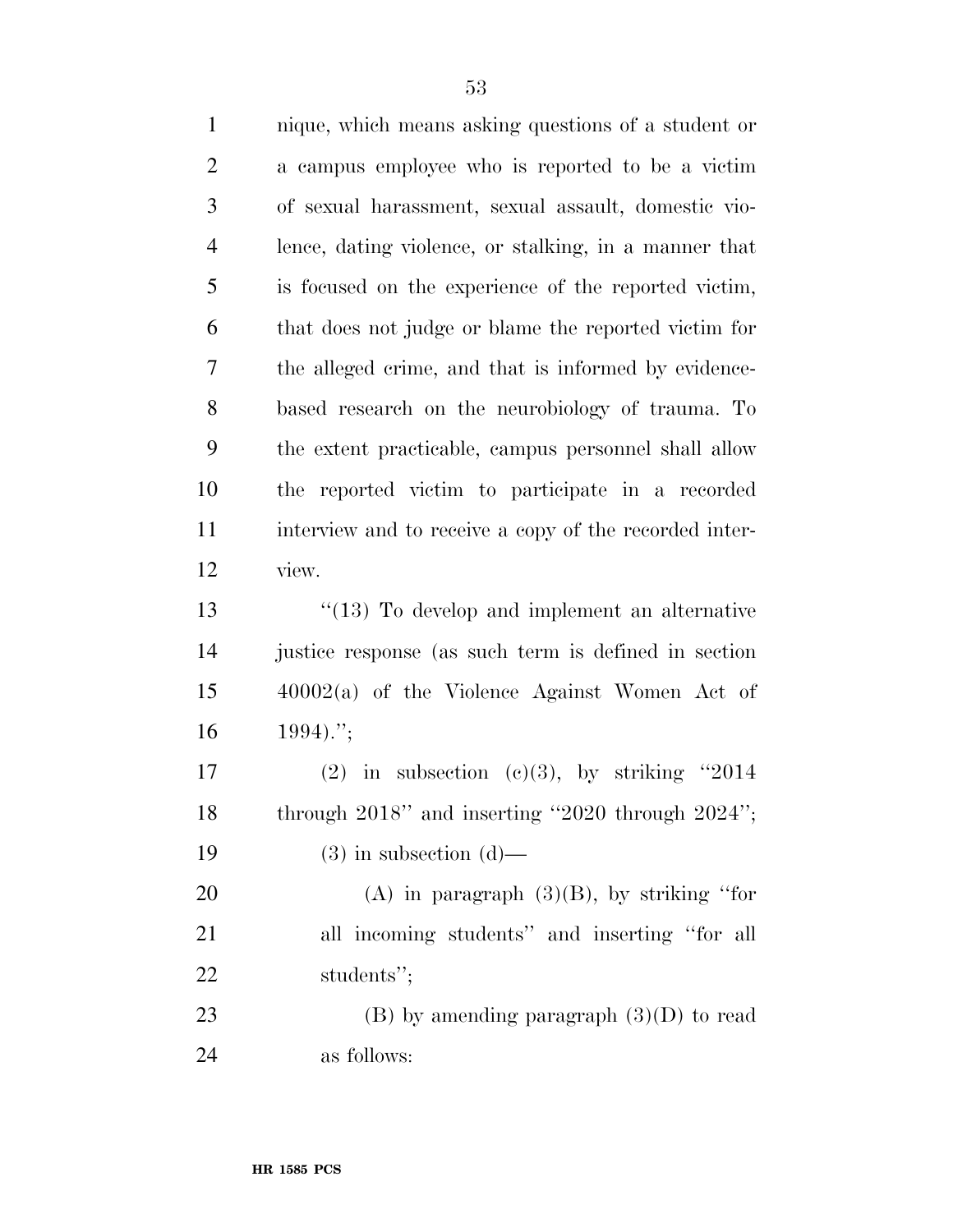| $\mathbf{1}$   | "(D) The grantee shall train all partici-                      |
|----------------|----------------------------------------------------------------|
| $\overline{2}$ | pants in the resolution process, including the                 |
| 3              | Title IX coordinator's office and student con-                 |
| $\overline{4}$ | duct office, to respond effectively to situations              |
| 5              | involving domestic violence, dating violence, sex-             |
| 6              | ual assault, or stalking."; and                                |
| $\overline{7}$ | $(C)$ in paragraph $(4)(C)$ , by inserting after               |
| 8              | "sex," the following: "sexual orientation, gender"             |
| 9              | identity,"; and                                                |
| 10             | $(4)$ in subsection (e), by striking "\$12,000,000             |
| 11             | for each of fiscal years 2014 through 2018" and in-            |
| 12             | serting "\$16,000,000 for each of fiscal years 2020            |
| 13             | through $2024$ ".                                              |
| 14             | (b) REPORT ON BEST PRACTICES REGARDING DO-                     |
| 15             | MESTIC VIOLENCE, DATING VIOLENCE, SEXUAL AS-                   |
| 16             | SAULT, AND STALKING ON CAMPUSES.—Not later than 1              |
|                | 17 year after the date of enactment of this Act, the Secretary |
|                | 18 of Education shall submit to Congress a report, which in-   |
| 19             | cludes-                                                        |
| 20             | (1) an evaluation of programs, events, and edu-                |
| 21             | cational materials related to domestic violence, dat-          |
| 22             | ing violence, sexual assault, and stalking; and                |
| 23             | (2) an assessment of best practices and guid-                  |
|                |                                                                |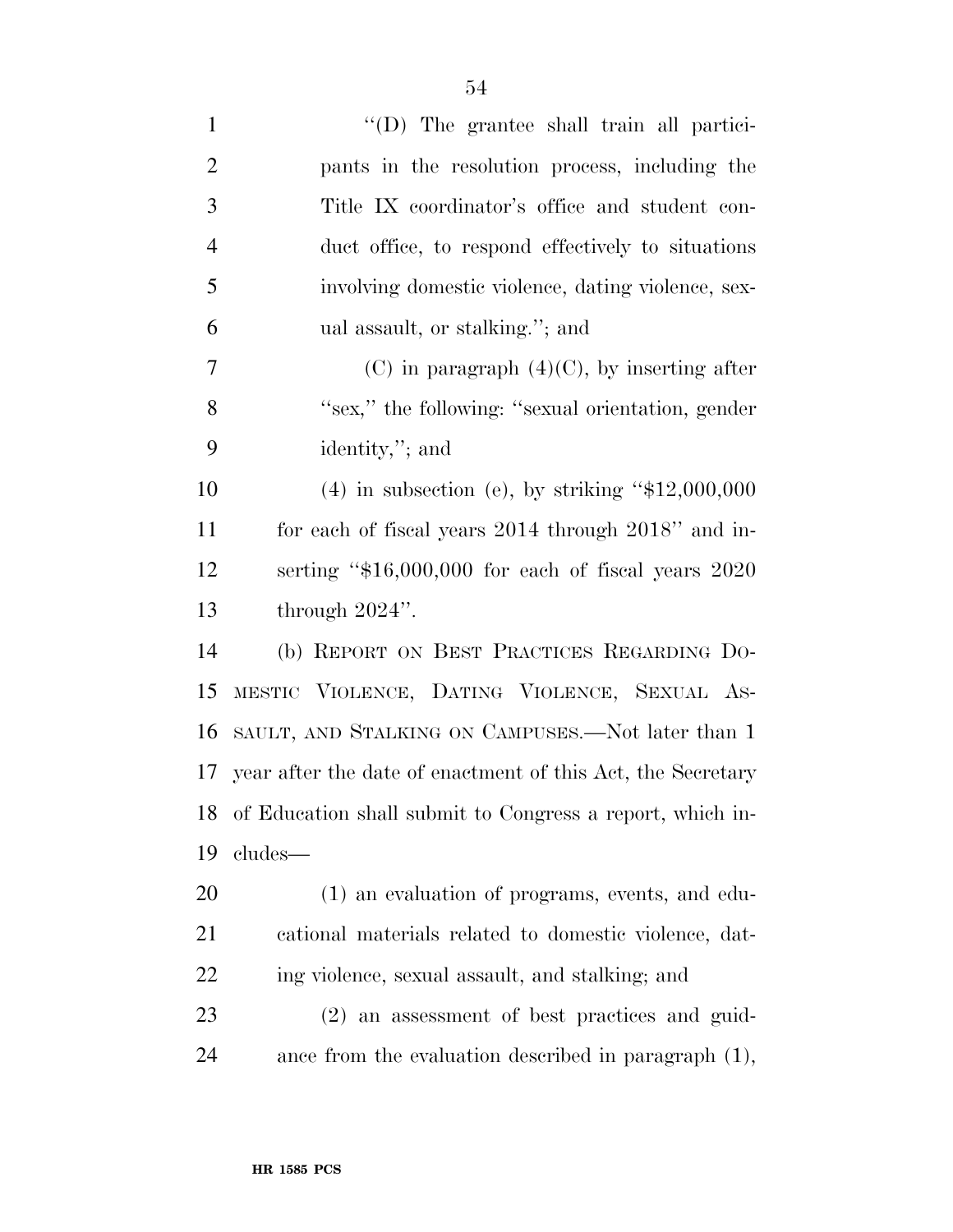which shall be made publicly available online to uni-versities and college campuses to use as a resource.

#### **SEC. 304. COMBAT ONLINE PREDATORS.**

 (a) IN GENERAL.—Chapter 110A of title 18, United States Code, is amended by inserting after section 2261A the following:

### **''§ 2261B. Enhanced penalty for stalkers of children**

 ''(a) IN GENERAL.—Except as provided in subsection (b), if the victim of an offense under section 2261A is under the age of 18 years, the maximum term of imprison- ment for the offense is 5 years greater than the maximum term of imprisonment otherwise provided for that offense in section 2261.

 ''(b) LIMITATION.—Subsection (a) shall not apply to a person who violates section 2261A if—

16  $\frac{1}{2}$  (1) the person is subject to a sentence under section 2261(b)(5); and

18  $\frac{1}{2}(2)$ (A) the person is under the age of 18 at the time the offense occurred; or

 $\langle$  (B) the victim of the offense is not less than 15 nor more than 17 years of age and not more than 3 years younger than the person who com- mitted the offense at the time the offense oc-curred.''.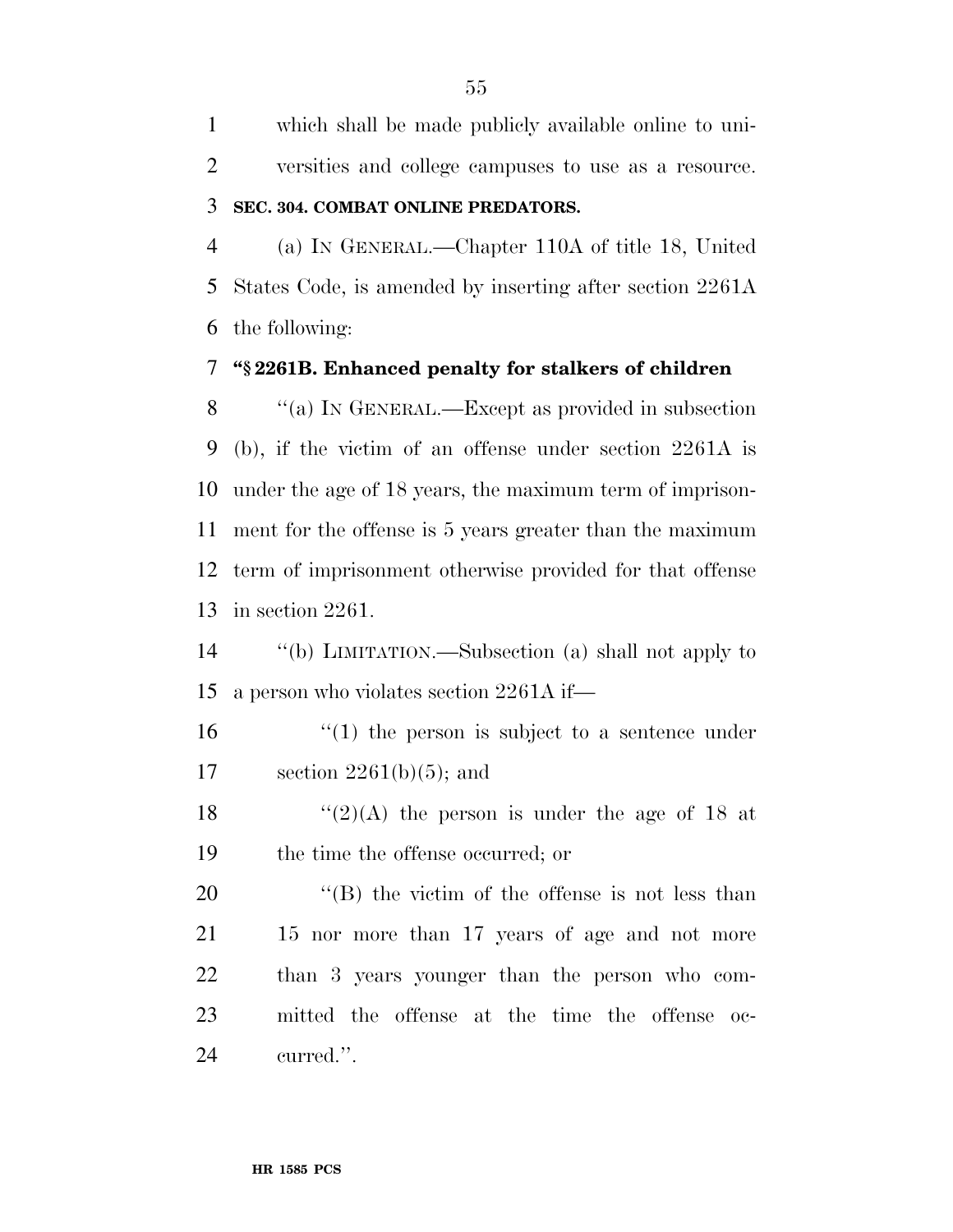(b) CLERICAL AMENDMENT.—The table of sections at the beginning of chapter 110A of title 18, United States Code, is amended by inserting after the item relating to section 2261A the following new item:

''2261B. Enhanced penalty for stalkers of children.''.

 (c) CONFORMING AMENDMENT.—Section 2261A of title 18, United States Code, is amended in the matter following paragraph (2)(B), by striking ''section 2261(b) of this title'' and inserting ''section 2261(b) or section 2261B, as the case may be''.

 (d) REPORT ON BEST PRACTICES REGARDING EN- FORCEMENT OF ANTI-STALKING LAWS.—Not later than 1 year after the date of the enactment of this Act, the Attorney General shall submit a report to Congress, which shall—

 (1) include an evaluation of Federal, tribal, State, and local efforts to enforce laws relating to stalking; and

 (2) identify and describe those elements of such efforts that constitute the best practices for the en-forcement of such laws.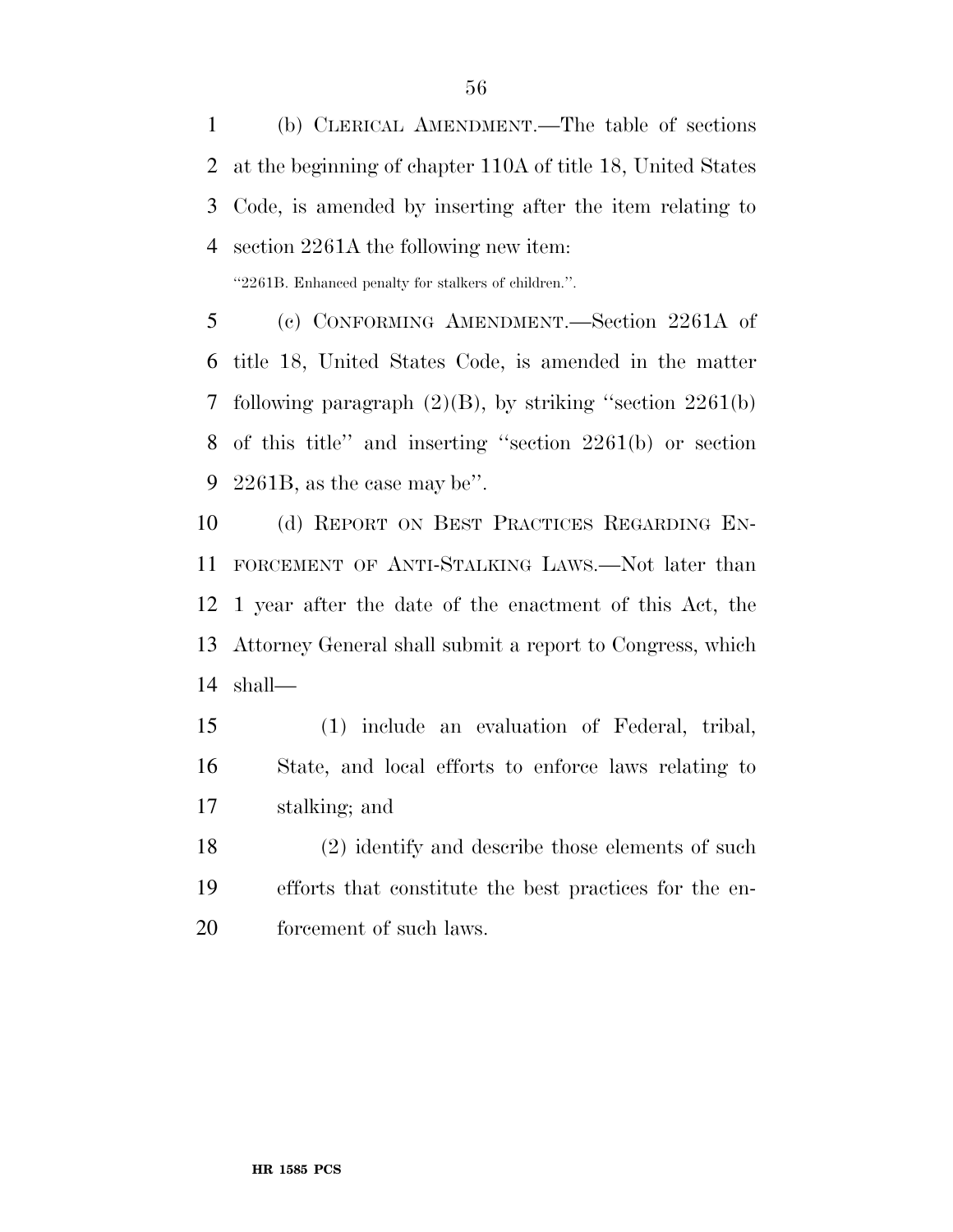| $\mathbf{1}$   | <b>TITLE IV-VIOLENCE</b>                             |
|----------------|------------------------------------------------------|
| $\overline{2}$ | <b>REDUCTION PRACTICES</b>                           |
| 3              | SEC. 401. STUDY CONDUCTED BY THE CENTERS FOR DIS-    |
| $\overline{4}$ | EASE CONTROL AND PREVENTION.                         |
| 5              | Section 402 of the Violence Against Women and De-    |
| 6              | partment of Justice Reauthorization Act of 2005 (42) |
| 7              | U.S.C. $280b-4$ ) is amended—                        |
| 8              | $(1)$ in subsection (b), by striking "violence       |
| 9              | against women" and inserting "violence against       |
| 10             | adults, youth,"; and                                 |
| 11             | $(2)$ in subsection (c), by striking "2014 through   |
| 12             | $2018"$ and inserting "2020 through $2024"$ .        |
| 13             | SEC. 402. SAVING MONEY AND REDUCING TRAGEDIES        |
| 14             | (SMART) THROUGH PREVENTION GRANTS.                   |
| 15             | Section 41303 of the Violence Against Women Act      |
| 16             | of 1994 $(34 \text{ U.S.C. } 12463)$ is amended—     |
| 17             | $(1)$ in subsection $(b)(1)$ —                       |
| 18             | $(A)$ in subparagraph $(C)$ , by striking            |
| 19             | "and" at the end;                                    |
| <b>20</b>      | $(B)$ in subparagraph $(D)$ , by striking the        |
| 21             | period at the end and inserting "; and"; and         |
| 22             | (C) by adding at the end the following:              |
| 23             | "(E) strategies within each of these areas           |
|                |                                                      |
| 24             | addressing the unmet needs of underserved pop-       |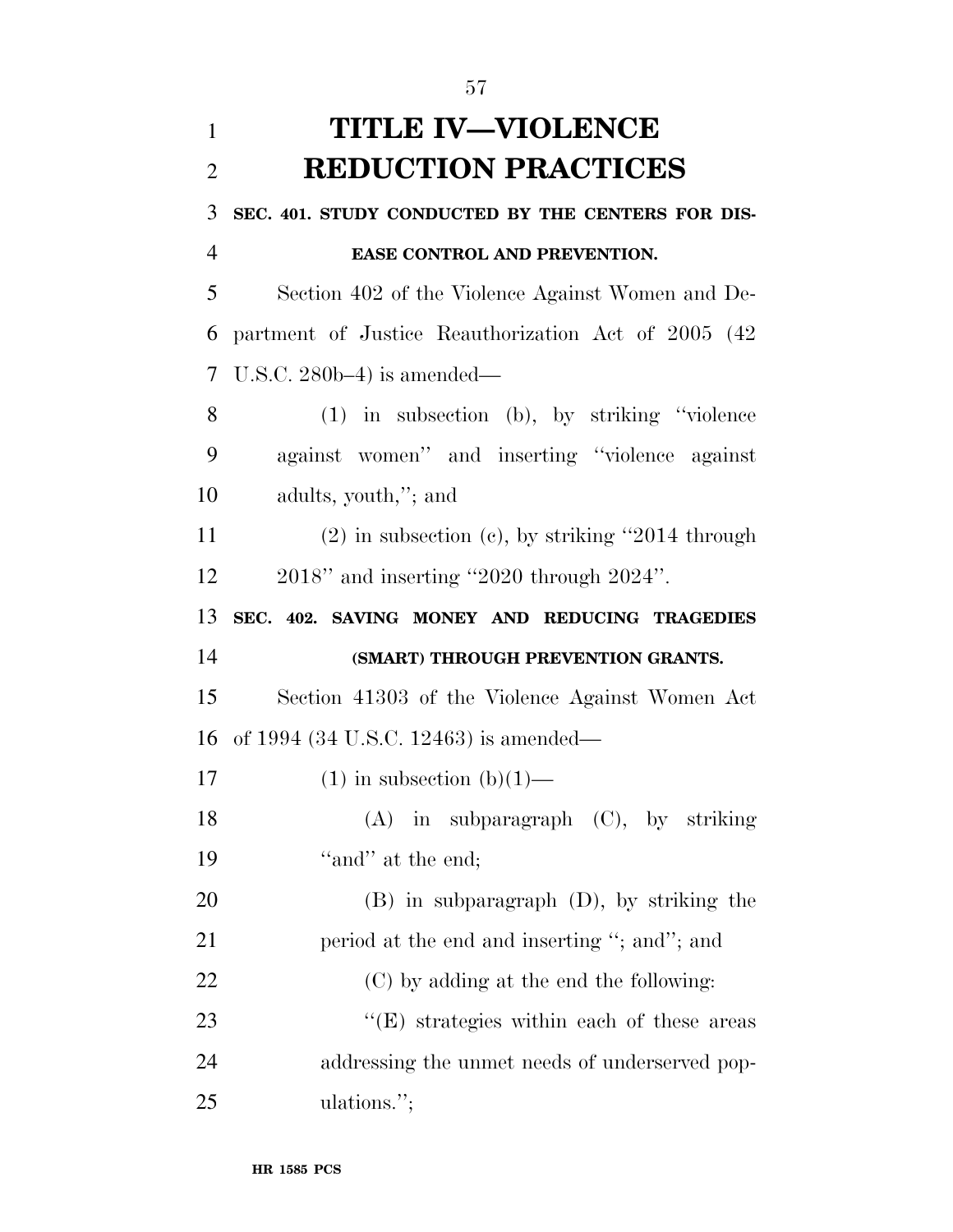| $\mathbf{1}$   | $(2)$ in subsection $(d)(3)$ —                              |
|----------------|-------------------------------------------------------------|
| $\overline{2}$ | $(A)$ in subparagraph $(A)$ , by striking                   |
| 3              | "and" at the end;                                           |
| $\overline{4}$ | $(B)$ in subparagraph $(B)$ , by striking the               |
| 5              | period at the end and inserting "; and"; and                |
| 6              | (C) by adding at the end the following:                     |
| $\tau$         | $\lq\lq$ (C) include a focus on the unmet needs of          |
| $\,8$          | underserved populations.";                                  |
| 9              | $(3)$ in subsection $(f)$ , by striking "\$15,000,000       |
| 10             | for each of fiscal years 2014 through 2018" and in-         |
| 11             | serting " $$45,000,000$ for each of fiscal years 2020       |
| 12             | through $2024$ "; and                                       |
| 13             | $(4)$ in subsection $(g)$ , by adding at the end the        |
| 14             | following:                                                  |
| 15             | "(3) REMAINING AMOUNTS.—Any amounts not                     |
| 16             | made available under paragraphs $(1)$ and $(2)$ may be      |
| 17             | used for any set of purposes described in paragraphs        |
| 18             | $(1), (2),$ or $(3)$ of subsection $(b)$ , or for a project |
| 19             | that fulfills two or more of such sets of purposes.".       |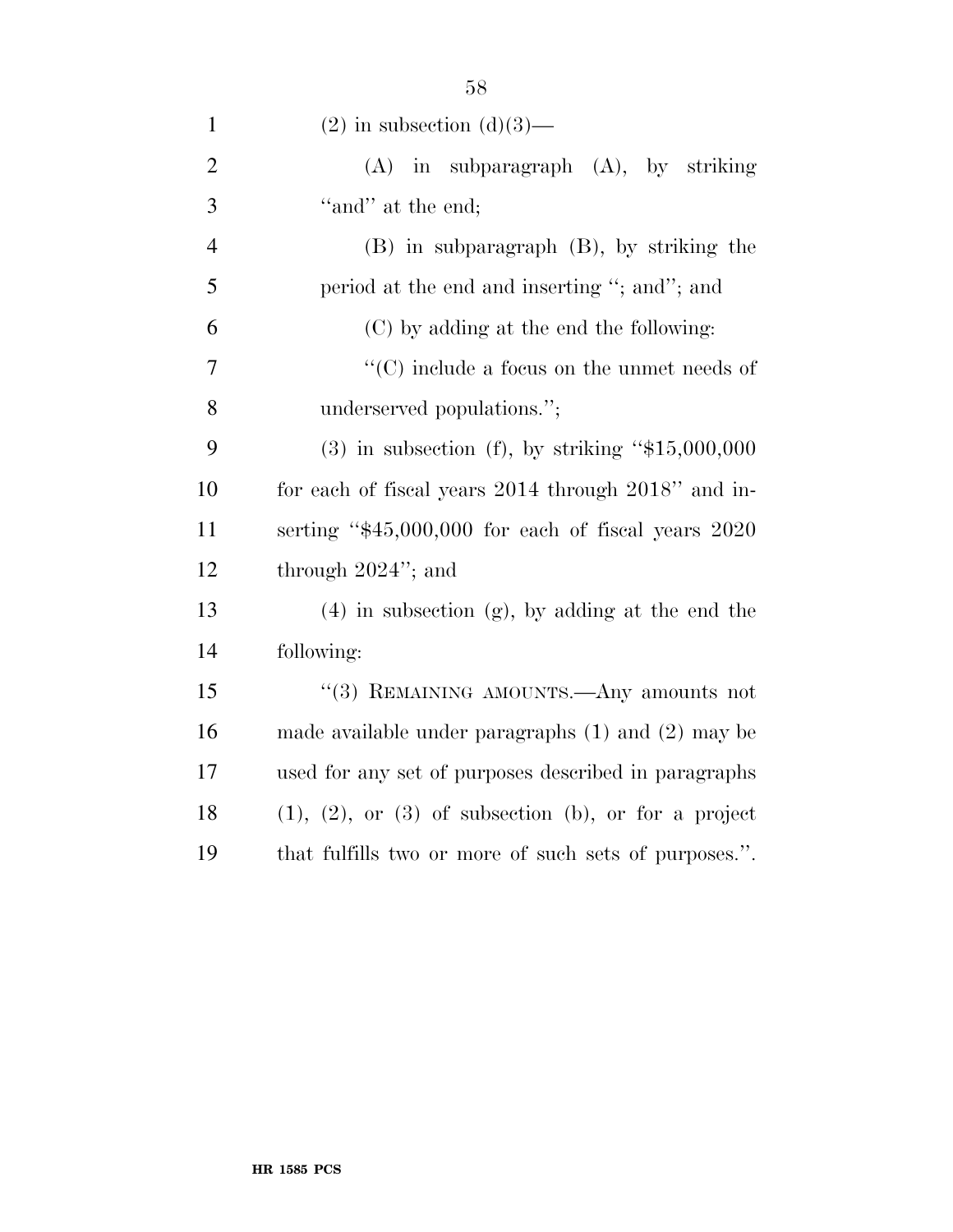| $\mathbf{1}$   | TITLE V-STRENGTHENING THE                             |
|----------------|-------------------------------------------------------|
| $\overline{2}$ | <b>HEALTHCARE SYSTEMS</b><br>RE-                      |
| 3              | <b>SPONSE</b>                                         |
| $\overline{4}$ | SEC. 501. GRANTS TO STRENGTHEN THE HEALTHCARE SYS-    |
| 5              | TEMS RESPONSE TO DOMESTIC VIOLENCE,                   |
| 6              | DATING VIOLENCE, SEXUAL ASSAULT, AND                  |
| 7              | <b>STALKING.</b>                                      |
| 8              | Section 399P of the Public Health Service Act (42)    |
| 9              | U.S.C. $280g-4$ ) is amended—                         |
| 10             | $(1)$ in subsection $(a)$ —                           |
| 11             | $(A)$ in paragraph $(2)$ , by striking "and" at       |
| 12             | the end;                                              |
| 13             | $(B)$ in paragraph $(3)$ , by striking the pe-        |
| 14             | riod at the end and inserting "; and"; and            |
| 15             | (C) by adding at the end the following:               |
| 16             | $(4)$ the development or enhancement and im-          |
| 17             | plementation of training programs to improve the      |
| 18             | capacity of early childhood programs to address do-   |
| 19             | mestic violence, dating violence, sexual assault, and |
| 20             | stalking among families they serve.";                 |
| 21             | $(2)$ in subsection $(b)(1)$ —                        |
| 22             | (A) in subparagraph $(A)(ii)$ , by inserting ",       |
| 23             | including labor and sex trafficking"<br>after         |
| 24             | "other forms of violence and abuse";                  |
| 25             | $(B)$ in subparagraph $(B)(ii)$ —                     |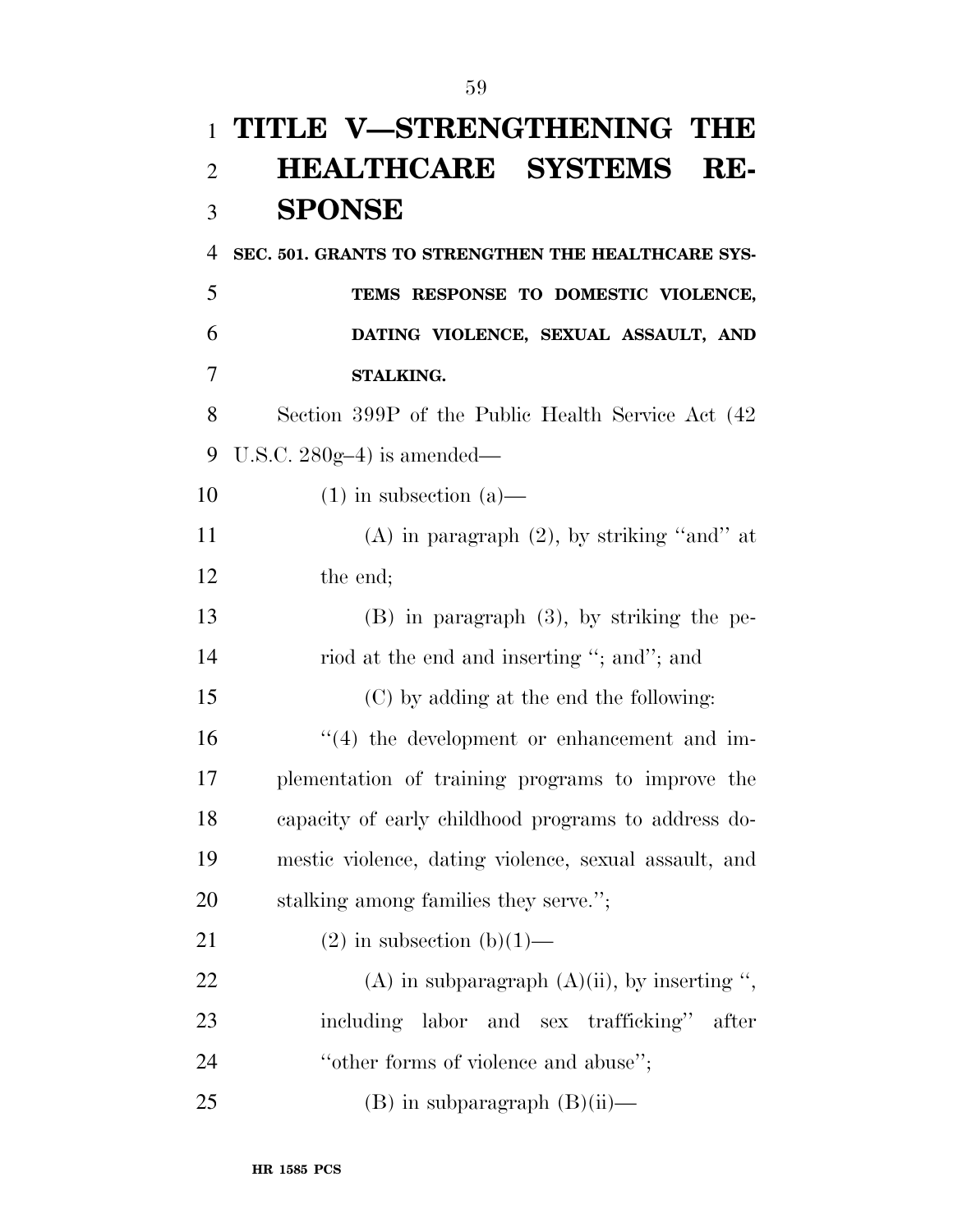| $\mathbf{1}$   | (i) by striking "on-site access to"; and       |
|----------------|------------------------------------------------|
| $\overline{2}$ | (ii) by striking "patients by increas-         |
| 3              | ing" and all that follows through the semi-    |
| $\overline{4}$ | colon and inserting the following: "patients"  |
| 5              | $by-$                                          |
| 6              | $\lq\lq$ increasing the capacity of            |
| $\tau$         | existing health care professionals, in-        |
| 8              | cluding specialists in trauma and in           |
| 9              | behavioral health care, and public             |
| 10             | health staff to address domestic vio-          |
| 11             | lence, dating violence, sexual assault,        |
| 12             | stalking, and children exposed to vio-         |
| 13             | lence;                                         |
| 14             | $\lq\lq$ (II) contracting with or hiring       |
| 15             | advocates for victims of domestic vio-         |
| 16             | lence or sexual assault to provide such        |
| 17             | services; or                                   |
| 18             | "(III) providing funding to State              |
| 19             | domestic and sexual violence coalitions        |
| 20             | to improve the capacity of such coali-         |
| 21             | tions to coordinate and support health         |
| 22             | advocates and other health system              |
| 23             | partnerships;";                                |
| 24             | $(C)$ in subparagraph $(B)(iii)$ , by striking |
| 25             | "and" at the end;                              |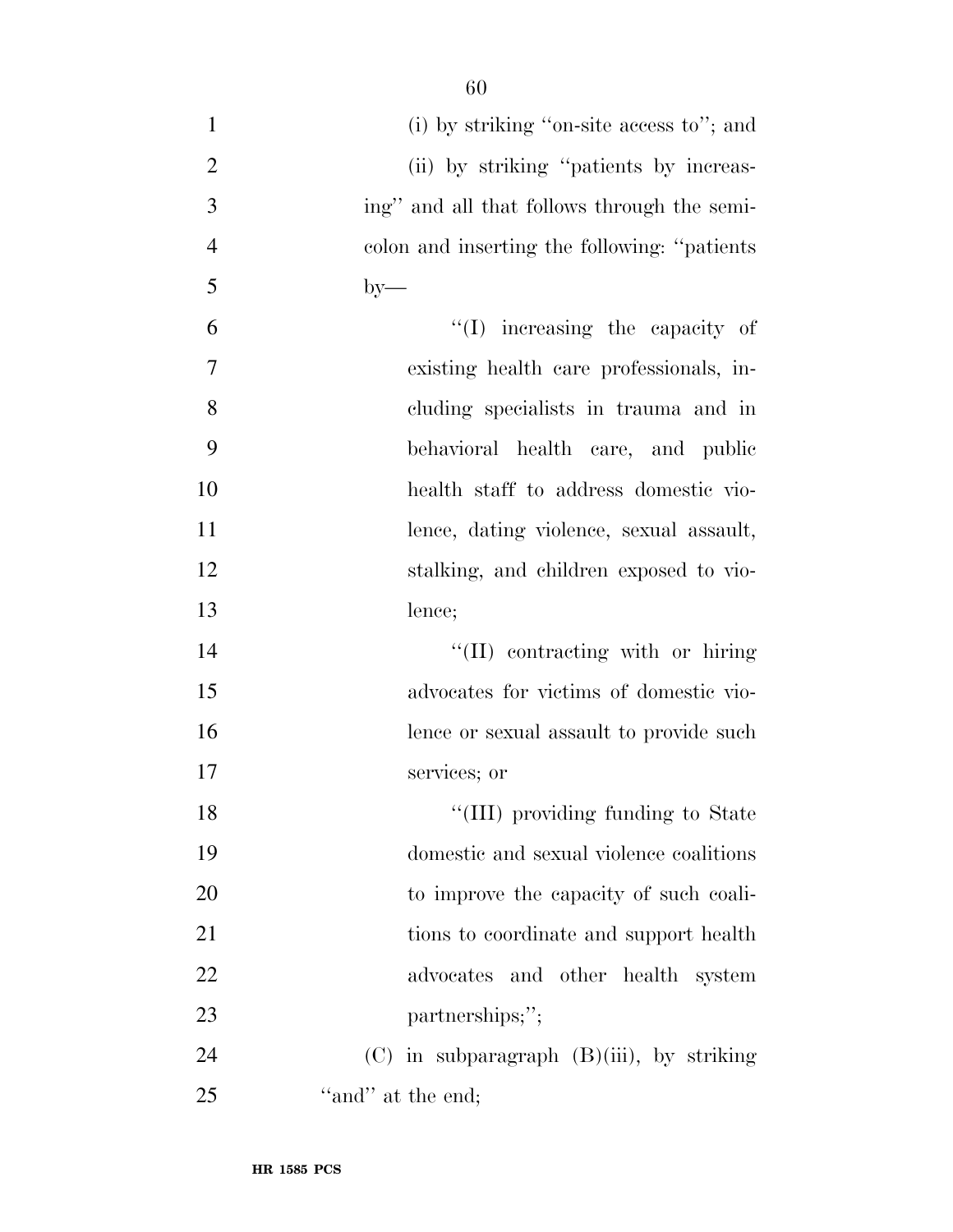| $\mathbf{1}$   | (D) in subparagraph $(B)(iv)$ by striking               |
|----------------|---------------------------------------------------------|
| $\overline{2}$ | the period at the end and inserting the fol-            |
| 3              | lowing: ", with priority given to programs ad-          |
| $\overline{4}$ | ministered through the Health Resources and             |
| 5              | Services Administration, Office of Women's              |
| 6              | Health; and"; and                                       |
| 7              | $(E)$ in subparagraph $(B)$ , by adding at the          |
| 8              | end the following:                                      |
| 9              | $f'(v)$ the development, implementation,                |
| 10             | dissemination, and evaluation of best prac-             |
| 11             | tices, tools, and training materials for be-            |
| 12             | havioral health professionals to identify               |
| 13             | and respond to domestic violence, sexual                |
| 14             | violence, stalking, and dating violence.";              |
| 15             | (3) in subsection (b)(2)(A)—                            |
| 16             | $(A)$ in the heading, by striking "CHILD"               |
| 17             | AND ELDER ABUSE" and inserting the fol-                 |
| 18             | lowing: "CHILD ABUSE AND ABUSE IN LATER                 |
| 19             | $LIFE''$ ; and                                          |
| 20             | (B) by striking "child or elder abuse" and              |
| 21             | inserting the following: "child abuse or abuse in       |
| 22             | later life";                                            |
| 23             | (4) in subsection (b) $(2)(C)(i)$ , by striking "elder" |
| 24             | abuse" and inserting "abuse in later life";             |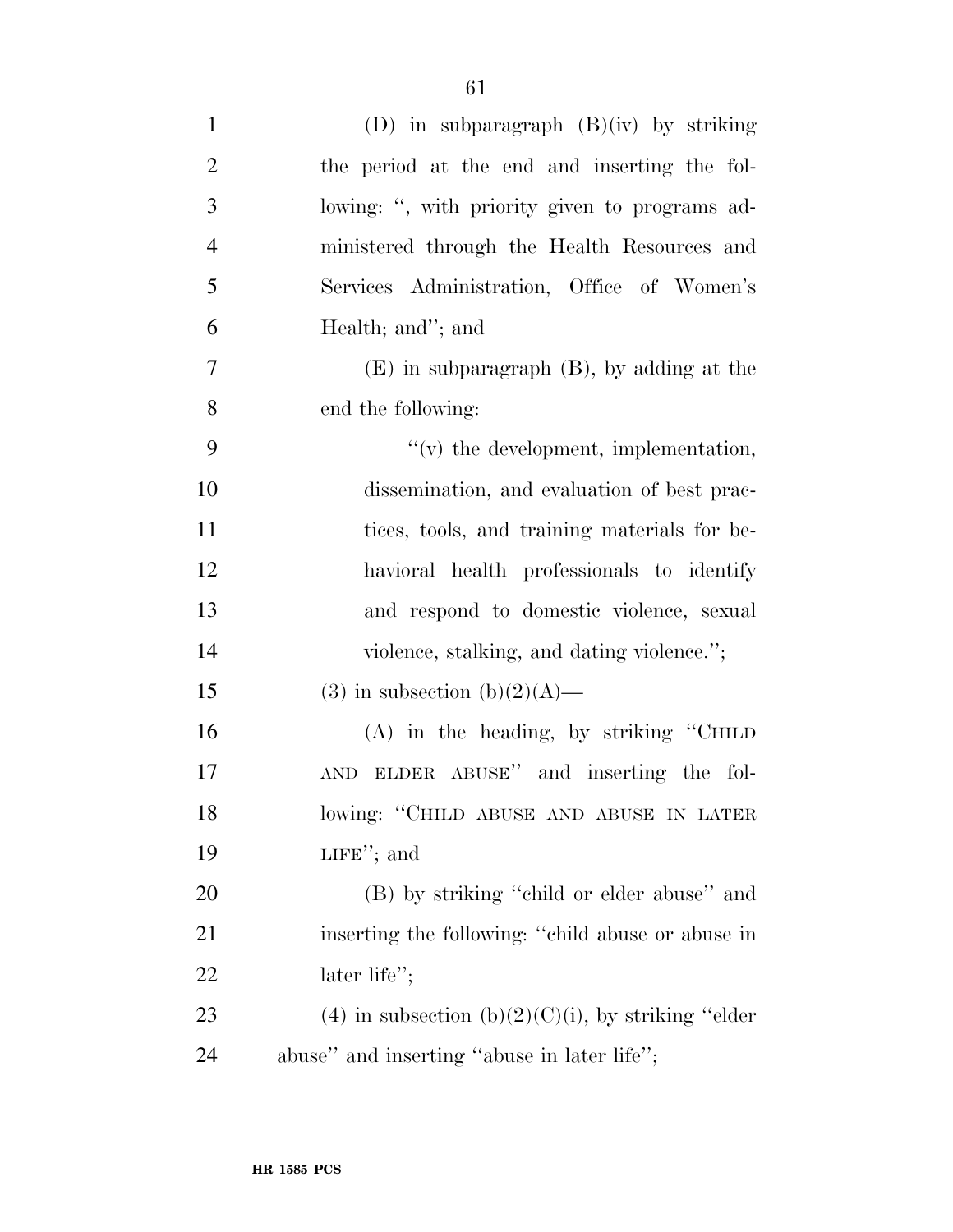| $\mathbf{1}$   | (5) in subsection (b)(2)(C)(iii), by striking "or"   |
|----------------|------------------------------------------------------|
| $\overline{2}$ | at the end;                                          |
| 3              | (6) in subsection (b)(2)(C)(iv)—                     |
| $\overline{4}$ | $(A)$ by inserting "mental health," after            |
| 5              | "dental,"; and                                       |
| 6              | (B) by striking "exams." and inserting               |
| $\overline{7}$ | "exams and certifications;";                         |
| 8              | $(7)$ in subsection $(b)(2)(C)$ , by inserting after |
| 9              | clause (iv) the following:                           |
| 10             | "(v) development of a State-level pilot              |
| 11             | program to-                                          |
| 12             | $\lq\lq$ (I) improve the response of sub-            |
| 13             | stance use disorder treatment pro-                   |
| 14             | grams and systems to domestic vio-                   |
| 15             | lence, dating violence, sexual assault,              |
| 16             | and stalking; and                                    |
| 17             | $\lq\lq$ (II) improve the capacity of                |
| 18             | substance use disorder treatment pro-                |
| 19             | grams and systems to serve survivors                 |
| 20             | of domestic violence, dating violence,               |
| 21             | sexual assault, and stalking dealing                 |
| 22             | with substance use disorder; or                      |
| 23             | "(vi) development and utilization of                 |
| 24             | existing technical assistance and training           |
| 25             | resources to improve the capacity of sub-            |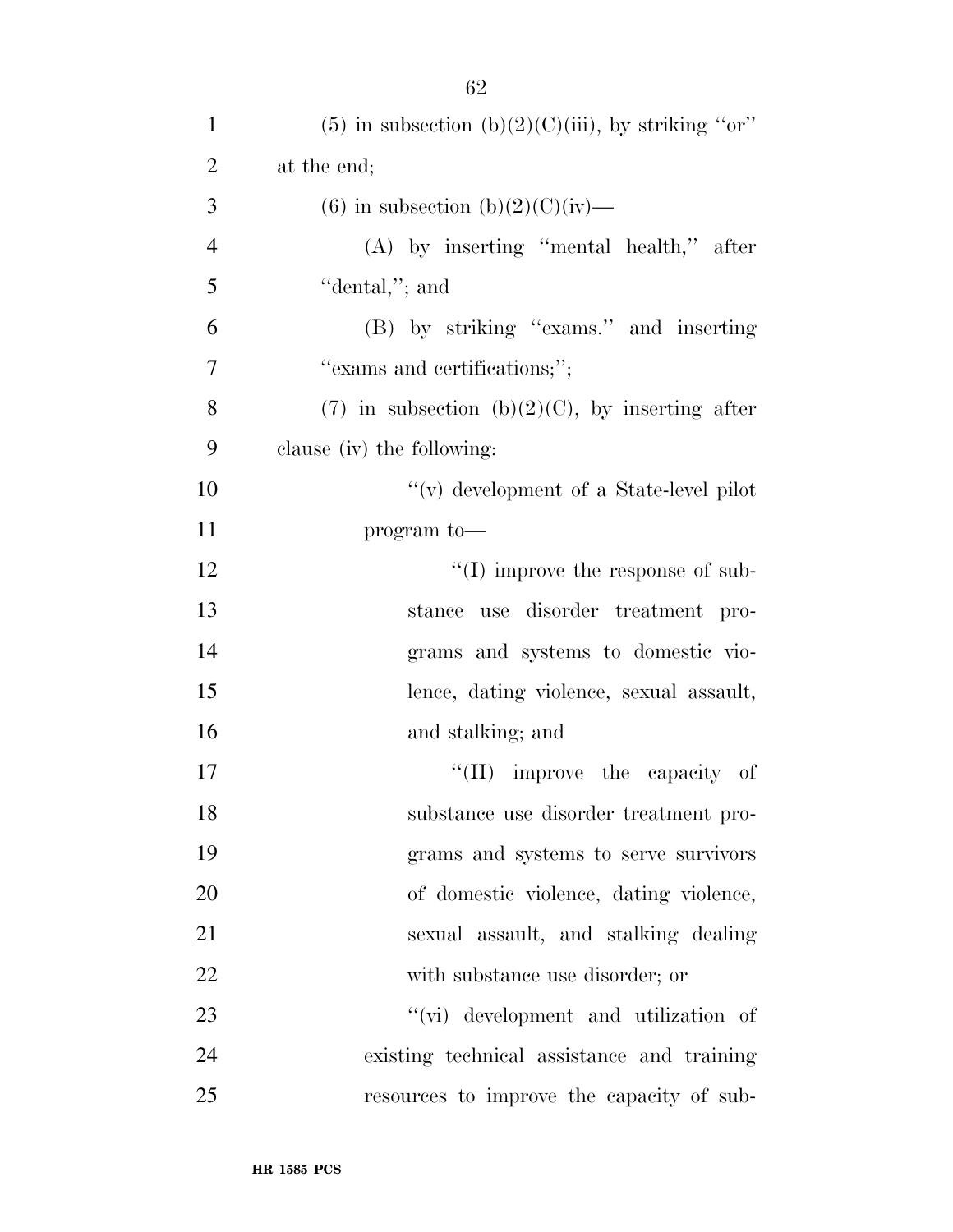| $\mathbf{1}$   | stance use disorder treatment programs to              |
|----------------|--------------------------------------------------------|
| $\overline{2}$ | address domestic violence, dating violence,            |
| 3              | sexual assault, and stalking among pa-                 |
| $\overline{4}$ | tients the programs serve.";                           |
| 5              | $(8)$ in subsection $(d)(2)(A)$ —                      |
| 6              | (A) by inserting "or behavioral health"                |
| $\overline{7}$ | after "of health";                                     |
| 8              | (B) by inserting "behavioral" after "phys-             |
| 9              | ical or"; and                                          |
| 10             | (C) by striking "mental" before "health"               |
| 11             | care''                                                 |
| 12             | $(9)$ in subsection $(d)(2)(B)$ —                      |
| 13             | $(A)$ by striking "or health system" and in-           |
| 14             | serting "behavioral health treatment system";          |
| 15             | and                                                    |
| 16             | (B) by striking "mental" and inserting                 |
| 17             | "behavioral";                                          |
| 18             | $(10)$ in subsection $(f)$ in the heading, by strik-   |
| 19             | ing "RESEARCH AND EVALUATION" and inserting            |
| 20             | "RESEARCH, EVALUATION, AND DATA COLLEC-                |
| 21             | $TION$ ";                                              |
| 22             | $(11)$ in subsection $(f)(1)$ , by striking "research" |
| 23             | and evaluation" and inserting "research, evaluation,   |
| 24             | or data collection";                                   |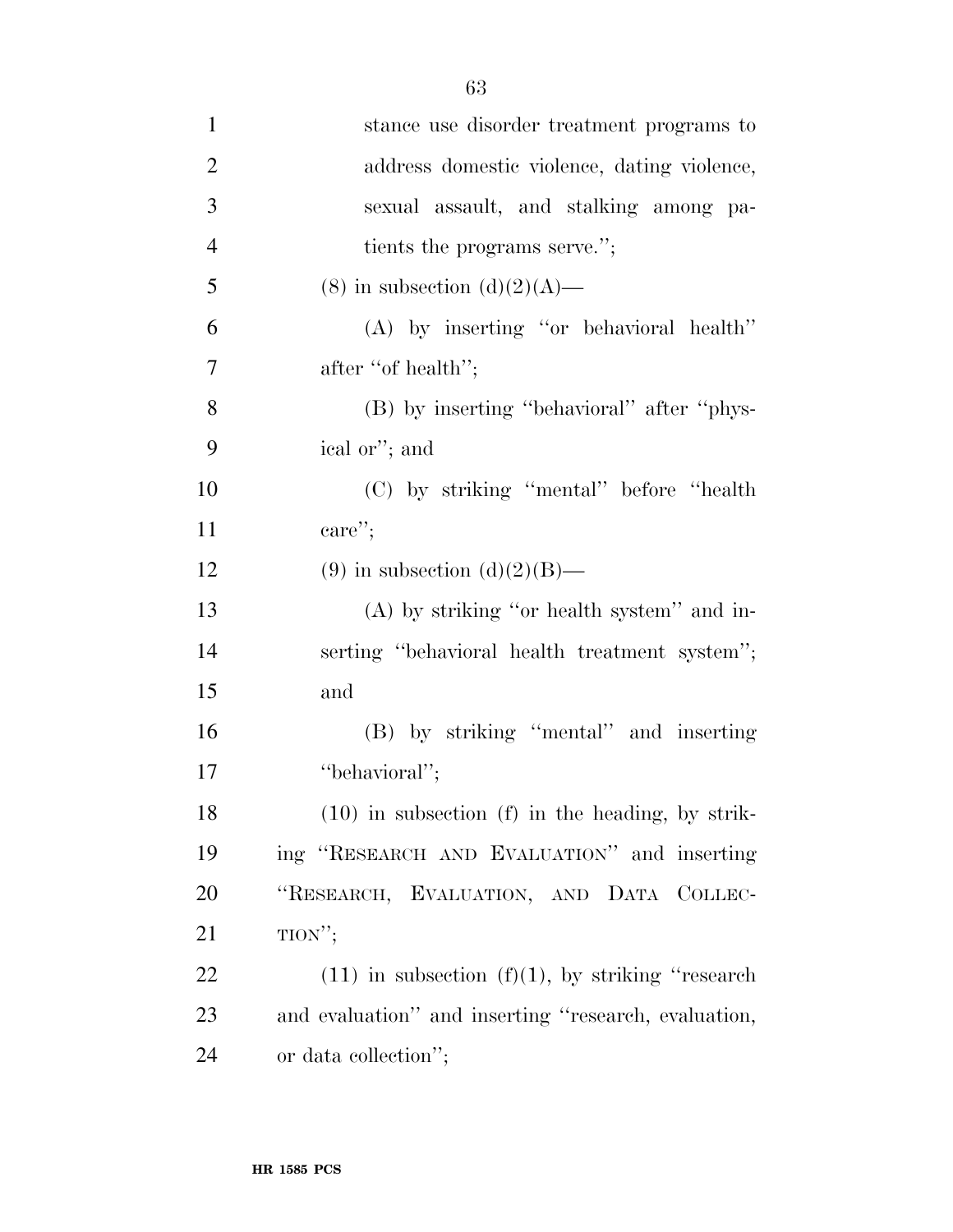| $\mathbf{1}$   | $(12)$ in subsection $(f)(1)(B)$ , by inserting after |
|----------------|-------------------------------------------------------|
| $\overline{2}$ | "health care" the following: "or behavioral health";  |
| 3              | $(13)$ in subsection $(f)(2)$ —                       |
| $\overline{4}$ | $(A)$ in the heading, by inserting after "RE-         |
| 5              | SEARCH" the following: "AND DATA COLLEC-              |
| 6              | $TION''$ ;                                            |
| 7              | (B) in the matter preceding subparagraph              |
| 8              | $(A)$ , by inserting "or data collection" before      |
| 9              | "authorized in paragraph $(1)$ ";                     |
| 10             | $(C)$ in subparagraph $(C)$ , by striking             |
| 11             | "and" at the end;                                     |
| 12             | $(D)$ in subparagraph $(D)$ , by striking the         |
| 13             | period at the end and inserting a semicolon;          |
| 14             | and                                                   |
| 15             | $(E)$ by inserting after subparagraph $(D)$           |
| 16             | the following:                                        |
| 17             | $\lq\lq(E)$ research on the intersection of sub-      |
| 18             | stance use disorder and domestic violence, dat-       |
| 19             | ing violence, sexual assault, and stalking, in-       |
| 20             | cluding the effect of coerced use and efforts by      |
| 21             | an abusive partner or other to interfere with         |
| 22             | substance use disorder treatment and recovery;        |
| 23             | and                                                   |
| 24             | $\lq\lq(F)$ improvement of data collection using      |
| 25             | existing Federal surveys by including questions       |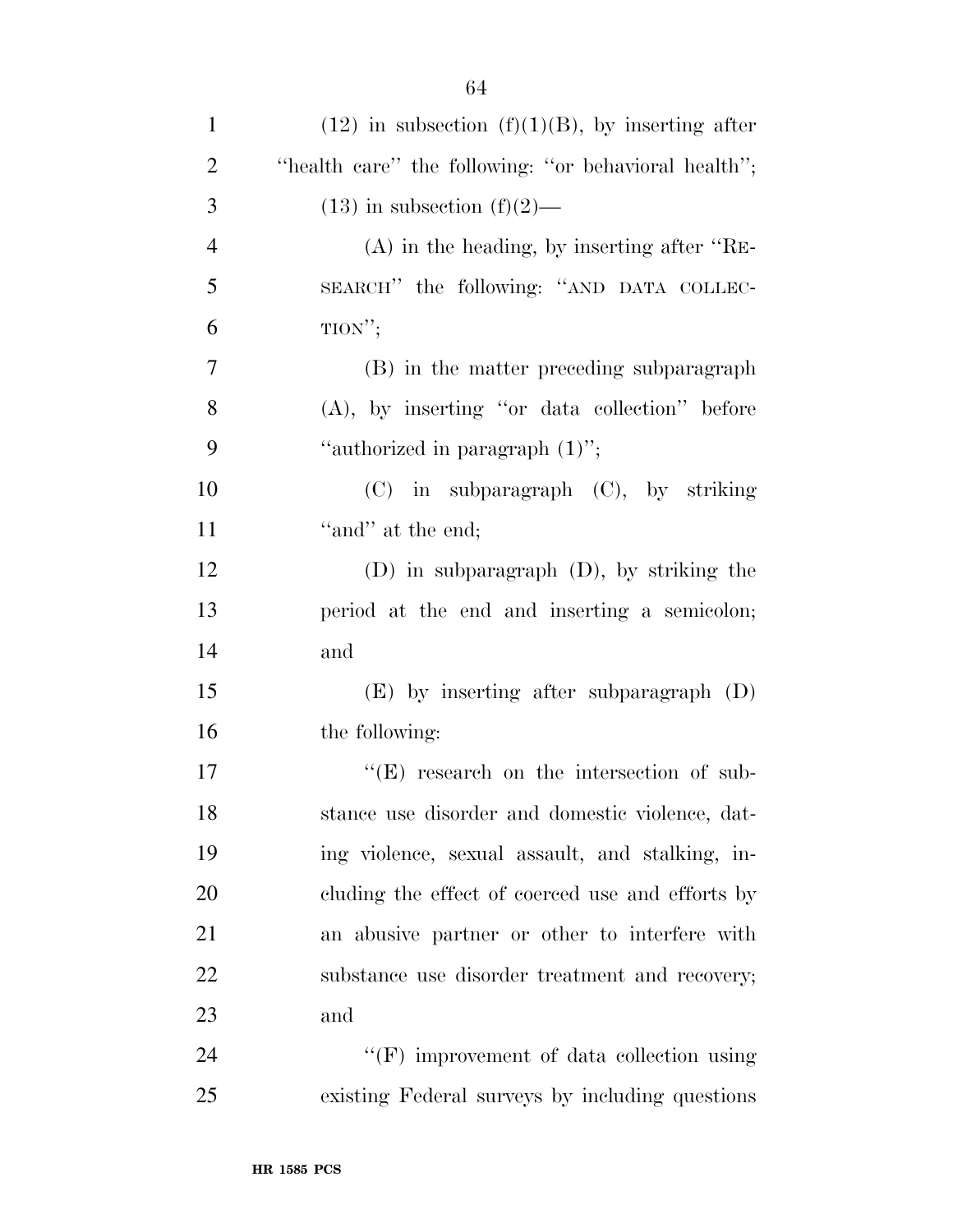| $\mathbf{1}$   | about domestic violence, dating violence, sexual       |
|----------------|--------------------------------------------------------|
| $\overline{2}$ | assault, or stalking and substance use disorder,       |
| 3              | coerced use, and mental or behavioral health.";        |
| 4              | $(14)$ in subsection (g), by striking "2014            |
| 5              | through $2018$ " and inserting "2020 through $2024$ "; |
| 6              | and                                                    |
| 7              | $(15)$ in subsection (h), by striking "herein" and     |
| 8              | "provided for".                                        |
| 9              | <b>TITLE VI-SAFE HOMES FOR</b>                         |
| 10             | <b>VICTIMS</b>                                         |
| 11             | SEC. 601. HOUSING PROTECTIONS FOR VICTIMS OF DOMES-    |
| 12             | TIC VIOLENCE, DATING VIOLENCE, SEXUAL                  |
| 13             | ASSAULT, AND STALKING.                                 |
| 14             | Section 41411 of the Violence Against Women Act        |
| 15             | of 1994 (34 U.S.C. 12491) is amended—                  |
| 16             | $(1)$ in subsection $(a)$ —                            |
| 17             | $(A)$ in paragraph $(1)(A)$ , by striking              |
| 18             | "brother, sister," and inserting "sibling,";           |
| 19             | $(B)$ in paragraph $(3)$ —                             |
| 20             | (i) in subparagraph $(A)$ , by inserting               |
| 21             | before the semicolon at the end the fol-               |
| 22             | lowing: "including the direct loan program             |
| 23             | under such section";                                   |
| 24             | (ii) in subparagraph (D), by striking                  |
| 25             | "the program under subtitle $A$ " and in-              |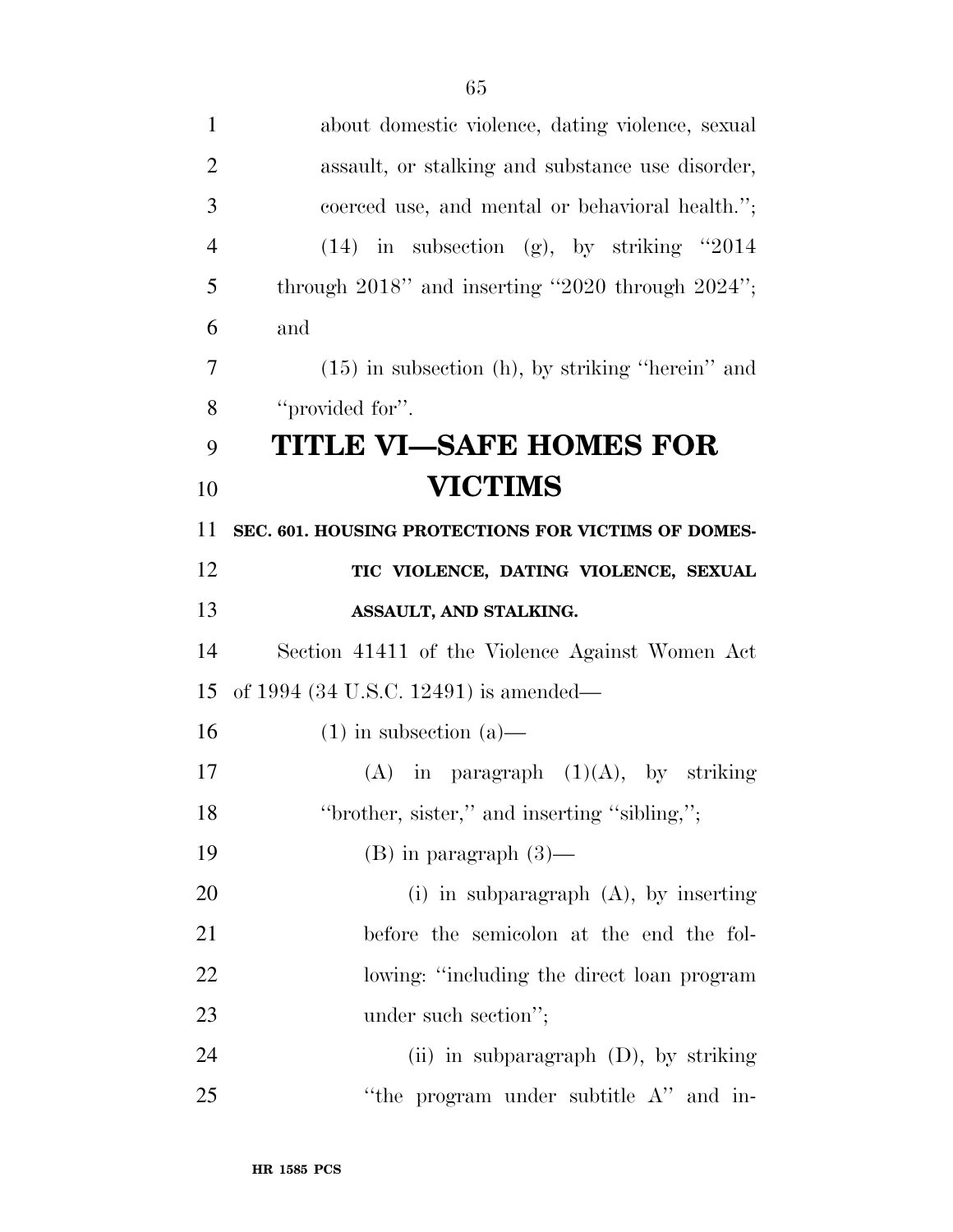| $\mathbf{1}$   | serting "the programs under subtitles A           |
|----------------|---------------------------------------------------|
| $\overline{2}$ | through $D''$ ;                                   |
| 3              | (iii) in subparagraph $(I)$ —                     |
| $\overline{4}$ | (I) by striking "sections $514$ ,                 |
| 5              | 515, 516, 533, and 538 of the Hous-               |
| 6              | ing Act of 1949 (42 U.S.C. 1484,                  |
| $\overline{7}$ | 1485, 1486, 1490m, and $1490p-2$ "                |
| 8              | and inserting "sections 514, 515, 516,            |
| 9              | $533, 538,$ and $542$ of the Housing Act          |
| 10             | of 1949 (42 U.S.C. 1484, 1485, 1486,              |
| 11             | 1490m, 1490p-2, and 1490r)"; and                  |
| 12             | $(II)$ by striking "and" at the end;              |
| 13             | $(iv)$ in subparagraph $(J)$ , by striking        |
| 14             | the period at the end and inserting a semi-       |
| 15             | colon; and                                        |
| 16             | (v) by adding at the end the following:           |
| 17             | $\lq\lq$ (K) the provision of assistance from the |
| 18             | Housing Trust Fund as established under sec-      |
| 19             | tion 1338 of the Federal Housing Enterprises      |
| 20             | Financial Safety and Soundness Act of 1992        |
| 21             | $(12$ U.S.C. $4501)$ ;                            |
| 22             | "(L) the provision of assistance for hous-        |
| 23             | ing under the Comprehensive Service Programs      |
| 24             | for Homeless Veterans program under sub-          |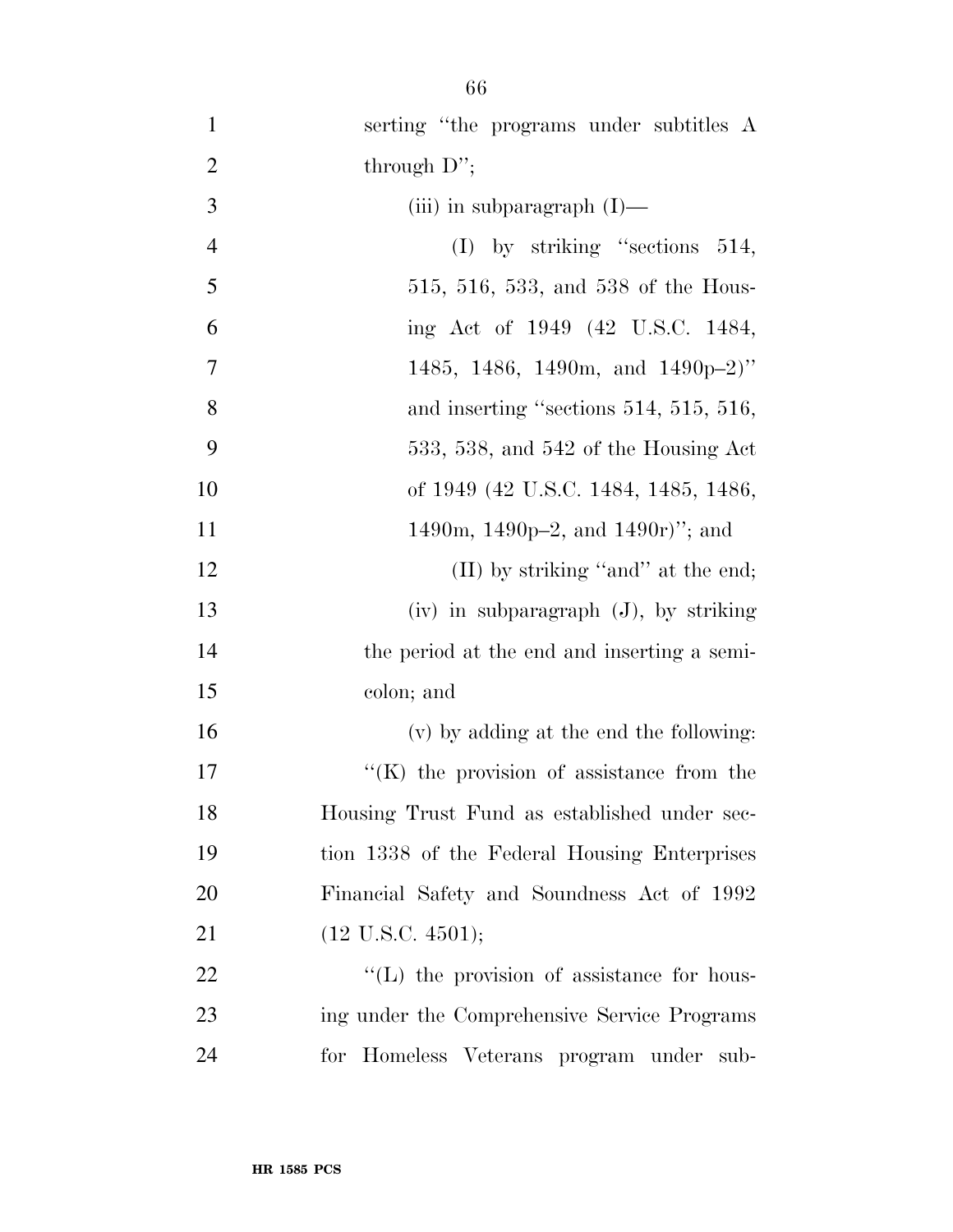| $\mathbf{1}$   | chapter II of chapter 20 of title 38, United           |
|----------------|--------------------------------------------------------|
| $\overline{2}$ | States Code (38 U.S.C. 2011 et seq.);                  |
| 3              | "(M) the provision of assistance for hous-             |
| $\overline{4}$ | ing and facilities under the grant program for         |
| 5              | homeless veterans with special needs under sec-        |
| 6              | tion 2061 of title 38, United States Code;             |
| 7              | $\lq\lq(N)$ the provision of assistance for perma-     |
| 8              | nent housing under the program for financial           |
| 9              | assistance for supportive services for very low-       |
| 10             | income veteran families in permanent housing           |
| 11             | under section 2044 of title 38, United States          |
| 12             | Code; and                                              |
| 13             | $"(0)$ any other Federal housing programs              |
| 14             | providing affordable housing to low-income per-        |
| 15             | sons by means of restricted rents or rental as-        |
| 16             | sistance as identified by the appropriate agen-        |
| 17             | $cy.'$ ; and                                           |
| 18             | (C) by adding at the end the following:                |
| 19             | "(4) COVERED HOUSING PROVIDER.—The term                |
| 20             | 'covered housing provider' refers to the individual or |
| 21             | entity under a covered housing program that has re-    |
| 22             | sponsibility for the administration or oversight of    |
| 23             | housing assisted under a covered housing program       |
| 24             | and includes public housing agencies, sponsors, own-   |
| 25             | ers, mortgagors, managers, grantee under the Con-      |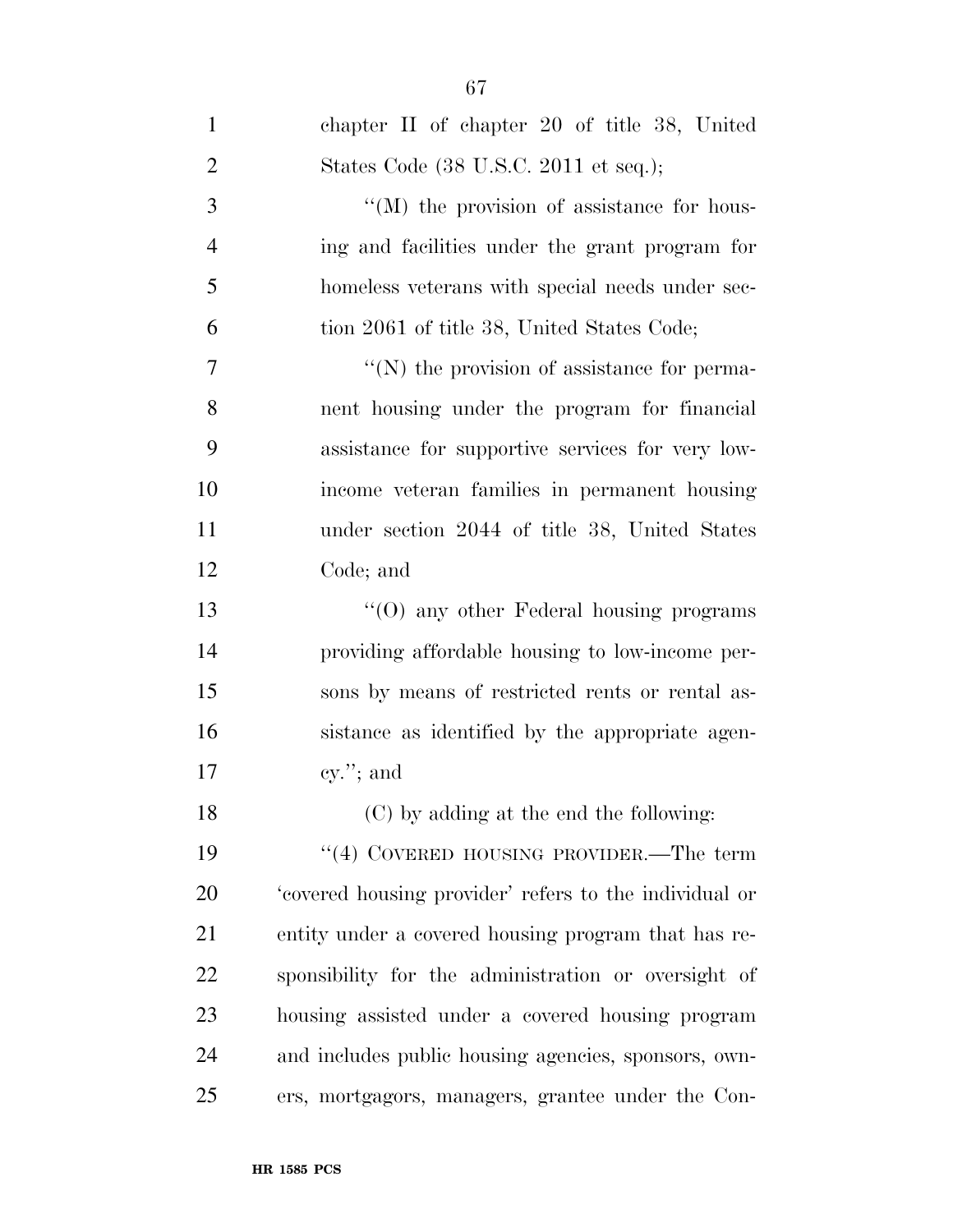|           | tinuum of Care, State and local governments or        |
|-----------|-------------------------------------------------------|
|           | agencies thereof, and nonprofit or for-profit organi- |
| $3 \quad$ | zations or entities.                                  |

4 "(5) CONTINUUM OF CARE.—The term 'Con- tinuum of Care' means the Federal program author- ized under subtitle C of title IV of the McKinney- Vento Homeless Assistance Act (42 U.S.C. 11381 et seq.).

9 "(6) INTERNAL TRANSFER.—The term 'internal transfer' means an emergency transfer under sub- section (e) from a unit of a covered housing provider to a unit of the same covered housing provider and under the same covered housing program except for programs under the McKinney-Vento Homeless As- sistance Act that can transfer to any unit of the same covered housing provider.

17 ''(7) EXTERNAL TRANSFER.—The term 'exter- nal transfer' means an emergency transfer under subsection (e) from a unit of a covered housing pro- vider to a unit of a different covered housing pro-21 vider under the same covered housing program.";

## 22 (2) in subsection  $(b)(3)$ —

 (A) in the heading, by inserting after ''CRIMINAL ACTIVITY'' the following: ''AND FAM-25 ILY BREAK-UP";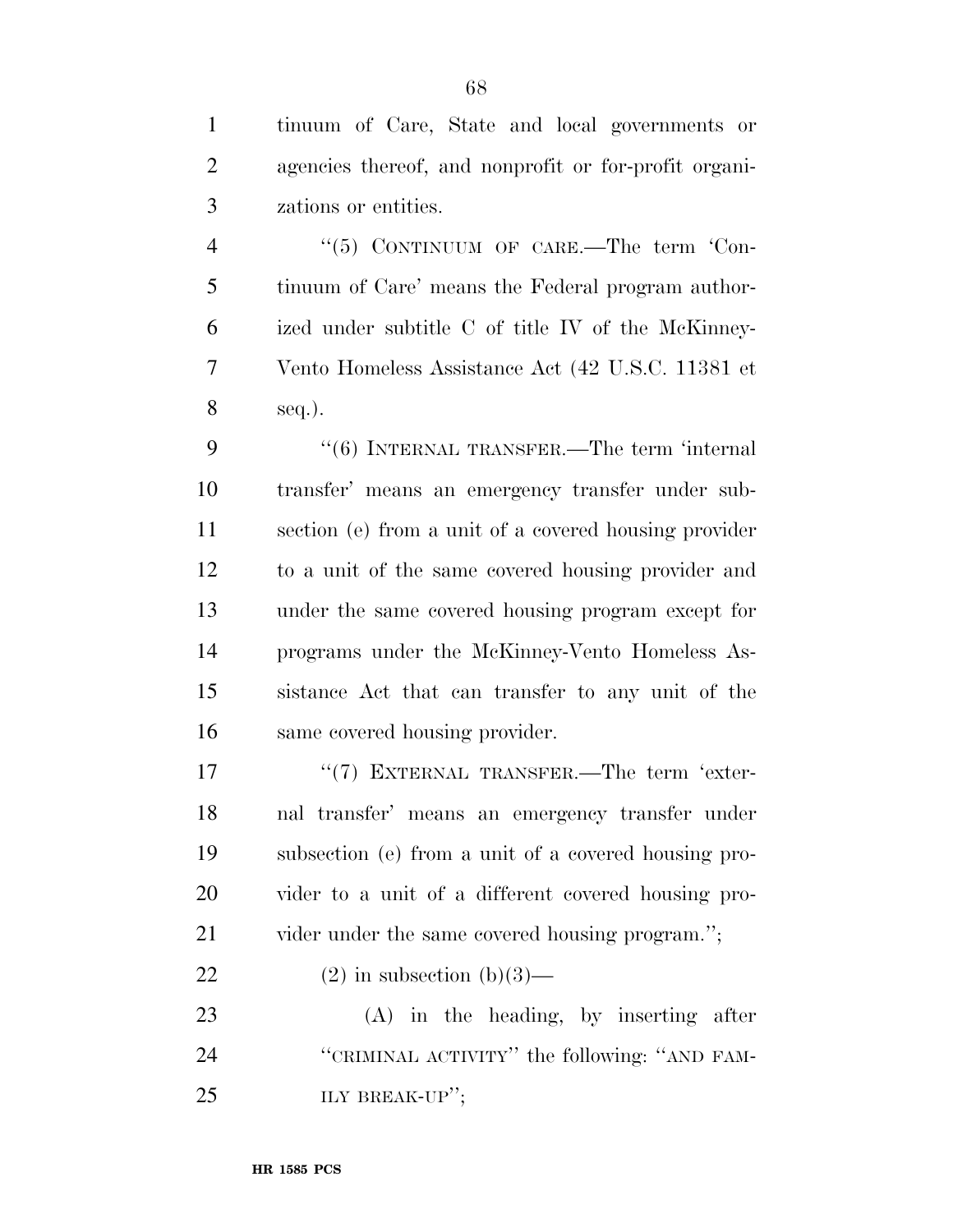| $\mathbf{1}$   | $(B)$ by amending subparagraph $(A)$ to read   |
|----------------|------------------------------------------------|
| $\overline{2}$ | as follows:                                    |
| 3              | "(A) DENIAL OF ASSISTANCE, TENANCY,            |
| $\overline{4}$ | AND OCCUPANCY RIGHTS PROHIBITED.               |
| 5              | "(i) IN GENERAL.—A tenant shall not            |
| 6              | be denied assistance, tenancy, or occu-        |
| 7              | pancy rights to housing assisted under a       |
| 8              | covered housing program solely on the          |
| 9              | basis of criminal activity directly relating   |
| 10             | to domestic violence, dating violence, sex-    |
| 11             | ual assault, or stalking that is engaged in    |
| 12             | by a member of the household of the ten-       |
| 13             | ant or any guest or other person under the     |
| 14             | control of the tenant, if the tenant or an     |
| 15             | affiliated individual of the tenant is the     |
| 16             | victim or threatened victim of such domes-     |
| 17             | tic violence, dating violence, sexual assault, |
| 18             | or stalking.                                   |
| 19             | "(ii) CRIMINAL ACTIVITY ENGAGED IN             |
| 20             | BY PERPETRATOR OF ABUSE.—A tenant              |
| 21             | shall not be denied assistance, tenancy, or    |
| 22             | occupancy rights to housing assisted under     |
| 23             | a covered housing program solely on the        |
| 24             | basis of criminal activity, including drug-    |
| 25             | related criminal activity (as such term is     |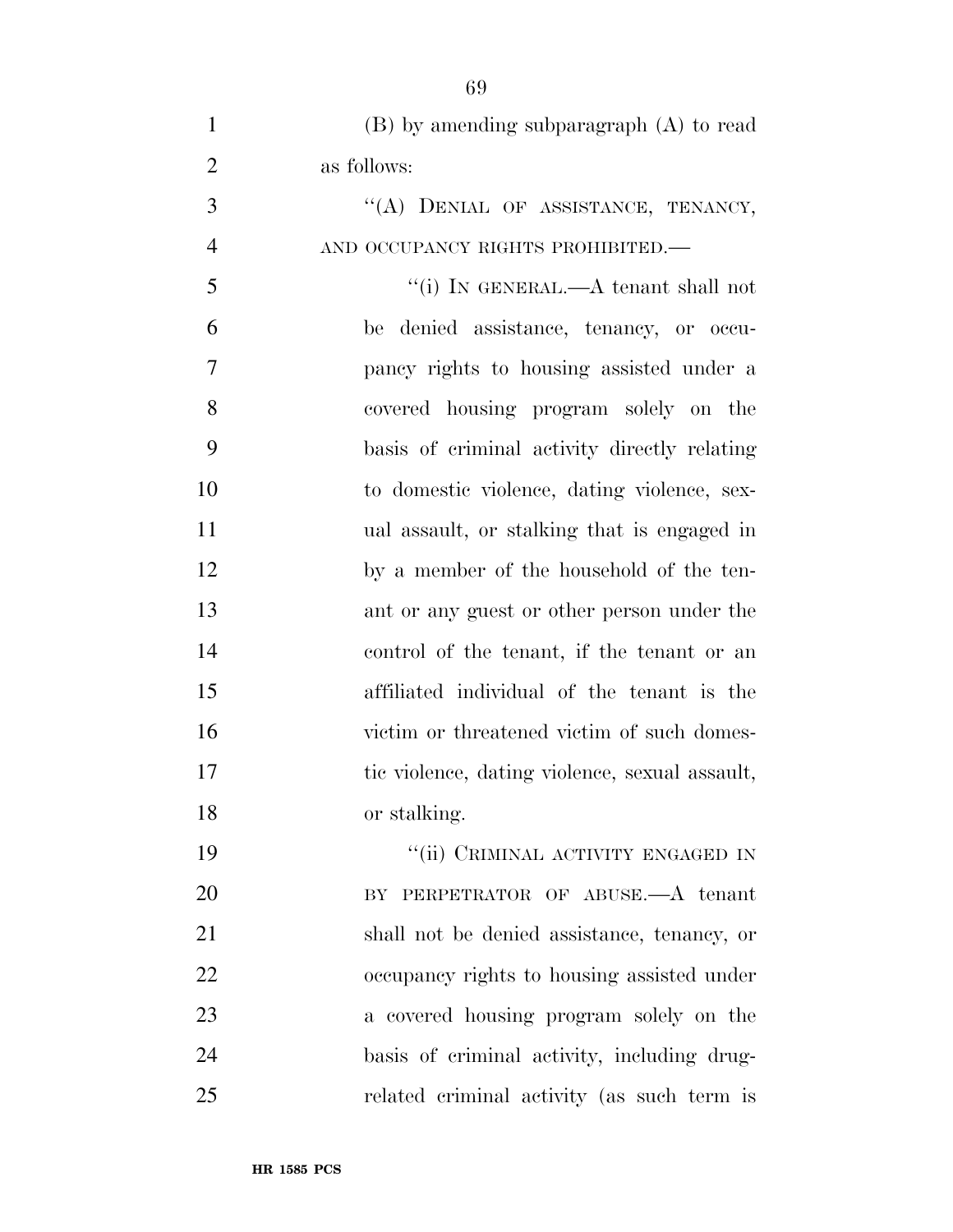| $\mathbf{1}$   | defined section $3(b)(9)$ of the United       |
|----------------|-----------------------------------------------|
| $\overline{2}$ | States Housing Act of 1937 (42 U.S.C.         |
| 3              | $1437a(b)(9)$ , engaged in by the perpe-      |
| $\overline{4}$ | trator of the domestic violence, dating vio-  |
| 5              | lence, sexual assault, or stalking.           |
| 6              | "(iii) REVIEW PRIOR TO DENIAL OF              |
| 7              | ASSISTANCE.—Prior to denying assistance,      |
| 8              | tenancy, or occupancy rights to housing as-   |
| 9              | sisted under a covered housing program to     |
| 10             | a tenant on the basis of criminal activity of |
| 11             | the tenant, including drug-related criminal   |
| 12             | activity, the covered housing provider must   |
| 13             | conduct an individualized review of the to-   |
| 14             | tality of the circumstances regarding the     |
| 15             | criminal activity at issue if the tenant is a |
| 16             | victim of domestic violence, dating violence, |
| 17             | sexual assault, or stalking. Such review      |
| 18             | shall include consideration of-               |
| 19             | "(I) the nature and severity of               |
| 20             | the criminal activity;                        |
| 21             | $\lq\lq$ (II) the amount of time that         |
| 22             | has elapsed since the occurrence of           |
| 23             | the criminal activity;                        |
| 24             | $\lq\lq$ (III) if the tenant engaged in       |
| 25             | more than one instance of criminal ac-        |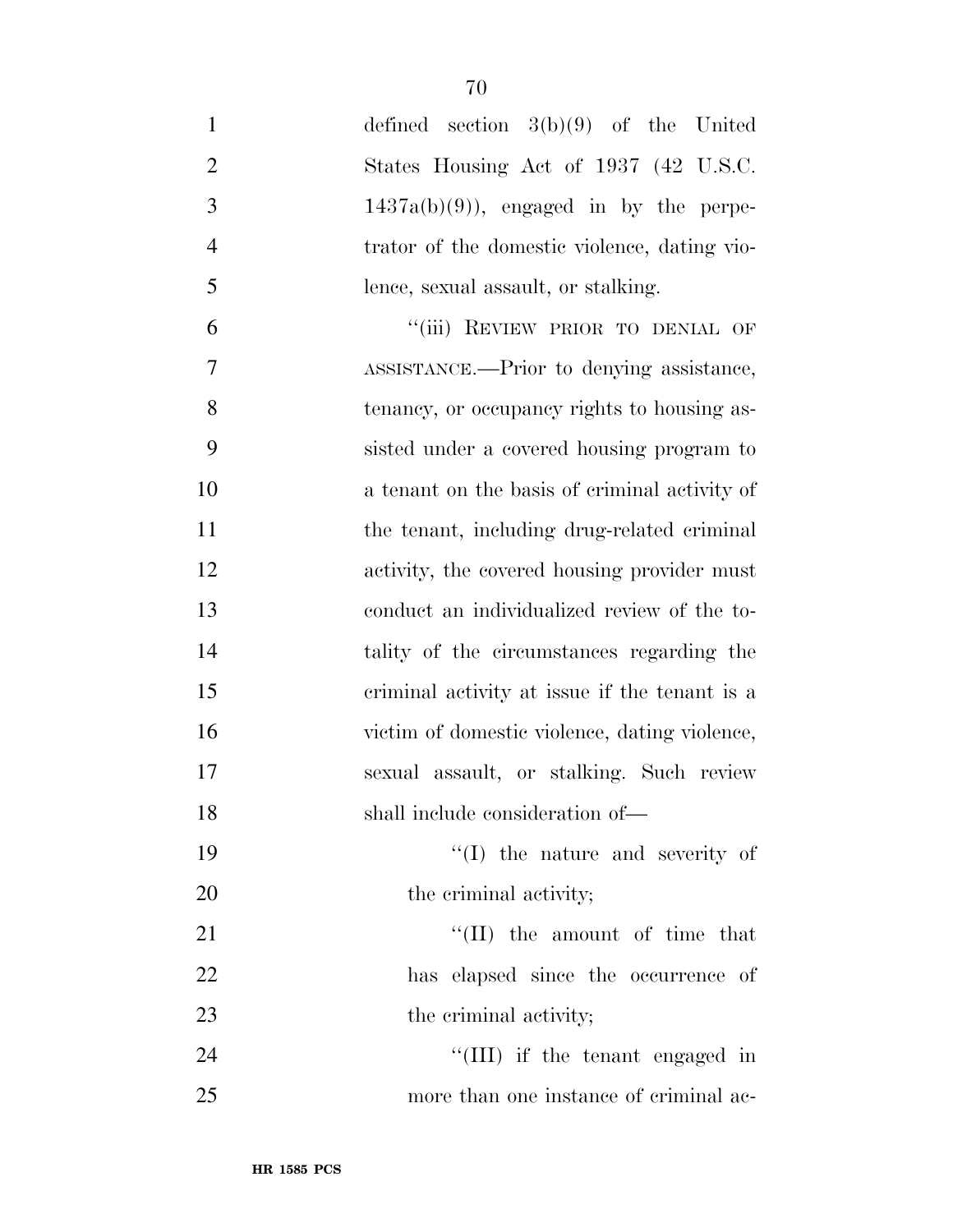| $\mathbf{1}$   | tivity, the frequency and duration of        |
|----------------|----------------------------------------------|
| $\overline{2}$ | the criminal activity;                       |
| 3              | $\lq\lq$ (IV) whether the criminal activ-    |
| $\overline{4}$ | ity was related to a symptom of a dis-       |
| 5              | ability, including a substance use dis-      |
| 6              | order;                                       |
| $\overline{7}$ | "(V) whether the victim was co-              |
| 8              | erced by the perpetrator of domestic         |
| 9              | violence, dating violence, sexual as-        |
| 10             | sault, or stalking;                          |
| 11             | $\lq\lq$ (VI) whether the victim has         |
| 12             | taken affirmative steps to reduce the        |
| 13             | likelihood that the criminal activity        |
| 14             | will recur; and                              |
| 15             | "(VII) any mitigating factors.               |
| 16             | The covered housing program must provide     |
| 17             | the tenant with a written summary of its     |
| 18             | review and the tenant shall have the oppor-  |
| 19             | tunity to invoke the covered housing pro-    |
| 20             | gram's grievance policy to dispute the find- |
| 21             | ings.";                                      |
| 22             | $(C)$ in subparagraph $(B)$ —                |
| 23             | (i) in the heading, by striking "BI-         |
| 24             | FURCATION" and inserting "FAMILY             |
| 25             | BREAK-UP";                                   |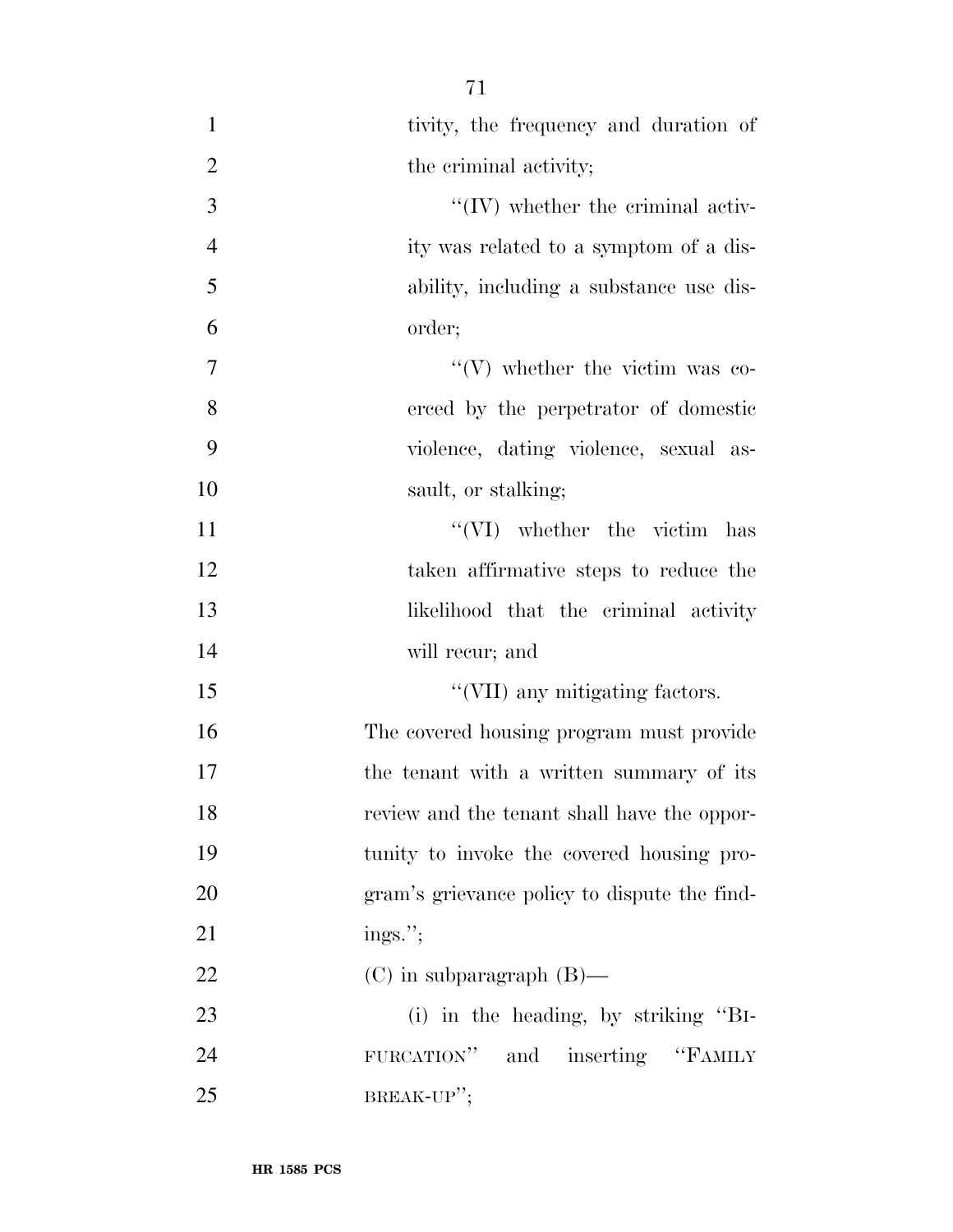(ii) by redesignating clauses (i) and 2 (ii) as clauses (ii) and (iii) respectively; (iii) by inserting before clause (ii) (as redesignated by clause (ii) of this subpara- graph) the following: 6 "(i) In GENERAL.—If a family break- up results from an occurrence of domestic violence, dating violence, sexual assault, or stalking, and the perpetrator no longer re- sides in the unit and was the sole tenant eligible to receive assistance under a cov- ered housing program, the covered housing provider shall—  $\text{``(I)}$  provide any other tenant or resident the opportunity to establish eligibility for the covered housing pro- gram; or 18 ''(II) provide that tenant or resi- dent with at least 180 days to remain 20 in the unit under the same terms and conditions as the perpetrator and find new housing or establish eligibility for 23 another covered housing program."; (iv) in clause (ii) (as redesignated by clause (ii) of this subparagraph)—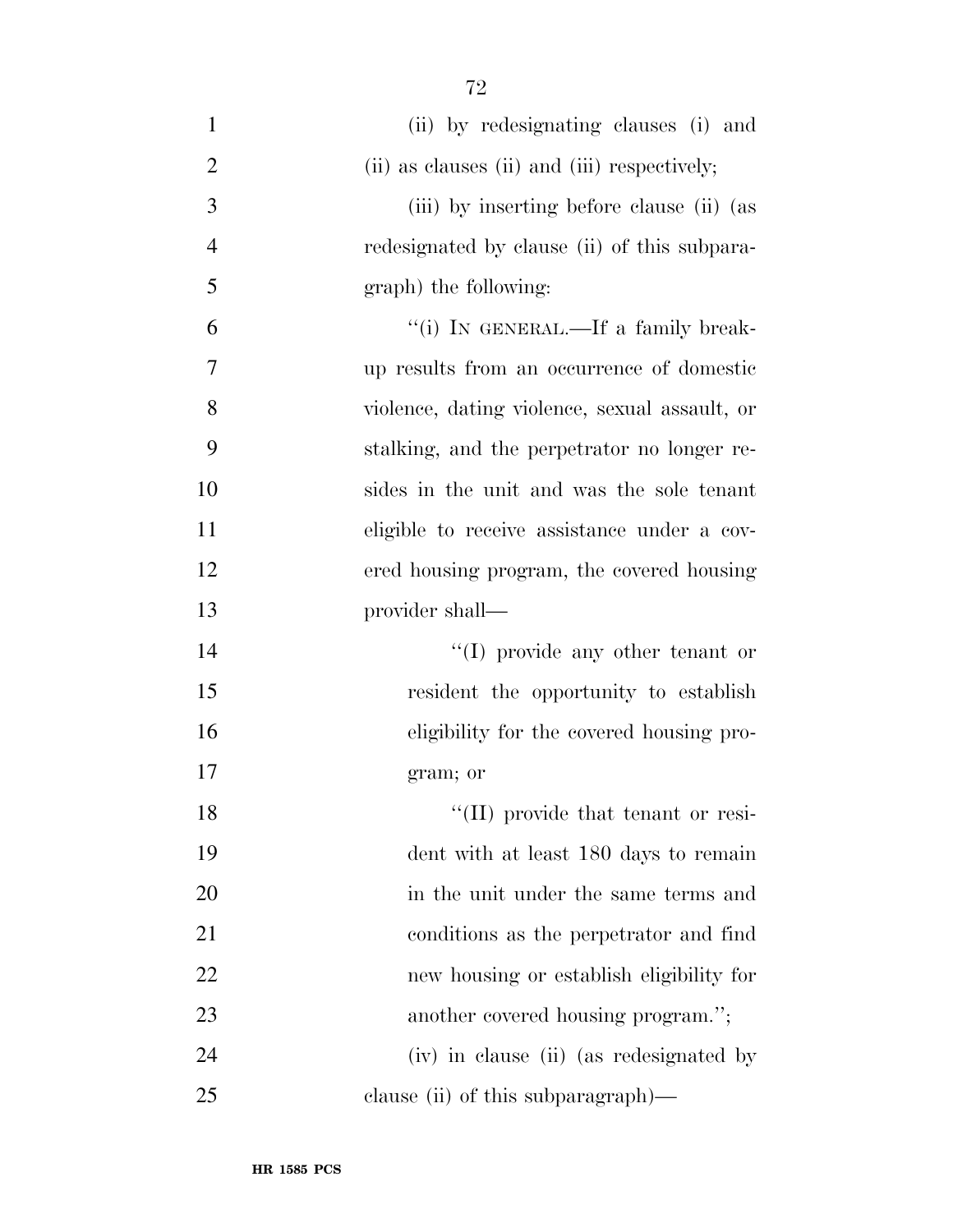| $\mathbf{1}$   | (I) in the heading, by striking              |
|----------------|----------------------------------------------|
| $\overline{2}$ | "IN GENERAL" and inserting "EVIC-            |
| 3              | $TION''$ ; and                               |
| $\overline{4}$ | (II) by inserting after "a public            |
| 5              | housing agency" the following: ", par-       |
| 6              | ticipating jurisdictions, grantees under     |
| 7              | the Continuum of Care, grantees,";           |
| 8              | and                                          |
| 9              | (v) by striking clause (iii) (as redesig-    |
| 10             | nated by clause (ii) of this subparagraph);  |
| 11             | (D) in subparagraph $(C)$ —                  |
| 12             | (i) in clause (iii), by striking " $or$ " at |
| 13             | the end;                                     |
| 14             | (ii) in clause (iv), by striking the pe-     |
| 15             | riod at the end and inserting "; or"; and    |
| 16             | (iii) by adding at the end the fol-          |
| 17             | lowing:                                      |
| 18             | $f'(v)$ to limit any right, remedy, or       |
| 19             | procedure otherwise available under the Vi-  |
| 20             | olence Against Women Reauthorization Act     |
| 21             | of 2005 (Public Law 109–162, 119 Stat.       |
| 22             | 2960) prior to the date of enactment of the  |
| 23             | Violence Against Women Reauthorization       |
| 24             | Act of $2019$ ."; and                        |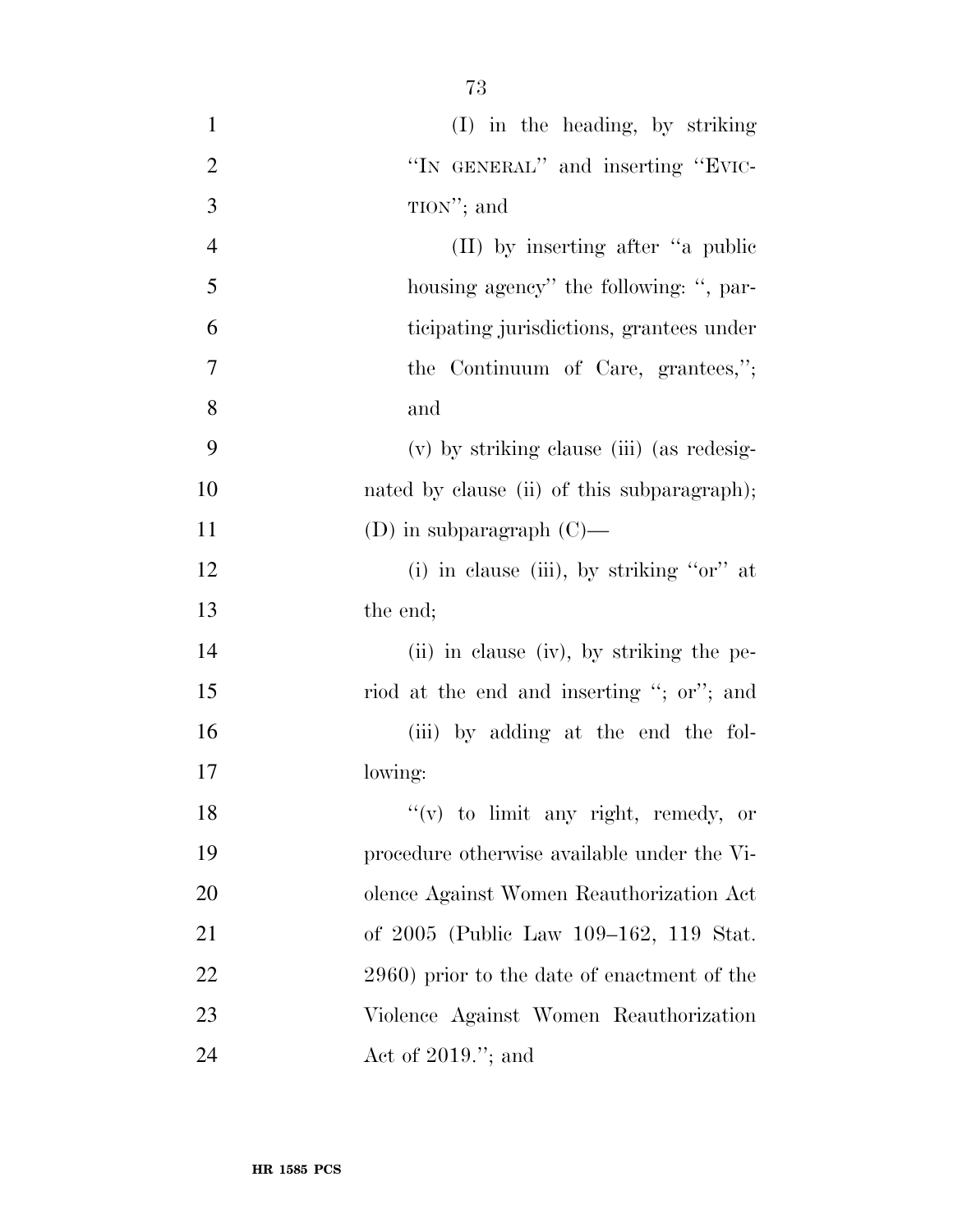| $\mathbf{1}$   | $(E)$ by inserting after subparagraph $(C)$      |
|----------------|--------------------------------------------------|
| $\overline{2}$ | the following:                                   |
| 3              | "(D) EARLY TERMINATION.—A covered                |
| $\overline{4}$ | housing provider shall permit a tenant assisted  |
| 5              | under the covered housing program to termi-      |
| 6              | nate the lease at any time prior to the end date |
| 7              | of the lease, without penalty, if the tenant has |
| 8              | been a victim of domestic violence, dating vio-  |
| 9              | lence, sexual assault, or stalking and the ten-  |
| 10             | $ant$ —                                          |
| 11             | "(i) sends notice of the early lease ter-        |
| 12             | mination to the landlord in writing prior to     |
| 13             | or within 3 days of vacating the premises        |
| 14             | unless a shorter notice period is provided       |
| 15             | for under State law;                             |
| 16             | $\lq\lq$ (ii)(I) reasonably believes that the    |
| 17             | tenant is threatened with imminent harm          |
| 18             | if the tenant remains within the<br>same         |
| 19             | dwelling unit subject to the lease; or           |
|                |                                                  |

 $\text{``(II)}$  is a victim of sexual assault, the sexual assault occurred on the premises during the 180-day period preceding the 23 request for lease termination; and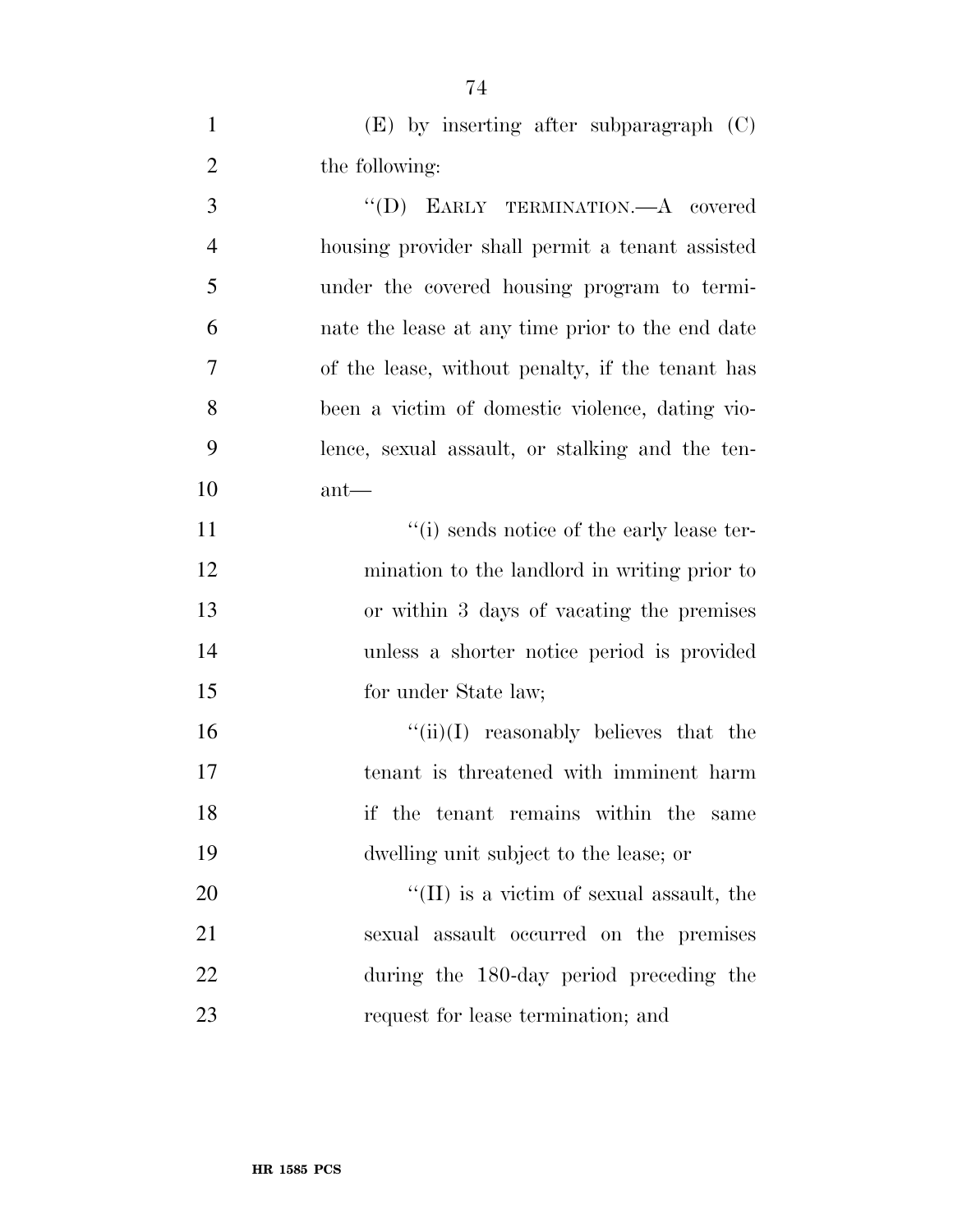| $\mathbf{1}$   | "(iii) provides a form of documenta-                   |
|----------------|--------------------------------------------------------|
| $\overline{2}$ | tion consistent with the requirements out-             |
| 3              | lined in subsection $(c)(3)$ .                         |
| $\overline{4}$ | Nothing in this subparagraph may be construed          |
| 5              | to preclude any automatic termination of a             |
| 6              | lease by operation of law.";                           |
| 7              | $(3)$ in subsection $(c)(4)$ , in the matter preceding |
| 8              | subparagraph $(A)$ —                                   |
| 9              | (A) by striking "Any information sub-                  |
| 10             | mitted to a public housing agency or owner or          |
| 11             | manager" and inserting "Covered housing pro-           |
| 12             | viders shall ensure any information submitted";        |
| 13             | and                                                    |
| 14             | (B) by inserting after "owner or manager"              |
| 15             | the following: "of housing assisted under a cov-       |
| 16             | ered housing program";                                 |
| 17             | $(4)$ by amending subsection (e) to read as fol-       |
| 18             | lows:                                                  |
| 19             | "(e) EMERGENCY TRANSFERS.-                             |
| 20             | "(1) IN GENERAL.— $A$ tenant who is a victim of        |
| 21             | domestic violence, dating violence, sexual assault, or |
| 22             | stalking may apply for an emergency transfer to an-    |
| 23             | other available and safe dwelling unit assisted under  |
| 24             | a covered housing program, and the covered housing     |
| 25             | provider shall grant such application if—              |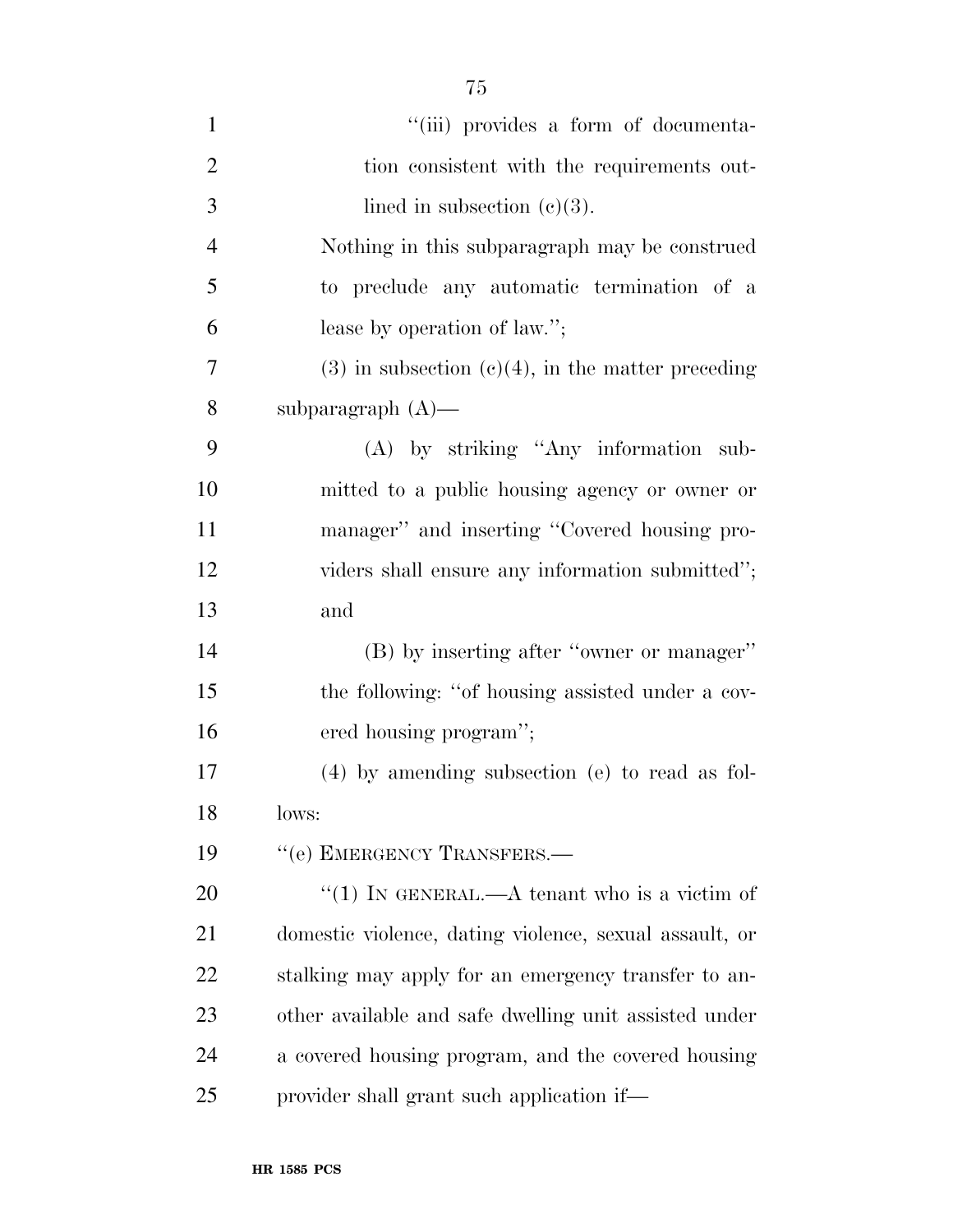| $\mathbf{1}$   | "(A) the tenant expressly requests the                  |
|----------------|---------------------------------------------------------|
| $\overline{2}$ | transfer from the covered housing provider; and         |
| 3              | $\lq\lq(B)(i)$ the tenant reasonably believes that      |
| $\overline{4}$ | the tenant is threatened with imminent harm             |
| 5              | from further violence if the tenant remains             |
| 6              | within the same dwelling unit assisted under a          |
| 7              | covered housing program; or                             |
| 8              | "(ii) in the case of a tenant who is a victim           |
| 9              | of sexual assault, the sexual assault occurred on       |
| 10             | the premises during the 180 day period pre-             |
| 11             | eeding the request for transfer.                        |
| 12             | A tenant who is not in good standing retains the        |
| 13             | right to an emergency transfer if they meet the eligi-  |
| 14             | bility requirements in this section and the eligibility |
| 15             | requirements of the program to which the tenant in-     |
| 16             | tends to transfer.                                      |
| 17             | "(2) POLICIES.—Each appropriate agency shall            |
| 18             | adopt an emergency transfer policy for use by cov-      |
| 19             | ered housing programs. Such emergency transfer          |
| 20             | policies shall reflect the variations in program oper-  |
| 21             | ation and administration by covered housing pro-        |
| 22             | gram type. The policies must, at a minimum—             |
| 23             | "(A) describe a process that—                           |
| 24             | "(i) permits tenants who are victims                    |
| 25             | of domestic violence, dating violence, sex-             |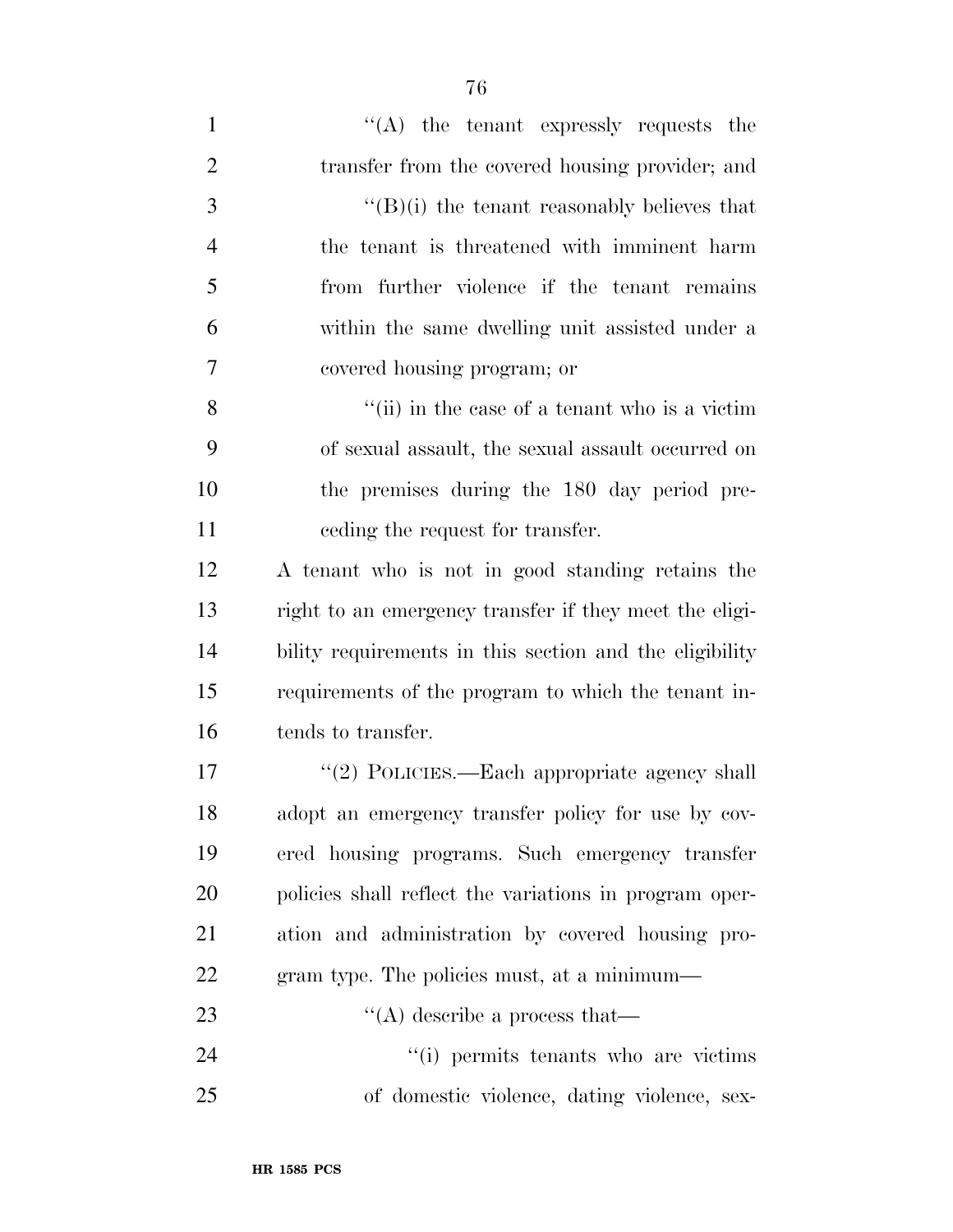| $\mathbf{1}$   | ual assault, or stalking to move to another       |
|----------------|---------------------------------------------------|
| $\overline{2}$ | available and safe dwelling quickly through       |
| 3              | an internal transfer and by receiving a ten-      |
| $\overline{4}$ | ant protection voucher, if eligible, pursuant     |
| 5              | to subsection $(f)$ ;                             |
| 6              | "(ii) provides that the victim can                |
| $\tau$         | choose between completing an internal             |
| 8              | transfer or receiving a tenant protection         |
| 9              | voucher, whichever is the safest option for       |
| 10             | the victim; and                                   |
| 11             | "(iii) requires that an internal trans-           |
| 12             | fer must occur within 10 days after a cov-        |
| 13             | ered housing provider's approval of a re-         |
| 14             | quest for an emergency transfer;                  |
| 15             | $\lq\lq (B)$ describe a process to permit tenants |
| 16             | who are victims of domestic violence, dating vio- |
| 17             | lence, sexual assault, or stalking to complete an |
| 18             | external transfer;                                |
| 19             | "(C) describe a process that allows a vic-        |
| 20             | tim of domestic violence, dating violence, sexual |
| 21             | assault, or stalking to temporarily relocate,     |
| 22             | while maintaining eligibility for the covered     |
| 23             | housing program without the loss of their hous-   |
| 24             | ing status, if there are no alternative com-      |
| 25             | parable housing program units available, until a  |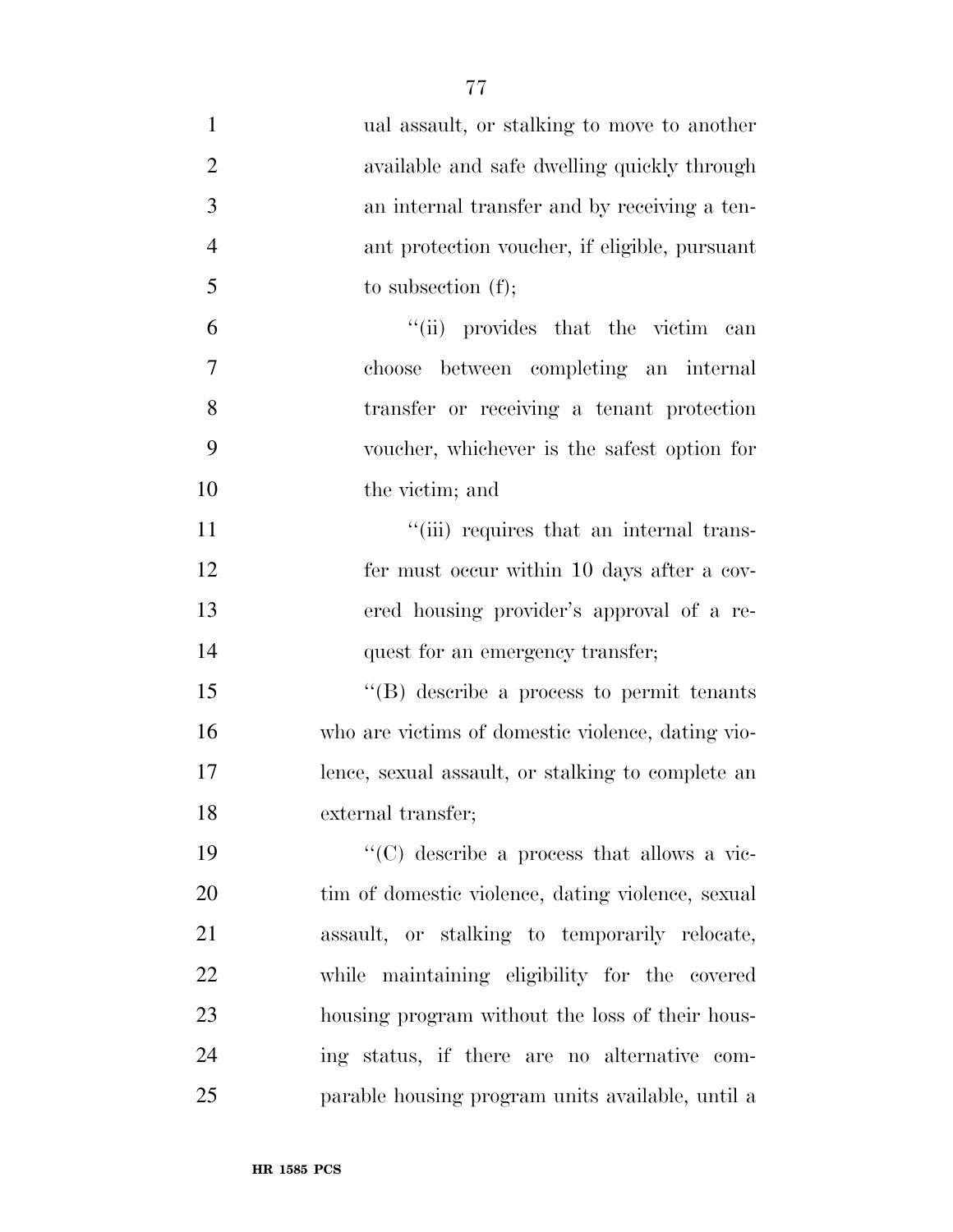| $\mathbf{1}$   | safe housing unit under the covered housing        |
|----------------|----------------------------------------------------|
| $\overline{2}$ | program or a tenant protection voucher is avail-   |
| 3              | able;                                              |
| $\overline{4}$ | "(D) prioritize completing internal trans-         |
| 5              | fers and receiving tenant protection vouchers      |
| 6              | over external transfers, except for Continua of    |
| $\overline{7}$ | Care, which shall prioritize completing an inter-  |
| 8              | nal transfer or external transfer prior to receiv- |
| 9              | ing a tenant protection voucher;                   |
| 10             | $\lq\lq(E)$ mandate that internal and external     |
| 11             | transfers take priority over non-emergency         |
| 12             | transfers;                                         |
| 13             | $\lq\lq(F)$ mandate that internal and external     |
| 14             | transfers are not considered new applicants and    |
| 15             | take priority over existing waiting lists for a    |
| 16             | covered housing program;                           |
| 17             | $\lq\lq(G)$ incorporate confidentiality measures   |
| 18             | to ensure that the appropriate agency and the      |
| 19             | covered housing provider do not disclose any in-   |
| 20             | formation regarding a tenant who is victim of      |
| 21             | domestic violence, dating violence, sexual as-     |
| 22             | sault, or stalking, including the location of a    |
| 23             | new dwelling unit to any person or entity with-    |
| 24             | out the written authorization of the tenant;       |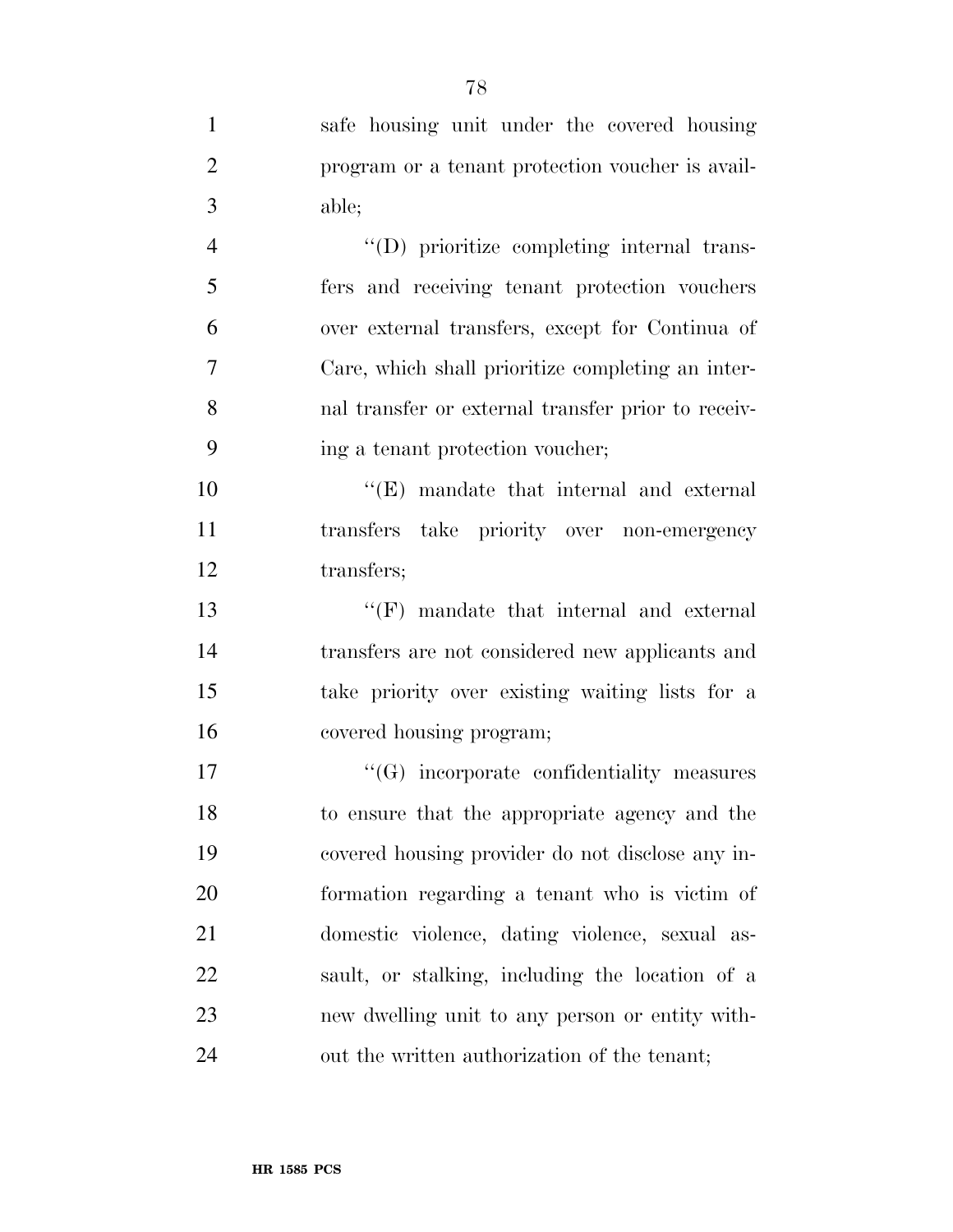| $\mathbf{1}$   | $H(H)$ mandate that if a victim cannot re-            |
|----------------|-------------------------------------------------------|
| $\overline{2}$ | ceive an internal transfer, external transfer, and    |
| 3              | a tenant protection voucher, then the covered         |
| $\overline{4}$ | housing provider must assist the victim in iden-      |
| 5              | tifying other housing providers who may have          |
| 6              | safe and available units to which the victim can      |
| 7              | move and that the covered housing provider            |
| 8              | also assist tenants in contacting local organiza-     |
| 9              | tions offering assistance to victims; and             |
| 10             | "(I) mandate a uniform policy for how a               |
| 11             | victim of domestic violence, dating violence, sex-    |
| 12             | ual assault, or stalking requests an internal or      |
| 13             | external transfer.                                    |
| 14             | "(3) LOCAL SYSTEMS FUNDED BY CONTINUUM                |
| 15             | OF CARE.—In addition to adopting the policies as      |
| 16             | defined in paragraph $(2)$ in an emergency transfer   |
| 17             | policy, each grantee under the Continuum of Care      |
| 18             | shall designate the entity within its geographic area |
| 19             | that will coordinate and facilitate emergency trans-  |
| 20             | fers, and that entity shall also—                     |
| 21             | "(A) coordinate external transfers among              |
| 22             | all covered housing providers participating in        |
| 23             | the Continuum of Care;                                |
| 24             | $\lq\lq (B)$ identify an external transfer, if avail- |
| 25             | able, within 30 days of an approved request;          |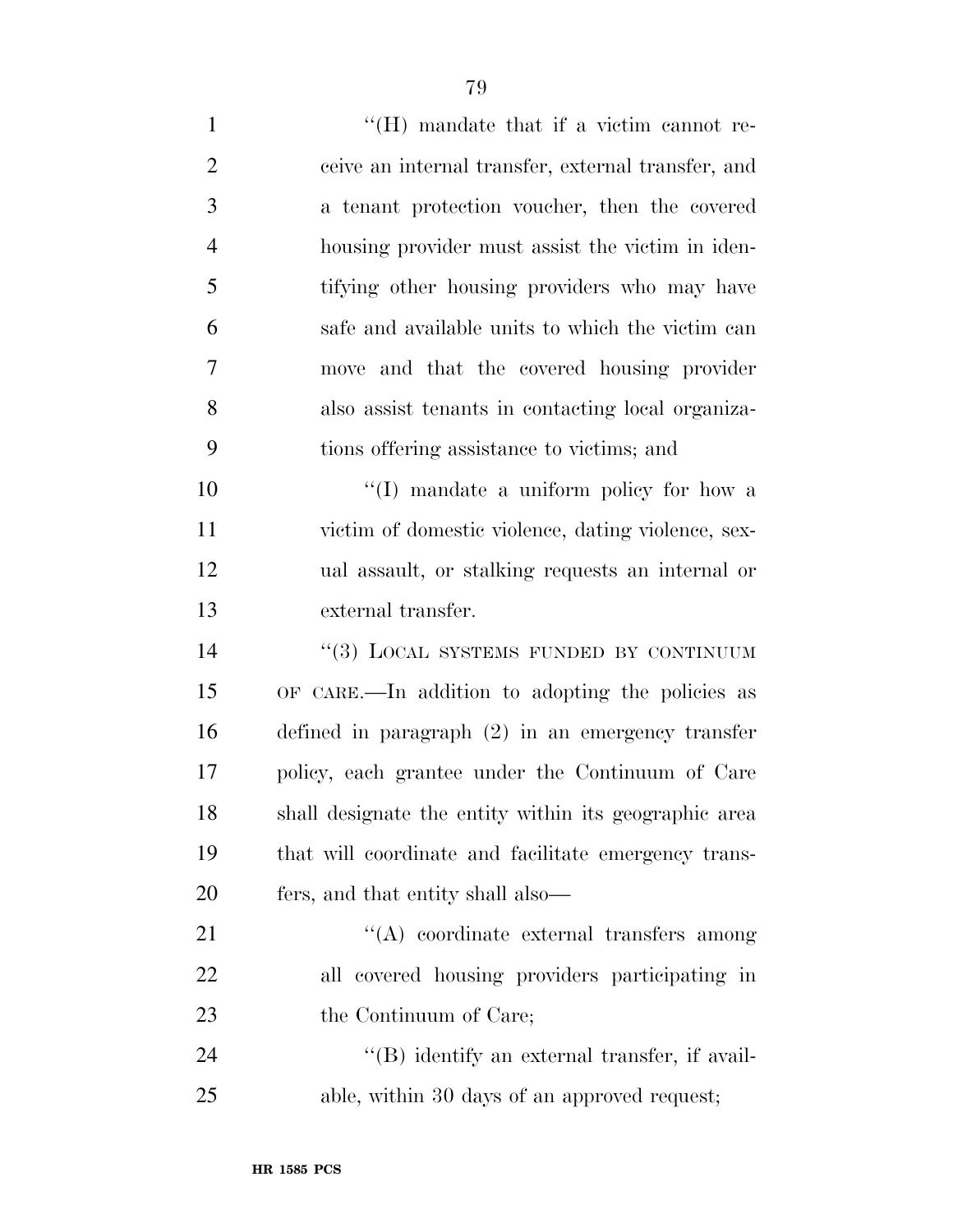$\lq(0)$  coordinate emergency transfers with Continua of Care in other jurisdictions in cases where the victim requests an out-of-jurisdiction transfer; and

 ''(D) ensure a victim is not required to be reassessed through the local Continuum of Care intake process when seeking an emergency transfer placement.

9 "(4) REGIONAL OFFICES.—Each regional office of the Department of Housing and Urban Develop- ment (hereinafter in this section referred to as a 'HUD regional office') shall develop and implement a regional emergency transfer plan in collaboration with public housing agencies and the entities des- ignated under paragraph (3). Such a plan shall set forth how public housing agencies will coordinate emergency transfers with other public housing agen- cies regionally. The plans must be submitted to the Violence Against Women Director and be made pub- licly available. HUD regional offices shall defer to any additional emergency transfer policies, priorities and strategies set by entities designated under para-graph (3).

24 "(5) COVERED HOUSING PROVIDERS.—Each covered housing provider shall develop and imple-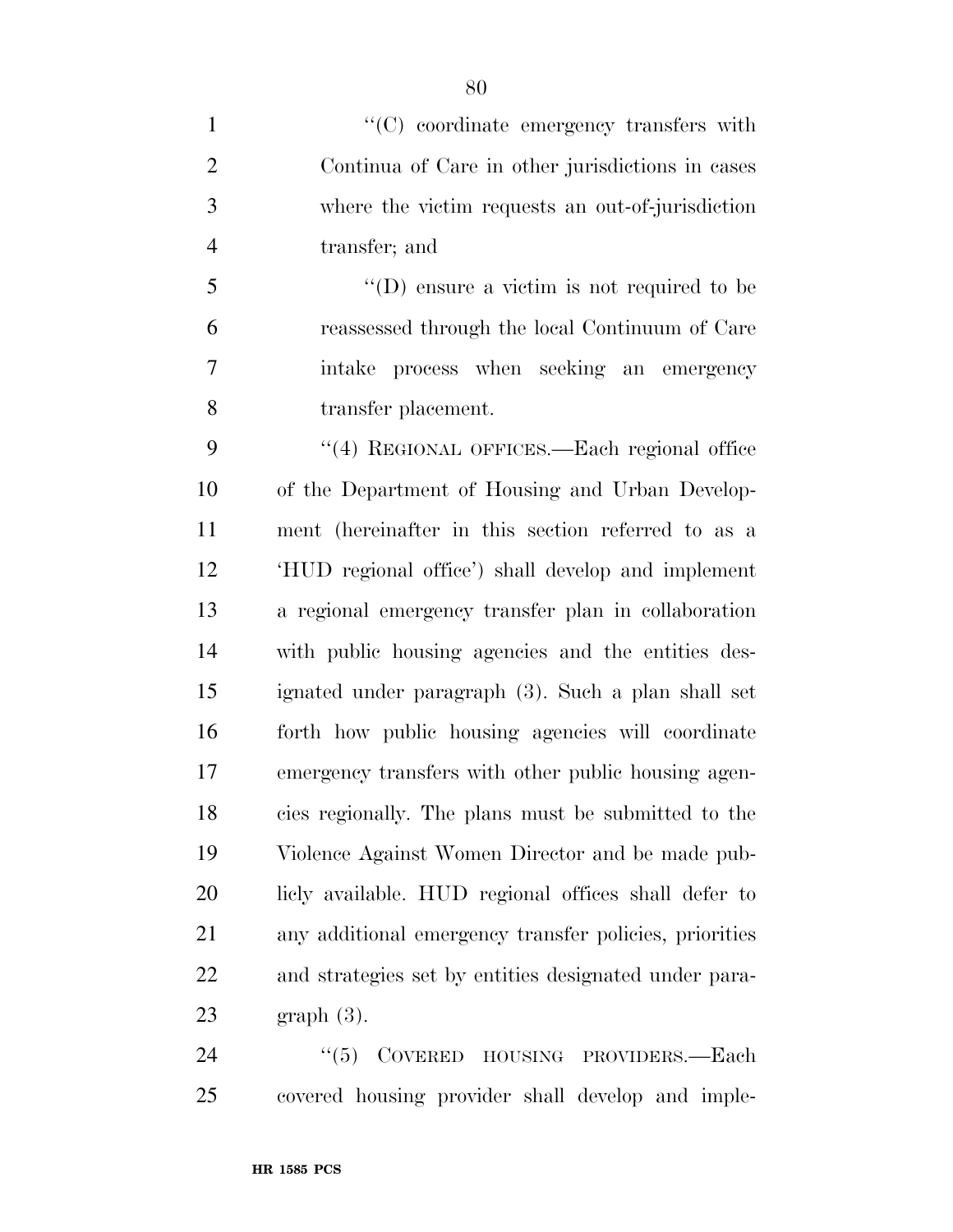| $\mathbf{1}$   | ment an emergency transfer policy consistent with               |
|----------------|-----------------------------------------------------------------|
| $\overline{2}$ | the requirements in paragraph $(2)$ or $(3)$ .";                |
| 3              | $(5)$ in subsection $(f)$ , by adding at the end the            |
| $\overline{4}$ | following: "The Secretary shall establish these poli-           |
| 5              | cies and procedures within 60 days after the date of            |
| 6              | enactment of the Violence Against Women Reau-                   |
| 7              | thorization Act of $2019$ .";                                   |
| 8              | $(6)$ by redesignating subsection $(g)$ as sub-                 |
| 9              | section $(k)$ ; and                                             |
| 10             | $(7)$ by inserting after subsection $(f)$ the fol-              |
| 11             | lowing:                                                         |
| 12             | "(g) EMERGENCY TRANSFER POLICIES AND PROCE-                     |
| 13             | DURES.—The head of each appropriate agency shall estab-         |
| 14             | lish the policy required under subsection (e) with respect      |
|                | 15 to emergency transfers and emergency transfer vouchers       |
|                | 16 within 180 days after the date of enactment of the Vio-      |
| 17             | lence Against Women Reauthorization Act of 2019.                |
|                | 18 "(h) EMERGENCY TRANSFER VOUCHERS.—Provision                  |
|                | 19 of emergency transfer vouchers to victims of domestic vio-   |
|                | 20 lence, dating violence, sexual assault, or stalking under    |
| 21             | subsection (e), shall be considered an eligible use of any      |
| 22             | funding for tenant protection voucher assistance available      |
| 23             | under section $8(0)$ of the United States Housing Act of        |
|                | 24 1937 (42 U.S.C. 1437 $f(0)$ ) subject to the availability of |
|                | 25 appropriated funds.                                          |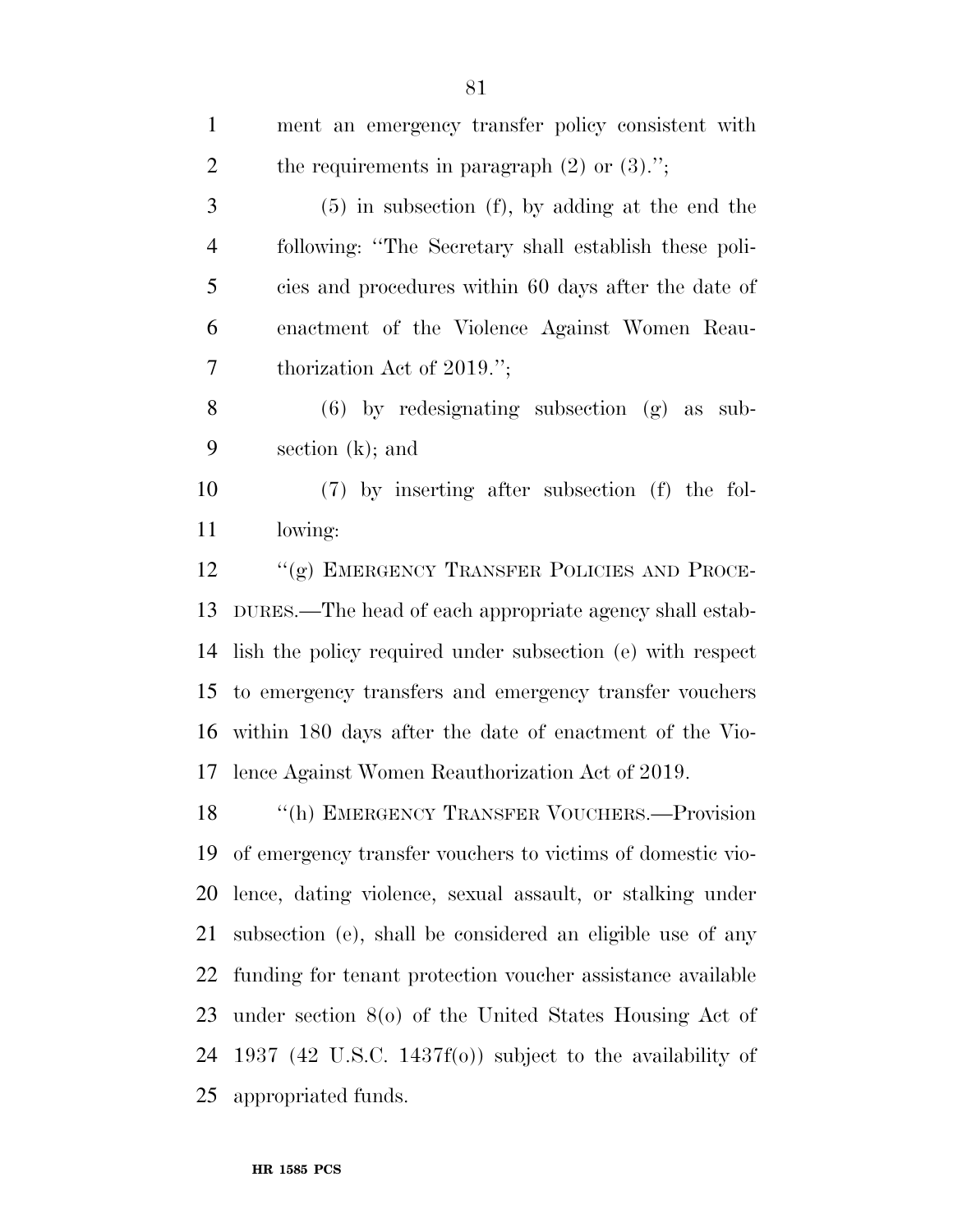''(i) AUTHORIZATION OF APPROPRIATIONS.—There are authorized to be appropriated to carry out emergency transfers under this section, \$20,000,000 under section 8(o) of the United States Housing Act of 1937 (42 U.S.C. 5 1437f(o)) for each of fiscal years 2020 through .

''(j) TRAINING AND REFERRALS.—

7 "(1) TRAINING FOR STAFF OF COVERED HOUS- ING PROGRAMS.—The Secretary of Housing and Urban Development, in partnership with domestic violence experts, shall develop mandatory training for staff of covered housing providers to provide a basic understanding of domestic violence, dating vio- lence, sexual assault, and stalking, and to facilitate implementation of this section. All staff of covered housing providers shall attend the basic under- standing training once annually; and all staff and managers engaged in tenant services shall attend both the basic understanding training and the imple-mentation training once annually.

20 "(2) REFERRALS.—The appropriate agency with respect to each covered housing program shall supply all appropriate staff of the covered housing providers with a referral listing of public contact in-formation for all domestic violence, dating violence,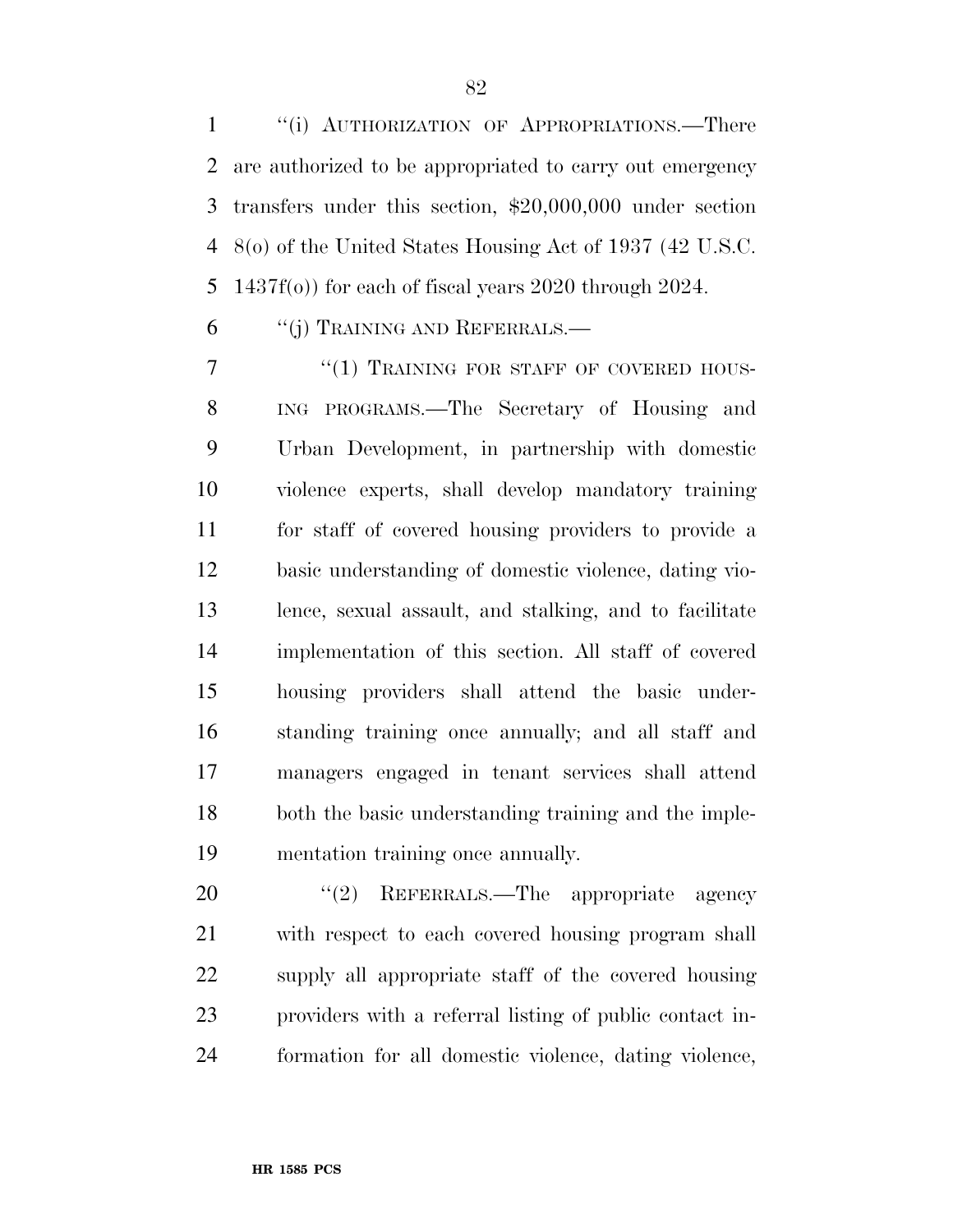| $\mathbf{1}$   | sexual assault, and stalking service providers offer-       |
|----------------|-------------------------------------------------------------|
| $\overline{2}$ | ing services in its coverage area.".                        |
| 3              | SEC. 602. ENSURING COMPLIANCE AND IMPLEMENTATION;           |
| $\overline{4}$ | PROHIBITING RETALIATION AGAINST VIC-                        |
| 5              | TIMS.                                                       |
| 6              | Chapter 2 of subtitle N of title IV of the Violence         |
| 7              | Against Women Act of 1994 (34 U.S.C. 12491 et seq.)         |
| 8              | is amended by inserting after section 41411 the following:  |
| 9              | "SEC. 41412. COMPLIANCE REVIEWS.                            |
| 10             | "(a) ANNUAL COMPLIANCE REVIEWS.—Each appro-                 |
| 11             | priate agency administering a covered housing program       |
| 12             | shall establish a process by which to review compliance     |
| 13             | with the requirements of this subtitle, on an annual basis, |
| 14             | of the covered housing providers administered by that       |
| 15             | agency. Such a review shall examine the following topics:   |
| 16             | "(1) Covered housing provider compliance with               |
| 17             | requirements prohibiting the denial of assistance,          |
| 18             | tenancy, or occupancy rights on the basis of domes-         |
| 19             | tic violence, dating violence, sexual assault, or stalk-    |
| 20             | ing.                                                        |
| 21             | $\lq(2)$ Covered housing provider compliance with           |

 confidentiality provisions set forth in section 41411(c)(4).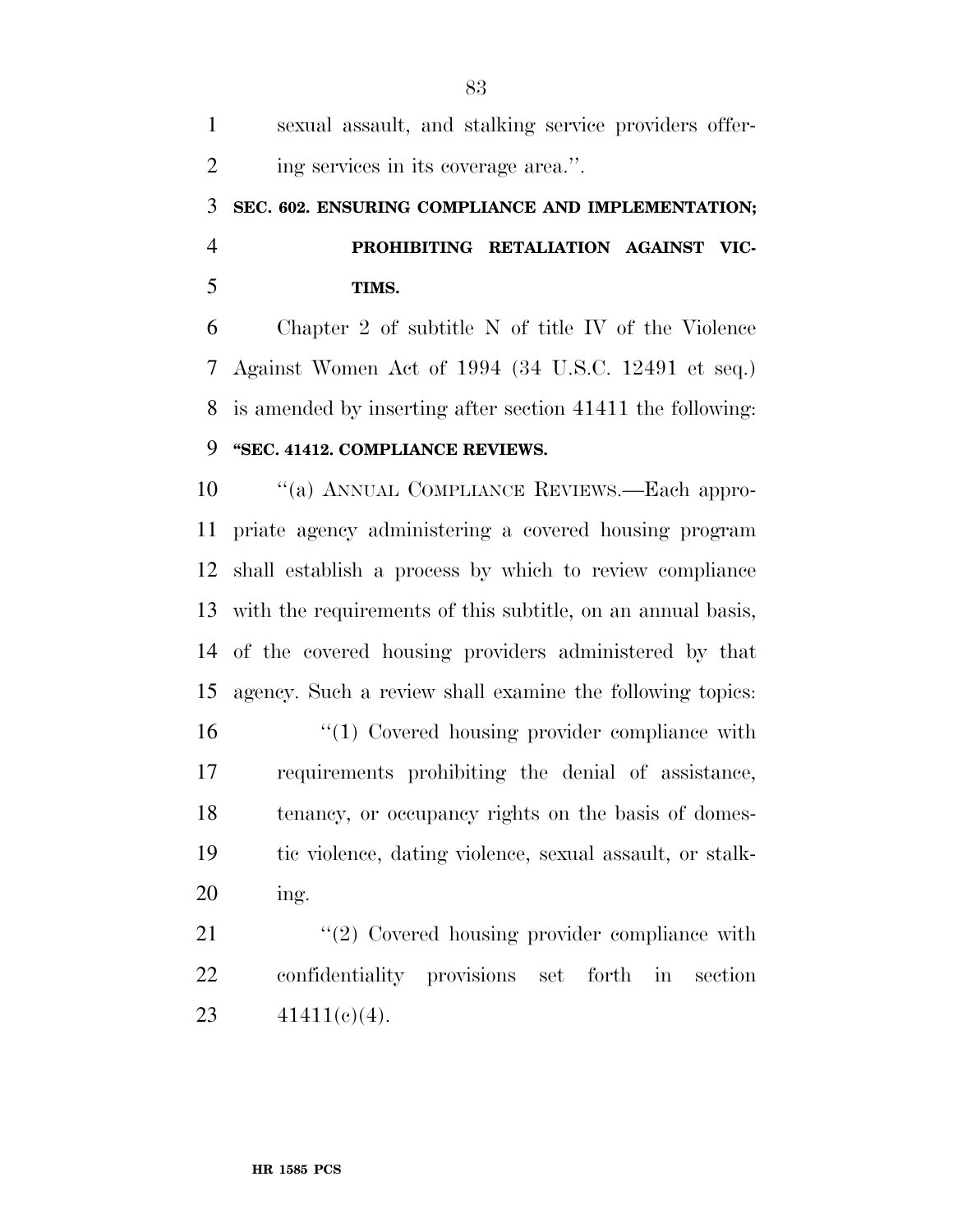| $\mathbf{1}$   | "(3) Covered housing provider compliance with                |
|----------------|--------------------------------------------------------------|
| $\overline{2}$ | the notification requirements set forth in section           |
| 3              | $41411(d)(2)$ .                                              |
| $\overline{4}$ | $\lq(4)$ Covered housing provider compliance with            |
| 5              | accepting documentation set forth in<br>section              |
| 6              | $41411(e)$ .                                                 |
| $\overline{7}$ | $\lq(5)$ Covered housing provider compliance with            |
| 8              | emergency transfer requirements set forth in section         |
| 9              | $41411(e)$ .                                                 |
| 10             | "(6) Covered housing provider compliance with                |
| 11             | the prohibition on retaliation set forth in section          |
| 12             | 41414.                                                       |
| 13             | "(b) REGULATIONS.—Each appropriate agency shall              |
| 14             | issue regulations to implement subsection (a) not later      |
| 15             | than 1 year after the effective date of the Violence Against |
|                | 16 Women Reauthorization Act of 2019. These regulations      |
| 17             | $shall$ —                                                    |
| 18             | $\cdot$ (1) define standards of compliance for covered       |
| 19             | housing providers;                                           |
| 20             | $\lq(2)$ include detailed reporting requirements, in-        |
| 21             | cluding the number of emergency transfers re-                |
| 22             | quested and granted, as well as the length of time           |
| 23             | needed<br>to<br>process<br>emergency<br>transfers,           |
| 24             | disaggregated by external and internal transfers;            |
| 25             | and                                                          |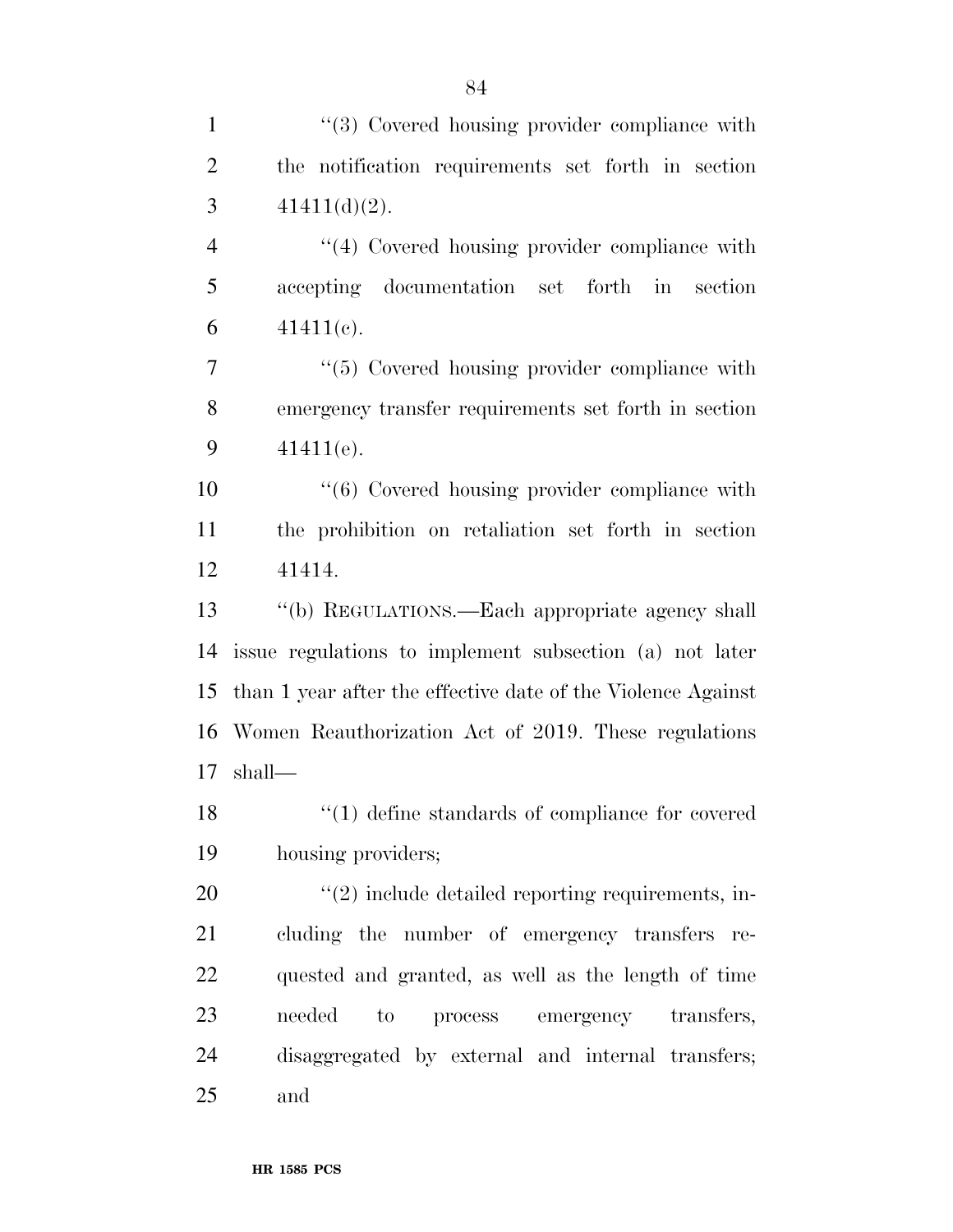1 ''(3) include standards for corrective action plans where a covered housing provider has failed to meet compliance standards.

 ''(c) PUBLIC DISCLOSURE.—Each appropriate agen- cy shall ensure that an agency-level assessment of the in- formation collected during the compliance review process completed pursuant to this subsection is made publicly available. This agency-level assessment shall include an evaluation of each topic identified in subsection (a).

 ''(d) RULES OF CONSTRUCTION.—Nothing in this section shall be construed—

 $\frac{12}{2}$  ''(1) to limit any claim filed or other proceeding commenced, by the date of enactment of the Vio- lence Against Women Reauthorization Act of 2019, with regard to any right, remedy, or procedure oth- erwise available under the Violence Against Women Reauthorization Act of 2005 (Public Law 109–162, 119 Stat. 2960), as in effect on the day prior to such date of enactment; or

 $\frac{1}{2}$  to supersede any provision of any Federal, State, or local law that provides greater protection than this section for victims of domestic violence, dating violence, sexual assault, or stalking.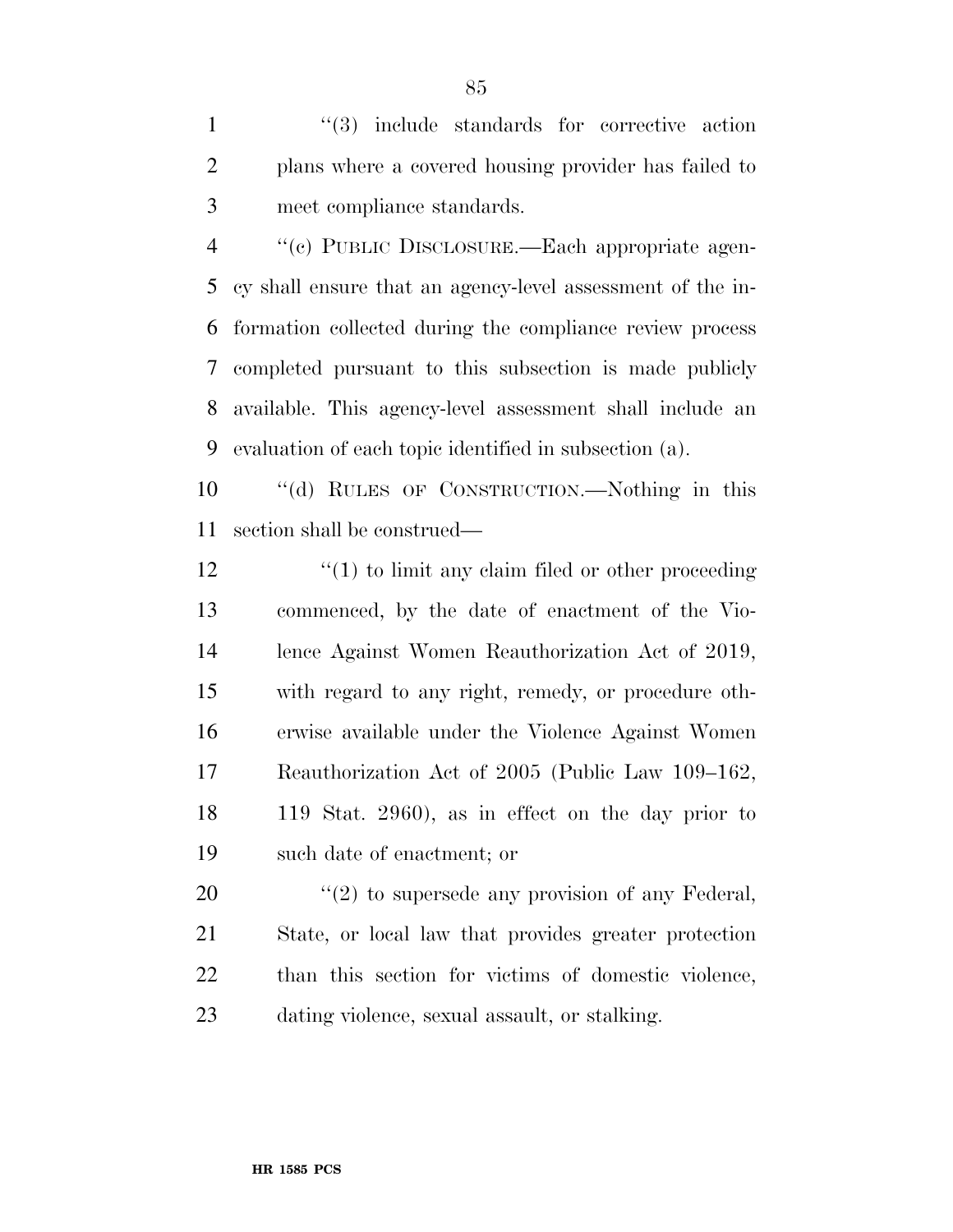## **''SEC. 41413. DEPARTMENT OF HOUSING AND URBAN DE- VELOPMENT VIOLENCE AGAINST WOMEN DI-RECTOR.**

 ''(a) ESTABLISHMENT.—There shall be, within the Office of the Secretary of the Department of Housing and Urban Development, a Violence Against Women Director (in this section referred to as the 'Director').

''(b) DUTIES.—The Director shall—

 ''(1) support implementation of the provisions of this subtitle;

 $\frac{1}{2}$  coordinate development of Federal regula- tions, policy, protocols, and guidelines on matters re- lating to the implementation of this subtitle, at each agency administering a covered housing program;

 ''(3) advise and coordinate with designated offi- cials within the United States Interagency Council on Homelessness, the Department of Housing and Urban Development, the Department of the Treas- ury, the Department of Agriculture, the Department of Health and Human Services, the Department of Veterans Affairs, and the Department of Justice concerning legislation, implementation, and other issues relating to or affecting the housing provisions under this subtitle;

**HR 1585 PCS** ''(4) provide technical assistance, coordination, and support to each appropriate agency regarding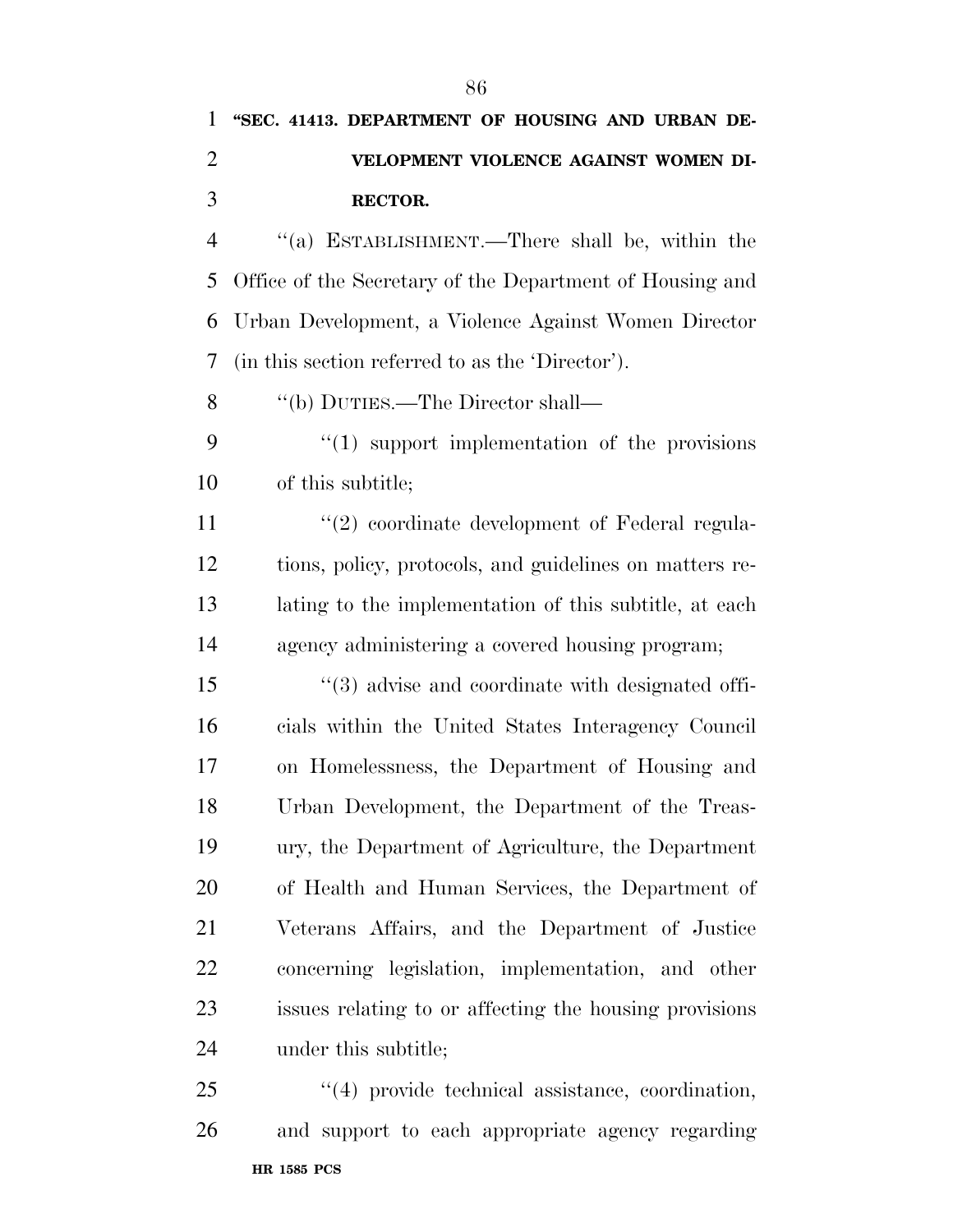advancing housing protections and access to housing for victims of domestic violence, dating violence, sex- ual assault, and stalking, including compliance with this subtitle;

 ''(5) ensure that adequate technical assistance is made available to covered housing providers re- garding implementation of this subtitle, as well as other issues related to advancing housing protections for victims of domestic violence, dating violence, sex- ual assault, and stalking, including compliance with 11 this subtitle;

12 ''(6) act as a liaison with the judicial branches of Federal, State, and local governments on matters relating to the housing needs of victims of domestic violence, dating violence, sexual assault, and stalk-ing;

 $\frac{17}{7}$  ''(7) implement a quality control system and a corrective action plan system for those covered hous- ing providers that fail to comply with this subtitle, wherein—

21 ''(A) such corrective action plans shall be developed in partnership with national, State, or local programs focused on child or adult vic- tims of domestic violence, dating violence, sex-ual assault, or stalking; and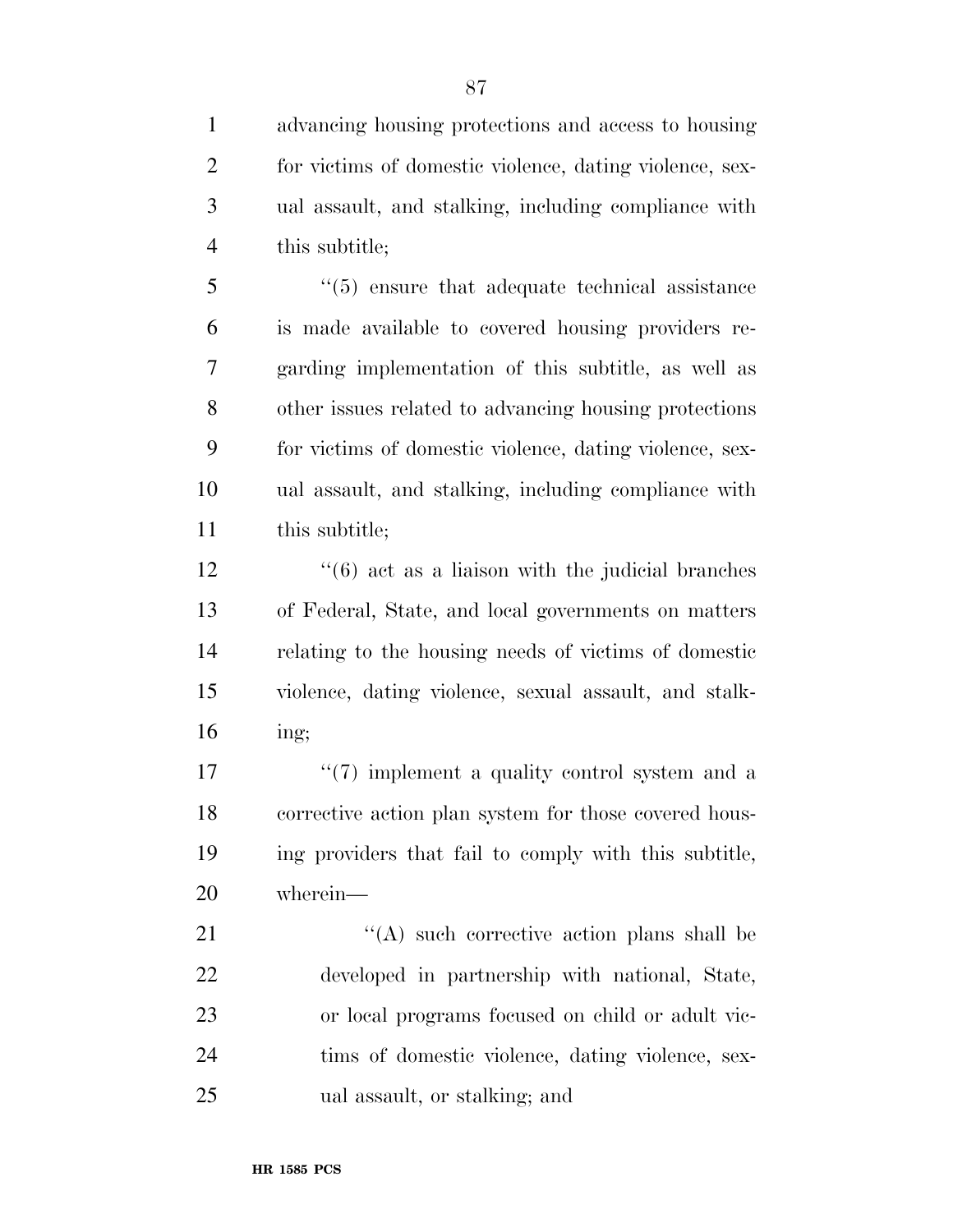1 ''(B) such corrective action plans shall in- clude provisions requiring covered housing pro- viders to review and develop appropriate no- tices, procedures, and staff training to improve compliance with this subtitle, in partnership with national, state, or local programs focused on child or adult victims; 8 ''(8) establish a formal reporting process to re- ceive individual complaints concerning noncompli- ance with this subtitle; 11 ''(9) coordinate the development of interagency guidelines to ensure that information concerning available dwelling units is forwarded to the Director by all covered housing providers for use by the Sec- retary in facilitating the emergency transfer process;  $\frac{1}{10}$  coordinate with HUD regional offices and officials at each appropriate agency the development of Federal regulations, policy, protocols, and guide- lines regarding uniform timeframes for the comple- tion of emergency transfers; and 21 ''(11) ensure that the guidance and notices to victims are distributed in commonly encountered lan-

guages.

 ''(c) RULES OF CONSTRUCTION.—Nothing in this section shall be construed—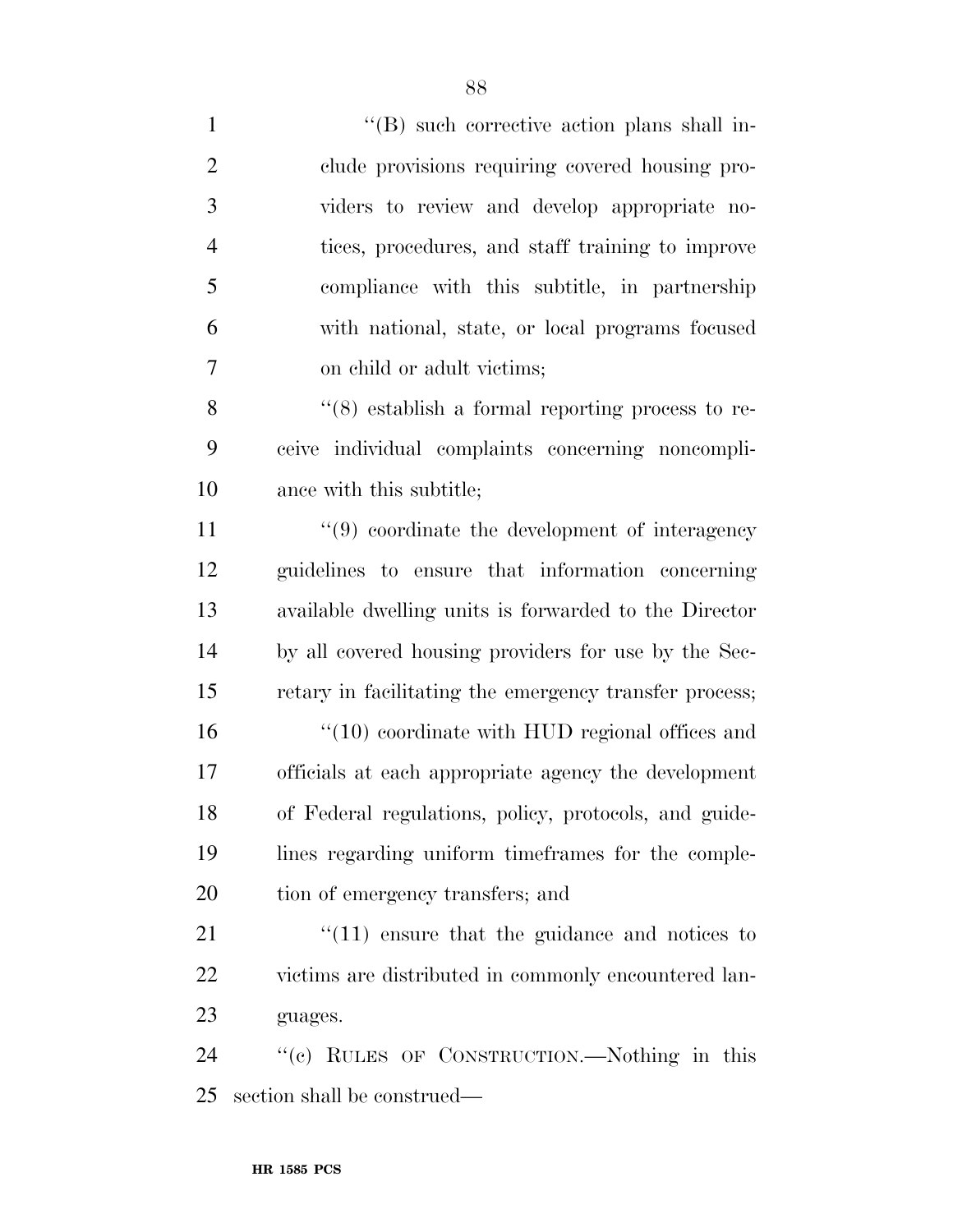| $\mathbf{1}$   | $\lq(1)$ to limit any claim filed or other proceeding         |
|----------------|---------------------------------------------------------------|
| $\overline{2}$ | commenced, by the date of enactment of the Vio-               |
| 3              | lence Against Women Reauthorization Act of 2019,              |
| $\overline{4}$ | with regard to any right, remedy, or procedure oth-           |
| 5              | erwise available under the Violence Against Women             |
| 6              | Reauthorization Act of 2005 (Public Law 109–162,              |
| 7              | 119 Stat. 2960), as in effect on the day prior to             |
| 8              | such date of enactment; or                                    |
| 9              | $\lq(2)$ to supersede any provision of any Federal,           |
| 10             | State, or local law that provides greater protection          |
| 11             | than this section for victims of domestic violence,           |
| 12             | dating violence, sexual assault, or stalking.                 |
| 13             | "SEC. 41414. PROHIBITION ON RETALIATION.                      |
| 14             | "(a) NONDISCRIMINATION REQUIREMENT.—No cov-                   |
| 15             | ered housing provider shall discriminate against any per-     |
| 16             | son because that person has opposed any act or practice       |
| 17             | made unlawful by this subtitle, or because that individual    |
|                | 18 testified, assisted, or participated in any matter related |
| 19             | to this subtitle.                                             |
| 20             | "(b) PROHIBITION ON COERCION.—No covered hous-                |
| 21             | ing provider shall coerce, intimidate, threaten, or interfere |
| 22             | with, or retaliate against, any person in the exercise or     |
| 23             | enjoyment of, or on account of the person having exercised    |
| 24             | or enjoyed, or on account of the person having aided or       |
| 25             | encouraged any other individual in the exercise or enjoy-     |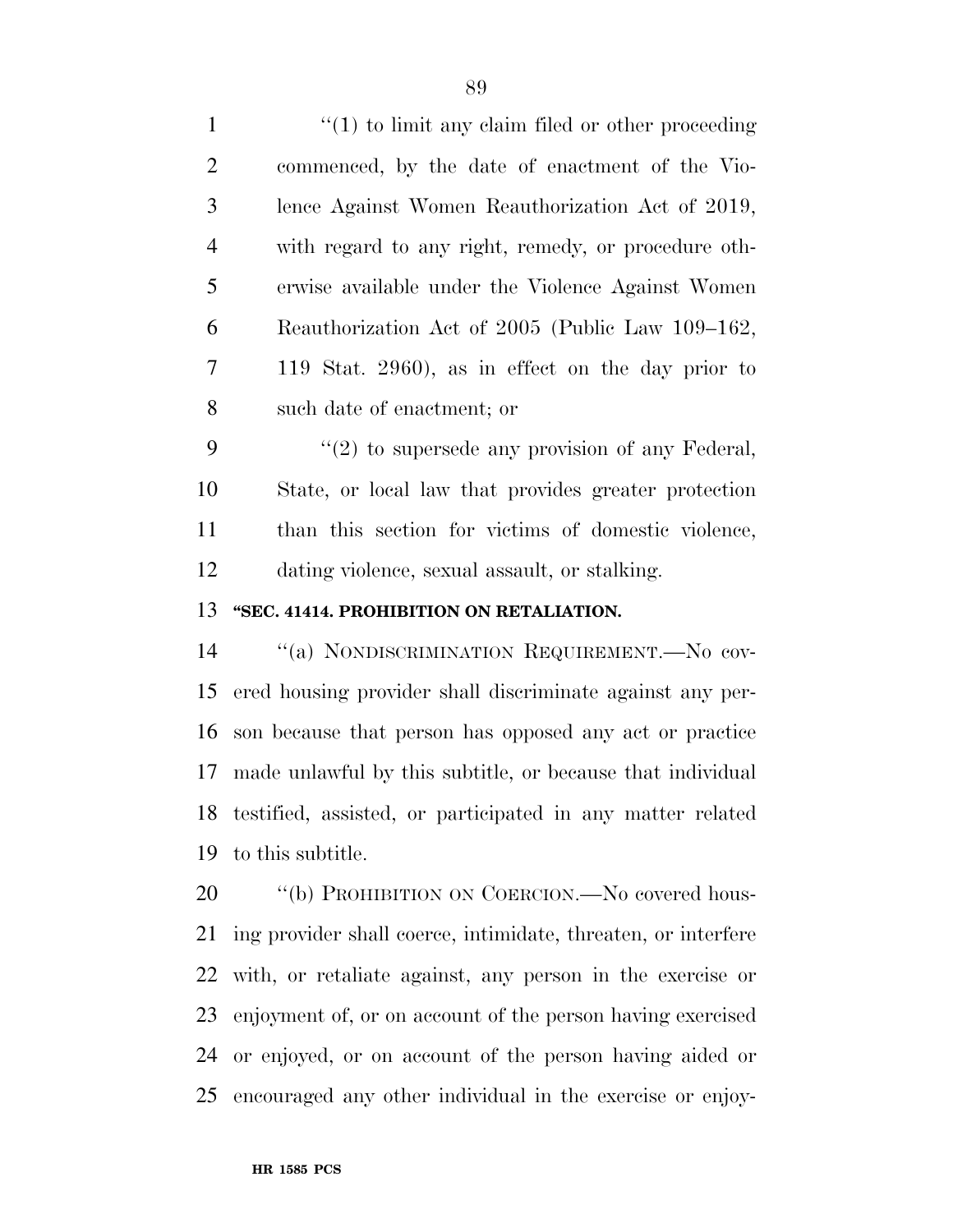ment of, any rights or protections under this subtitle, in-cluding—

 $\frac{1}{1}$  intimidating or threatening any person be- cause that person is assisting or encouraging an in- dividual entitled to claim the rights or protections under this subtitle; and

 $\frac{7}{2}$  ''(2) retaliating against any person because that person has participated in any investigation or ac-tion to enforce this subtitle.

10 "(c) ENFORCEMENT AUTHORITY OF THE SEC- RETARY.—The authority of the Secretary of Housing and Urban Development and the Office for Fair Housing and Equal Opportunity to enforce this section shall be the same as the Fair Housing Act (42 U.S.C. 3610 et seq.).''. **SEC. 603. PROTECTING THE RIGHT TO REPORT CRIME FROM ONE'S HOME.** 

 (a) IN GENERAL.—Chapter 2 of subtitle N of title IV of the Violence Against Women Act of 1994 (34 U.S.C. 12491 et seq.), as amended by this Act, is further amend-ed by inserting after section 41414 the following:

## **''SEC. 41415. RIGHT TO REPORT CRIME AND EMERGENCIES FROM ONE'S HOME.**

 ''(a) IN GENERAL.—Landlords, homeowners, resi- dents, occupants, and guests of, and applicants for, hous-ing assisted under a covered housing program shall have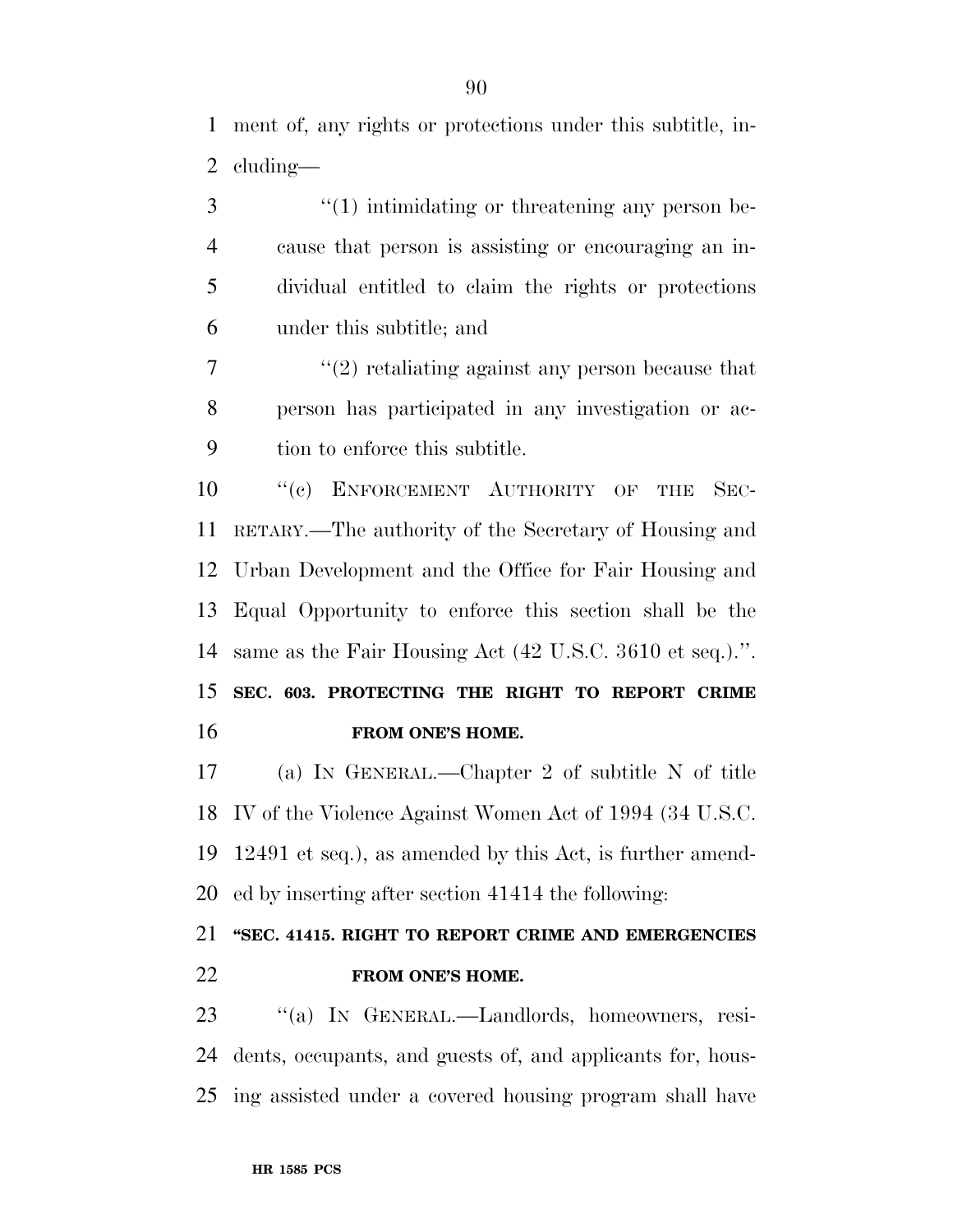| $\mathbf{1}$ | the right to seek law enforcement or emergency assistance     |
|--------------|---------------------------------------------------------------|
| 2            | on their own behalf or on behalf of another person in need    |
| 3            | of assistance, and shall not be penalized based on their      |
| 4            | requests for assistance or based on criminal activity of      |
| 5            | which they are a victim or otherwise not at fault under       |
| 6            | statutes, ordinances, regulations, or policies adopted or en- |
| 7            | forced by covered governmental entities as defined in sub-    |
| 8            | section (d). Penalties that are prohibited include—           |
| 9            | $\lq(1)$ actual or threatened assessment of pen-              |
| 10           | alties, fees, or fines;                                       |
| 11           | $\lq(2)$ actual or threatened eviction;                       |
| 12           | $(3)$ actual or threatened refusal to rent or                 |
| 13           | renew tenancy;                                                |
| 14           | $\cdot$ (4) actual or threatened refusal to issue an oc-      |
| 15           | eupancy permit or landlord permit; and                        |
| 16           | $\lq(5)$ actual or threatened closure of the prop-            |
| 17           | erty, or designation of the property as a nuisance or         |
| 18           | a similarly negative designation.                             |
| 19           | "(b) REPORTING.—Consistent with the process pro-              |
| 20           | vided for in section 104(b) of the Housing and Community      |
| 21           | Development Act of 1974 (42 U.S.C. 5304(b)), covered          |
| 22           | governmental entities shall—                                  |
| 23           | $f'(1)$ report any of their laws or policies, or, as          |
| 24           | applicable, the laws or policies adopted by sub-              |
| 25           | grantees, that impose penalties on landlords, home-           |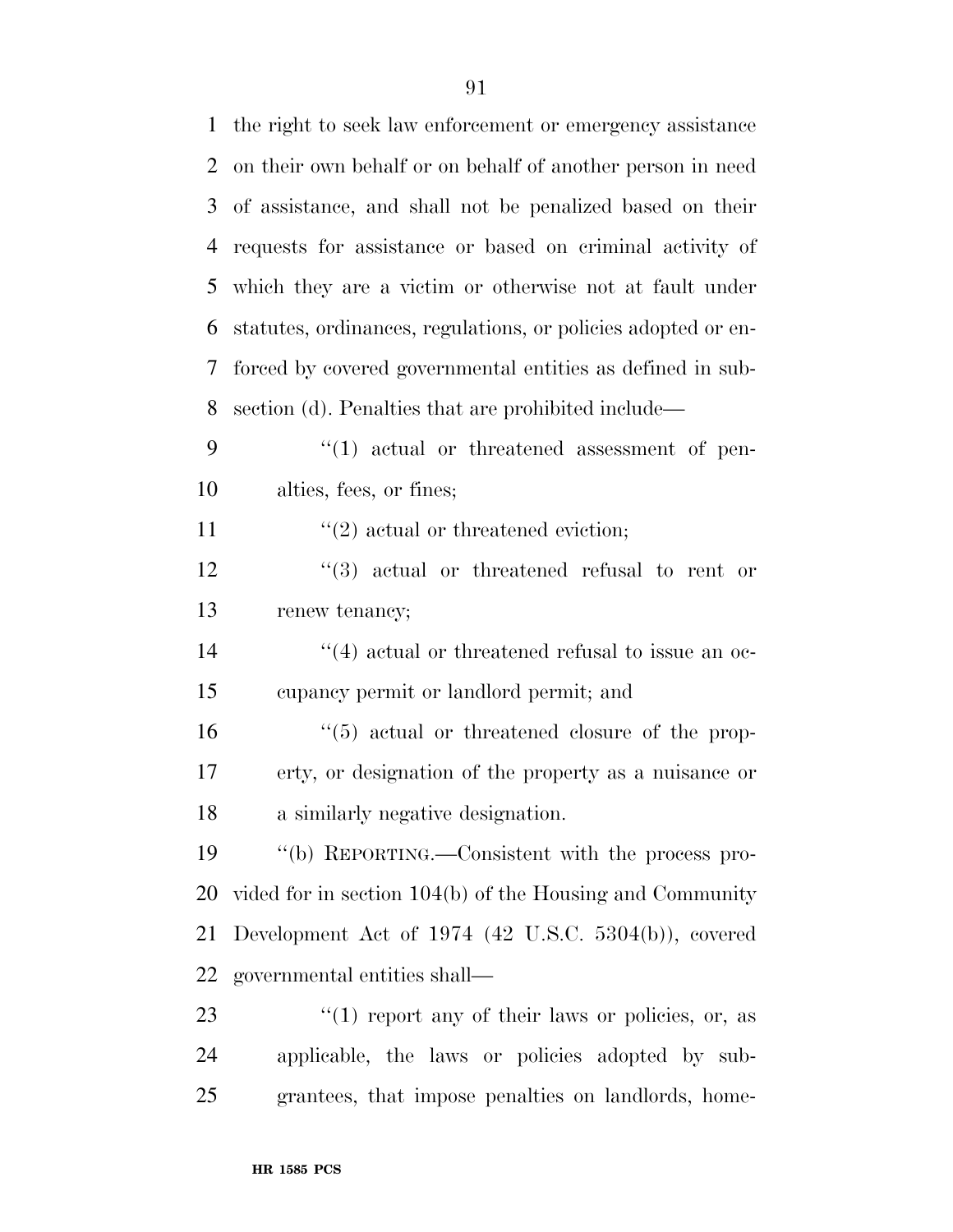owners, residents, occupants, guests, or housing ap- plicants based on requests for law enforcement or emergency assistance or based on criminal activity that occurred at a property; and

 ''(2) certify that they are in compliance with the protections under this subtitle or describe the steps they will take within 180 days to come into compliance, or to ensure compliance among sub-grantees.

 ''(c) OVERSIGHT.—Oversight and accountability mechanisms provided for under title VIII of the Civil Rights Act of 1968 (42 U.S.C. 3601 et seq.) shall be avail-able to address violations of this section.

 ''(d) DEFINITION.—For purposes of this section, 'covered governmental entity' shall mean any municipal, county, or state government that receives funding pursu- ant to section 106 of the Housing and Community Devel-opment Act of 1974 (42 U.S.C. 5306).

 ''(e) SUBGRANTEES.—For those covered govern- mental entities that distribute funds to subgrantees, com- pliance with subsection (b)(1) includes inquiring about the existence of laws and policies adopted by subgrantees that impose penalties on landlords, homeowners, residents, oc-cupants, guests, or housing applicants based on requests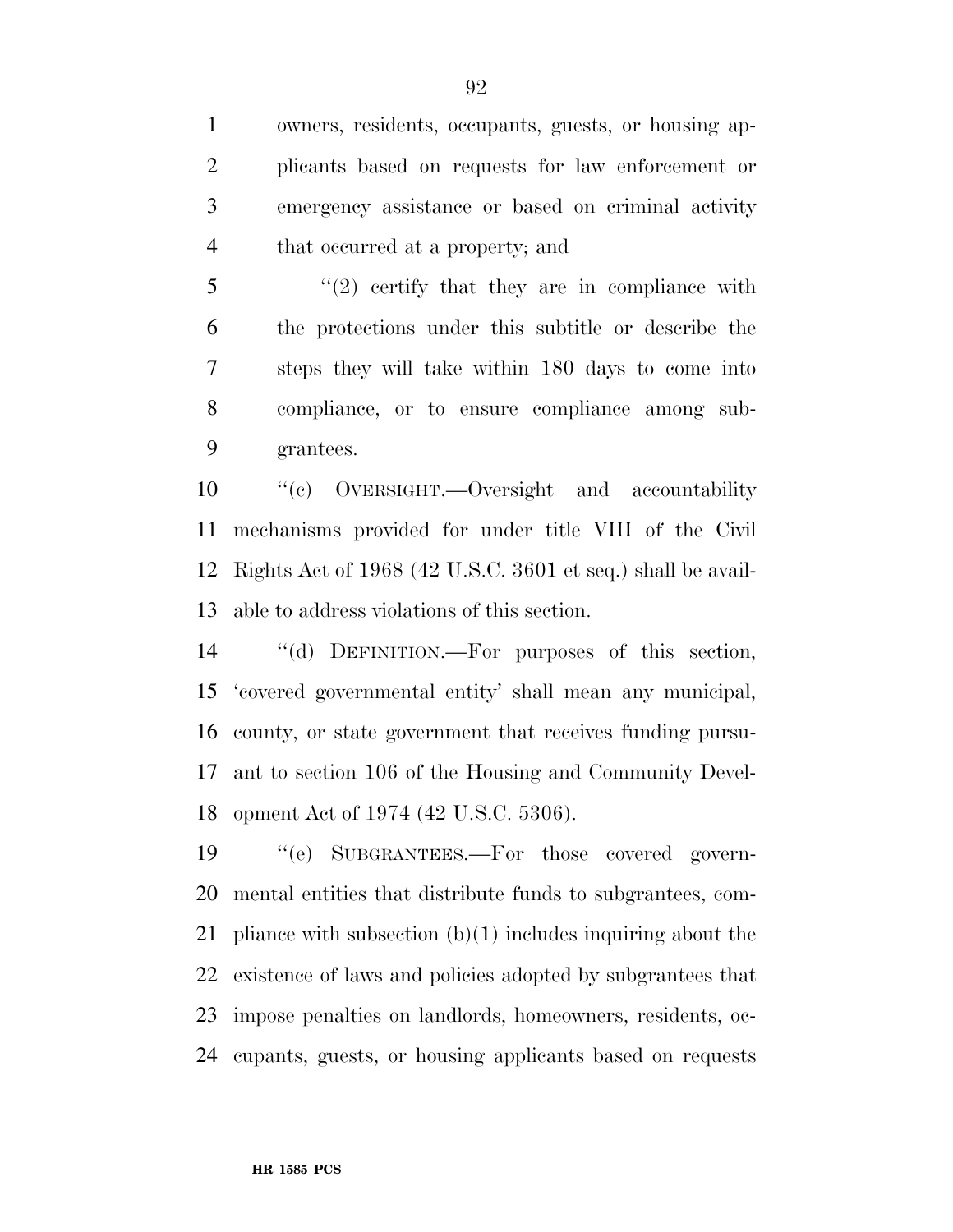for law enforcement or emergency assistance or based on criminal activity that occurred at a property.''.

 (b) SUPPORTING EFFECTIVE, ALTERNATIVE CRIME REDUCTION METHODS.—

 (1) ADDITIONAL AUTHORIZED USE OF BYRNE-6 JAG FUNDS.—Section  $501(a)(1)$  of subpart 1 of part E of title I of the Omnibus Crime Control and Safe 8 Streets Act of 1968  $(34 \text{ U.S.C. } 10152(a)(1))$  is amended by adding after subparagraph (H) the fol-lowing:

 $\langle (I)$  Programs for the development and im- plementation of alternative methods of reducing crime in communities, to supplant punitive pro- grams or policies. For purposes of this subpara- graph, a punitive program or policy is a pro- gram or policy that (i) imposes a penalty on a victim of domestic violence, dating violence, sex- ual assault, or stalking, on the basis of a re- quest by the victim for law enforcement or emergency assistance; or (ii) imposes a penalty on such a victim because of criminal activity at 22 the property in which the victim resides.".

 (2) ADDITIONAL AUTHORIZED USE OF COPS FUNDS.—Section 1701(b) of part Q of title I of the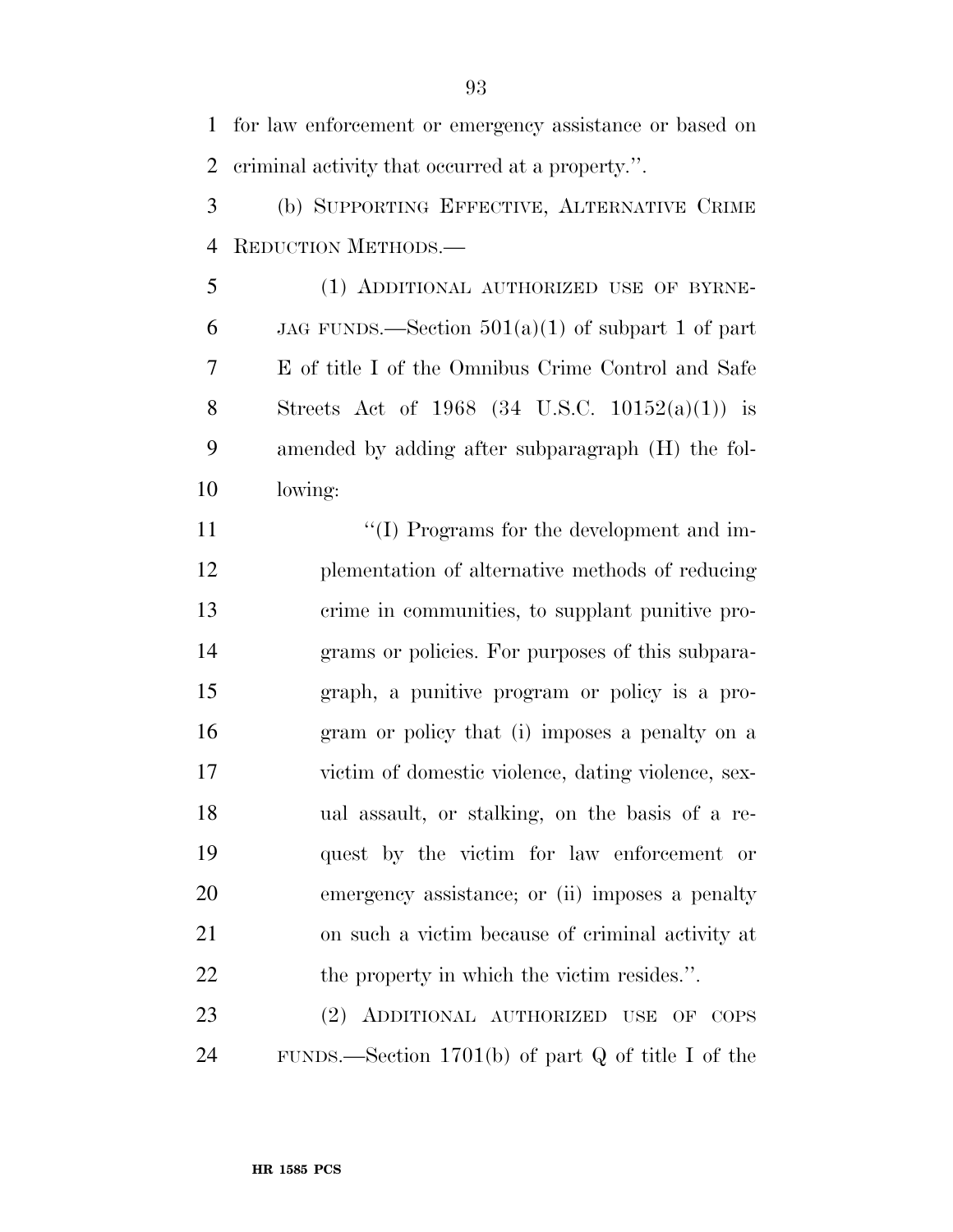| $\mathbf{1}$   | Omnibus Crime Control and Safe Streets Act of          |
|----------------|--------------------------------------------------------|
| $\overline{2}$ | 1968 (34 U.S.C. 10381(b)) is amended—                  |
| 3              | (A) in paragraph $(22)$ , by striking "and"            |
| $\overline{4}$ | after the semicolon;                                   |
| 5              | $(B)$ in paragraph $(23)$ , by striking the pe-        |
| 6              | riod at the end and inserting "; and"; and             |
| 7              | (C) by adding at the end the following:                |
| 8              | $\lq(24)$ to develop and implement alternative         |
| 9              | methods of reducing crime in communities, to sup-      |
| 10             | plant punitive programs or policies (as such term is   |
| 11             | defined in section $501(a)(1)(1)$ .".                  |
| 12             | (3) ADDITIONAL AUTHORIZED USE OF GRANTS                |
| 13             | TO ENCOURAGE ARREST POLICIES.—Section 2101(b)          |
| 14             | of part U of title I of the Omnibus Crime Control      |
| 15             | and Safe Streets Act of $1968$ (34 U.S.C. 10461(b)),   |
| 16             | as amended by this Act, is further amended by add-     |
| 17             | ing at the end the following:                          |
| 18             | $\lq(25)$ To develop and implement alternative         |
| 19             | methods of reducing crime in communities, to sup-      |
| 20             | plant punitive programs or policies. For purposes of   |
| 21             | this paragraph, a punitive program or policy is a      |
| 22             | program or policy that (A) imposes a penalty on a      |
| 23             | victim of domestic violence, dating violence, sexual   |
| 24             | assault, or stalking, on the basis of a request by the |
| 25             | victim for law enforcement or emergency assistance;    |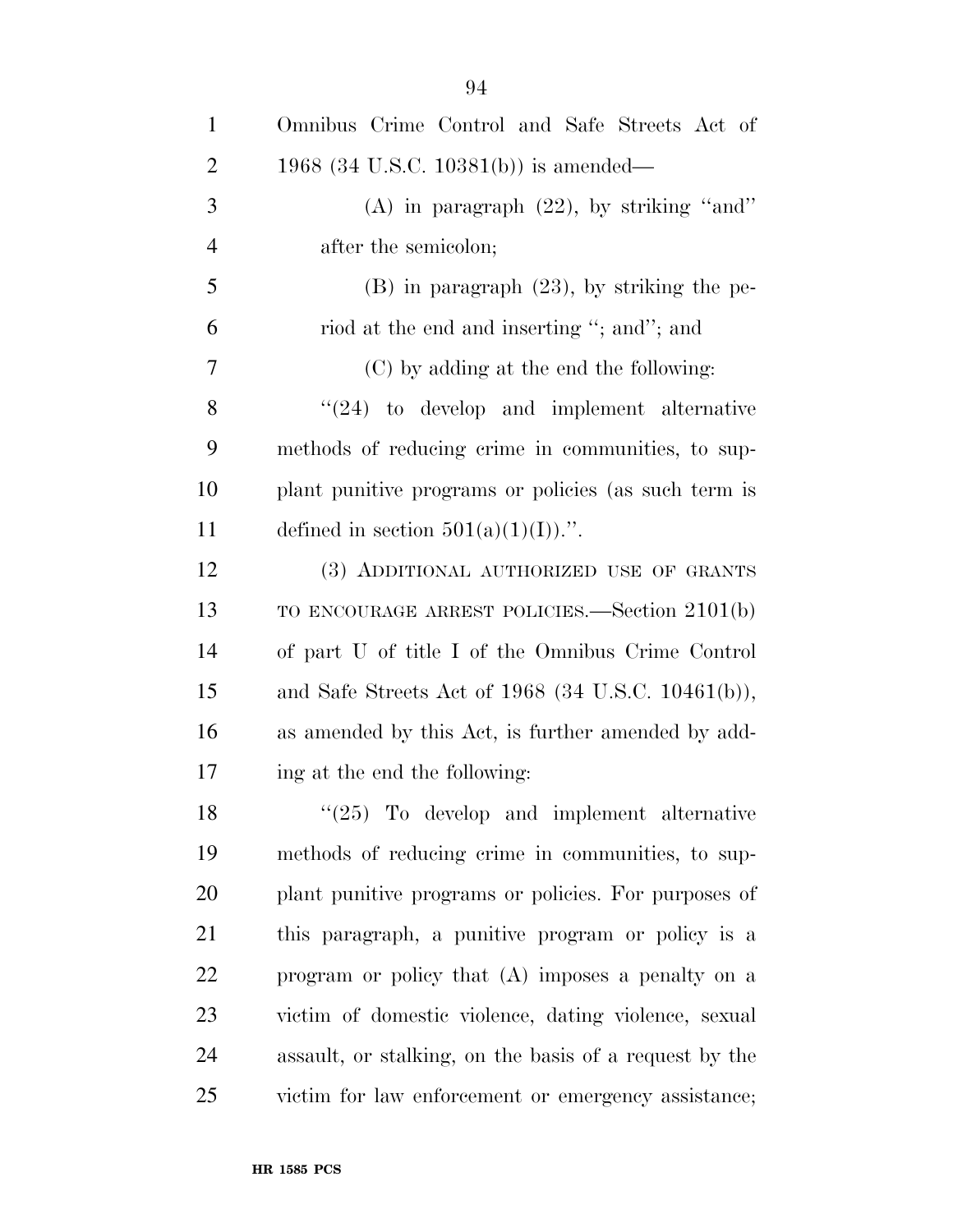| $\mathbf{1}$   | or (B) imposes a penalty on such a victim because      |
|----------------|--------------------------------------------------------|
| $\overline{2}$ | of criminal activity at the property in which the vic- |
| 3              | tim resides.".                                         |
| $\overline{4}$ | SEC. 604. TRANSITIONAL HOUSING ASSISTANCE GRANTS       |
| 5              | FOR VICTIMS OF DOMESTIC VIOLENCE, DAT-                 |
| 6              | ING VIOLENCE, SEXUAL ASSAULT, OR STALK-                |
| 7              | ING.                                                   |
| 8              | Section 40299 of the Violence Against Women Act        |
| 9              | of 1994 (34 U.S.C. 12351) is amended—                  |
| 10             | $(1)$ in subsection $(a)$ , in the matter preceding    |
| 11             | paragraph $(1)$ —                                      |
| 12             | (A) by striking "the Director of the Vio-              |
| 13             | lence Against Women Office" and inserting              |
| 14             | "the Director of the Office on Violence Against        |
| 15             | Women"; and                                            |
| 16             | (B) by inserting after ", other nonprofit,             |
| 17             | nongovernmental organizations" the following:          |
| 18             | ", population-specific organizations"; and             |
| 19             | $(2)$ in subsection $(g)$ —                            |
| 20             | (A) in paragraph $(1)$ , by striking "2014             |
| 21             | through 2018" and inserting "2020 through              |
| 22             | $2024$ ";                                              |
| 23             | (B) in paragraph $(2)$ , by striking "5 per-           |
| 24             | cent" and inserting "8 percent"; and                   |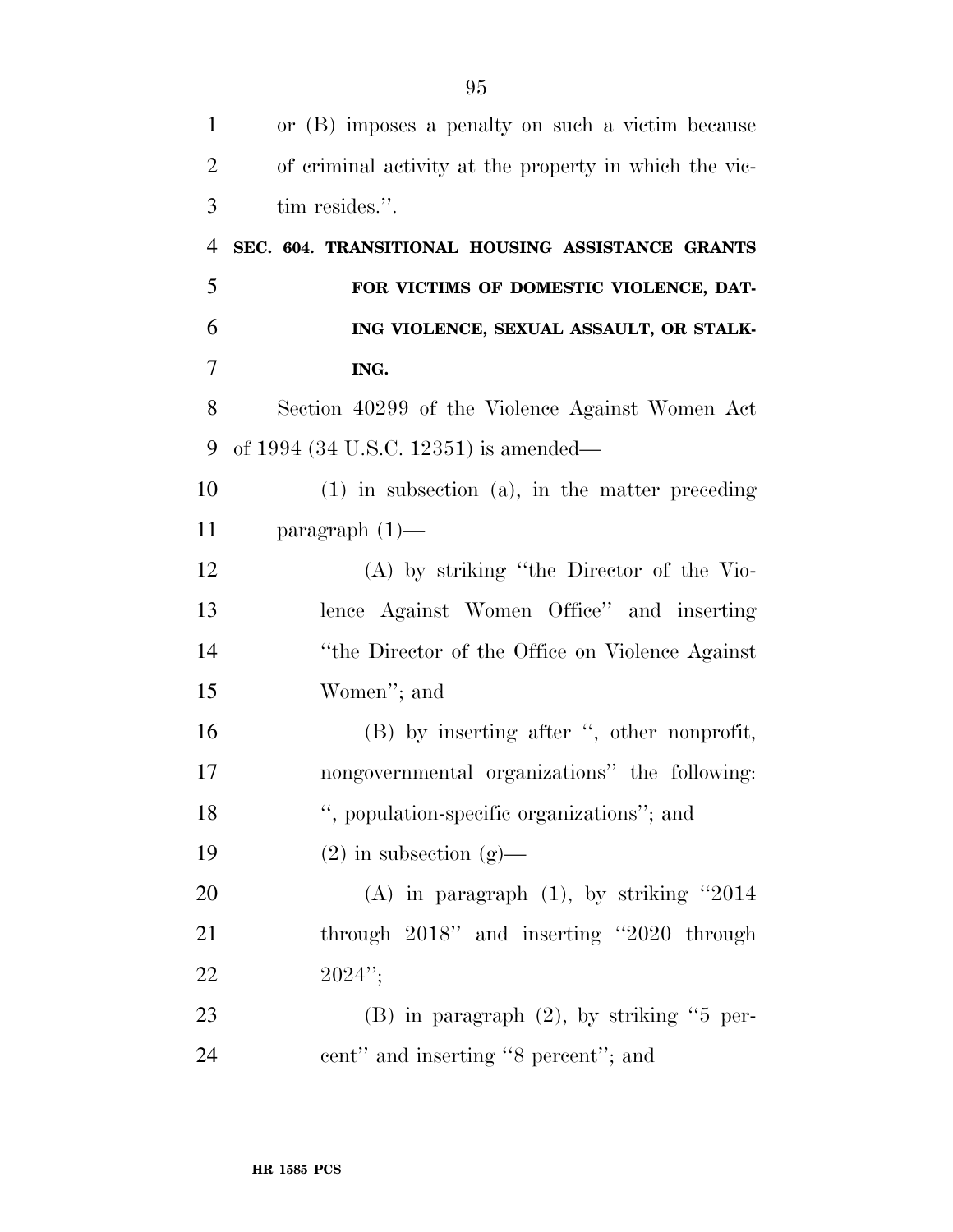| $\mathbf{1}$   | (C) in paragraph $(3)(B)$ , by striking "0.25                     |
|----------------|-------------------------------------------------------------------|
| $\mathfrak{2}$ | percent" and inserting "0.5 percent".                             |
| 3              | SEC. 605. ADDRESSING THE HOUSING NEEDS OF VICTIMS                 |
| $\overline{4}$ | OF DOMESTIC VIOLENCE, DATING VIOLENCE,                            |
| 5              | SEXUAL ASSAULT, AND STALKING.                                     |
| 6              | MCKINNEY-VENTO HOMELESS ASSISTANCE<br>(a)                         |
| 7              | GRANTS.—Section 423(a) of the McKinney-Vento Home-                |
| 8              | less Assistance Act $(42 \text{ U.S.C. } 11383(a))$ is amended by |
| 9              | adding at the end the following:                                  |
| 10             | $\cdot\cdot(13)$ Facilitating and coordinating activities to      |
| 11             | ensure compliance with section $41411(e)$ of the Vio-             |
| 12             | lence Against Women Act of 1994, including, in con-               |
| 13             | sultation with the regional office (if applicable) of             |
| 14             | the appropriate agency (as such term is defined in                |
| 15             | section 41411 of the Violence Against Women Act of                |
| 16             | 1994), development of external transfer memoranda                 |
| 17             | of understanding between covered housing providers,               |
| 18             | participating in the local Continua of Care, facilita-            |
| 19             | tion of external transfers between those covered                  |
| 20             | housing providers participating in the local Continua             |
| 21             | of Care, and monitoring compliance with the con-                  |
| 22             | fidentiality protections of section $41411(c)(4)$ of the          |
| 23             | Violence Against Women Act of 1994 for reporting                  |
| 24             | to that regional office.".                                        |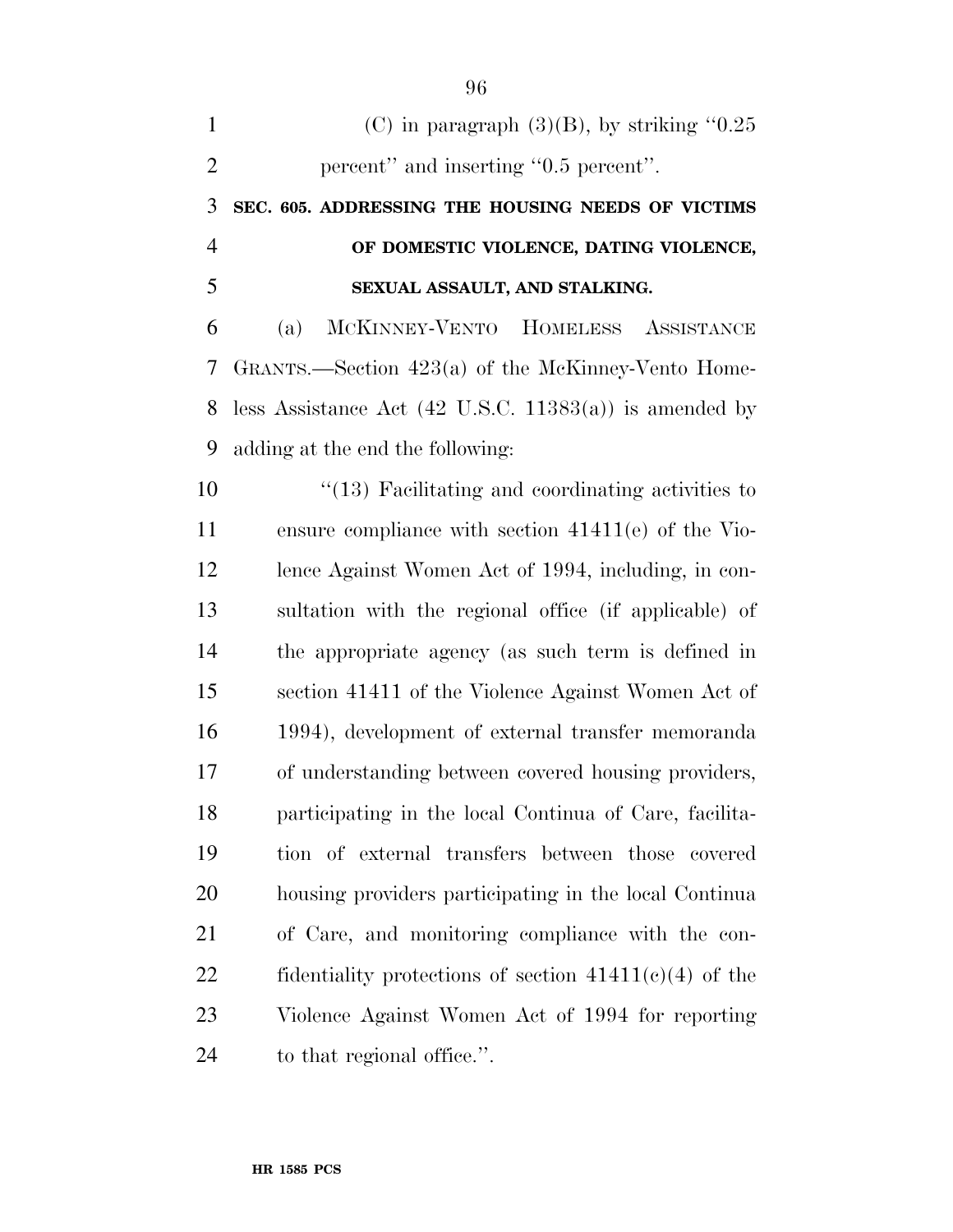(b) DEFINITION OF DOMESTIC VIOLENCE AND OTHER DANGEROUS OR LIFE-THREATENING CONDITIONS AMENDED.—Section 103(b) of the McKinney-Vento Homeless Assistance Act (42 U.S.C. 11302(b)) is amend-ed to read as follows:

 ''(b) DOMESTIC VIOLENCE AND OTHER DANGEROUS OR LIFE-THREATENING CONDITIONS.—Notwithstanding any other provision of this section, the Secretary shall con-sider to be homeless any individual or family who—

 $\mathcal{L}(1)$  is fleeing, or attempting to flee, domestic violence, dating violence, sexual assault, stalking, and who have no other residence and lack resources to obtain other permanent housing; or

 $(2)$  is fleeing or attempting to flee a dangerous or life-threatening condition in the individual's or family's current housing situation, including where the health and safety of children are jeopardized and who have no other residence and lack the resources or support networks to obtain other permanent housing.''.

 (c) COLLABORATIVE GRANTS TO INCREASE THE LONG-TERM STABILITY OF VICTIMS.—Section 41404(i) of the Violence Against Women Act of 1994 (34 U.S.C. 12474(i)) is amended by striking ''2014 through 2018'' and inserting ''2020 through 2024''.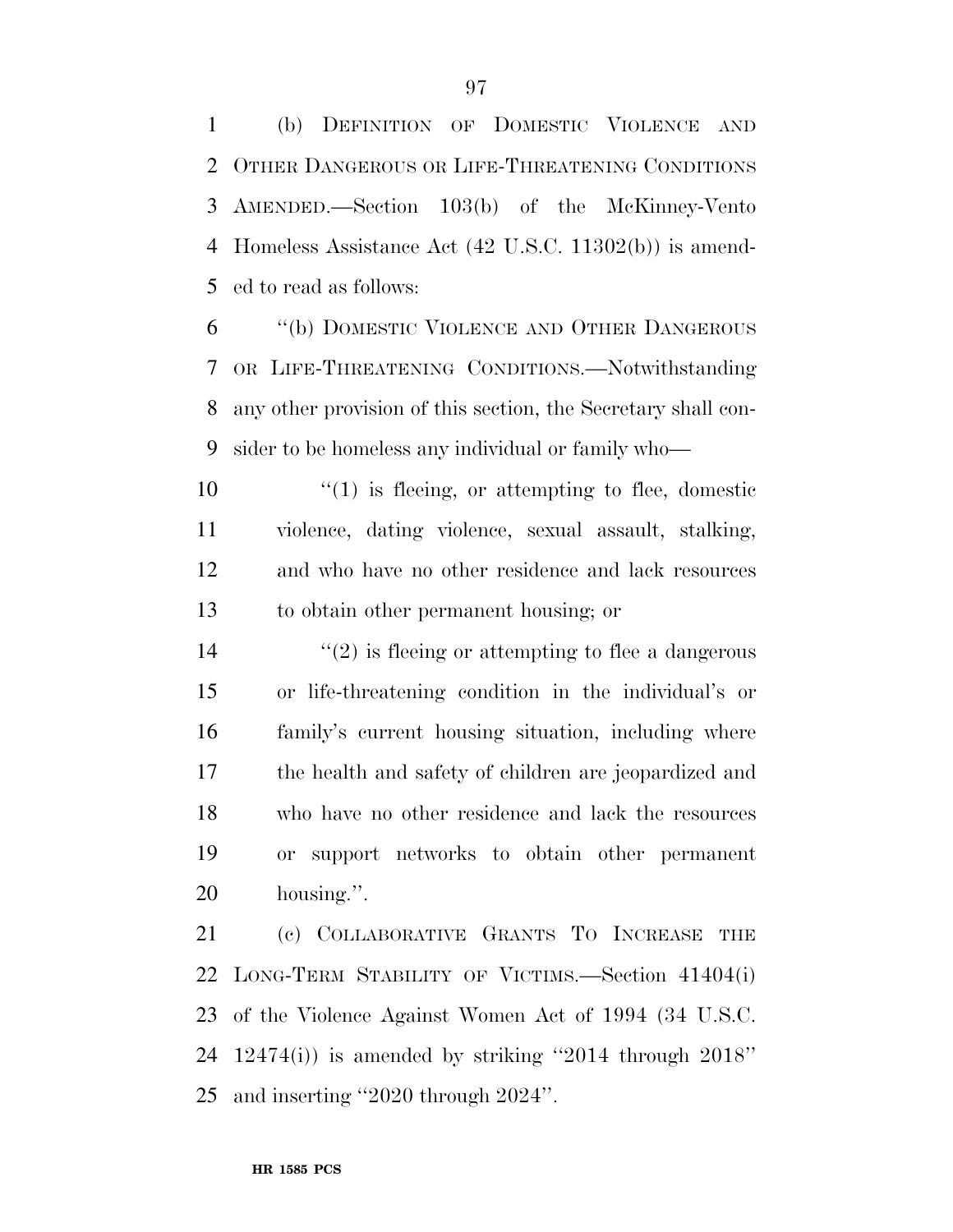| 1              | GRANTS TO COMBAT VIOLENCE AGAINST<br>(d)               |
|----------------|--------------------------------------------------------|
| $\overline{2}$ | WOMEN IN PUBLIC AND ASSISTED HOUSING.—Section          |
| 3              | 41405 of the Violence Against Women Act of 1994 (34)   |
| 4              | U.S.C. 12475) is amended—                              |
| 5              | $(1)$ in subsection (b), by striking "the Director"    |
| 6              | of the Violence Against Women Office" and insert-      |
| 7              | ing "the Director of the Office on Violence Against    |
| 8              | Women";                                                |
| 9              | (2) in subsection (c)(2)(D), by inserting after        |
| 10             | "linguistically and culturally specific service pro-   |
| 11             | viders," the following: "population-specific organiza- |
| 12             | $tions,"$ and                                          |
| 13             | $(3)$ in subsection $(g)$ , by striking "2014 through  |
| 14             | 2018" and inserting the following: "2020 through       |
| 15             | $2024"$ .                                              |
| 16             | SEC. 606. UNITED STATES HOUSING ACT OF 1937 AMEND-     |
| 17             | MENTS.                                                 |
| 18             | Section 5A(d) of the United States Housing Act of      |
| 19             | 1937 (42 U.S.C. 1437c-1(d)) is amended—                |
| 20             | $(1)$ by amending paragraph $(13)$ to read as fol-     |
| 21             | lows:                                                  |
| 22             | "(13) DOMESTIC VIOLENCE, DATING VIOLENCE,              |
| 23             |                                                        |
|                | SEXUAL ASSAULT, OR STALKING PROGRAMS.-                 |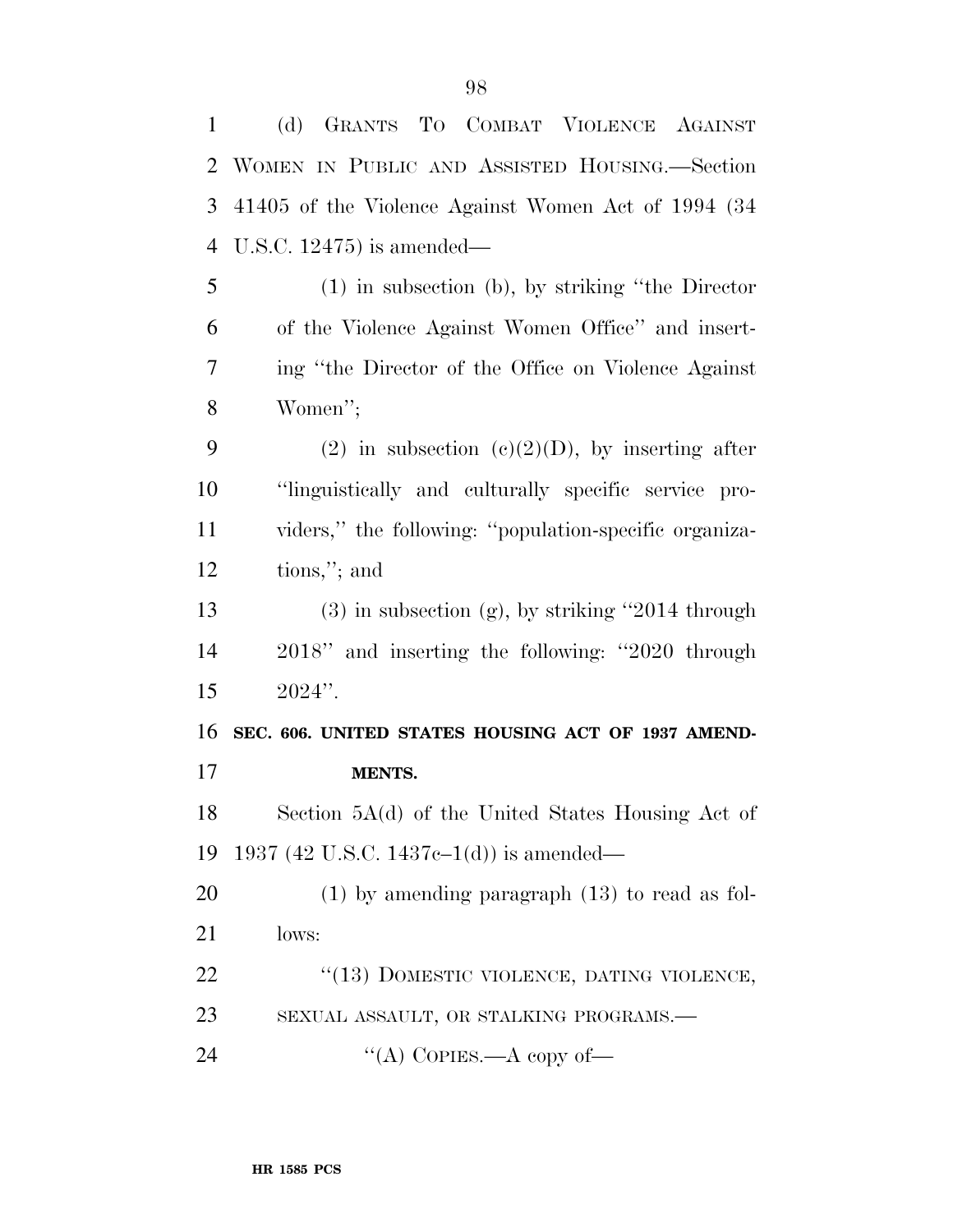| $\mathbf{1}$   | "(i) all standardized notices issued          |
|----------------|-----------------------------------------------|
| $\overline{2}$ | pursuant to the housing protections under     |
| $\mathfrak{Z}$ | subtitle N of the Violence Against Women      |
| $\overline{4}$ | Act of 1994, including the notice required    |
| 5              | under section $41411(d)$ of the Violence      |
| 6              | Against Women Act of 1994;                    |
| 7              | "(ii) the emergency transfer plan             |
| 8              | issued pursuant to section 41411 of the       |
| 9              | Violence Against Women Act of 1994; and       |
| 10             | "(iii) any and all memoranda of un-           |
| 11             | derstanding with other covered housing        |
| 12             | providers developed to facilitate emergency   |
| 13             | transfers under section $41411(e)$ of the Vi- |
| 14             | olence Against Women Act of 1994.             |
| 15             | "(B) DESCRIPTIONS.—A description of—          |
| 16             | "(i) any activities, services, or pro-        |
| 17             | grams provided or offered by an agency, ei-   |
| 18             | ther directly or in partnership with other    |
| 19             | service providers, to child or adult victims  |
| 20             | of domestic violence, dating violence, sex-   |
| 21             | ual assault, or stalking;                     |
| 22             | "(ii) any activities, services, or pro-       |
| 23             | grams provided or offered by a public         |
| 24             | housing agency that helps child and adult     |
| 25             | victims of domestic violence, dating vio-     |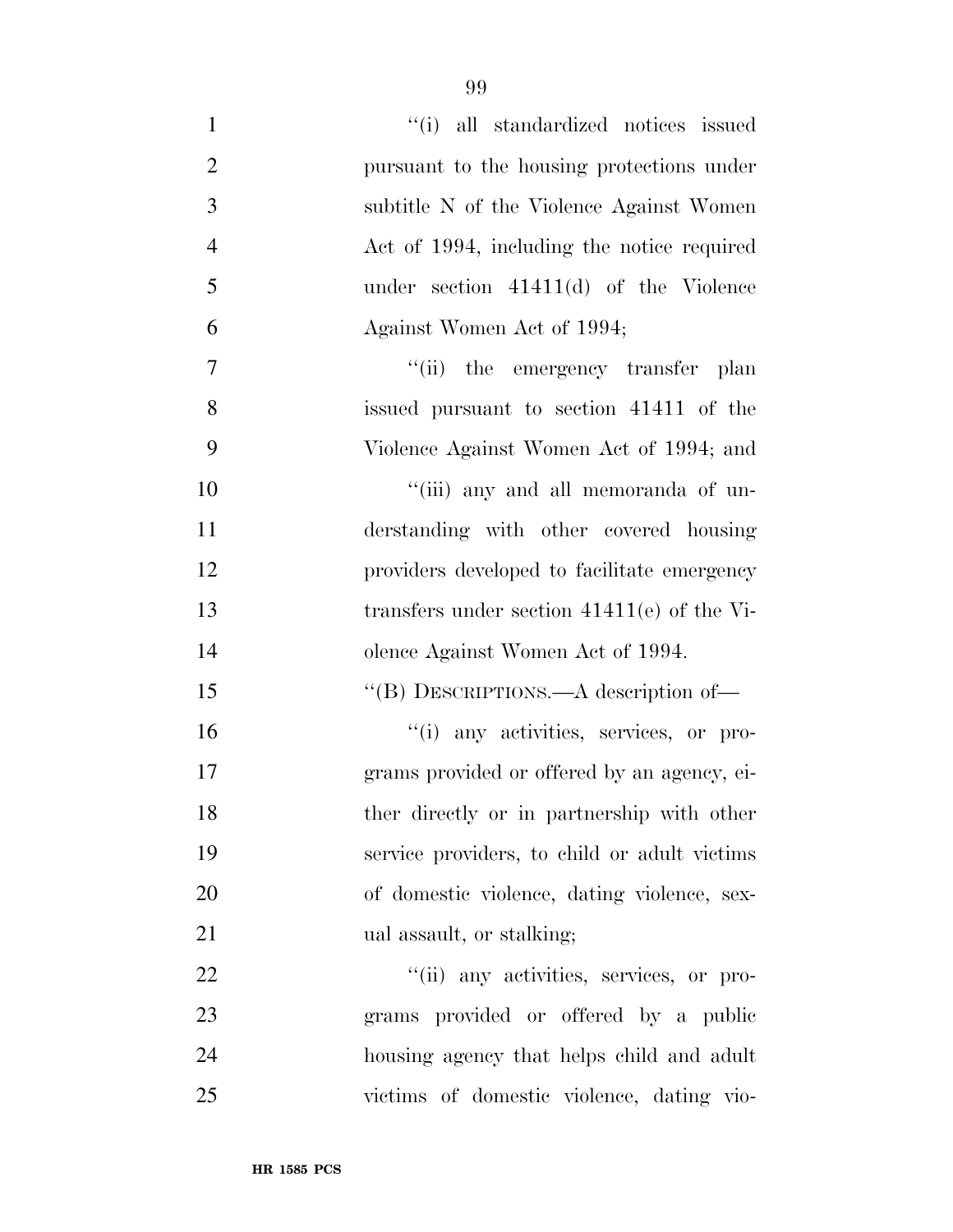lence, sexual assault, or stalking, to obtain or maintain housing;  $"(*iii*)$  any activities, services, or pro- grams provided or offered by a public housing agency to prevent domestic vio- lence, dating violence, sexual assault, and stalking, or to enhance victim safety in as- sisted families; and ''(iv) all training and support services offered to staff of the public housing agen- cy to provide a basic understanding of do- mestic violence, dating violence, sexual as- sault, and stalking, and to facilitate imple- mentation of the housing protections of section 41411 of the Violence Against Women Act of 1994.''; and (2) in paragraph (16), by inserting ''the Vio- lence Against Women Act of 1994,'' before ''the Fair Housing Act''. **TITLE VII—ECONOMIC SECURITY FOR VICTIMS SEC. 701. FINDINGS.**  Congress finds the following: (1) Over 1 in 3 women experience sexual vio-lence, and 1 in 5 women have survived completed or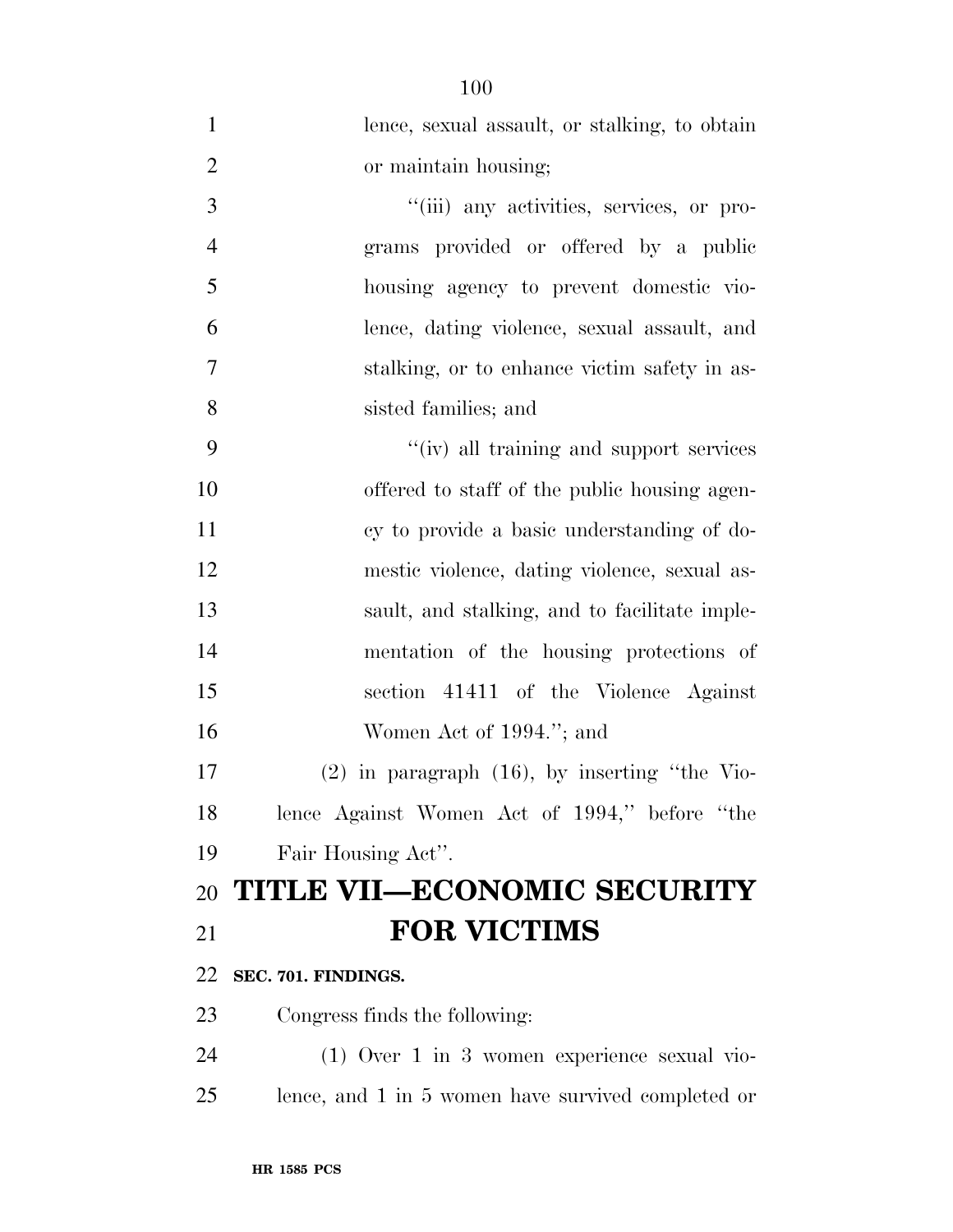attempted rape. Such violence has a devastating im- pact on women's physical and emotional health, fi- nancial security, and ability to maintain their jobs, and thus impacts interstate commerce and economic security.

 (2) The Office on Violence Against Women of the Department of Justice defines domestic violence as a pattern of abusive behavior in any relationship that is used by one intimate partner to gain or maintain power and control over another intimate partner. Domestic violence can include physical, sex- ual, emotional, economic, or psychological actions or threats of actions that influence another person. Do- mestic violence includes any behaviors that intimi- date, manipulate, humiliate, isolate, frighten, ter- rorize, coerce, threaten, blame, hurt, injure, or wound an individual.

 (3) The Centers for Disease Control and Pre- vention report that domestic violence or intimate partner violence is a serious public health issue for millions of individuals in the United States. Nearly 22 1 in 4 women and 1 in 9 men in the United States have suffered sexual violence, physical violence, or stalking by an intimate partner.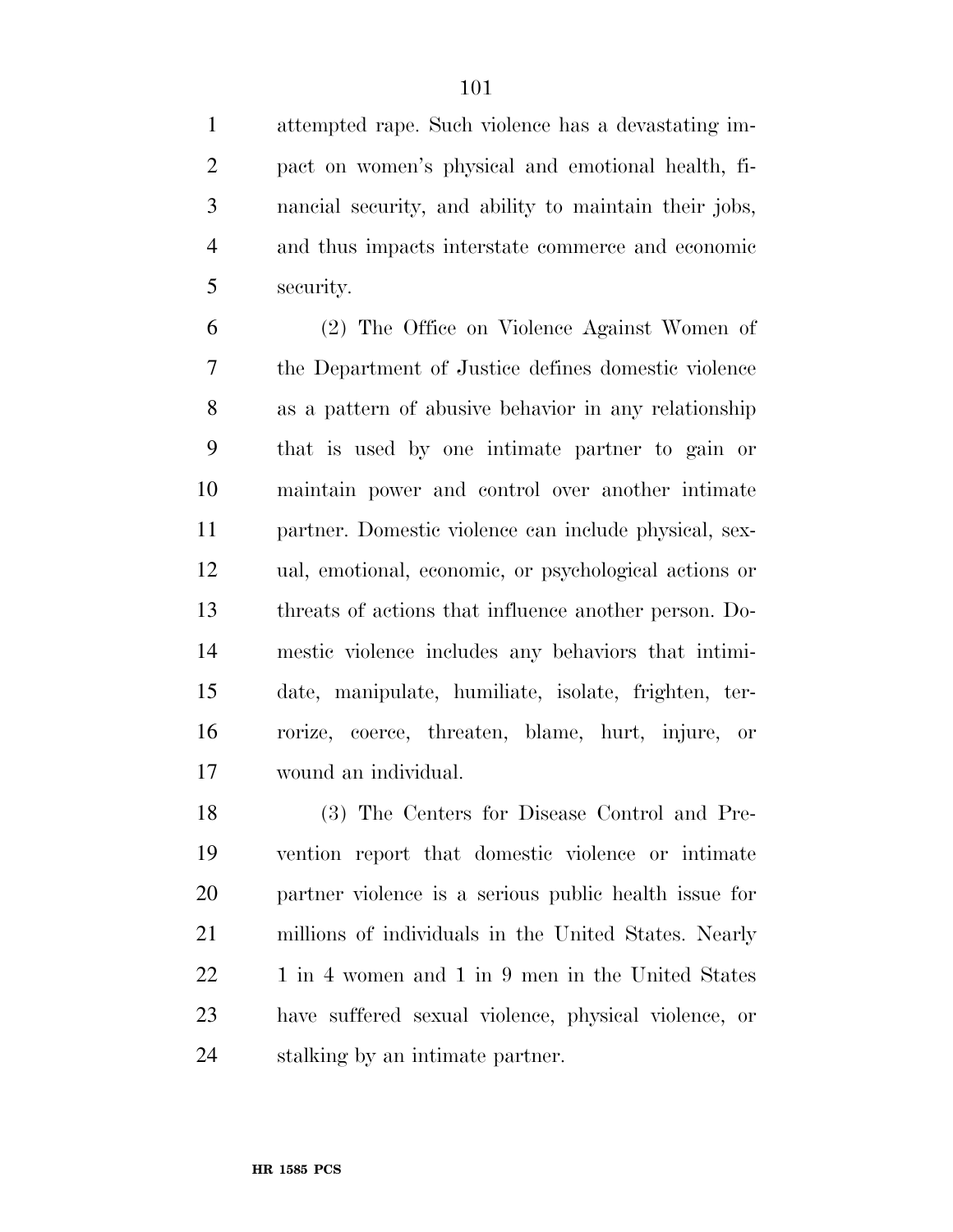(4) Transgender and gender non-conforming people face extraordinary levels of physical and sex-ual violence.

 (5) More than 1 in 4 transgender people have faced bias-driven assault, and this rate is higher for trans women and trans people of color.

 (6) The American Foundation for Suicide Pre- vention has found that transgender and gender non- conforming people had an elevated prevalence of sui- cide attempts, especially when they have suffered physical or sexual violence.

 (7) Homicide is one of the leading causes of death for women on the job. Domestic partners or relatives commit 43 percent of workplace homicides against women. One study found that intimate part- ner violence resulted in 142 homicides among women at work in the United States from 2003 to 2008, a figure which represents 22 percent of the 648 work- place homicides among women during the period. In fact, in 2010, homicides against women at work in- creased by 13 percent despite continuous declines in overall workplace homicides in recent years.

 (8) Women in the United States are 11 times more likely to be murdered with guns than women in other high-income countries. Female intimate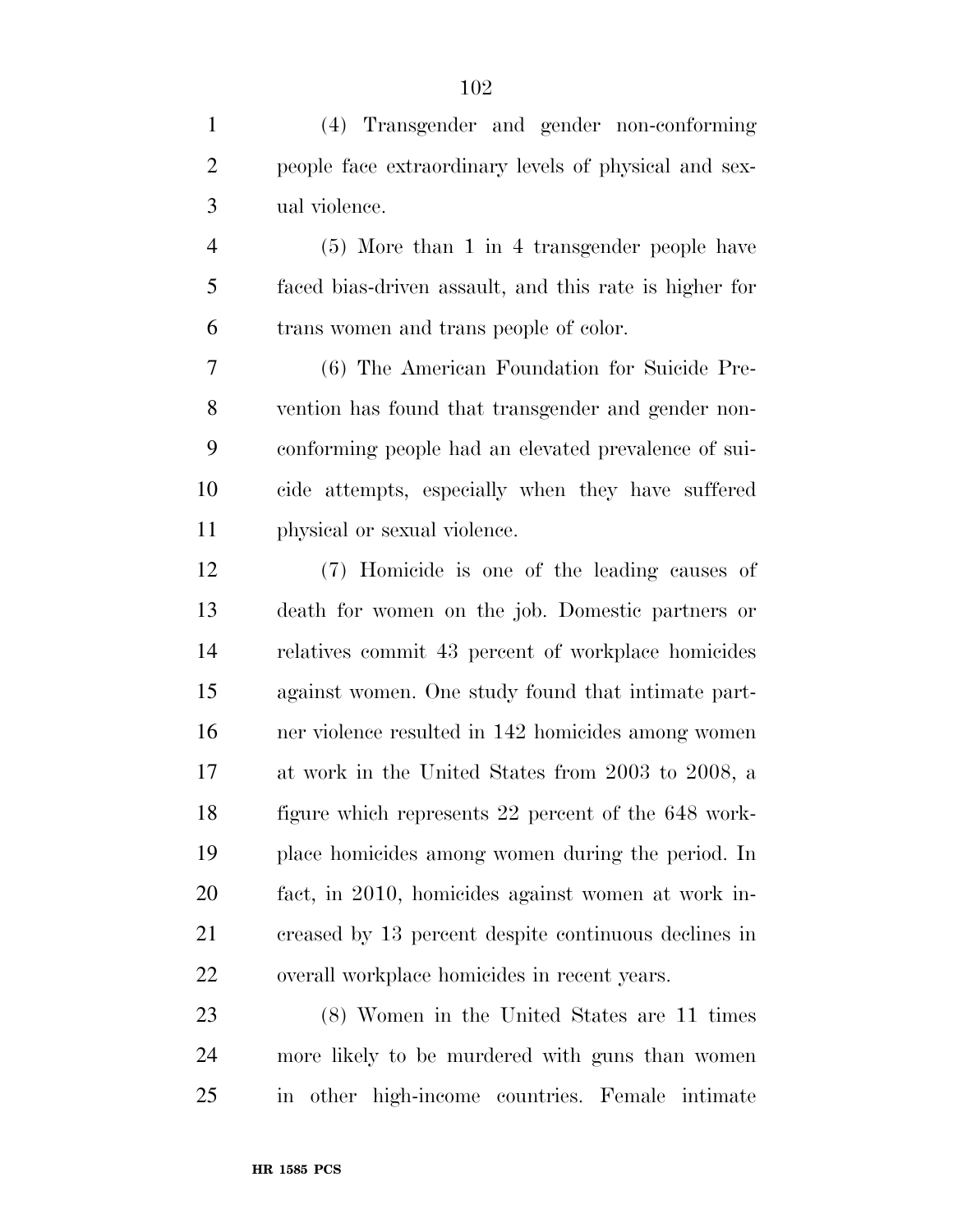partners are more likely to be murdered with a fire- arm than all other means combined. The presence of a gun in domestic violence situations increases the risk of homicide for women by 500 percent.

 (9) Violence can have a dramatic impact on the survivor of such violence. Studies indicate that 44 percent of surveyed employed adults experienced the effect of domestic violence in the workplace, and 64 percent indicated their workplace performance was affected by such violence. Another recent survey found that 78 percent of offenders used workplace resources to express anger, check up on, pressure, or threaten a survivor. Sexual assault, whether occur- ring in or out of the workplace, can impair an em- ployee's work performance, require time away from work, and undermine the employee's ability to main- tain a job. Nearly 50 percent of sexual assault sur- vivors lose their jobs or are forced to quit in the aftermath of the assaults.

 (10) Studies find that 60 percent of single women lack economic security and 81 percent of households with single mothers live in economic inse- curity. Significant barriers that survivors confront include access to housing, transportation, and child care. Ninety-two percent of homeless women have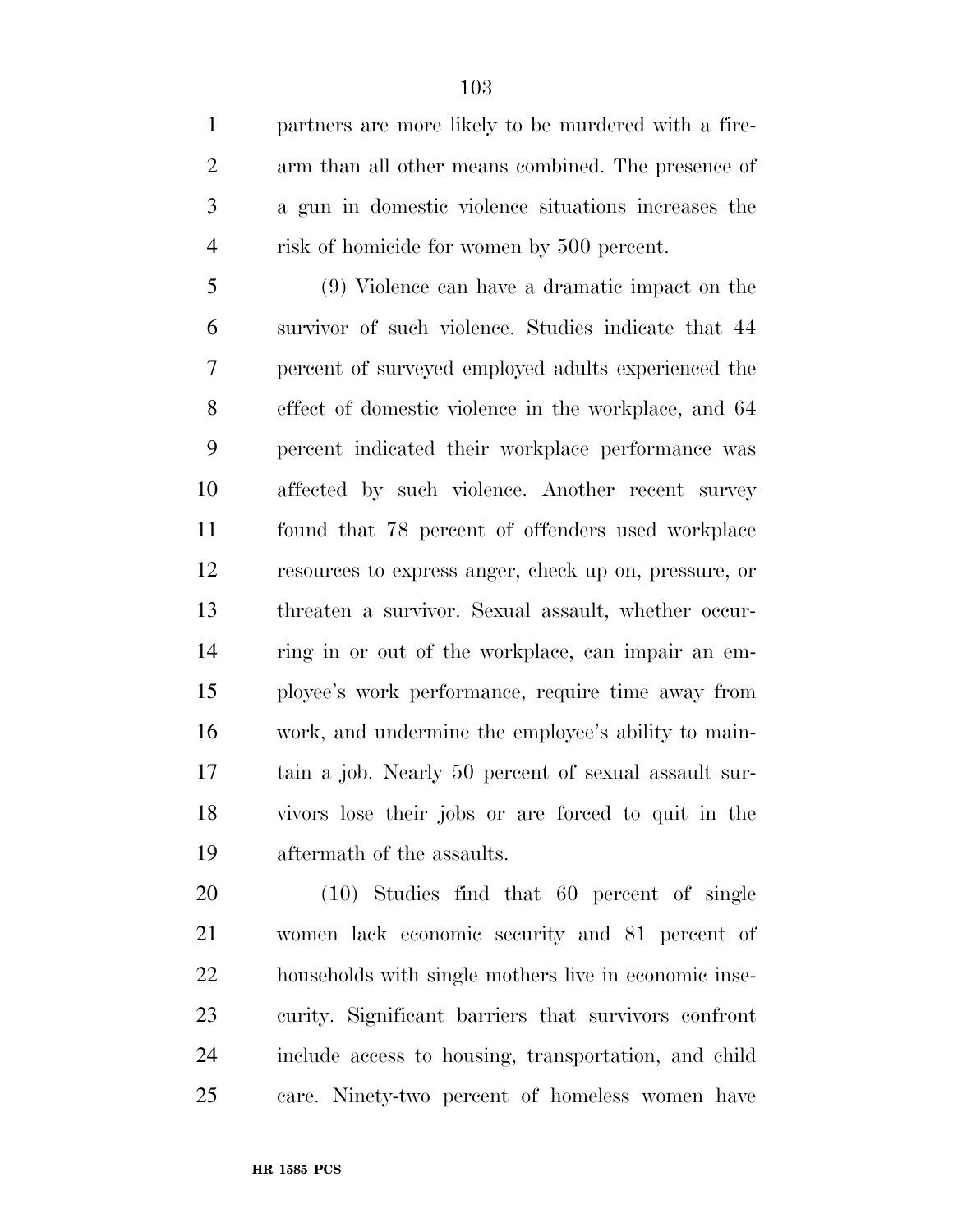experienced domestic violence, and more than 50 percent of such women cite domestic violence as the direct cause for homelessness. Survivors are deprived of their autonomy, liberty, and security, and face tremendous threats to their health and safety.

 (11) The Centers for Disease Control and Pre- vention report that survivors of severe intimate part- ner violence lose nearly 8 million days of paid work, which is the equivalent of more than 32,000 full- time jobs and almost 5,600,000 days of household productivity each year. Therefore, women dispropor- tionately need time off to care for their health or to find safety solutions, such as obtaining a restraining order or finding housing, to avoid or prevent further violence.

 (12) Annual costs of intimate partner violence are estimated to be more than \$8,300,000,000. Ac- cording to the Centers for Disease Control and Pre- vention, the costs of intimate partner violence against women in 1995 exceeded an estimated \$5,800,000,000. These costs included nearly \$4,100,000,000 in the direct costs of medical and mental health care and nearly \$1,800,000,000 in the indirect costs of lost productivity. These statistics are generally considered to be underestimated be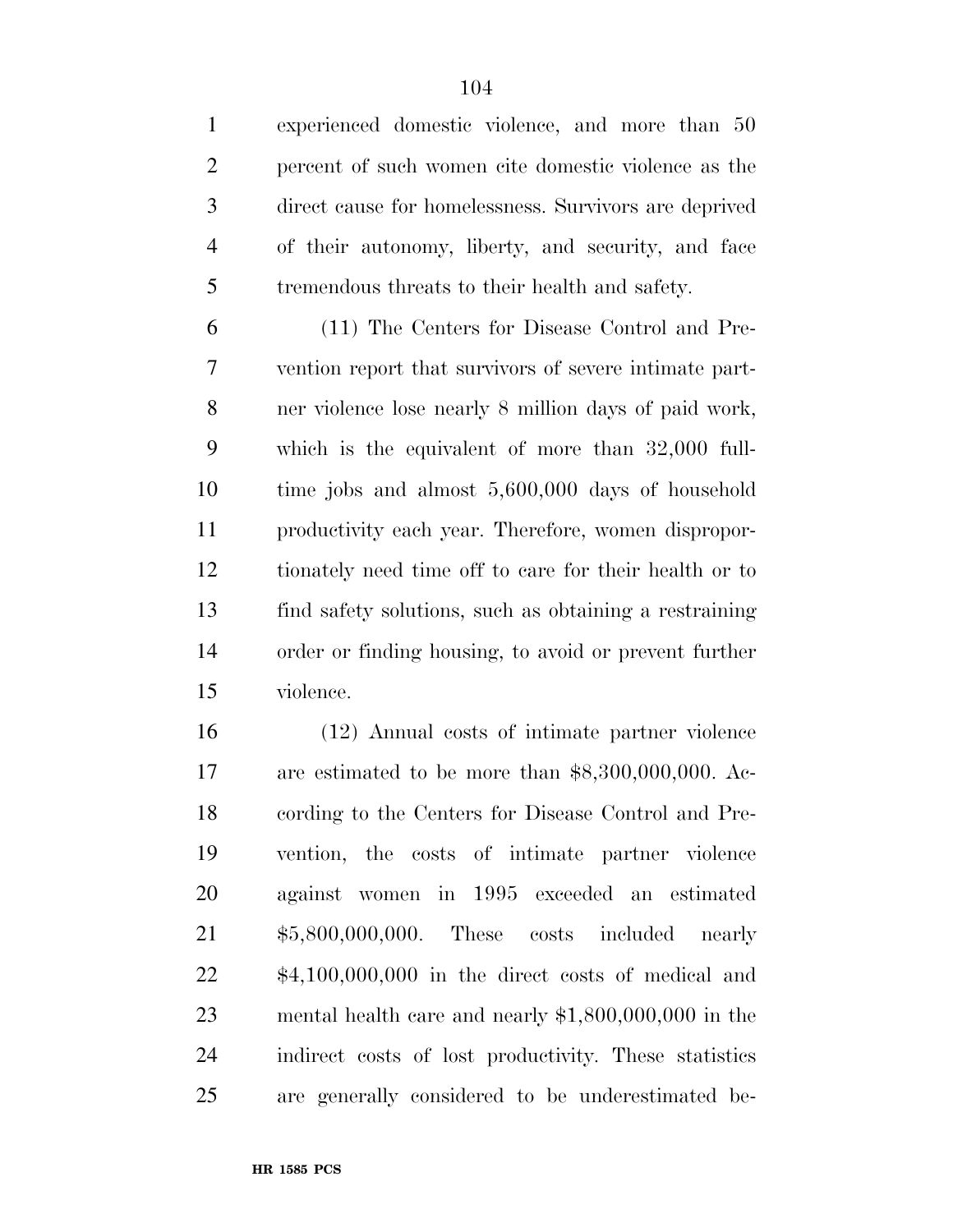cause the costs associated with the criminal justice system are not included.

 (13) Fifty-five percent of senior executives re- cently surveyed said domestic violence has a harmful effect on their company's productivity, and more than 70 percent said domestic violence negatively af- fects attendance. Seventy-eight percent of human re- sources professionals consider partner violence a workplace issue. However, more than 70 percent of United States workplaces have no formal program or policy that addresses workplace violence, let alone domestic violence. In fact, only four percent of em-ployers provided training on domestic violence.

 (14) Studies indicate that one of the best pre- dictors of whether a survivor will be able to stay away from his or her abuser is the degree of his or her economic independence. However, domestic vio- lence, dating violence, sexual assault, and stalking often negatively impact a survivor's ability to main-tain employment.

 (15) Abusers frequently seek to exert financial control over their partners by actively interfering with their ability to work, including preventing their partners from going to work, harassing their part-ners at work, limiting their partners' access to cash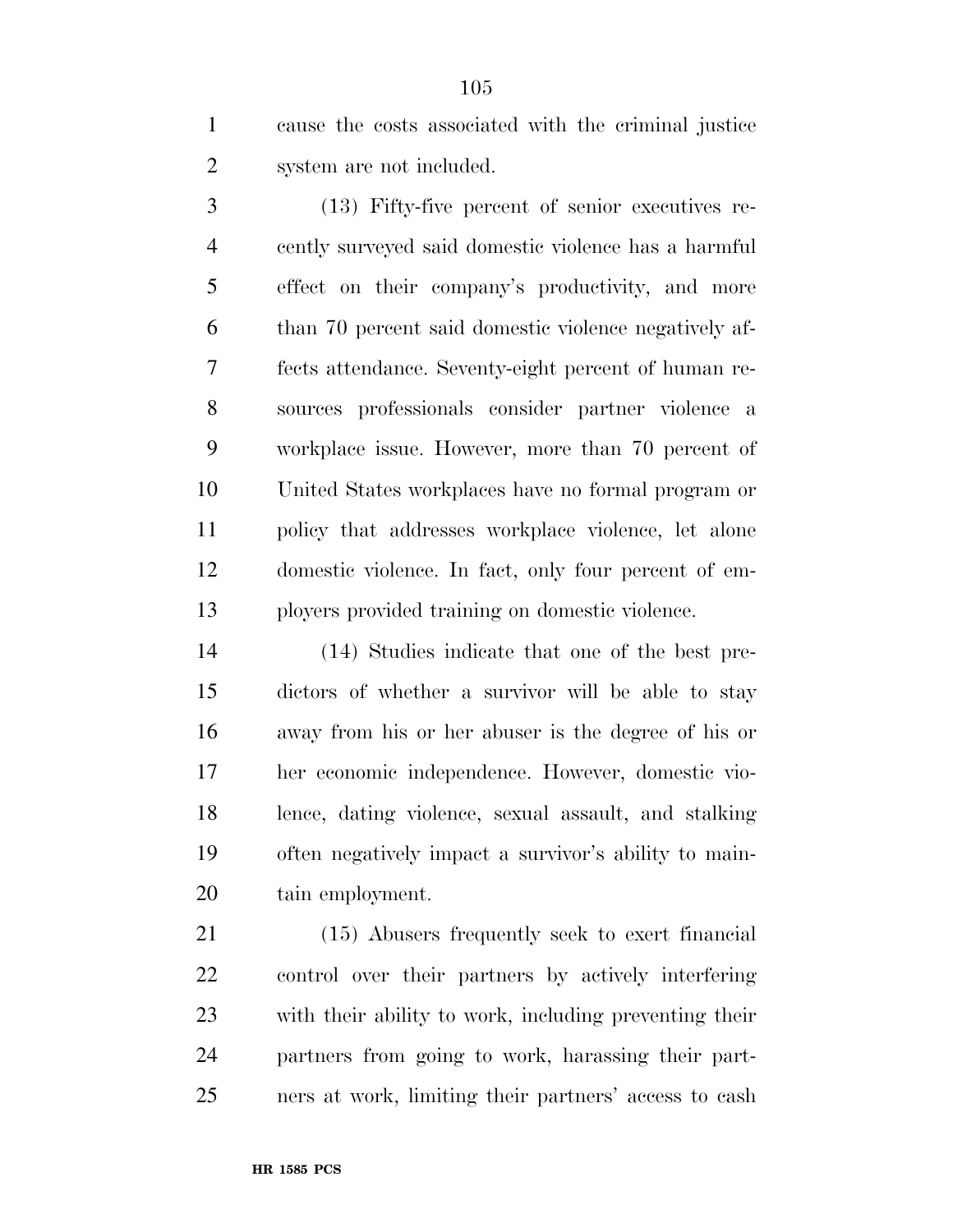or transportation, and sabotaging their partners' child care arrangements.

 (16) Economic abuse refers to behaviors that control an intimate partner's ability to acquire, use, and maintain access to, money, credit, ownership of assets, or access to governmental or private financial benefits, including defaulting on joint obligations (such as school loans, credit card debt, mortgages, or rent). Other forms of such abuse may include pre- venting someone from attending school, threatening to or actually terminating employment, controlling or withholding access to cash, checking, or credit ac- counts, and attempting to damage or sabotage the creditworthiness of an intimate partner, including forcing an intimate partner to write bad checks, forcing an intimate partner to default on payments related to household needs, such as housing, or forc-ing an intimate partner into bankruptcy.

 (17) The Patient Protection and Affordable Care Act (Public Law 111–148), and the amend- ments made by such Act, ensures that most health plans must cover preventive services, including screening and counseling for domestic violence, at no additional cost. In addition, it prohibits insurance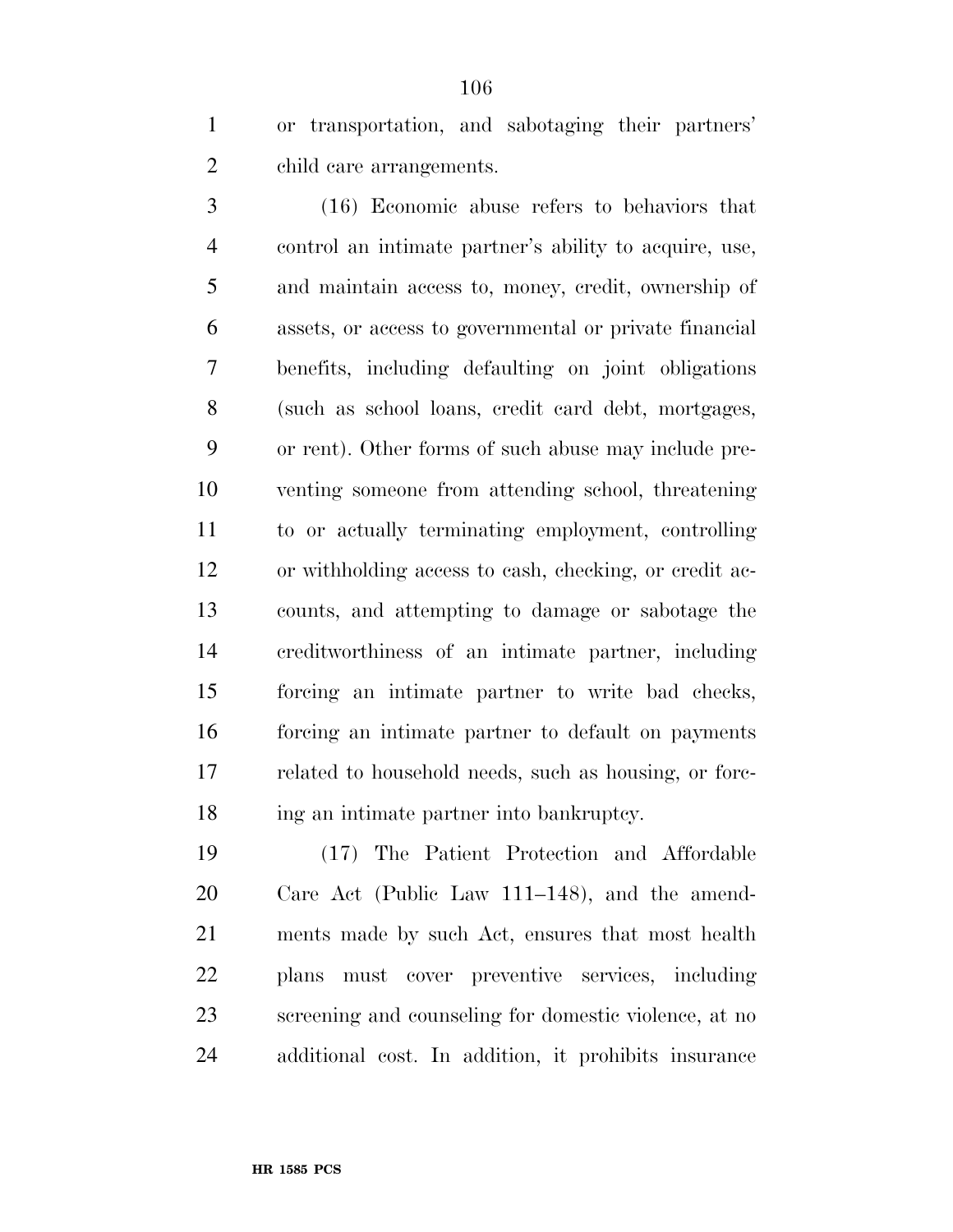| $\mathbf{1}$   | companies from discriminating against patients for  |
|----------------|-----------------------------------------------------|
| $\overline{2}$ | preexisting conditions, like domestic violence.     |
| 3              | (18) Yet, more can be done to help survivors.       |
| $\overline{4}$ | Federal law in effect on the day before the date of |
| 5              | enactment of this Act does not explicitly—          |
| 6              | (A) authorize survivors of domestic vio-            |
| 7              | lence, dating violence, sexual assault, or stalk-   |
| 8              | ing to take leave from work to seek legal assist-   |
| 9              | ance and redress, counseling, or assistance with    |
| 10             | safety planning activities;                         |
| 11             | (B) address the eligibility of survivors of         |
| 12             | domestic violence, dating violence, sexual as-      |
| 13             | sault, or stalking for unemployment compensa-       |
| 14             | tion;                                               |
| 15             | (C) provide job protection to survivors of          |
| 16             | domestic violence, dating violence, sexual as-      |
| 17             | sault, or stalking;                                 |
| 18             | (D) prohibit insurers and employers who             |
| 19             | self-insure employee benefits from discrimi-        |
| 20             | nating against survivors of domestic violence,      |
| 21             | dating violence, sexual assault, or stalking and    |
| 22             | those who help them in determining eligibility,     |
| 23             | rates charged, and standards for payment of         |
| 24             | claims; or                                          |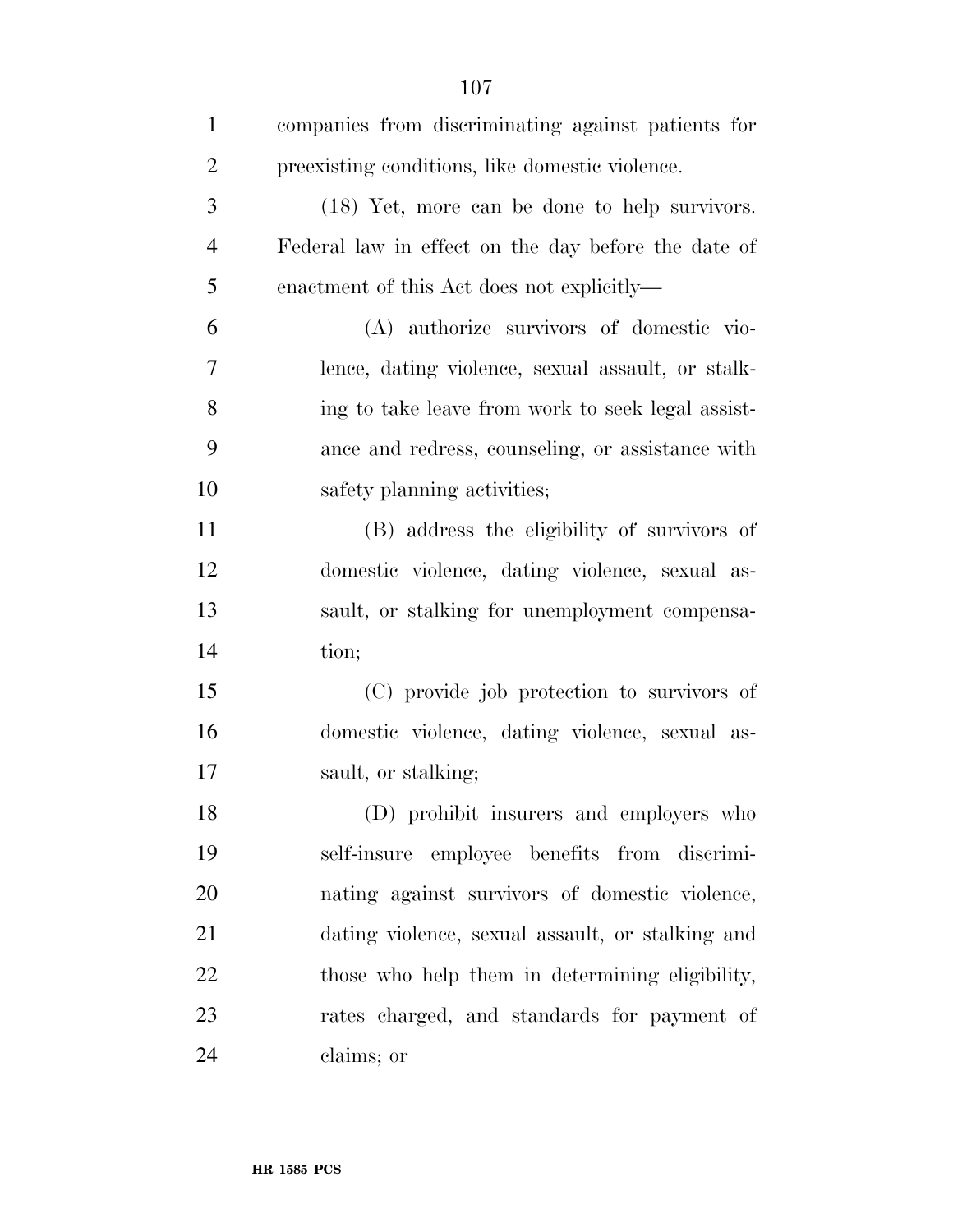| $\mathbf{1}$   | (E) prohibit insurers from disclosing infor-          |
|----------------|-------------------------------------------------------|
| $\overline{2}$ | mation about abuse and the location of the sur-       |
| 3              | vivors through insurance databases and other          |
| $\overline{4}$ | means.                                                |
| 5              | $(19)$ This Act aims to empower survivors of do-      |
| 6              | mestic violence, dating violence, sexual assault, or  |
| 7              | stalking to be free from violence, hardship, and con- |
| 8              | trol, which restrains basic human rights to freedom   |
| 9              | and safety in the United States.                      |
| 10             | SEC. 702. NATIONAL RESOURCE CENTER ON WORKPLACE       |
| 11             | RESPONSES TO ASSIST VICTIMS OF DOMES-                 |
| 12             | TIC AND SEXUAL VIOLENCE.                              |
| 13             | Section 41501 of the Violent Crime Control and Law    |
| 14             | Enforcement Act of $1994$ (34 U.S.C. 12501) is amend- |
| 15             | $ed$ —                                                |
| 16             | $(1)$ in subsection $(a)$ —                           |
| 17             | (A) by inserting "and sexual harassment"              |
| 18             | after "domestic and sexual violence"; and             |
| 19             | (B) by striking "employers and labor orga-            |
| 20             | nizations" and inserting "employers, labor or-        |
| 21             | ganizations, and victim service providers";           |
| 22             | $(2)$ in subsection (b)(3), by striking "and stalk-   |
| 23             | ing" and inserting "stalking, and sexual harass-      |
| 24             | ment";                                                |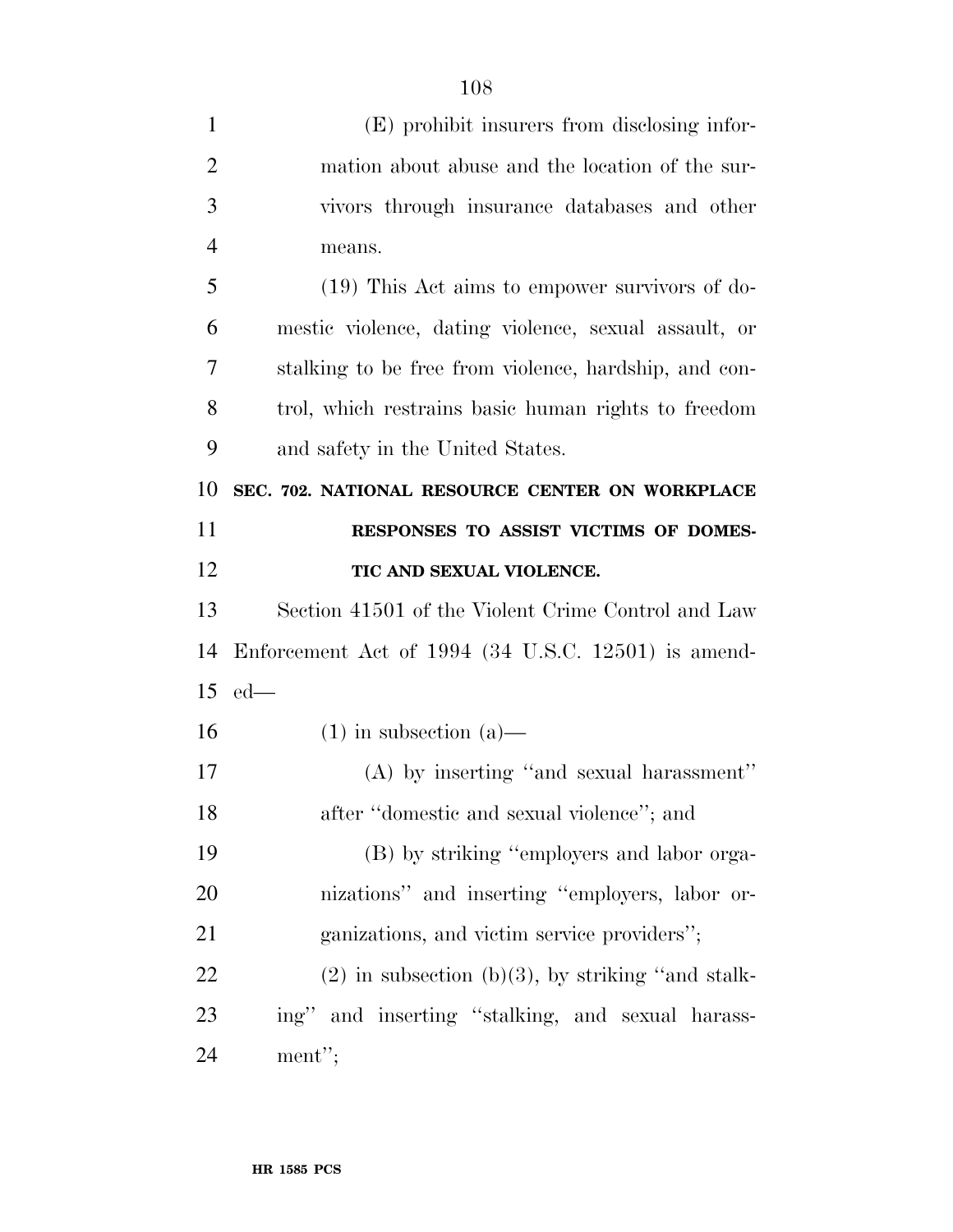| $\mathbf{1}$   | $(3)$ in subsection $(e)(1)$ , by inserting before the    |
|----------------|-----------------------------------------------------------|
| $\overline{2}$ | period at the end "or sexual harassment";                 |
| 3              | (4) in subsection (c)(2)(A), by inserting "or             |
| $\overline{4}$ | sexual harassment" after "sexual violence"; and           |
| 5              | $(5)$ in subsection (e), by striking "\$1,000,000         |
| 6              | for each of fiscal years 2014 through 2018" and in-       |
| 7              | serting "\$2,000,000 for each of fiscal years 2020        |
| 8              | through $2024$ ".                                         |
| 9              | SEC. 703. ENTITLEMENT TO UNEMPLOYMENT COMPENSA-           |
| 10             | TION FOR VICTIMS OF SEXUAL AND OTHER                      |
| 11             | HARASSMENT AND SURVIVORS OF DOMESTIC                      |
| 12             | VIOLENCE, SEXUAL ASSAULT, OR STALKING.                    |
| 13             | (a) UNEMPLOYMENT COMPENSATION.—                           |
| 14             | $(1)$ Section 3304 $(a)$ of the Internal Revenue          |
| 15             | Code of 1986 is amended by striking "and" at the          |
| 16             | end of paragraph (18), by redesignating paragraph         |
| 17             | $(19)$ as paragraph $(20)$ , and by inserting after para- |
| 18             | $graph (18)$ the following new paragraph:                 |
| 19             | $\lq(19)$ no person may be denied compensation            |
| 20             | under such State law solely on the basis of the indi-     |
| 21             | vidual having a voluntary separation from work if         |
| 22             | such separation is attributable to such individual        |
| 23             | being a victim of sexual or other harassment or a         |
| 24             | survivor of domestic violence, sexual assault, or         |
| 25             | stalking; and".                                           |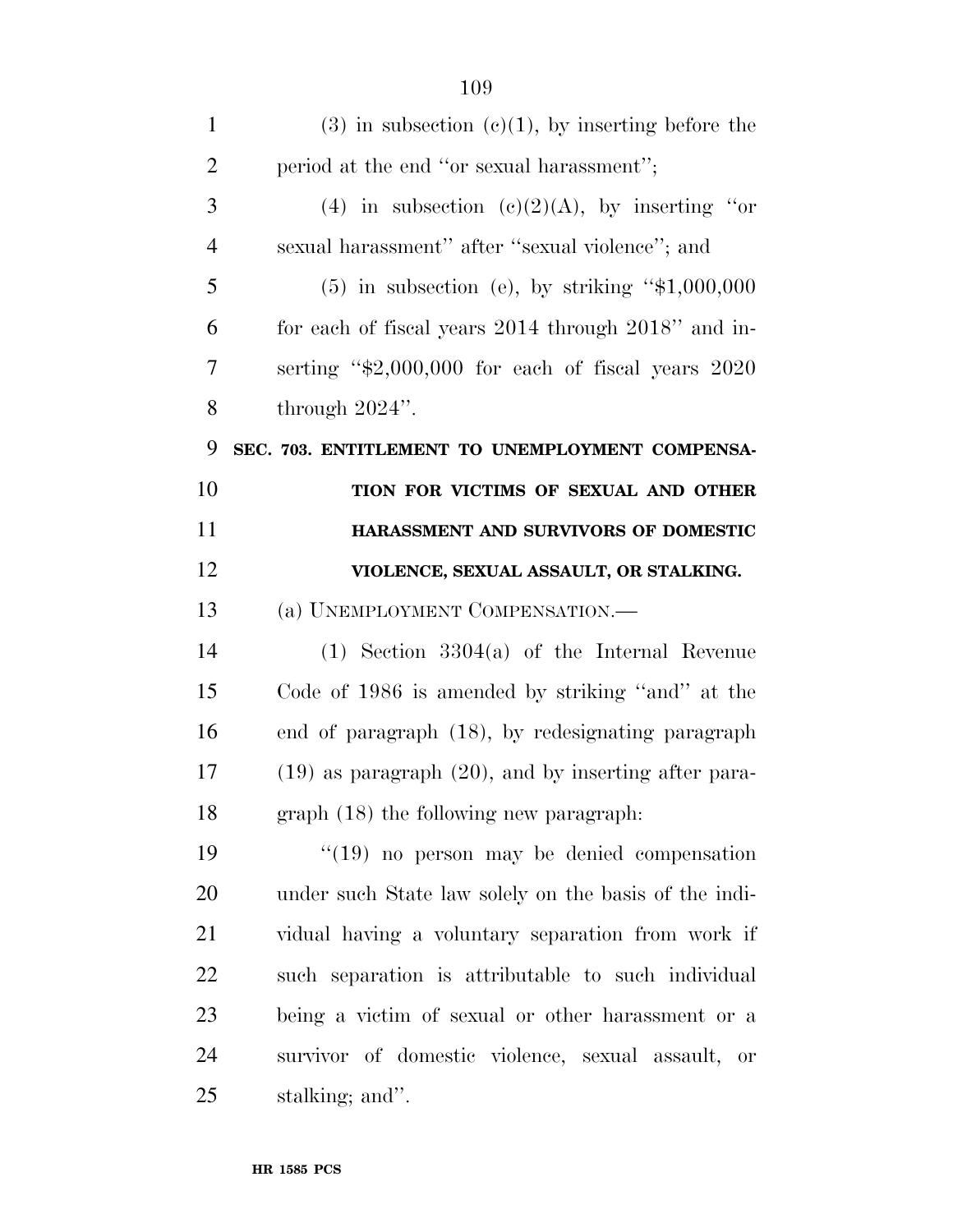| $\mathbf{1}$   | (2) Section 3304 of the Internal Revenue Code          |
|----------------|--------------------------------------------------------|
| $\overline{2}$ | of 1986 is amended by adding at the end the fol-       |
| 3              | lowing new subsection:                                 |
| $\overline{4}$ | "(g) SEXUAL OR OTHER HARASSMENT; ETC.—                 |
| 5              | "(1) DOCUMENTATION.—For purposes of sub-               |
| 6              | section $(a)(19)$ , a voluntary separation of an indi- |
| 7              | vidual shall be considered to be attributable to such  |
| 8              | individual being a survivor or victim of sexual or     |
| 9              | other harassment or a survivor of domestic violence,   |
| 10             | sexual assault, or stalking if such individual submits |
| 11             | such evidence as the State deems sufficient.           |
| 12             | "(2) SUFFICIENT DOCUMENTATION.—For pur-                |
| 13             | poses of paragraph (1), a State shall deem suffi-      |
| 14             | cient, at a minimum—                                   |
| 15             | "(A) evidence of such harassment, violence,            |
| 16             | assault, or stalking in the form of—                   |
| 17             | $f'(i)$ a sworn statement and a form of                |
| 18             | identification;                                        |
| 19             | "(ii) a police or court record; or                     |
| 20             | "(iii) documentation from a victim                     |
| 21             | service provider, an attorney, a police offi-          |
| 22             | cer, a medical professional, a social worker,          |
| 23             | an antiviolence counselor, a member of the             |
| 24             | clergy, or another professional; and                   |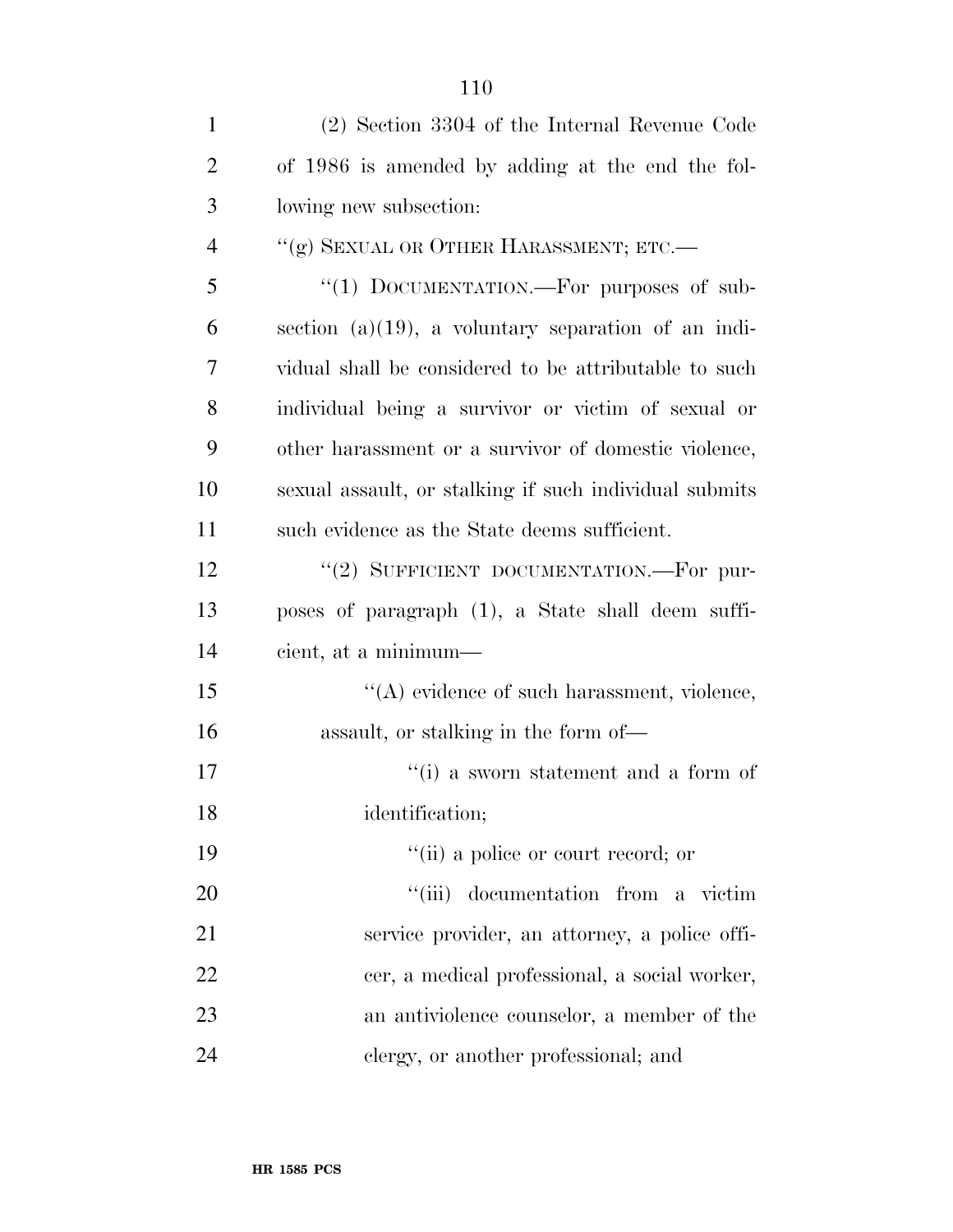| $\mathbf{1}$   | $\lq\lq$ an attestation that such voluntary               |
|----------------|-----------------------------------------------------------|
| $\overline{2}$ | separation is attributable to such harassment,            |
| 3              | violence, assault, or stalking.                           |
| $\overline{4}$ | "(3) DEFINITIONS.—For purposes of this sec-               |
| 5              | tion-                                                     |
| 6              | "(A) The terms 'domestic violence', 'sexual               |
| 7              | assault', 'stalking', 'victim of sexual or other          |
| 8              | harassment', and 'survivor of domestic violence,          |
| 9              | sexual assault, or stalking' have the meanings            |
| 10             | given such terms under State law, regulation,             |
| 11             | or policy.                                                |
| 12             | "(B) The term 'victim service provider' has               |
| 13             | the meaning given such term in section 40002              |
| 14             | of the Violence Against Women Act of 1994.".              |
| 15             | (b) UNEMPLOYMENT COMPENSATION PERSONNEL                   |
| 16             | TRAINING.—Section 303(a) of the Social Security Act (42   |
|                | 17 U.S.C. $503(a)$ is amended—                            |
| 18             | (1) by redesignating paragraphs (4) through               |
| 19             | $(12)$ as paragraphs $(5)$ through $(13)$ , respectively; |
| 20             | and                                                       |
| 21             | $(2)$ by inserting after paragraph $(3)$ the fol-         |
| 22             | lowing new paragraph:                                     |
| 23             | $``(4)(A)$ Such methods of administration as will         |
| 24             | ensure that—                                              |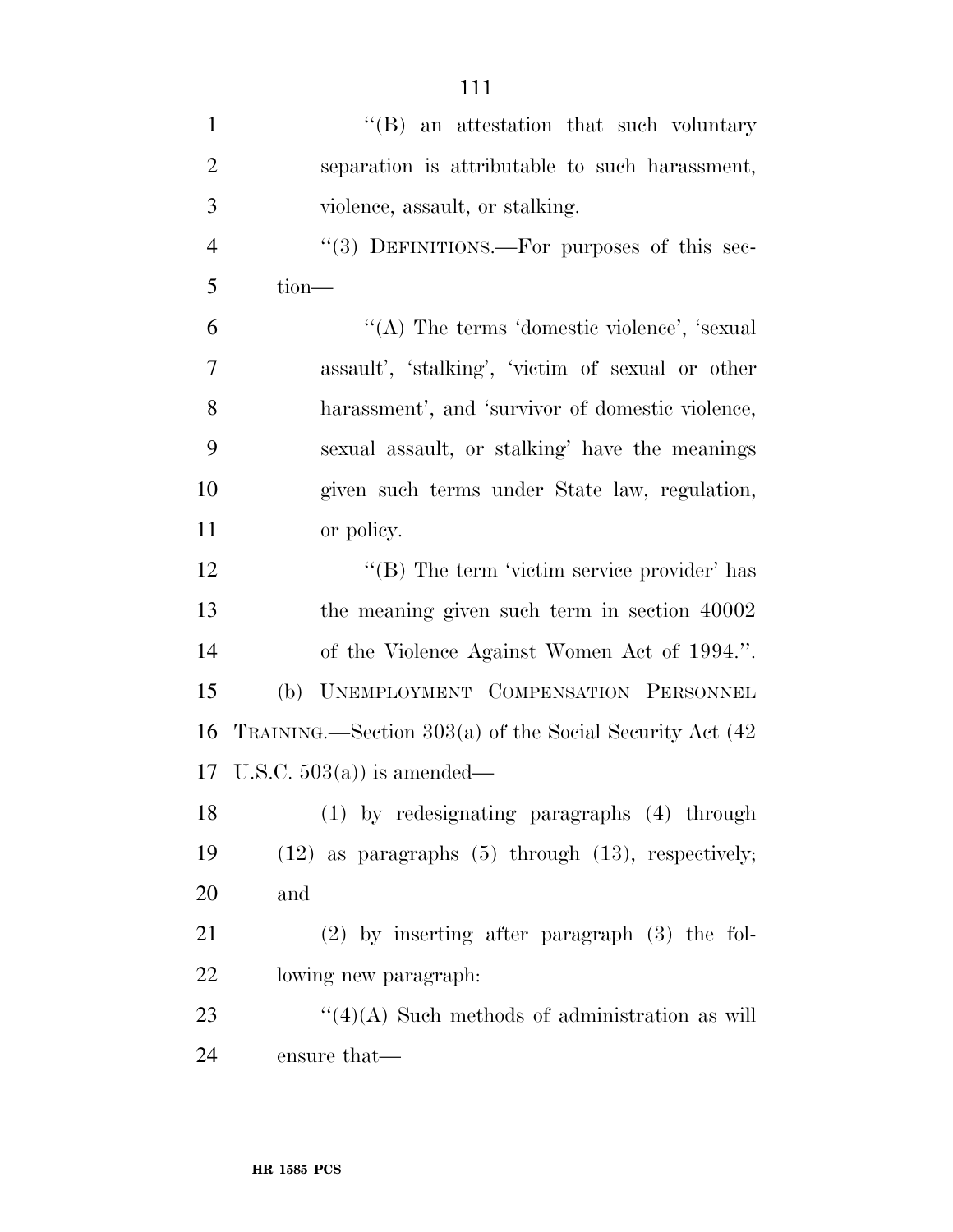| $\mathbf{1}$   | "(i) applicants for unemployment com-          |
|----------------|------------------------------------------------|
| $\overline{2}$ | pensation and individuals inquiring about such |
| 3              | compensation are notified of the provisions of |
| $\overline{4}$ | section $3304(a)(19)$ of the Internal Revenue  |
| 5              | Code of 1986; and                              |
| 6              | "(ii) claims reviewers and hearing per-        |
| $\tau$         | sonnel are trained in—                         |
| 8              | $\lq\lq$ (I) the nature and dynamics of sex-   |
| 9              | ual and other harassment, domestic vio-        |
| 10             | lence, sexual assault, or stalking; and        |
| 11             | "(II) methods of ascertaining and              |
| 12             | keeping confidential information about pos-    |
| 13             | sible experiences of sexual and other har-     |
| 14             | assment, domestic violence, sexual assault,    |
| 15             | or stalking to ensure that—                    |
| 16             | "(aa) requests for unemployment                |
| 17             | compensation based on separations              |
| 18             | stemming from sexual and other har-            |
| 19             | assment, domestic violence, sexual as-         |
| 20             | sault, or stalking are identified and          |
| 21             | adjudicated; and                               |
| 22             | "(bb) confidentiality is provided              |
| 23             | for the individual's claim and sub-            |
| 24             | mitted evidence.                               |
| 25             | "(B) For purposes of this paragraph—           |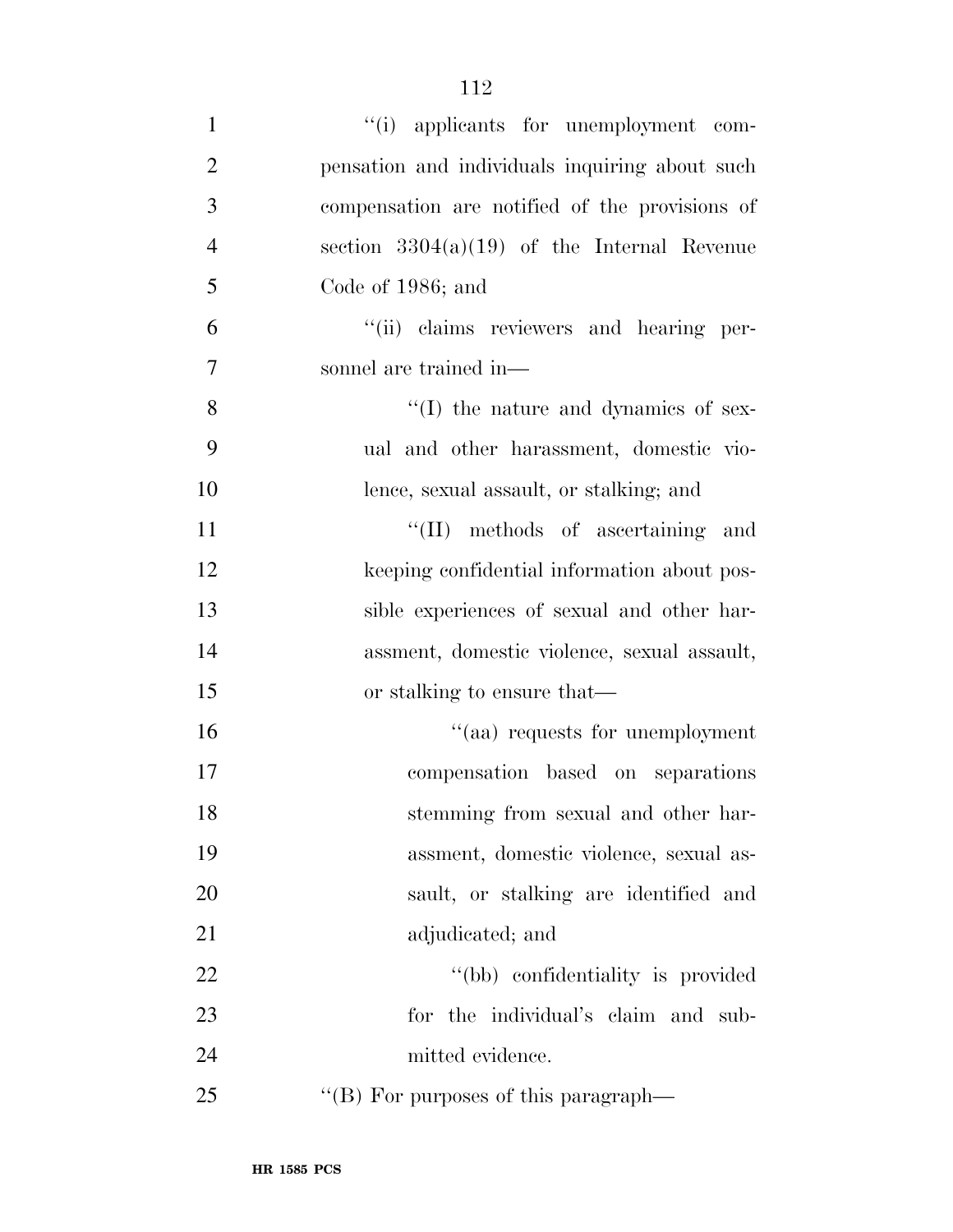| $\mathbf{1}$   | "(i) the terms 'domestic violence', 'sexual                            |
|----------------|------------------------------------------------------------------------|
| $\overline{2}$ | assault', and 'stalking' have the meanings given                       |
| 3              | such terms in section 40002 of the Violence                            |
| $\overline{4}$ | Against Women Act of 1994;                                             |
| 5              | "(ii) the term 'sexual and other harass-                               |
| 6              | ment' has the meaning given such term under                            |
| 7              | State law, regulation, or policy; and                                  |
| 8              | "(iii) the term 'survivor of domestic vio-                             |
| 9              | lence, sexual assault, or stalking' means—                             |
| 10             | "(I) a person who has experienced or                                   |
| 11             | is experiencing domestic violence, sexual                              |
| 12             | assault, or stalking; and                                              |
| 13             | "(II) a person whose family or house-                                  |
| 14             | hold member has experienced or is experi-                              |
| 15             | encing domestic violence, sexual assault, or                           |
| 16             | stalking.".                                                            |
| 17             | (c) TANF PERSONNEL TRAINING.—Section $402(a)$                          |
|                | 18 of the Social Security Act $(42 \text{ U.S.C. } 602(a))$ is amended |
| 19             | by adding at the end the following new paragraph:                      |
| 20             | "(8) CERTIFICATION THAT THE STATE WILL                                 |
| 21             | PROVIDE INFORMATION TO SURVIVORS OF SEXUAL                             |
| 22             | AND OTHER HARASSMENT, DOMESTIC VIOLENCE,                               |
| 23             | SEXUAL ASSAULT, OR STALKING.                                           |
| 24             | "(A) IN GENERAL.—A certification by the                                |
| 25             | chief executive officer of the State that the                          |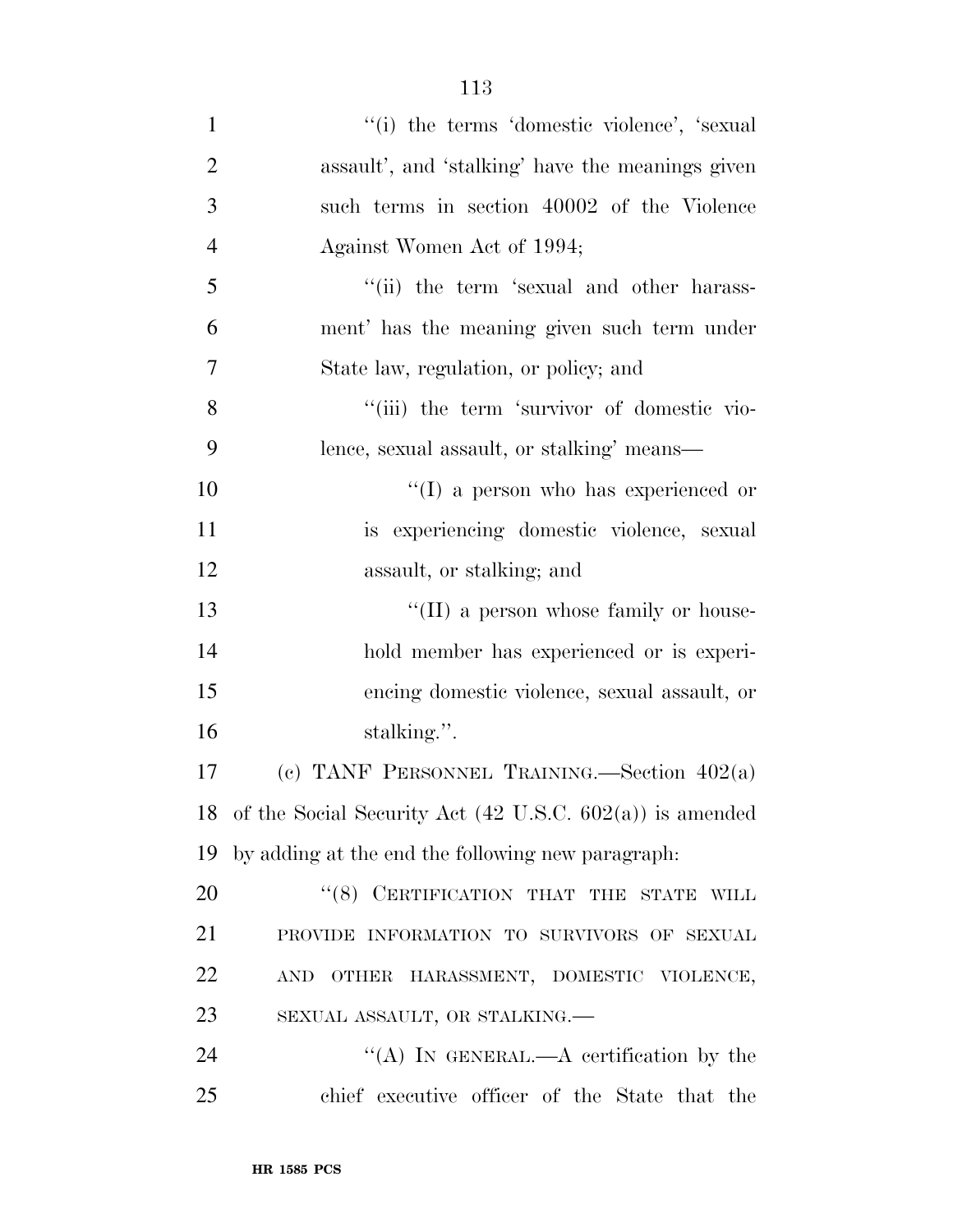| $\mathbf{1}$   | State has established and is enforcing stand- |
|----------------|-----------------------------------------------|
| $\overline{2}$ | ards and procedures to-                       |
| 3              | "(i) ensure that applicants for assist-       |
| $\overline{4}$ | ance under the State program funded           |
| 5              | under this part and individuals inquiring     |
| 6              | about such assistance are adequately noti-    |
| $\overline{7}$ | fied of-                                      |
| 8              | $\lq\lq$ (I) the provisions of section        |
| 9              | $3304(a)(19)$ of the Internal Revenue         |
| 10             | Code of 1986; and                             |
| 11             | "(II) assistance made available               |
| 12             | by the State to survivors of sexual           |
| 13             | and other harassment, domestic vio-           |
| 14             | lence, sexual assault, or stalking;           |
| 15             | "(ii) ensure that case workers and            |
| 16             | other agency personnel responsible for ad-    |
| 17             | ministering the State program funded          |
| 18             | under this part are adequately trained in—    |
| 19             | "(I) the nature and dynamics of               |
| 20             | sexual and other harassment, domes-           |
| 21             | tic violence, sexual assault, or stalk-       |
| 22             | ing;                                          |
| 23             | "(II) State standards and proce-              |
| 24             | dures relating to the prevention of,          |
| 25             | and assistance for individuals who are        |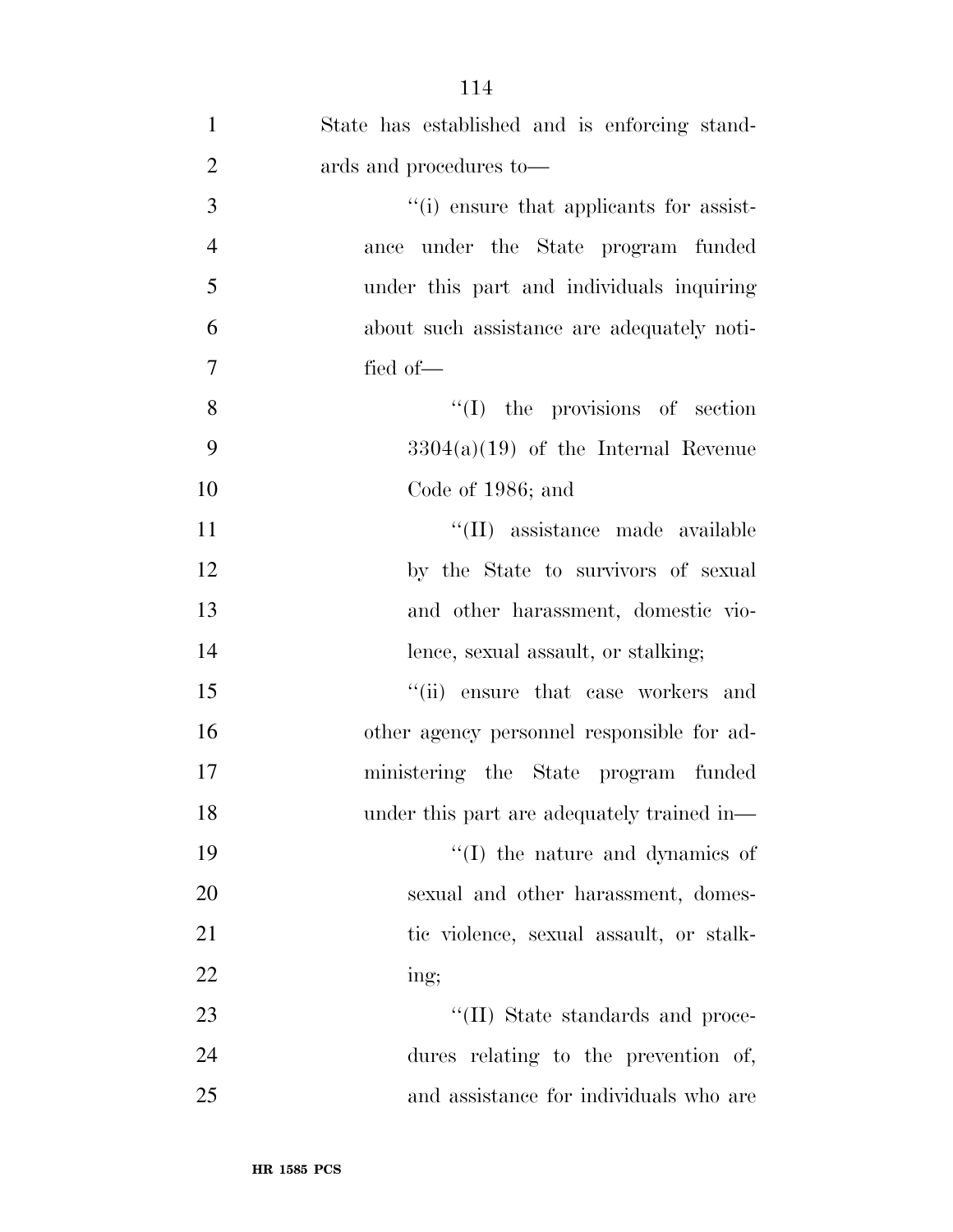| $\mathbf{1}$   | survivors of sexual and other harass-     |
|----------------|-------------------------------------------|
| $\mathbf{2}$   | ment, domestic violence, sexual as-       |
| 3              | sault, or stalking; and                   |
| $\overline{4}$ | "(III) methods of ascertaining            |
| 5              | and keeping confidential information      |
| 6              | about possible experiences of sexual      |
| $\tau$         | and other harassment, domestic vio-       |
| 8              | lence, sexual assault, or stalking;       |
| 9              | "(iii) ensure that, if a State has elect- |
| 10             | ed to establish and enforce standards and |
| 11             | procedures regarding the screening for,   |
| 12             | and identification of, domestic violence  |
| 13             | pursuant to paragraph $(7)$ —             |
| 14             | $\lq\lq$ (I) applicants for assistance    |
| 15             | under the State program funded            |
| 16             | under this part and individuals inquir-   |
| 17             | ing about such assistance are ade-        |
| 18             | quately notified of options available     |
| 19             | under such standards and procedures;      |
| 20             | and                                       |
| 21             | $\lq\lq$ (II) case workers and other      |
| 22             | agency personnel responsible for ad-      |
| 23             | ministering the State program funded      |
| 24             | under this part are provided with a de-   |
| 25             | quate training regarding such stand-      |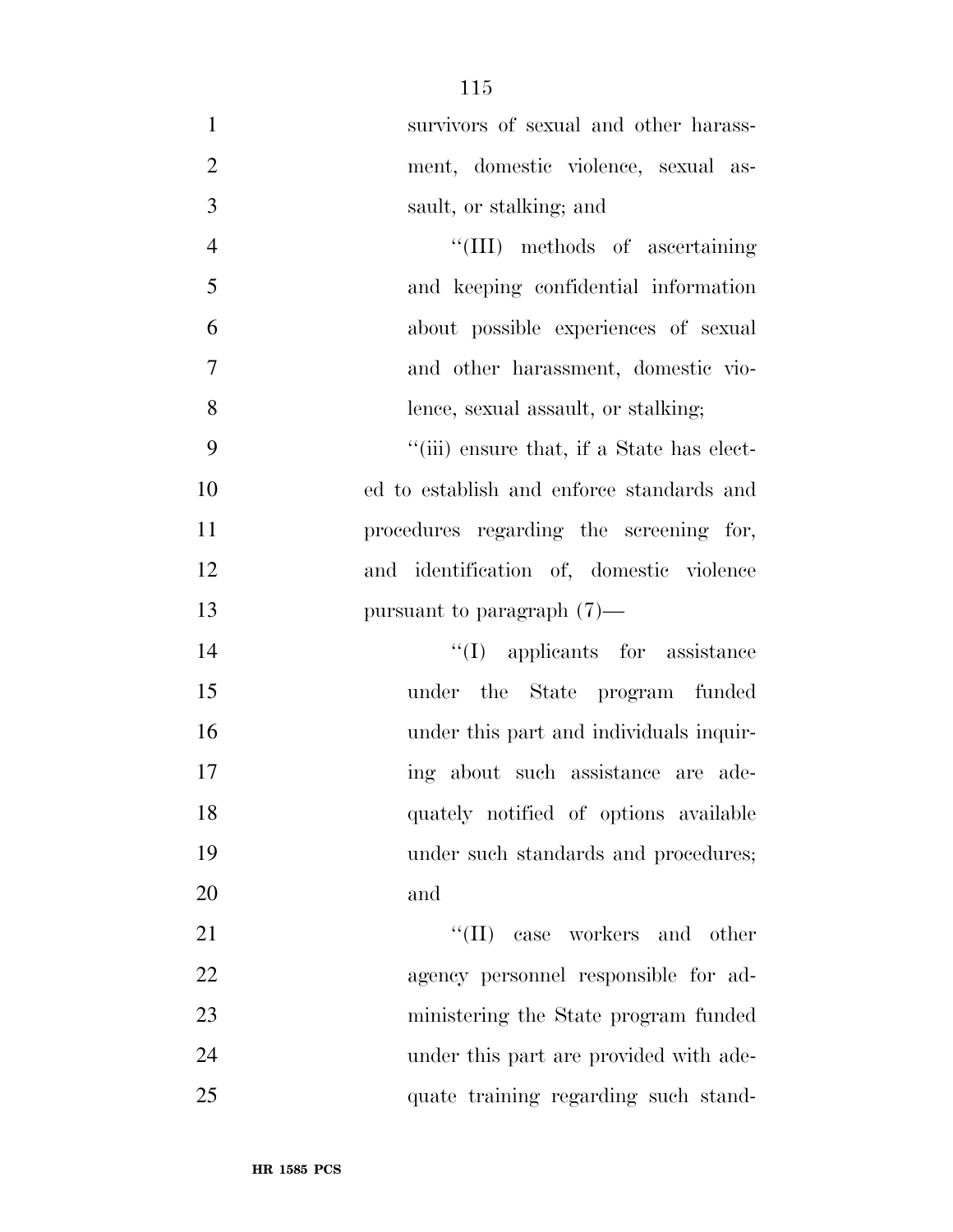| $\mathbf{1}$   | ards and procedures and options               |
|----------------|-----------------------------------------------|
| $\mathfrak{2}$ | available under such standards and            |
| 3              | procedures; and                               |
| $\overline{4}$ | "(iv) ensure that the training required       |
| 5              | under subparagraphs (B) and, if applica-      |
| 6              | ble, $(C)(ii)$ is provided through a training |
| 7              | program operated by an eligible entity.       |
| 8              | "(B) DEFINITIONS.—For purposes of this        |
| 9              | paragraph—                                    |
| 10             | "(i) the terms 'domestic violence',           |
| 11             | 's exual assault', and 'stalking' have the    |
| 12             | meanings given such terms in section          |
| 13             | 40002 of the Violence Against Women Act       |
| 14             | of 1994;                                      |
| 15             | "(ii) the term 'sexual and other har-         |
| 16             | assment' has the meaning given such term      |
| 17             | under State law, regulation, or policy; and   |
| 18             | "(iii) the term 'survivor of domestic         |
| 19             | violence, sexual assault, or stalking'        |
| 20             | means-                                        |
| 21             | "(I) a person who has experi-                 |
| 22             | enced or is experiencing domestic vio-        |
| 23             | lence, sexual assault, or stalking; and       |
| 24             | "(II) a person whose family or                |
| 25             | household member has experienced or           |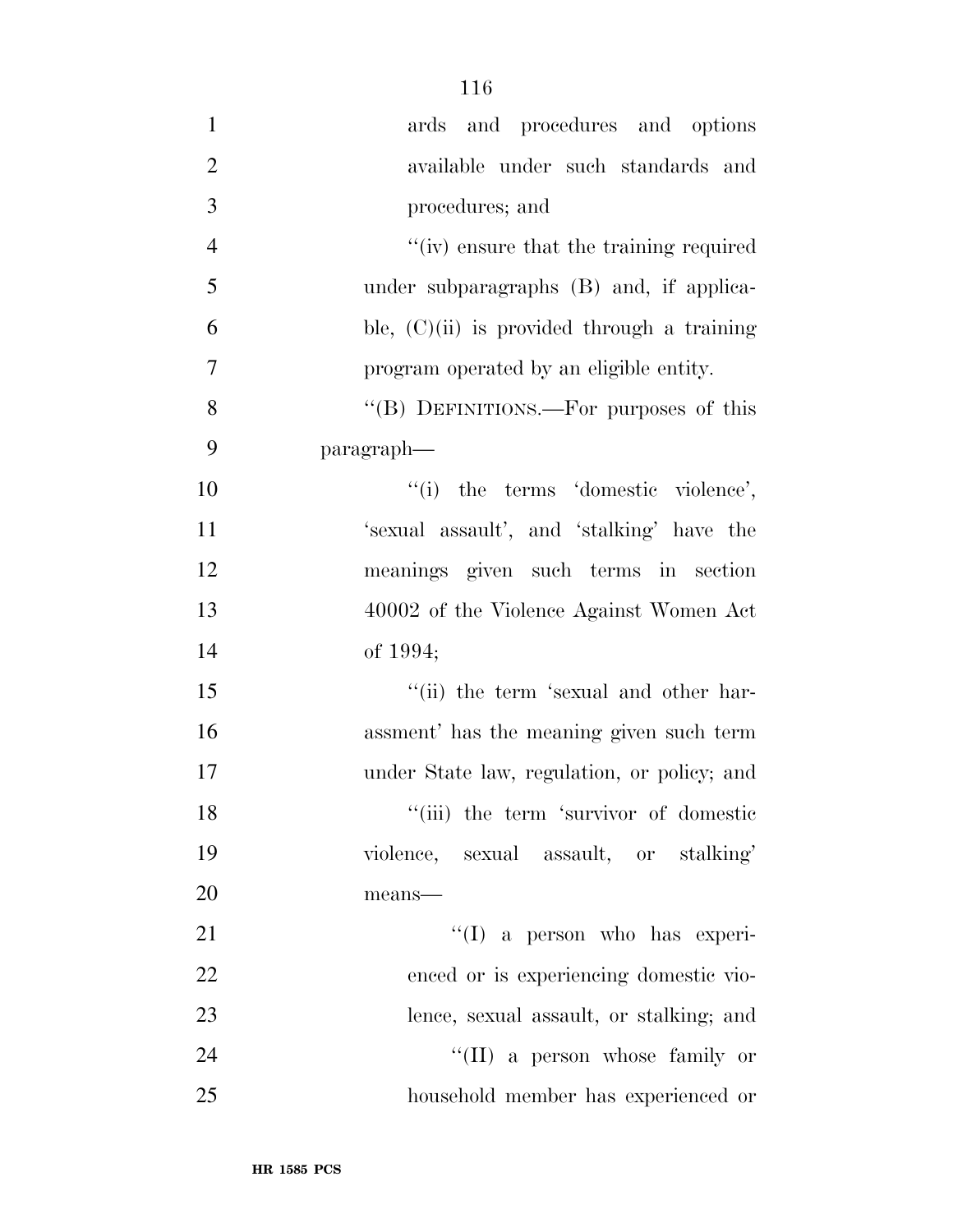| $\mathbf{1}$   | is experiencing domestic violence, sex-            |
|----------------|----------------------------------------------------|
| $\overline{2}$ | ual assault, or stalking.".                        |
| 3              | (d) SEXUAL AND OTHER HARASSMENT, DOMESTIC          |
| 4              | VIOLENCE, SEXUAL ASSAULT, OR STALKING TRAINING     |
| 5              | <b>GRANT PROGRAM.—</b>                             |
| 6              | (1) GRANTS AUTHORIZED.—The Secretary of            |
| 7              | Labor (in this subsection referred to as the "Sec- |
| 8              | retary") is authorized to award—                   |
| 9              | (A) a grant to a national victim service           |
| 10             | provider in order for such organization to-        |
| 11             | (i) develop and disseminate a model                |
| 12             | training program (and related materials)           |
| 13             | for the training required under section            |
| 14             | $303(a)(4)(B)$ of the Social Security Act, as      |
| 15             | added by subsection (b), and under sub-            |
| 16             | paragraph (B) and, if applicable, subpara-         |
| 17             | graph (C)(ii) of section $402(a)(8)$ of such       |
| 18             | Act, as added by subsection $(c)$ ; and            |
| 19             | (ii) provide technical assistance with             |
| 20             | respect to such model training program,            |
| 21             | including technical assistance to the tem-         |
| 22             | porary assistance for needy families pro-          |
| 23             | and unemployment compensation<br>gram              |
| 24             | personnel; and                                     |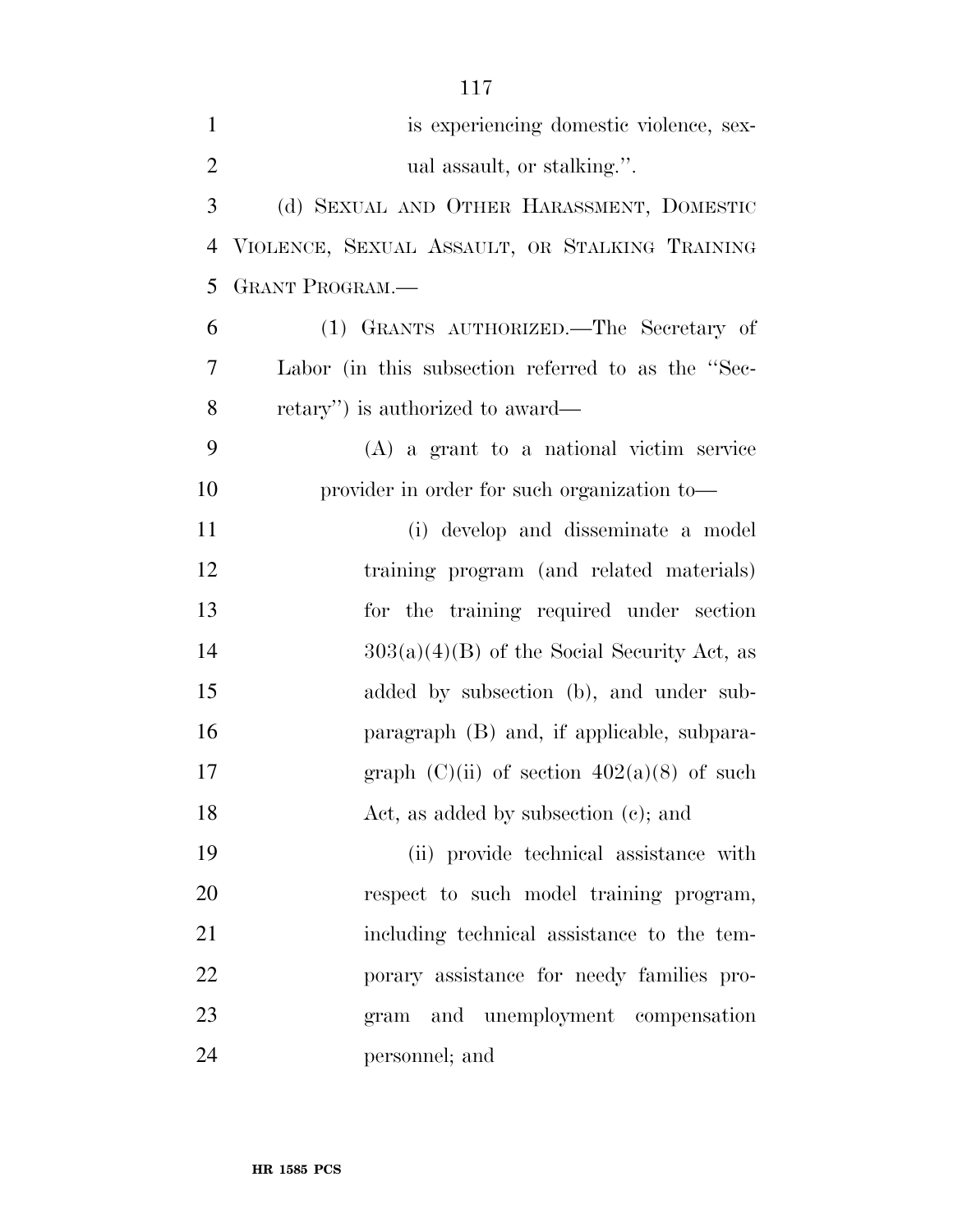| $\mathbf{1}$   | (B) grants to State, tribal, or local agen-          |
|----------------|------------------------------------------------------|
| $\overline{c}$ | cies in order for such agencies to contract with     |
| 3              | eligible entities to provide State, tribal, or local |
| $\overline{4}$ | caseworkers and other State, tribal, or local        |
| 5              | agency personnel responsible for administering       |
| 6              | the temporary assistance for needy families pro-     |
| 7              | gram established under part A of title IV of the     |
| 8              | Social Security Act in a State or Indian res-        |
| 9              | ervation with the training required under sub-       |
| 10             | paragraph (B) and, if applicable, subparagraph       |
| 11             | $(C)(ii)$ of such section $402(a)(8)$ .              |
| 12             | (2) ELIGIBLE ENTITY DEFINED.—For purposes            |
| 13             | of paragraph $(1)(B)$ , the term "eligible entity"   |
| 14             | means an entity—                                     |
| 15             | $(A)$ that is —                                      |
| 16             | (i) a State or tribal domestic violence              |
| 17             | coalition or sexual assault coalition;               |
| 18             | (ii) a State or local victim service pro-            |
| 19             | vider with recognized expertise in the dy-           |
| 20             | namics of domestic violence, sexual assault,         |
| 21             | or stalking whose primary mission is to              |
| 22             | provide services to survivors of domestic vi-        |
| 23             | olence, sexual assault, or stalking, includ-         |
| 24             | ing a rape crisis center or domestic vio-            |
| 25             | lence program; or                                    |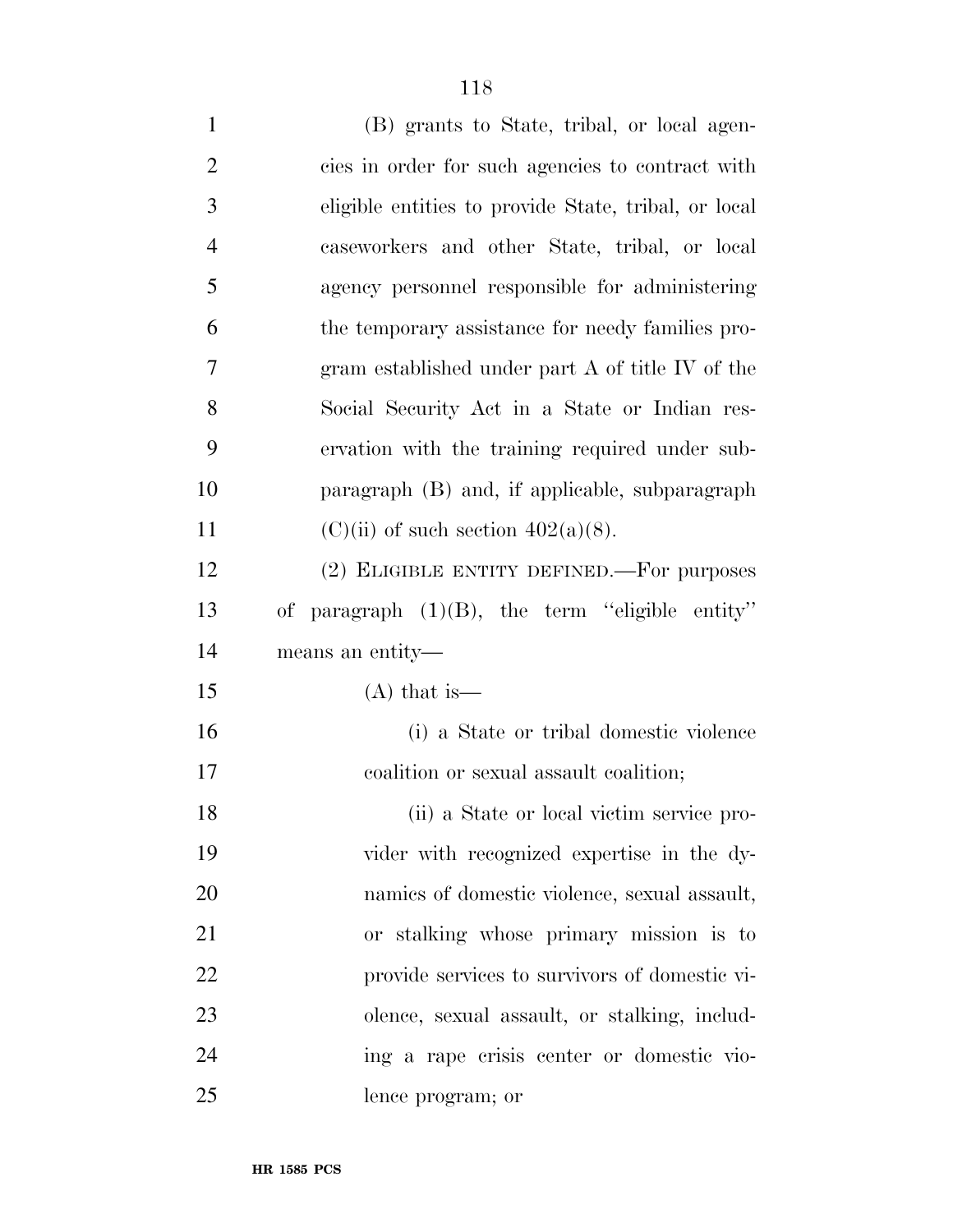| $\mathbf{1}$   | an organization with dem-<br>(iii)                   |
|----------------|------------------------------------------------------|
| $\overline{2}$ | onstrated expertise in State or county wel-          |
| 3              | fare laws and implementation of such laws            |
| $\overline{4}$ | and experience with disseminating informa-           |
| 5              | tion on such laws and implementation, but            |
| 6              | only if such organization will provide the           |
| 7              | required training in partnership with an             |
| 8              | entity described in clause (i) or (ii); and          |
| 9              | $(B)$ that—                                          |
| 10             | (i) has demonstrated expertise in the                |
| 11             | dynamics of both domestic violence and               |
| 12             | sexual assault, such as a joint domestic vi-         |
| 13             | olence and sexual assault coalition; or              |
| 14             | (ii) will provide the required training              |
| 15             | in partnership with an entity described in           |
| 16             | clause (i) or (ii) of subparagraph (A) in            |
| 17             | order to comply with the dual domestic vio-          |
| 18             | lence and sexual assault expertise require-          |
| 19             | ment under clause (i).                               |
| 20             | (3) APPLICATION.—An entity seeking a grant           |
| 21             | under this subsection shall submit an application to |
| 22             | the Secretary at such time, in such form and man-    |
| 23             | ner, and containing such information as the Sec-     |
| 24             | retary specifies.                                    |
| 25             | $(4)$ REPORTS.—                                      |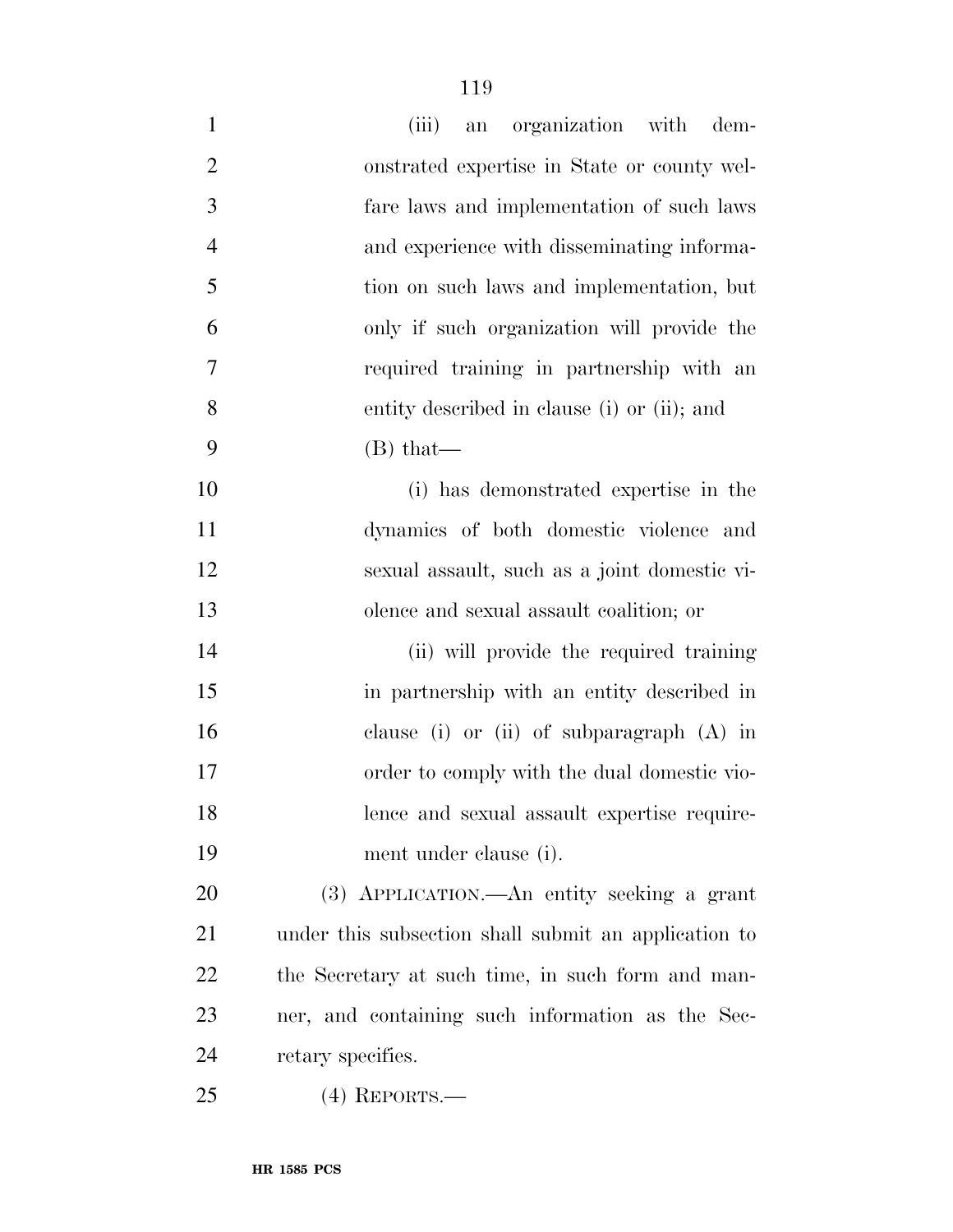| $\mathbf{1}$   | (A) REPORTS TO CONGRESS.—Not later               |
|----------------|--------------------------------------------------|
| $\overline{2}$ | than a year after the date of the enactment of   |
| 3              | this Act, and annually thereafter, the Secretary |
| $\overline{4}$ | shall submit to Congress a report on the grant   |
| 5              | program established under this subsection.       |
| 6              | (B) REPORTS AVAILABLE TO PUBLIC.                 |
| 7              | The Secretary shall establish procedures for the |
| 8              | dissemination to the public of each report sub-  |
| 9              | mitted under subparagraph (A). Such proce-       |
| 10             | dures shall include the use of the internet to   |
| 11             | disseminate such reports.                        |
| 12             | (5) AUTHORIZATION OF APPROPRIATIONS.—            |
| 13             | $(A)$ In GENERAL.—There are authorized to        |
| 14             | be appropriated—                                 |
| 15             | (i) $$1,000,000$ for fiscal year 2020 to         |
| 16             | carry out the provisions of paragraph            |
| 17             | $(1)(A);$ and                                    |
| 18             | $(ii)$ \$12,000,000 for each of fiscal           |
| 19             | years 2020 through 2024 to carry out the         |
| 20             | provisions of paragraph $(1)(B)$ .               |
| 21             | (B) THREE-YEAR AVAILABILITY OF GRANT             |
| 22             | FUNDS.—Each recipient of a grant under this      |
| 23             | subsection shall return to the Secretary any un- |
| 24             | used portion of such grant not later than 3      |

years after the date the grant was awarded, to-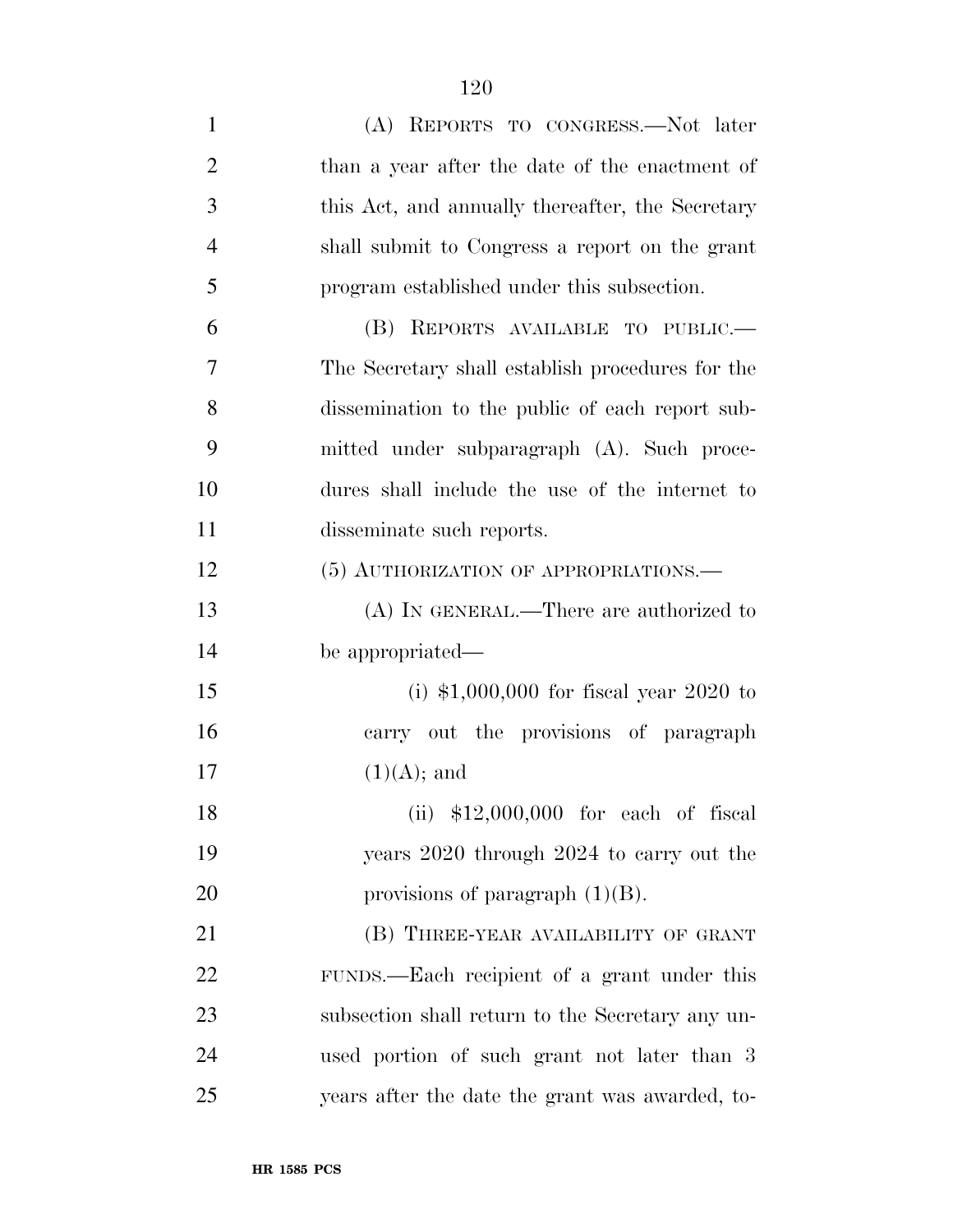gether with any earnings on such unused por-2 tion. (C) AMOUNTS RETURNED.—Any amounts returned pursuant to subparagraph (B) shall be available without further appropriation to the Secretary for the purpose of carrying out the 7 provisions of paragraph  $(1)(B)$ . (e) EFFECT ON EXISTING LAWS, ETC.— (1) MORE PROTECTIVE LAWS, AGREEMENTS, PROGRAMS, AND PLANS.—Nothing in this title shall be construed to supersede any provision of any Fed- eral, State, or local law, collective bargaining agree- ment, or employment benefits program or plan that provides greater unemployment insurance benefits for survivors of sexual and other harassment, domes- tic violence, sexual assault, or stalking than the rights established under this title. (2) LESS PROTECTIVE LAWS, AGREEMENTS, PROGRAMS, AND PLANS.—Any law, collective bar- gaining agreement, or employment benefits program or plan of a State or unit of local government is pre-

 empted to the extent that such law, agreement, or program or plan would impair the exercise of any right established under this title or the amendments made by this title.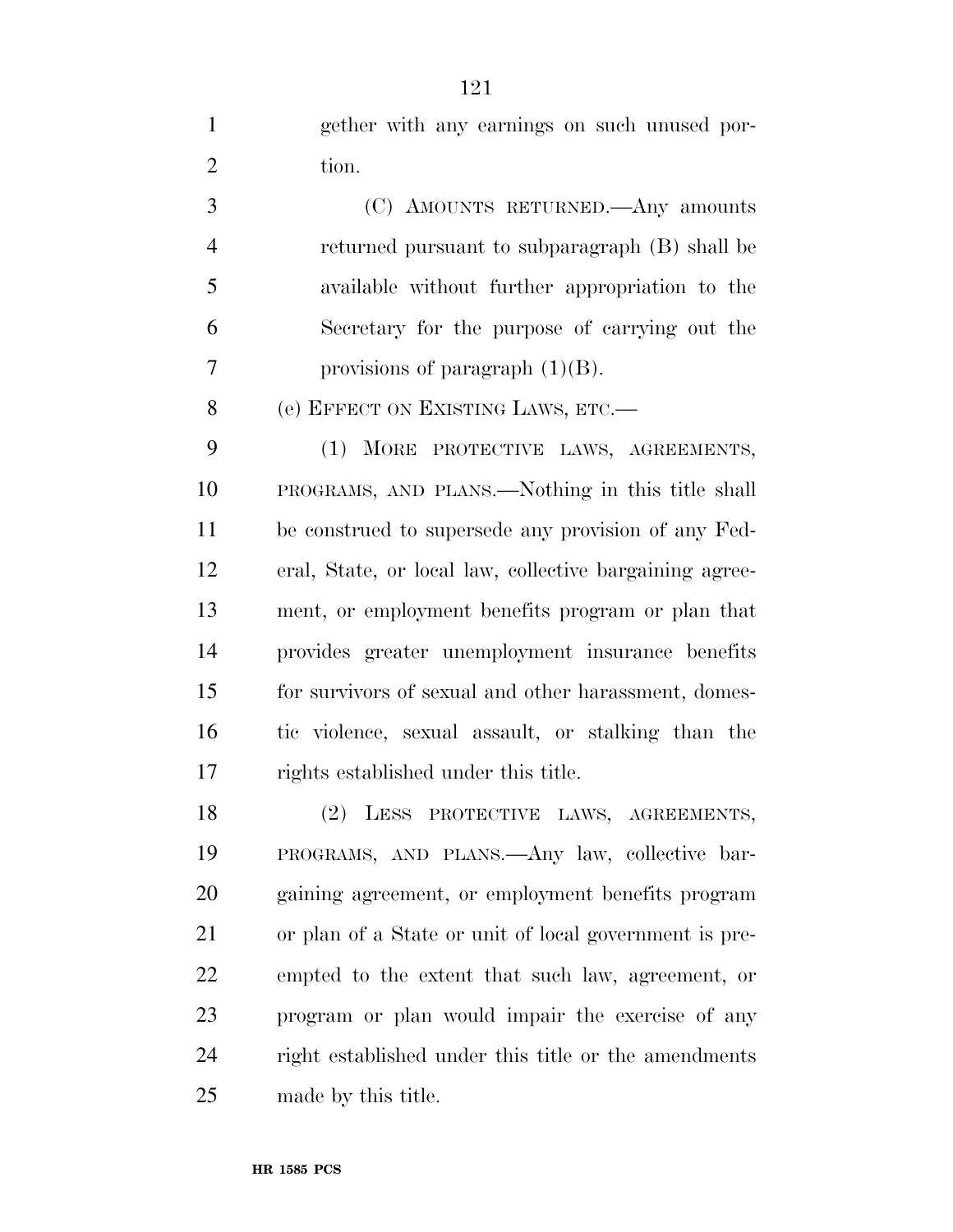(f) EFFECTIVE DATE.—

2 (1) UNEMPLOYMENT AMENDMENTS.—

 (A) IN GENERAL.—Except as provided in subparagraph (B) and paragraph (2), the amendments made by this section shall apply in the case of compensation paid for weeks begin- ning on or after the expiration of the 180-day period beginning on the date of enactment of this Act.

10 (B) EXTENSION OF EFFECTIVE DATE FOR 11 STATE LAW AMENDMENT.

12 (i) IN GENERAL.—Except as provided in paragraph (2), in a case in which the Secretary of Labor identifies a State as re- quiring a change to its statutes, regula-16 tions, or policies in order to comply with 17 the amendments made by this section, such amendments shall apply in the case of compensation paid for weeks beginning 20 after the earlier of —

21 (I) the date the State changes its statutes, regulations, or policies in 23 order to comply with such amend-ments; or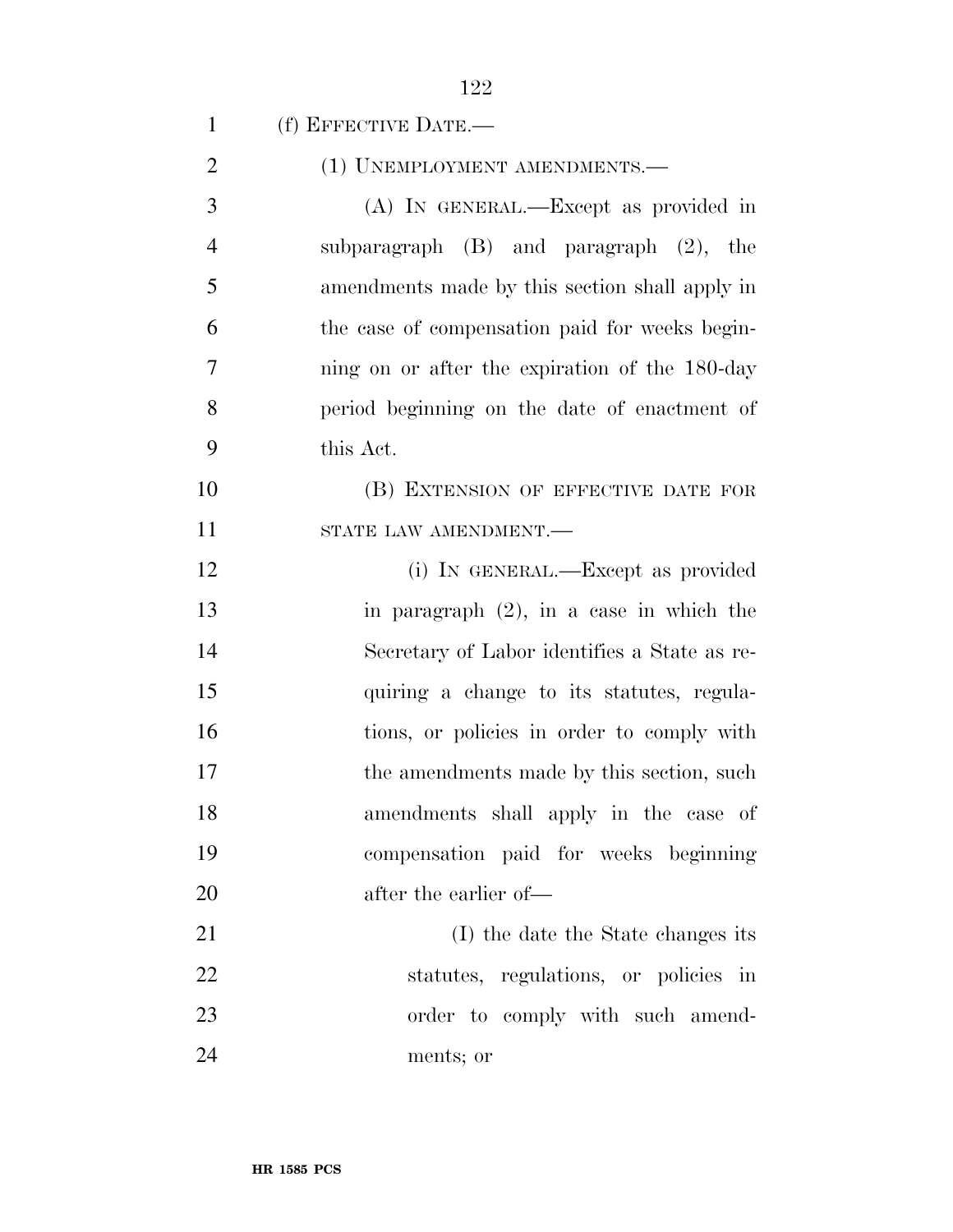| $\mathbf{1}$   | (II) the end of the first session of              |
|----------------|---------------------------------------------------|
| $\overline{2}$ | the State legislature which begins                |
| 3              | after the date of enactment of this               |
| $\overline{4}$ | Act or which began prior to such date             |
| 5              | and remained in session for at least              |
| 6              | 25 calendar days after such date, ex-             |
| $\overline{7}$ | cept that in no case shall such amend-            |
| 8              | ments apply before the date that is               |
| 9              | 180 days after the date of enactment              |
| 10             | of this Act.                                      |
| 11             | (ii) SESSION DEFINED.—In this sub-                |
| 12             | paragraph, the term "session" means a             |
| 13             | regular, special, budget, or other session of     |
| 14             | a State legislature.                              |
| 15             | $(2)$ TANF AMENDMENT.—                            |
| 16             | (A) IN GENERAL.—Except as provided in             |
| 17             | subparagraph (B), the amendment made by           |
| 18             | subsection (c) shall take effect on the date of   |
| 19             | enactment of this Act.                            |
| 20             | (B) EXTENSION OF EFFECTIVE DATE FOR               |
| 21             | STATE LAW AMENDMENT.—In the case of a             |
| 22             | State plan under part A of title IV of the Social |
| 23             | Security Act which the Secretary of Health and    |
| 24             | Human Services determines requires State ac-      |
| 25             | tion (including legislation, regulation, or other |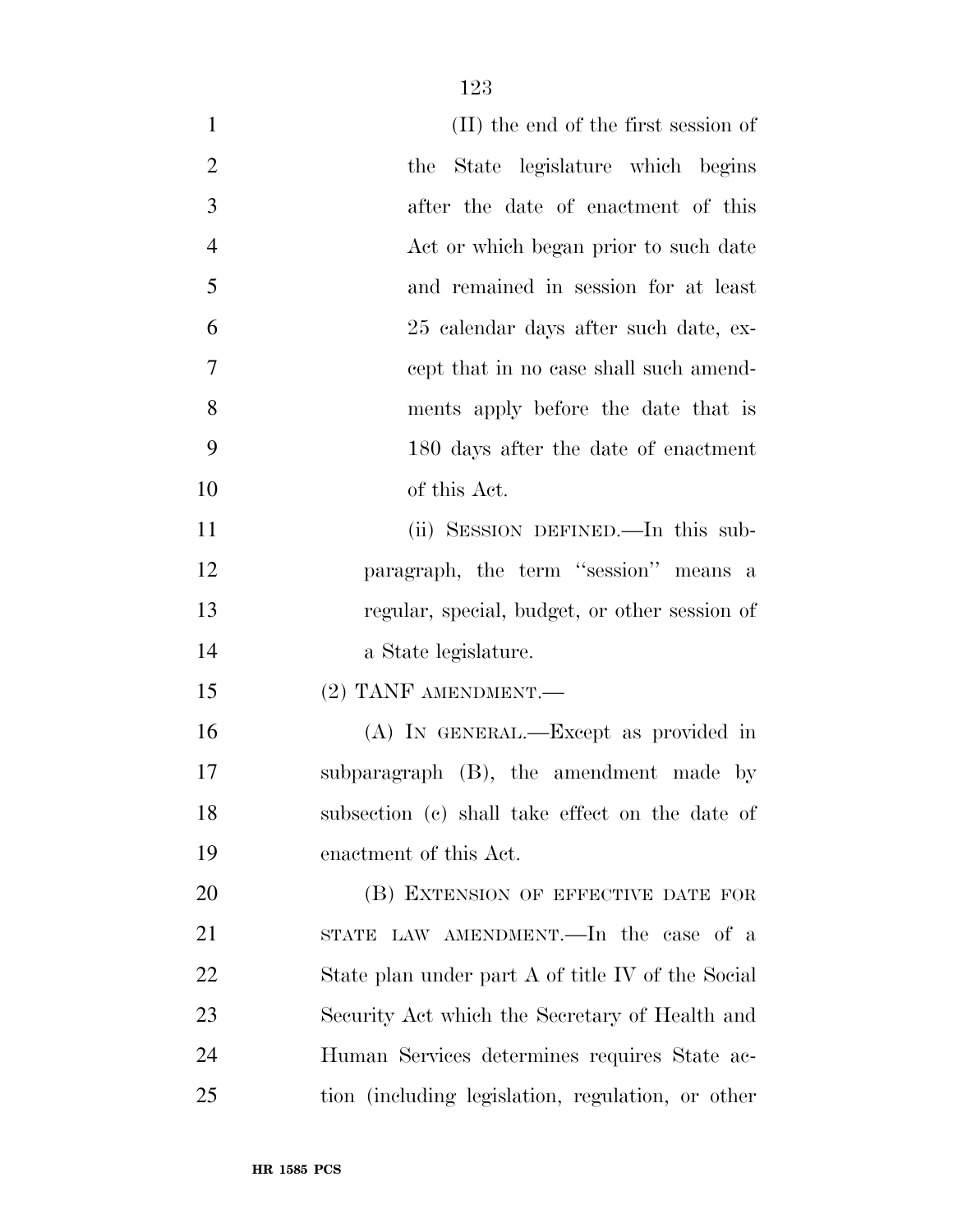administrative action) in order for the plan to meet the additional requirements imposed by the amendment made by subsection (c), the State plan shall not be regarded as failing to comply with the requirements of such amend- ment on the basis of its failure to meet these additional requirements before the first day of the first calendar quarter beginning after the close of the first regular session of the State legislature that begins after the date of enact- ment of this Act. For purposes of the previous sentence, in the case of a State that has a 2- year legislative session, each year of the session is considered to be a separate regular session of the State legislature.

 (g) DEFINITIONS.—In this section, the terms ''do- mestic violence'', ''sexual assault'', ''stalking'', ''survivor of domestic violence, sexual assault, or stalking'', and ''vic- tim service provider'' have the meanings given such terms 20 in section  $3304(g)$  of the Internal Revenue Code of 1986. **SEC. 704. STUDY AND REPORTS ON BARRIERS TO SUR-VIVORS' ECONOMIC SECURITY ACCESS.** 

 (a) STUDY.—The Secretary of Health and Human Services, in consultation with the Secretary of Labor, shall conduct a study on the barriers that survivors of domestic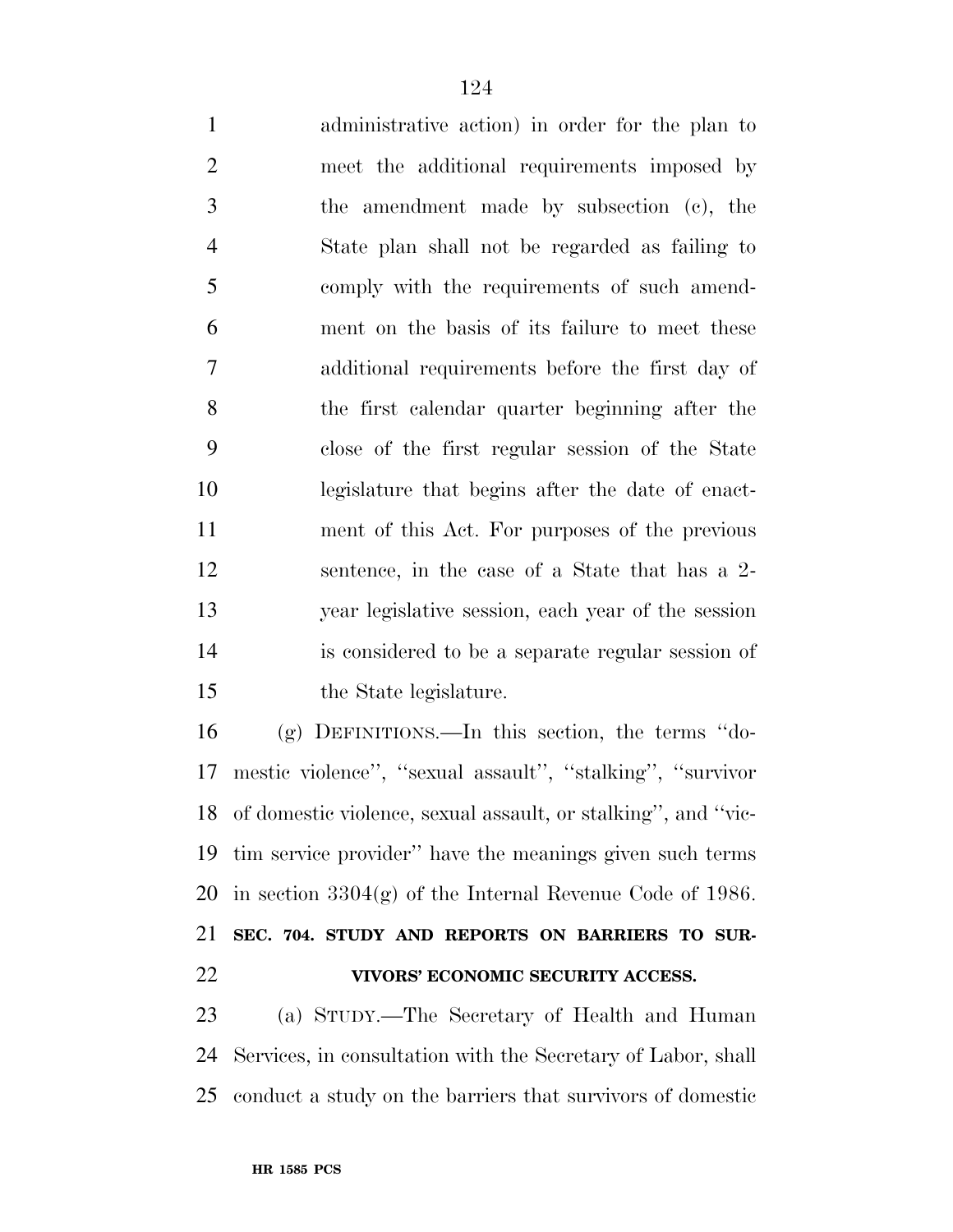violence, dating violence, sexual assault, or stalking throughout the United States experience in maintaining economic security as a result of issues related to domestic violence, dating violence, sexual assault, or stalking.

 (b) REPORTS.—Not later than 1 year after the date of enactment of this title, and every 5 years thereafter, the Secretary of Health and Human Services, in consulta- tion with the Secretary of Labor, shall submit a report to Congress on the study conducted under subsection (a). (c) CONTENTS.—The study and reports under this section shall include—

 (1) identification of geographic areas in which State laws, regulations, and practices have a strong impact on the ability of survivors of domestic vio- lence, dating violence, sexual assault, or stalking to exercise—

 (A) any rights under this Act without com- promising personal safety or the safety of oth- ers, including family members and excluding the abuser; and

 (B) other components of economic security, including financial empowerment, affordable housing, transportation, healthcare access, and quality education and training opportunities;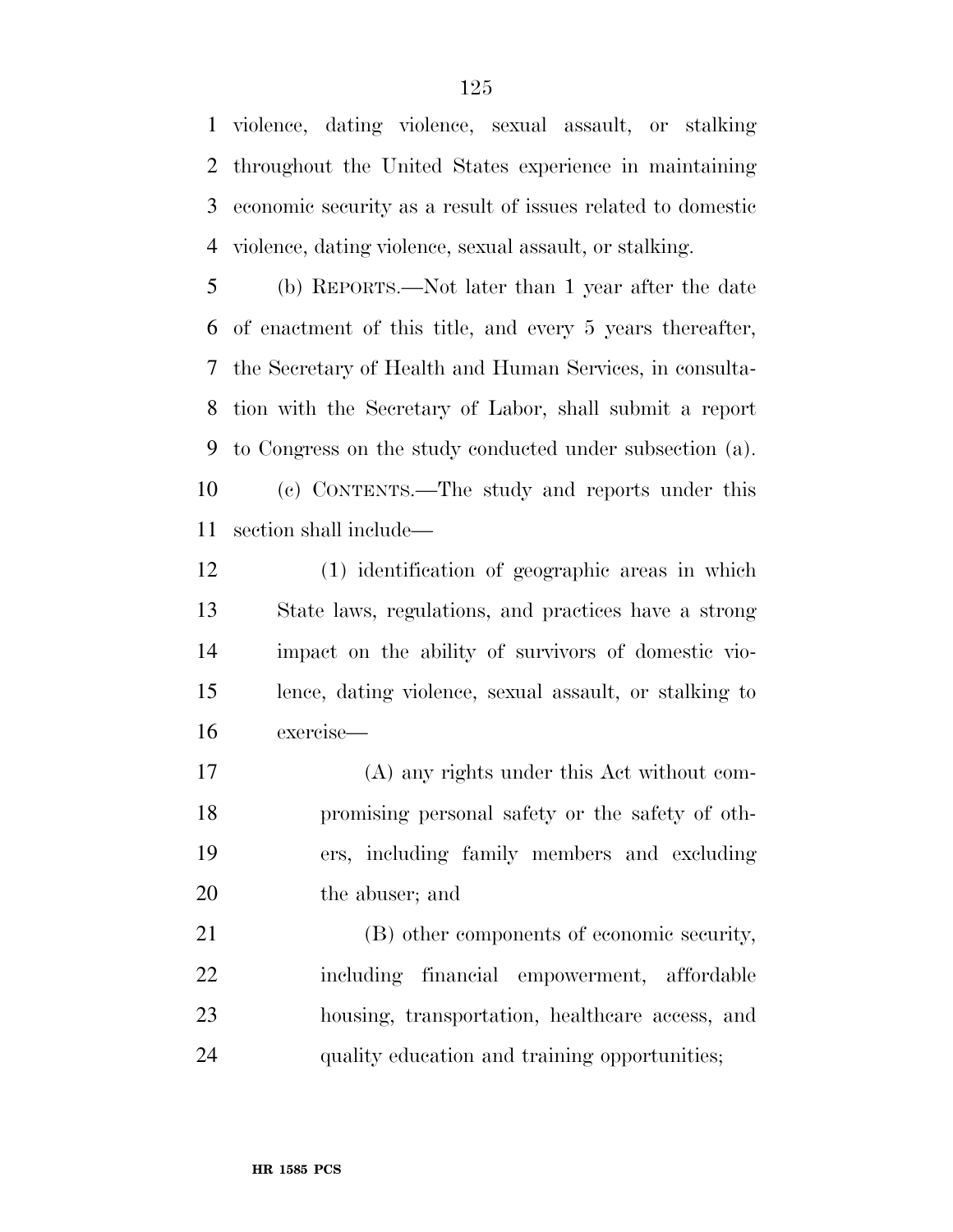(2) identification of geographic areas with shortages in resources for such survivors, with an accompanying analysis of the extent and impact of such shortage;

 (3) analysis of factors related to industries, workplace settings, employer practices, trends, and other elements that impact the ability of such sur- vivors to exercise any rights under this Act without compromising personal safety or the safety of others, including family members;

 (4) the recommendations of the Secretary of Health and Human Services and the Secretary of Labor with respect to resources, oversight, and en- forcement tools to ensure successful implementation of the provisions of this Act in order to support the economic security and safety of survivors of domestic violence, dating violence, sexual assault, or stalking; and

 (5) best practices for States, employers, health carriers, insurers, and other private entities in ad- dressing issues related to domestic violence, dating violence, sexual assault, or stalking.

## **SEC. 705. GAO STUDY.**

 Not later than 18 months after the date of enactment of this Act, the Comptroller General of the United States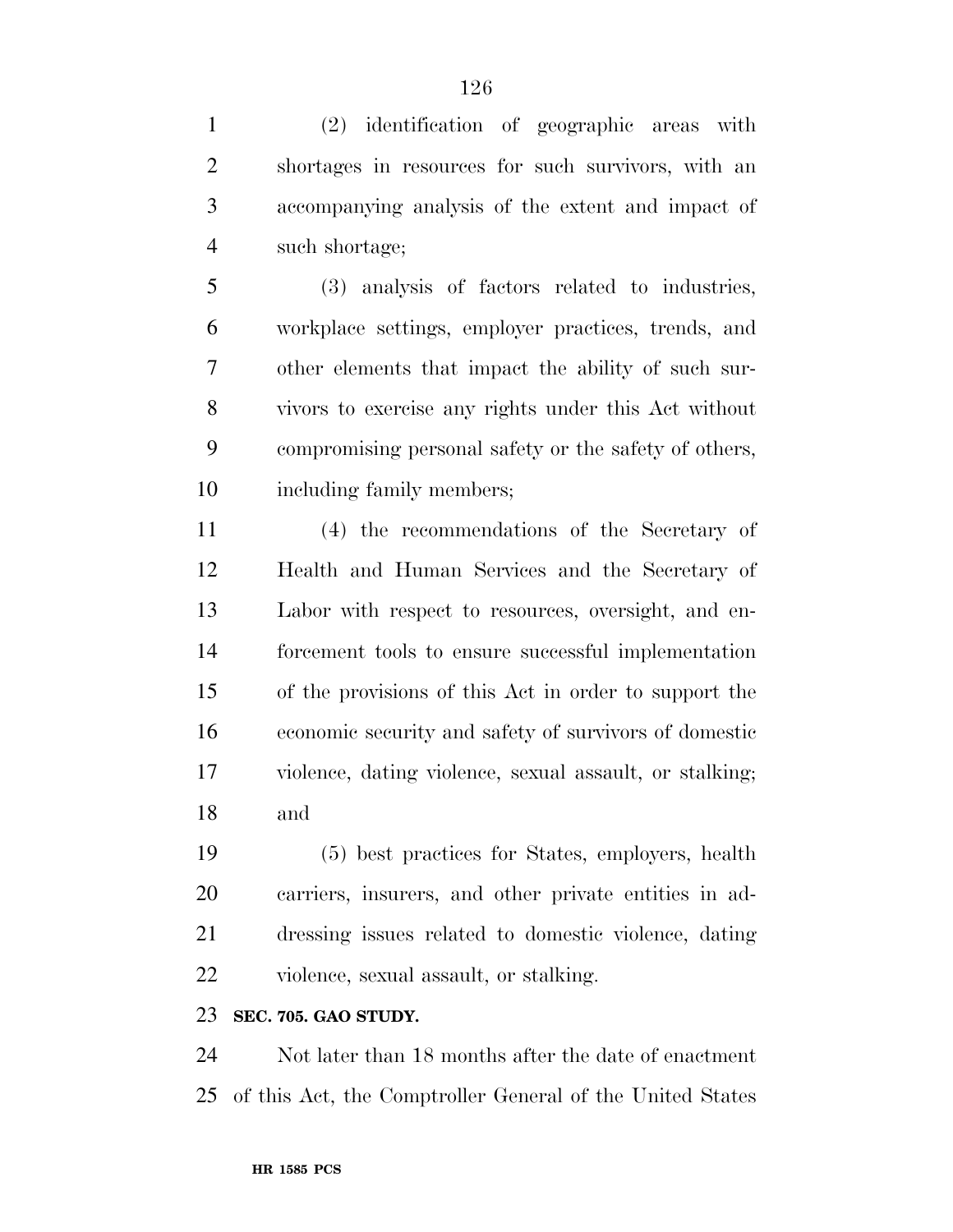shall submit to the Committee on Health, Education, Labor, and Pensions of the Senate a report that examines, with respect to survivors of domestic violence, dating vio- lence, sexual assault, or stalking who are, or were, enrolled at institutions of higher education and borrowed a loan made, insured, or guaranteed under title IV of the Higher Education Act of 1965 (20 U.S.C. 1070 et seq.) for which the survivors have not repaid the total interest and prin-cipal due, each of the following:

 (1) The implications of domestic violence, dat- ing violence, sexual assault, or stalking on a bor- rower's ability to repay their Federal student loans. (2) The adequacy of policies and procedures re- garding Federal student loan deferment, forbear- ance, and grace periods when a survivor has to sus- pend or terminate the survivor's enrollment at an in- stitution of higher education due to domestic vio-lence, dating violence, sexual assault, or stalking.

 (3) The adequacy of institutional policies and practices regarding retention or transfer of credits when a survivor has to suspend or terminate the survivor's enrollment at an institution of higher edu- cation due to domestic violence, dating violence, sex-ual assault, or stalking.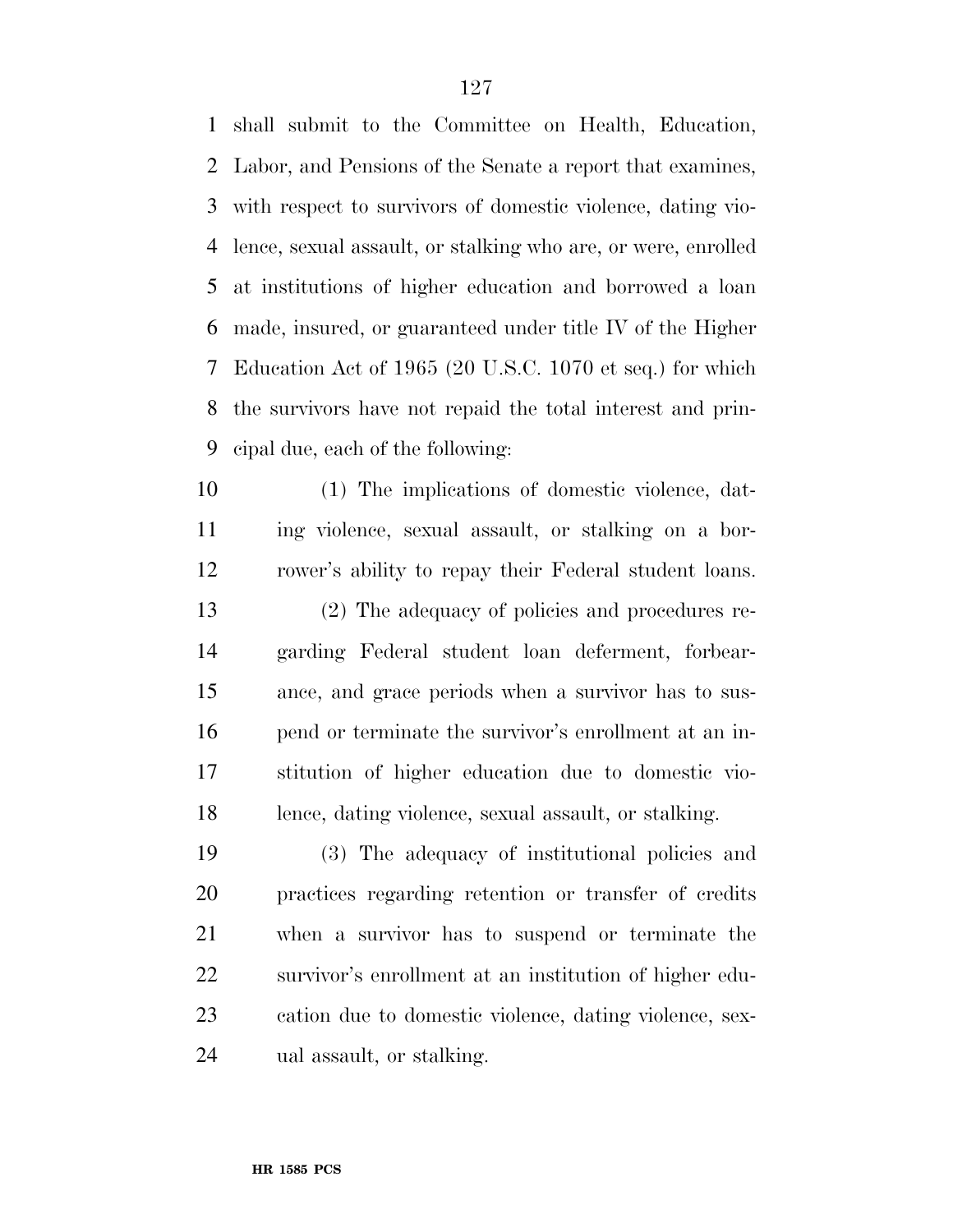(4) The availability or any options for a sur- vivor of domestic violence, dating violence, sexual as- sault, or stalking who attended an institution of higher education that committed unfair, deceptive, or abusive acts or practices, or otherwise substan- tially misrepresented information to students, to be able to seek a defense to repayment of the survivor's Federal student loan. (5) The limitations faced by a survivor of do- mestic violence, dating violence, sexual assault, or stalking to obtain any relief or restitution on the survivor's Federal student loan debt due to the use of forced arbitration, gag orders, or bans on class actions. **SEC. 706. EDUCATION AND INFORMATION PROGRAMS FOR SURVIVORS.**  (a) PUBLIC EDUCATION CAMPAIGN.— (1) IN GENERAL.—The Secretary of Labor, in conjunction with the Secretary of Health and Human Services (through the Director of the Cen- ters for Disease Control and Prevention and the grant recipient under section 41501 of the Violence Against Women Act of 1994 that establishes the na- tional resource center on workplace responses to as-sist victims of domestic and sexual violence) and the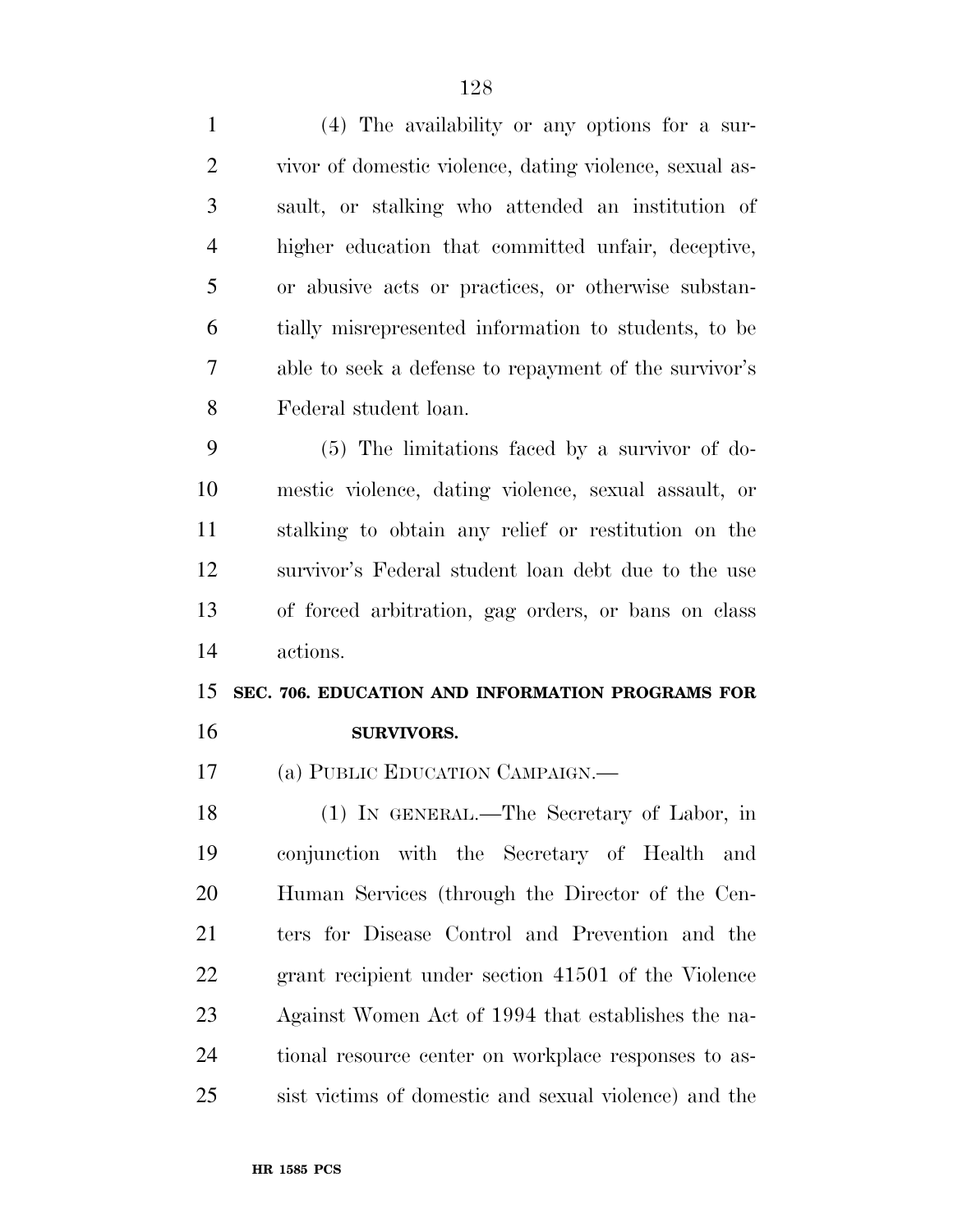Attorney General (through the Principal Deputy Di- rector of the Office on Violence Against Women), shall coordinate and provide for a national public outreach and education campaign to raise public awareness of the workplace impact of domestic vio- lence, dating violence, sexual assault, and stalking, including outreach and education for employers, service providers, teachers, and other key partners. This campaign shall pay special attention to ensure that survivors are made aware of the existence of the following types of workplace laws (federal and/or State): anti-discrimination laws that bar treating survivors differently; leave laws, both paid and un- paid that are available for use by survivors; unem- ployment insurance laws and policies that address survivor eligibility.

 (2) DISSEMINATION.—The Secretary of Labor, in conjunction with the Secretary of Health and Human Services and the Attorney General, as de- scribed in paragraph (1), may disseminate informa-21 tion through the public outreach and education cam-22 paign on the resources and rights referred to in this subsection directly or through arrangements with health agencies, professional and nonprofit organiza-tions, consumer groups, labor organizations, institu-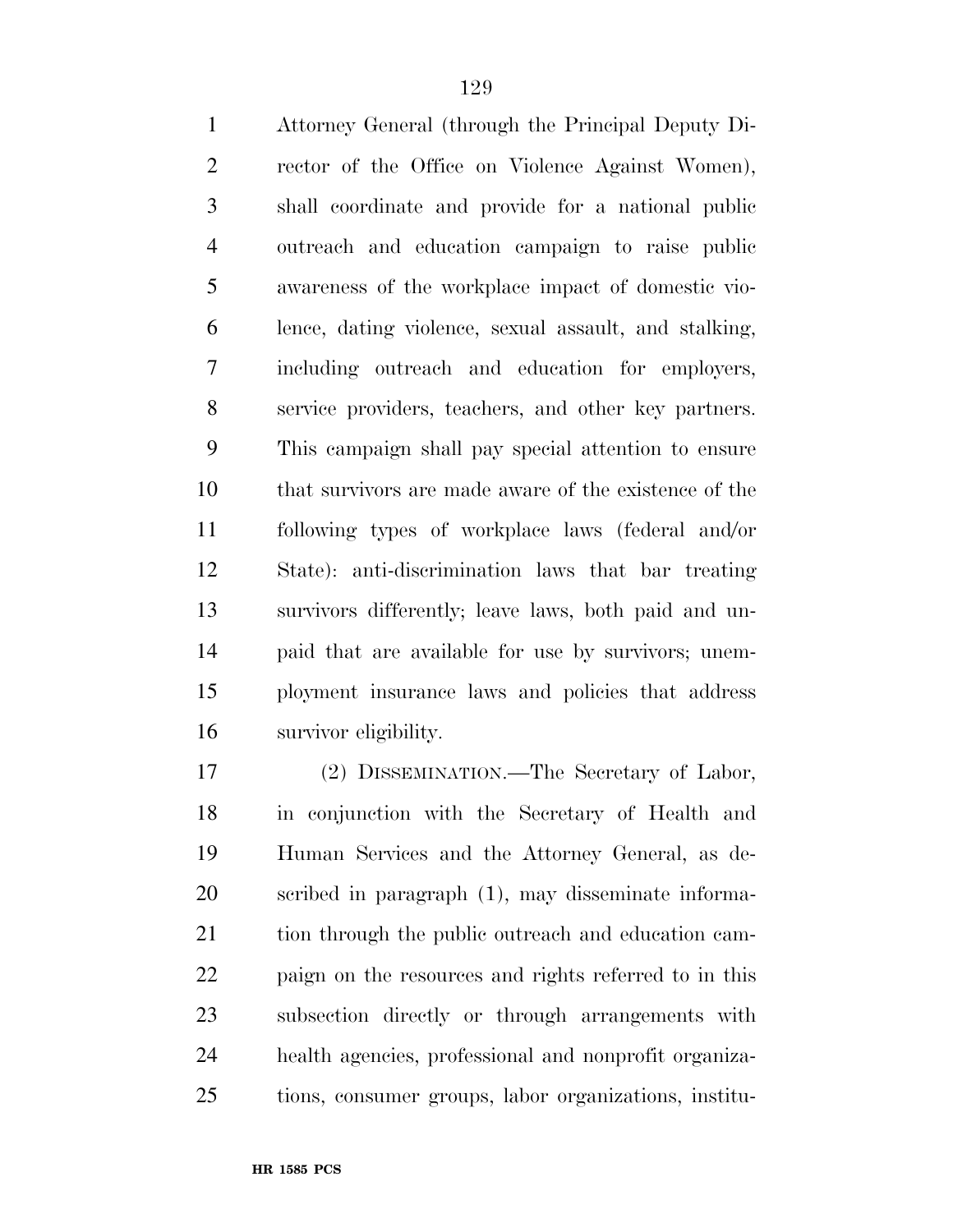| $\mathbf{1}$   | tions of higher education, clinics, the media, and |
|----------------|----------------------------------------------------|
| $\overline{2}$ | Federal, State, and local agencies.                |
| 3              | (3) INFORMATION.—The information dissemi-          |
| $\overline{4}$ | nated under paragraph (2) shall include, at a min- |
| 5              | imum, a description of—                            |
| 6              | $(A)$ the resources and rights that are—           |
| $\tau$         | (i) available to survivors of domestic             |
| 8              | violence, dating violence, sexual assault, or      |
| 9              | stalking; and                                      |
| 10             | (ii) established in this Act and the Vi-           |
| 11             | olence Against Women Act of 1994 (34)              |
| 12             | U.S.C. $12291$ et seq.);                           |
| 13             | (B) guidelines and best practices on pre-          |
| 14             | vention of domestic violence, dating violence,     |
| 15             | stalking, and sexual assault;                      |
| 16             | (C) resources that promote healthy rela-           |
| 17             | tionships and communication skills;                |
| 18             | (D) resources that encourage bystander             |
| 19             | intervention in a situation involving domestic vi- |
| 20             | olence, dating violence, stalking, or sexual as-   |
| 21             | sault;                                             |
| 22             | (E) resources that promote workplace poli-         |
| 23             | cies that support and help maintain the eco-       |
| 24             | nomic security of survivors of domestic violence,  |
| 25             | dating violence, sexual assault, or stalking, in-  |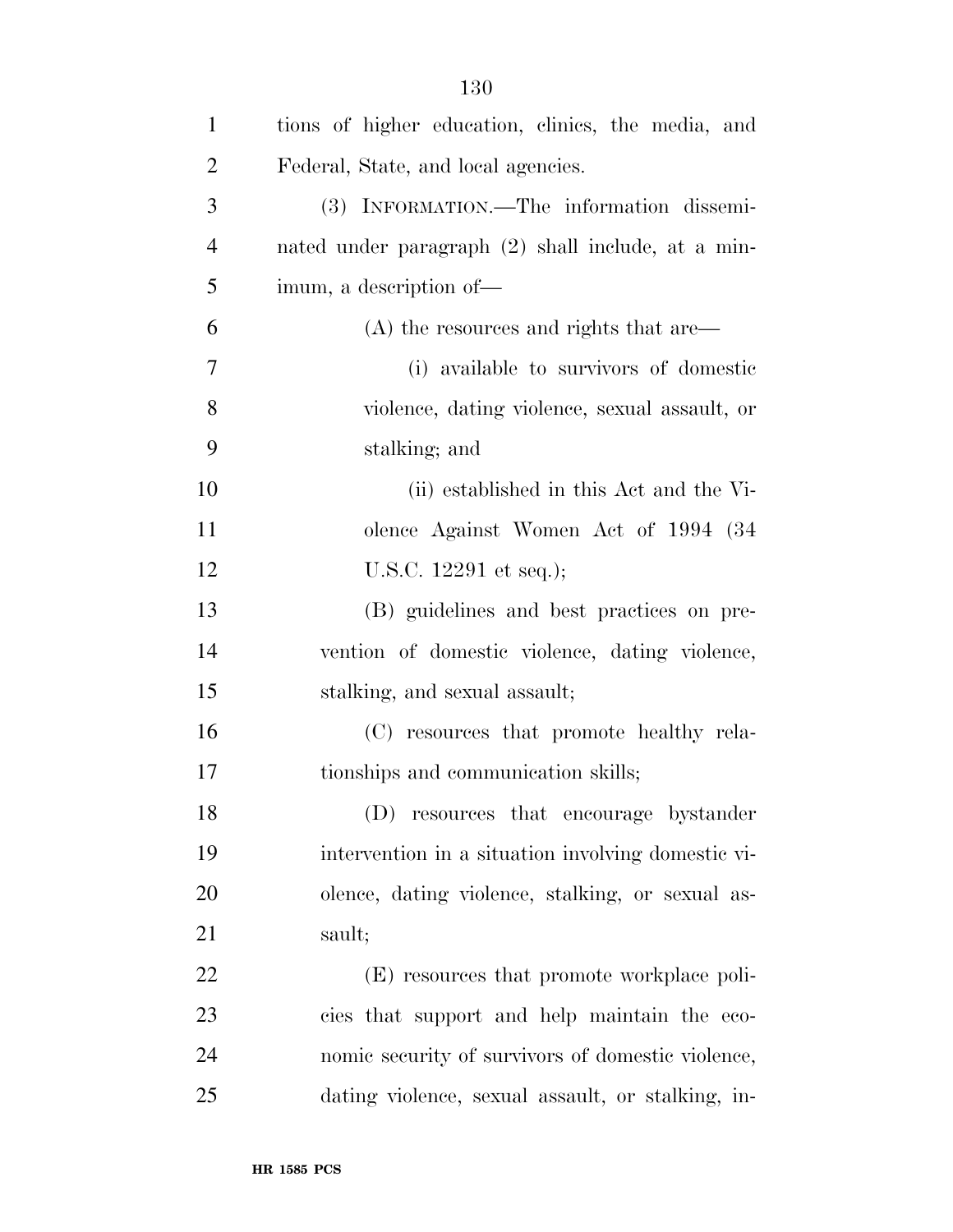| $\mathbf{1}$   | cluding guidelines and best practices to promote  |
|----------------|---------------------------------------------------|
| $\overline{2}$ | the creation of effective employee assistance     |
| 3              | programs; and                                     |
| $\overline{4}$ | (F) resources and rights that the heads of        |
| 5              | Federal agencies described in paragraph (2) de-   |
| 6              | termine are appropriate to include.               |
| $\tau$         | (4) COMMON LANGUAGES.—The Secretary of            |
| 8              | Labor shall ensure that the information dissemi-  |
| 9              | nated to survivors under paragraph (2) is made    |
| 10             | available in commonly encountered languages.      |
| 11             | (b) DEFINITIONS.—In this section:                 |
| 12             | $(1)$ EMPLOYEE.—                                  |
| 13             | (A) IN GENERAL.—The term "employee"               |
| 14             | means any individual employed by an employer.     |
| 15             | In the case of an individual employed by a pub-   |
| 16             | lic agency, such term means an individual em-     |
| 17             | ployed as described in section $3(e)(2)$ of the   |
| 18             | Fair Labor Standards Act of 1938 (29 U.S.C.       |
| 19             | $203(e)(2)$ .                                     |
| 20             | (B) BASIS.—The term includes a person             |
| 21             | employed as described in subparagraph (A) on      |
| 22             | a full- or part-time basis, for a fixed time pe-  |
| 23             | riod, on a temporary basis, pursuant to a detail, |
| 24             | or as a participant in a work assignment as a     |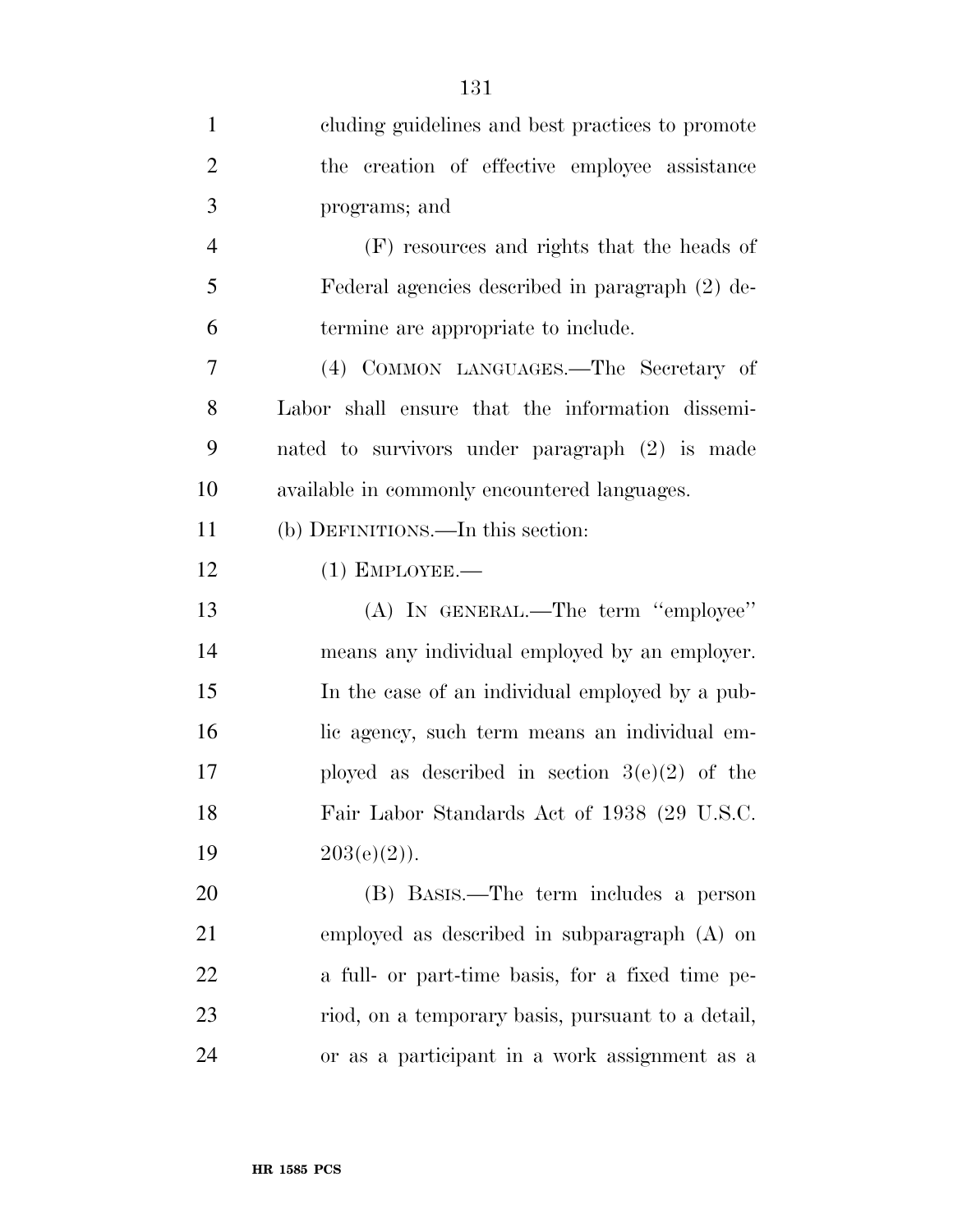| $\mathbf{1}$   | condition of receipt of Federal or State income-              |
|----------------|---------------------------------------------------------------|
| $\overline{2}$ | based public assistance.                                      |
| 3              | (2) EMPLOYER.—The term "employer"—                            |
| $\overline{4}$ | (A) means any person engaged in com-                          |
| 5              | merce or in any industry or activity affecting                |
| 6              | commerce who employs 15 or more individuals;                  |
| $\overline{7}$ | and                                                           |
| 8              | (B) includes any person acting directly or                    |
| 9              | indirectly in the interest of an employer in rela-            |
| 10             | tion to an employee, and includes a public agen-              |
| 11             | cy that employs individuals as described in sec-              |
| 12             | tion $3(e)(2)$ of the Fair Labor Standards Act of             |
| 13             | 1938, but does not include any labor organiza-                |
| 14             | tion (other than when acting as an employer) or               |
| 15             | anyone acting in the capacity of officer or agent             |
| 16             | of such labor organization.                                   |
| 17             | (3) FLSA TERMS.—The terms "employ" and                        |
| 18             | "State" have the meanings given the terms in sec-             |
| 19             | tion 3 of the Fair Labor Standards Act of 1938 (29)           |
| 20             | U.S.C. 203).                                                  |
| 21             | (c) STUDY ON WORKPLACE RESPONSES.—The Sec-                    |
| 22             | retary of Labor, in conjunction with the Secretary of         |
| 23             | Health and Human Services, shall conduct a study on the       |
| 24             | status of workplace responses to employees who experience     |
| 25             | domestic violence, dating violence, sexual assault, or stalk- |
|                |                                                               |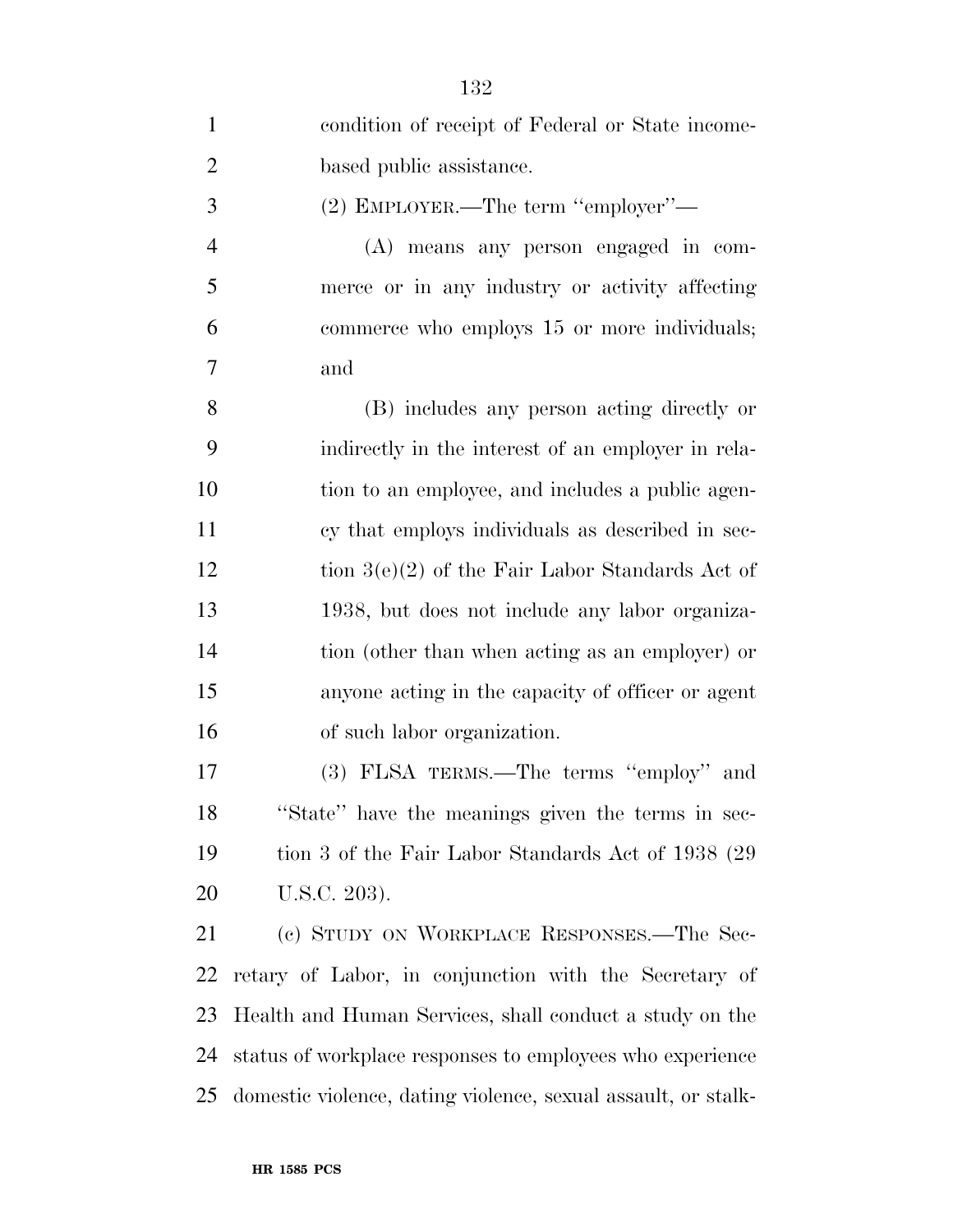ing while employed, in each State and nationally, to im- prove the access of survivors of domestic violence, dating violence, sexual assault, or stalking to supportive resources and economic security.

 (d) AUTHORIZATION OF APPROPRIATIONS.—There are authorized to be appropriated to carry out this section, such sums as may be necessary for each of fiscal years 2020 through 2024.

## **SEC. 707. SEVERABILITY.**

 If any provision of this Act, any amendment made by this Act, or the application of such provision or amend- ment to any person or circumstance is held to be unconsti- tutional, the remainder of the provisions of this Act, the amendments made by this Act, and the application of such provisions or amendments to any person or circumstance shall not be affected.

## **TITLE VIII—HOMICIDE REDUCTION INITIATIVES**

**SEC. 801. PROHIBITING PERSONS CONVICTED OF MIS-**

 **DEMEANOR CRIMES AGAINST DATING PART- NERS AND PERSONS SUBJECT TO PROTEC-TION ORDERS.** 

 Section 921(a) of title 18, United States Code, is amended—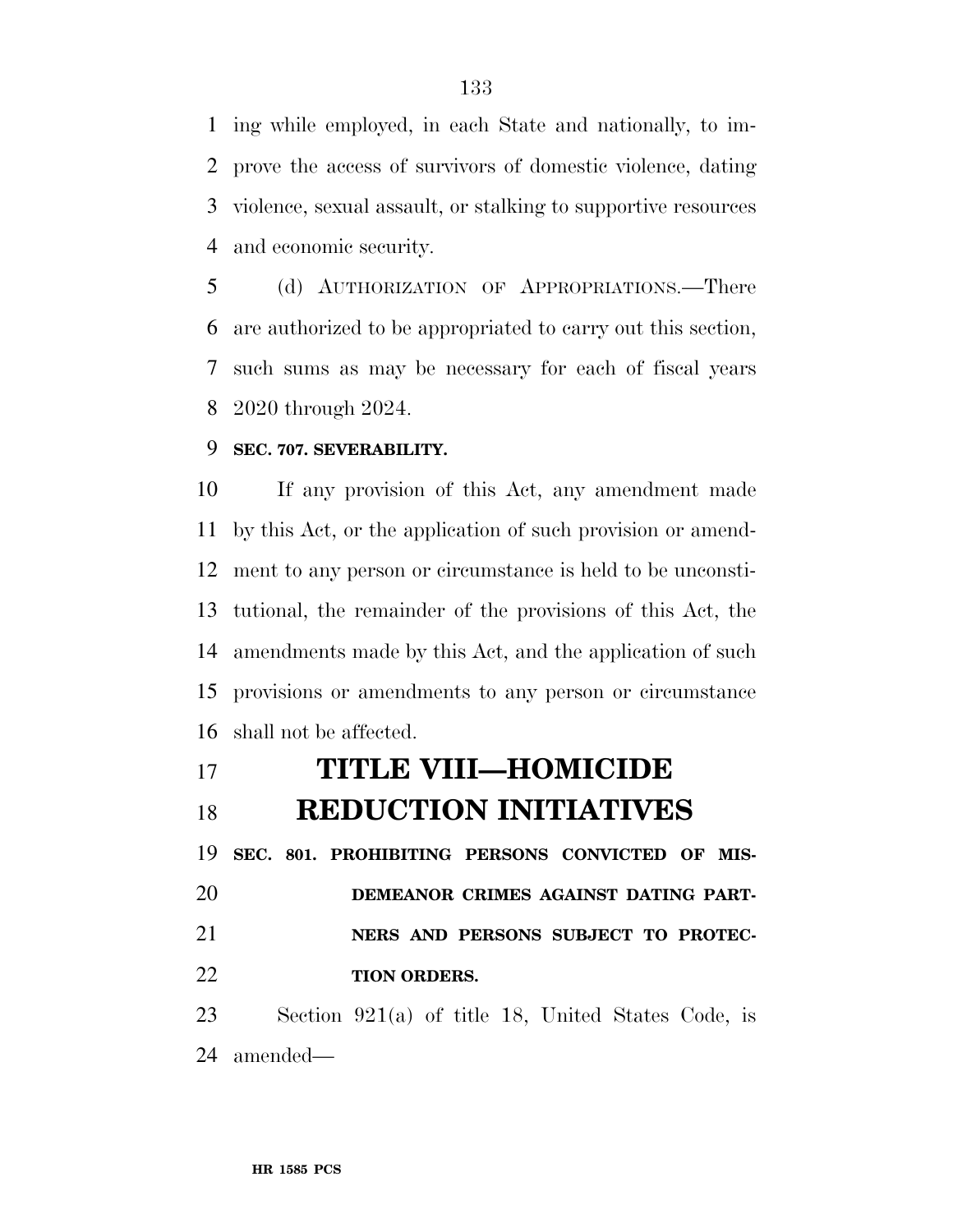| $\mathbf{1}$   | $(1)$ in paragraph $(32)$ , by striking all that fol- |
|----------------|-------------------------------------------------------|
| $\overline{2}$ | lows after "The term 'intimate partner'" and insert-  |
| 3              | ing the following: "-                                 |
| $\overline{4}$ | $\lq\lq$ means, with respect to a person, the         |
| 5              | spouse of the person, a former spouse of the          |
| 6              | person, an individual who is a parent of a child      |
| 7              | of the person, and an individual who cohabi-          |
| 8              | tates or has cohabited with the person; and           |
| 9              | $\lq\lq(B)$ includes—                                 |
| 10             | "(i) a dating partner or former dating                |
| 11             | partner (as defined in section $2266$ ); and          |
| 12             | "(ii) any other person similarly situ-                |
| 13             | ated to a spouse who is protected by the              |
| 14             | domestic or family violence laws of the               |
| 15             | State or tribal jurisdiction in which the in-         |
| 16             | jury occurred or where the victim resides.";          |
| 17             | $(2)$ in paragraph $(33)(A)$ —                        |
| 18             | $(A)$ in clause (i), by inserting after "Fed-         |
| 19             | eral, State," the following: "municipal,"; and        |
| 20             | (B) in clause (ii), by inserting "intimate            |
| 21             | partner," after "spouse," each place it appears;      |
| 22             | $(3)$ by redesignating paragraphs $(34)$ and $(35)$   |
| 23             | as paragraphs $(35)$ and $(36)$ respectively; and     |
| 24             | $(4)$ by inserting after paragraph $(33)$ the fol-    |
| 25             | lowing:                                               |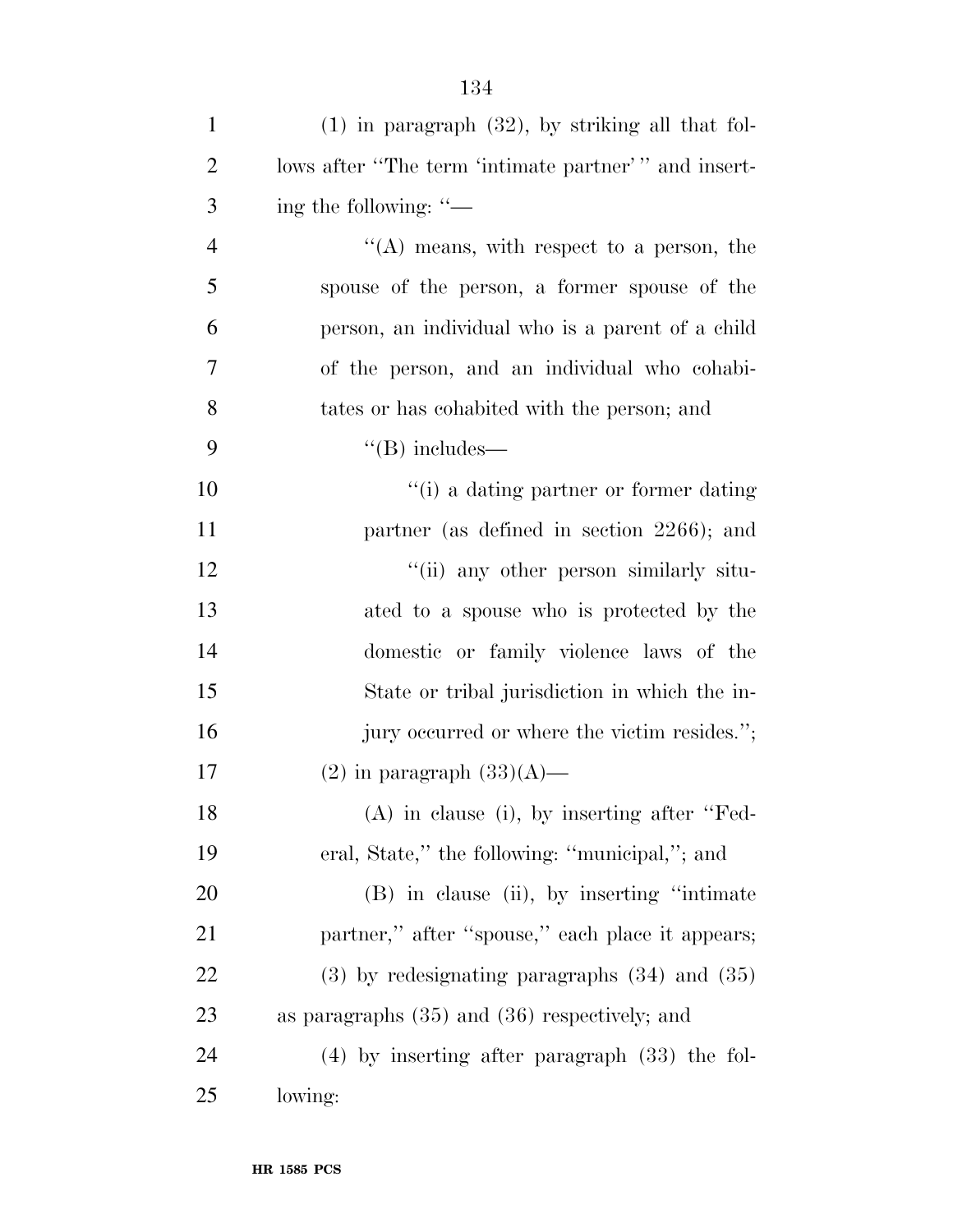| $\mathbf{1}$   | $\lq(34)(A)$ The term 'misdemeanor crime of stalking'      |
|----------------|------------------------------------------------------------|
| $\overline{2}$ | means an offense that—                                     |
| 3              | "(i) is a misdemeanor crime of stalking under              |
| $\overline{4}$ | Federal, State, Tribal, or municipal law; and              |
| 5              | "(ii) is a course of harassment, intimidation, or          |
| 6              | surveillance of another person that—                       |
| $\overline{7}$ | $\lq\lq$ (I) places that person in reasonable fear         |
| 8              | of material harm to the health or safety of—               |
| 9              | "(aa) that person;                                         |
| 10             | "(bb) an immediate family member                           |
| 11             | (as defined in section $115$ ) of that person;             |
| 12             | "(ce) a household member of that per-                      |
| 13             | son; or                                                    |
| 14             | "(dd) a spouse or intimate partner of                      |
| 15             | that person; or                                            |
| 16             | $\lq\lq$ (II) causes, attempts to cause, or would          |
| 17             | reasonably be expected to cause emotional dis-             |
| 18             | tress to a person described in item (aa), (bb),            |
| 19             | $(ce)$ , or $(dd)$ of subclause $(I)$ .                    |
| 20             | "(B) A person shall not be considered to have been         |
| 21             | convicted of such an offense for purposes of this chapter, |
| 22             | unless—                                                    |
| 23             | "(i) the person was represented by counsel in              |
| 24             | the case, or knowingly and intelligently waived the        |
| 25             | right to counsel in the case; and                          |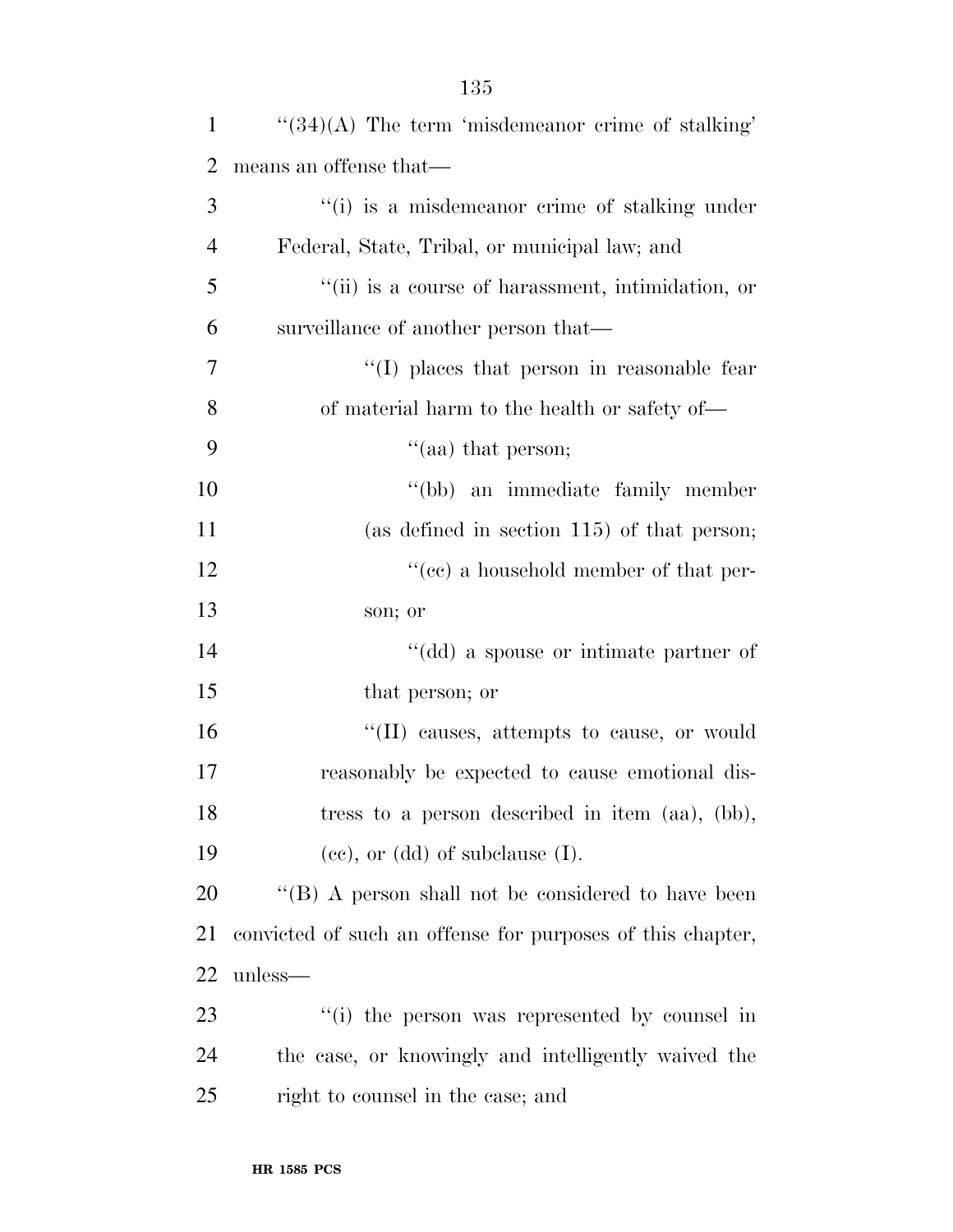1 ''(ii) in the case of a prosecution for an offense described in this paragraph for which a person was entitled to a jury trial in the jurisdiction in which 4 the case was tried, either— ''(I) the case was tried by a jury; or ''(II) the person knowingly and intel- ligently waived the right to have the case tried by a jury, by guilty plea or otherwise. ''(C) A person shall not be considered to have been convicted of such an offense for purposes of this chapter if the conviction has been expunged or set aside, or is an offense for which the person has been pardoned or has had civil rights restored (if the law of the applicable juris- diction provides for the loss of civil rights under such an offense) unless the pardon, expungement, or restoration of civil rights expressly provides that the person may not ship, transport, possess, or receive firearms.''. **SEC. 802. PROHIBITING STALKERS AND INDIVIDUALS SUB- JECT TO COURT ORDER FROM POSSESSING A FIREARM.**  Section 922 of title 18, United States Code, is amended— 23 (1) in subsection  $(d)$ —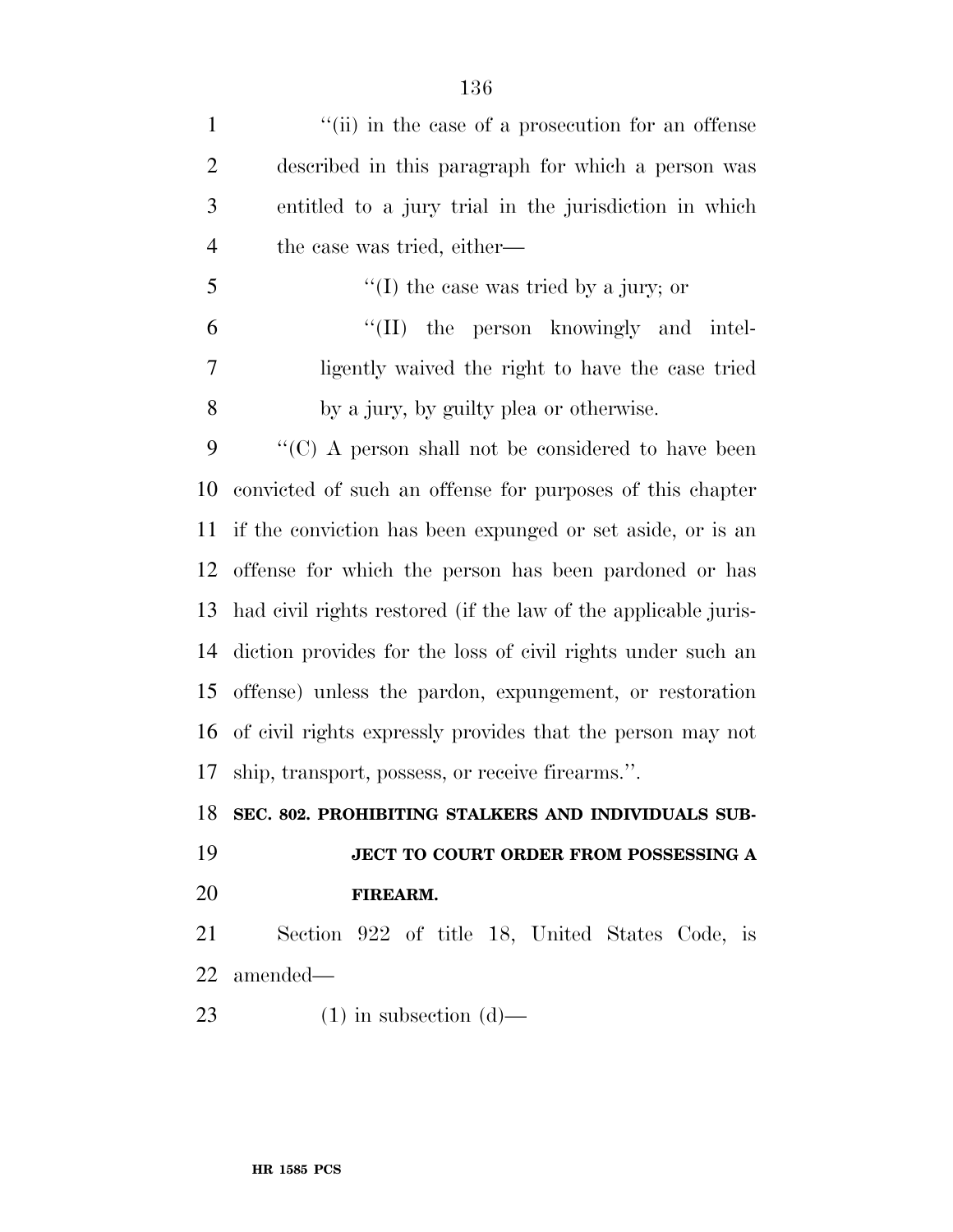| $\mathbf{1}$   | $(A)$ in paragraph $(8)$ , by striking "that re-      |
|----------------|-------------------------------------------------------|
| $\overline{2}$ | strains such person" and all that follows, and        |
| 3              | inserting "described in subsection $(g)(8)$ ";        |
| $\overline{4}$ | $(B)$ in paragraph $(9)$ , by striking the pe-        |
| 5              | riod at the end and inserting "; or"; and             |
| 6              | $(C)$ by inserting after paragraph $(9)$ the          |
| 7              | following:                                            |
| 8              | $\degree$ (10) who has been convicted in any court of |
| 9              | a misdemeanor crime of stalking."; and                |
| 10             | $(2)$ in subsection $(g)$ —                           |
| 11             | $(A)$ by amending paragraph $(8)$ to read as          |
| 12             | follows:                                              |
| 13             | $\cdot\cdot$ (8) who is subject to a court order—     |
| 14             | "(A) that was issued—                                 |
| 15             | "(i) after a hearing of which such per-               |
| 16             | son received actual notice, and at which              |
| 17             | such person had an opportunity to partici-            |
| 18             | pate; or                                              |
| 19             | "(ii) in the case of an ex parte order,               |
| 20             | relative to which notice and opportunity to           |
| 21             | be heard are provided—                                |
| 22             | $\lq (I)$ within the time required by                 |
| 23             | State, tribal, or territorial law; and                |
| 24             | $\lq\lq$ (II) in any event within a rea-              |
| 25             | sonable time after the order is issued,               |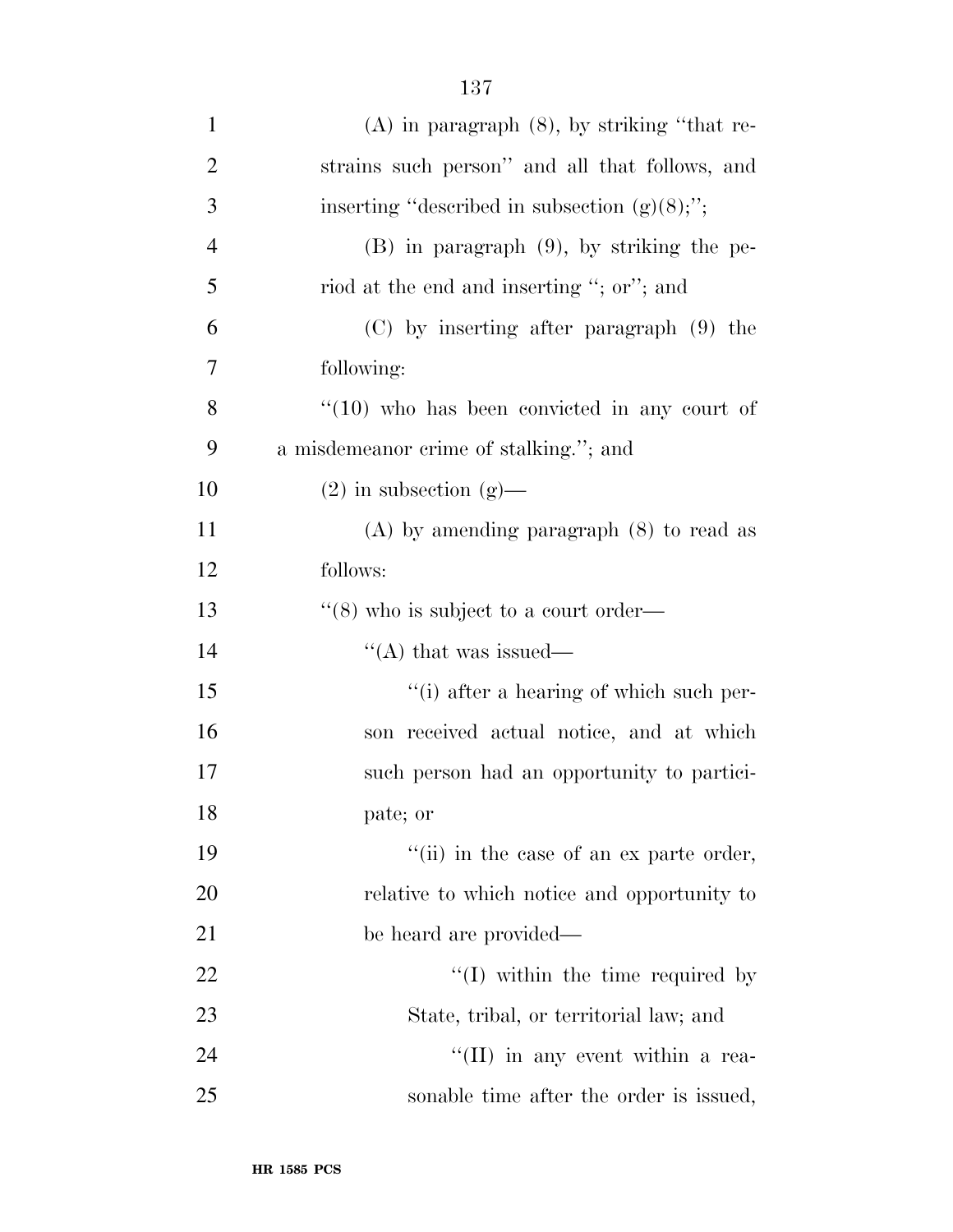| $\mathbf{1}$   | sufficient to protect the due process        |
|----------------|----------------------------------------------|
| $\overline{2}$ | rights of the person;                        |
| 3              | $\lq\lq$ that restrains such person from—    |
| $\overline{4}$ | "(i) harassing, stalking, or threat-         |
| 5              | ening an intimate partner of such person     |
| 6              | or child of such intimate partner or person, |
| 7              | or engaging in other conduct that would      |
| 8              | place an intimate partner in reasonable      |
| 9              | fear of bodily injury to the partner or      |
| 10             | child; or                                    |
| 11             | "(ii) intimidating or dissuading a wit-      |
| 12             | ness from testifying in court; and           |
| 13             | " $(C)$ that—                                |
| 14             | "(i) includes a finding that such per-       |
| 15             | son represents a credible threat to the      |
| 16             | physical safety of such individual described |
| 17             | in subparagraph $(B)$ ; or                   |
| 18             | "(ii) by its terms explicitly prohibits      |
| 19             | the use, attempted use, or threatened use    |
| 20             | of physical force against such individual    |
| 21             | described in subparagraph (B) that would     |
| 22             | reasonably be expected to cause bodily in-   |
| 23             | jury;                                        |
| 24             | $(B)$ in paragraph $(9)$ , by striking the   |
| 25             | comma at the end and inserting "; or"; and   |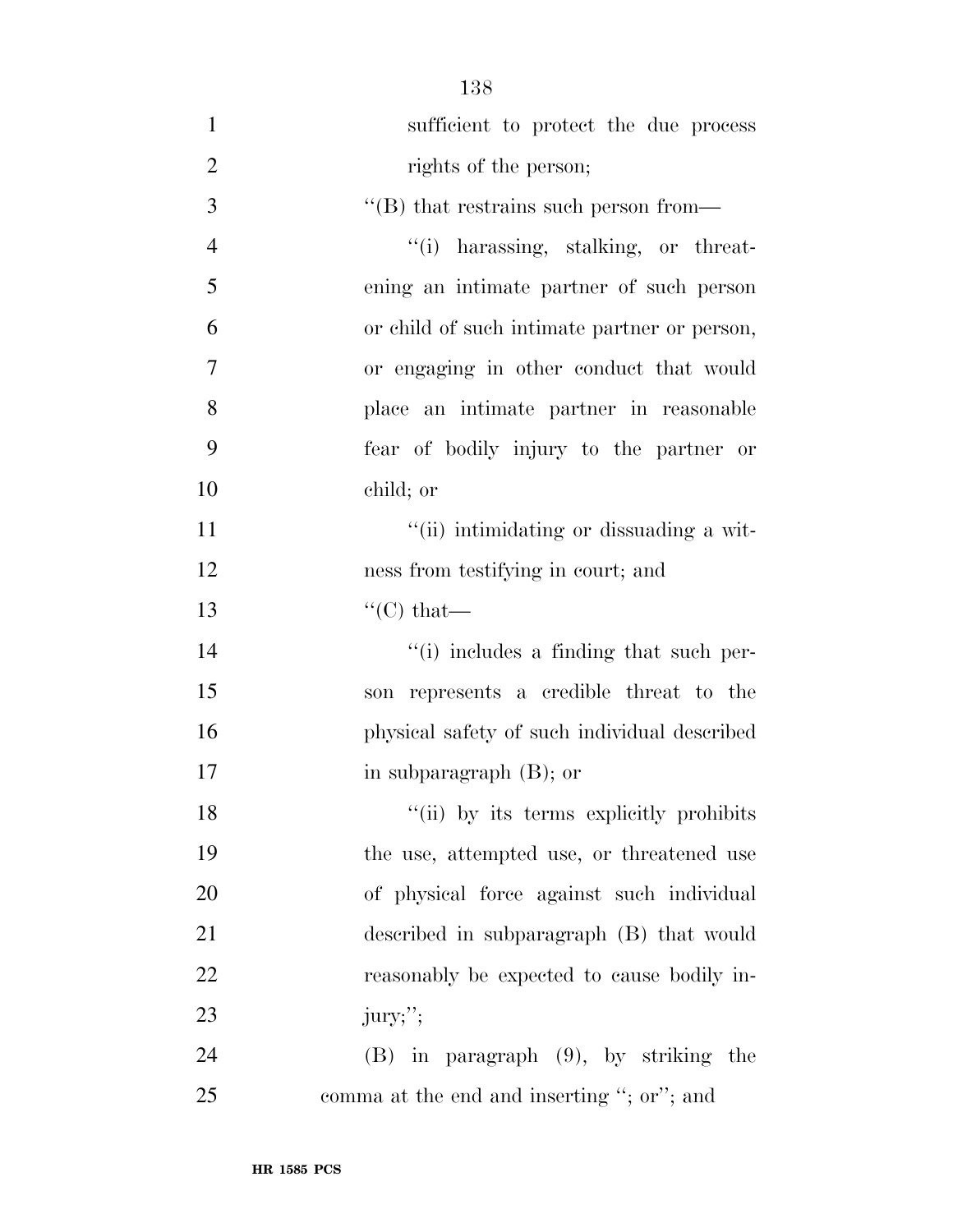| $\mathbf{1}$   | $(C)$ by inserting after paragraph $(9)$ the           |
|----------------|--------------------------------------------------------|
| $\overline{2}$ | following:                                             |
| 3              | $\degree$ (10) who has been convicted in any court of  |
| $\overline{4}$ | a misdemeanor crime of stalking,".                     |
| 5              | TITLE IX—SAFETY FOR INDIAN                             |
| 6              | <b>WOMEN</b>                                           |
| 7              | SEC. 901. FINDINGS AND PURPOSES.                       |
| 8              | (a) FINDINGS.—Congress finds the following:            |
| 9              | (1) American Indians and Alaska Natives are            |
| 10             | 2.5 times as likely to experience violent crimes—and   |
| 11             | at least 2 times more likely to experience rape or     |
| 12             | sexual assault crimes—compared to all other races.     |
| 13             | $(2)$ More than 4 in 5 American Indian and             |
| 14             | Alaska Native women, or 84.3 percent, have experi-     |
| 15             | enced violence in their lifetime.                      |
| 16             | $(3)$ The vast majority of Native victims—96           |
| 17             | percent of women and 89 percent of male victims—       |
| 18             | report being victimized by a non-Indian.               |
| 19             | (4) Native victims of sexual violence are three        |
| 20             | times as likely to have experienced sexual violence by |
| 21             | an interracial perpetrator as non-Hispanic White       |
| 22             | victims and Native stalking victims are nearly 4       |
| 23             | times as likely to be stalked by someone of a dif-     |
| 24             | ferent race.                                           |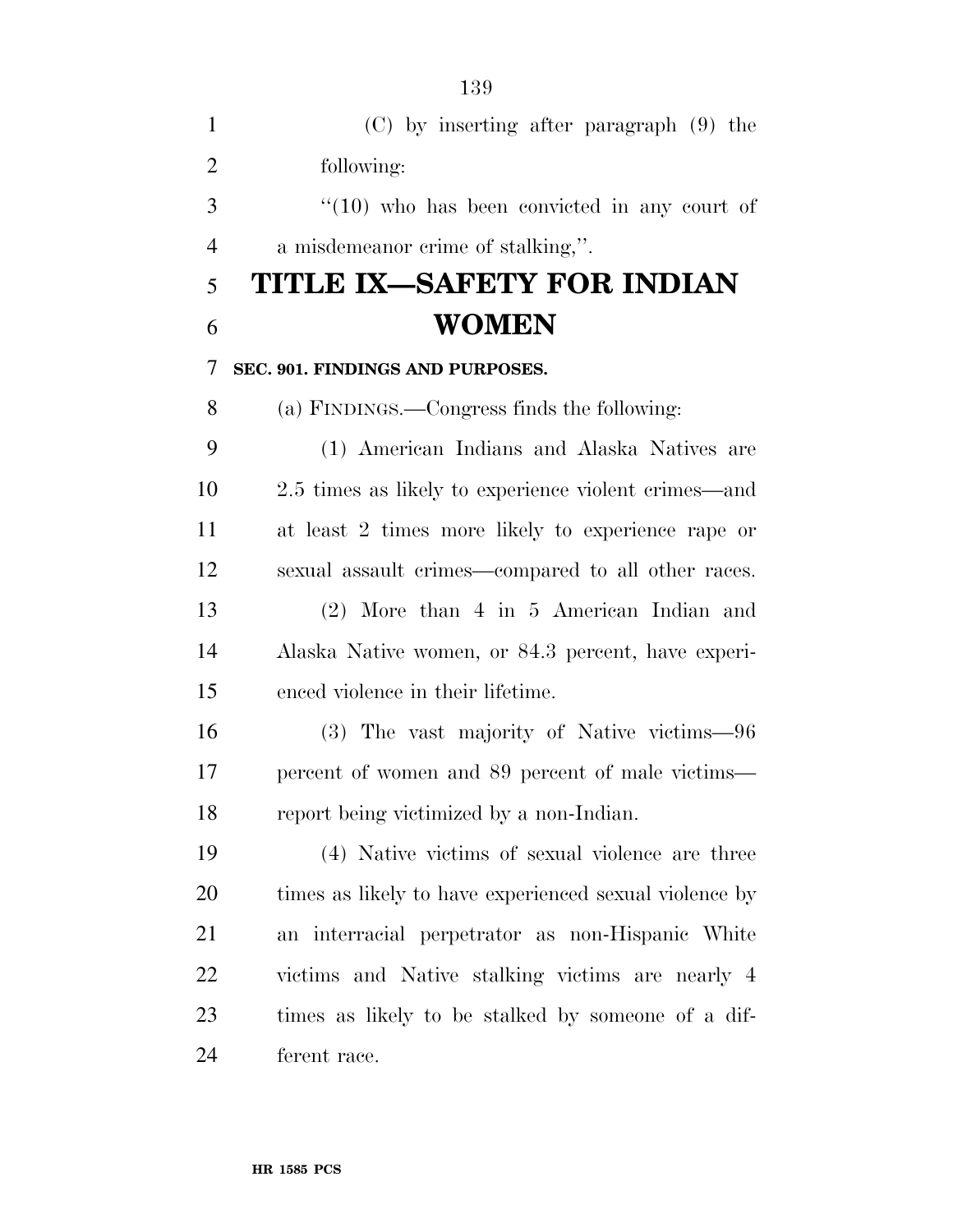(5) While tribes exercising jurisdiction over

 non-Indians have reported significant successes, the inability to prosecute crimes related to the Special Domestic Violence Criminal Jurisdiction crimes con- tinues to leave Tribes unable to fully hold domestic violence offenders accountable. (6) Tribal prosecutors report that the majority of domestic violence cases involve children either as witnesses or victims, and Department of Justice re- ports that American Indian and Alaska Native chil- dren suffer exposure to violence at rates higher than any other race in the United States. (7) Childhood exposure to violence has imme- diate and long-term effects, including: increased rates of altered neurological development, poor phys- ical and mental health, poor school performance, substance abuse, and overrepresentation in the juve- nile justice system. (8) According to the Centers for Disease Con- trol and Prevention, homicide is the third leading cause of death among American Indian and Alaska Native women between 10 and 24 years of age and the fifth leading cause of death for American Indian and Alaska Native women between 25 and 34 years of age.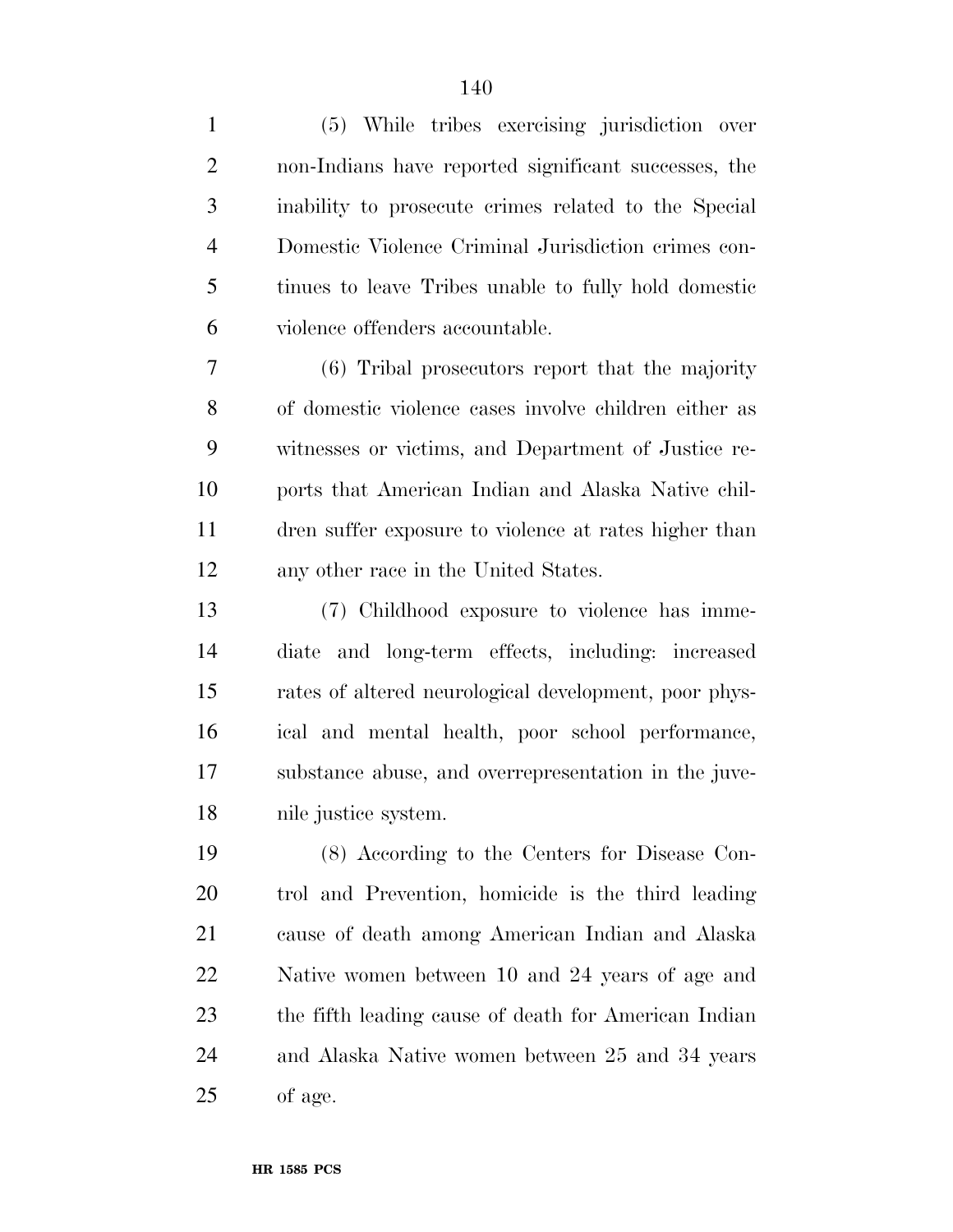| $\mathbf{1}$   | (9) On some reservations, Indian women are           |
|----------------|------------------------------------------------------|
| $\overline{2}$ | murdered at more than 10 times the national aver-    |
| $\mathfrak{Z}$ | age.                                                 |
| $\overline{4}$ | $(10)$ According to a 2010 Government Account-       |
| 5              | ability Office report, United States Attorneys de-   |
| 6              | clined to prosecute nearly 52 percent of violent     |
| 7              | crimes that occur in Indian country.                 |
| 8              | (11) Investigation into cases of missing and         |
| 9              | murdered Indian women is made difficult for tribal   |
| 10             | law enforcement agencies due to a lack of resources, |
| 11             | such as—                                             |
| 12             | necessary training, equipment, or<br>(A)             |
| 13             | funding;                                             |
| 14             | (B) a lack of interagency cooperation; and           |
| 15             | (C) a lack of appropriate laws in place.             |
| 16             | (12) Domestic violence calls are among the           |
| 17             | most dangerous calls that law enforcement receives.  |
| 18             | (13) The complicated jurisdictional scheme that      |
| 19             | exists in Indian country—                            |
| 20             | (A) has a significant negative impact on             |
| 21             | the ability to provide public safety to Indian       |
| 22             | communities;                                         |
| 23             | (B) has been increasingly exploited by               |
| 24             | criminals; and                                       |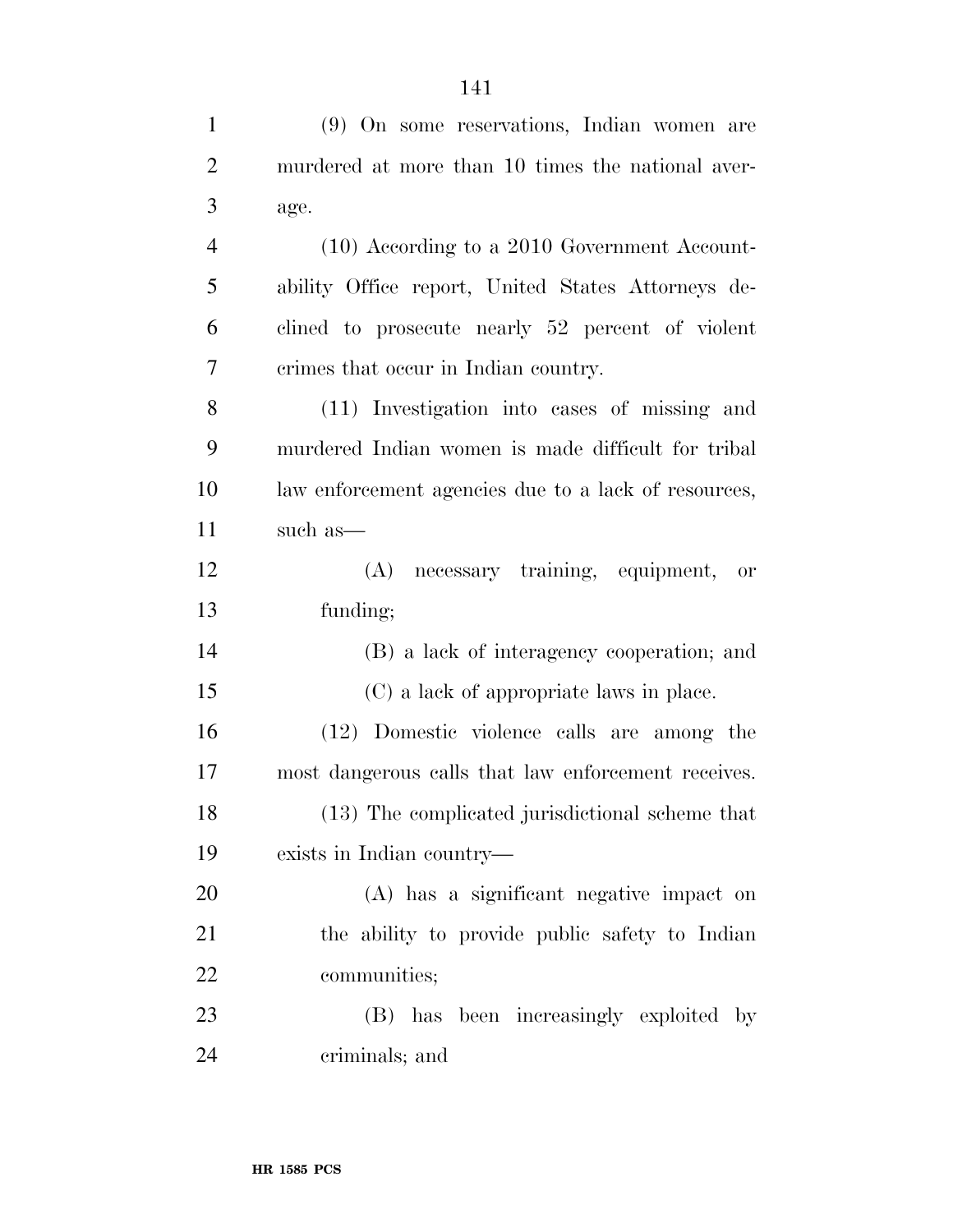(C) requires a high degree of commitment and cooperation among tribal, Federal, and State law enforcement officials.

 (14) Restoring and enhancing local, tribal ca- pacity to address violence against women provides for greater local control, safety, accountability, and transparency.

 (15) In States with restrictive land settlement acts such as Alaska, ''Indian country'' is limited, re- sources for local tribal responses either nonexistent or insufficient to meet the needs, jurisdiction unnec- essarily complicated and increases the already high levels of victimization of American Indian and Alas- ka Native women. According to the Tribal Law and Order Act Commission Report, Alaska Native women are over-represented in the domestic violence victim population by 250 percent; they comprise 19 percent of the State population, but are 47 percent of reported rape victims. And among other Indian Tribes, Alaska Native women suffer the highest rates of domestic and sexual violence in the country. (b) PURPOSES.—The purposes of this title are—

 (1) to clarify the responsibilities of Federal, State, tribal, and local governments with respect to responding to cases of domestic violence, dating vio-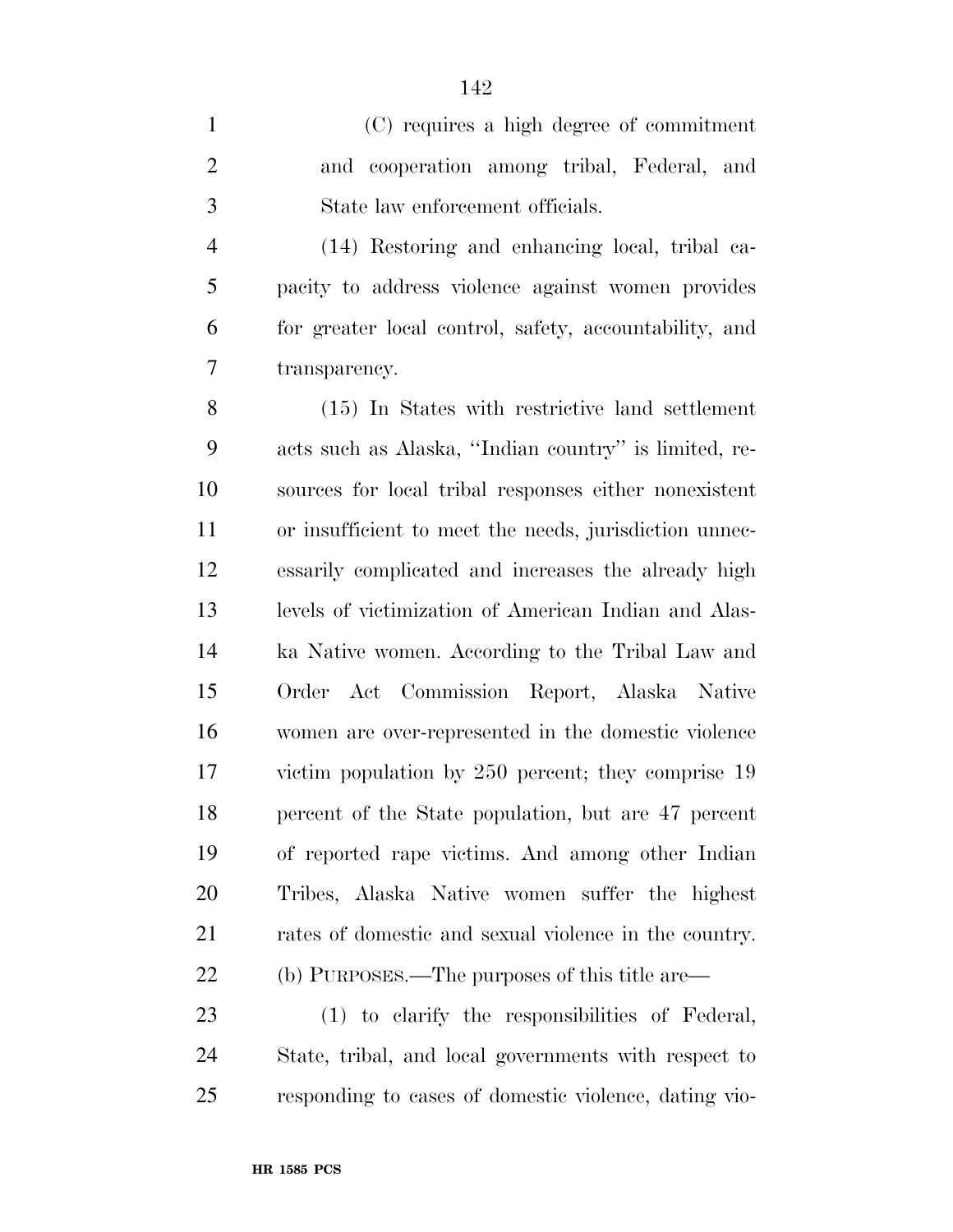| $\mathbf{1}$   | lence, stalking, trafficking, sexual violence, crimes     |
|----------------|-----------------------------------------------------------|
| $\overline{c}$ | against children, and assault against tribal law en-      |
| 3              | forcement officers and murdered Indians;                  |
| $\overline{4}$ | $(2)$ to increase coordination and communication          |
| 5              | among Federal, State, tribal, and local law enforce-      |
| 6              | ment agencies;                                            |
| 7              | $(3)$ to empower tribal governments with the re-          |
| 8              | sources and information necessary to effectively re-      |
| 9              | spond to cases of domestic violence, dating violence,     |
| 10             | stalking, sex trafficking, sexual violence, and missing   |
| 11             | and murdered Indians; and                                 |
| 12             | (4) to increase the collection of data related to         |
| 13             | missing and murdered Indians and the sharing of in-       |
| 14             | formation among Federal, State, and tribal officials      |
| 15             | responsible for responding to and investigating cases     |
| 16             | of missing and murdered Indians.                          |
| 17             | SEC. 902. AUTHORIZING FUNDING FOR THE TRIBAL ACCESS       |
| 18             | PROGRAM.                                                  |
| 19             | (a) IN GENERAL.—Section 534 of title 28, United           |
| 20             |                                                           |
|                | States Code, is amended by adding at the end the fol-     |
| 21             | lowing:                                                   |
| 22             | "(g) AUTHORIZATION OF APPROPRIATIONS.—There               |
| 23             | is authorized to be appropriated $$3,000,000$ for each of |
| 24             | fiscal years 2020 through 2024, to remain available until |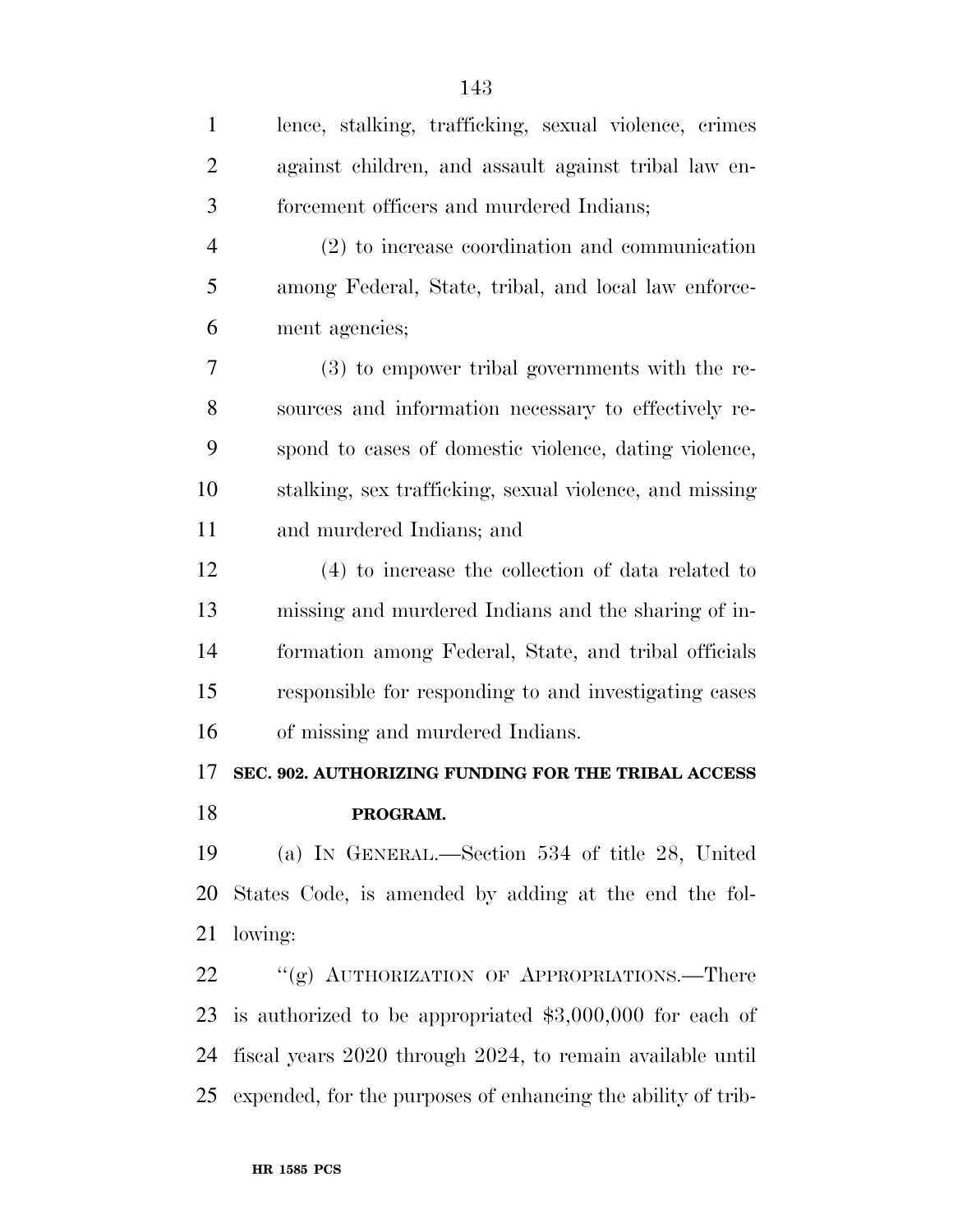al government entities to access, enter information into, and obtain information from, Federal criminal informa-tion databases, as authorized by this section.''.

 (b) INDIAN TRIBE AND INDIAN LAW ENFORCEMENT INFORMATION SHARING.—Section 534 of title 28, United States Code, is further amended by amending subsection (d) to read as follows:

8 "(d) INDIAN TRIBE AND INDIAN LAW ENFORCE- MENT INFORMATION SHARING.—The Attorney General shall permit tribal law enforcement entities (including en- tities designated by a tribe as maintaining public safety within a tribe's territorial jurisdiction that has no federal or state arrest authority) and Bureau of Indian Affairs law enforcement agencies—

 ''(1) to access and enter information into Fed-eral criminal information databases; and

 $\frac{17}{2}$  ''(2) to obtain information from the data-bases.''.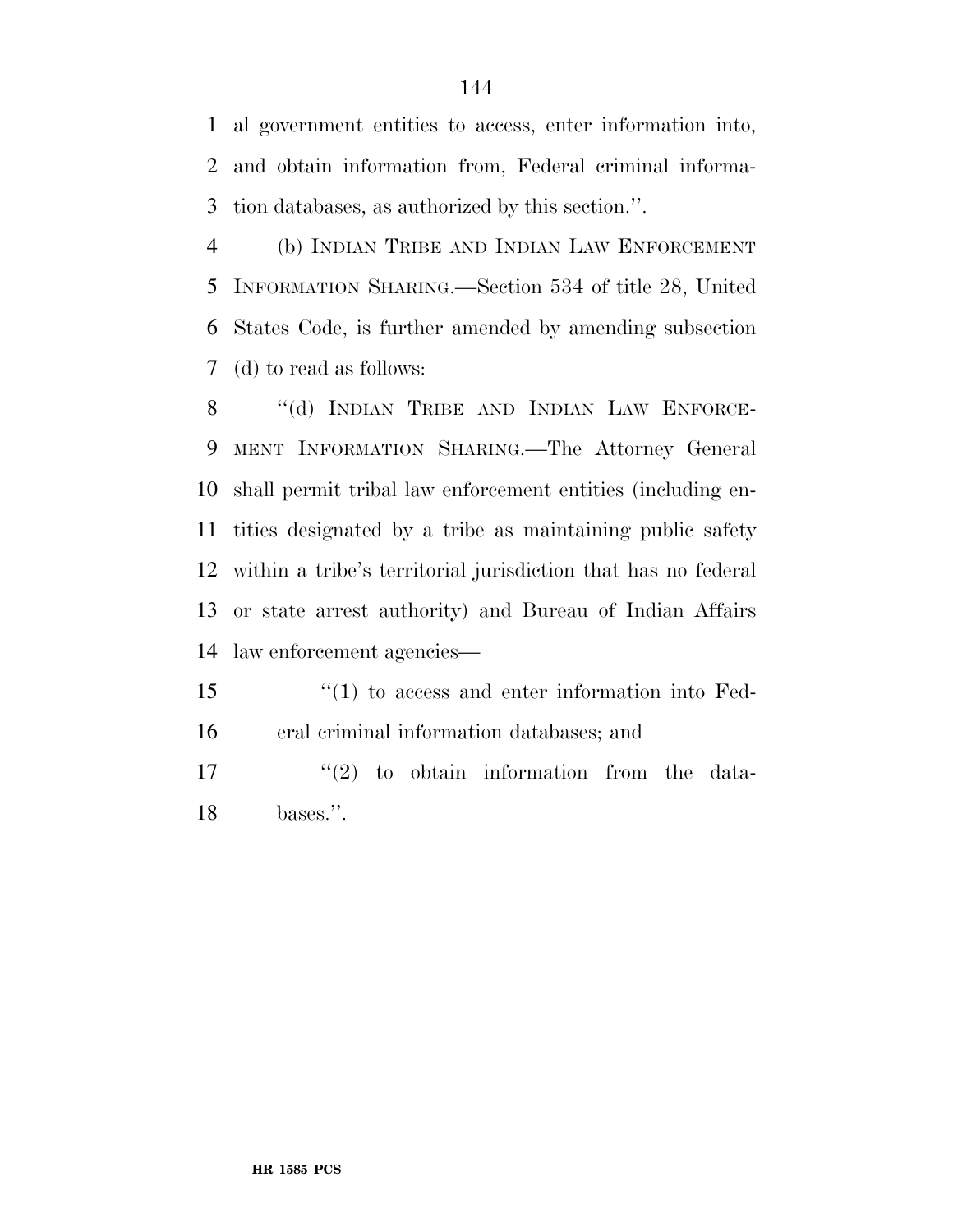**SEC. 903. TRIBAL JURISDICTION OVER CRIMES OF DOMES- TIC VIOLENCE, DATING VIOLENCE, OBSTRUC- TION OF JUSTICE, SEXUAL VIOLENCE, SEX TRAFFICKING, STALKING, AND ASSAULT OF A LAW ENFORCEMENT OFFICER OR CORREC- TIONS OFFICER.**  Section 204 of Public Law 90–284 (25 U.S.C. 1304) (commonly known as the ''Indian Civil Rights Act of

1968'') is amended—

 (1) in the heading, by striking ''**CRIMES OF DOMESTIC VIOLENCE**'' and inserting ''**CRIMES OF DOMESTIC VIOLENCE, DATING VIOLENCE, OBSTRUCTION OF JUSTICE, SEXUAL VIOLENCE, SEX TRAFFICKING, STALKING, AND ASSAULT OF A LAW ENFORCEMENT OR CORRECTIONS OFFICER**'';

17 (2) in subsection (a)(6), in the heading, by striking ''SPECIAL DOMESTIC VIOLENCE CRIMINAL JURISDICTION'' and inserting ''SPECIAL TRIBAL 20 CRIMINAL JURISDICTION";

 (3) by striking ''special domestic violence crimi- nal jurisdiction'' each place such term appears and inserting ''special tribal criminal jurisdiction'';

24 (4) in subsection (a)—

(A) by adding at the end the following: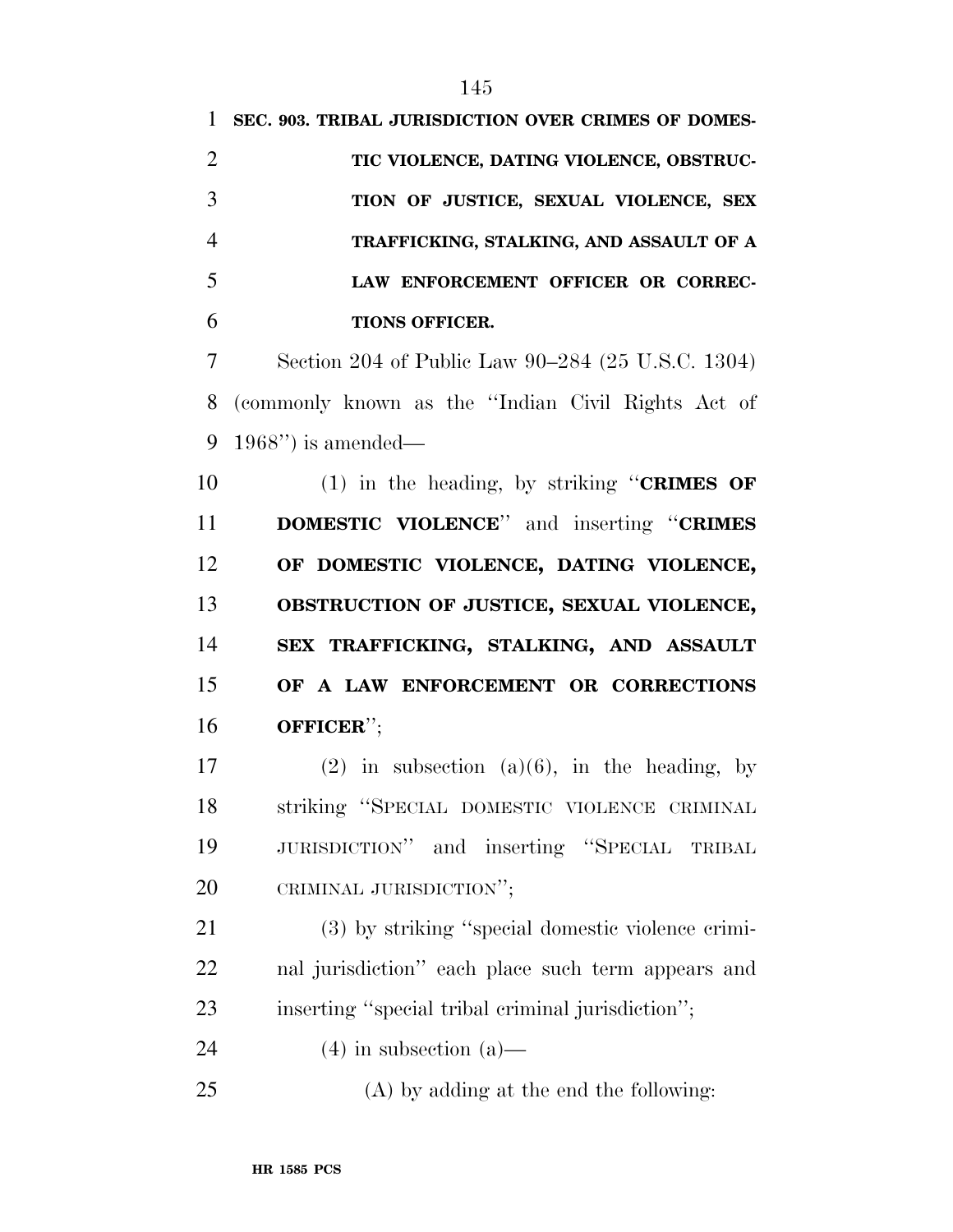| $\mathbf{1}$   | "(12) STALKING.—The term 'stalking' means              |
|----------------|--------------------------------------------------------|
| $\overline{2}$ | engaging in a course of conduct directed at a spe-     |
| 3              | cific person proscribed by the criminal law of the In- |
| 4              | dian tribe that has jurisdiction over the Indian coun- |
| 5              | try where the violation occurs that would cause a      |
| 6              | reasonable person to-                                  |
| 7              | "(A) fear for the person's safety or the               |
| 8              | safety of others; or                                   |
| 9              | "(B) suffer substantial emotional<br>dis-              |
| 10             | tress."                                                |
| 11             | (B) by redesignating paragraphs (6) and                |
| 12             | $(7)$ as paragraphs $(10)$ and $(11)$ ;                |
| 13             | $(C)$ by inserting before paragraph $(10)$ (as         |
| 14             | redesignated) the following:                           |
| 15             | $``(8)$ SEX TRAFFICKING.—                              |
| 16             | "(A) IN GENERAL.—The term 'sex traf-                   |
| 17             | ficking' means conduct—                                |
| 18             | $\lq\lq$ <sup>"</sup> (i) consisting of-               |
| 19             | $f'(I)$ recruiting, enticing, har-                     |
| 20             | boring, transporting, providing, ob-                   |
| 21             | taining, advertising, maintaining, pa-                 |
| 22             | tronizing, or soliciting by any means a                |
| 23             | person; or                                             |
| 24             | $\lq\lq$ (II) benefitting, financially or              |
| $25\,$         | by receiving anything of value, from                   |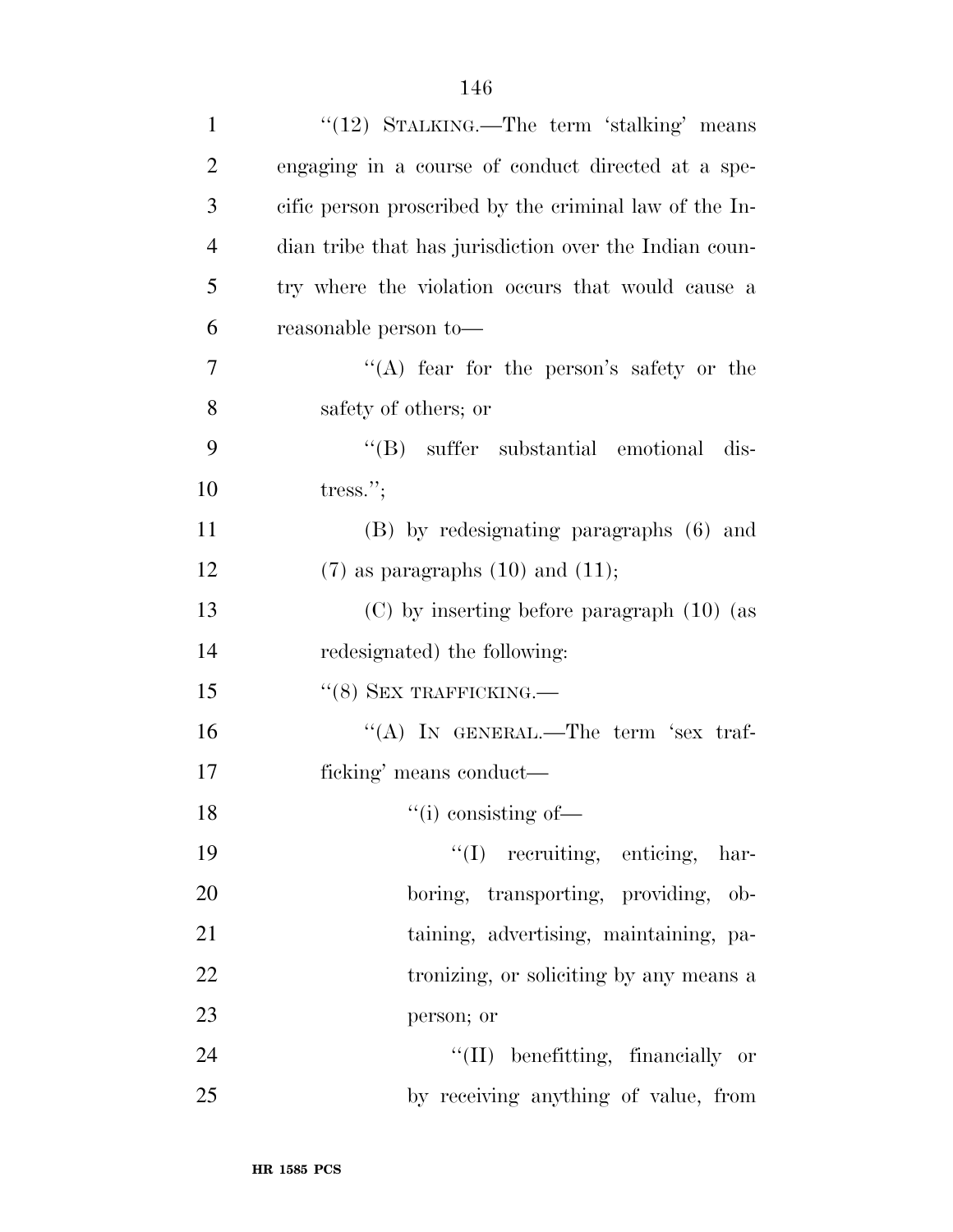| $\mathbf{1}$     | participation in a venture that has en-              |
|------------------|------------------------------------------------------|
| $\overline{2}$   | gaged in an act described in subclause               |
| $\mathfrak{Z}$   | $(I);$ and                                           |
| $\overline{4}$   | "(ii) carried out with the knowledge,                |
| 5                | or, except where the act constituting the            |
| 6                | violation of clause (i) is advertising, in           |
| $\boldsymbol{7}$ | reckless disregard of the fact, that—                |
| 8                | "(I) means of force, threats of                      |
| 9                | force, fraud, coercion, or any combina-              |
| 10               | tion of such means will be used to                   |
| 11               | cause the person to engage in a com-                 |
| 12               | mercial sex act; or                                  |
| 13               | $\lq\lq$ (II) the person has not attained            |
| 14               | the age of 18 years and will be caused               |
| 15               | to engage in a commercial sex act.                   |
| 16               | "(B) DEFINITIONS.—In this paragraph,                 |
| 17               | the terms 'coercion' and 'commercial sex act'        |
| 18               | have the meanings given the terms in section         |
| 19               | $1591(e)$ of title 18, United States Code.           |
| 20               | "(9) SEXUAL VIOLENCE.—The term 'sexual vio-          |
| 21               | lence' means any nonconsensual sexual act or con-    |
| 22               | tact proscribed by the criminal law of the Indian    |
| 23               | tribe that has jurisdiction over the Indian country  |
| 24               | where the violation occurs, including in any case in |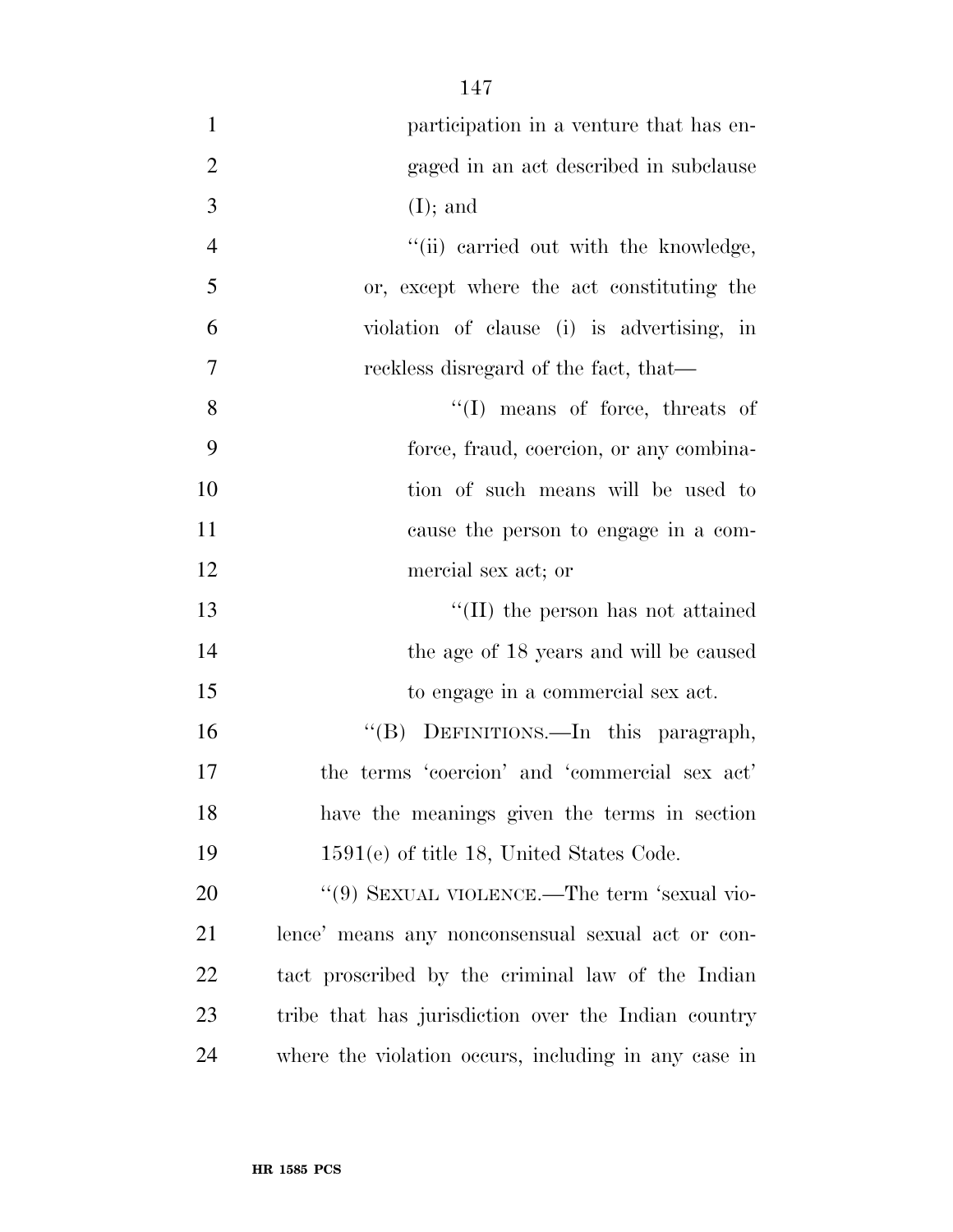| $\mathbf{1}$   | which the victim lacks the capacity to consent to the |
|----------------|-------------------------------------------------------|
| $\overline{2}$ | $\text{act.}$ ";                                      |
| 3              | (D) by redesignating paragraphs (4) and               |
| $\overline{4}$ | $(5)$ as paragraphs $(6)$ and $(7)$ ;                 |
| 5              | (E) by redesignating paragraphs<br>(1)                |
| 6              | through $(3)$ as paragraphs $(2)$ through $(4)$ ;     |
| 7              | $(F)$ in paragraph $(3)$ (as redesignated), to        |
| 8              | read as follows:                                      |
| 9              | "(3) DOMESTIC VIOLENCE.—The term 'domes-              |
| 10             | tic violence' means violence—                         |
| 11             | $\lq\lq$ committed by a current or former             |
| 12             | spouse or intimate partner of the victim, by a        |
| 13             | person with whom the victim shares a child in         |
| 14             | common, by a person who is cohabitating with          |
| 15             | or has cohabitated with the victim as a spouse        |
| 16             | or intimate partner, or by a person similarly         |
| 17             | situated to a spouse of the victim under the          |
| 18             | domestic- or family-violence laws of an Indian        |
| 19             | tribe that has jurisdiction over the Indian coun-     |
| 20             | try where the violence occurs; or                     |
| 21             | $\lq\lq(B)(i)$ committed against a victim who is      |
| <u>22</u>      | a child under the age of 18, or an elder (as          |
| 23             | such term is defined by tribal law), including        |
| 24             | when an offender recklessly engages in conduct        |
| 25             | that creates a substantial risk of death or seri-     |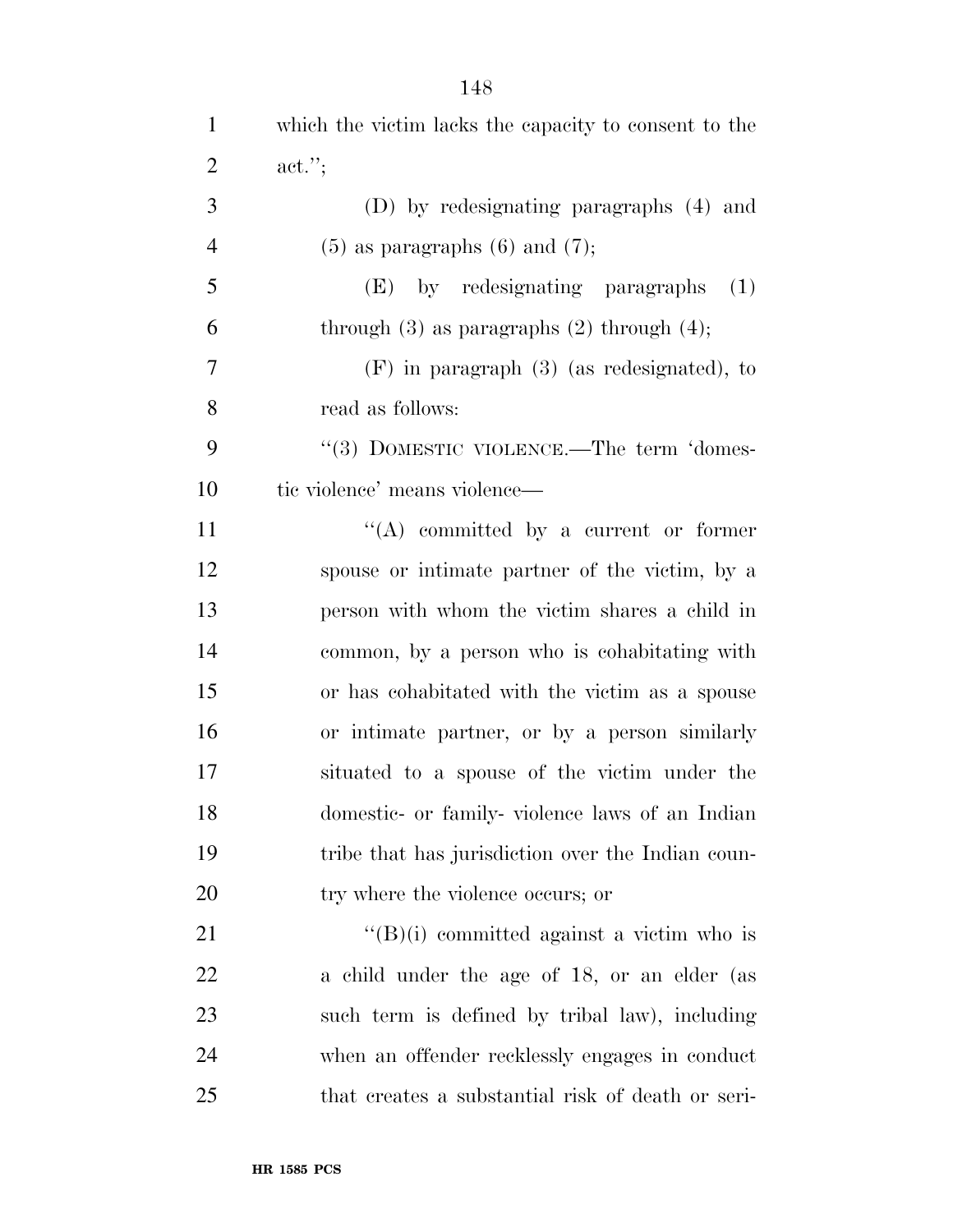| $\mathbf{1}$   | ous bodily injury to the victim, or committed as       |
|----------------|--------------------------------------------------------|
| $\overline{2}$ | described in subparagraph (A) while the child          |
| 3              | or elder is present; and                               |
| $\overline{4}$ | $\lq\lq$ (ii) the child or elder—                      |
| 5              | $\lq(1)$ resides or has resided in the                 |
| 6              | same household as the offender;                        |
| $\tau$         | "(II) is related to the offender by                    |
| 8              | blood or marriage;                                     |
| 9              | "(III) is related to another victim of                 |
| 10             | the offender by blood or marriage;                     |
| 11             | $\lq\lq$ (IV) is under the care of a victim of         |
| 12             | the offender who is an intimate partner or             |
| 13             | former spouse; or                                      |
| 14             | $\lq\lq(V)$ is under the care of a victim of           |
| 15             | the offender who is similarly situated to a            |
| 16             | spouse of the victim under the domestic- or            |
| 17             | family-violence laws of an Indian tribe                |
| 18             | that has jurisdiction over the Indian coun-            |
| 19             | try where the violence occurs.";                       |
| 20             | $(G)$ by inserting before paragraph $(2)$ (as          |
| 21             | redesignated), the following:                          |
| 22             | "(1) ASSAULT OF A LAW ENFORCEMENT OR                   |
| 23             | CORRECTIONAL OFFICER.—The term 'assault of a           |
| 24             | law enforcement or correctional officer' means any     |
| 25             | criminal violation of the law of the Indian tribe that |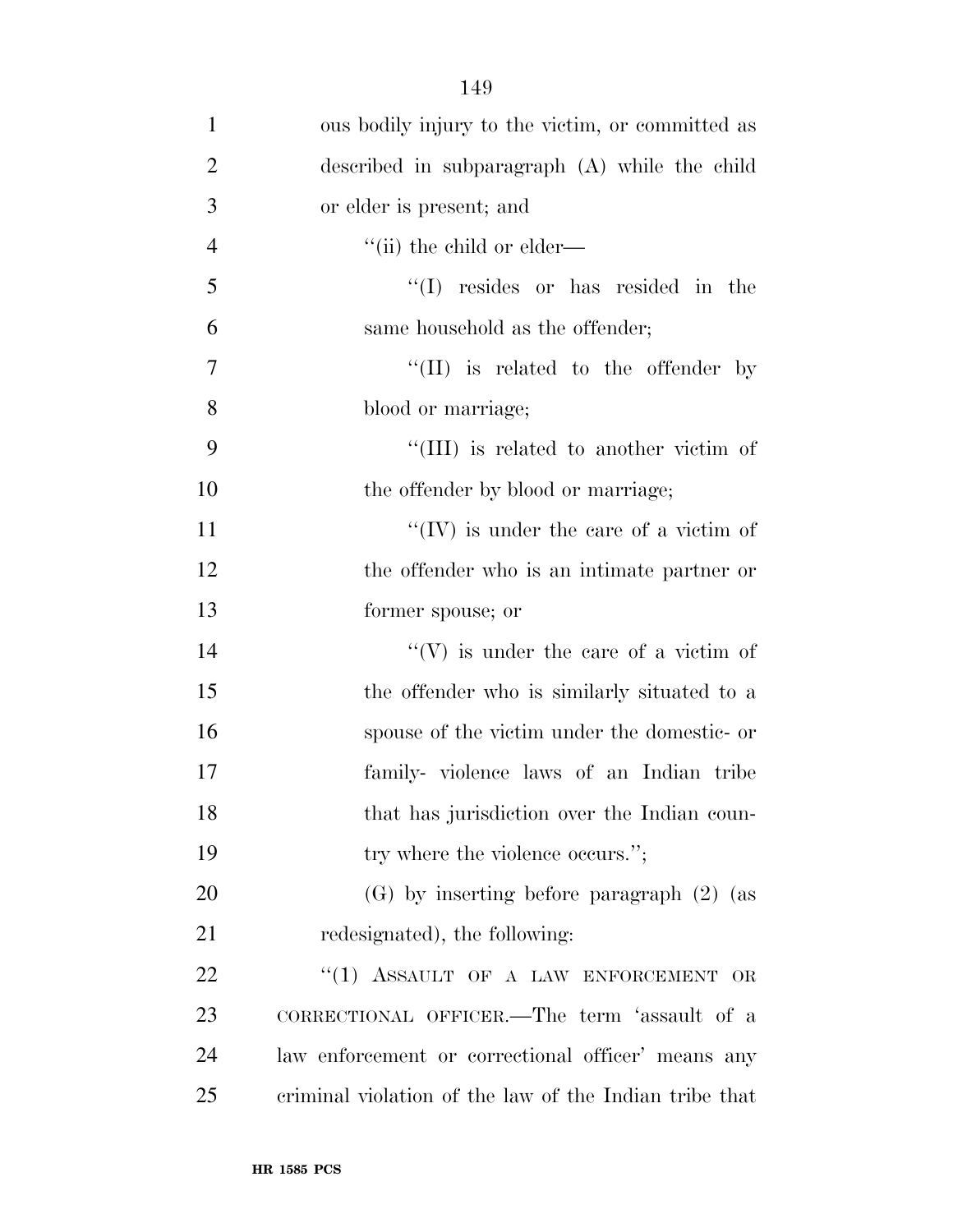| $\mathbf{1}$   | has jurisdiction over the Indian country where the      |
|----------------|---------------------------------------------------------|
| $\overline{2}$ | violation occurs that involves the threatened, at-      |
| 3              | tempted, or actual harmful or offensive touching of     |
| $\overline{4}$ | a law enforcement or correctional officer."; and        |
| 5              | $(H)$ by inserting after paragraph $(4)$ (as            |
| 6              | redesignated), the following:                           |
| 7              | "(5) OBSTRUCTION OF JUSTICE.—The term                   |
| 8              | 'obstruction of justice' means any violation of the     |
| 9              | criminal law of the Indian tribe that has jurisdiction  |
| 10             | over the Indian country where the violation occurs,     |
| 11             | and the violation involves interfering with the ad-     |
| 12             | ministration or due process of the tribe's laws in-     |
| 13             | cluding any tribal criminal proceeding or investiga-    |
| 14             | tion of a crime.";                                      |
| 15             | $(5)$ in subsection $(b)(1)$ , by inserting after "the  |
| 16             | powers of self-government of a participating tribe"     |
| 17             | the following: ", including any participating tribes in |
| 18             | the State of Maine,";                                   |
| 19             | $(6)$ in subsection $(b)(4)$ —                          |
| 20             | $(A)$ in subparagraph $(A)(i)$ , by inserting           |
| 21             | after "over an alleged offense" the following: ",       |
| 22             | other than obstruction of justice or an act of          |
| 23             | assault of a law enforcement or corrections offi-       |
| 24             | $\chi$ cer,"; and                                       |
| 25             | $(B)$ in subparagraph $(B)$ —                           |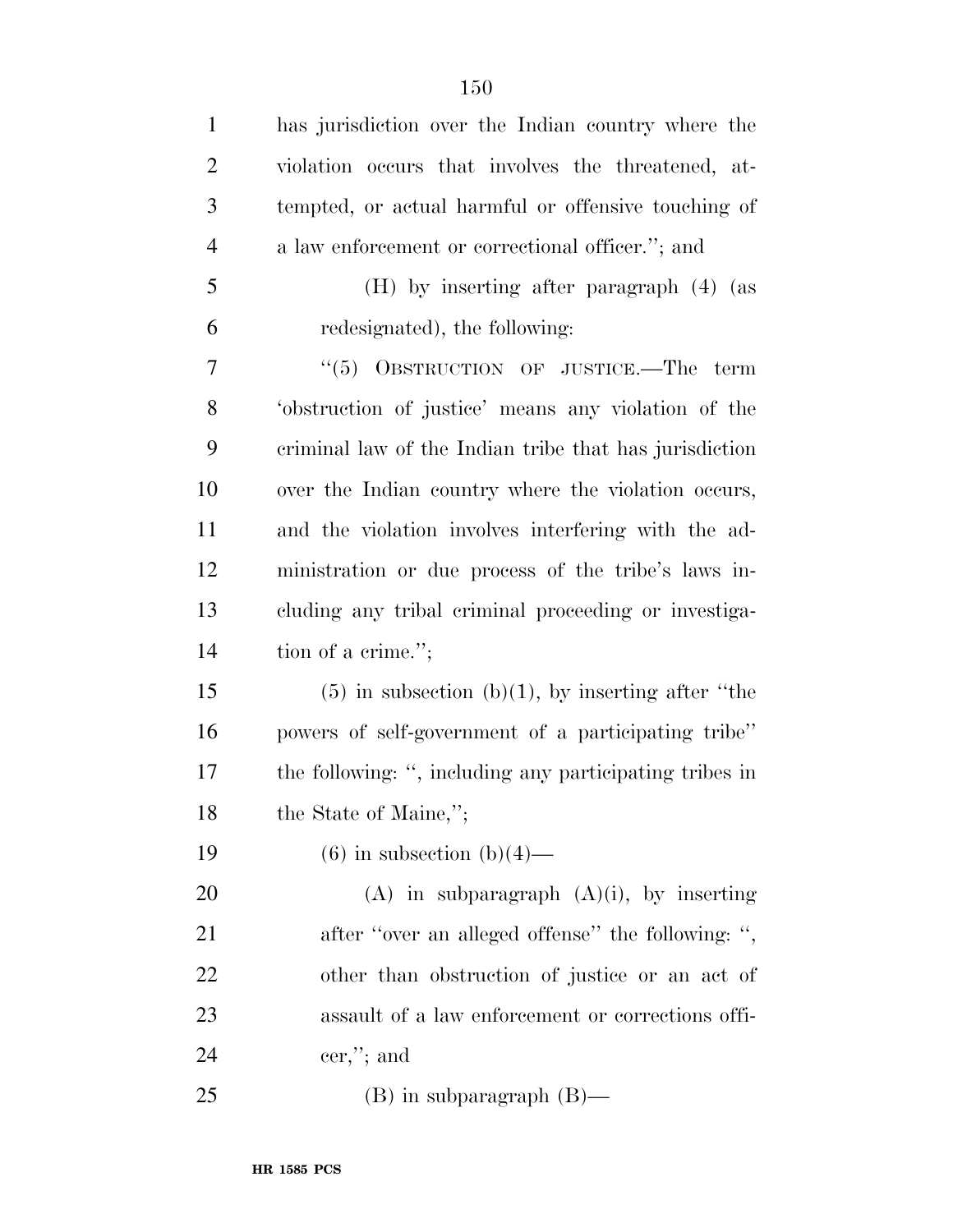1 (i) in clause (ii), by striking "or" at 2 the end;  $3$  (ii) in clause (iii)(II), by striking the 4 period at the end and inserting the fol- $5$  lowing: "; or"; and 6 (iii) by adding at the end the fol-7 lowing: 8 ''(iv) is being prosecuted for a crime 9 of sexual violence, stalking, sex trafficking, 10 obstructing justice, or assaulting a police 11 or corrections officer under the laws of the 12 prosecuting tribe."; 13 (7) in subsection  $(c)$ — 14 (A) in the matter preceding paragraph (1), 15 by striking ''domestic violence'' and inserting 16 "tribal"; and 17 (B) in paragraph  $(1)$ — 18 (i) in the paragraph heading, by strik-19 ing ''AND DATING VIOLENCE'' and insert-20 ing ", DATING VIOLENCE, OBSTRUCTION 21 OF JUSTICE, SEXUAL VIOLENCE, STALK-22 ING, SEX TRAFFICKING, OR ASSAULT OF A 23 LAW ENFORCEMENT OR CORRECTIONS OF-

24 FICER''; and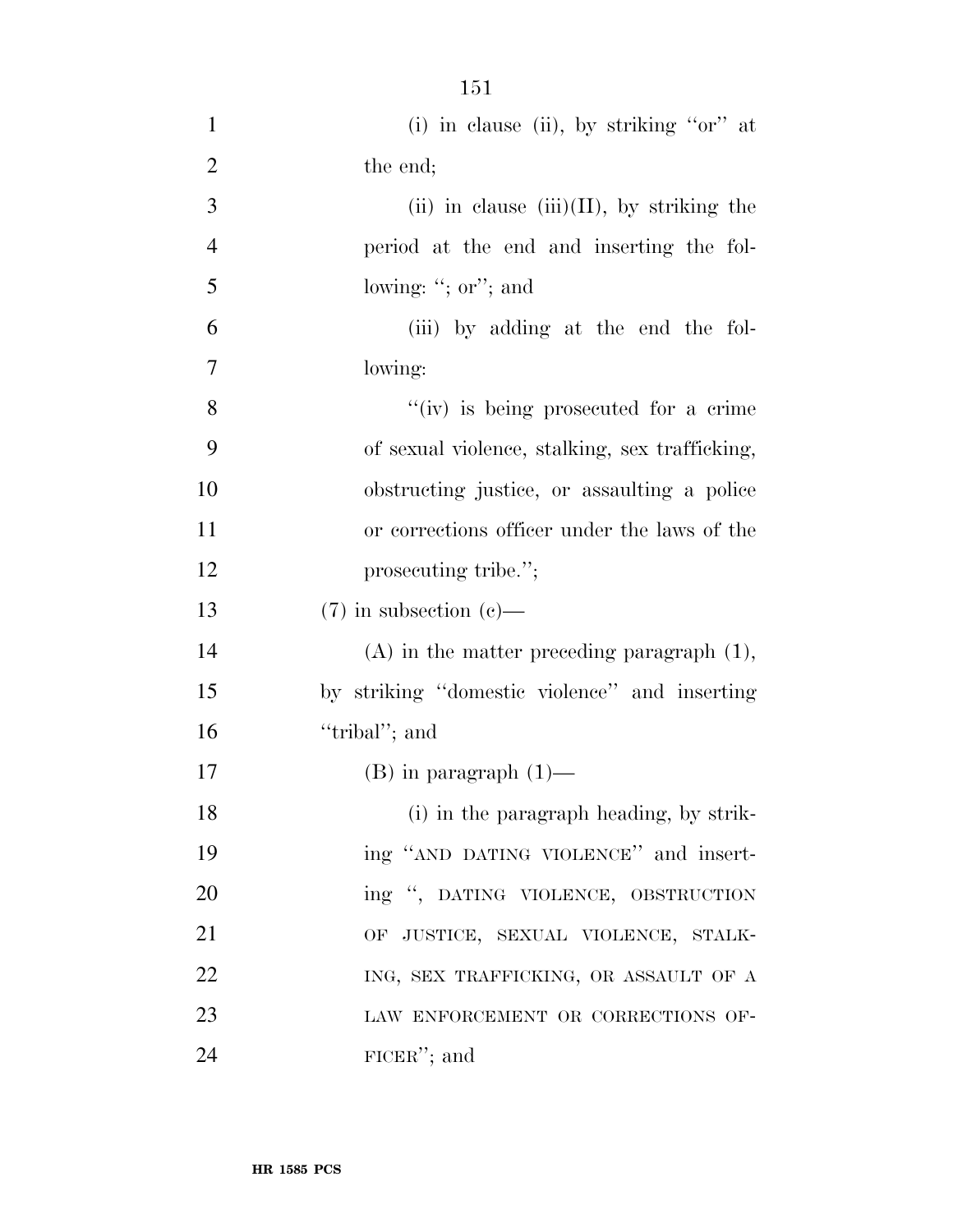| $\mathbf{1}$   | (ii) by striking "or dating violence"                       |
|----------------|-------------------------------------------------------------|
| $\overline{2}$ | and inserting ", dating violence, obstruc-                  |
| 3              | tion of justice, sexual violence, stalking,                 |
| $\overline{4}$ | sex trafficking, or assault of a law enforce-               |
| 5              | ment or corrections officer";                               |
| 6              | $(8)$ in subsection $(d)$ , by striking "domestic vio-      |
| 7              | lence" each place it appears and inserting "tribal";        |
| 8              | $(9)$ by striking subsections $(f)$ , $(g)$ , and $(h)$ and |
| 9              | inserting the following:                                    |
| 10             | "(f) GRANTS AND REIMBURSEMENT TO TRIBAL GOV-                |
| 11             | ERNMENTS.-                                                  |
| 12             | $``(1)$ REIMBURSEMENT.—                                     |
| 13             | "(A) IN GENERAL.—The Attorney General                       |
| 14             | is authorized to reimburse tribal government                |
| 15             | authorities for expenses incurred in exercising             |
| 16             | special tribal criminal jurisdiction.                       |
| 17             | "(B) ELIGIBLE EXPENSES.—Eligible ex-                        |
| 18             | penses for reimbursement shall include—                     |
| 19             | "(i) expenses incurred to arrest or                         |
| 20             | prosecute offenders and to detain inmates                   |
| 21             | (including costs associated with providing                  |
| 22             | health care);                                               |
| 23             | "(ii) expenses related to indigent de-                      |
| 24             | fense services; and                                         |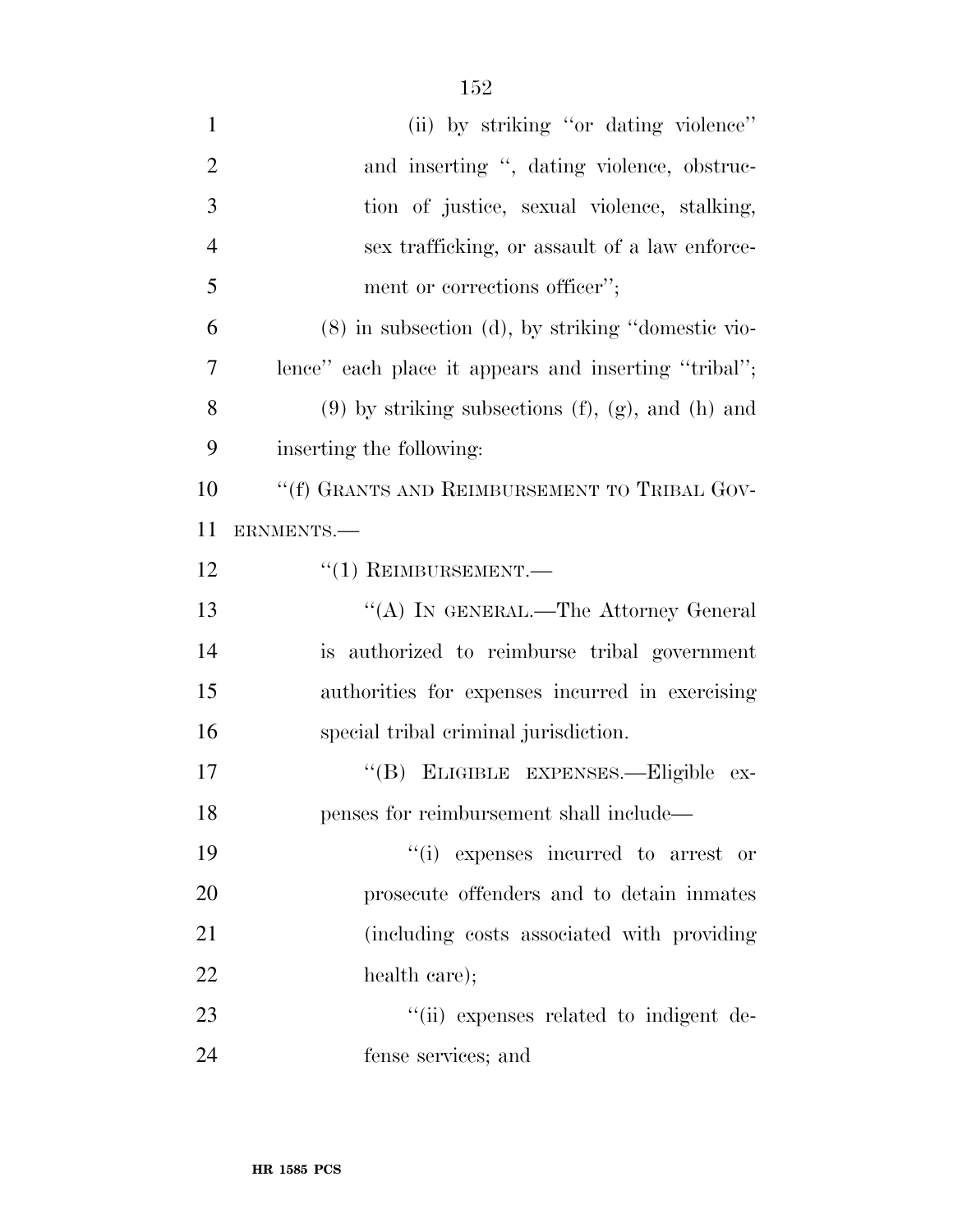| $\mathbf{1}$   | "(iii) costs associated with probation               |
|----------------|------------------------------------------------------|
| $\overline{2}$ | and rehabilitation services.                         |
| 3              | $\lq\lq$ PROCEDURE.—Reimbursements<br>au-            |
| $\overline{4}$ | thorized pursuant to this section shall be in ac-    |
| 5              | cordance with rules promulgated by the Attor-        |
| 6              | ney General after consultation with Indian           |
| 7              | tribes and within 1 year after the date of enact-    |
| 8              | ment of this Act. The rules promulgated by the       |
| 9              | Department shall set a maximum allowable re-         |
| 10             | imbursement to any tribal government in a 1-         |
| 11             | year period.                                         |
| 12             | "(2) GRANTS.—The Attorney General<br>may             |
| 13             | award grants to the governments of Indian tribes (or |
| 14             | to authorized designees of those governments)—       |
| 15             | $\lq\lq$ to strengthen tribal criminal justice       |
| 16             | systems to assist Indian tribes in exercising        |
| 17             | special tribal criminal jurisdiction, including-     |
| 18             | "(i) law enforcement (including the                  |
| 19             | capacity of law enforcement, court per-              |
| 20             | sonnel, or other non-law enforcement enti-           |
| 21             | ties that have no Federal or State arrest            |
| 22             | authority agencies but have been des-                |
| 23             | ignated by a tribe as responsible for main-          |
| 24             | taining public safety within its territorial         |
| 25             | jurisdiction, to enter information into and          |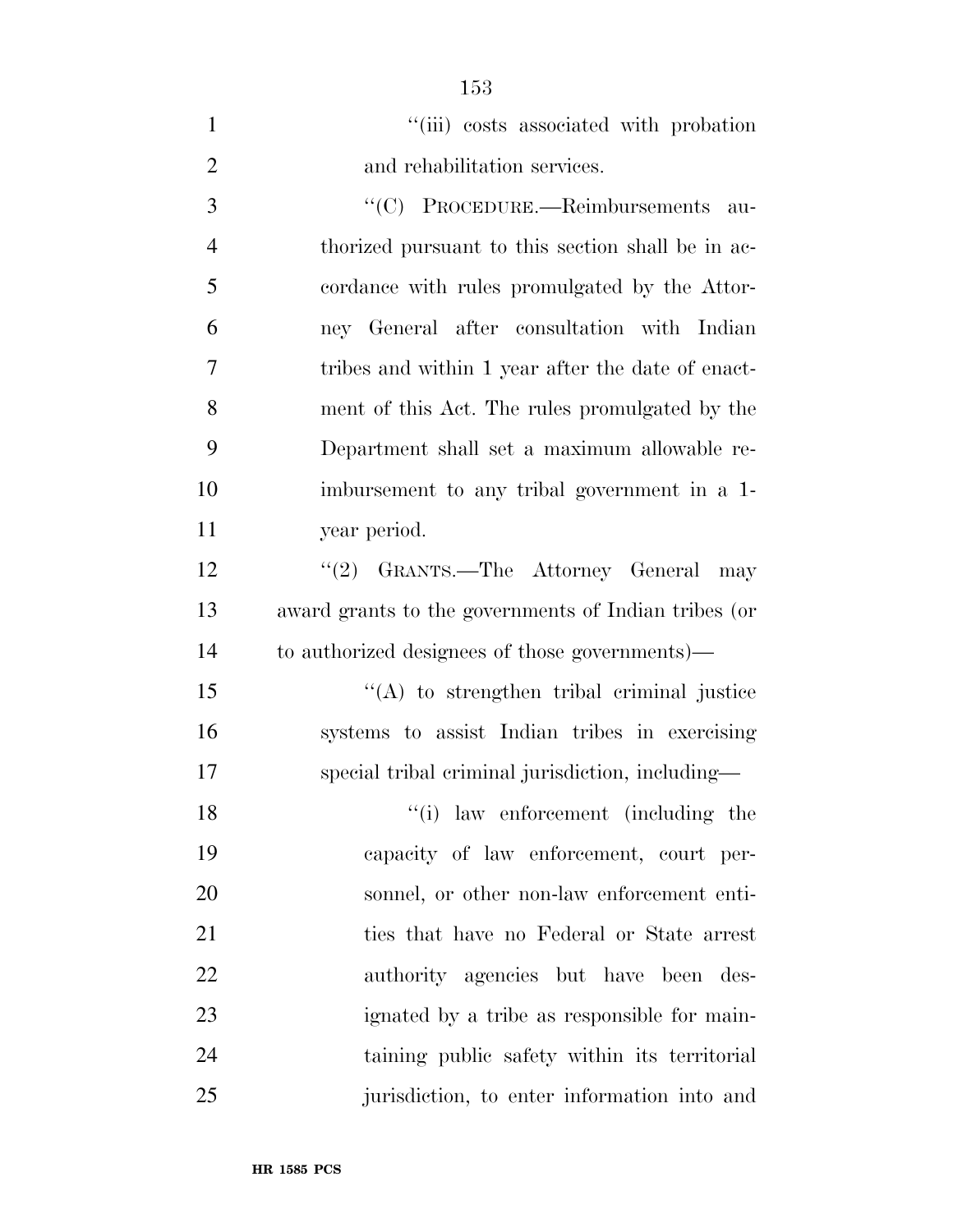| $\mathbf{1}$   | obtain information from national crime in-         |
|----------------|----------------------------------------------------|
| $\overline{2}$ | formation databases);                              |
| 3              | $"$ (ii) prosecution;                              |
| $\overline{4}$ | "(iii) trial and appellate courts (in-             |
| 5              | eluding facilities construction);                  |
| 6              | "(iv) probation systems;                           |
| 7              | "(v) detention and correctional facili-            |
| 8              | ties (including facilities construction);          |
| 9              | "(vi) alternative rehabilitation centers;          |
| 10             | "(vii) culturally appropriate services             |
| 11             | and assistance for victims and their fami-         |
| 12             | lies; and                                          |
| 13             | "(viii) criminal codes and rules of                |
| 14             | criminal procedure, appellate procedure,           |
| 15             | and evidence;                                      |
| 16             | $\lq\lq (B)$ to provide indigent criminal defend-  |
| 17             | ants with the effective assistance of licensed de- |
| 18             | fense counsel, at no cost to the defendant, in     |
| 19             | criminal proceedings in which a participating      |
| 20             | tribe prosecutes—                                  |
| 21             | "(i) a crime of domestic violence;                 |
| 22             | "(ii) a crime of dating violence;                  |
| 23             | "(iii) a criminal violation of a protec-           |
| 24             | tion order;                                        |
| 25             | "(iv) a crime of sexual violence;                  |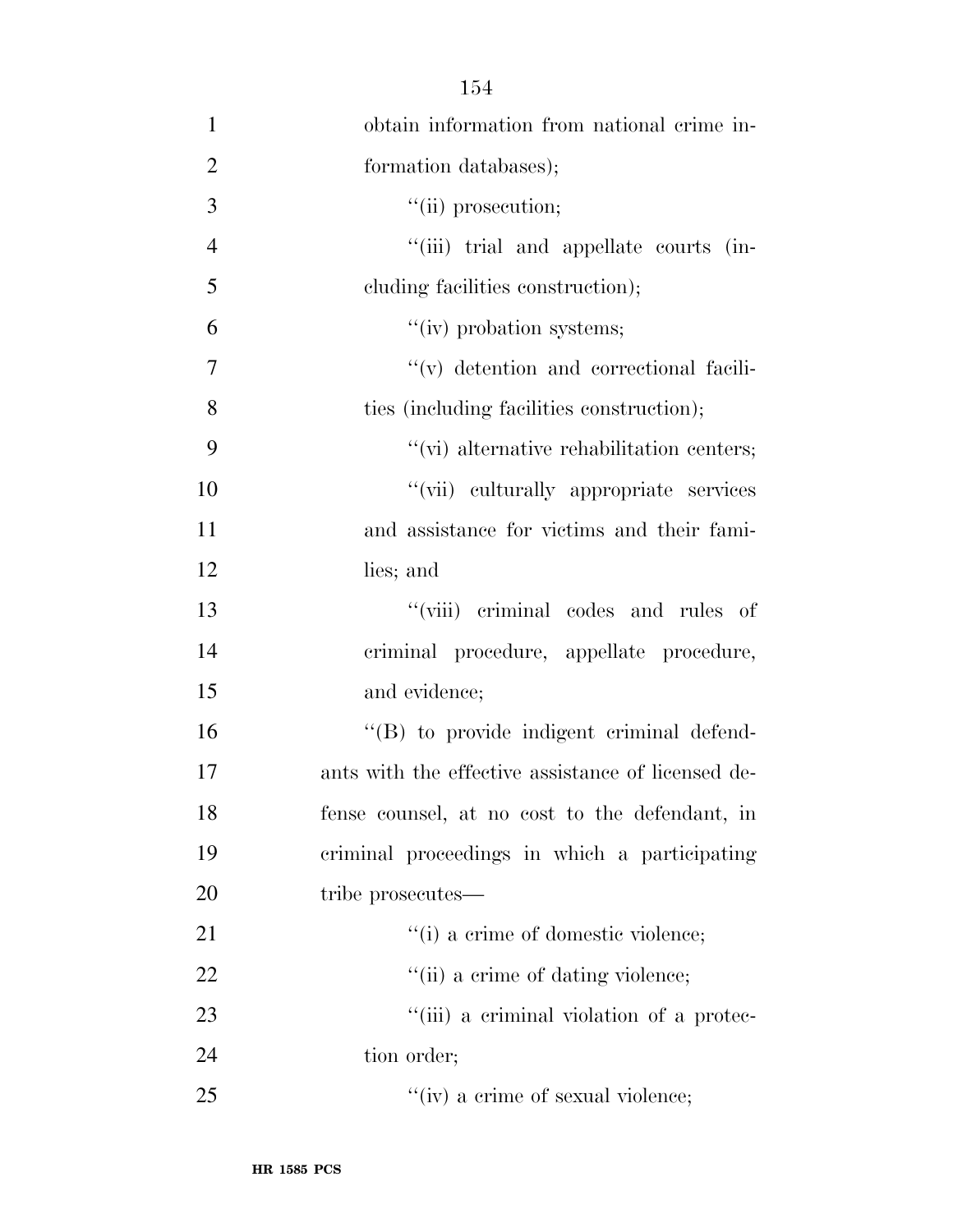| $\mathbf{1}$   | $f'(v)$ a crime of stalking;                                 |
|----------------|--------------------------------------------------------------|
| $\overline{2}$ | $\lq\lq$ (vi) a crime of sex trafficking;                    |
| 3              | "(vii) a crime of obstruction of justice;                    |
| $\overline{4}$ | <b>or</b>                                                    |
| 5              | "(viii) a crime of assault of a law en-                      |
| 6              | forcement or correctional officer;                           |
| 7              | "(C) to ensure that, in criminal pro-                        |
| 8              | ceedings in which a participating tribe exercises            |
| 9              | special tribal criminal jurisdiction, jurors are             |
| 10             | summoned, selected, and instructed in a man-                 |
| 11             | ner consistent with all applicable requirements;             |
| 12             | $\lq\lq$ to accord victims of domestic vio-                  |
| 13             | lence, dating violence, sexual violence, stalking,           |
| 14             | sex trafficking, obstruction of justice, assault of          |
| 15             | a law enforcement or correctional officer, and               |
| 16             | violations of protection orders rights that are              |
| 17             | similar to the rights of a crime victim described            |
| 18             | in section $3771(a)$ of title 18, consistent with            |
| 19             | tribal law and custom; and                                   |
| 20             | "(E) to create a pilot project to allow up                   |
| 21             | to five Indian tribes in Alaska to implement                 |
| 22             | special tribal criminal jurisdiction.                        |
| 23             | "(g) SUPPLEMENT, NOT SUPPLANT.—Amounts                       |
| 24             | made available under this section shall supplement and       |
| 25             | not supplant any other Federal, State, tribal, or local gov- |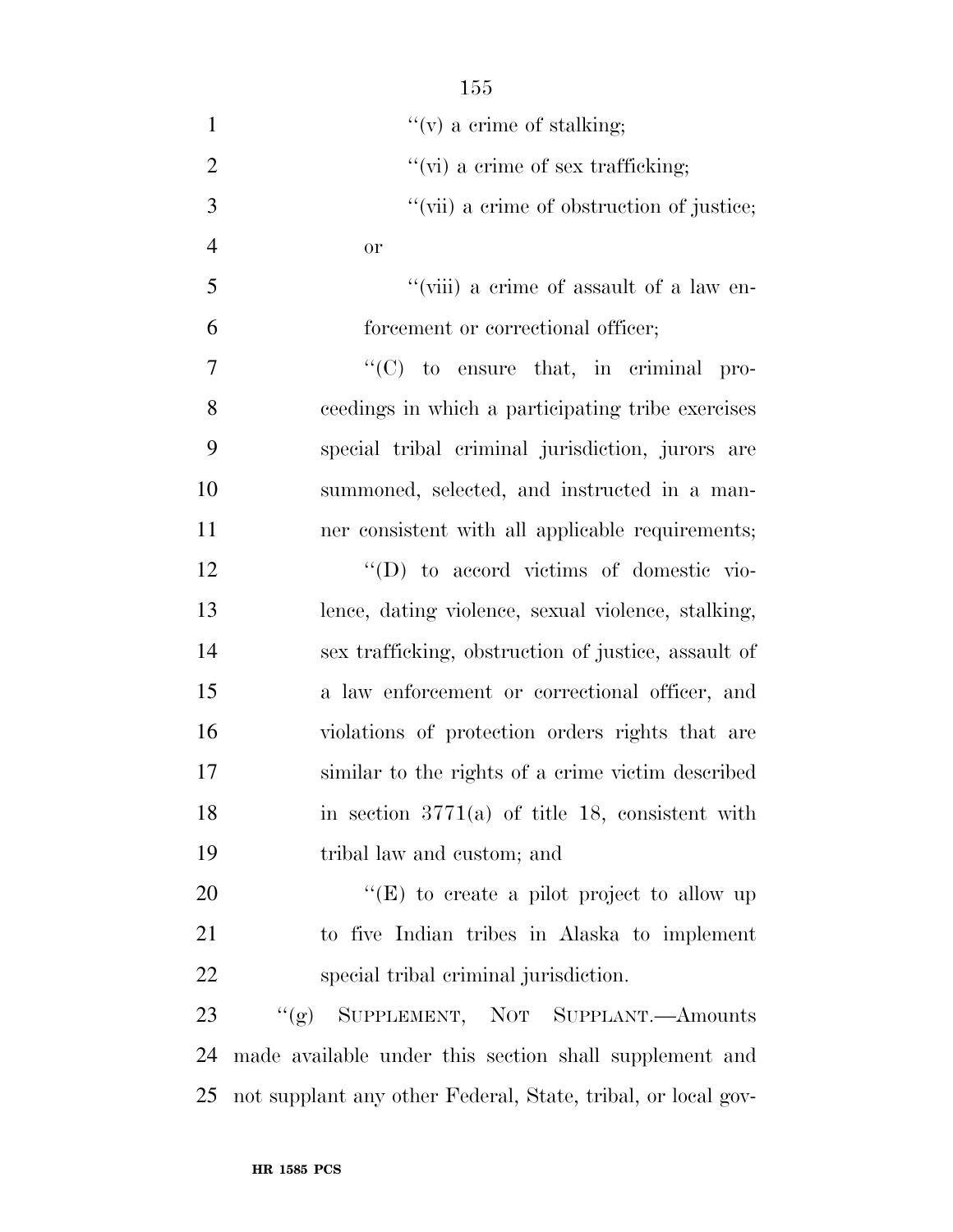ernment amounts made available to carry out activities de-scribed in this section.

 ''(h) AUTHORIZATION OF APPROPRIATIONS.—There are authorized to be appropriated \$7,000,000 for each of fiscal years 2020 through 2024 to carry out subsection (f) and to provide training, technical assistance, data col- lection, and evaluation of the criminal justice systems of participating tribes.

9 "(i) USE OF FUNDS.—Not less than 25 percent of the total amount of funds appropriated under this section in a given year shall be used for each of the purposes de- scribed in paragraphs (1) and (2) of subsection (f), with remaining funds available to be distributed for either of the purposes described in paragraph (1) or (2) of sub- section (f), or any combination of such purposes, depend-ing on need and in consultation with Indian tribes.'';

 (10) by inserting after subsection (i) the fol-lowing:

 ''(j) INDIAN COUNTRY DEFINED.—For purposes of 20 the pilot project described in subsection  $(f)(5)$ , the defini-tion of 'Indian country' shall include—

 ''(1) Alaska Native-owned Townsites, Allot- ments, and former reservation lands acquired in fee by Alaska Native Village Corporations pursuant to the Alaska Native Claims Settlement Act (43 U.S.C.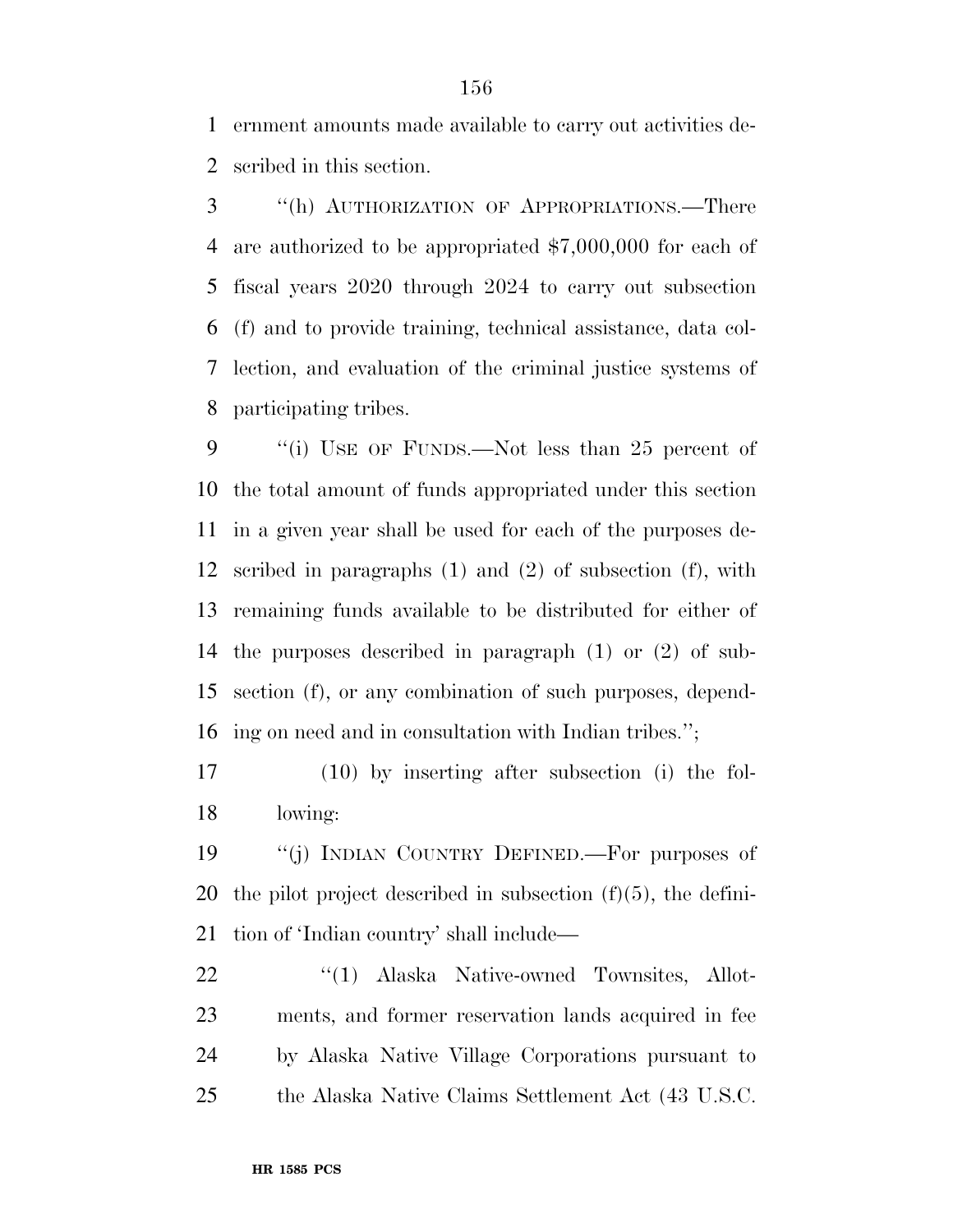33) and other lands transferred in fee to Native vil-lages; and

3 ''(2) all lands within any Alaska Native village with a population that is at least 75 percent Alaska Native.''.

## **SEC. 904. ANNUAL REPORTING REQUIREMENTS.**

 Beginning in the first fiscal year after the date of enactment of this title, and annually thereafter, the Attor- ney General and the Secretary of the Interior shall jointly prepare and submit a report, to the Committee on Indian Affairs and the Committee on the Judiciary of the Senate and the Committee on Natural Resources and the Com- mittee on the Judiciary of the House of Representatives, that—

 (1) includes known statistics on missing and murdered Indian women in the United States, in- cluding statistics relating to incidents of sexual abuse or sexual assault suffered by the victims; and (2) provides recommendations regarding how to improve data collection on missing and murdered In- dian women. **SEC. 905. REPORT ON THE RESPONSE OF LAW ENFORCE-MENT AGENCIES TO REPORTS OF MISSING** 

**OR MURDERED INDIANS.** 

(a) DEFINITIONS.—In this section: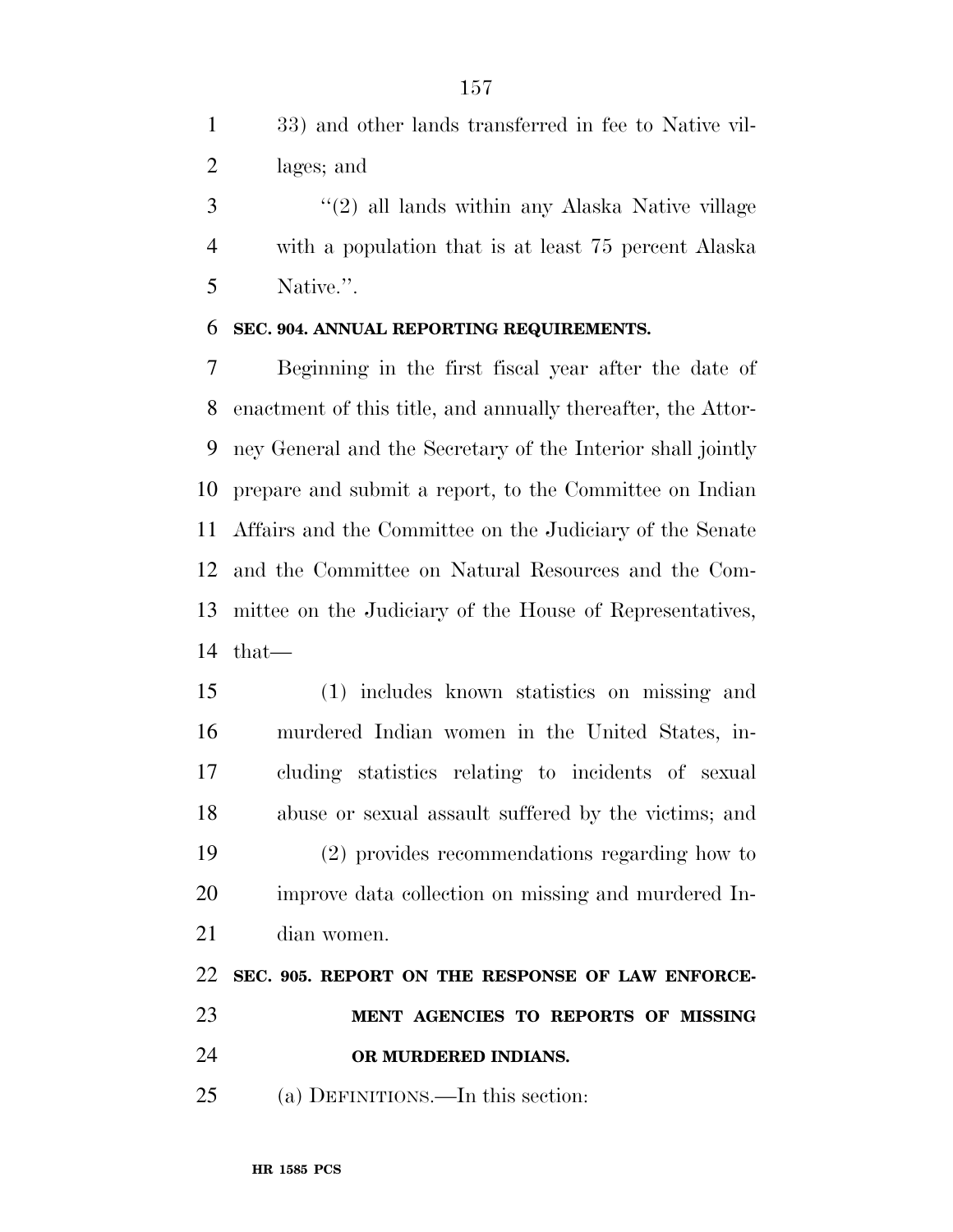| $\mathbf{1}$   | (1) COVERED DATABASE.—The term "covered             |
|----------------|-----------------------------------------------------|
| $\overline{2}$ | database" means—                                    |
| 3              | (A) the database of the National Crime In-          |
| $\overline{4}$ | formation Center;                                   |
| 5              | (B) the Combined DNA Index System;                  |
| 6              | (C) the Next Generation Identification              |
| 7              | System; and                                         |
| 8              | (D) any other database or system of a law           |
| 9              | enforcement agency under which a report of a        |
| 10             | missing or murdered Indian may be submitted,        |
| 11             | including—                                          |
| 12             | (i) the Violent Criminal Apprehension               |
| 13             | Program; or                                         |
| 14             | (ii) the National Missing and Uniden-               |
| 15             | tified Persons System.                              |
| 16             | (2) INDIAN.—The term "Indian" has the mean-         |
| 17             | ing given the term in section 4 of the Indian Self- |
| 18             | Determination and Education Assistance Act (25      |
| 19             | U.S.C. 5304).                                       |
| 20             | (3) INDIAN COUNTRY.—The term "Indian coun-          |
| 21             | try" has the meaning given the term in section 1151 |
| 22             | of title 18, United States Code.                    |
| 23             | (4) LAW ENFORCEMENT AGENCY.—The term                |
| 24             | "law enforcement agency" means a Federal, State,    |
| 25             | local, or Tribal law enforcement agency.            |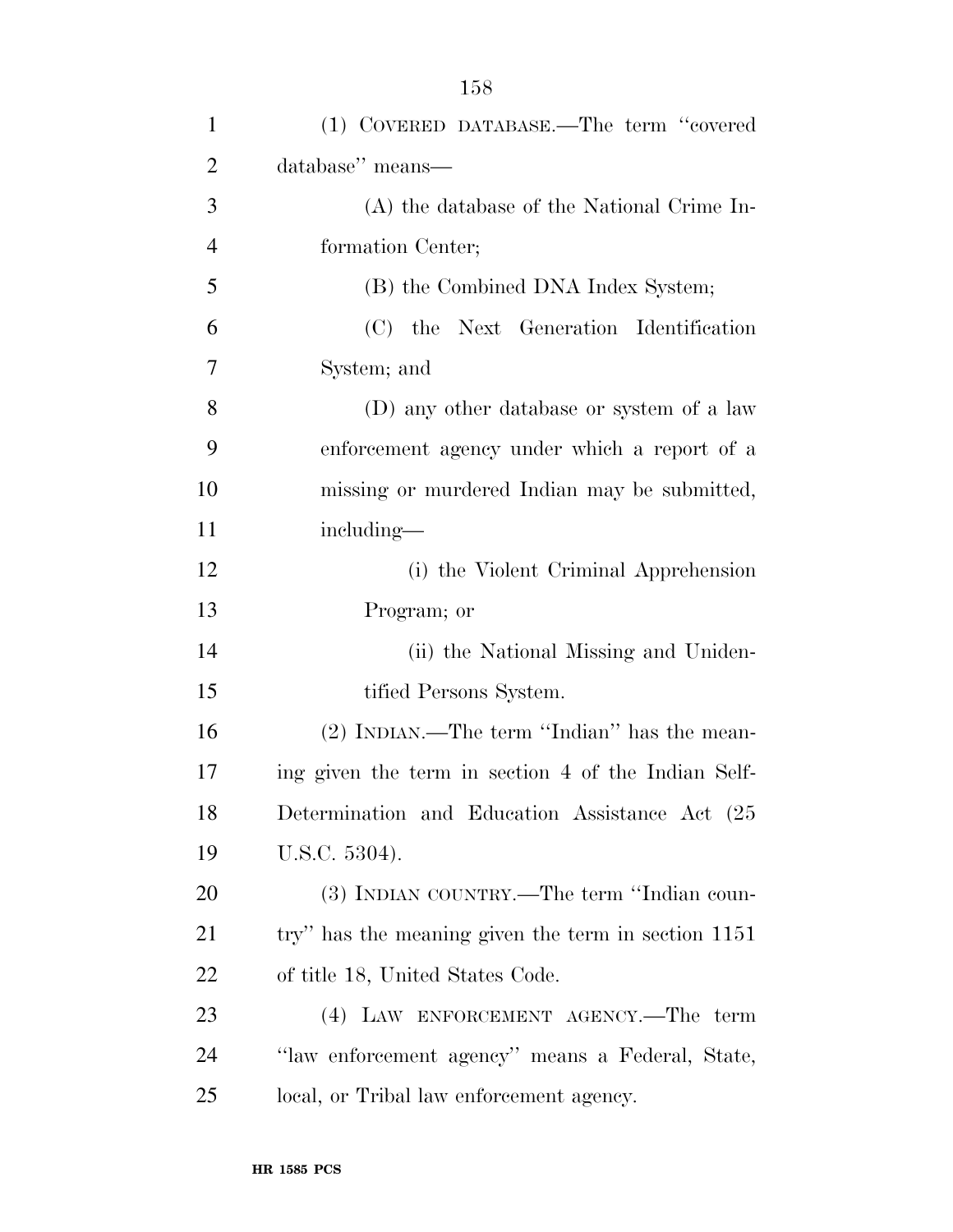| $\mathbf{1}$   | (5) MISSING OR MURDERED INDIAN.—The term      |
|----------------|-----------------------------------------------|
| $\overline{2}$ | "missing or murdered Indian" means any Indian |
| 3              | who is—                                       |
| 4              | (A) reported missing in Indian country or     |
| 5              | any other location; or                        |
| 6              | (B) murdered in Indian country or any         |

 other location. (6) NOTIFICATION SYSTEM.—The term ''notifi-

cation system'' means—

 (A) the Criminal Justice Information Net-work;

 (B) the AMBER Alert communications network established under subtitle A of title III of the PROTECT Act (34 U.S.C. 20501 et seq.); and

 (C) any other system or public notification system that relates to a report of a missing or murdered Indian, including any State, local, or Tribal notification system.

 (b) REPORT.—Not later than 1 year after the date of enactment of this section, the Comptroller General of the United States shall submit to the Committee on Indian Affairs of the Senate and the Committee on Natural Re- sources of the House of Representatives a comprehensive report that includes—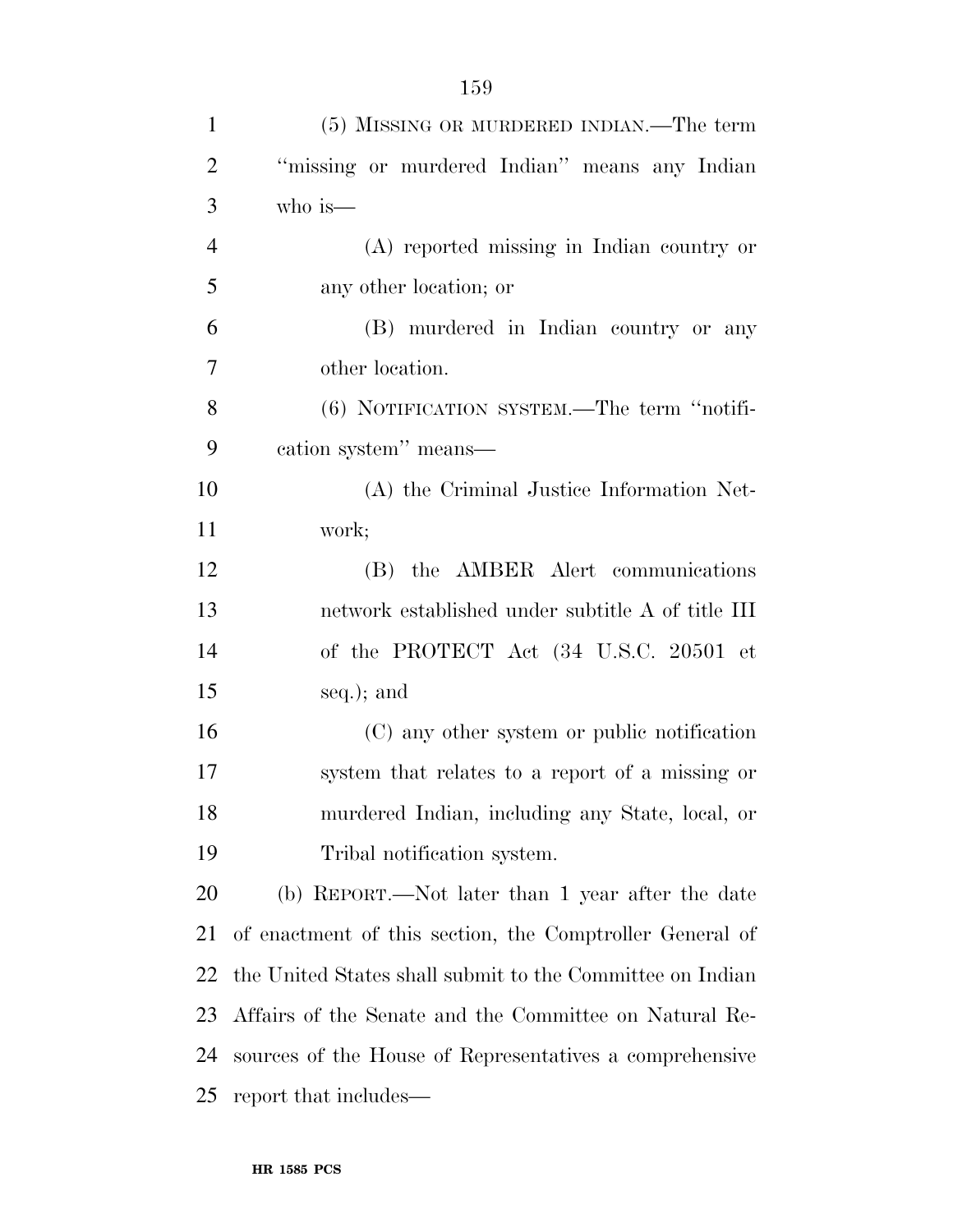| $\mathbf{1}$   | $(1)$ a review of —                             |
|----------------|-------------------------------------------------|
| $\overline{2}$ | (A) each law enforcement agency that has        |
| 3              | jurisdiction over missing or murdered Indians   |
| $\overline{4}$ | and the basis for that jurisdiction;            |
| 5              | (B) the response procedures, with respect       |
| 6              | to a report of a missing or murdered Indian,    |
| 7              | $of$ —                                          |
| 8              | (i) the Federal Bureau of Investiga-            |
| 9              | tion;                                           |
| 10             | (ii) the Bureau of Indian Affairs; and          |
| 11             | (iii) any other Federal law enforce-            |
| 12             | ment agency responsible for responding to       |
| 13             | or investigating a report of a missing or       |
| 14             | murdered Indian;                                |
| 15             | (C) each covered database and notification      |
| 16             | system;                                         |
| 17             | (D) Federal interagency cooperation and         |
| 18             | notification policies and procedures related to |
| 19             | missing or murdered Indians;                    |
| 20             | (E) the requirements of each Federal law        |
| 21             | enforcement agency relating to notifying State, |
| 22             | local, or Tribal law enforcement agencies after |
| 23             | the Federal law enforcement agency receives a   |
| 24             | report of a missing or murdered Indian; and     |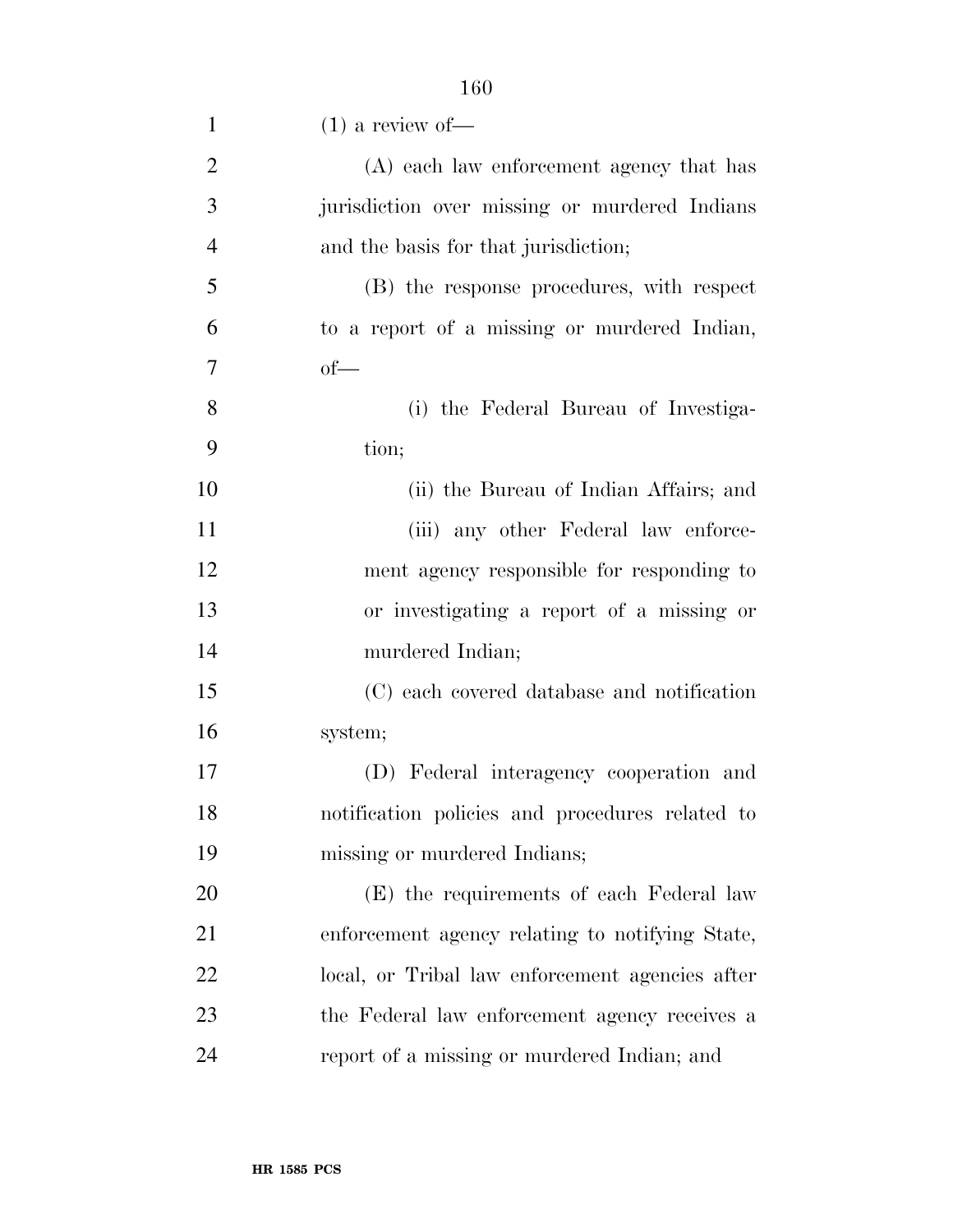| $\mathbf{1}$   | $(F)$ the public notification requirements of        |
|----------------|------------------------------------------------------|
| $\overline{2}$ | law enforcement agencies relating to missing or      |
| 3              | murdered Indians;                                    |
| $\overline{4}$ | (2) recommendations and best practices relating      |
| 5              | to improving cooperation between and response poli-  |
| 6              | cies of law enforcement agencies relating to missing |
| 7              | and murdered Indians; and                            |
| 8              | $(3)$ recommendations relating to-                   |
| 9              | $(A)$ improving how—                                 |
| 10             | covered databases address<br>(i)<br>in-              |
| 11             | stances of missing or murdered Indians,              |
| 12             | including by improving access to, inte-              |
| 13             | grating, and improving the sharing of in-            |
| 14             | formation between covered databases; and             |
| 15             | (ii) notification systems address in-                |
| 16             | stances of missing or murdered Indians,              |
| 17             | including by improving access to, inte-              |
| 18             | grating, and improving the sharing of in-            |
| 19             | formation between notification systems;              |
| 20             | (B) social, educational, economic, and any           |
| 21             | other factor that may contribute to an Indian        |
| 22             | becoming a missing or murdered Indian; and           |
| 23             | (C) legislation to reduce the likelihood that        |
| 24             | an Indian may become a missing or murdered           |
| 25             | Indian.                                              |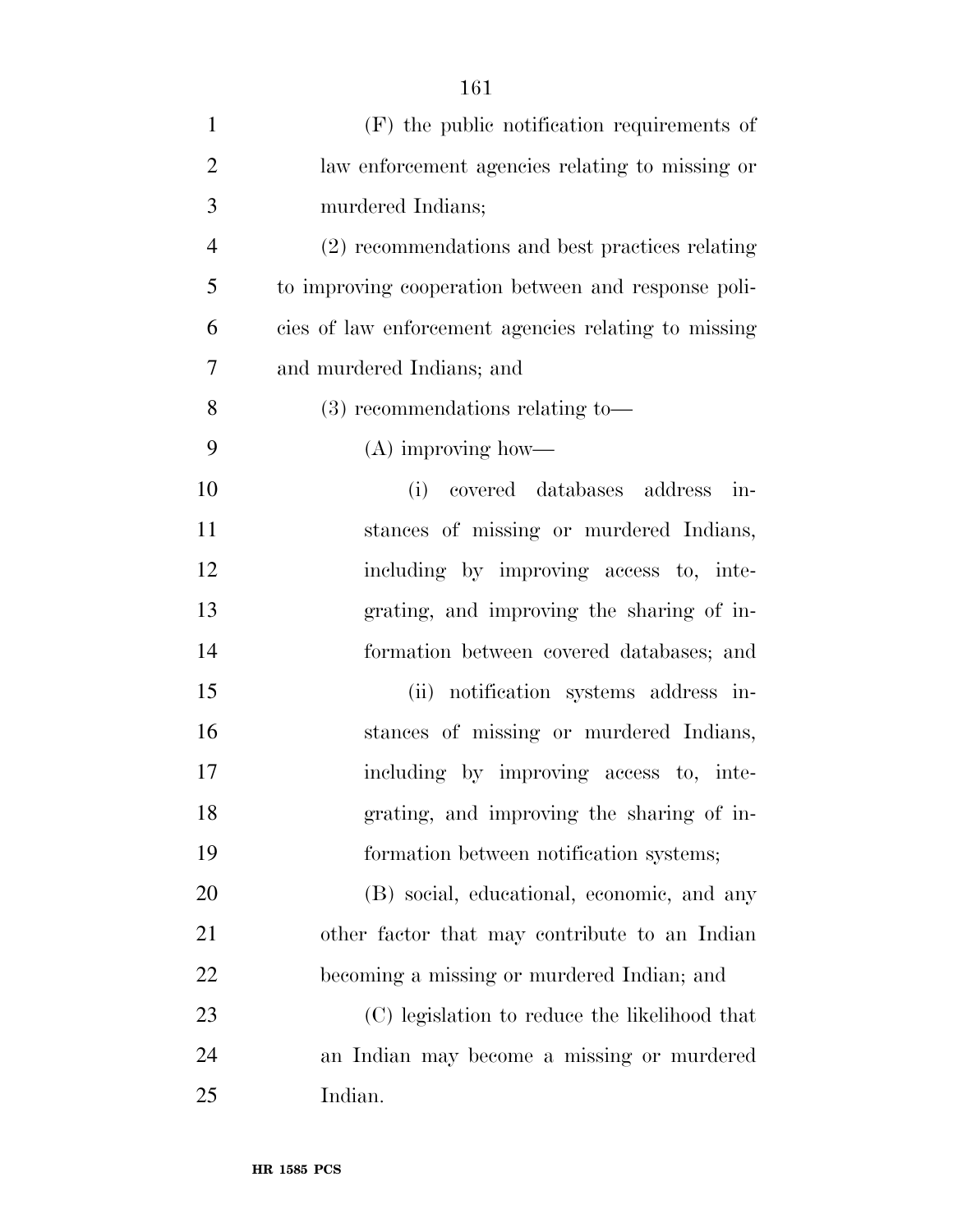## **TITLE X—OFFICE ON VIOLENCE AGAINST WOMEN**

 **SEC. 1001. ESTABLISHMENT OF OFFICE ON VIOLENCE AGAINST WOMEN.** 

 (a) ESTABLISHMENT OF OFFICE ON VIOLENCE AGAINST WOMEN.—Section 2002 of title I of the Omnibus Crime Control and Safe Streets Act of 1968 (34 U.S.C. 10442) is amended—

 (1) in subsection (a), by striking ''a Violence Against Women Office'' and inserting ''an Office on Violence Against Women'';

 (2) in subsection (b), by inserting after ''within the Department of Justice'' the following: '', not 14 subsumed by any other office";

15 (3) in subsection  $(c)(2)$ , by striking "Violence Against Women Act of 1994 (title VI of Public Law 103–322) and the Violence Against Women Act of 2000 (division B of Public Law 106–386)'' and in- serting ''Violence Against Women Act of 1994 (title VII of Public Law 103–322), the Violence Against Women Act of 2000 (division B of Public Law 106– 386), the Violence Against Women and Department of Justice Reauthorization Act of 2005 (title IX of Public Law 109–162; 119 Stat. 3080), the Violence Against Women Reauthorization Act of 2013 (Public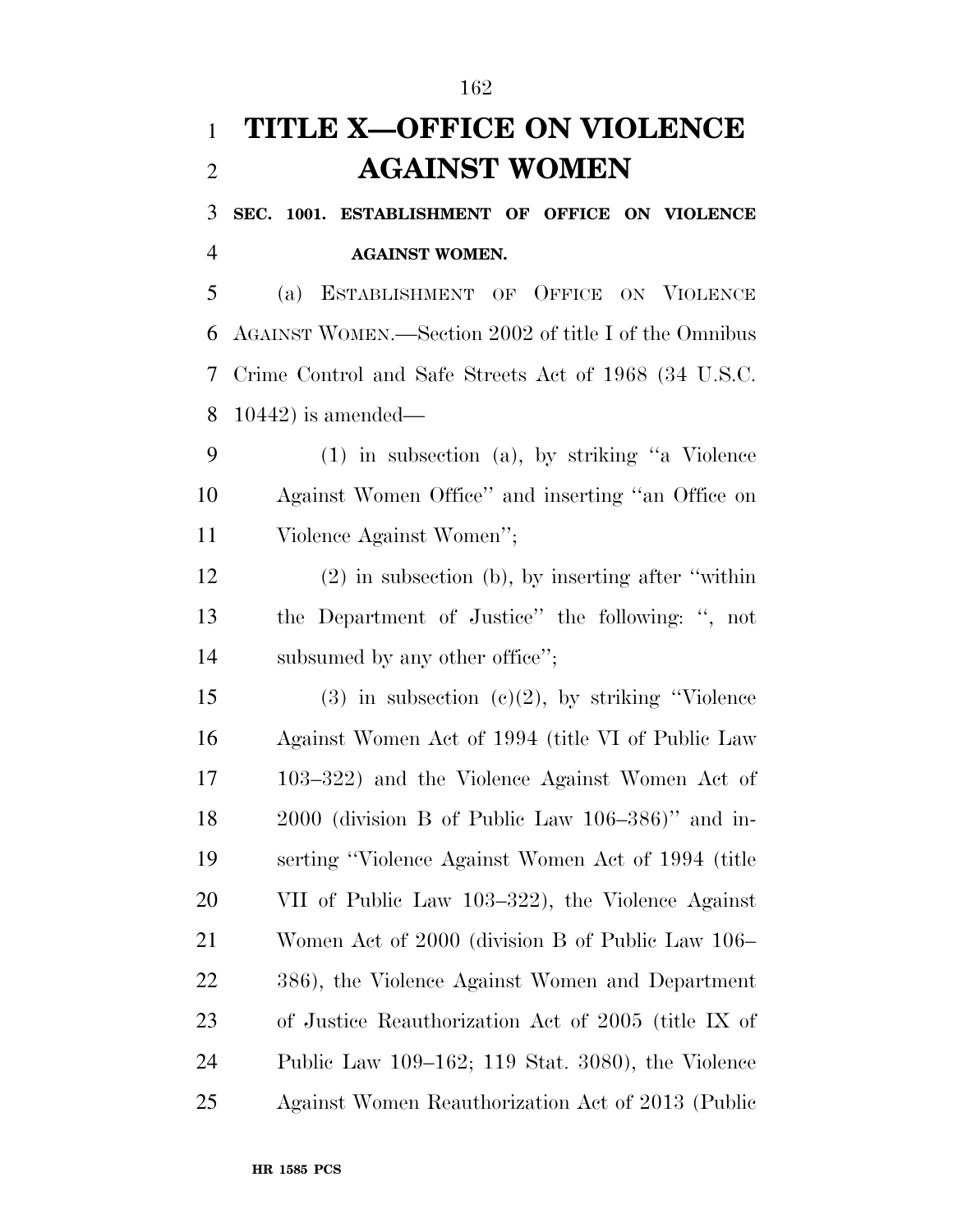Law 113–4; 127 Stat. 54), and the Violence Against Women Reauthorization Act of 2019''.

 (b) DIRECTOR OF THE OFFICE ON VIOLENCE AGAINST WOMEN.—Section 2003 of the Omnibus Crime Control and Safe Streets Act of 1968 (34 U.S.C. 10443) is amended to read as follows:

## **''SEC. 2003. DIRECTOR OF THE OFFICE ON VIOLENCE AGAINST WOMEN.**

 ''(a) APPOINTMENT.—The President, by and with the advice and consent of the Senate, shall appoint a Director for the Office on Violence Against Women (in this title referred to as the 'Director') to be responsible, under the general authority of the Attorney General, for the admin- istration, coordination, and implementation of the pro-grams and activities of the Office.

 ''(b) OTHER EMPLOYMENT.—The Director shall not—

18 ''(1) engage in any employment other than that of serving as Director; or

 ''(2) hold any office in, or act in any capacity for, any organization, agency, or institution with which the Office makes any contract or other agree- ment under the Violence Against Women Act of 1994 (title IV of Public Law 103–322), the Violence Against Women Act of 2000 (division B of Public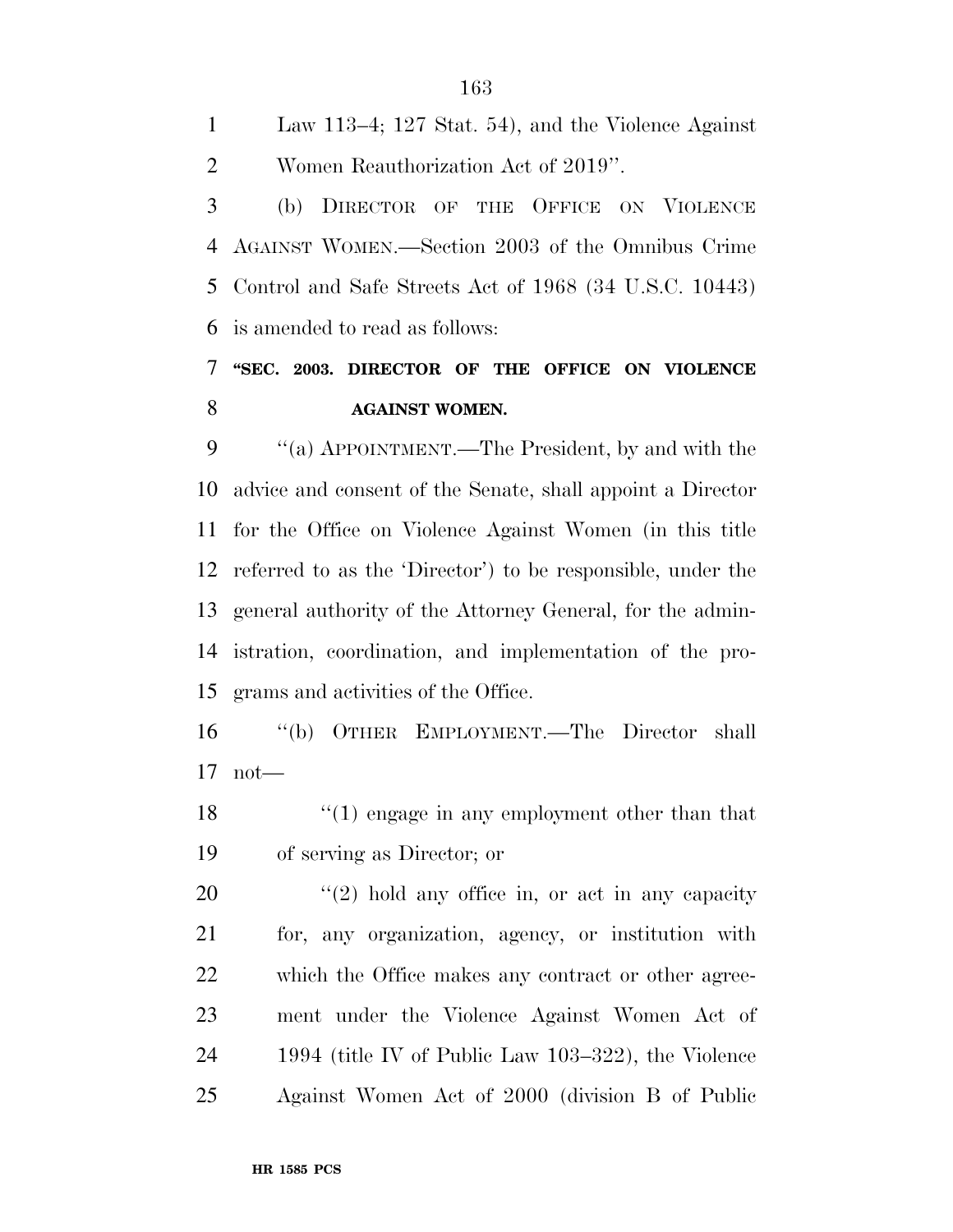| $\mathbf{1}$   | Law 106–386), the Violence Against Women and                 |
|----------------|--------------------------------------------------------------|
| $\overline{2}$ | Department of Justice Reauthorization Act of 2005            |
| 3              | (title IX of Public Law 109–162; 119 Stat. 3080),            |
| $\overline{4}$ | the Violence Against Women Reauthorization Act of            |
| 5              | 2013 (Public Law 113–4; 127 Stat. 54), or the Vio-           |
| 6              | lence Against Women Reauthorization Act of 2019.             |
| $\tau$         | "(c) VACANCY.—In the case of a vacancy, the Presi-           |
| 8              | dent may designate an officer or employee who shall act      |
| 9              | as Director during the vacancy.                              |
| 10             | "(d) COMPENSATION.—The Director shall be com-                |
| 11             | pensated at a rate of pay not to exceed the rate payable     |
| 12             | for level $V$ of the Executive Schedule under section $5316$ |
| 13             | of title 5, United States Code.".                            |
| 14             | (c) DUTIES AND FUNCTIONS OF DIRECTOR OF THE                  |
| 15             | OFFICE ON VIOLENCE AGAINST WOMEN.—Section 2004               |
| 16             | of the Omnibus Crime Control and Safe Streets Act of         |
| 17             | $1968$ (34 U.S.C. 10444) is amended to read as follows:      |
|                | 18 "SEC. 2004. DUTIES AND FUNCTIONS OF DIRECTOR OF THE       |
| 19             | OFFICE ON VIOLENCE AGAINST WOMEN.                            |
| 20             | "The Director shall have the following duties:               |
| 21             | Maintaining liaison with the judicial<br>``(1)               |
| 22             | branches of the Federal and State Governments on             |
| 23             | matters relating to violence against women.                  |
| 24             | $\lq(2)$ Providing information to the President,             |
| 25             | the Congress, the judiciary, State, local, and tribal        |
|                |                                                              |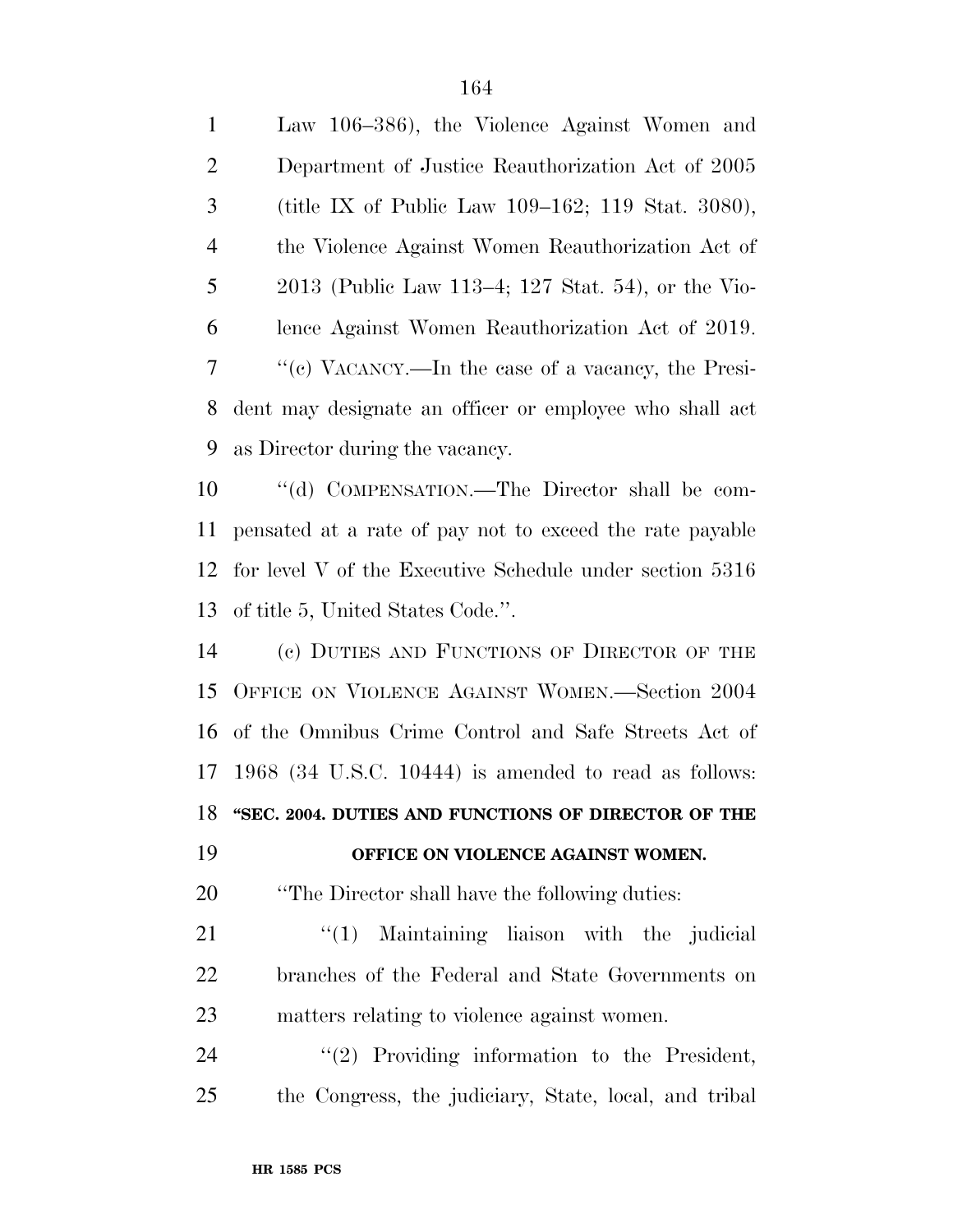governments, and the general public on matters re-lating to violence against women.

 ''(3) Serving, at the request of the Attorney General, as the representative of the Department of Justice on domestic task forces, committees, or com- missions addressing policy or issues relating to vio-lence against women.

8 "(4) Serving, at the request of the President, acting through the Attorney General, as the rep- resentative of the United States Government on human rights and economic justice matters related to violence against women in international fora, in-cluding, but not limited to, the United Nations.

 ''(5) Carrying out the functions of the Depart- ment of Justice under the Violence Against Women Act of 1994 (title IV of Public Law 103–322), the Violence Against Women Act of 2000 (division B of Public Law 106–386), the Violence Against Women and Department of Justice Reauthorization Act of 2005 (title IX of Public Law 109–162; 119 Stat. 3080), the Violence Against Women Reauthorization Act of 2013 (Public Law 113–4; 127 Stat. 54), and the Violence Against Women Reauthorization Act of 2019, including with respect to those functions—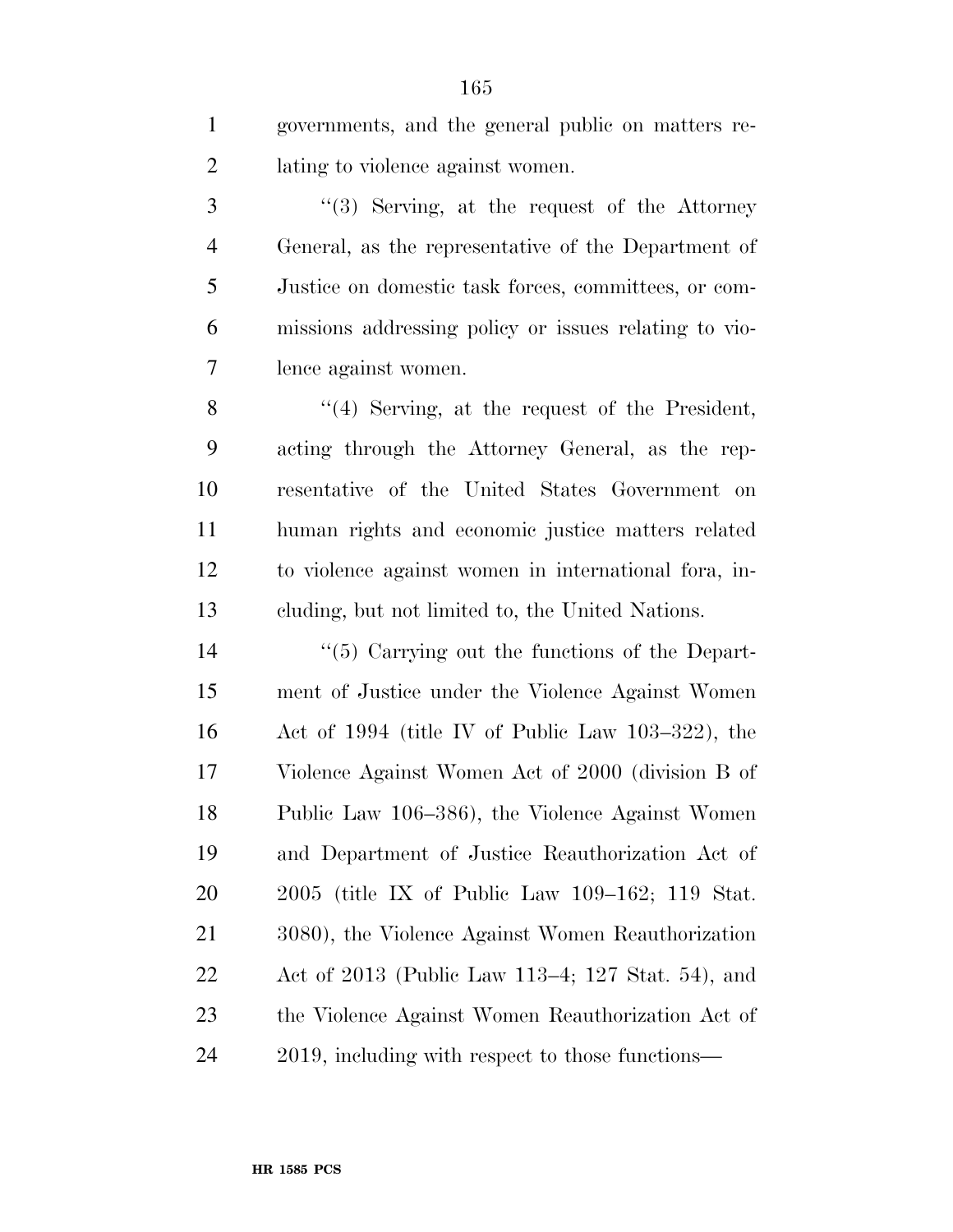| $\mathbf{1}$   | $\lq\lq$ the development of policy, protocols,    |
|----------------|---------------------------------------------------|
| $\overline{2}$ | and guidelines;                                   |
| 3              | $\lq\lq$ the development and management of        |
| $\overline{4}$ | grant programs and other programs, and the        |
| 5              | provision of technical assistance under such      |
| 6              | programs; and                                     |
| $\overline{7}$ | $\lq\lq$ (C) the awarding and termination of      |
| 8              | grants, cooperative agreements, and contracts.    |
| 9              | "(6) Providing technical assistance, coordina-    |
| 10             | tion, and support to-                             |
| 11             | "(A) other components of the Department           |
| 12             | of Justice, in efforts to develop policy and to   |
| 13             | enforce Federal laws relating to violence against |
| 14             | women, including the litigation of civil and      |
| 15             | criminal actions relating to enforcing such laws; |
| 16             | "(B) other Federal, State, local, and tribal      |
| 17             | agencies, in efforts to develop policy, provide   |
| 18             | technical assistance, synchronize federal defini- |
| 19             | tions and protocols, and improve coordination     |
| 20             | among agencies carrying out efforts to elimi-     |
| 21             | nate violence against women, including Indian     |
| 22             | or indigenous women; and                          |
| 23             | "(C) grantees, in efforts to combat violence      |
| 24             | against women and to provide support and as-      |
| 25             | sistance to victims of such violence.             |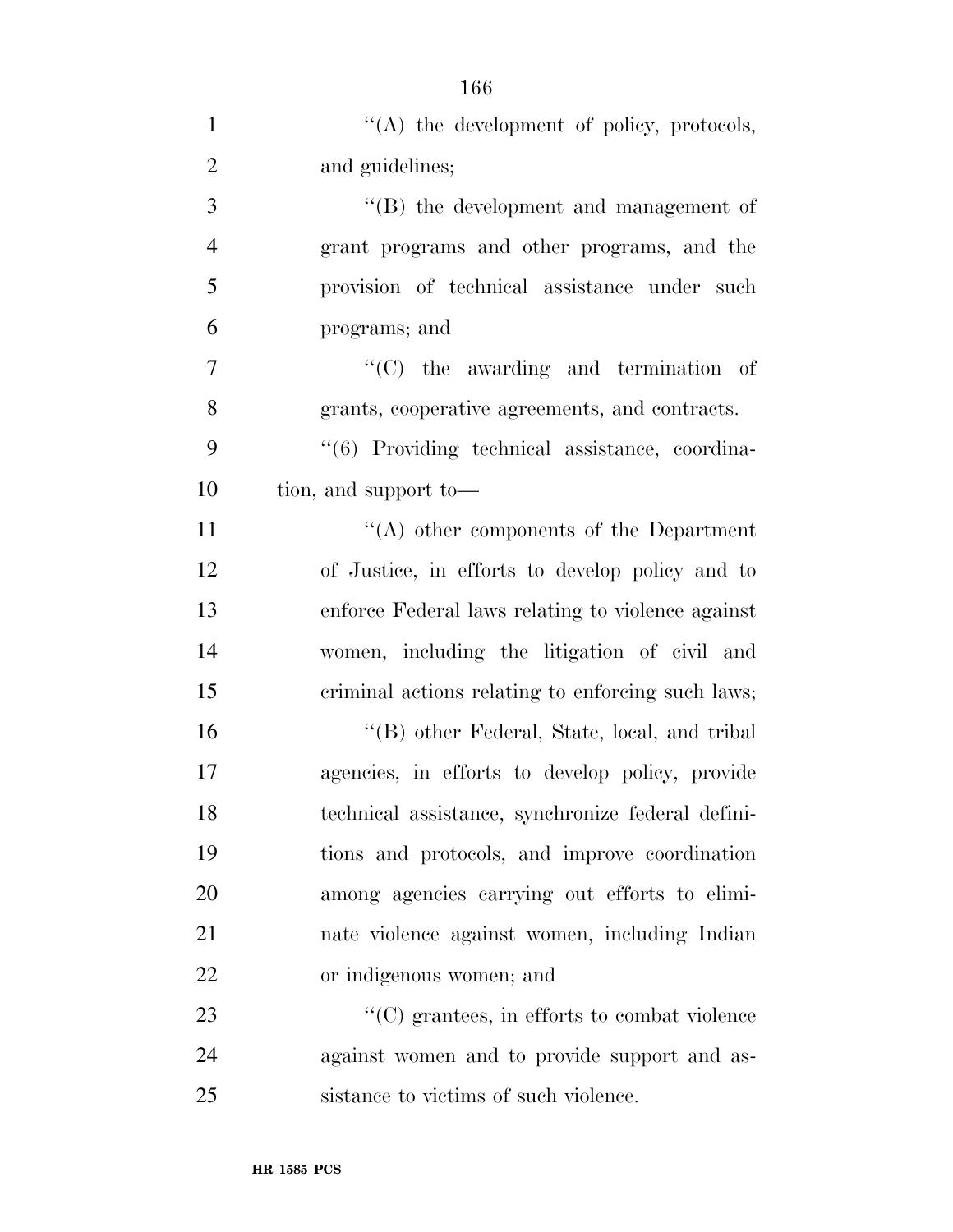1 ''(7) Exercising such other powers and func- tions as may be vested in the Director pursuant to this subchapter or by delegation of the Attorney General.

 ''(8) Establishing such rules, regulations, guide- lines, and procedures as are necessary to carry out any function of the Office.''.

 (d) STAFF OF OFFICE ON VIOLENCE AGAINST WOMEN.—Section 2005 of the Omnibus Crime Control and Safe Streets Act of 1968 (34 U.S.C. 10445) is amend- ed in the heading, by striking ''**VIOLENCE AGAINST WOMEN OFFICE**'' and inserting ''**OFFICE ON VIO-LENCE AGAINST WOMEN**''.

 (e) CLERICAL AMENDMENT.—Section 121(a)(1) of the Violence Against Women and Department of Justice 16 Reauthorization Act of 2005 (34 U.S.C. 20124(a)(1)) is amended by striking ''the Violence Against Women Of- fice'' and inserting ''the Office on Violence Against Women''.

 **SEC. 1002. REPORT OF THE ATTORNEY GENERAL ON THE EFFECTS OF THE SHUTDOWN.** 

 Not later than 180 days after the date of enactment of this title, the Attorney General shall submit a report to Congress on the effects of the Federal Government shutdown that lasted from December 22, 2018 to January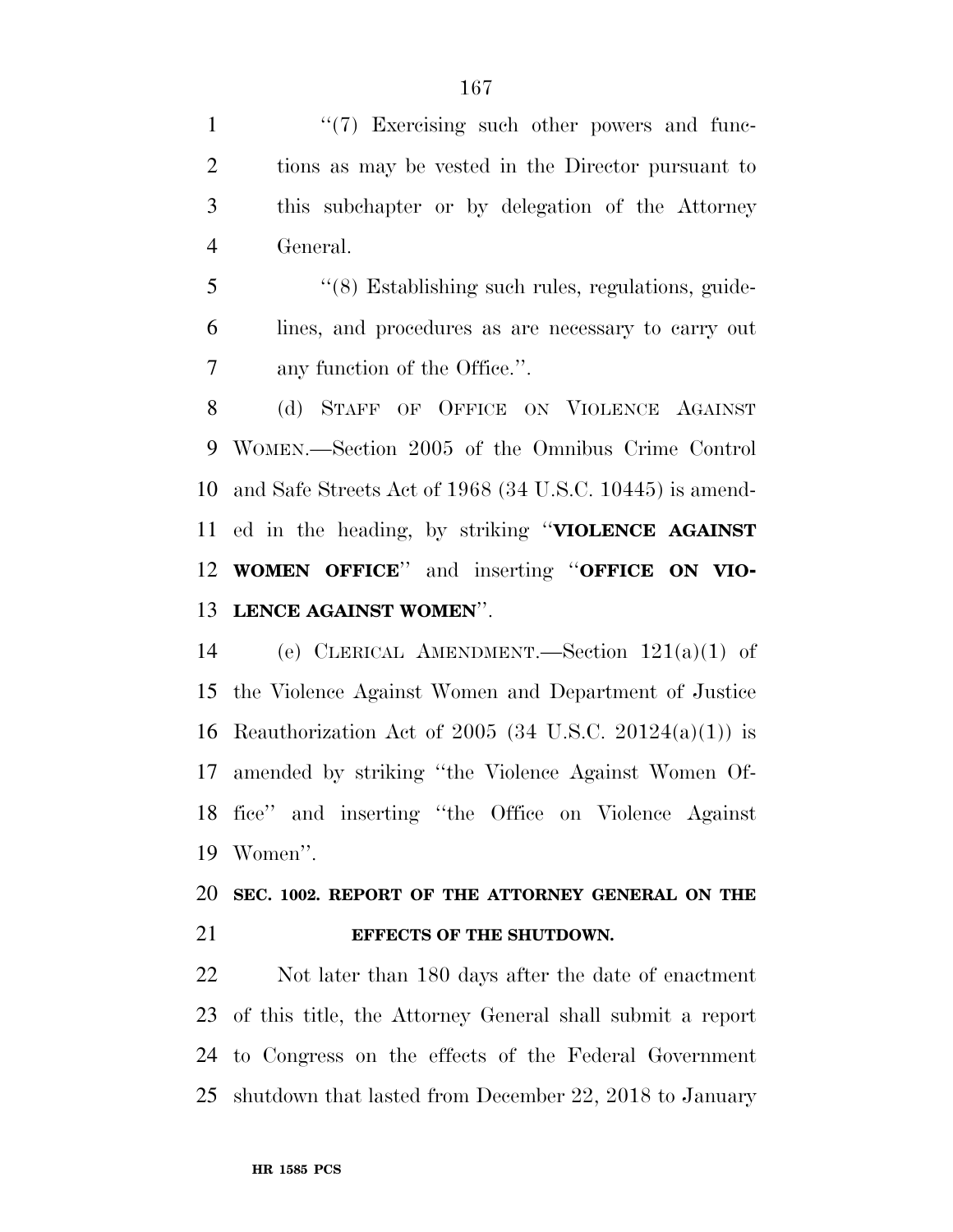25, 2019, evaluating and detailing the extent of the effect of the shutdown on the ability of the Department of Jus- tice to disperse funding and services under the Violence Against Women Act of 1994, the Violence Against Women and Department of Justice Reauthorization Act of 2005, and the Victims of Crime Act of 1984, to victims of do- mestic violence, dating violence, sexual assault, and stalk- ing. **TITLE XI—IMPROVING CONDI- TIONS FOR WOMEN IN FED- ERAL CUSTODY SEC. 1101. IMPROVING THE TREATMENT OF PRIMARY CARETAKER PARENTS AND OTHER INDIVID- UALS IN FEDERAL PRISONS.**  (a) SHORT TITLE.—This section may be cited as the ''Ramona Brant Improvement of Conditions for Women in Federal Custody Act''. (b) IN GENERAL.—Chapter 303 of title 18, United States Code, is amended by adding at the end the fol- lowing: **''§ 4051. Treatment of primary caretaker parents and other individuals**  23 "(a) DEFINITIONS.—In this section—  $\qquad$   $\qquad$   $\qquad$   $\qquad$   $\qquad$   $\qquad$   $\qquad$   $\qquad$   $\qquad$   $\qquad$   $\qquad$   $\qquad$   $\qquad$   $\qquad$   $\qquad$   $\qquad$   $\qquad$   $\qquad$   $\qquad$   $\qquad$   $\qquad$   $\qquad$   $\qquad$   $\qquad$   $\qquad$   $\qquad$   $\qquad$   $\qquad$   $\qquad$   $\qquad$   $\qquad$   $\qquad$   $\qquad$   $\qquad$   $\qquad$   $\qquad$  rectional officer of the Bureau of Prisons;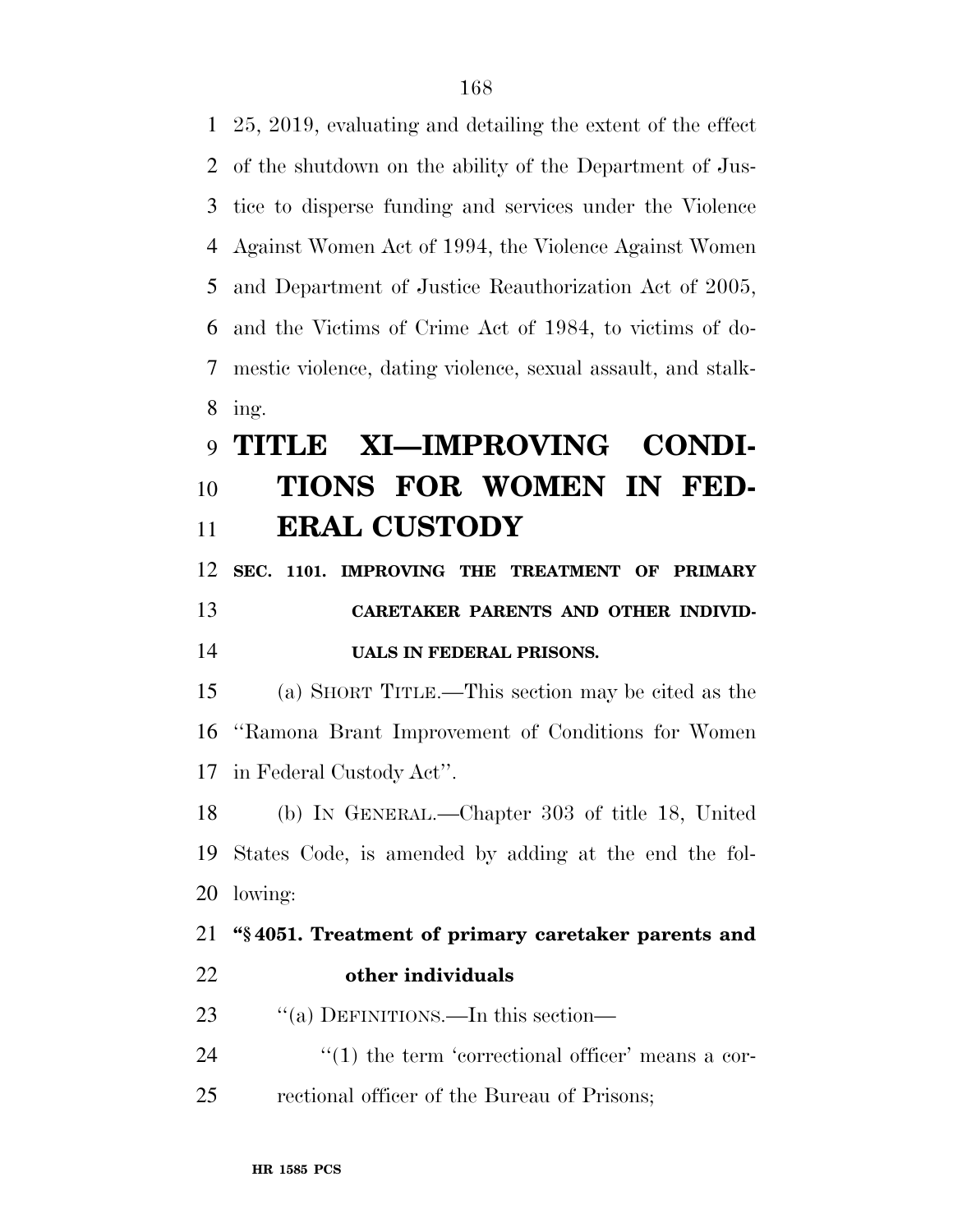| $\mathbf{1}$   | $(2)$ the term 'covered institution' means a                 |
|----------------|--------------------------------------------------------------|
| $\overline{2}$ | Federal penal or correctional institution;                   |
| 3              | $\cdot$ (3) the term 'Director' means the Director of        |
| $\overline{4}$ | the Bureau of Prisons;                                       |
| 5              | $\cdot$ (4) the term 'post-partum recovery' means the        |
| 6              | first 8-week period of post-partum recovery after            |
| 7              | giving birth;                                                |
| 8              | $\cdot\cdot$ (5) the term 'primary caretaker parent' has     |
| 9              | the meaning given the term in section 31903 of the           |
| 10             | Family Unity Demonstration Project Act (34 U.S.C.            |
| 11             | 12242);                                                      |
| 12             | $\cdot\cdot\cdot(6)$ the term 'prisoner' means an individual |
| 13             | who is incarcerated in a Federal penal or correc-            |
| 14             | tional institution, including a vulnerable person; and       |
| 15             | $\lq(7)$ the term 'vulnerable person' means an in-           |
| 16             | dividual who-                                                |
| 17             | "(A) is under 21 years of age or over 60                     |
| 18             | years of age;                                                |
| 19             | $\lq\lq(B)$ is pregnant;                                     |
| 20             | "(C) identifies as lesbian, gay, bisexual,                   |
| 21             | transgender, or intersex;                                    |
| 22             | $\lq\lq$ (D) is victim or witness of a crime;                |
| 23             | "(E) has filed a nonfrivolous civil rights                   |
| 24             | claim in Federal or State court;                             |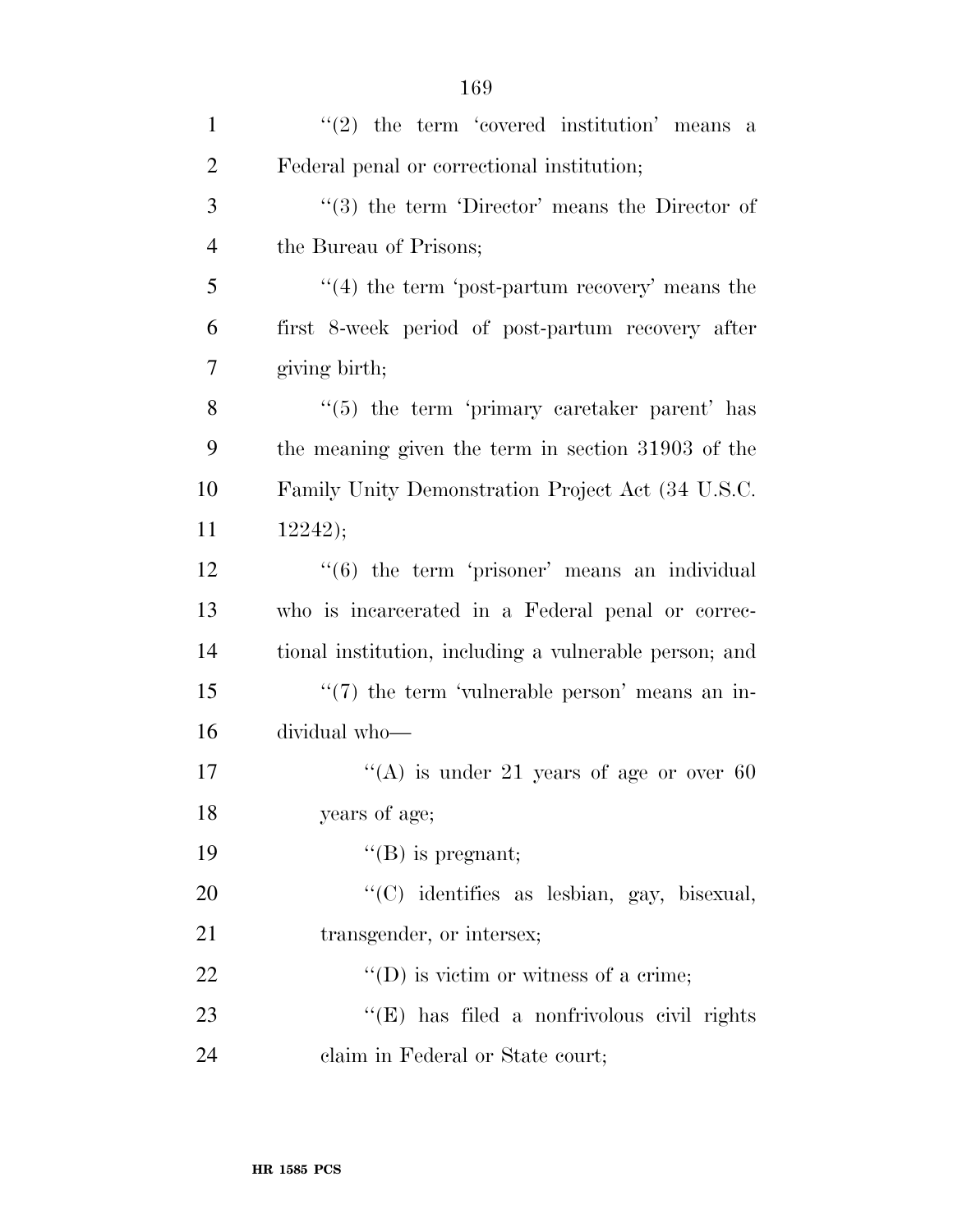| $\mathbf{1}$   | $\lq\lq(F)$ has a serious mental or physical ill-     |
|----------------|-------------------------------------------------------|
| $\overline{2}$ | ness or disability; or                                |
| 3              | $\lq\lq(G)$ during the period of incarceration,       |
| $\overline{4}$ | has been determined to have experienced or to         |
| 5              | be experiencing severe trauma or to be the vic-       |
| 6              | tim of gender-based violence—                         |
| 7              | "(i) by any court or administrative ju-               |
| 8              | dicial proceeding;                                    |
| 9              | "(ii) by any corrections official;                    |
| 10             | "(iii) by the individual's attorney or                |
| 11             | legal service provider; or                            |
| 12             | "(iv) by the individual.                              |
| 13             | "(b) GEOGRAPHIC PLACEMENT.—                           |
| 14             | "(1) ESTABLISHMENT OF OFFICE.—The Direc-              |
| 15             | tor shall establish within the Bureau of Prisons an   |
| 16             | office that determines the placement of prisoners.    |
| 17             | "(2) PLACEMENT OF PRISONERS.—In deter-                |
| 18             | mining the placement of a prisoner, the office estab- |
| 19             | lished under paragraph (1) shall—                     |
| 20             | $\lq\lq$ if the prisoner has children, place the      |
| 21             | prisoner as close to the children as possible;        |
| 22             | "(B) in deciding whether to assign a                  |
| 23             | transgender or intersex prisoner to a facility for    |
| 24             | male or female prisoners, and in making other         |
| 25             | housing and programming assignments, con-             |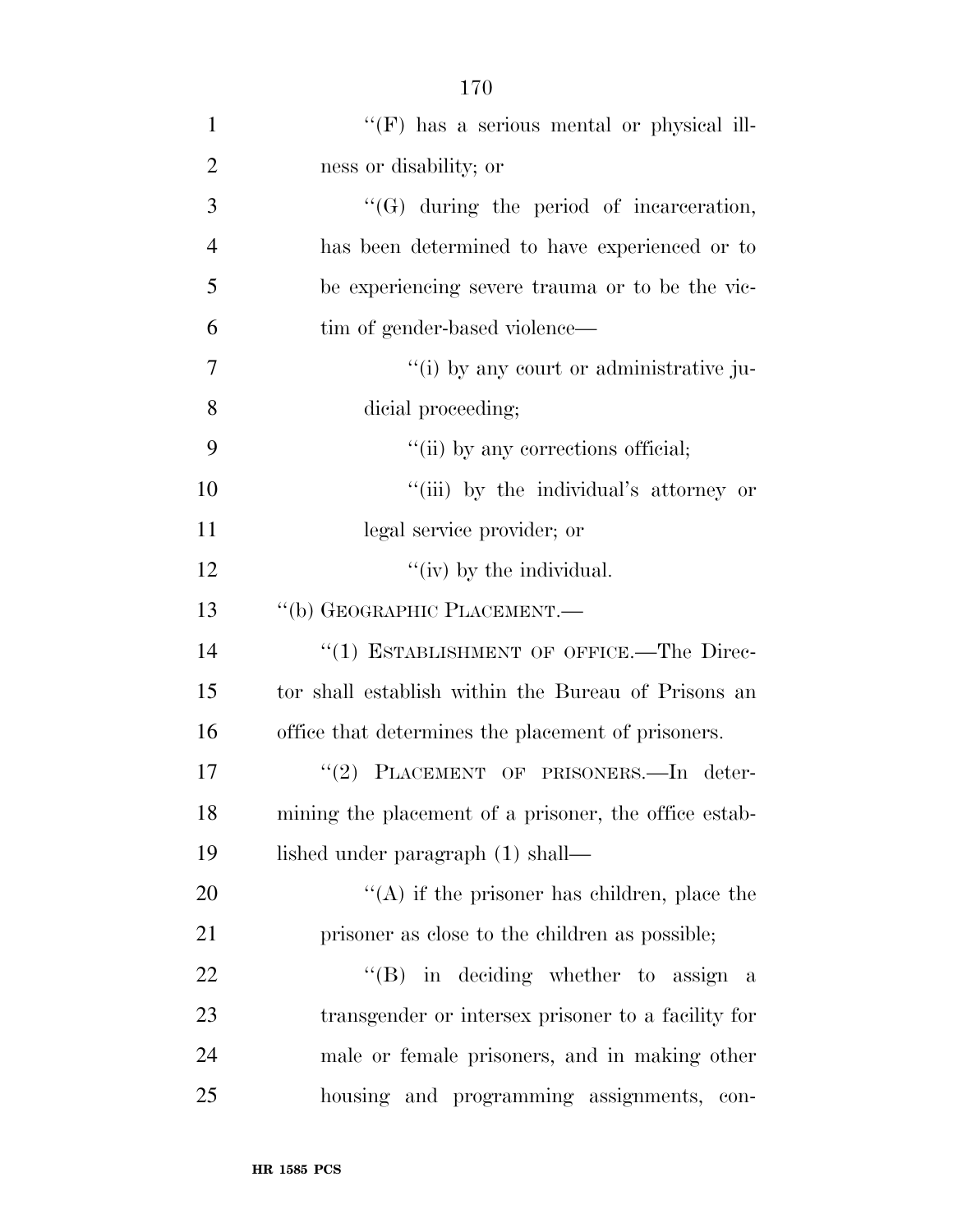| $\mathbf{1}$   | sider on a case-by-case basis whether a place-              |
|----------------|-------------------------------------------------------------|
| $\overline{2}$ | ment would ensure the prisoner's health and                 |
| 3              | safety, including serious consideration of the              |
| $\overline{4}$ | prisoner's own views with respect to their safe-            |
| 5              | ty, and whether the placement would present                 |
| 6              | management or security problems; and                        |
| 7              | $\lq\lq$ consider any other factor that the of-             |
| 8              | fice determines to be appropriate.                          |
| 9              | "(c) PROHIBITION ON PLACEMENT OF PREGNANT                   |
| 10             | PRISONERS OR PRISONERS IN POST-PARTUM RECOVERY              |
| 11             | IN SEGREGATED HOUSING UNITS.                                |
| 12             | "(1) PLACEMENT IN SEGREGATED HOUSING                        |
| 13             | UNITS.—A covered institution may not place a pris-          |
| 14             | oner who is pregnant or in post-partum recovery in          |
| 15             | a segregated housing unit unless the prisoner pre-          |
| 16             | sents an immediate risk of harm to the prisoner or          |
| 17             | others.                                                     |
| 18             | "(2) RESTRICTIONS.—Any placement of a pris-                 |
| 19             | oner described in subparagraph (A) in a segregated          |
| 20             | housing unit shall be limited and temporary.                |
| 21             | "(d) PARENTING CLASSES.—The Director shall pro-             |
| 22             | vide parenting classes to each prisoner who is a primary    |
| 23             | caretaker parent, and such classes shall be made available  |
| 24             | to prisoners with limited English proficiency in compliance |
| 25             | with title VI of the Civil Rights Act of 1964.              |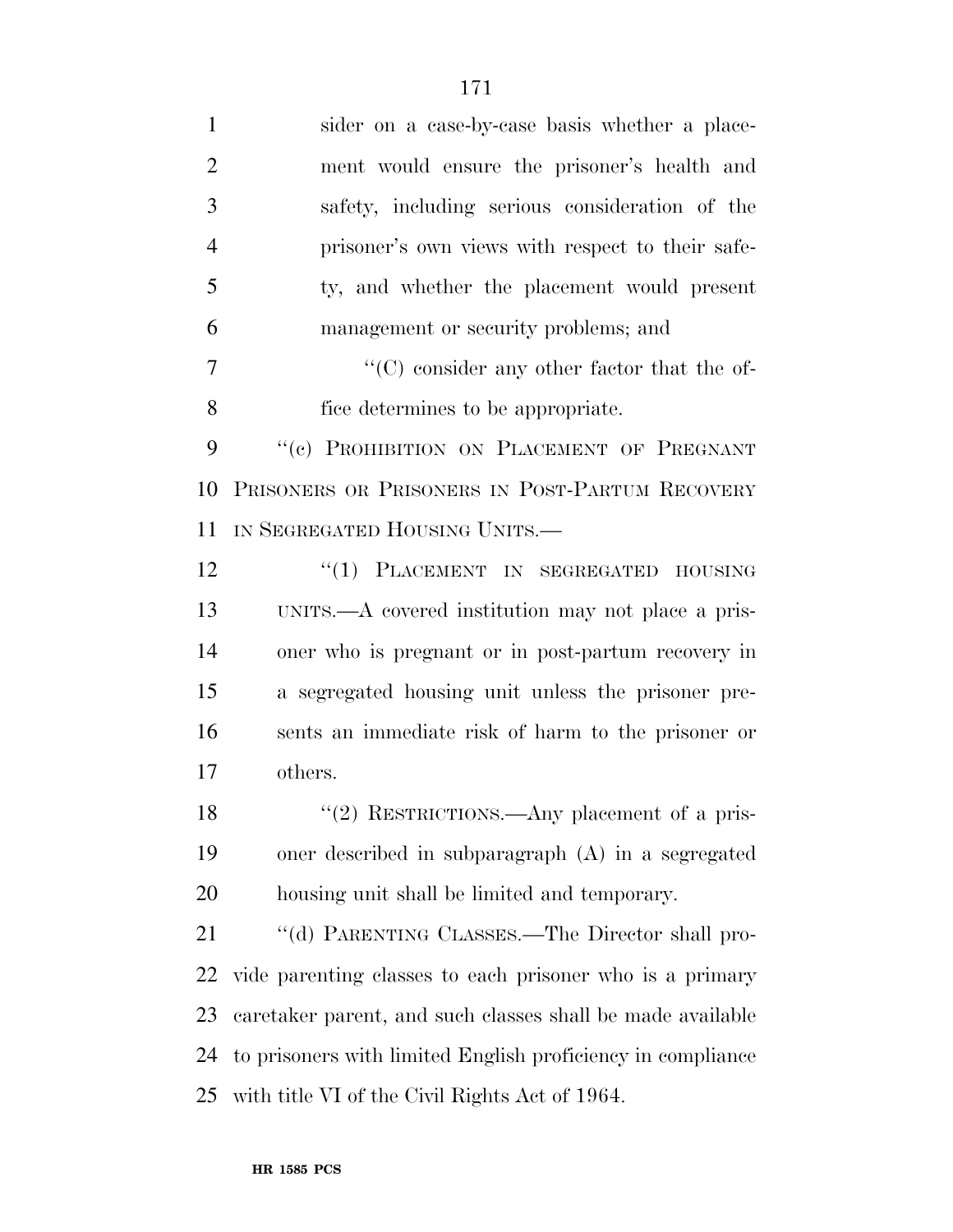| $\mathbf{1}$ | "(e) TRAUMA SCREENING.—The Director shall pro-              |
|--------------|-------------------------------------------------------------|
| 2            | vide training, including cultural competency training, to   |
| 3            | each correctional officer and each employee of the Bureau   |
| 4            | of Prisons who regularly interacts with prisoners, includ-  |
| 5            | ing each instructor and health care professional, to enable |
| 6            | those correctional officers and employees to—               |
| $\tau$       | $\lq(1)$ identify a prisoner who has a mental or            |
| 8            | physical health need relating to trauma the prisoner        |
| 9            | has experienced; and                                        |
| 10           | $"(2)$ refer a prisoner described in paragraph $(1)$        |
| 11           | to the proper healthcare professional for treatment.        |
| 12           | $``(f)$ INMATE HEALTH.—                                     |
| 13           | "(1) HEALTH CARE ACCESS.—The Director                       |
| 14           | shall ensure that all prisoners receive adequate            |
| 15           | health care.                                                |
| 16           | "(2) HYGIENIC PRODUCTS.—The Director shall                  |
| 17           | make essential hygienic products, including sham-           |
| 18           | poo, toothpaste, toothbrushes, and any other hygien-        |
| 19           | ic product that the Director determines appropriate,        |
| 20           | available without charge to prisoners.                      |
| 21           | GYNECOLOGIST ACCESS.-The Director<br>(3)                    |
| 22           | shall ensure that all prisoners have access to a gyne-      |
| 23           | cologist as appropriate.                                    |
| 24           | "(g) USE OF SEX-APPROPRIATE CORRECTIONAL OF-                |
| 25           | FICERS.                                                     |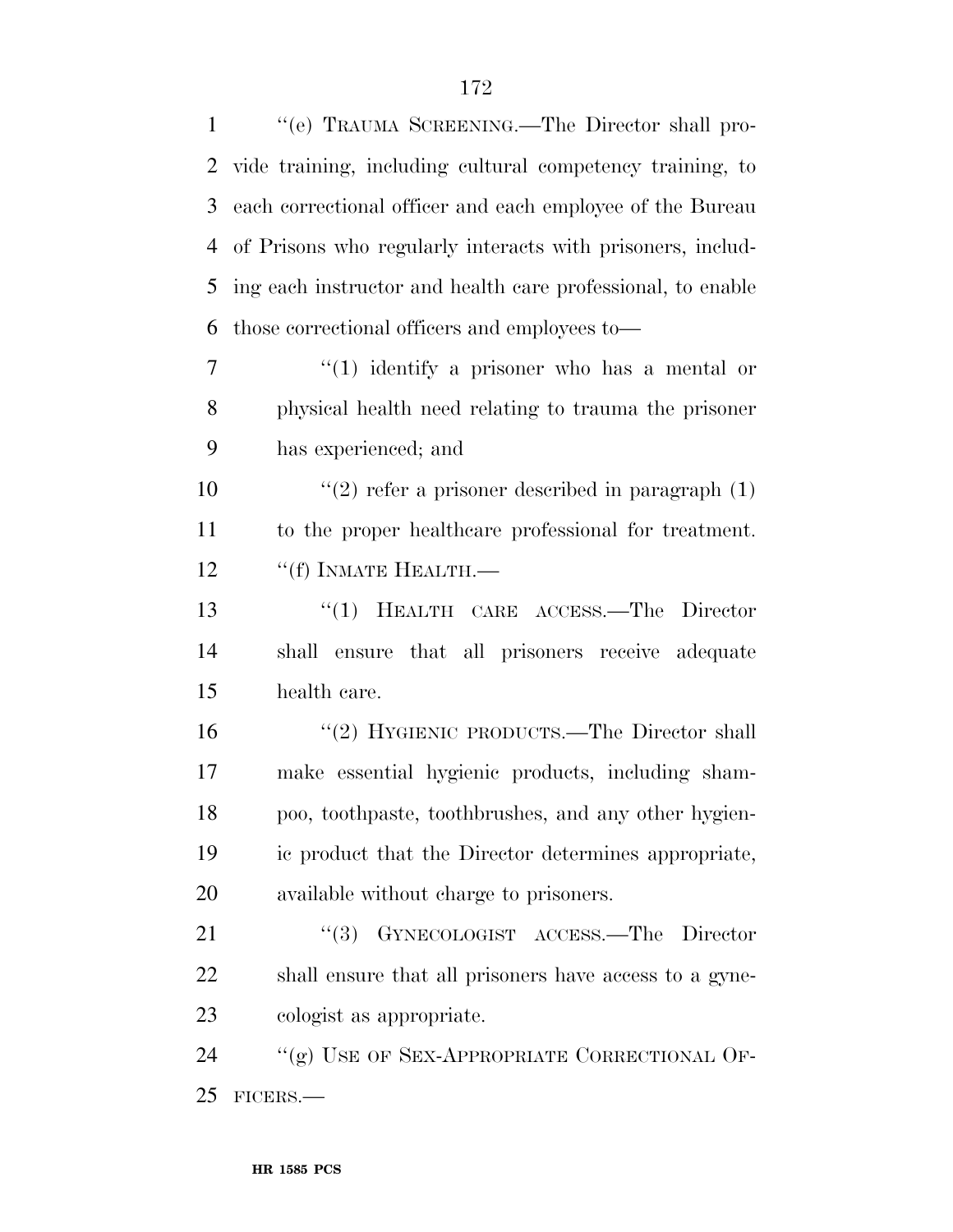| $\mathbf{1}$   | "(1) REGULATIONS.—The Director shall make           |
|----------------|-----------------------------------------------------|
| $\overline{2}$ | rules under which—                                  |
| 3              | $\lq\lq$ a correctional officer may not conduct     |
| $\overline{4}$ | a strip search of a prisoner of the opposite sex    |
| 5              | unless—                                             |
| 6              | "(i) the prisoner presents a risk of                |
| $\tau$         | immediate harm to the prisoner or others,           |
| 8              | and no other correctional officer of the            |
| 9              | same sex as the prisoner, or medical staff          |
| 10             | is available to assist; or                          |
| 11             | "(ii) the prisoner has previously re-               |
| 12             | quested that an officer of a different sex          |
| 13             | conduct searches;                                   |
| 14             | $\lq\lq (B)$ a correctional officer may not enter a |
| 15             | restroom reserved for prisoners of the opposite     |
| 16             | sex unless—                                         |
| 17             | $f'(i)$ a prisoner in the restroom pre-             |
| 18             | sents a risk of immediate harm to them-             |
| 19             | selves or others; or                                |
| 20             | "(ii) there is a medical emergency in               |
| 21             | the restroom and no other correctional offi-        |
| 22             | cer of the appropriate sex is available to          |
| 23             | assist;                                             |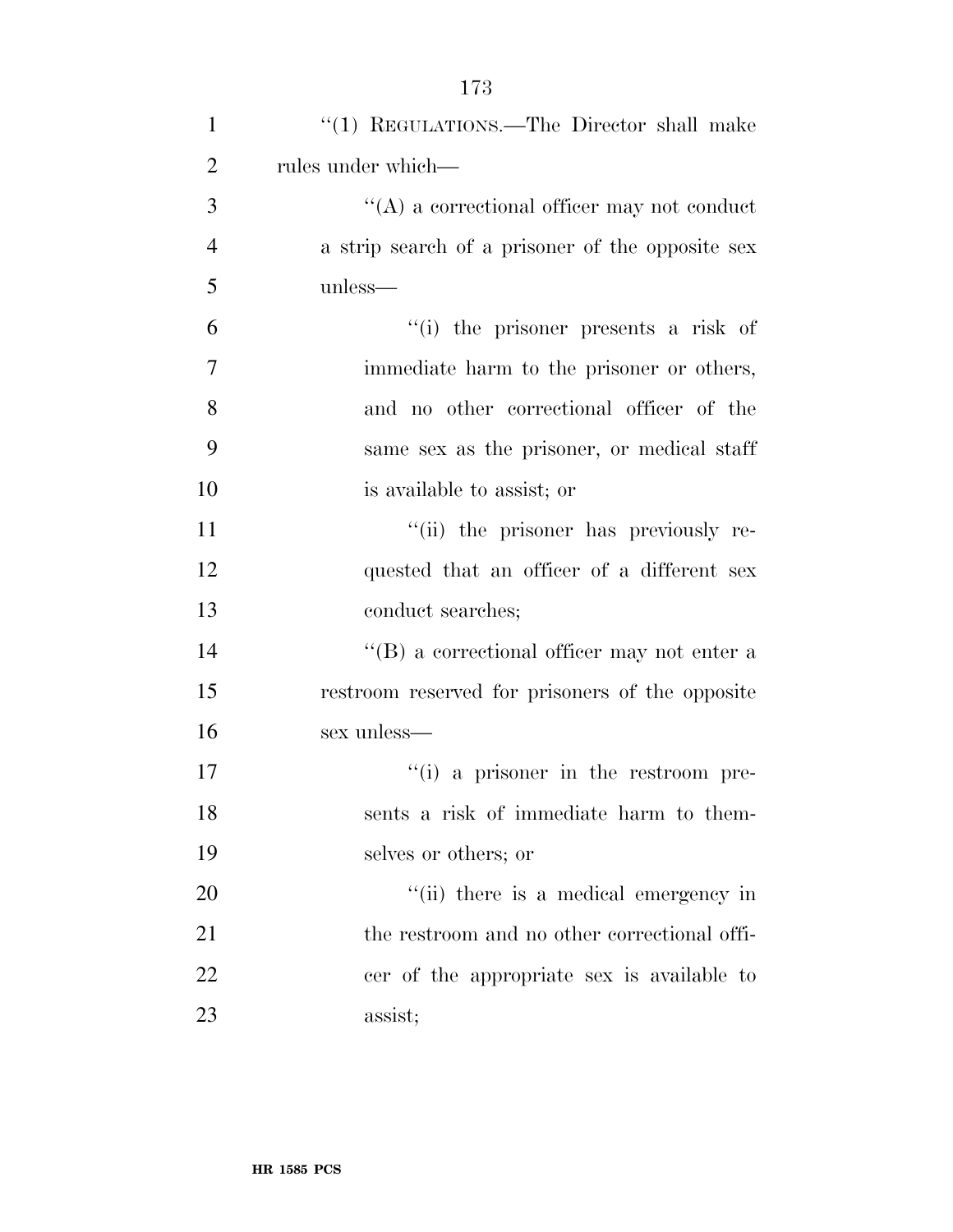| $\mathbf{1}$   | $\lq\lq$ a transgender prisoner's sex is deter-                  |
|----------------|------------------------------------------------------------------|
| $\overline{2}$ | mined according to the sex with which they                       |
| 3              | identify; and                                                    |
| 4              | $\lq\lq$ a correctional officer may not search                   |
| 5              | or physically examine a prisoner for the sole                    |
| 6              | purpose of determining the prisoner's genital                    |
| 7              | status or sex.                                                   |
| 8              | "(2) RELATION TO OTHER LAWS.—Nothing in                          |
| 9              | paragraph (1) shall be construed to affect the re-               |
| 10             | quirements under the Prison Rape Elimination Act                 |
| 11             | of $2003$ (42 U.S.C. 15601 et seq.).".                           |
| 12             | SUBSTANCE ABUSE TREATMENT.-Section<br>$\left( \mathrm{e}\right)$ |
| 13             | $3621(e)$ of title 18, United States Code, is amended by         |
| 14             | adding at the end the following:                                 |
| 15             | "(7) ELIGIBILITY OF PRIMARY CARETAKER                            |
| 16             | PARENTS AND PREGNANT WOMEN.—The Director of                      |
| 17             | the Bureau of Prisons may not prohibit an eligible               |
| 18             | prisoner who is a primary caretaker parent (as de-               |
| 19             | fined in section 4051) or pregnant from partici-                 |
| 20             | pating in a program of residential substance abuse               |
| 21             | treatment provided under paragraph (1) on the basis              |
| 22             | of a failure by the eligible prisoner, before being              |
| 23             | committed to the custody of the Bureau of Prisons,               |
| 24             | to disclose to any official of the Bureau of Prisons             |
| 25             | that the prisoner had a substance abuse problem on               |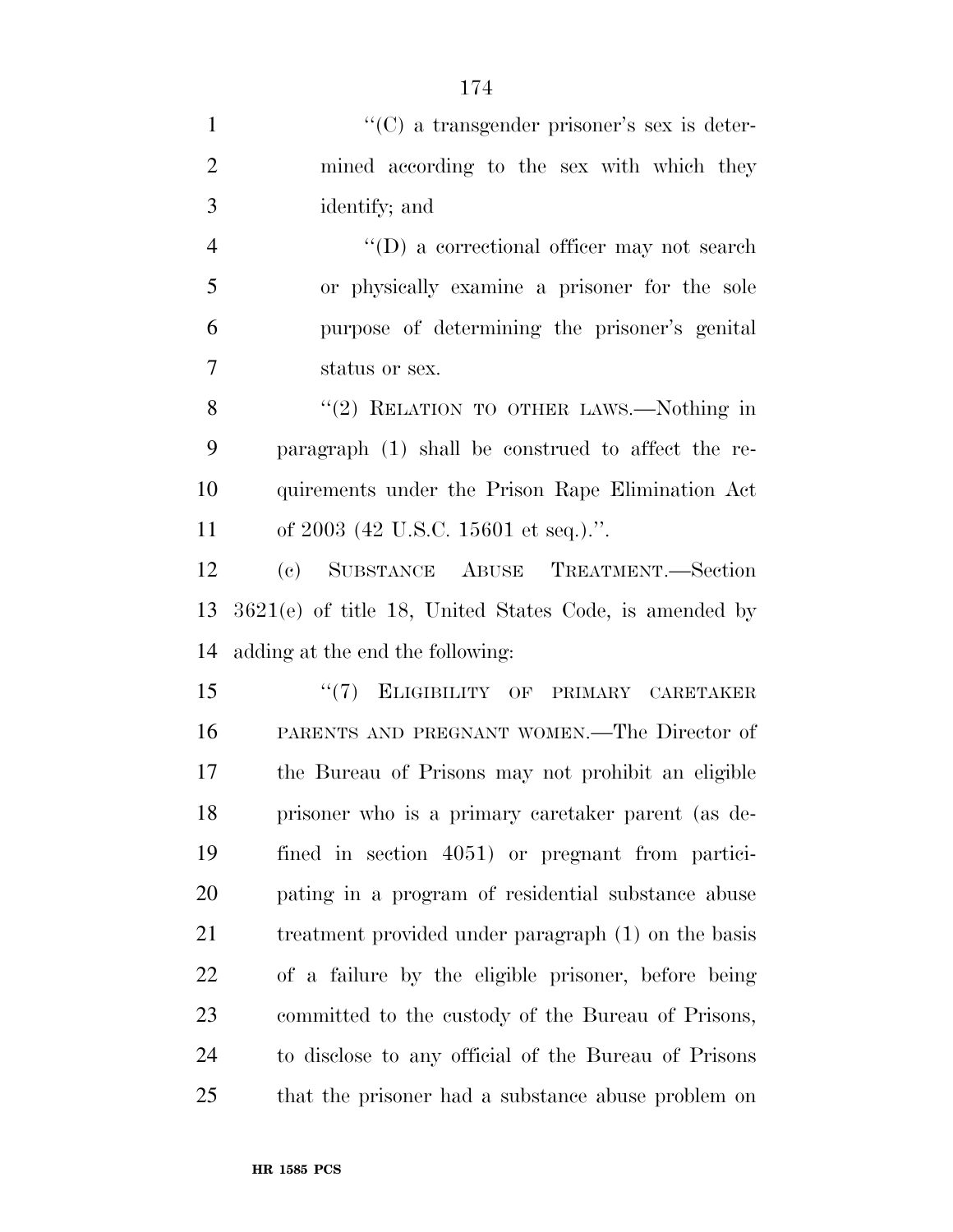| $\mathbf{1}$   | or before the date on which the eligible prisoner was                  |
|----------------|------------------------------------------------------------------------|
| $\overline{2}$ | committed to the custody of the Bureau of Pris-                        |
| 3              | ons.".                                                                 |
| $\overline{4}$ | (d) IMPLEMENTATION DATE.-                                              |
| 5              | $(1)$ IN GENERAL.—Not later than 2 years after                         |
| 6              | the date of enactment of this Act, the Director of                     |
| 7              | the Bureau of Prisons shall implement this section                     |
| 8              | and the amendments made by this section.                               |
| 9              | (2) REPORT.—Not later than 1 year after the                            |
| 10             | date of enactment of this Act, the Director of the                     |
| 11             | Bureau of Prisons shall submit to the Committee on                     |
| 12             | the Judiciary of the Senate and the Committee on                       |
| 13             | the Judiciary of the House of Representatives a re-                    |
| 14             | port on the implementation of this section and the                     |
| 15             | amendments made by this section.                                       |
| 16             | (e) TECHNICAL AND CONFORMING AMENDMENT.—                               |
| 17             | The table of sections for chapter 303 of title 18, United              |
| 18             | States Code, is amended by adding at the end the fol-                  |
| 19             | lowing:                                                                |
|                | "4051. Treatment of primary caretaker parents and other individuals.". |
| 20             | SEC. 1102. PUBLIC HEALTH AND SAFETY OF WOMEN.                          |
| 21             | (a) SHORT TITLE.—This section may be cited as the                      |
| 22             | "Stop Infant Mortality And Recidivism Reduction Act" or                |
| 23             | the "SIMARRA Act".                                                     |
| 24             | (b) ESTABLISHMENT.—Not later than 270 days after                       |

**HR 1585 PCS** the date of the enactment of this section, the Director of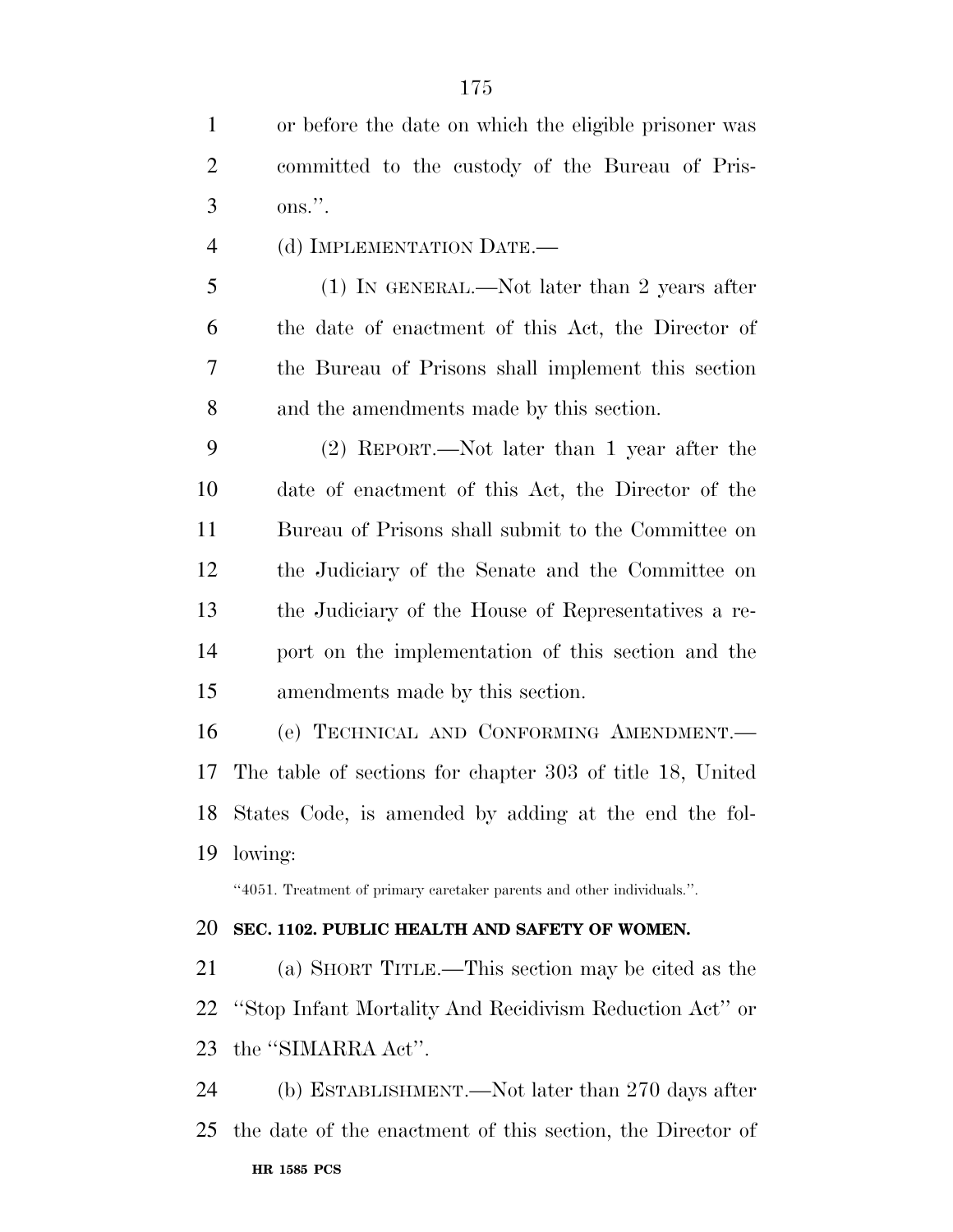the Federal Bureau of Prisons (in this section referred to as the ''Director'') shall establish a pilot program (in this section referred to as the ''Program'') in accordance with this section to permit women incarcerated in Federal prisons and the children born to such women during incar- ceration to reside together while the inmate serves a term of imprisonment in a separate housing wing of the prison. (c) PURPOSES.—The purposes of this section are to—

 (1) prevent infant mortality among infants born to incarcerated mothers and greatly reduce the trau- ma and stress experienced by the unborn fetuses of pregnant inmates;

 (2) reduce the recidivism rates of federally in- carcerated women and mothers, and enhance public safety by improving the effectiveness of the Federal prison system for women as a population with spe-cial needs;

 (3) establish female offender risk and needs as- sessment as the cornerstones of a more effective and efficient Federal prison system;

 (4) implement a validated post-sentencing risk and needs assessment system that relies on dynamic risk factors to provide Federal prison officials with a roadmap to address the pre- and post-natal needs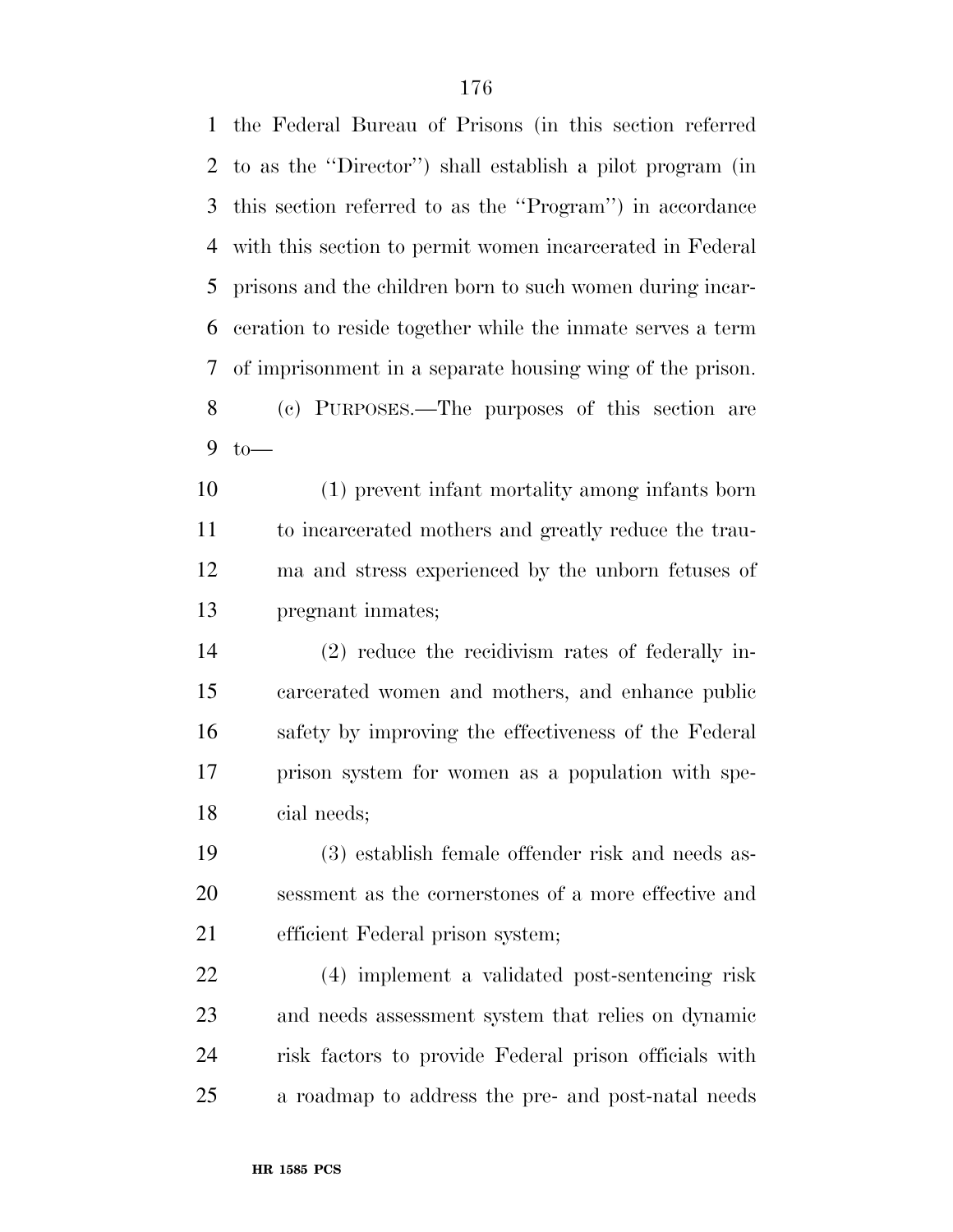| $\mathbf{1}$   | of Federal pregnant offenders, manage limited re-     |
|----------------|-------------------------------------------------------|
| $\overline{c}$ | sources, and enhance public safety;                   |
| 3              | (5) perform regular outcome evaluations of the        |
| $\overline{4}$ | effectiveness of programs and interventions for fed-  |
| 5              | erally incarcerated pregnant women and mothers to     |
| 6              | assure that such programs and interventions are evi-  |
| 7              | dence-based and to suggest changes, deletions, and    |
| 8              | expansions based on the results of such evaluations;  |
| 9              | and                                                   |
| 10             | (6) assist the Department of Justice to address       |
| 11             | the underlying cost structure of the Federal prison   |
| 12             | system and ensure that the Department can con-        |
| 13             | tinue to run prison nurseries safely and securely     |
| 14             | without compromising the scope or quality of the      |
| 15             | Department's critical health, safety and law enforce- |
| 16             | ment missions.                                        |
| 17             | (d) DUTIES OF THE DIRECTOR OF BUREAU OF PRIS-         |
| 18             | ONS.                                                  |
| 19             | (1) IN GENERAL.—The Director shall carry out          |
| <b>20</b>      | this section in consultation with—                    |
| 21             | (A) a licensed and board-certified gyne-              |
| 22             | cologist or obstetrician;                             |
| 23             | (B) the Director of the Administrative Of-            |
| 24             | fice of the United States Courts;                     |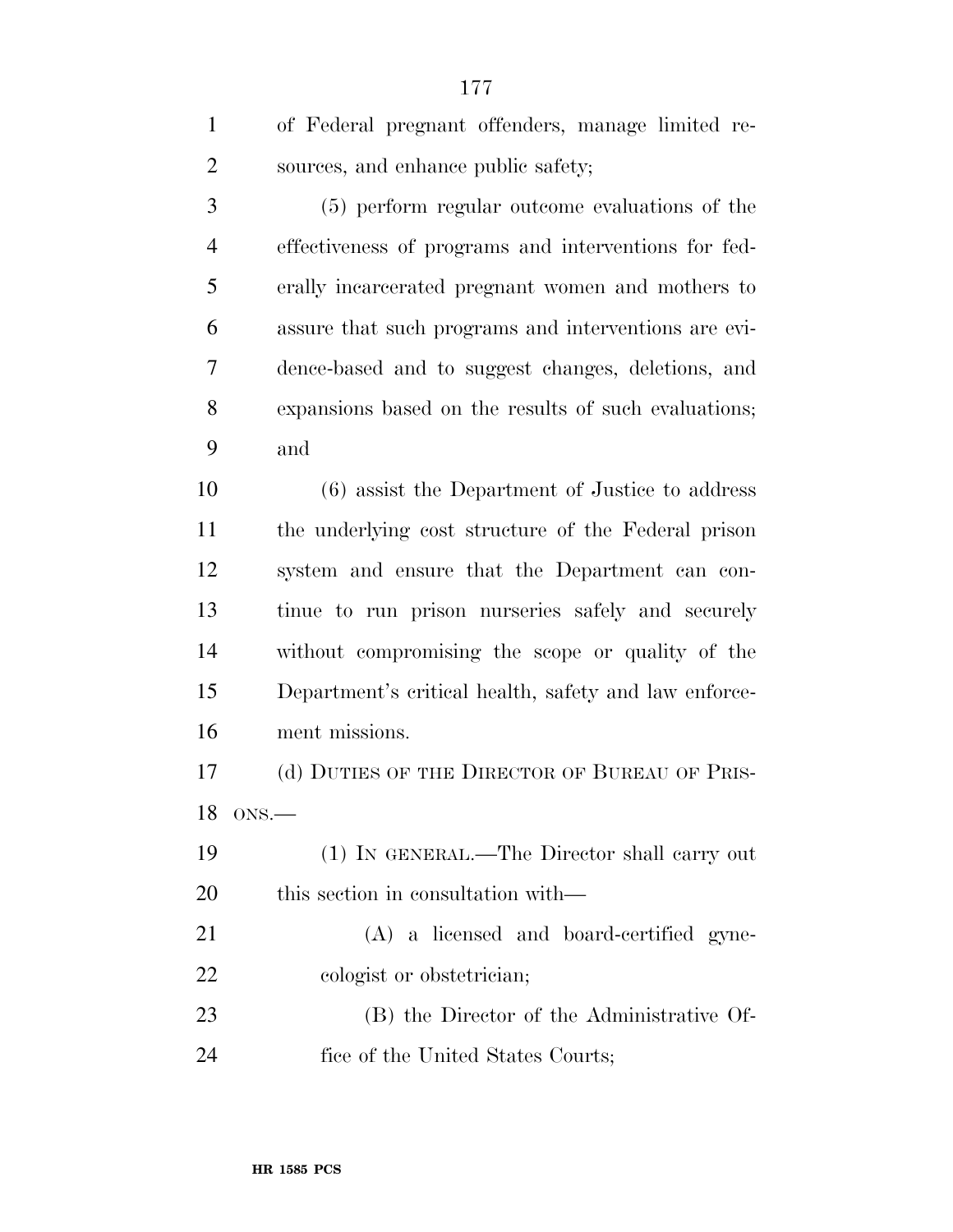| $\mathbf{1}$   | (C) the Director of the Office of Probation      |
|----------------|--------------------------------------------------|
| $\overline{2}$ | and Pretrial Services;                           |
| 3              | (D) the Director of the National Institute       |
|                |                                                  |
| $\overline{4}$ | of Justice; and                                  |
| 5              | (E) the Secretary of Health and Human            |
| 6              | Services.                                        |
| 7              | (2) DUTIES.—The Director shall, in accordance    |
| 8              | with paragraph $(3)$ —                           |
| 9              | (A) develop an offender risk and needs as-       |
| 10             | sessment system particular to the health and     |
| 11             | sensitivities of Federally incarcerated pregnant |
| 12             | women and mothers in accordance with this        |
| 13             | subsection;                                      |
| 14             | (B) develop recommendations regarding re-        |
| 15             | cidivism reduction programs and productive ac-   |
| 16             | tivities in accordance with subsection (c);      |
| 17             | (C) conduct ongoing research and data            |
| 18             | analysis on-                                     |
| 19             | (i) the best practices relating to the           |
| 20             | use of offender risk and needs assessment        |
| 21             | tools particular to the health and sensitivi-    |
| 22             | ties of federally incarcerated pregnant          |
| 23             | women and mothers;                               |
| 24             | (ii) the best available risk and needs           |
| 25             | assessment tools particular to the health        |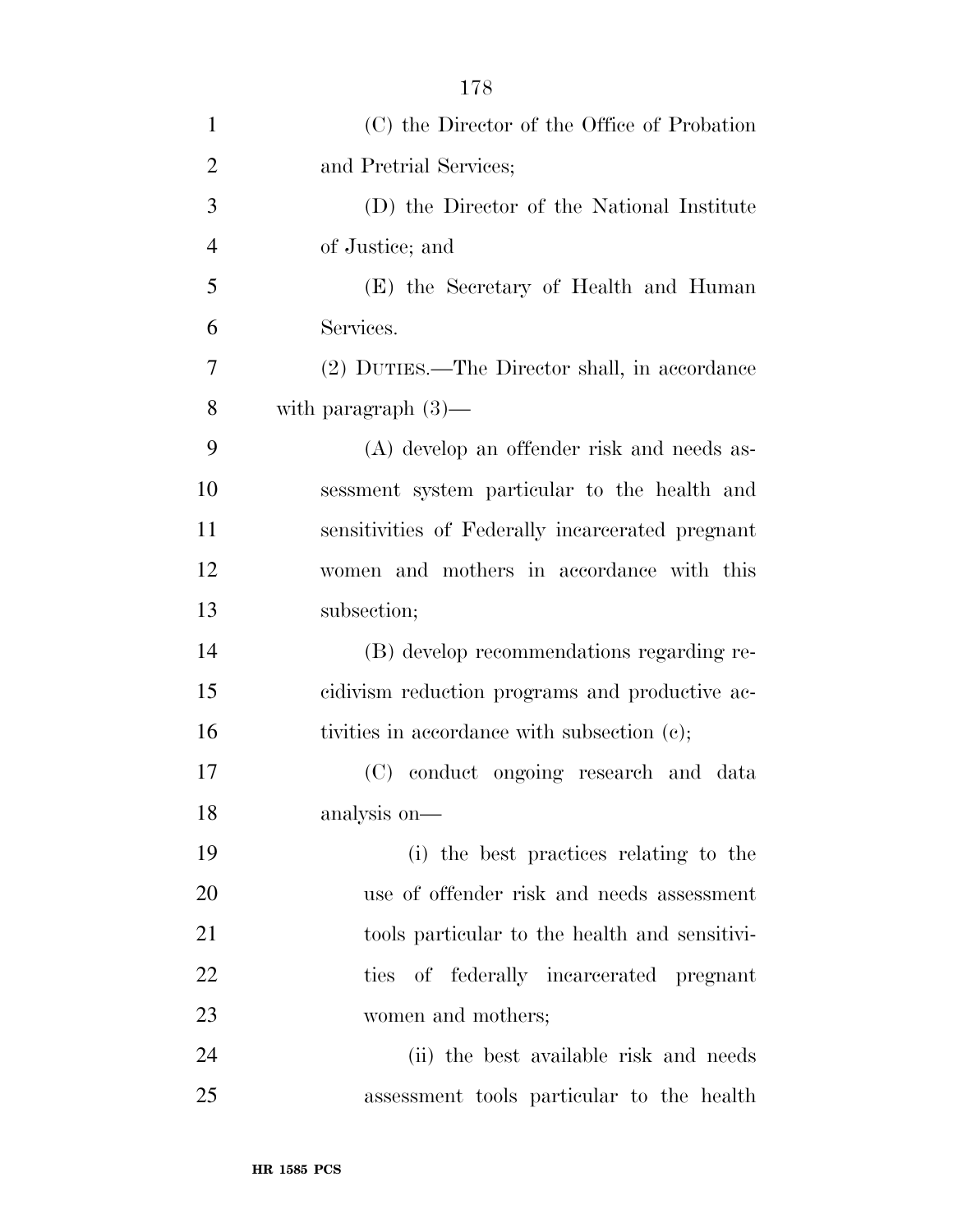| $\mathbf{1}$   | and sensitivities of Federally incarcerated     |
|----------------|-------------------------------------------------|
| $\overline{2}$ | pregnant women and mothers and the level        |
| 3              | to which they rely on dynamic risk factors      |
| $\overline{4}$ | that could be addressed and changed over        |
| 5              | time, and on measures of risk of recidi-        |
| 6              | vism, individual needs, and responsiveness      |
| 7              | to recidivism reduction programs;               |
| 8              | (iii) the most effective and efficient          |
| 9              | uses of such tools in conjunction with re-      |
| 10             | cidivism reduction programs, productive         |
| 11             | activities, incentives, and rewards; and        |
| 12             | (iv) which recidivism reduction pro-            |
| 13             | grams are the most effective—                   |
| 14             | (I) for Federally incarcerated                  |
| 15             | pregnant women and mothers classi-              |
| 16             | fied at different recidivism risk levels;       |
| 17             | and                                             |
| 18             | (II) for addressing the specific                |
| 19             | needs of Federally incarcerated preg-           |
| 20             | nant women and mothers;                         |
| 21             | (D) on a biennial basis, review the system      |
| 22             | developed under subparagraph $(A)$ and the rec- |
| 23             | ommendations developed under subparagraph       |
| 24             | (B), using the research conducted under sub-    |
| 25             | paragraph (C), to determine whether any revi-   |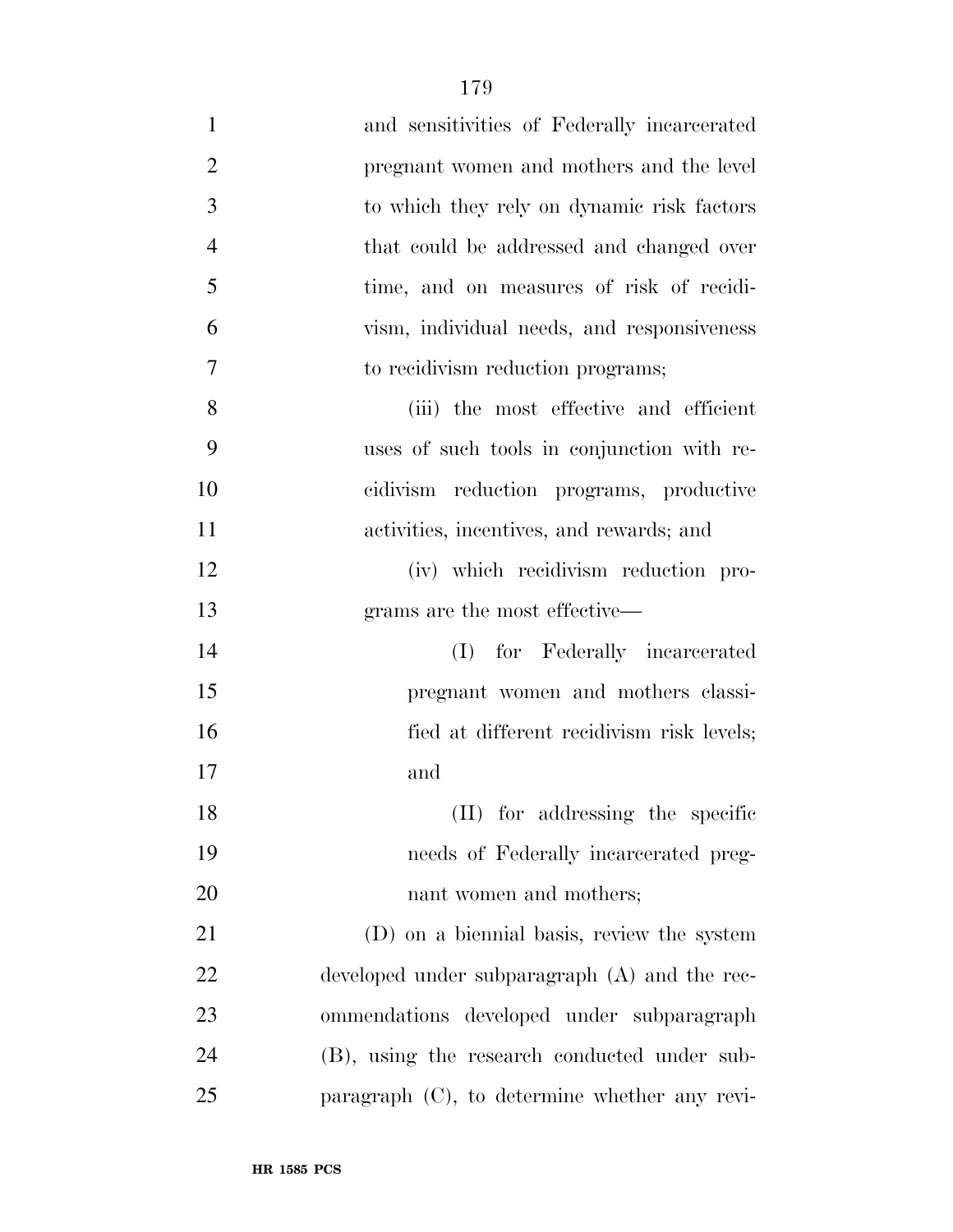| $\mathbf{1}$   | sions or updates should be made, and if so,        |
|----------------|----------------------------------------------------|
| $\overline{2}$ | make such revisions or updates;                    |
| 3              | (E) hold periodic meetings with the indi-          |
| $\overline{4}$ | viduals listed in paragraph (1) at intervals to be |
| 5              | determined by the Director;                        |
| 6              | (F) develop tools to communicate par-              |
| 7              | enting program availability and eligibility cri-   |
| 8              | teria to each employee of the Bureau of Prisons    |
| 9              | and each pregnant in that each ensure that each    |
| 10             | pregnant in the custody of a Bureau of             |
| 11             | Prisons facility understands the resources avail-  |
| 12             | able to such inmate; and                           |
| 13             | (G) report to Congress in accordance with          |
| 14             | subsection (i).                                    |
| 15             | (3) METHODS.—In carrying out the duties            |
| 16             | under paragraph $(2)$ , the Director shall—        |
| 17             | (A) consult relevant stakeholders; and             |
| 18             | (B) make decisions using data that is              |
| 19             | based on the best available statistical and em-    |
| 20             | pirical evidence.                                  |
| 21             | (e) ELIGIBILITY.—An inmate may apply to partici-   |
| 22             | pate in the Program if the inmate—                 |
| 23             | $(1)$ is pregnant at the beginning of or during    |
| 24             | the term of imprisonment; and                      |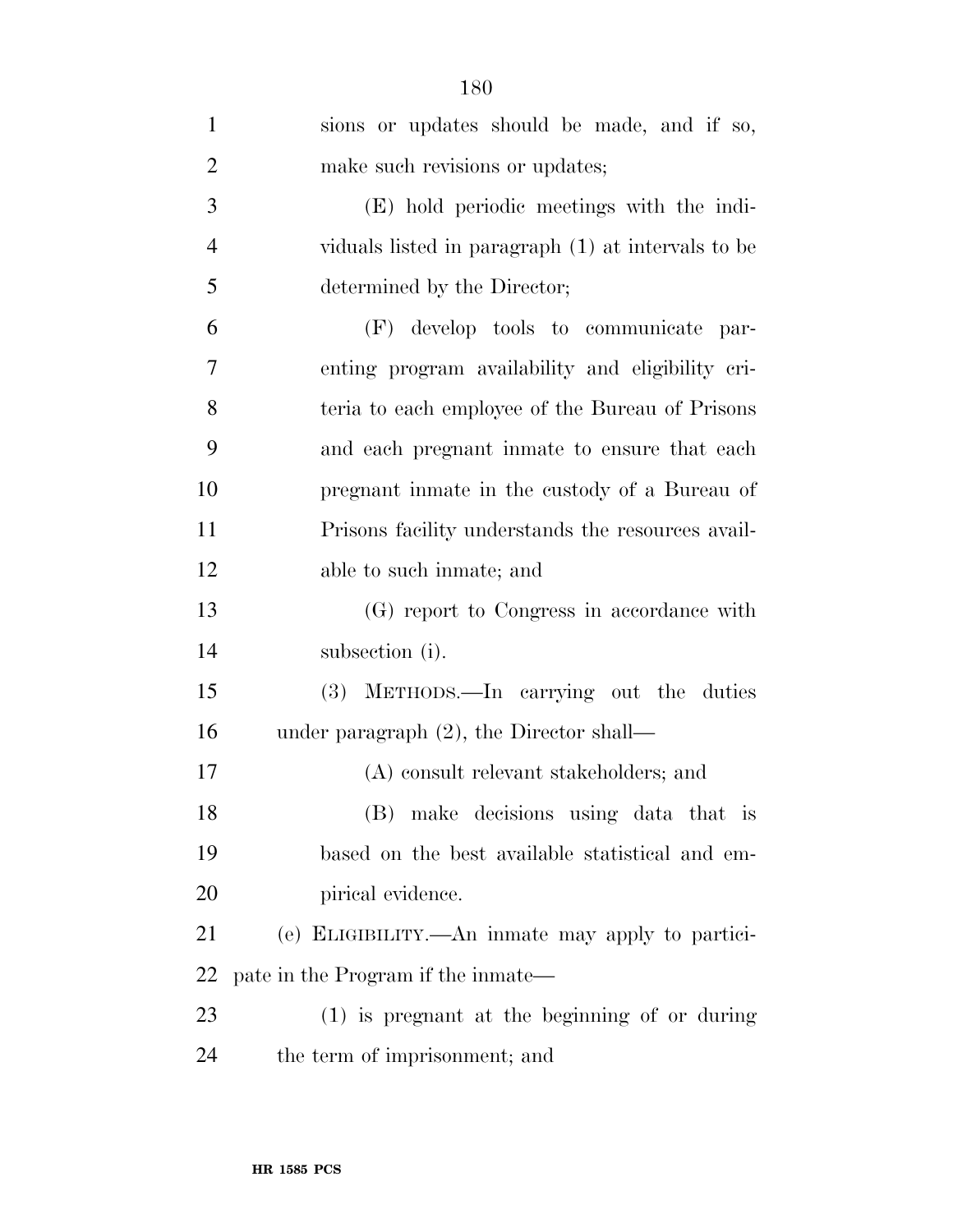| $\mathbf{1}$   | (2) is in the custody or control of the Federal      |
|----------------|------------------------------------------------------|
| $\overline{2}$ | Bureau of Prisons.                                   |
| 3              | (f) PROGRAM TERMS.—                                  |
| $\overline{4}$ | (1) TERM OF PARTICIPATION. To correspond             |
| 5              | with the purposes and goals of the Program to pro-   |
| 6              | mote bonding during the critical stages of child de- |
| 7              | velopment, an eligible inmate selected for the Pro-  |
| 8              | gram may participate in the Program, subject to      |
| 9              | subsection $(g)$ , until the earliest of —           |
| 10             | (A) the date that the inmate's term of im-           |
| 11             | prisonment terminates;                               |
| 12             | (B) the date the infant fails to meet any            |
| 13             | medical criteria established by the Director or      |
| 14             | the Director's designee along with a collective      |
| 15             | determination of the persons listed in sub-          |
| 16             | section $(d)(1)$ ; or                                |
| 17             | $(C)$ 30 months.                                     |
| 18             | (2) INMATE REQUIREMENTS.—For the duration            |
| 19             | of an inmate's participation in the Program, the in- |
| 20             | mate shall agree to—                                 |
| 21             | (A) take substantive steps towards acting            |
| 22             | in the role of a parent or guardian to any child     |
| 23             | of that inmate;                                      |
| 24             | (B) participate in any educational or coun-          |
| 25             | seling opportunities established by the Director,    |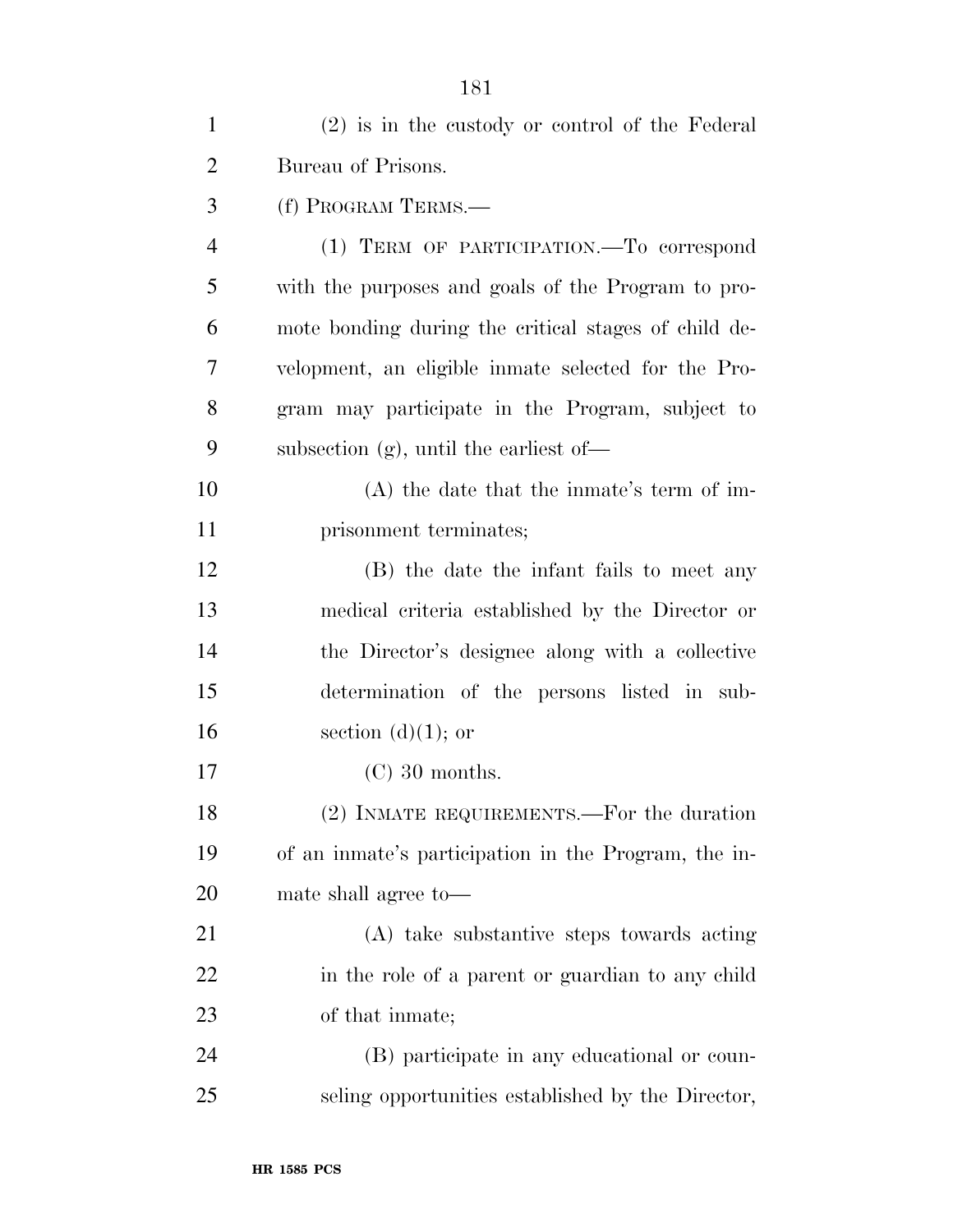| $\mathbf{1}$   | including topics such as child development, par-           |
|----------------|------------------------------------------------------------|
| $\overline{2}$ | enting skills, domestic violence, vocational train-        |
| 3              | ing, or substance abuse, as appropriate;                   |
| $\overline{4}$ | (C) abide by any court decision regarding                  |
| 5              | the legal or physical custody of the child;                |
| 6              | (D) transfer to the Federal Bureau of                      |
| 7              | Prisons any child support payments for the in-             |
| 8              | fant of the participating in the from any per-             |
| 9              | son or governmental entity; and                            |
| 10             | (E) specify a person who has agreed to                     |
| 11             | take at least temporary custody of the child if            |
| 12             | the inmate's participation in the Program ter-             |
| 13             | minates before the inmate's release.                       |
| 14             | (g) CONTINUITY OF CARE.—The Director shall take            |
| 15             | appropriate actions to prevent detachment or disruption    |
| 16             | of either an inmate's or infant's health and bonding-based |
| 17             | well-being due to termination of the Program.              |
| 18             | (h) REPORTING.—                                            |
| 19             | (1) IN GENERAL.—Not later than 6 months                    |
| 20             | after the date of the enactment of this section and        |
| 21             | once each year thereafter for 5 years, the Director        |
| 22             | shall submit a report to the Congress with regards         |
| 23             | to progress in implementing the Program.                   |
| 24             | $(2)$ FINAL REPORT.—Not later than 6 months                |
| 25             | after the termination of the Program, the Director         |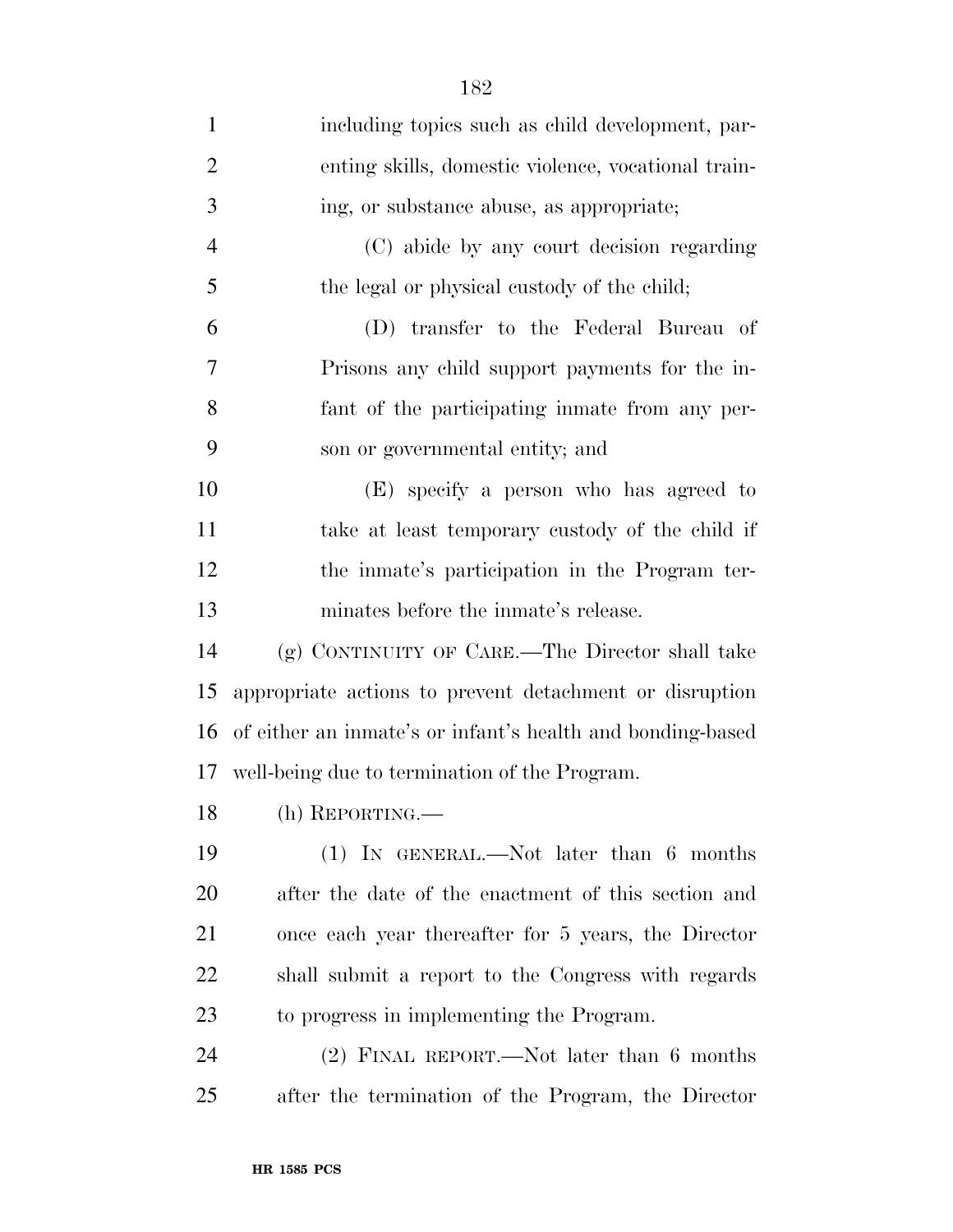shall issue a final report to the Congress that con- tains a detailed statement of the Director's findings and conclusions, including recommendations for leg- islation, administrative actions, and regulations the Director considers appropriate.

 (i) AUTHORIZATION OF APPROPRIATIONS.—To carry out this section, there is authorized to be appropriated \$10,000,000 for each of fiscal years 2020 through 2024. **SEC. 1103. RESEARCH AND REPORT ON WOMEN IN FED-ERAL INCARCERATION.** 

 Not later than 18 months after the date of enactment of this Act, and thereafter, every other year, the National Institutes of Justice, in consultation with the Bureau of Justice Statistics and the Bureau of Prisons (including the Women and Special Population Branch) shall prepare a report on the status of women in federal incarceration. Depending on the topic to be addressed, and the facility, data shall be collected from Bureau of Prisons personnel and a sample that is representative of the population of incarcerated women. The report shall include:

- (1) With regard to federal facilities wherein women are incarcerated—
- (A) responses by such women to questions from the Adverse Childhood Experience (ACES) questionnaire;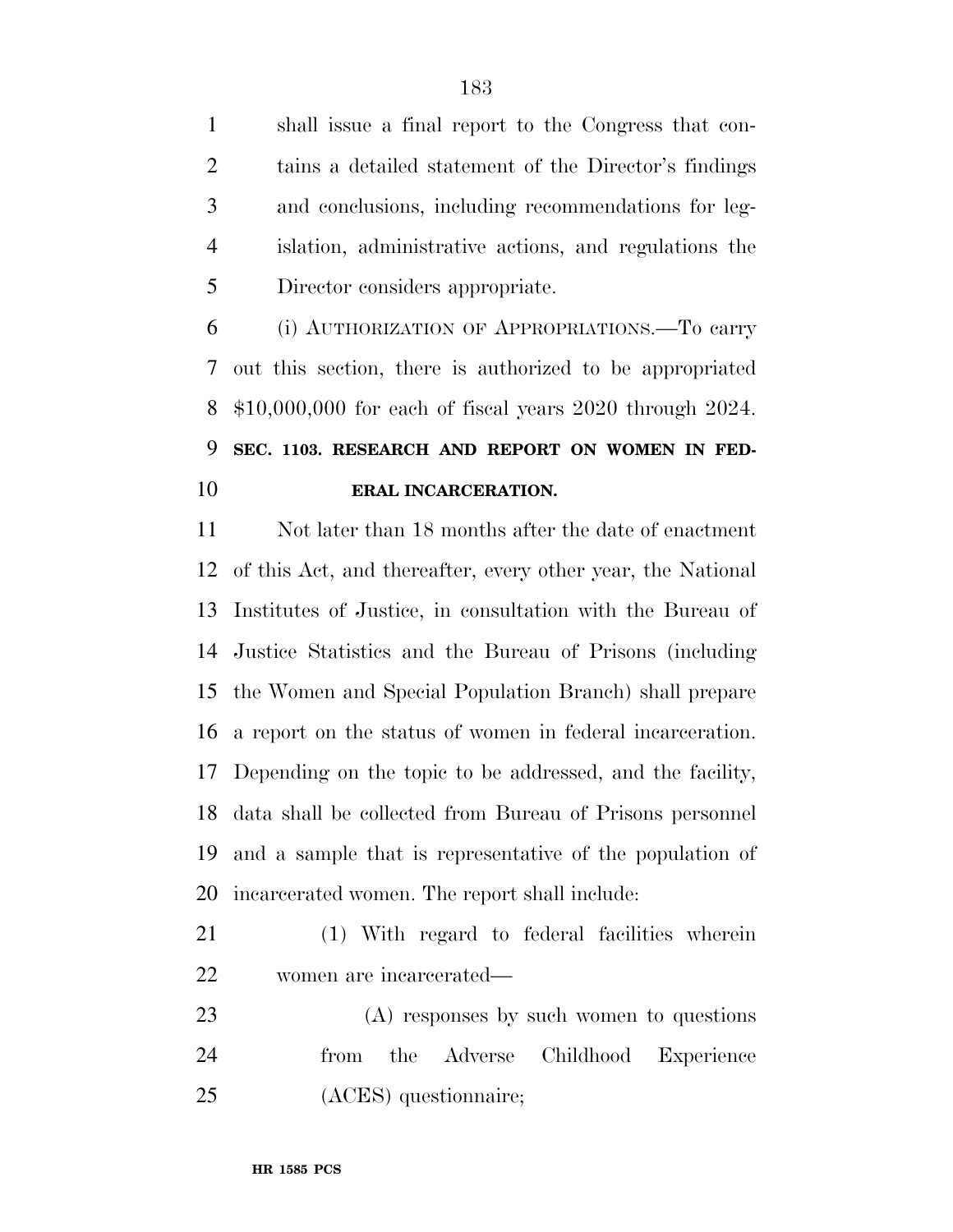| $\mathbf{1}$   | (B) demographic data of such women, in-          |
|----------------|--------------------------------------------------|
| $\overline{2}$ | cluding sexual orientation and gender identity;  |
| 3              | (C) responses by such women to questions         |
| $\overline{4}$ | about the extent of exposure to sexual victim-   |
| 5              | ization, sexual violence and domestic violence   |
| 6              | (both inside and outside of incarceration);      |
| 7              | (D) the number of such women were preg-          |
| 8              | nant at the time that they entered incarcer-     |
| 9              | ation;                                           |
| 10             | (E) the number of such women who have            |
| 11             | children age 18 or under, and if so, how many;   |
| 12             | and                                              |
| 13             | (F) the crimes for which such women are          |
| 14             | incarcerated and the length of their sentence.   |
| 15             | (2) With regard to all federal facilities where  |
| 16             | persons are incarcerated—                        |
| 17             | $(A)$ a list of best practices with respect to   |
| 18             | women's incarceration and transition, including  |
| 19             | staff led programs, services and management      |
| 20             | practices (including making sanitary products)   |
| 21             | readily available and easily accessible, and ac- |
| 22             | cess to and provision of healthcare);            |
| 23             | (B) the availability of trauma treatment at      |
| 24             | each facility (including number of beds, and     |
| 25             | number of trained staff);                        |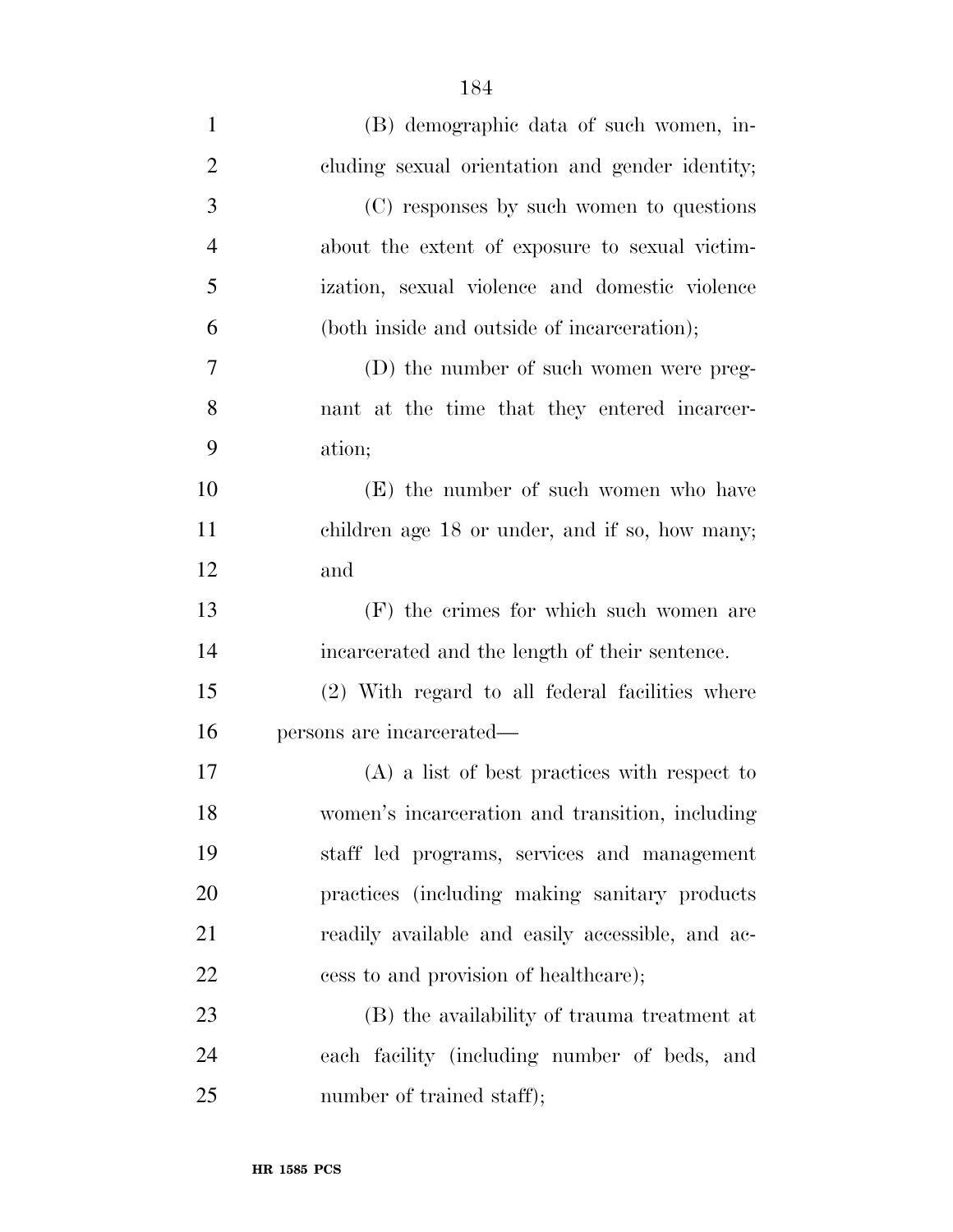(C) rates of serious mental illness broken down by gender and security level and a list of residential programs available by site; and (D) the availability of vocational education and a list of vocational programs provided by each facility.

## **SEC. 1104. REENTRY PLANNING AND SERVICES FOR INCAR-CERATED WOMEN.**

 The Attorney General, in coordination with the Chief of U.S. Probation and Pretrial Services and the Director of the Bureau of Prisons (including Women and Special Population Branch), shall collaborate on a model of gen- der responsive transition for incarcerated women, includ- ing the development of a national standard on prevention with respect to domestic and sexual violence. In developing the model, the Chief and the Director shall consult with such experts within the federal government (including the Office on Violence Against Women of the Department of Justice) and in the victim service provider community (in- cluding sexual and domestic violence and homelessness, job training and job placement service providers) as are necessary to the completion of a comprehensive plan. Issues addressed should include—

 (1) the development by the Bureau of Prisons of a contract for gender collaborative services; and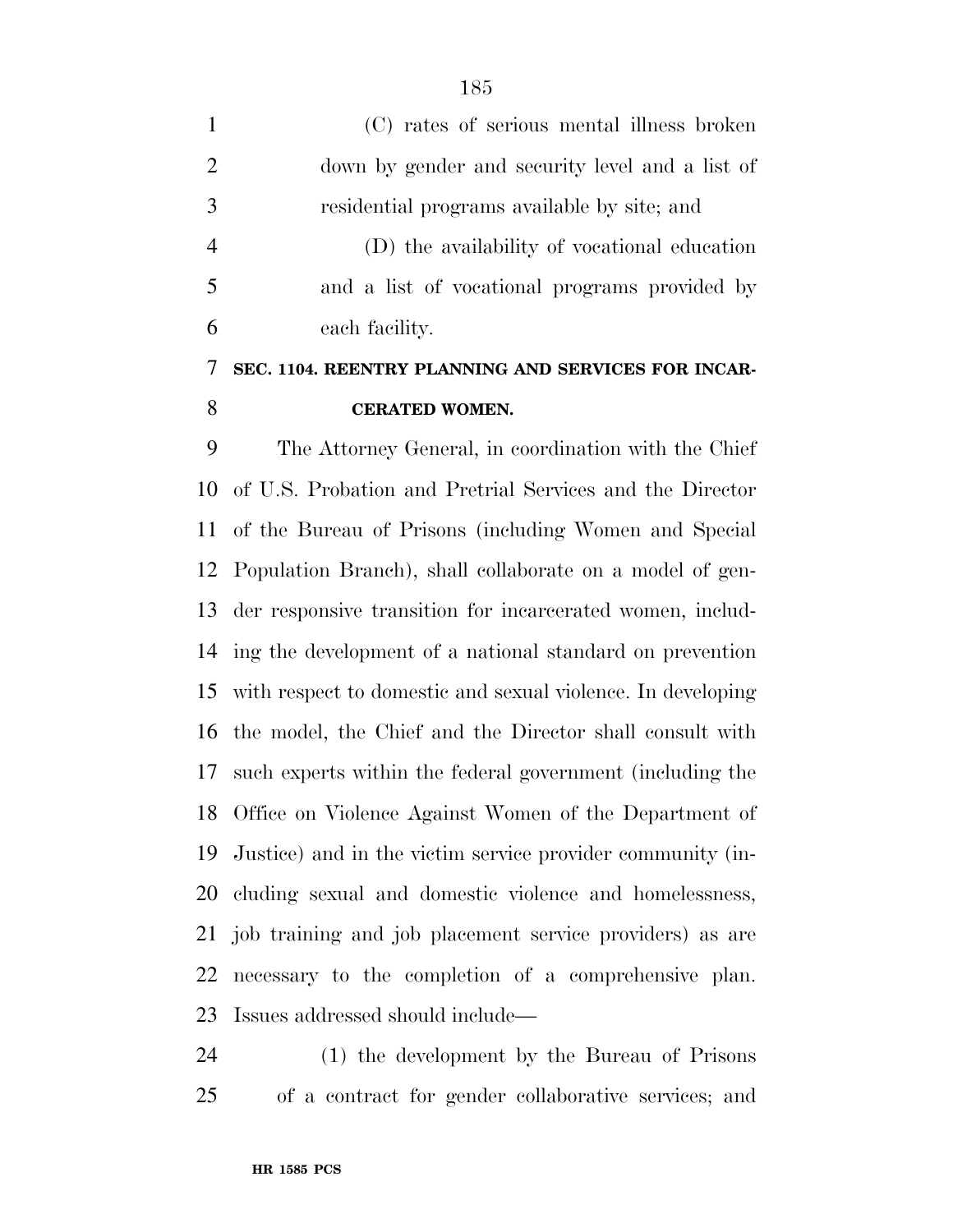| $\mathbf{1}$   | (2) identification by re-entry affairs coordina-      |
|----------------|-------------------------------------------------------|
|                |                                                       |
| $\overline{2}$ | tors and responsive planning for the needs of re-en-  |
| 3              | tering women with respect to-                         |
| $\overline{4}$ | (A) housing, including risk of homeless-              |
| 5              | ness;                                                 |
| 6              | (B) previous exposure to and risk for do-             |
| 7              | mestic and sexual violence; and                       |
| 8              | (C) the need for parenting classes, assist-           |
| 9              | ance securing childcare, or assistance in seeking     |
| 10             | or securing jobs that afford flexibility (as might    |
| 11             | be necessary in the re-entry, parenting or other      |
| 12             | contexts).                                            |
| 13             | TITLE XII—LAW ENFORCEMENT                             |
| 14             | <b>TOOLS TO ENHANCE PUBLIC</b>                        |
| 15             | <b>SAFETY</b>                                         |
| 16             | SEC. 1201. NOTIFICATION TO LAW ENFORCEMENT AGEN-      |
| 17             | OF PROHIBITED PURCHASE OR AT-<br>CIES                 |
| 18             | TEMPTED PURCHASE OF A FIREARM.                        |
| 19             | (a) IN GENERAL.—Title I of the NICS Improvement       |
| 20             | Amendments Act of 2007 (18 U.S.C. 922 note) is amend- |
| 21             | ed by adding at the end the following:                |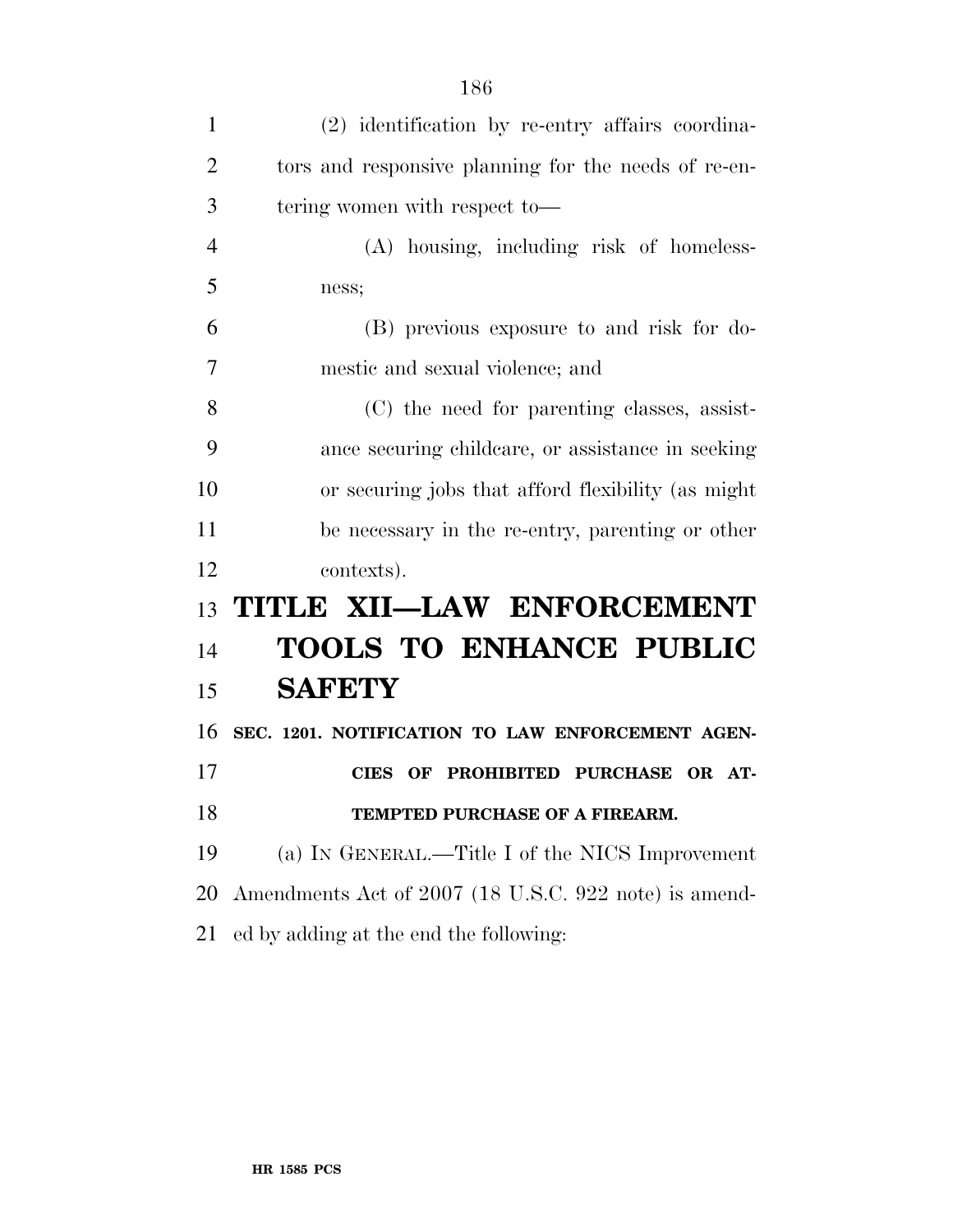## **''SEC. 108. NOTIFICATION TO LAW ENFORCEMENT AGEN- CIES OF PROHIBITED PURCHASE OF A FIRE-ARM.**

 ''(a) IN GENERAL.—In the case of a background check conducted by the National Instant Criminal Back- ground Check System pursuant to the request of a li- censed importer, licensed manufacturer, or licensed dealer of firearms (as such terms are defined in section 921 of title 18, United States Code), which background check de- termines that the receipt of a firearm by a person would 11 violate subsection  $(g)(8)$ ,  $(g)(9)$ , or  $(g)(10)$  of section 922 of title 18, United States Code, and such determination is made after 3 business days have elapsed since the li- censee contacted the System and a firearm has been trans- ferred to that person, the System shall notify the law en-forcement agencies described in subsection (b).

 ''(b) LAW ENFORCEMENT AGENCIES DESCRIBED.— The law enforcement agencies described in this subsection are the law enforcement agencies that have jurisdiction over the location from which the licensee contacted the system and the law enforcement agencies that have juris- diction over the location of the residence of the person for which the background check was conducted, as follows:

24 ''(1) The field office of the Federal Bureau of Investigation.

26  $\frac{1}{2}$  The local law enforcement agency.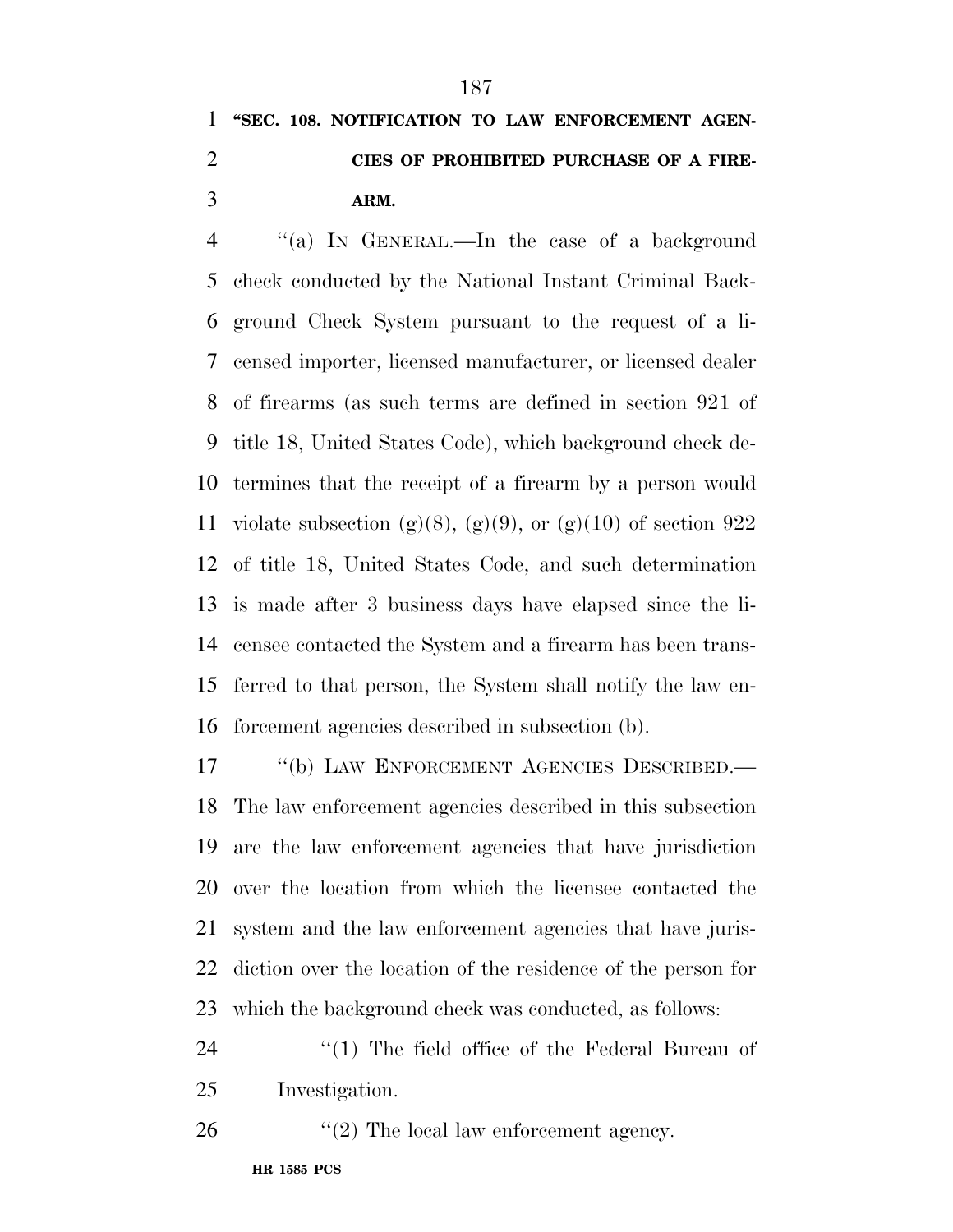| $\mathbf{1}$   | $\cdot\cdot$ (3) The State law enforcement agency.                                            |
|----------------|-----------------------------------------------------------------------------------------------|
| $\overline{2}$ | $"$ (4) The Tribal law enforcement agency.".                                                  |
| 3              | (b) CLERICAL AMENDMENT.—The table of contents                                                 |
| 4              | of the NICS Improvement Amendments Act of 2007 (18)                                           |
| 5              | 10 U.S.C. 922 note) is amended by inserting after the                                         |
| 6              | item relating to section 107 the following:                                                   |
|                | "Sec. 108. Notification to law enforcement agencies of prohibited purchase of<br>a firearm.". |
| 7              | SEC. 1202. REPORTING OF BACKGROUND CHECK DENIALS                                              |
| 8              | TO STATE, LOCAL, AND TRIBAL AUTHORI-                                                          |
| 9              | TIES.                                                                                         |
| 10             | (a) IN GENERAL.—Chapter 44 of title 18, United                                                |
| 11             | States Code, is amended by inserting after section 925A                                       |
| 12             | the following:                                                                                |
|                |                                                                                               |
| 13             | "\\$925B. Reporting of background check denials to                                            |
| 14             | State, local, and tribal authorities                                                          |
| 15             | "(a) IN GENERAL.—If the national instant criminal                                             |
| 16             | background check system established under section 103                                         |
|                | 17 of the Brady Handgun Violence Prevention Act (18 U.S.C.                                    |
| 18             | 922 note) provides a notice pursuant to section $922(t)$ of                                   |
| 19             | this title that the receipt of a firearm by a person would                                    |
| 20             | violate subsection (g)(8), (g)(9), or (g)(10) of section $922$                                |
| 21             | of this title or State law, the Attorney General shall, in                                    |
| 22             | accordance with subsection (b) of this section—                                               |
| 23             | $\cdot$ (1) report to the law enforcement authorities                                         |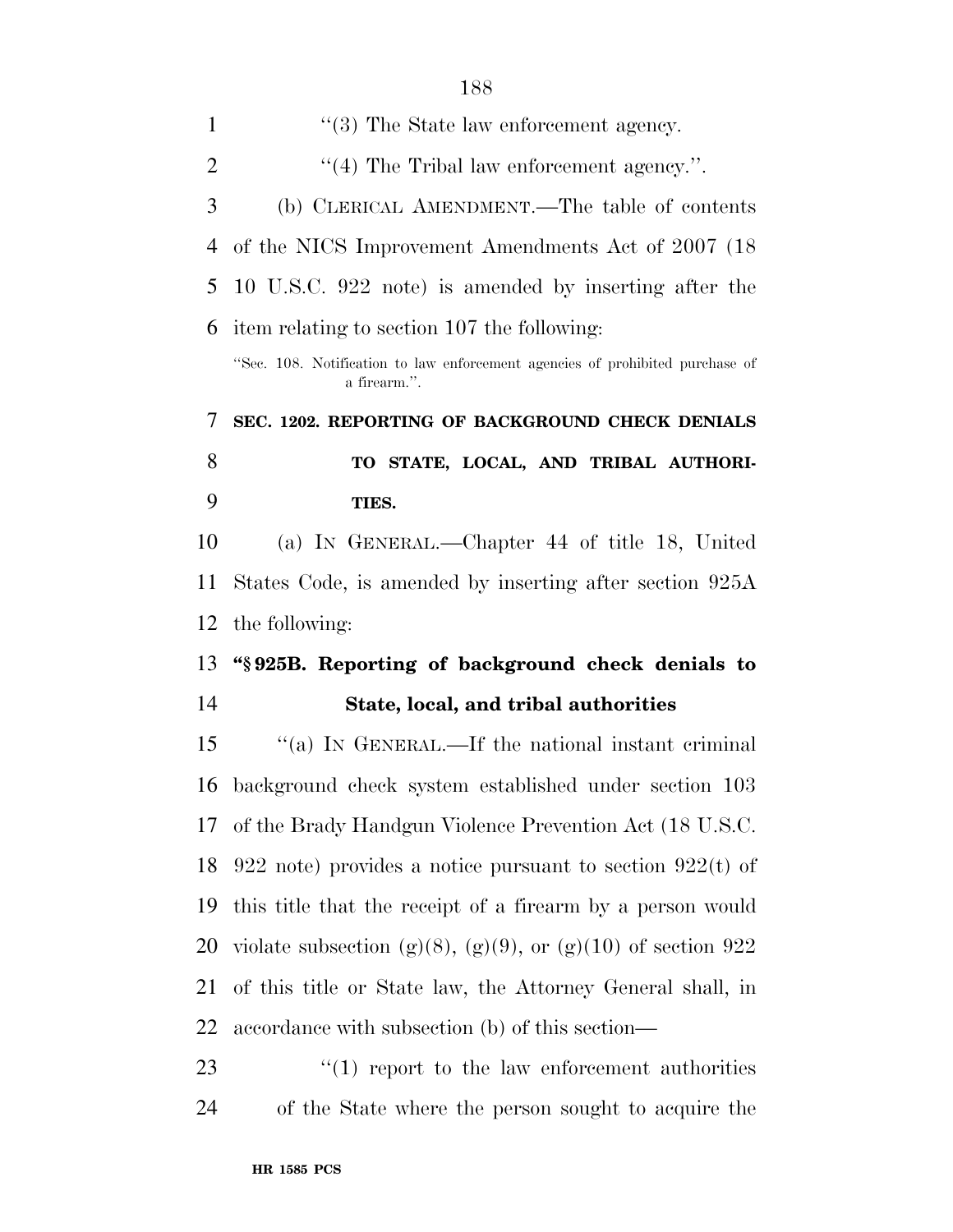| $\mathbf{1}$   | firearm and, if different, the law enforcement au-            |
|----------------|---------------------------------------------------------------|
| $\overline{2}$ | thorities of the State of residence of the person—            |
| 3              | $\lq\lq$ that the notice was provided;                        |
| $\overline{4}$ | $\lq\lq (B)$ of the specific provision of law that            |
| 5              | would have been violated;                                     |
| 6              | $\cdot$ (C) of the date and time the notice was               |
| 7              | provided;                                                     |
| 8              | $\lq\lq$ of the location where the firearm was                |
| 9              | sought to be acquired; and                                    |
| 10             | "(E) of the identity of the person; and                       |
| 11             | $(2)$ report the incident to local or tribal law              |
| 12             | enforcement authorities and, where practicable,               |
| 13             | State, tribal, or local prosecutors, in the jurisdiction      |
| 14             | where the firearm was sought and in the jurisdiction          |
| 15             | where the person resides.                                     |
| 16             | "(b) REQUIREMENTS FOR REPORT.—A report is                     |
| 17             | made in accordance with this subsection if the report is      |
|                | 18 made within 24 hours after the provision of the notice de- |
| 19             | scribed in subsection (a), except that the making of the      |
| 20             | report may be delayed for so long as is necessary to avoid    |
| 21             | compromising an ongoing investigation.                        |
| 22             | "(c) RULE OF CONSTRUCTION.—Nothing in sub-                    |
| 23             | section (a) shall be construed to require a report with re-   |
| 24             | spect to a person to be made to the same State authorities    |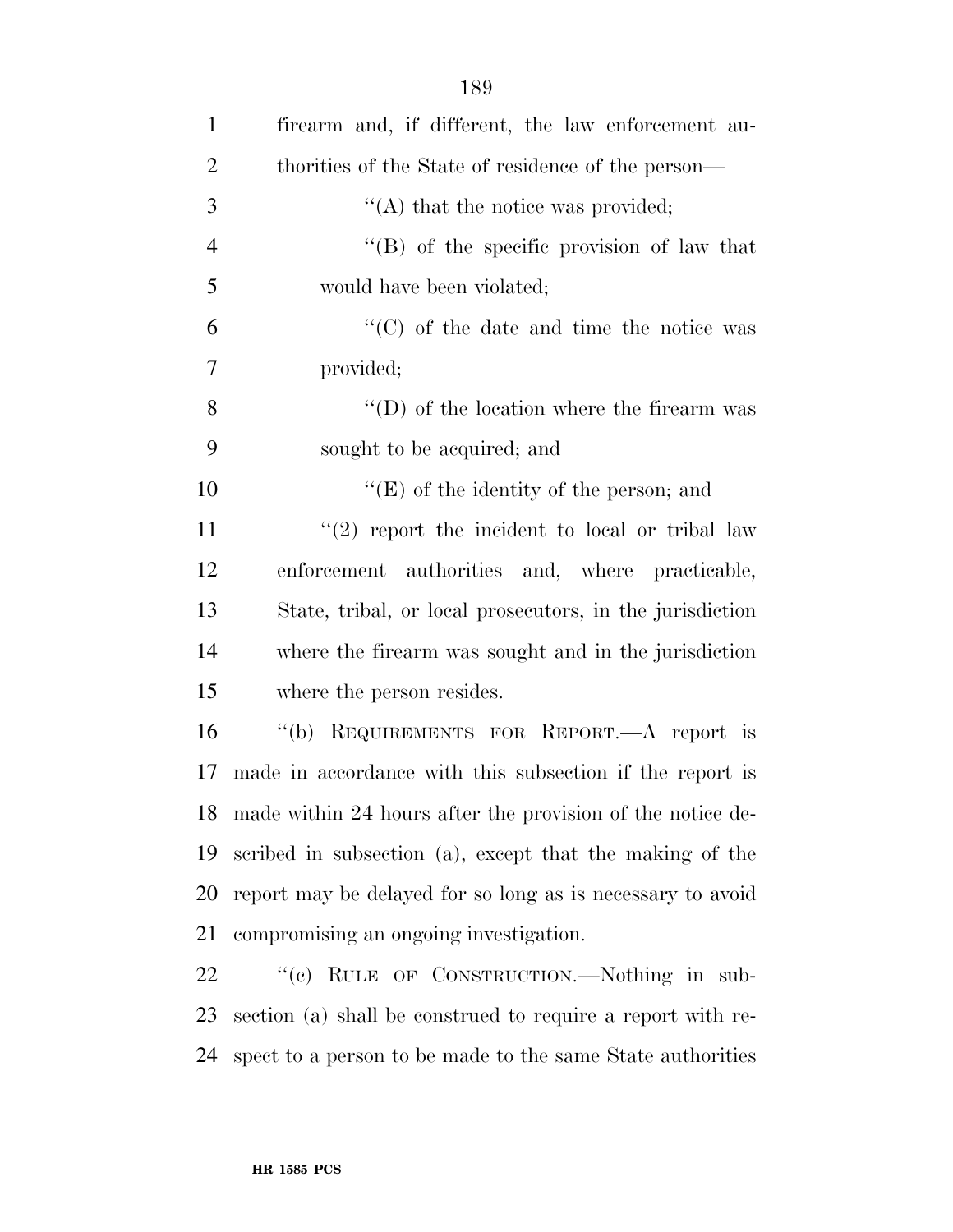that originally issued the notice with respect to the per-son.''.

 (b) CLERICAL AMENDMENT.—The table of sections for such chapter is amended by inserting after the item relating to section 925A the following:

''925B. Reporting of background check denials to State, local, and tribal authorities.''.

### **SEC. 1203. SPECIAL ASSISTANT U.S. ATTORNEYS AND CROSS-DEPUTIZED ATTORNEYS.**

 (a) IN GENERAL.—Chapter 44 of title 18, United States Code, as amended by this Act, is further amended by inserting after section 925B the following:

## **''§ 925C. Special assistant U.S. attorneys and cross-deputized attorneys**

13 "(a) In GENERAL.—In order to improve the enforce-14 ment of paragraphs  $(8)$ ,  $(9)$ , and  $(10)$  of section  $922(g)$ , the Attorney General may—

16 ''(1) appoint, in accordance with section 543 of title 28, qualified State, tribal, territorial and local prosecutors and qualified attorneys working for the United States government to serve as special assist- ant United States attorneys for the purpose of pros-ecuting violations of such paragraphs;

  $(2)$  deputize State, tribal, territorial and local law enforcement officers for the purpose of enhanc-ing the capacity of the agents of the Bureau of Alco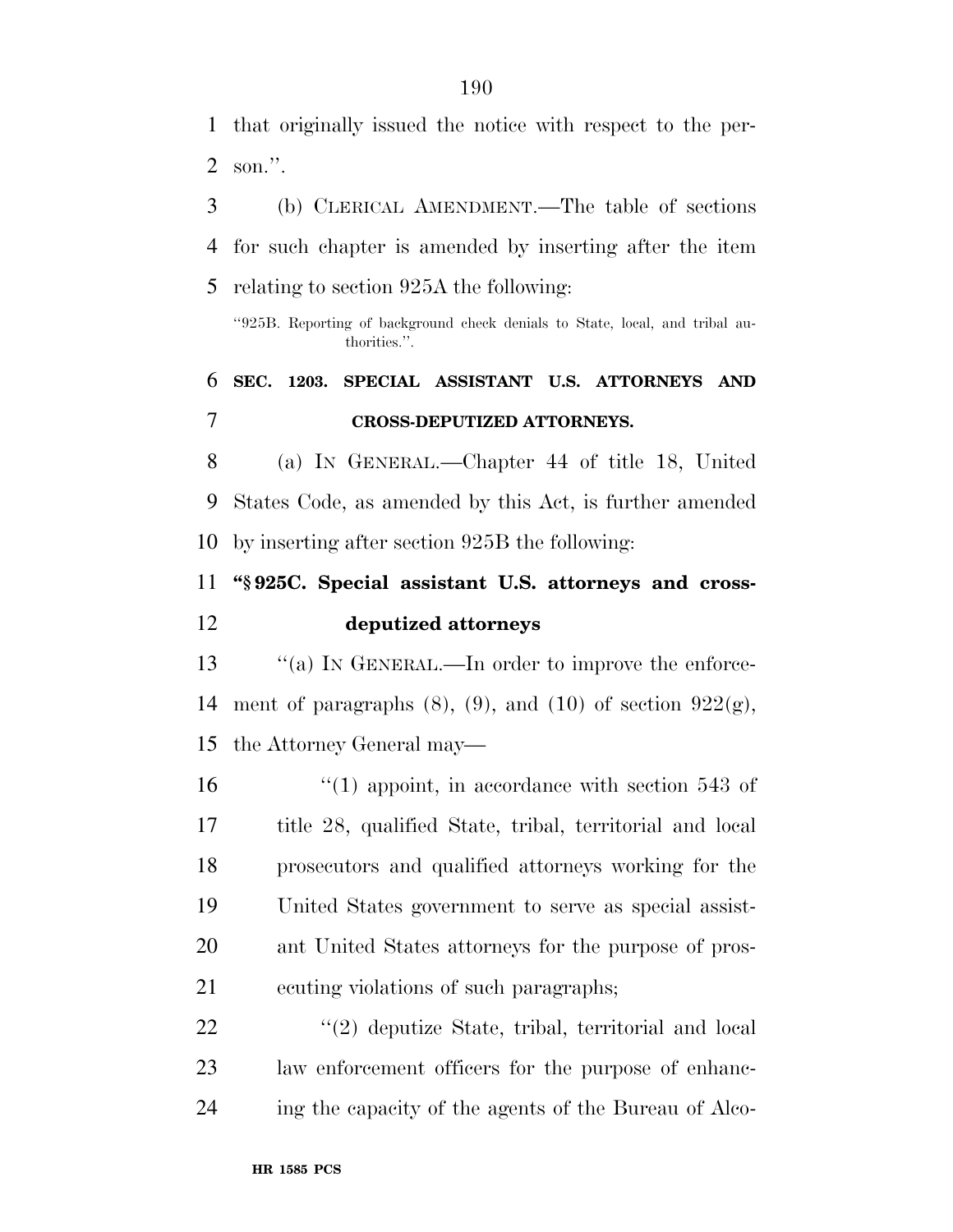hol, Tobacco, Firearms, and Explosives in respond-

| $\overline{2}$ | ing to and investigating violations of such para-       |
|----------------|---------------------------------------------------------|
| 3              | graphs; and                                             |
| $\overline{4}$ | $(3)$ establish, in order to receive and expedite       |
| 5              | requests for assistance from State, tribal, territorial |
| 6              | and local law enforcement agencies responding to in-    |
| 7              | timate partner violence cases where such agencies       |
| 8              | have probable cause to believe that the offenders       |
| 9              | may be in violation of such paragraphs, points of       |
| 10             | contact within—                                         |
| 11             | "(A) each Field Division of the Bureau of               |
| 12             | Alcohol, Tobacco, Firearms, and Explosives;             |
| 13             | and                                                     |
| 14             | "(B) each District Office of the United                 |
| 15             | States Attorneys.                                       |
| 16             | "(b) IMPROVE INTIMATE PARTNER AND PUBLIC                |
| 17             | SAFETY.—The Attorney General shall—                     |
| 18             | $\lq(1)$ identify no less than 75 jurisdictions         |
| 19             | among States, territories and tribes where there are    |
| 20             | high rates of firearms violence and threats of fire-    |
| 21             | arms violence against intimate partners and other       |
| <u>22</u>      | persons protected under paragraphs $(8)$ , $(9)$ , and  |
| 23             | $(10)$ of section $922(g)$ and where local authorities  |
| 24             | lack the resources to address such violence; and        |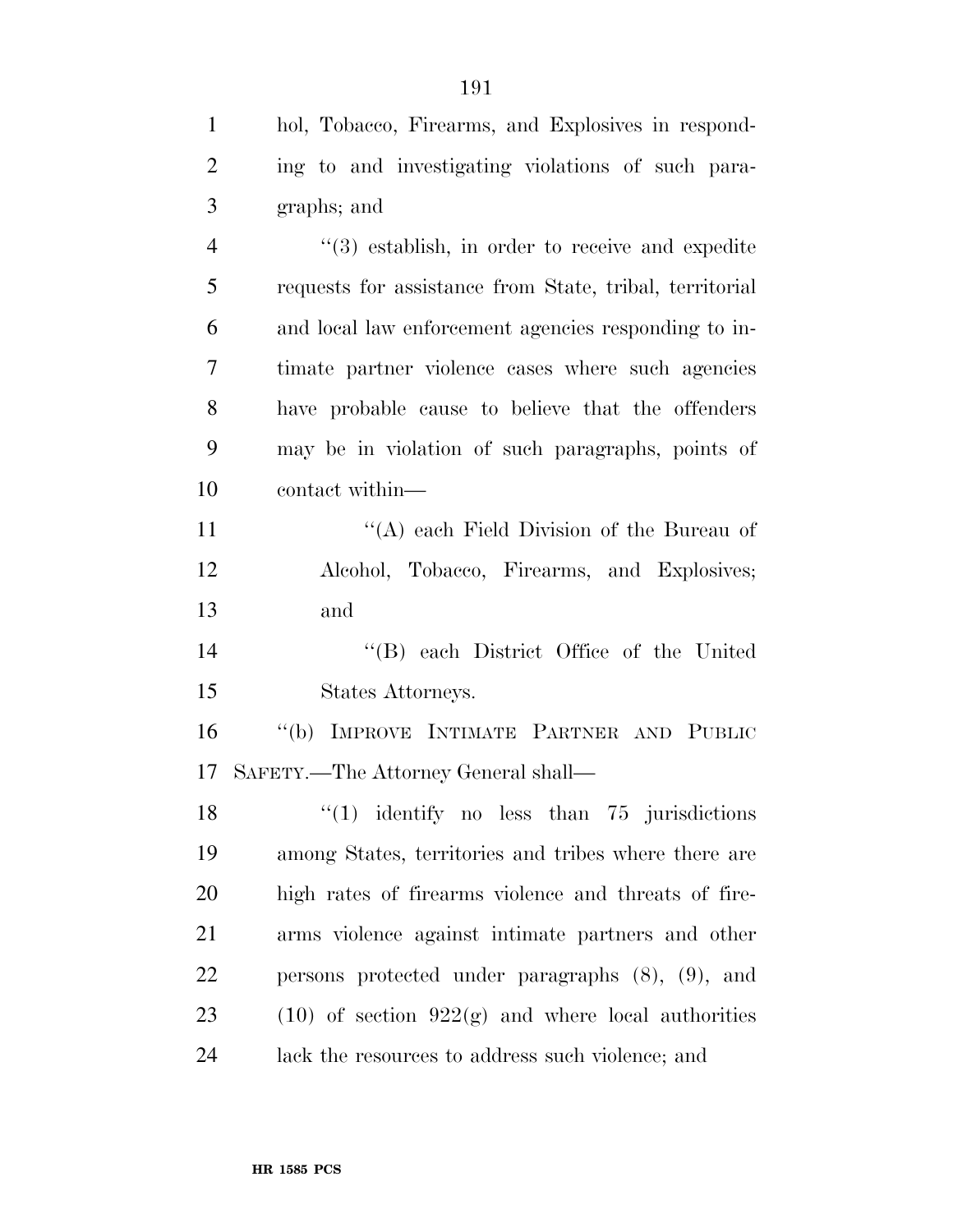| $\mathbf{1}$   | $(2)$ make such appointments as described in                             |
|----------------|--------------------------------------------------------------------------|
| $\overline{2}$ | subsection (a) in jurisdictions where enhanced en-                       |
| 3              | forcement of such paragraphs is necessary to reduce                      |
| $\overline{4}$ | firearms homicide and injury rates.                                      |
| 5              | "(c) QUALIFIED DEFINED.—For purposes of this                             |
| 6              | section, the term 'qualified' means, with respect to an at-              |
| 7              | torney, that the attorney is a licensed attorney in good                 |
| 8              | standing with any relevant licensing authority.".                        |
| 9              | (b) CLERICAL AMENDMENT.—The table of sections                            |
| 10             | for such chapter is amended by inserting after the item                  |
| 11             | relating to section 925B the following:                                  |
|                | "925C. Special assistant U.S. attorneys and cross-deputized attorneys.". |
| 12             | TITLE XIII-CLOSING THE LAW                                               |
|                |                                                                          |
| 13             | <b>ENFORCEMENT</b><br><b>CONSENT</b>                                     |
| 14             | <b>LOOPHOLE</b>                                                          |
| 15             | SEC. 1301. SHORT TITLE.                                                  |
| 16             | This title may be cited as the "Closing the Law En-                      |
| 17             | forcement Consent Loophole Act of 2019".                                 |
| 18             | SEC. 1302. PROHIBITION ON ENGAGING IN SEXUAL ACTS                        |
| 19             | WHILE ACTING UNDER COLOR OF LAW.                                         |
| 20             | (a) IN GENERAL.—Section 2243 of title 18, United                         |
| 21             | States Code, is amended—                                                 |
| 22             | (1) in the section heading, by adding at the end                         |
| 23             | the following: "or by any person acting                                  |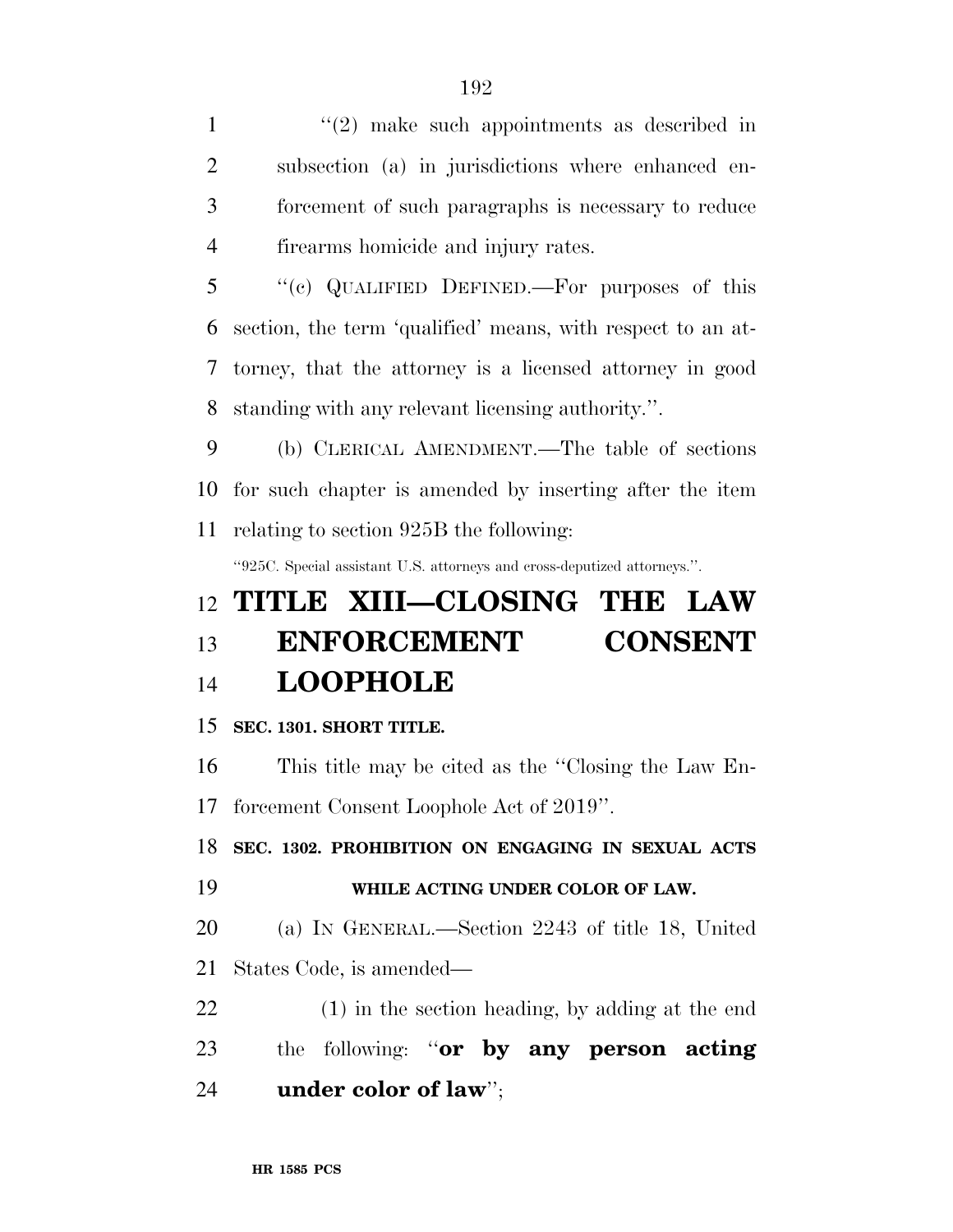| $(2)$ by redesignating subsections $(e)$ and $(d)$ as       |
|-------------------------------------------------------------|
| subsections (d) and (e), respectively;                      |
| $(3)$ by inserting after subsection (b) the fol-            |
| lowing:                                                     |
| "(c) OF AN INDIVIDUAL BY ANY PERSON ACTING                  |
| UNDER COLOR OF LAW.—                                        |
| " $(1)$ IN GENERAL.—Whoever, acting under                   |
| color of law, knowingly engages in a sexual act with        |
| an individual, including an individual who is under         |
| arrest, in detention, or otherwise in the actual cus-       |
| tody of any Federal law enforcement officer, shall be       |
| fined under this title, imprisoned not more than 15         |
| years, or both.                                             |
| "(2) DEFINITION.—In this subsection, the term               |
| 's exual act' has the meaning given the term in sec-        |
| tion $2246$ ."; and                                         |
| $(4)$ in subsection $(d)$ , as so redesignated, by          |
| adding at the end the following:                            |
| "(3) In a prosecution under subsection (c), it is not       |
| a defense that the other individual consented to the sexual |
| $\text{act.}$ ".                                            |
| (b) DEFINITION.—Section 2246 of title 18, United            |
| States Code, is amended—                                    |
| $(1)$ in paragraph $(5)$ , by striking "and" at the         |
| end;                                                        |
|                                                             |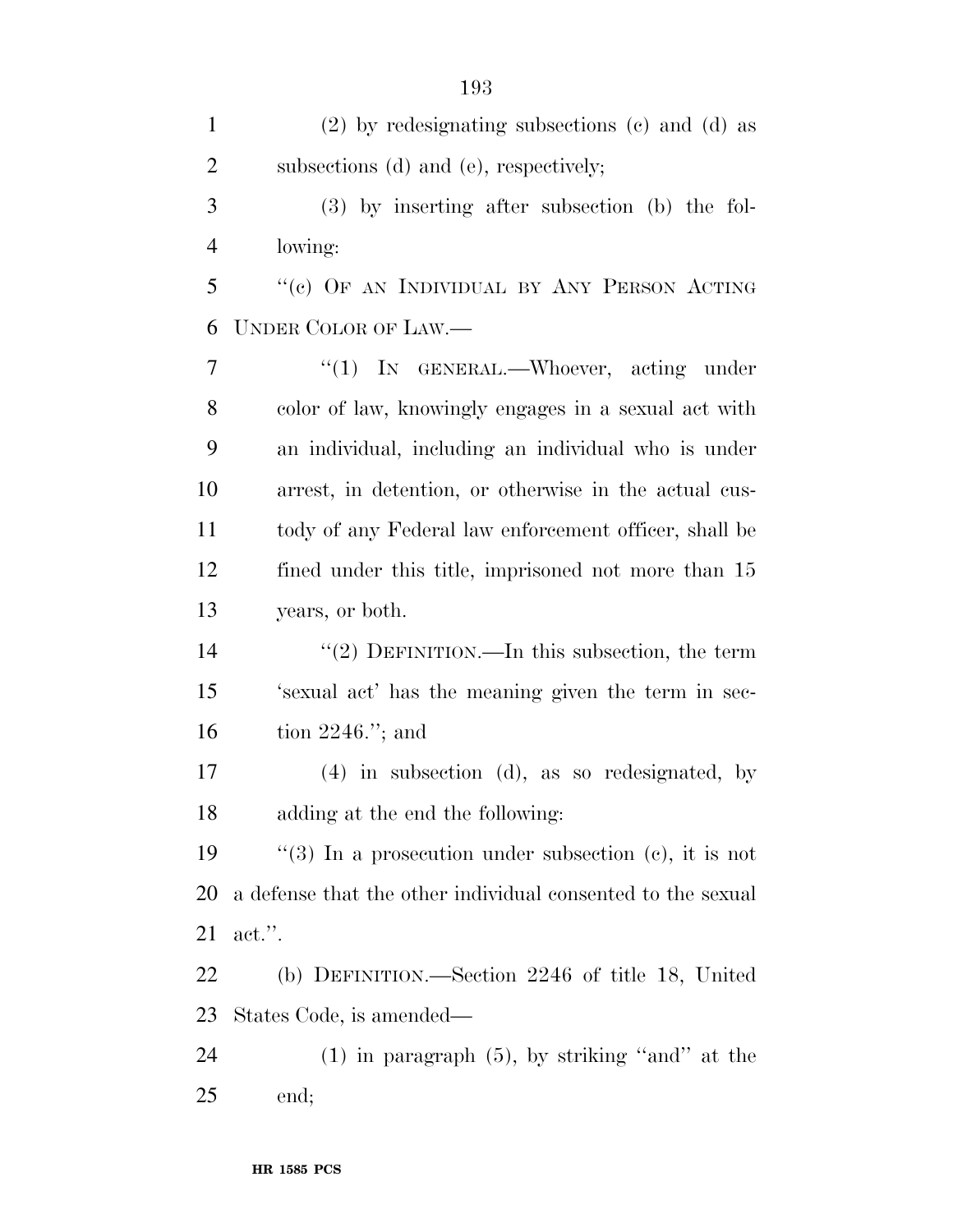(2) in paragraph (6), by striking the period at 2 the end and inserting "; and"; and (3) by inserting after paragraph (6) the fol- lowing:  $\frac{1}{2}$  (7) the term 'Federal law enforcement officer' has the meaning given the term in section 115.''. (c) CLERICAL AMENDMENT.—The table of sections for chapter 109A of title 18, United States Code, is amended by amending the item related to section 2243 to read as follows: ''2243. Sexual abuse of a minor or ward or by any person acting under color

**SEC. 1303. INCENTIVES FOR STATES.** 

of law.''.

 (a) AUTHORITY TO MAKE GRANTS.—The Attorney General is authorized to make grants to States that have in effect a law that—

 (1) makes it a criminal offense for any person acting under color of law of the State to engage in a sexual act with an individual, including an indi- vidual who is under arrest, in detention, or otherwise in the actual custody of any law enforcement officer; and

 (2) prohibits a person charged with an offense described in paragraph (1) from asserting the con-sent of the other individual as a defense.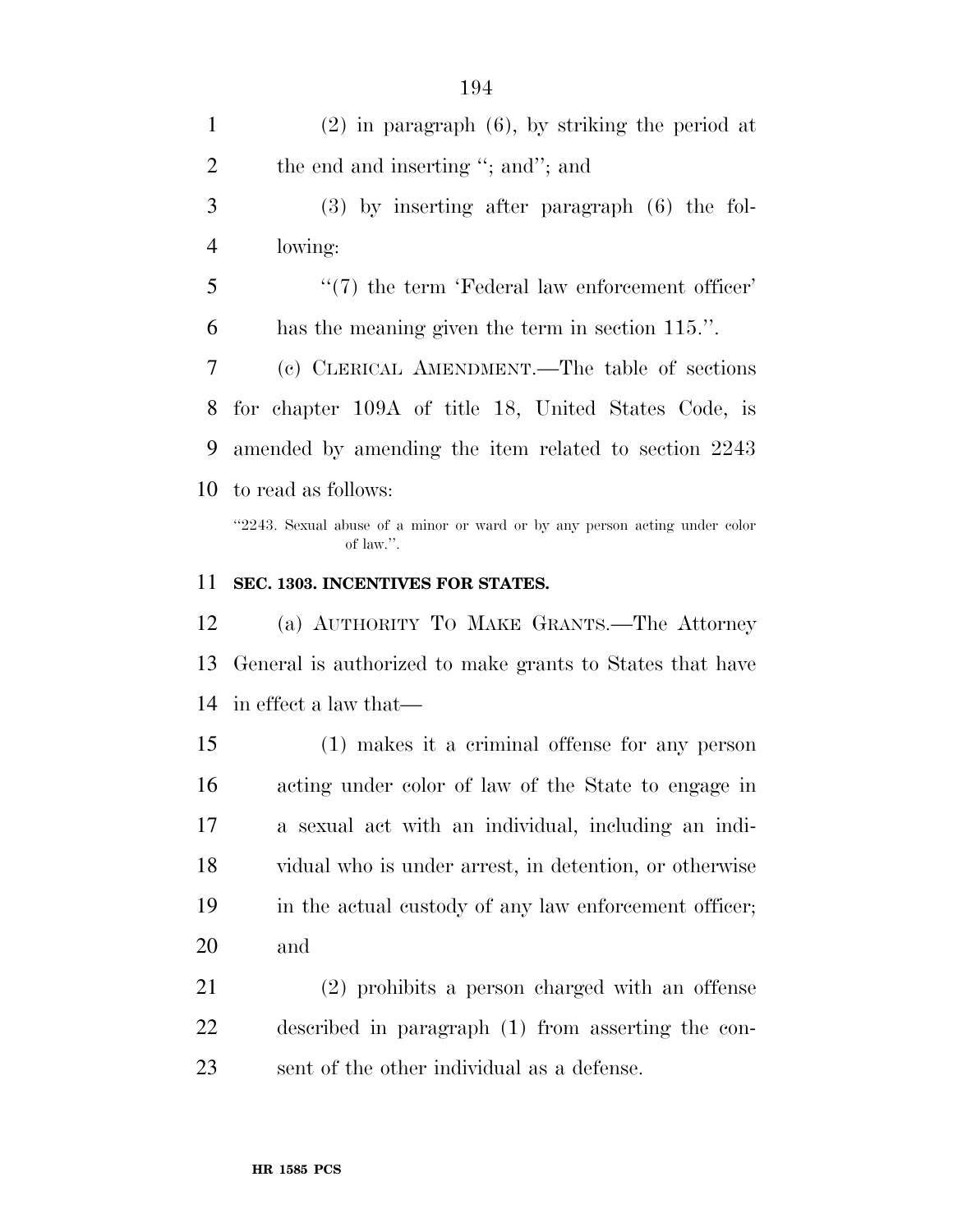(b) REPORTING REQUIREMENT.—A State that re- ceives a grant under this section shall submit to the Attor-ney General, on an annual basis, information on—

 (1) the number of reports made to law enforce- ment agencies in that State regarding persons en- gaging in a sexual act while acting under color of law during the previous year; and

 (2) the disposition of each case in which sexual misconduct by a person acting under color of law was reported during the previous year.

 (c) APPLICATION.—A State seeking a grant under this section shall submit an application to the Attorney General at such time, in such manner, and containing such information as the Attorney General may reasonably require, including information about the law described in subsection (a).

 (d) GRANT AMOUNT.—The amount of a grant to a State under this section shall be in an amount that is not greater than 10 percent of the average of the total amount of funding of the 3 most recent awards that the State re-ceived under the following grant programs:

 (1) Part T of title I of the Omnibus Crime Con- trol and Safe Streets Act of 1968 (34 U.S.C. 10441 et seq.) (commonly referred to as the ''STOP Vio-lence Against Women Formula Grant Program'').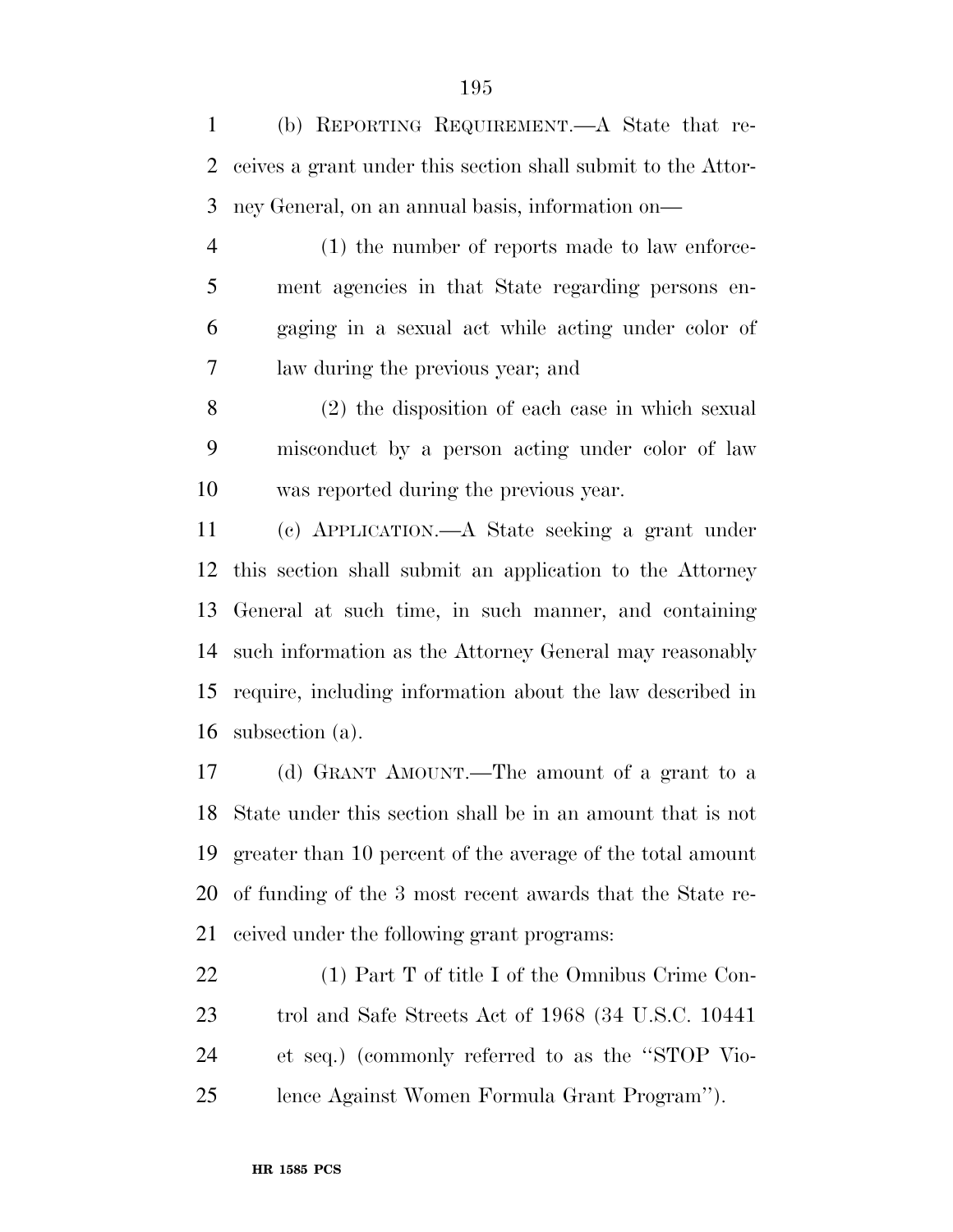| $\mathbf{1}$   | $(2)$ Section 41601 of the Violence Against          |
|----------------|------------------------------------------------------|
| $\overline{c}$ | Women Act of 1994 (34 U.S.C. 12511) (commonly        |
| $\mathfrak{Z}$ | referred to as the "Sexual Assault Services Pro-     |
| $\overline{4}$ | $gram$ ").                                           |
| 5              | (e) GRANT TERM.—                                     |
| 6              | (1) IN GENERAL.—The Attorney General shall           |
| 7              | provide an increase in the amount provided to a      |
| 8              | State under the grant programs described in sub-     |
| 9              | section (d) for a 2-year period.                     |
| 10             | $(2)$ RENEWAL.—A State that receives a grant         |
| 11             | under this section may submit an application for a   |
| 12             | renewal of such grant at such time, in such manner,  |
| 13             | and containing such information as the Attorney      |
| 14             | General may reasonably require.                      |
| 15             | (3) LIMIT.—A State may not receive a grant           |
| 16             | under this section for more than 4 years.            |
| 17             | (f) USES OF FUNDS.—A State that receives a grant     |
| 18             | under this section shall use—                        |
| 19             | $(1)$ 25 percent of such funds for any of the per-   |
| 20             | missible uses of funds under the grant program de-   |
| 21             | scribed in paragraph $(1)$ of subsection $(d)$ ; and |
| 22             | $(2)$ 75 percent of such funds for any of the per-   |
| 23             | missible uses of funds under the grant program de-   |
| 24             | scribed in paragraph $(2)$ of subsection $(d)$ .     |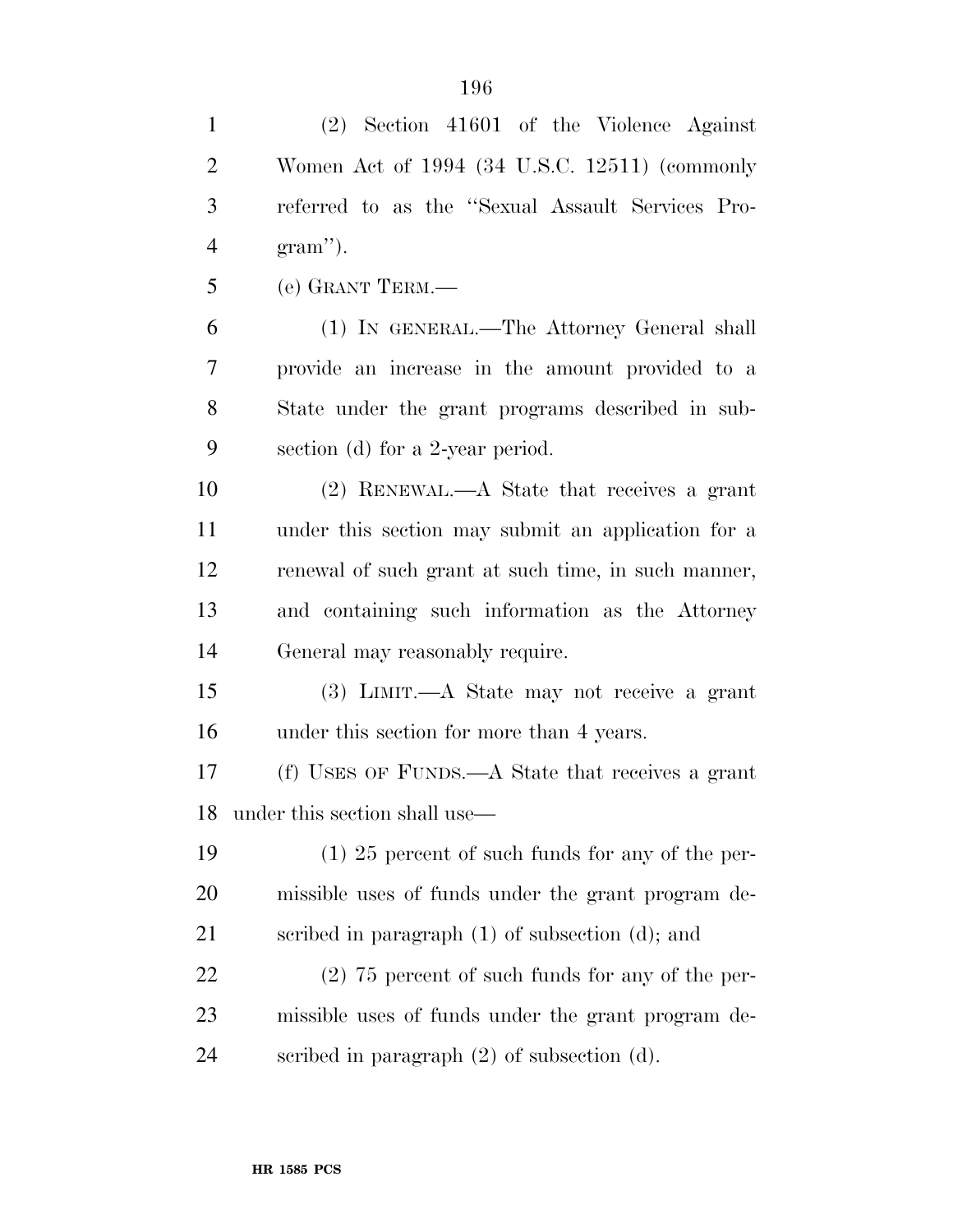(g) AUTHORIZATION OF APPROPRIATIONS.—There are authorized to be appropriated to carry out this chapter \$5,000,000 for each of fiscal years 2020 through 2024. (h) DEFINITION.—For purposes of this section, the term ''State'' means each of the several States and the District of Columbia, Indian Tribes, and the Common- wealth of Puerto Rico, Guam, American Samoa, the Vir-gin Islands, and the Northern Mariana Islands.

#### **SEC. 1304. REPORTS TO CONGRESS.**

 (a) REPORT BY ATTORNEY GENERAL.—Not later than 1 year after the date of enactment of this Act, and each year thereafter, the Attorney General shall submit to Congress a report containing—

 (1) the information required to be reported to the Attorney General under section 3(b); and

(2) information on—

 (A) the number of reports made, during the previous year, to Federal law enforcement agencies regarding persons engaging in a sexual act while acting under color of law; and

 (B) the disposition of each case in which sexual misconduct by a person acting under 23 color of law was reported.

 (b) REPORT BY GAO.—Not later than 1 year after the date of enactment of this Act, and each year there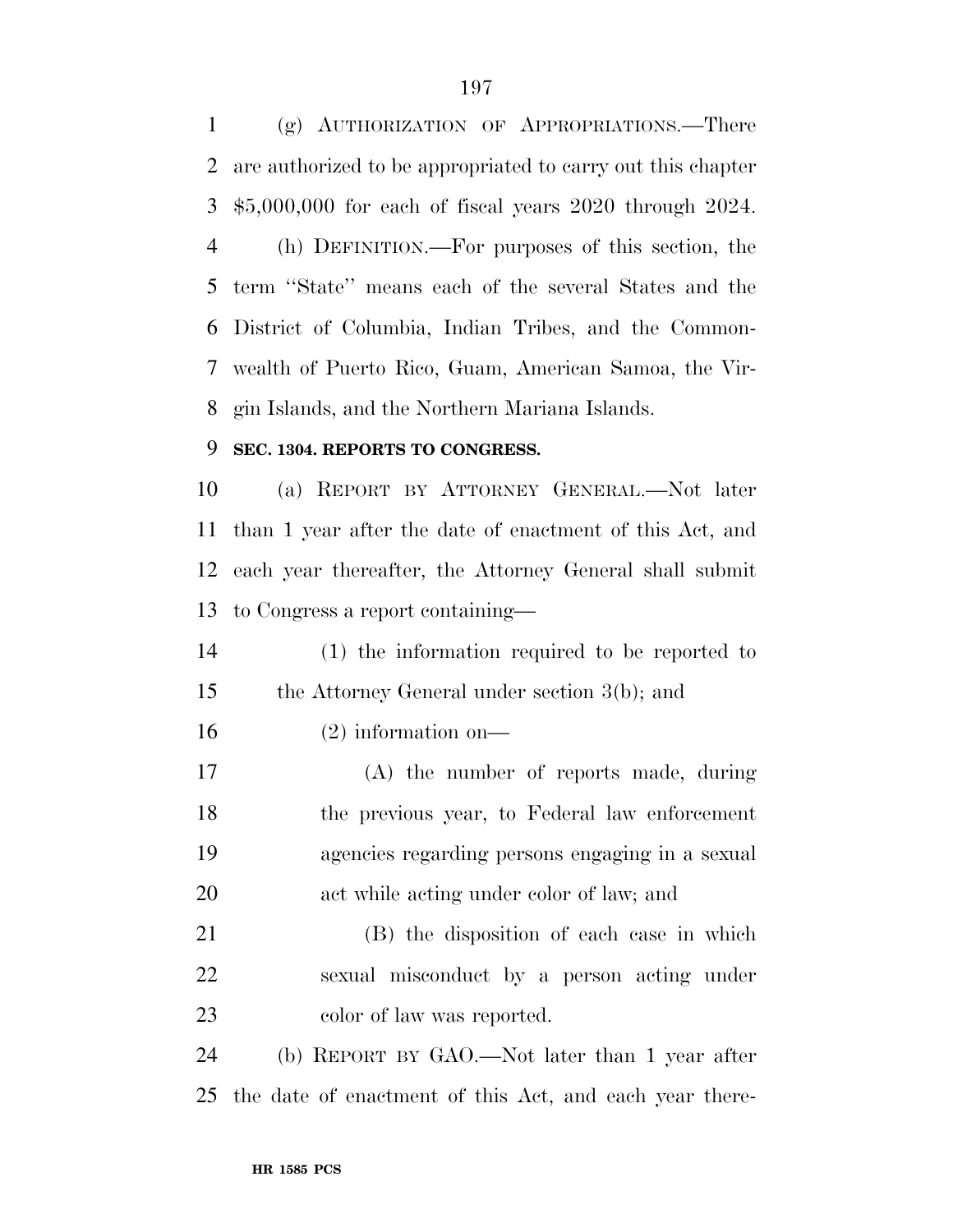after, the Comptroller General of the United States shall submit to Congress a report on any violations of section 2243(c) of title 18, United States Code, as amended by section 2, committed during the 1-year period covered by the report.

#### **SEC. 1305. DEFINITION.**

 In this title, the term ''sexual act'' has the meaning given the term in section 2246 of title 18, United States Code.

### **TITLE XIV—OTHER MATTERS**

## **SEC. 1401. NATIONAL STALKER AND DOMESTIC VIOLENCE REDUCTION.**

 Section 40603 of the Violent Crime Control and Law Enforcement Act of 1994 (34 U.S.C. 12402) is amended by striking ''2014 through 2018'' and inserting ''2020 through 2024''.

### **SEC. 1402. FEDERAL VICTIM ASSISTANTS REAUTHORIZA-TION.**

 Section 40114 of the Violence Against Women Act of 1994 (Public Law 103–322) is amended to read as fol-lows:

### **''SEC. 40114. AUTHORIZATION FOR FEDERAL VICTIM'S COUNSELORS.**

 ''There are authorized to be appropriated for the United States Attorneys for the purpose of appointing vic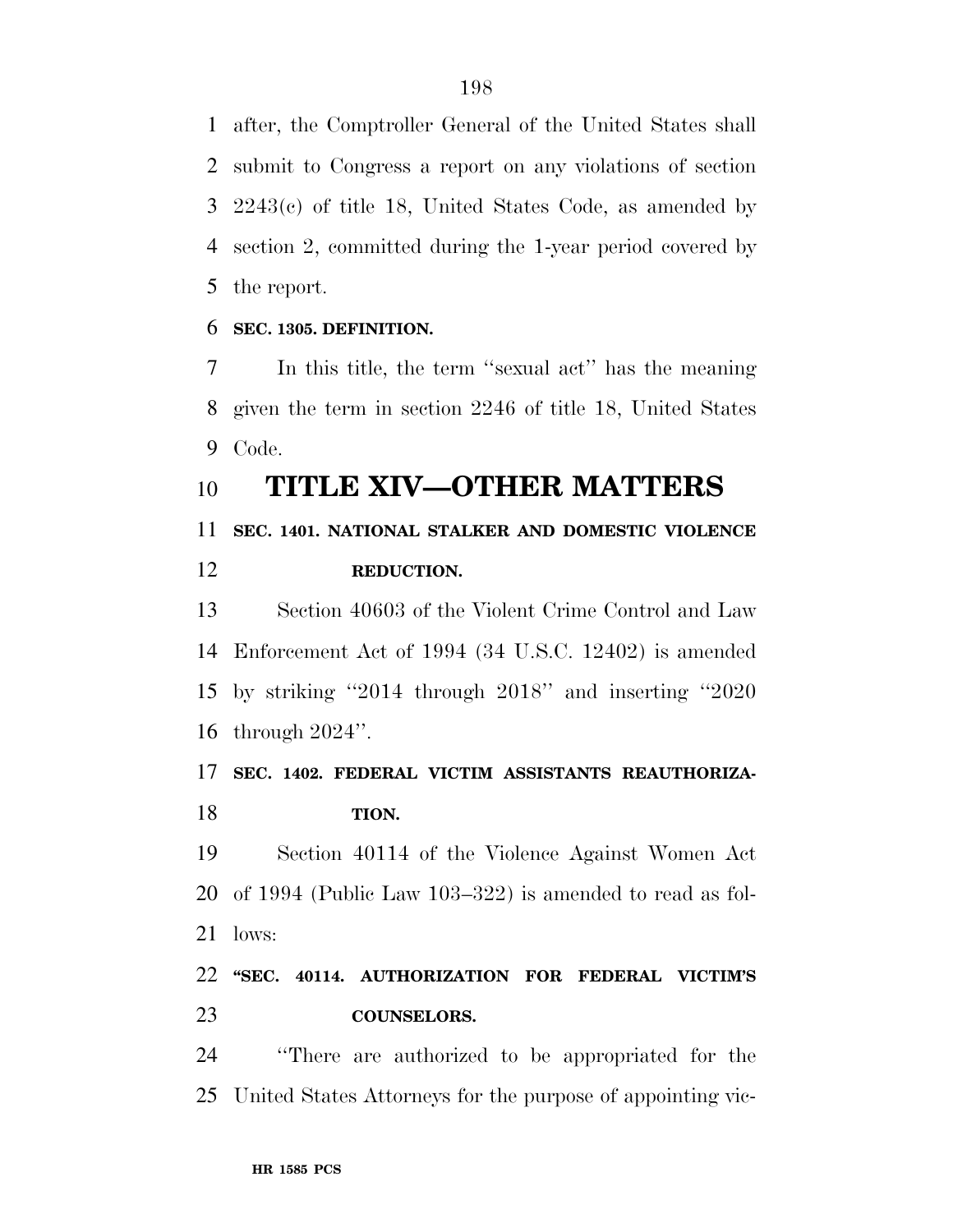tim/witness counselors for the prosecution of sex crimes and domestic violence crimes where applicable (such as the District of Columbia), \$1,000,000 for each of fiscal years 2020 through 2024.''.

## **SEC. 1403. CHILD ABUSE TRAINING PROGRAMS FOR JUDI- CIAL PERSONNEL AND PRACTITIONERS RE-AUTHORIZATION.**

 Section 224(a) of the Crime Control Act of 1990 (34 U.S.C. 20334(a)) is amended by striking ''2014 through 2018'' and inserting ''2020 through 2024''.

#### **SEC. 1404. SEX OFFENDER MANAGEMENT.**

 Section 40152(c) of the Violent Crime Control and Law Enforcement Act of 1994 (34 U.S.C. 12311(c)) is amended by striking ''2014 through 2018'' and inserting ''2020 through 2024''.

**SEC. 1405. COURT-APPOINTED SPECIAL ADVOCATE PRO-**

### **GRAM.**

 Section 219(a) of the Crime Control Act of 1990 (34 U.S.C. 20324(a)) is amended by striking ''2014 through 2018'' and inserting ''2020 through 2024''.

### **SEC. 1406. RAPE KIT BACKLOG.**

 Section 2 of the DNA Analysis Backlog Elimination Act of 2000 (34 U.S.C. 40701) is amended—

24  $(1)$  in subsection  $(f)$ —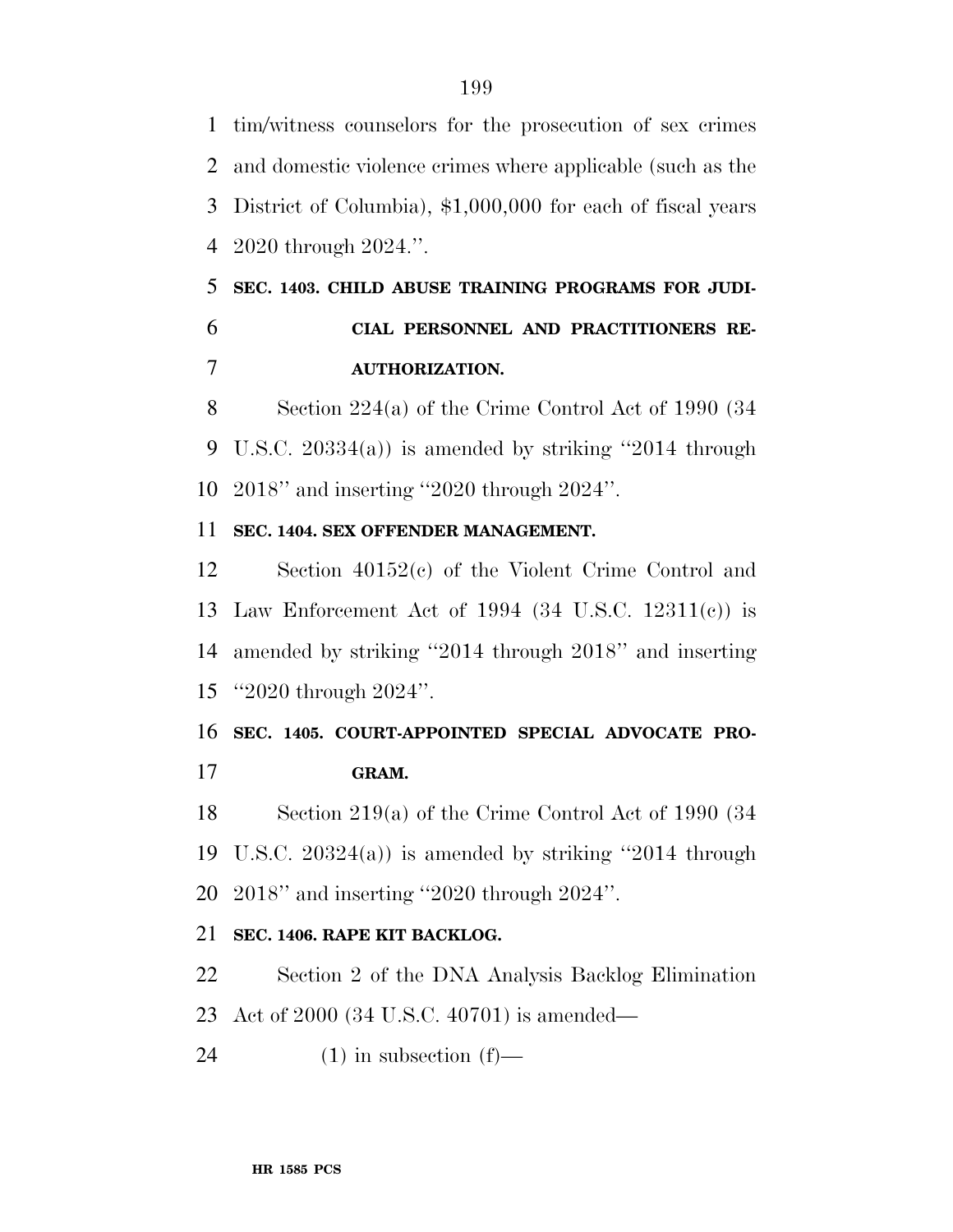| $\mathbf{1}$   | $(A)$ in paragraph $(1)$ by striking "and" at              |
|----------------|------------------------------------------------------------|
| $\overline{2}$ | the end;                                                   |
| 3              | (B) by redesignating paragraph (2) as                      |
| $\overline{4}$ | paragraph $(3)$ ; and                                      |
| 5              | $(C)$ by inserting after paragraph $(1)$ the               |
| 6              | following:                                                 |
| $\overline{7}$ | $(2)$ information on best practices for state and          |
| 8              | local governments to reduce the backlog of DNA evi-        |
| 9              | dence"; and                                                |
| 10             | $(2)$ in subsection (j), by striking "2015 through         |
| 11             | $2019$ " and inserting "2020 through $2024$ ".             |
| 12             | SEC. 1407. SEXUAL ASSAULT FORENSIC EXAM PROGRAM            |
| 13             | <b>GRANTS.</b>                                             |
| 14             | Section 304(d) of the DNA Sexual Assault Justice           |
|                |                                                            |
|                | 15 Act of 2004 (34 U.S.C. 40723(d)) is amended by striking |
|                | 16 "2015 through 2019" and inserting "2020 through         |
|                | $17 \t2024$ ".                                             |
| 18             | SEC. 1408. REVIEW ON LINK BETWEEN SUBSTANCE USE            |
| 19             | AND VICTIMS OF DOMESTIC VIOLENCE DAT-                      |
| 20             | ING VIOLENCE, SEXUAL ASSAULT, OR STALK-                    |
| 21             | ING.                                                       |
| 22             | Not later than 24 months after the date of enactment       |
| 23             | of this Act, the Secretary of the Department of Health     |
| 24             | and Human Services shall complete a review and submit      |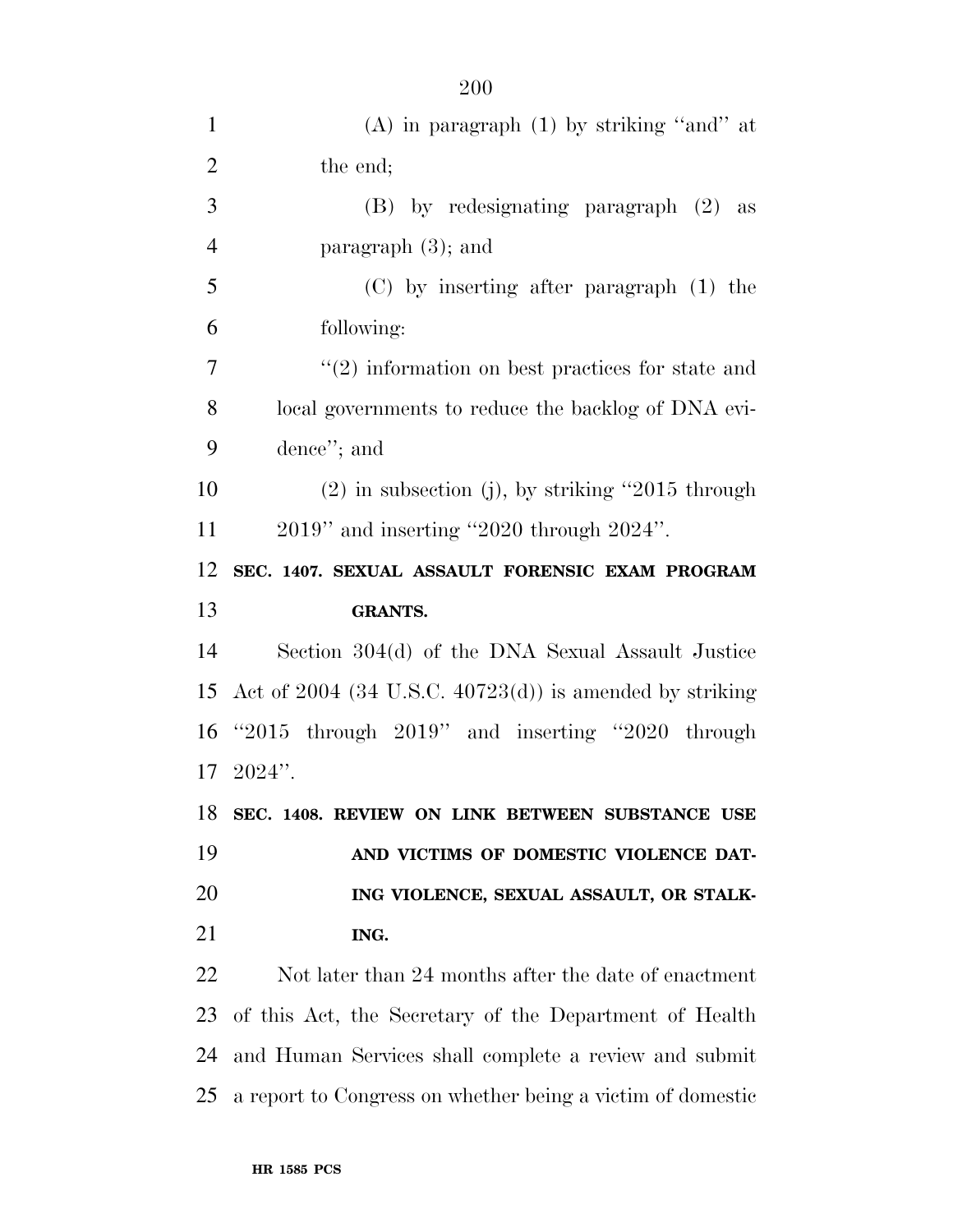violence, dating violence, sexual assault, or stalking in- creases the likelihood of having a substance use disorder. **SEC. 1409. INTERAGENCY WORKING GROUP TO STUDY FED- ERAL EFFORTS TO COLLECT DATA ON SEX-UAL VIOLENCE.** 

 (a) ESTABLISHMENT.—Not later than 180 days after the date of the enactment of this Act, the Attorney Gen- eral shall establish an interagency working group (in this section referred to as the ''Working Group'') to study Fed- eral efforts to collect data on sexual violence and to make recommendations on the harmonization of such efforts.

 (b) COMPOSITION.—The Working Group shall be comprised of at least one representative from the following agencies, who shall be selected by the head of that agency:

 (1) The Centers for Disease Control and Pre-vention.

(2) The Department of Education.

 (3) The Department of Health and Human Services.

(4) The Department of Justice.

 (c) DUTIES.—The Working Group shall consider the following:

 (1) What activity constitutes different acts of sexual violence.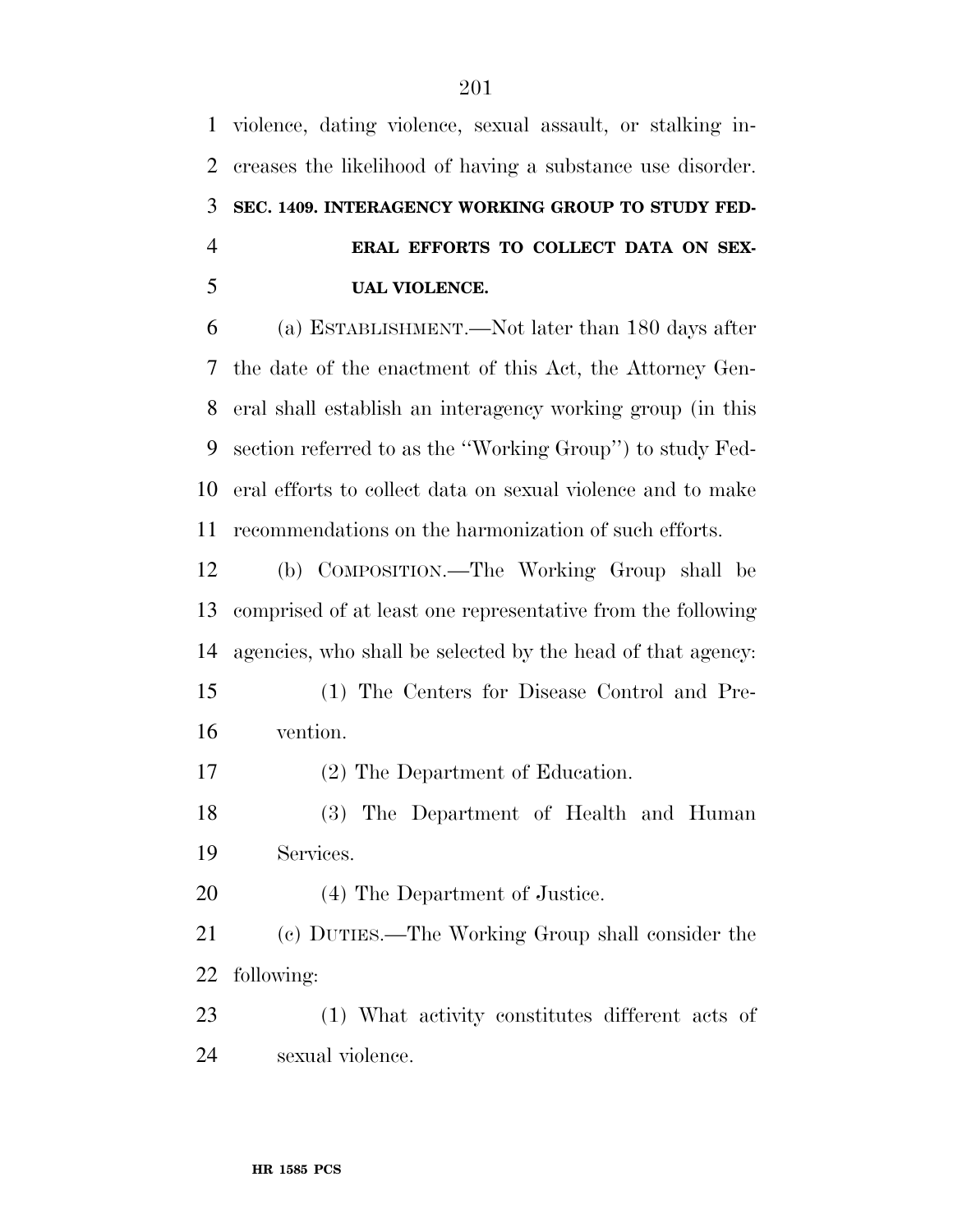| $\mathbf{1}$   | (2) Whether reports that use the same terms              |
|----------------|----------------------------------------------------------|
| $\overline{2}$ | for acts of sexual violence are collecting the same      |
| 3              | data on these acts.                                      |
| $\overline{4}$ | (3) Whether the context which led to an act of           |
| 5              | sexual violence should impact how that act is ac-        |
| 6              | counted for in reports.                                  |
| 7              | (4) Whether the data collected is presented in           |
| 8              | a way that allows the general public to understand       |
| 9              | what acts of sexual violence are included in each        |
| 10             | measurement.                                             |
| 11             | (5) Steps that agencies that compile reports re-         |
| 12             | lating to sexual violence can take to avoid double       |
| 13             | counting incidents of sexual violence.                   |
| 14             | (d) REPORT REQUIRED.—Not later than 2 years              |
| 15             | after the date of the enactment of this Act, the Working |
| 16             | Group shall publish and submit to Congress a report on   |
| 17             | the following:                                           |
| 18             | (1) The activities of the Working Group.                 |
| 19             | (2) Recommendations to harmonize Federal ef-             |
| 20             | forts to collect data on sexual violence.                |
| 21             | (3) Actions Federal agencies can take to imple-          |
| 22             | ment the recommendations described in paragraph          |
| 23             | (2).                                                     |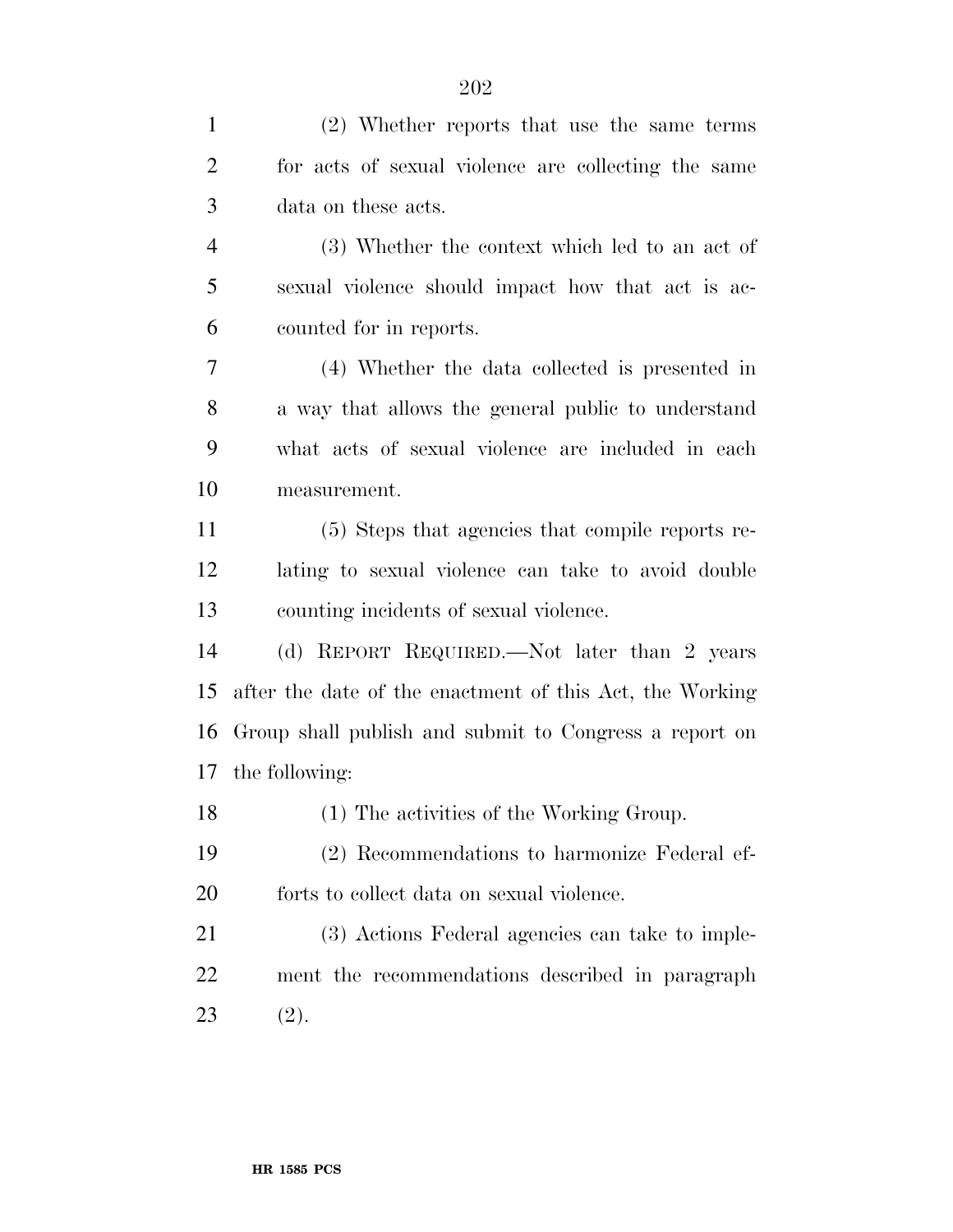(4) Recommendations for congressional action to implement the recommendations described in paragraph (2).

 (e) TERMINATION.—The Working Group shall termi- nate 30 days after the date on which the report is sub-mitted pursuant to subsection (d).

(f) DEFINITIONS.—In this section:

 (1) HARMONIZE.—The term ''harmonize'' in- cludes efforts to coordinate sexual violence data col- lection to produce complementary information, as appropriate, without compromising programmatic needs.

 (2) SEXUAL VIOLENCE.—The term ''sexual vio- lence'' includes an unwanted sexual act (including both contact and non-contact) about which the Fed-eral Government collects information.

#### **SEC. 1410. NATIONAL DOMESTIC VIOLENCE HOTLINE.**

 Not later than 3 months after the date of enactment of this Act, a national domestic violence hotline for which a grant is provided under section 313 of the Family Vio- lence Prevention and Services Act shall include the vol- untary feature of texting via telephone to ensure all meth- ods of communication are available for victims and those seeking assistance.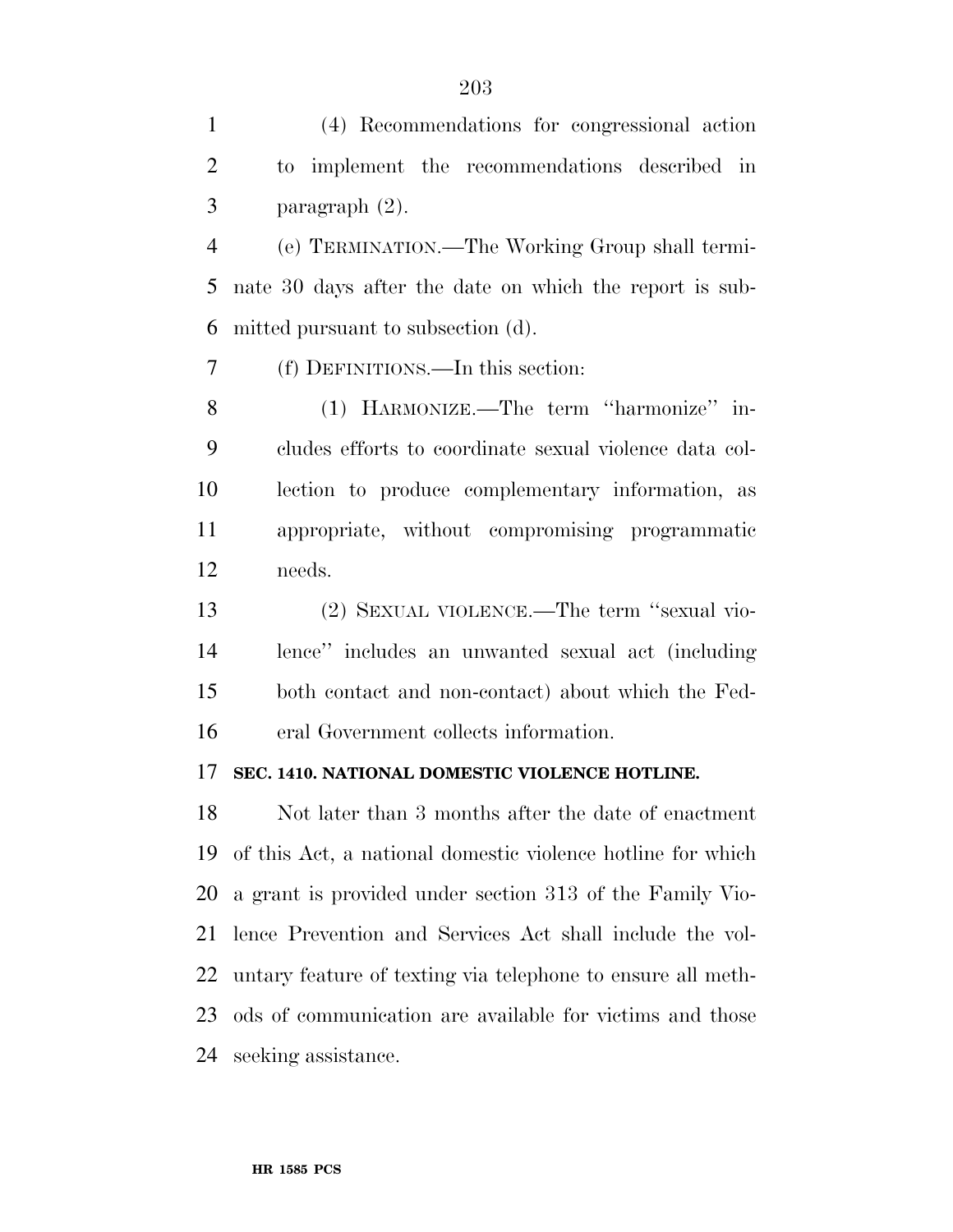**SEC. 1411. RULE OF CONSTRUCTION REGARDING COMPLI- ANCE WITH IMMIGRATION LAWS.**  Nothing in this Act, or in any amendments made by this Act, shall affect the obligation to fully comply with the immigration laws.

# **TITLE XV—CYBERCRIME ENFORCEMENT**

 **SEC. 1501. LOCAL LAW ENFORCEMENT GRANTS FOR EN-FORCEMENT OF CYBERCRIMES.** 

 (a) IN GENERAL.—Subject to the availability of ap- propriations, the Attorney General shall award grants under this section to States and units of local government for the prevention, enforcement, and prosecution of cybercrimes against individuals.

- (b) APPLICATION.—
- 

 (1) IN GENERAL.—To request a grant under this section, the chief executive officer of a State or unit of local government shall submit an application to the Attorney General within 90 days after the date on which funds to carry out this section are ap- propriated for a fiscal year, in such form as the At- torney General may require. Such application shall include the following:

 (A) A certification that Federal funds made available under this section will not be used to supplant State or local funds, but will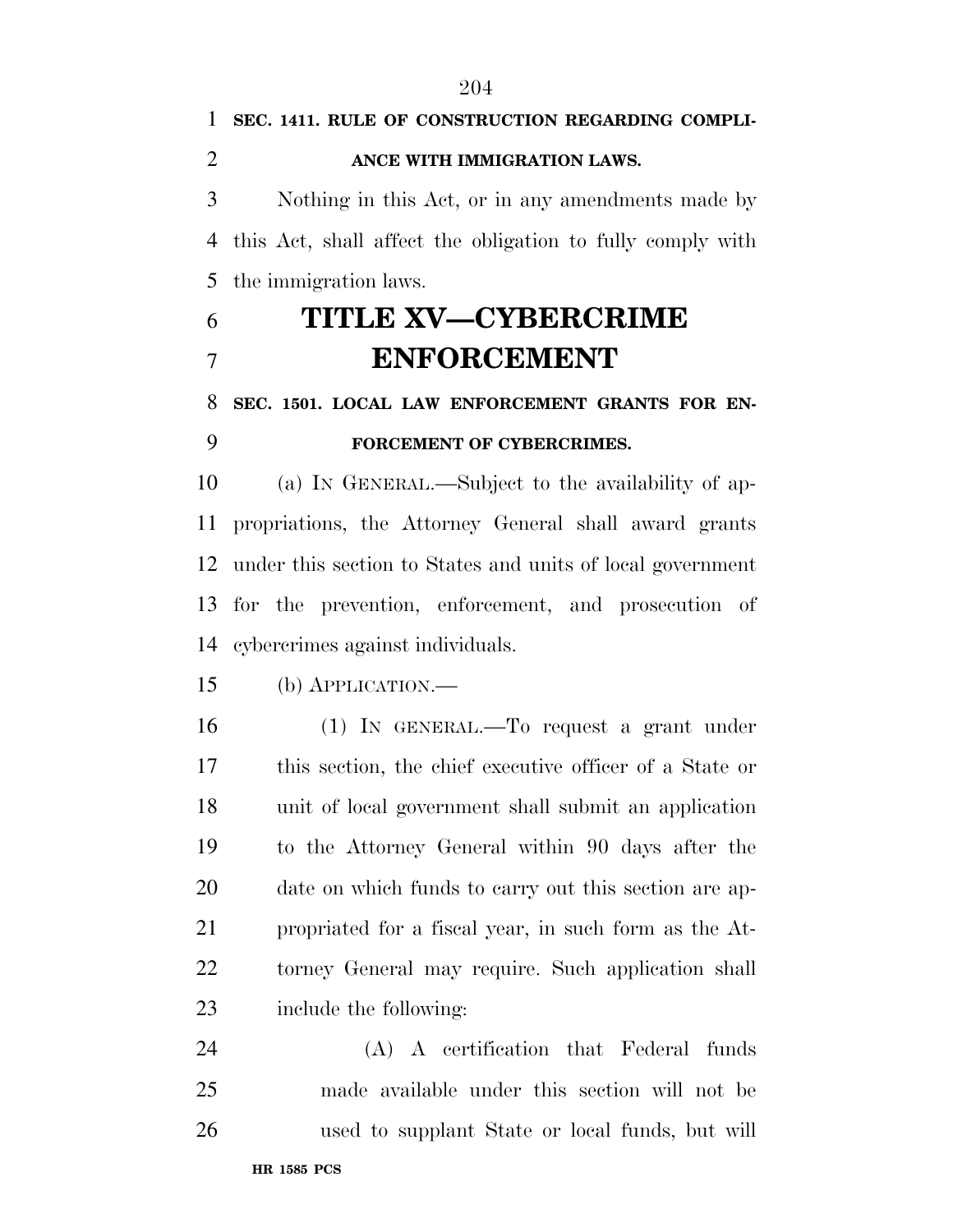| $\mathbf{1}$   | be used to increase the amounts of such funds   |
|----------------|-------------------------------------------------|
| $\overline{2}$ | that would, in the absence of Federal funds, be |
| 3              | made available for law enforcement activities.  |
| $\overline{4}$ | (B) An assurance that, not fewer than 30        |
| 5              | days before the application (or any amendment   |
| 6              | to the application) was submitted to the Attor- |
| 7              | ney General, the application (or amendment)     |
| 8              | was submitted for review to the governing body  |
| 9              | of the State or unit of local government (or to |
| 10             | an organization designated by that governing    |
| 11             | body).                                          |
| 12             | (C) An assurance that, before the applica-      |
| 13             | tion (or any amendment to the application) was  |
| 14             | submitted to the Attorney General—              |
| 15             | (i) the application (or amendment)              |
| 16             | was made public; and                            |
| 17             | (ii) an opportunity to comment on the           |
| 18             | application (or amendment) was provided         |
| 19             | to citizens and to neighborhood or commu-       |
| 20             | nity-based organizations, to the extent ap-     |
| 21             | law or established<br>plicable<br>procedure     |
| 22             | makes such an opportunity available.            |
| 23             | (D) An assurance that, for each fiscal year     |
| 24             | covered by an application, the applicant shall  |
| 25             | maintain and report such data, records, and in- |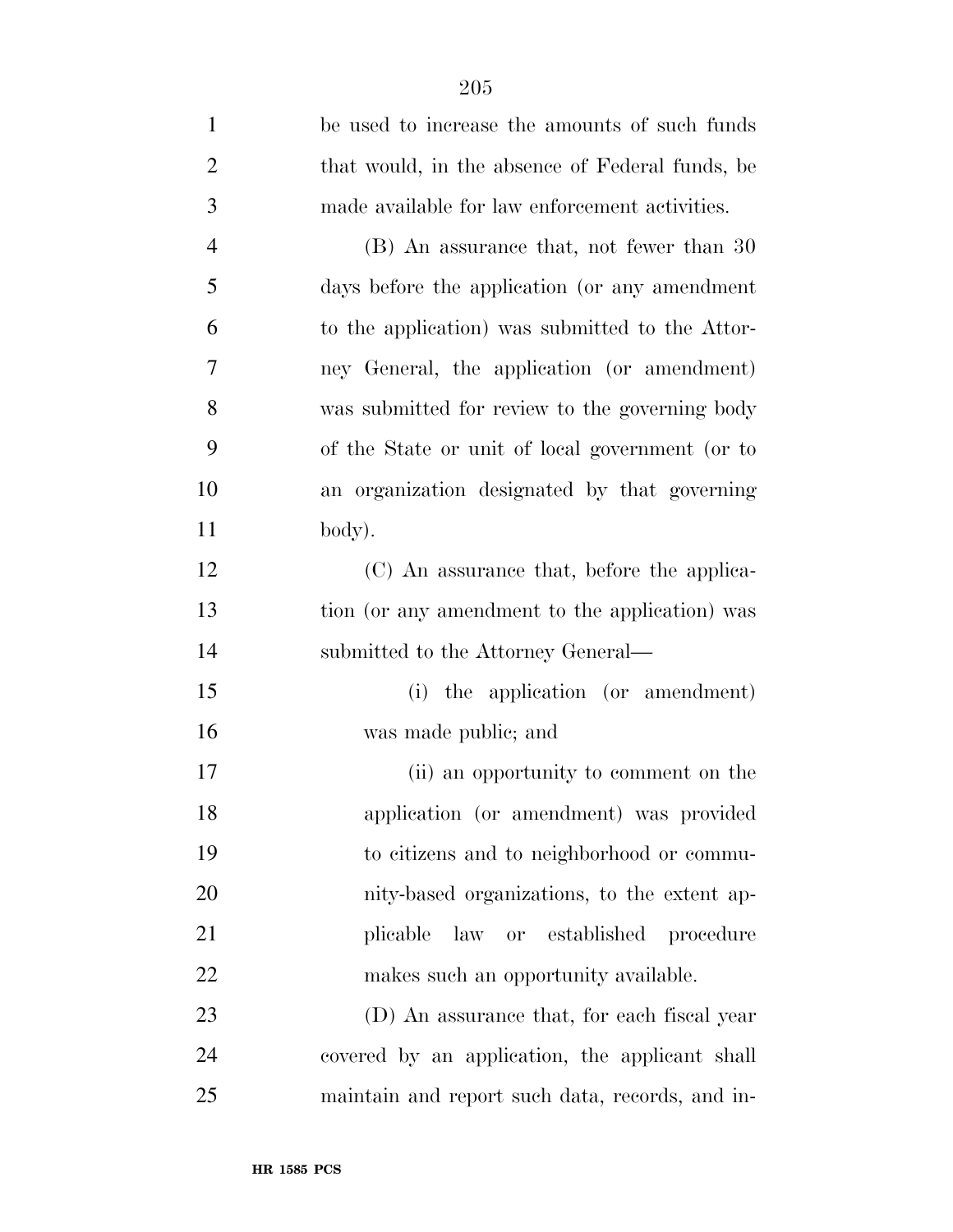| $\mathbf{1}$   | formation (programmatic and financial) as the     |
|----------------|---------------------------------------------------|
| $\overline{2}$ | Attorney General may reasonably require.          |
| 3              | (E) A certification, made in a form accept-       |
| $\overline{4}$ | able to the Attorney General and executed by      |
| 5              | the chief executive officer of the applicant (or  |
| 6              | by another officer of the applicant, if qualified |
| 7              | under regulations promulgated by the Attorney     |
| 8              | General), that-                                   |
| 9              | (i) the programs to be funded by the              |
| 10             | grant meet all the requirements of this sec-      |
| 11             | tion;                                             |
| 12             | (ii) all the information contained in             |
| 13             | the application is correct;                       |
| 14             | (iii) there has been appropriate co-              |
| 15             | ordination with affected agencies; and            |
| 16             | (iv) the applicant will comply with all           |
| 17             | provisions of this section and all other ap-      |
| 18             | plicable Federal laws.                            |
| 19             | (F) A certification that the State or in the      |
| 20             | case of a unit of local government, the State in  |
| 21             | which the unit of local government is located,    |
| 22             | has in effect criminal laws which prohibit        |
| 23             | cybercrimes against individuals.                  |
| 24             | (G) A certification that any equipment de-        |
| 25             | scribed in subsection $(c)(7)$ purchased using    |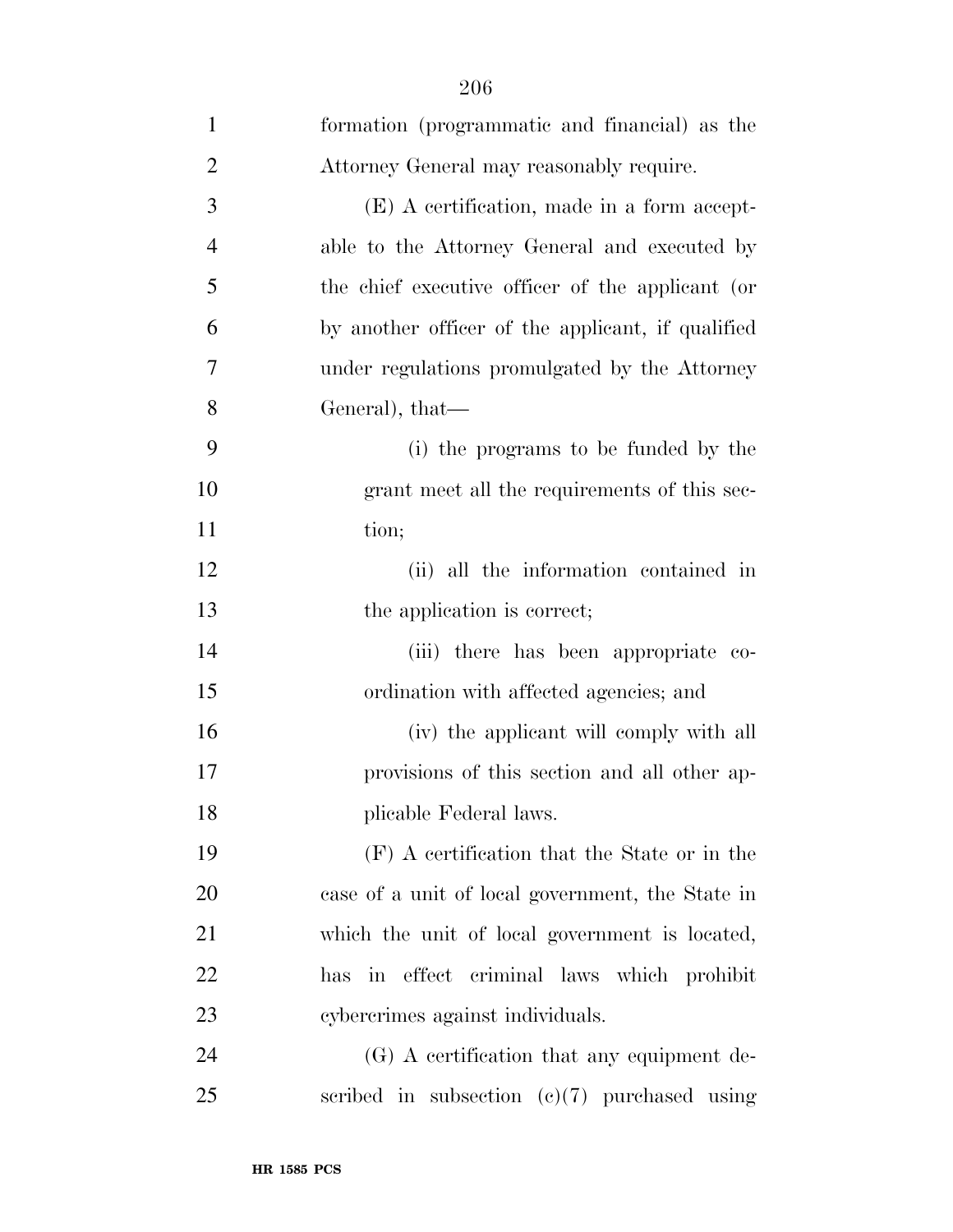| $\mathbf{1}$   | grant funds awarded under this section will be         |
|----------------|--------------------------------------------------------|
| $\overline{2}$ | used primarily for investigations and forensic         |
| 3              | analysis of evidence in matters involving              |
| $\overline{4}$ | cybercrimes against individuals.                       |
| 5              | (c) USE OF FUNDS.—Grants awarded under this sec-       |
| 6              | tion may only be used for programs that provide—       |
| 7              | (1) training for State or local law enforcement        |
| 8              | personnel relating to cybercrimes against individuals, |
| 9              | including—                                             |
| 10             | (A) training such personnel to identify and            |
| 11             | protect victims of cybercrimes against individ-        |
| 12             | uals;                                                  |
| 13             | (B) training such personnel to utilize Fed-            |
| $1\Lambda$     | and State local and other recourses to aggiot          |

 eral, State, local, and other resources to assist victims of cybercrimes against individuals;

 (C) training such personnel to identify and investigate cybercrimes against individuals;

 (D) training such personnel to enforce and utilize the laws that prohibit cybercrimes against individuals;

 (E) training such personnel to utilize tech- nology to assist in the investigation of cybercrimes against individuals and enforce-ment of laws that prohibit such crimes; and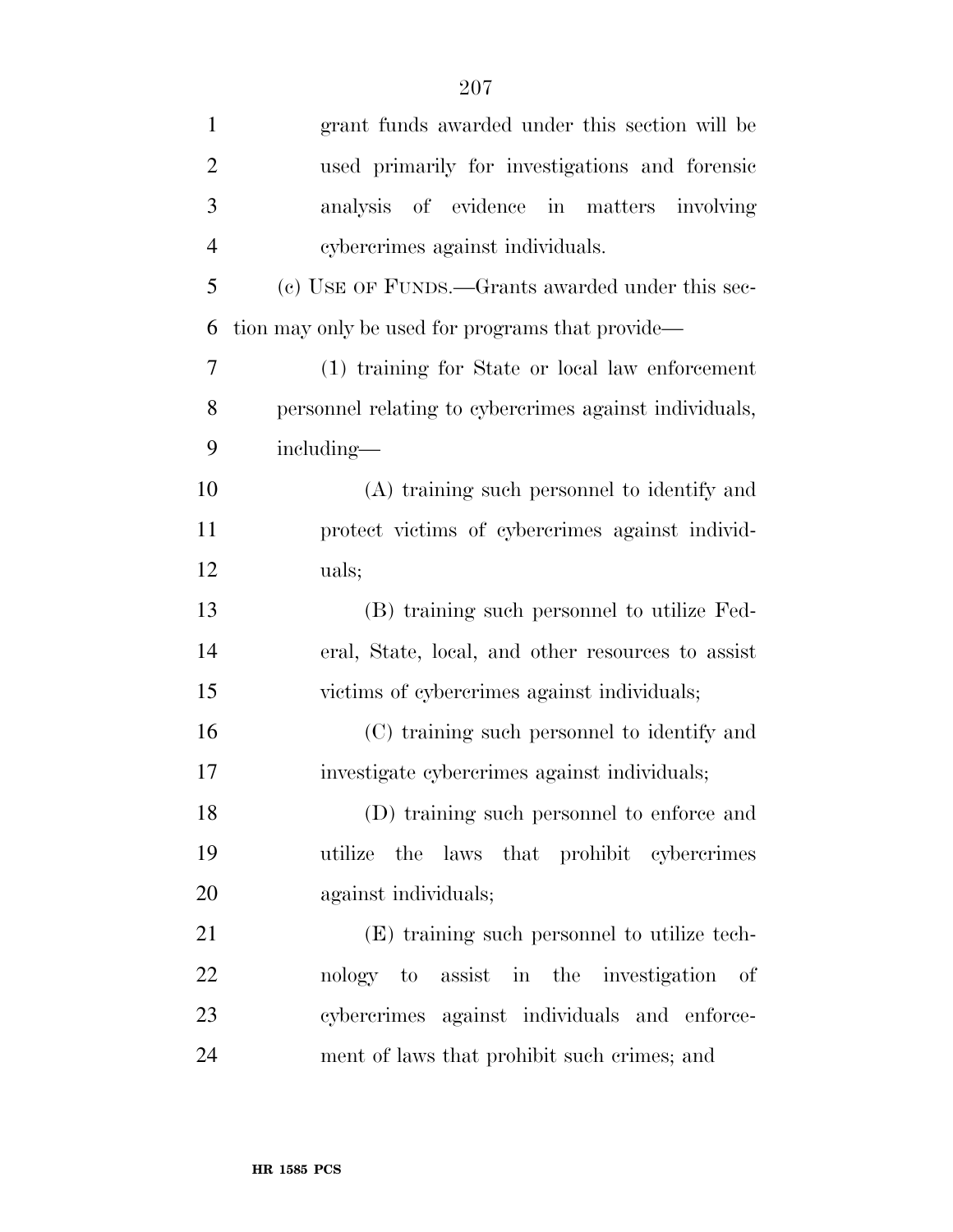|                | 208                                                   |
|----------------|-------------------------------------------------------|
| $\mathbf{1}$   | (F) the payment of overtime incurred as a             |
| $\overline{2}$ | result of such training;                              |
| 3              | (2) training for State or local prosecutors,          |
| $\overline{4}$ | judges, and judicial personnel, relating<br>to        |
| 5              | cybercrimes against individuals, including-           |
| 6              | (A) training such personnel to identify, in-          |
| 7              | vestigate, prosecute, or adjudicate cybercrimes       |
| 8              | against individuals;                                  |
| 9              | (B) training such personnel to utilize laws           |
| 10             | that prohibit cybercrimes against individuals;        |
| 11             | (C) training such personnel to utilize Fed-           |
| 12             | eral, State, local, and other resources to assist     |
| 13             | victims of cybercrimes against individuals; and       |
| 14             | (D) training such personnel to utilize tech-          |
| 15             | nology to assist in the prosecution or adjudica-      |
| 16             | tion of acts of cybercrimes against individuals,      |
| 17             | including the use of technology to protect vic-       |
| 18             | tims of such crimes;                                  |
| 19             | (3) training for State or local emergency dis-        |
| 20             | patch personnel relating to cybercrimes against indi- |
| 21             | viduals, including—                                   |
| 22             | (A) training such personnel to identify and           |
| 23             | protect victims of cybercrimes against individ-       |
| 24             | uals;                                                 |

**HR 1585 PCS**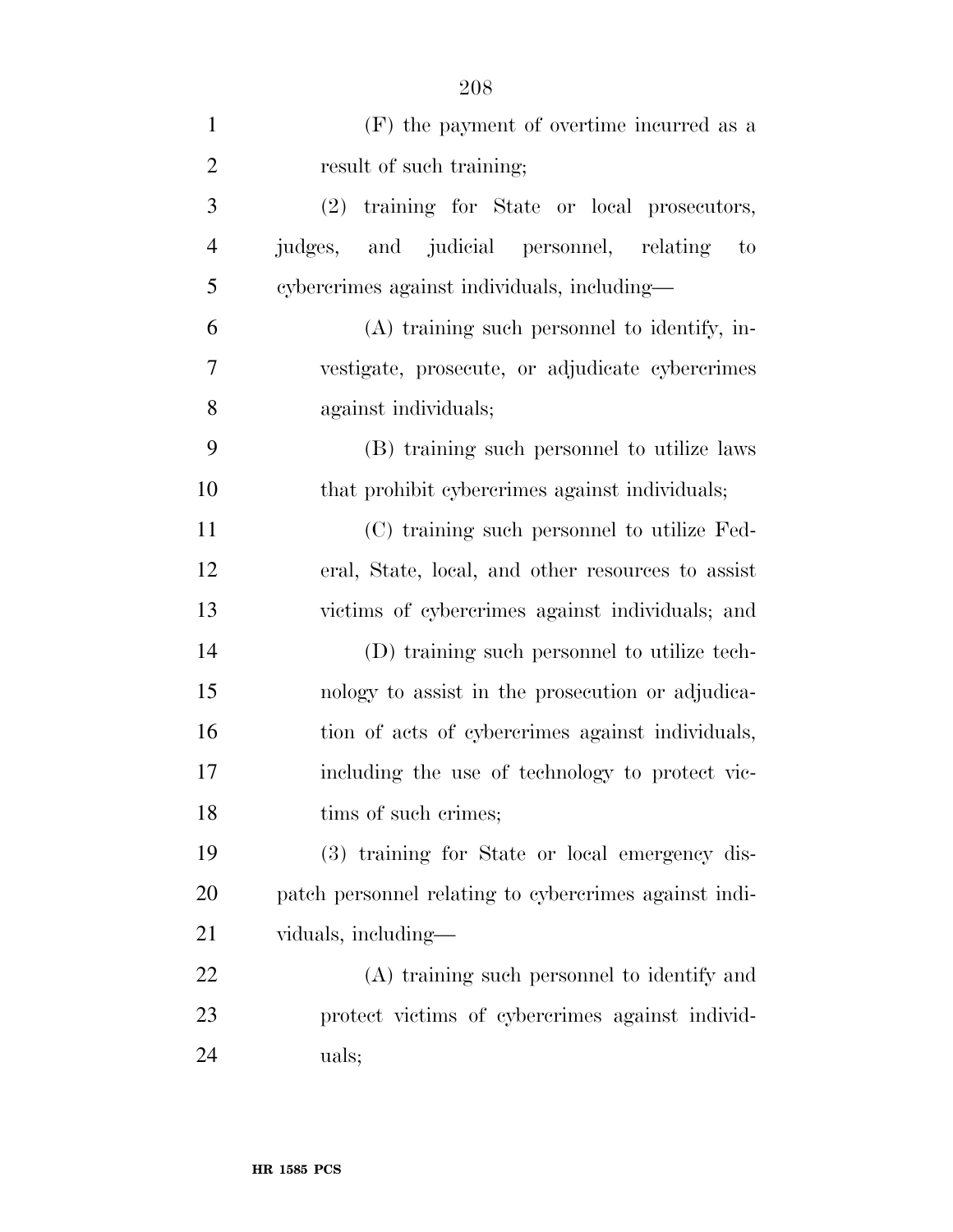| $\mathbf{1}$   | (B) training such personnel to utilize Fed-           |
|----------------|-------------------------------------------------------|
| $\overline{2}$ | eral, State, local, and other resources to assist     |
| 3              | victims of cybercrimes against individuals;           |
| $\overline{4}$ | (C) training such personnel to utilize tech-          |
| 5              | nology to assist in the identification of and re-     |
| 6              | sponse to cybercrimes against individuals; and        |
| 7              | (D) the payment of overtime incurred as a             |
| 8              | result of such training;                              |
| 9              | (4) assistance to State or local law enforcement      |
| 10             | agencies in enforcing laws that prohibit cybercrimes  |
| 11             | against individuals, including expenses incurred in   |
| 12             | performing enforcement operations, such as overtime   |
| 13             | payments;                                             |
| 14             | (5) assistance to State or local law enforcement      |
| 15             | agencies in educating the public in order to prevent, |
| 16             | deter, and identify violations of laws that prohibit  |
| 17             | cybercrimes against individuals;                      |
| 18             | (6) assistance to State or local law enforcement      |
| 19             | agencies to establish task forces that operate solely |
| 20             | to conduct investigations, forensic analyses of evi-  |
| 21             | dence, and prosecutions in matters involving          |
| 22             | cybercrimes against individuals;                      |
| 23             | (7) assistance to State or local law enforcement      |
| 24             | and prosecutors in acquiring computers, computer      |
| 25             | equipment, and other equipment necessary to con-      |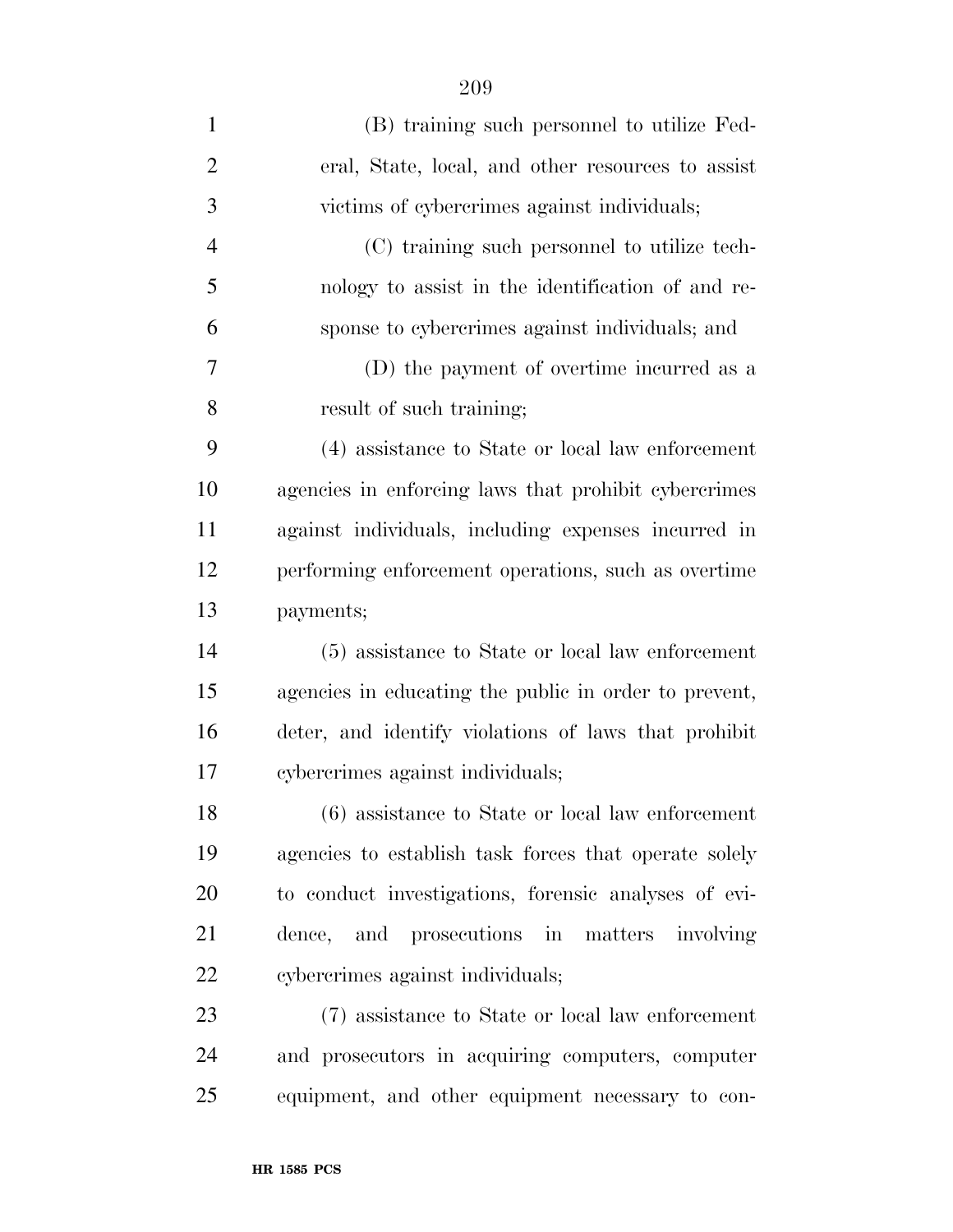duct investigations and forensic analysis of evidence in matters involving cybercrimes against individuals, including expenses incurred in the training, mainte- nance, or acquisition of technical updates necessary for the use of such equipment for the duration of a reasonable period of use of such equipment;

 (8) assistance in the facilitation and promotion of sharing, with State and local law enforcement of- ficers and prosecutors, of the expertise and informa- tion of Federal law enforcement agencies about the investigation, analysis, and prosecution of matters involving laws that prohibit cybercrimes against indi- viduals, including the use of multijurisdictional task forces; or

 (9) assistance to State and local law enforce- ment and prosecutors in processing interstate extra- dition requests for violations of laws involving cybercrimes against individuals, including expenses incurred in the extradition of an offender from one State to another.

 (d) REPORT TO THE SECRETARY.—On the date that is 1 year after the date on which a State or unit of local government receives a grant under this section, and annu-ally thereafter, the chief executive of such State or unit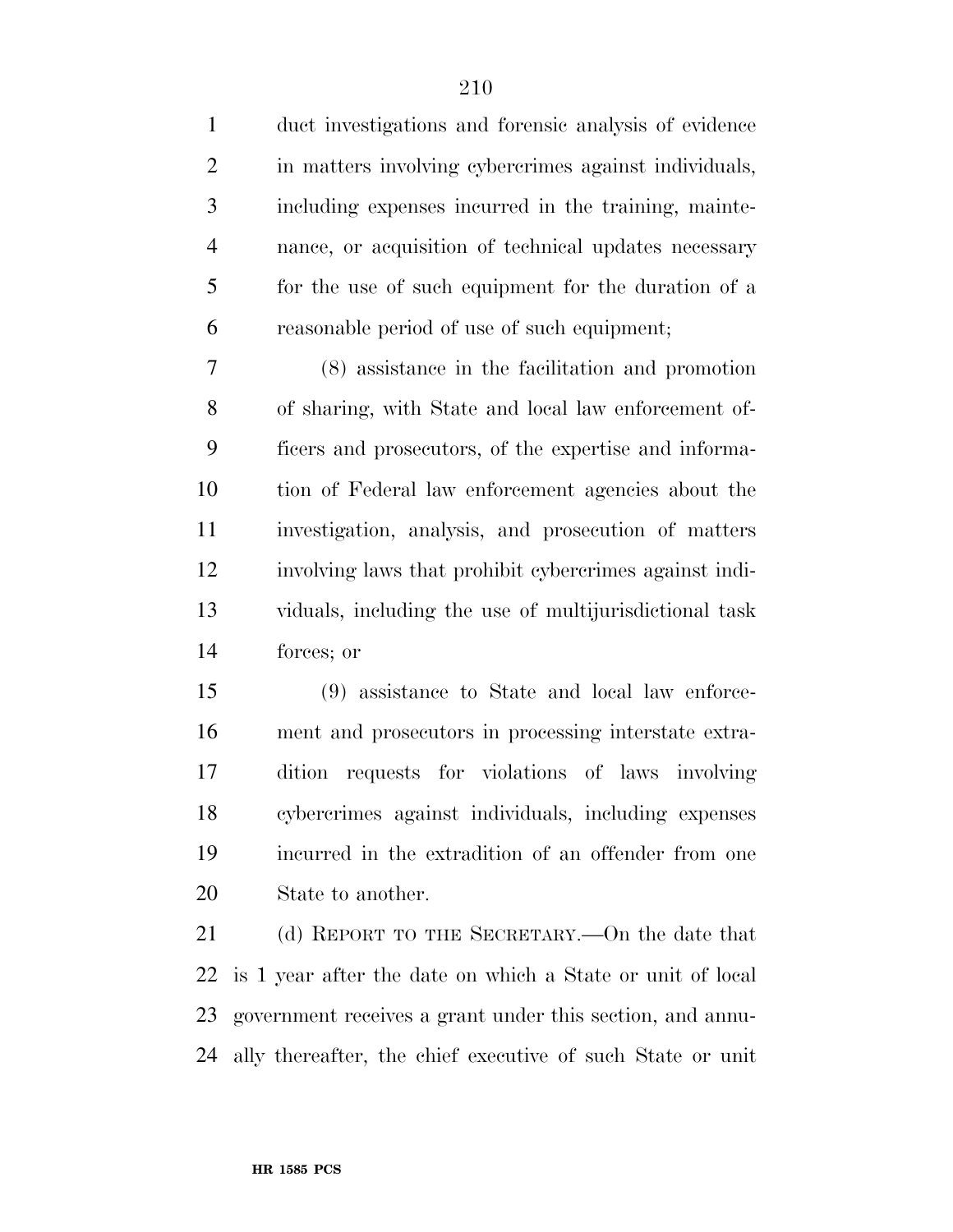of local government shall submit to the Attorney General a report which contains—

 (1) a summary of the activities carried out dur- ing the previous year with any grant received by such State or unit of local government;

 (2) an evaluation of the results of such activi-ties; and

 (3) such other information as the Attorney General may reasonably require.

 (e) REPORT TO CONGRESS.—Not later than Novem- ber 1 of each even-numbered fiscal year, the Attorney General shall submit to the Committee on the Judiciary of the House of Representatives and the Committee on the Judiciary of the Senate a report that contains a com- pilation of the information contained in the report sub-mitted under subsection (d).

(f) AUTHORIZATION OF APPROPRIATIONS.—

 (1) IN GENERAL.—There are authorized to be appropriated to carry out this section \$20,000,000 20 for each of fiscal years 2020 through 2024.

 (2) LIMITATION.—Of the amount made avail- able under paragraph (1) in any fiscal year, not more than 5 percent may be used for evaluation, monitoring, technical assistance, salaries, and ad-ministrative expenses.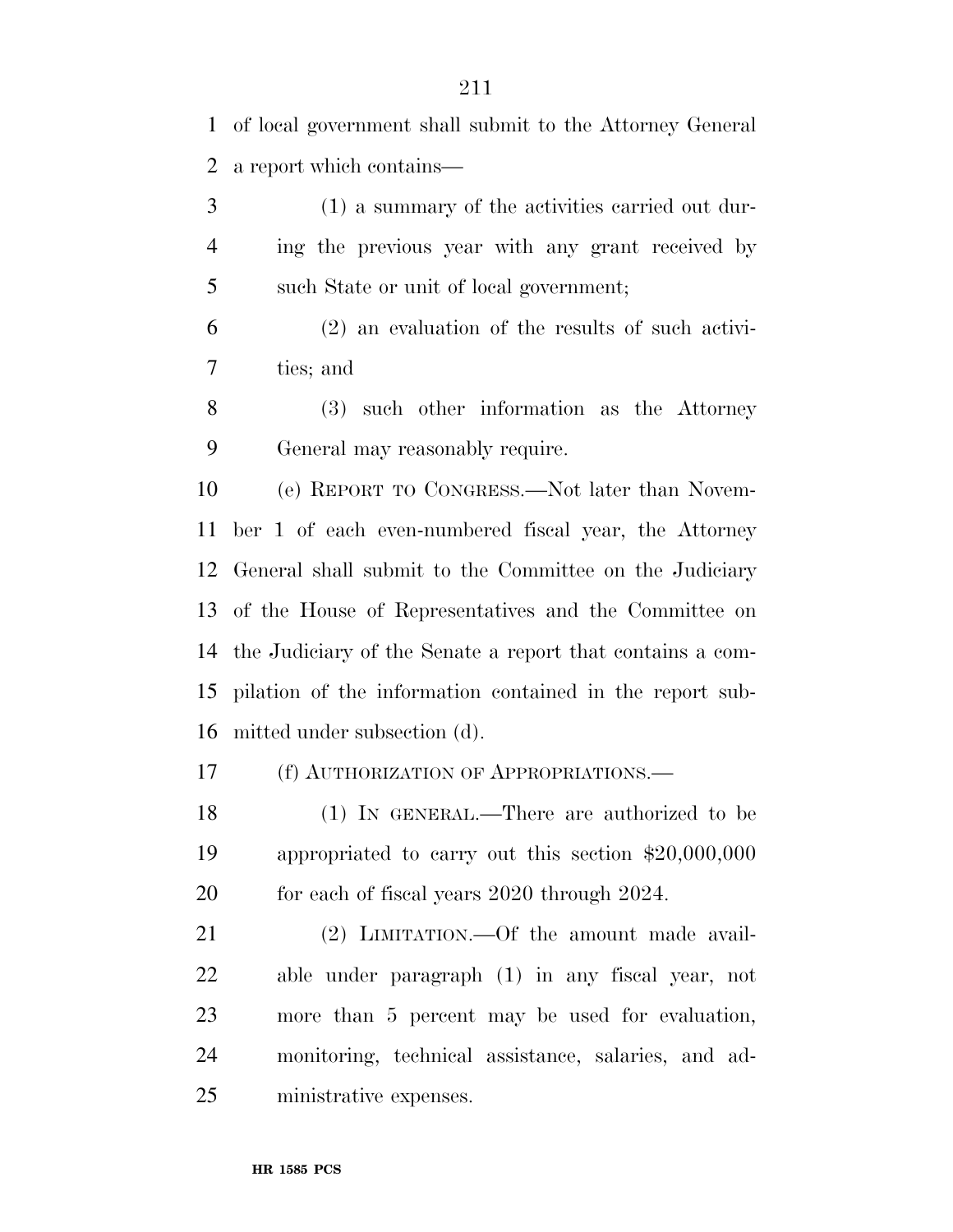|                | 212                                                         |
|----------------|-------------------------------------------------------------|
| $\mathbf{1}$   | $(g)$ DEFINITIONS.—In this section:                         |
| $\overline{c}$ | (1) The term "cybercrimes against individuals"              |
| 3              | means the criminal offenses applicable in the rel-          |
| 4              | evant State or unit of local government that involve        |
| 5              | the use of a computer to cause personal harm to an          |
| 6              | individual, such as the use of a computer to harass,        |
| 7              | threaten, stalk, extort, coerce, cause fear, intimidate,    |
| 8              | without consent distribute intimate images of, or vio-      |
| 9              | late the privacy of, an individual, except that—            |
| 10             | $(A)$ use of a computer need not be an ele-                 |
| 11             | ment of such an offense; and                                |
| 12             | (B) such term does not include the use of                   |
| 13             | a computer to cause harm to a commercial enti-              |
| 14             | ty, government agency, or any non-natural per-              |
| 15             | sons.                                                       |
| 16             | (2) The term "computer" includes a computer                 |
| 17             | network and an interactive electronic device.               |
| 18             | SEC. 1502. NATIONAL RESOURCE CENTER GRANT.                  |
| 19             | (a) IN GENERAL.—Subject to the availability of ap-          |
| 20             | propriations, the Attorney General shall award a grant      |
| 21             | under this section to an eligible entity for the purpose of |
| 22             | the establishment and maintenance of a National Re-         |
| 23             | source Center on Cybercrimes Against Individuals to pro-    |
| 24             | vide resource information, training, and technical assist-  |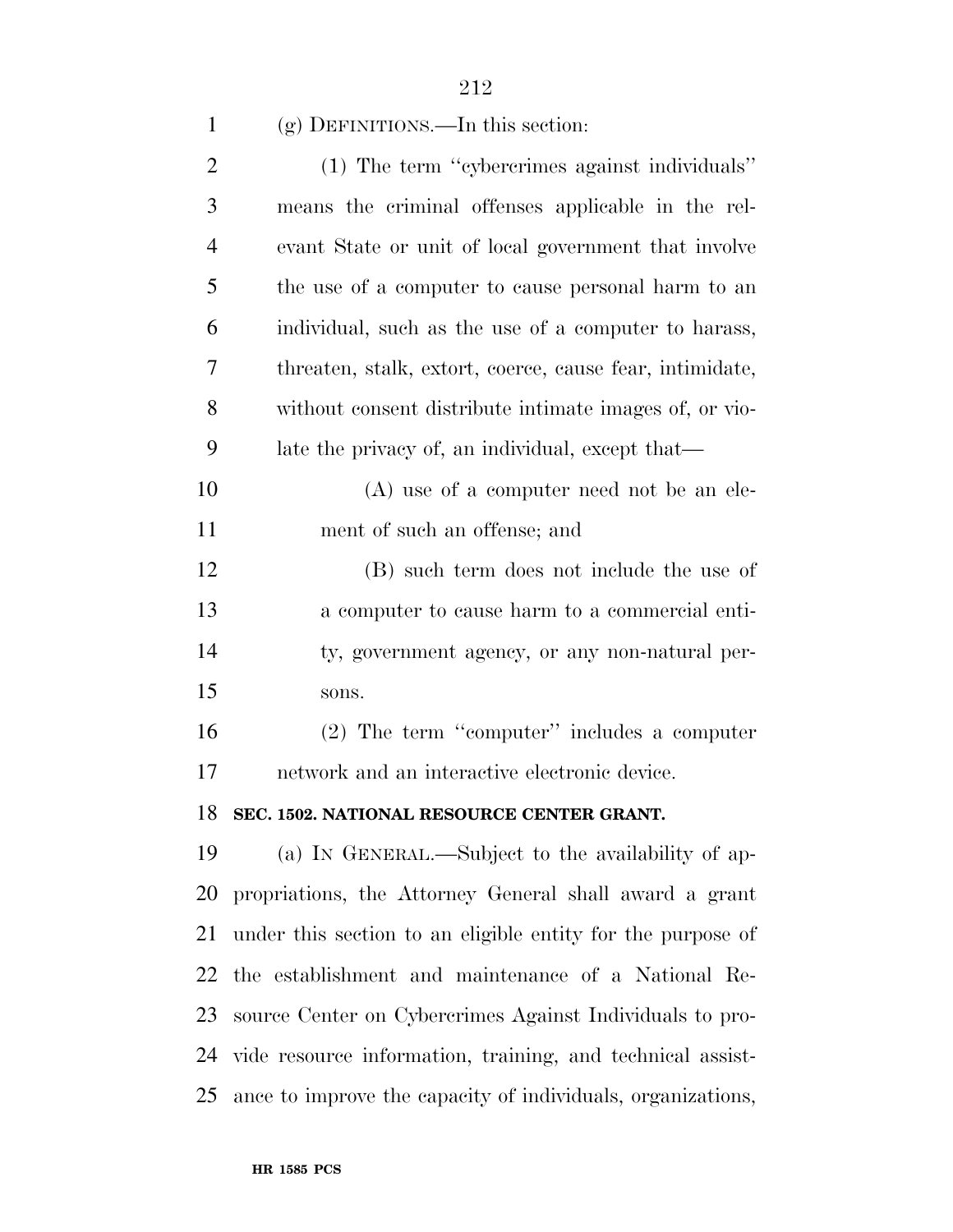governmental entities, and communities to prevent, en-force, and prosecute cybercrimes against individuals.

 (b) APPLICATION.—To request a grant under this section, an eligible entity shall submit an application to the Attorney General not later than 90 days after the date on which funds to carry out this section are appropriated for fiscal year 2020 in such form as the Attorney General may require. Such application shall include the following: (1) An assurance that, for each fiscal year cov- ered by an application, the applicant shall maintain and report such data, records, and information (pro- grammatic and financial) as the Attorney General may reasonably require. (2) A certification, made in a form acceptable to the Attorney General, that— (A) the programs funded by the grant meet all the requirements of this section; (B) all the information contained in the application is correct; and (C) the applicant will comply with all pro- visions of this section and all other applicable Federal laws. (c) USE OF FUNDS.—The eligible entity awarded a grant under this section shall use such amounts for the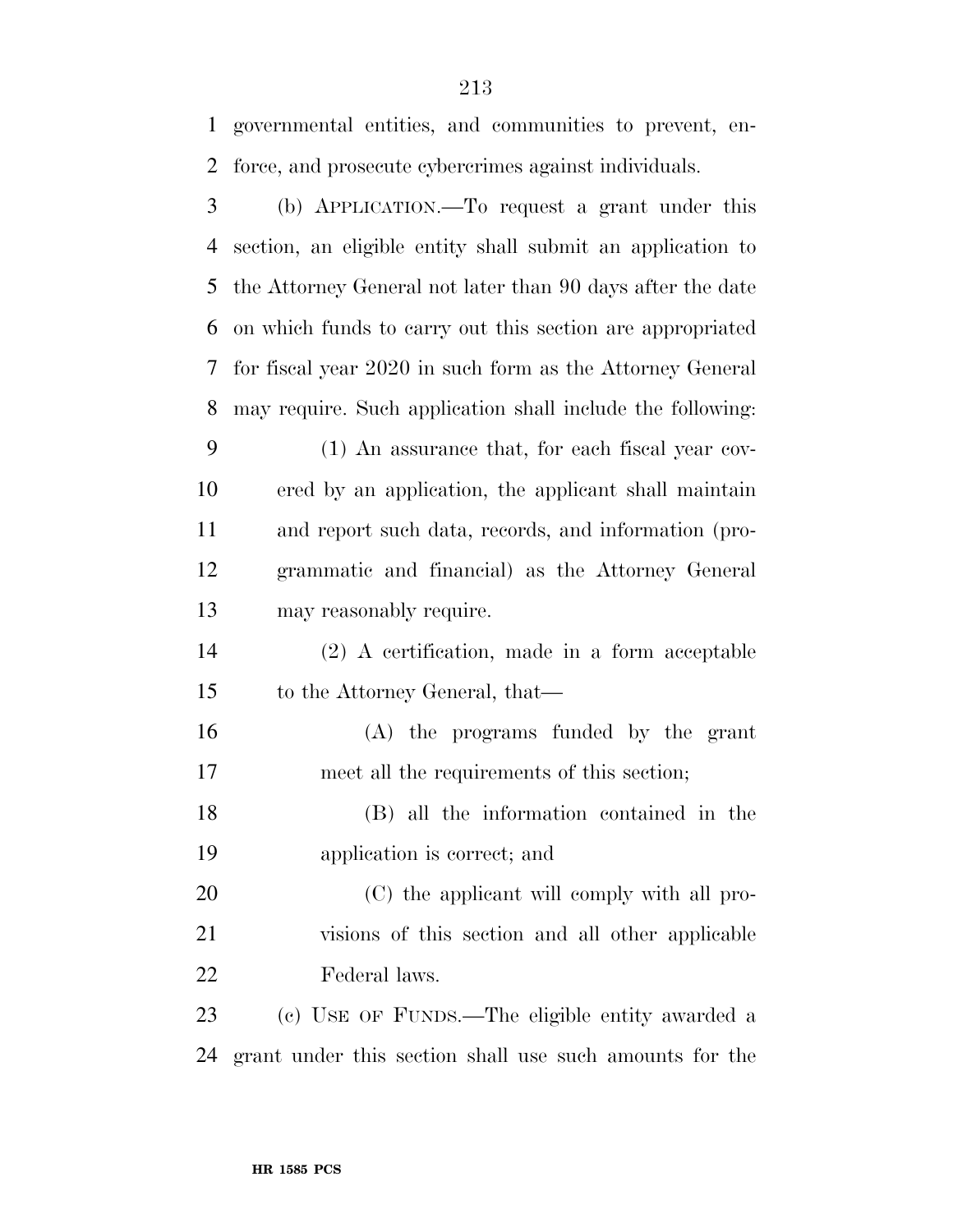| $\mathbf{1}$   | establishment and maintenance of a National Resource    |
|----------------|---------------------------------------------------------|
| 2              | Center on Cybercrimes Against Individuals, which shall— |
| 3              | (1) offer a comprehensive array of technical as-        |
| $\overline{4}$ | sistance and training resources to Federal, State,      |
| 5              | and local governmental agencies, community-based        |
| 6              | organizations, and other professionals and interested   |
| $\overline{7}$ | parties, related to cybercrimes against individuals,    |
| 8              | including programs and research related to victims;     |
| 9              | (2) maintain a resource library which shall col-        |
| 10             | lect, prepare, analyze, and disseminate information     |
| 11             | and statistics related to—                              |
| 12             | (A) the incidence of cybercrimes against                |
| 13             | individuals;                                            |
| 14             | (B) the enforcement, and prosecution of                 |
| 15             | laws relating to cybercrimes against individuals;       |
| 16             | and                                                     |
| 17             | (C) the provision of supportive services and            |
| 18             | resources for victims of cybercrimes against in-        |
| 19             | dividuals; and                                          |
| 20             | $(3)$ conduct research related to-                      |
| 21             | (A) the causes of cybercrimes against indi-             |
| 22             | viduals;                                                |
| 23             | (B) the effect of cybercrimes against indi-             |
| 24             | viduals on victims of such crimes; and                  |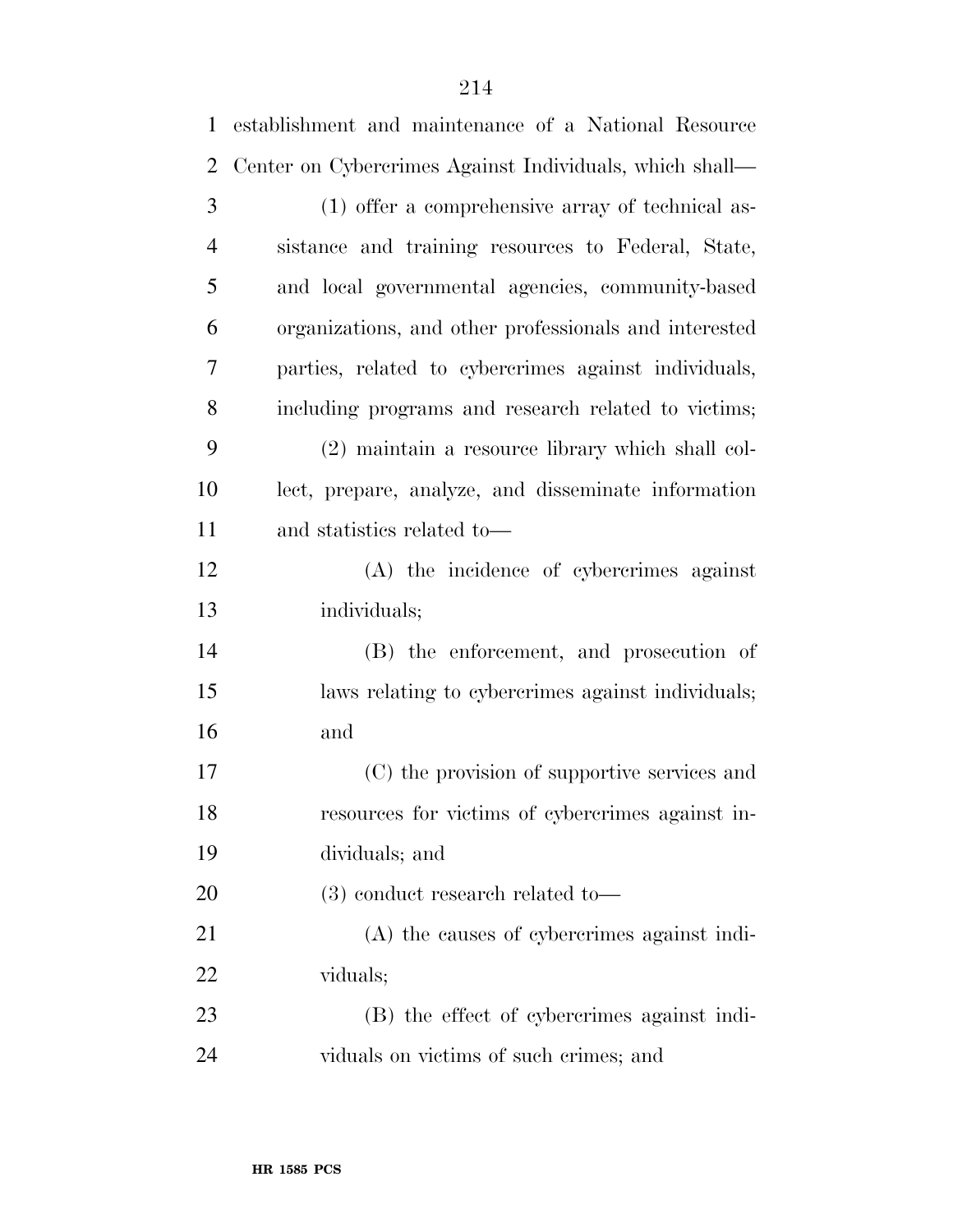(C) model solutions to prevent or deter cybercrimes against individuals or to enforce the laws relating to cybercrimes against individ- uals. (d) DURATION OF GRANT.— (1) IN GENERAL.—The grant awarded under this section shall be awarded for a period of 5 years. (2) RENEWAL.—A grant under this section may be renewed for additional 5-year periods if the At- torney General determines that the funds made available to the recipient were used in a manner de- scribed in subsection (c), and if the recipient resub- mits an application described in subsection (b) in such form, and at such time as the Attorney General may reasonably require.

 (e) SUBGRANTS.—The eligible entity awarded a grant under this section may make subgrants to other nonprofit private organizations with relevant subject matter exper- tise in order to establish and maintain the National Re- source Center on Cybercrimes Against Individuals in ac-cordance with subsection (c).

 (f) REPORT TO THE SECRETARY.—On the date that is 1 year after the date on which an eligible entity receives a grant under this section, and annually thereafter for the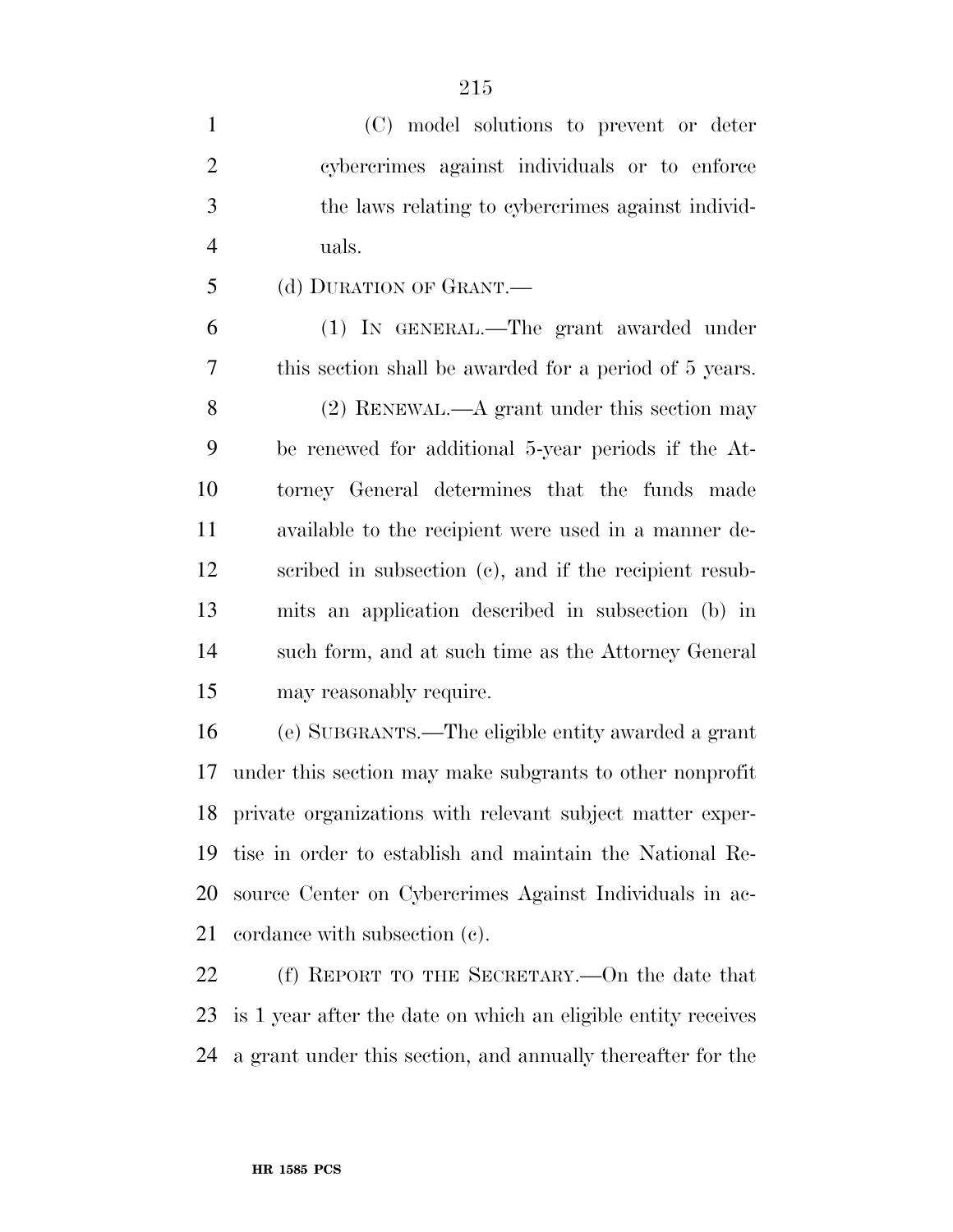(1) a summary of the activities carried out under the grant program during the previous year; (2) an evaluation of the results of such activi-ties; and

 (3) such other information as the Attorney General may reasonably require.

 (g) REPORT TO CONGRESS.—Not later than Novem- ber 1 of each even-numbered fiscal year, the Attorney General shall submit to the Committee on the Judiciary of the House of Representatives and the Committee on the Judiciary of the Senate a report that contains a com- pilation of the information contained in the report sub-mitted under subsection (d).

 (h) AUTHORIZATION OF APPROPRIATIONS.—There are authorized to be appropriated to carry out this section \$4,000,000 for each of fiscal years 2020 through 2024. (i) DEFINITIONS.—In this section:

20 (1) CYBERCRIMES AGAINST INDIVIDUALS.—The term ''cybercrimes against individuals'' has the 22 meaning given such term in section  $1501(g)$ .

 (2) ELIGIBLE ENTITY.—The term ''eligible enti- ty'' means a nonprofit private organization that fo-cuses on cybercrimes against individuals and that—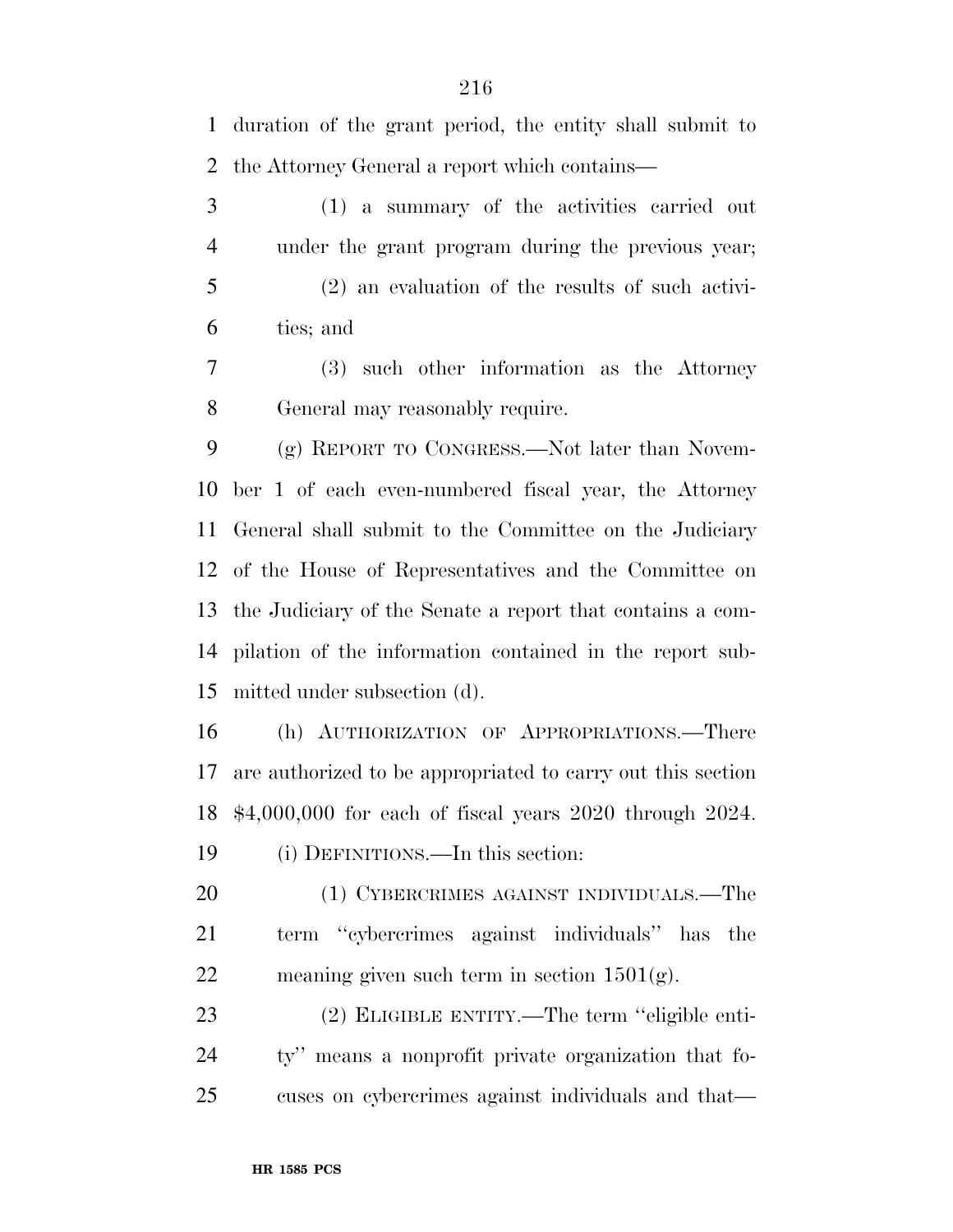| $\mathbf{1}$   | (A) provides documentation to the Attor-                 |
|----------------|----------------------------------------------------------|
| $\overline{2}$ | ney General demonstrating experience working             |
| 3              | directly on issues of cybercrimes against indi-          |
| $\overline{4}$ | viduals; and                                             |
| 5              | (B) includes on the entity's advisory board              |
| 6              | representatives who have a documented history            |
| 7              | of working directly on issues of cybercrimes             |
| 8              | against individuals and who are geographically           |
| 9              | and culturally diverse.                                  |
| 10             | SEC. 1503. NATIONAL STRATEGY, CLASSIFICATION, AND RE-    |
| 11             | PORTING ON CYBERCRIME.                                   |
| 12             | (a) DEFINITIONS.—In this section:                        |
| 13             | (1) COMPUTER.—The term "computer" in-                    |
| 14             | cludes a computer network and any interactive elec-      |
| 15             | tronic device.                                           |
| 16             | (2) CYBERCRIME AGAINST INDIVIDUALS.—The                  |
| 17             | term "cybercrime against individuals" means a Fed-       |
| 18             | eral, State, or local criminal offense that involves the |
| 19             | use of a computer to cause personal harm to an in-       |
| 20             | dividual, such as the use of a computer to harass,       |
| 21             | threaten, stalk, extort, coerce, cause fear, intimidate, |
| 22             | without consent distribute intimate images of, or vio-   |
| 23             | late the privacy of, an individual, except that—         |
| 24             | $(A)$ use of a computer need not be an ele-              |
| 25             | ment of the offense; and                                 |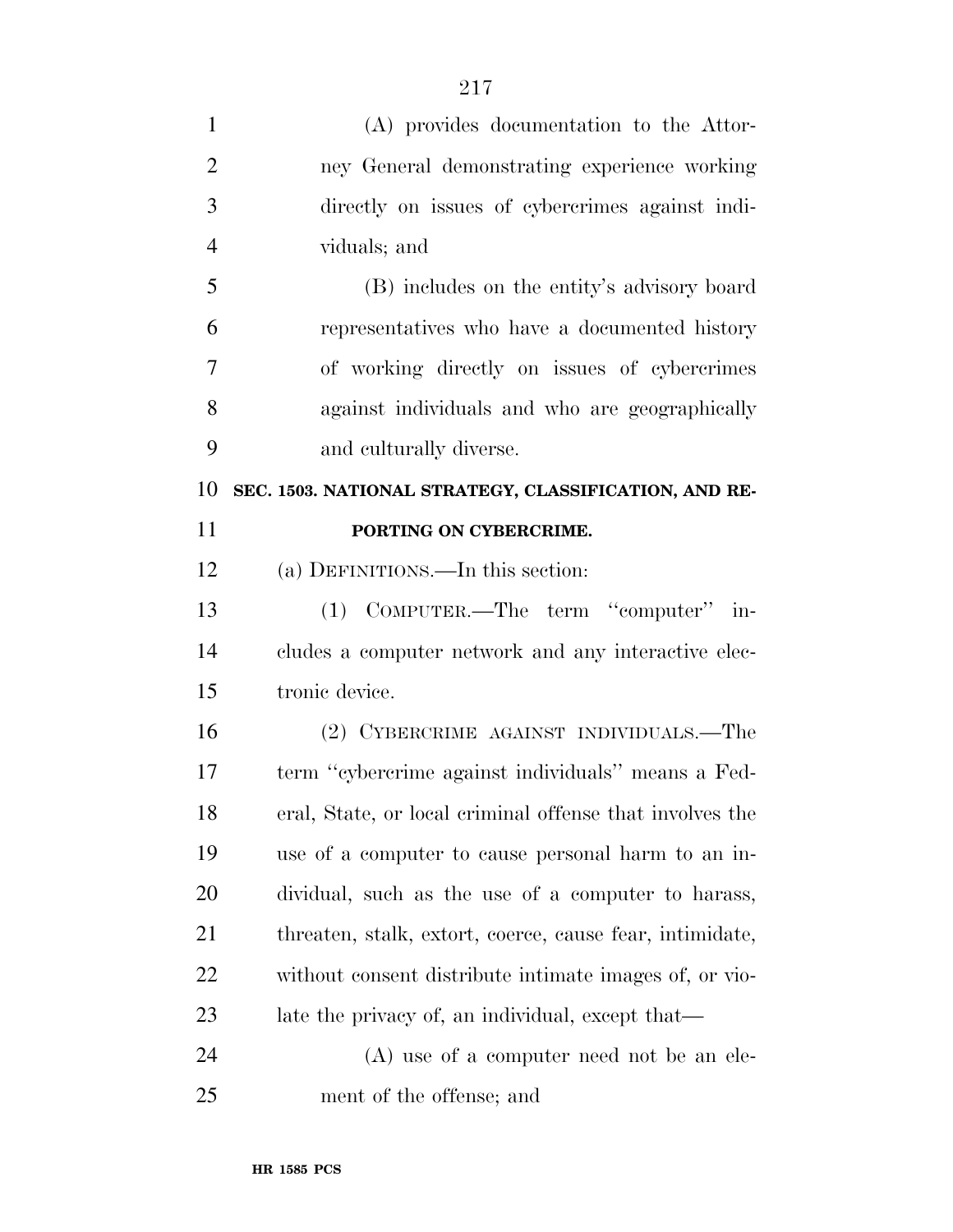| $\mathbf{1}$   | (B) the term does not include the use of a                |
|----------------|-----------------------------------------------------------|
| $\overline{2}$ | computer to cause harm to a commercial entity,            |
| 3              | government agency, or non-natural person.                 |
| $\overline{4}$ | (b) NATIONAL STRATEGY.—The Attorney General               |
| 5              | shall develop a national strategy to-                     |
| 6              | (1) reduce the incidence of cybercrimes against           |
| 7              | individuals;                                              |
| 8              | (2) coordinate investigations of cybercrimes              |
| 9              | against individuals by Federal law enforcement            |
| 10             | agencies; and                                             |
| 11             | (3) increase the number of Federal prosecutions           |
| 12             | of cybercrimes against individuals.                       |
| 13             | (c) CLASSIFICATION OF CYBERCRIMES AGAINST IN-             |
| 14             | DIVIDUALS FOR PURPOSES OF CRIME REPORTS.—In ac-           |
| 15             | cordance with the authority of the Attorney General under |
| 16             | section 534 of title 28, United States Code, the Director |
| 17             | of the Federal Bureau of Investigation shall—             |
| 18             | (1) design and create within the Uniform Crime            |
| 19             | Reports a category for offenses that constitute           |
| 20             | cybercrimes against individuals;                          |
| 21             | $(2)$ to the extent feasible, within the category         |
| 22             | established under paragraph (1), establish subcat-        |
| 23             | egories for each type of cybercrime against individ-      |
| 24             | uals that is an offense under Federal or State law;       |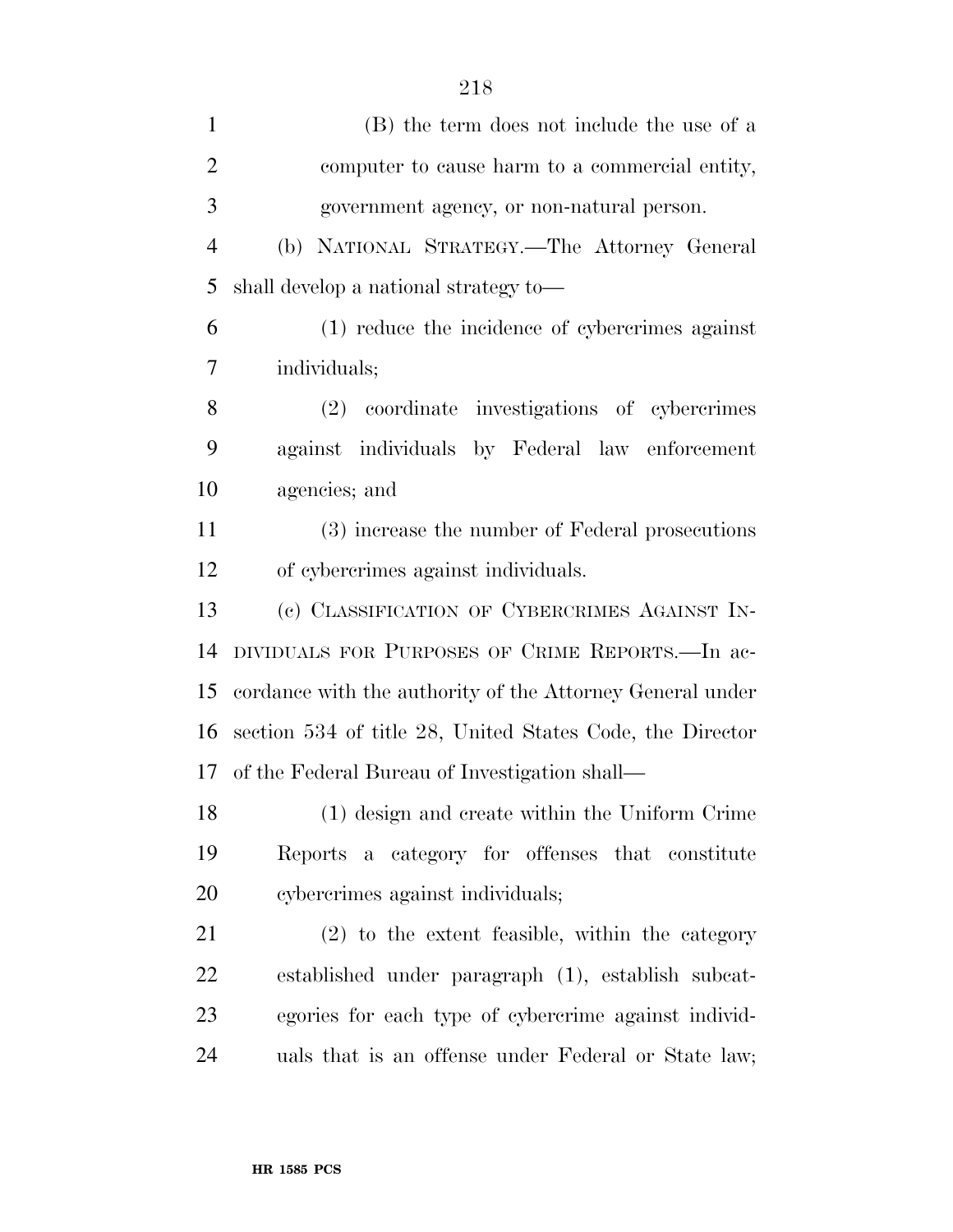(3) classify the category established under para- graph (1) as a Part I crime in the Uniform Crime Reports; and

 (4) classify each type of cybercrime against in- dividuals that is an offense under Federal or State law as a Group A offense for the purpose of the Na-tional Incident-Based Reporting System.

 (d) ANNUAL SUMMARY.—The Attorney General shall publish an annual summary of the information reported in the Uniform Crime Reports and the National Incident- Based Reporting System relating to cybercrimes against individuals.

> Passed the House of Representatives April 4, 2019. Attest: CHERYL L. JOHNSON, *Clerk.*